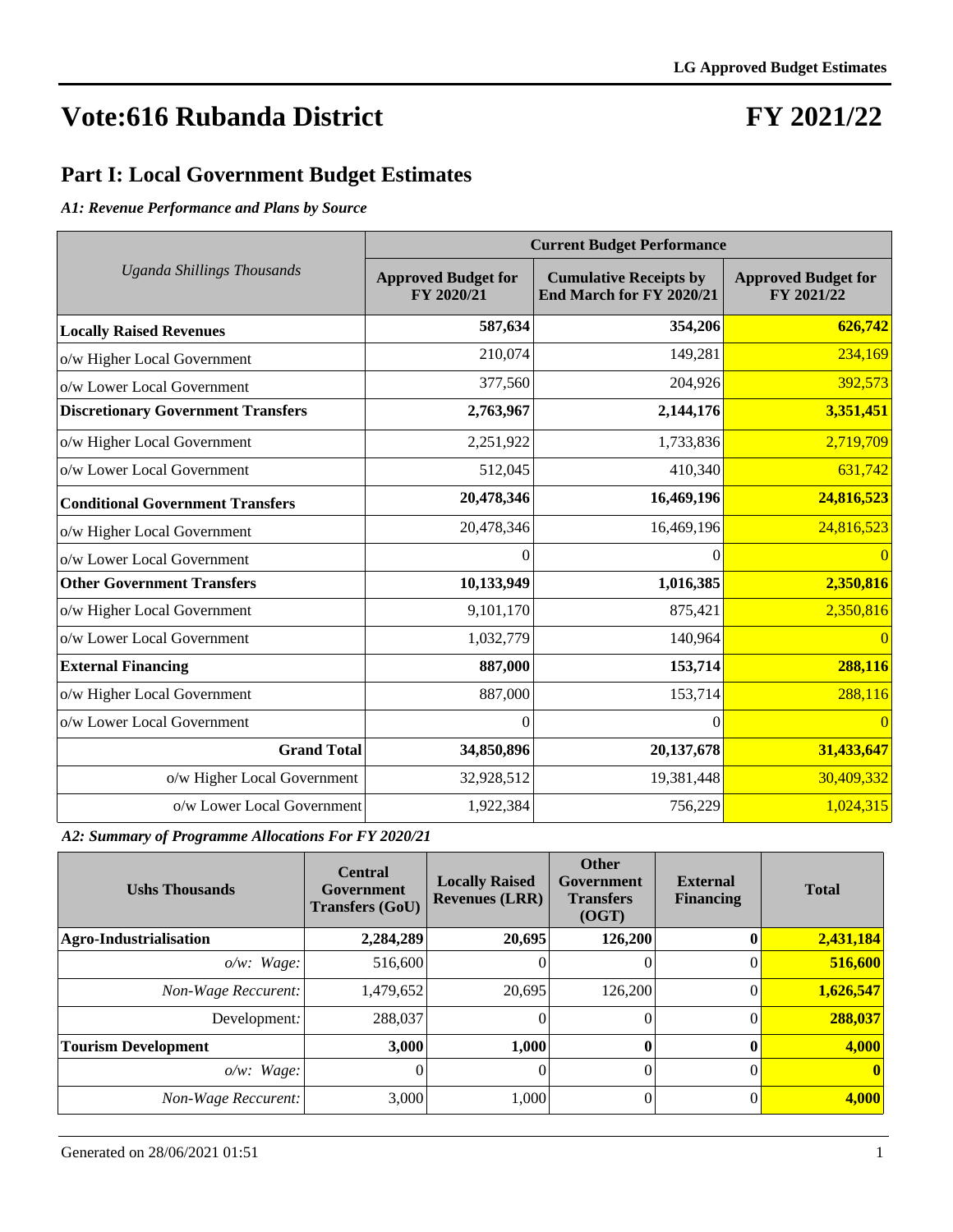| Development:                                                                                         | $\Omega$         | 0        | $\theta$         | $\boldsymbol{0}$ |            |
|------------------------------------------------------------------------------------------------------|------------------|----------|------------------|------------------|------------|
| <b>Natural Resources, Environment,</b><br><b>Climate Change, Land and Water</b><br><b>Management</b> | 1,025,899        | 27,505   | 191,240          | $\bf{0}$         | 1,244,644  |
| $o/w$ : Wage:                                                                                        | 237,600          | 0        | 0                | $\boldsymbol{0}$ | 237,600    |
| Non-Wage Reccurent:                                                                                  | 91,306           | 27,505   | 191,240          | $\theta$         | 310,051    |
| Development:                                                                                         | 696,993          | 0        | 0                | 0                | 696,993    |
| <b>Private Sector Development</b>                                                                    | 64,988           | 7,000    | 0                | 0                | 71,988     |
| $o/w$ : Wage:                                                                                        | 48,058           | 0        | $\mathbf{0}$     | $\theta$         | 48,058     |
| Non-Wage Reccurent:                                                                                  | 16,930           | 7,000    | $\overline{0}$   | $\overline{0}$   | 23,930     |
| Development:                                                                                         | $\Omega$         | $\Omega$ | $\mathbf{0}$     | $\theta$         |            |
| <b>Integrated Transport</b><br><b>Infrastructure and Services</b>                                    | 231,979          | 17,270   | 627,514          | $\bf{0}$         | 876,763    |
| o/w: Wage:                                                                                           | 152,599          | 0        | $\theta$         | $\overline{0}$   | 152,599    |
| Non-Wage Reccurent:                                                                                  | 6,380            | 17,270   | 627,514          | $\overline{0}$   | 651,164    |
| Development:                                                                                         | 73,000           |          | $\theta$         | $\theta$         | 73,000     |
| <b>Sustainable Urbanization and</b><br><b>Housing</b>                                                | 198,490          |          | 0                | $\bf{0}$         | 198,490    |
| $o/w$ : Wage:                                                                                        | $\theta$         | 0        | $\overline{0}$   | $\boldsymbol{0}$ |            |
| Non-Wage Reccurent:                                                                                  | $\Omega$         | 0        | $\overline{0}$   | $\Omega$         |            |
| Development:                                                                                         | 198,490          | $\Omega$ | $\theta$         | $\theta$         | 198,490    |
| <b>Human Capital Development</b>                                                                     | 19,899,851       | 42,183   | 1,393,387        | 288,116          | 21,623,536 |
| $o/w$ : Wage:                                                                                        | 14,786,717       | 0        | $\theta$         | $\theta$         | 14,786,717 |
| Non-Wage Reccurent:                                                                                  | 2,523,952        | 42,183   | 1,393,387        | $\Omega$         | 3,959,522  |
| Development:                                                                                         | 2,589,181        | 0        | $\theta$         | 288,116          | 2,877,297  |
| <b>Community Mobilization and</b><br><b>Mindset Change</b>                                           | 175,343          | 15,633   | 12,475           | 0                | 203,451    |
| o/w: Wage:                                                                                           | 119,186          | 0        | $\boldsymbol{0}$ | $\boldsymbol{0}$ | 119,186    |
| Non-Wage Reccurent:                                                                                  | 56,156           | 15,633   | 12,475           | $\boldsymbol{0}$ | 84,265     |
| Development:                                                                                         | $\theta$         | 0        | $\boldsymbol{0}$ | $\boldsymbol{0}$ |            |
| <b>Governance and Security</b>                                                                       | 480,125          | 170,455  | 0                | $\bf{0}$         | 650,580    |
| o/w: Wage:                                                                                           | 194,449          | 0        | $\boldsymbol{0}$ | $\boldsymbol{0}$ | 194,449    |
| Non-Wage Reccurent:                                                                                  | 285,677          | 170,455  | $\boldsymbol{0}$ | $\boldsymbol{0}$ | 456,132    |
| Development:                                                                                         | $\boldsymbol{0}$ | $\theta$ | $\boldsymbol{0}$ | $\boldsymbol{0}$ |            |
| <b>Public Sector Transformation</b>                                                                  | 3,326,297        | 184,046  | $\boldsymbol{0}$ | $\boldsymbol{0}$ | 3,510,343  |
| o/w: Wage:                                                                                           | 746,485          | $\Omega$ | $\boldsymbol{0}$ | $\boldsymbol{0}$ | 746,485    |
| Non-Wage Reccurent:                                                                                  | 2,097,638        | 184,046  | $\boldsymbol{0}$ | $\vert 0 \vert$  | 2,281,684  |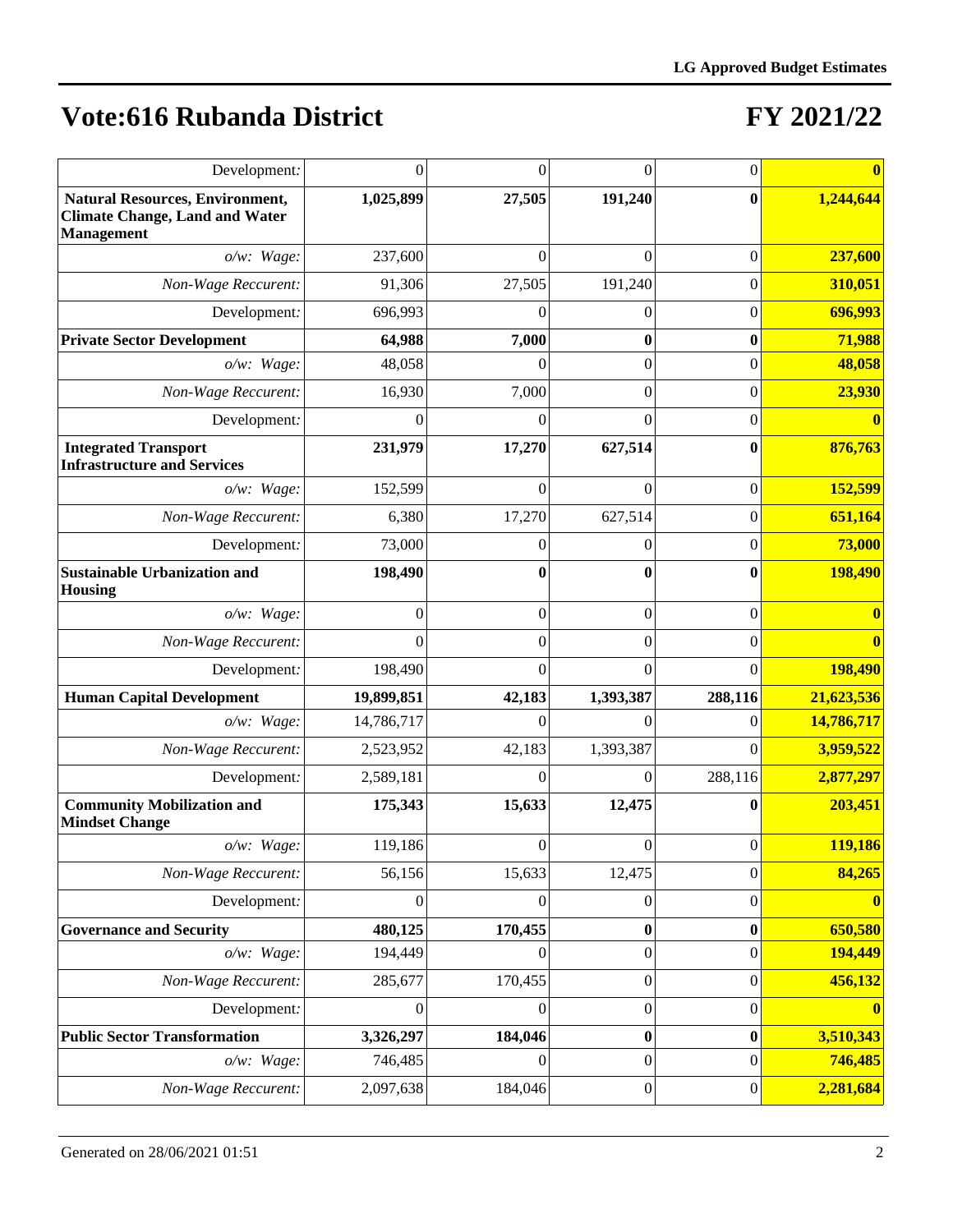| Development:                           | 482,173      |         | 0         |         | 482,173    |
|----------------------------------------|--------------|---------|-----------|---------|------------|
| <b>Development Plan Implementation</b> | 477,712      | 140,955 |           |         | 618,667    |
| $o/w$ : Wage:                          | 299,845      |         | 0         |         | 299,845    |
| Non-Wage Reccurent:                    | 146,817      | 99,185  |           |         | 246,003    |
| Development:                           | 31.049       | 41,770  |           |         | 72,819     |
| <b>Grand Total</b>                     | 28, 167, 973 | 626,742 | 2,350,816 | 288,116 | 31,433,647 |
| $o/w$ : Wage:                          | 17,101,540   |         |           |         | 17,101,540 |
| Non-Wage Reccurent:                    | 6,707,509    | 584,973 | 2,350,816 |         | 9,643,297  |
| Development:                           | 4,358,924    | 41,770  |           | 288,116 | 4,688,810  |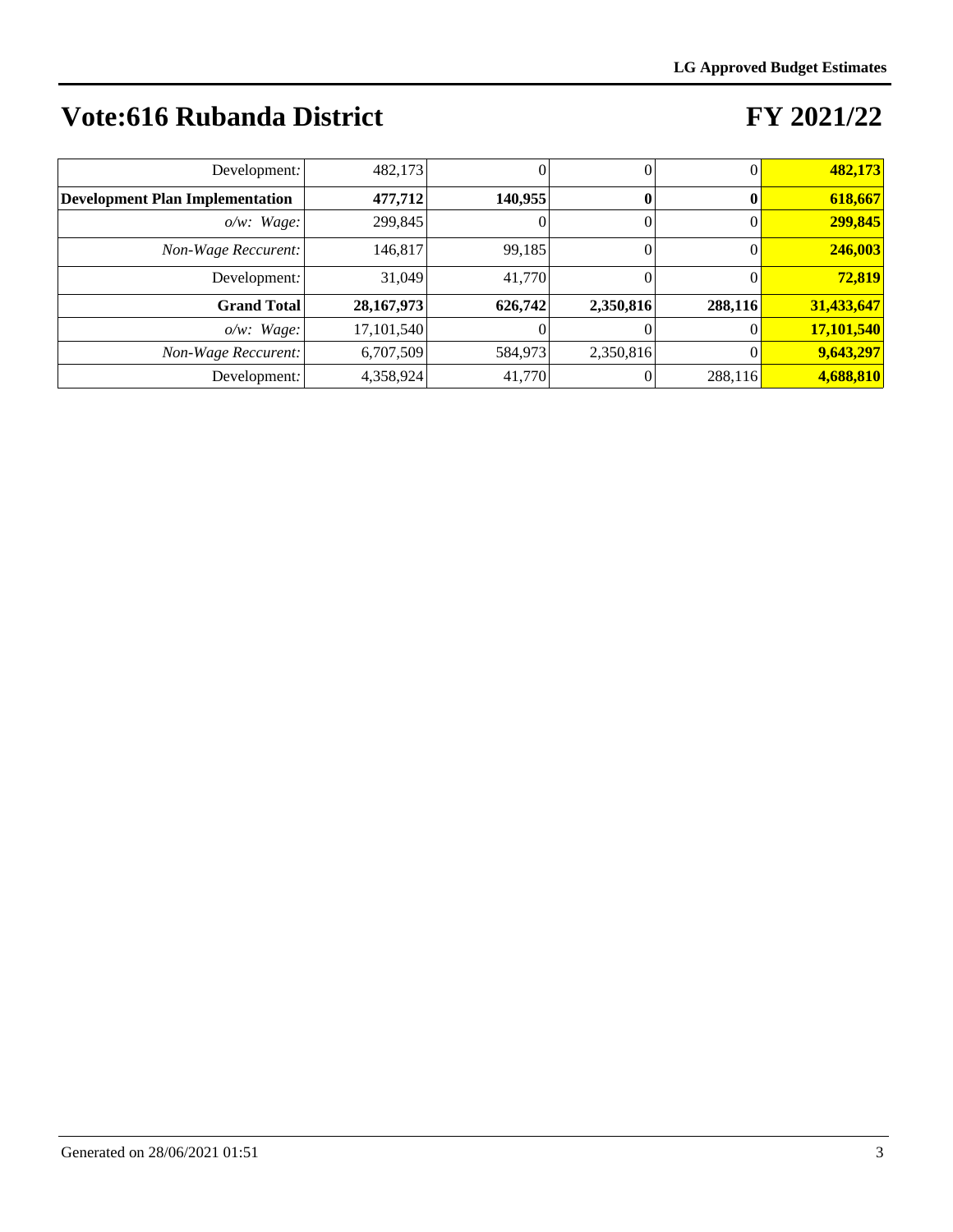### **FY 2021/22**

| <b>Uganda Shillings Thousands</b> | <b>Approved Budget for FY</b><br>2020/21 | <b>Cumulative Receipts by</b><br>End March for FY 2020/21 | <b>Approved Budget for FY</b><br>2021/22 |
|-----------------------------------|------------------------------------------|-----------------------------------------------------------|------------------------------------------|
| <b>Administration</b>             | 2,586,608                                | 1,960,790                                                 | 3,510,343                                |
| o/w Higher Local Government       | 2,318,225                                | 1,773,468                                                 | 3,183,163                                |
| o/w Lower Local Government        | 268,384                                  | 187,323                                                   | 327,181                                  |
| <b>Finance</b>                    | 387,031                                  | 303,133                                                   | 378,026                                  |
| o/w Higher Local Government       | 226,454                                  | 185,487                                                   | 226,334                                  |
| o/w Lower Local Government        | 160,578                                  | 117,646                                                   | 151,692                                  |
| <b>Statutory Bodies</b>           | 677,797                                  | 482,102                                                   | 650,580                                  |
| o/w Higher Local Government       | 555,334                                  | 411,116                                                   | 515,608                                  |
| o/w Lower Local Government        | 122,463                                  | 70,986                                                    | 134,972                                  |
| <b>Production and Marketing</b>   | 9,183,657                                | 936,160                                                   | 2,431,184                                |
| o/w Higher Local Government       | 9,151,273                                | 927,198                                                   | 2,408,339                                |
| o/w Lower Local Government        | 32,383                                   | 8,961                                                     | 22,845                                   |
| <b>Health</b>                     | 3,937,255                                | 2,636,520                                                 | 5,807,646                                |
| o/w Higher Local Government       | 3,887,895                                | 2,610,973                                                 | 5,778,621                                |
| o/w Lower Local Government        | 49,360                                   | 25,547                                                    | 29,025                                   |
| <b>Education</b>                  | 14,625,126                               | 11,730,674                                                | 15,815,890                               |
| o/w Higher Local Government       | 14,592,303                               | 11,709,876                                                | 15,768,871                               |
| o/w Lower Local Government        | 32,823                                   | 20,798                                                    | 47,020                                   |
| <b>Roads and Engineering</b>      | 1,027,638                                | 801,301                                                   | 1,075,253                                |
| o/w Higher Local Government       | 897,463                                  | 517,646                                                   | 828,113                                  |
| o/w Lower Local Government        | 130,175                                  | 283,655                                                   | 247,140                                  |
| Water                             | 599,031                                  | 565,780                                                   | 778,863                                  |
| o/w Higher Local Government       | 592,646                                  | 563,760                                                   | 771,863                                  |
| o/w Lower Local Government        | 6,385                                    | 2,020                                                     | 7,000                                    |
| <b>Natural Resources</b>          | 300,072                                  | 393,659                                                   | 465,782                                  |
| o/w Higher Local Government       | 284,902                                  | 387,494                                                   | 451,262                                  |
| o/w Lower Local Government        | 15,170                                   | 6,165                                                     | 14,520                                   |
| <b>Community Based Services</b>   | 1,253,336                                | 131,379                                                   | 203,451                                  |
| o/w Higher Local Government       | 168,814                                  | 104,630                                                   | 180,351                                  |
| o/w Lower Local Government        | 1,084,521                                | 26,750                                                    | 23,100                                   |
| <b>Planning</b>                   | 139,958                                  | 100,299                                                   | 182,021                                  |
| o/w Higher Local Government       | 135,746                                  | 99,166                                                    | 169,601                                  |

*A3: Expenditure Performance by end March 2020/21 and Plans for the next FY by Sub-SubProgramme*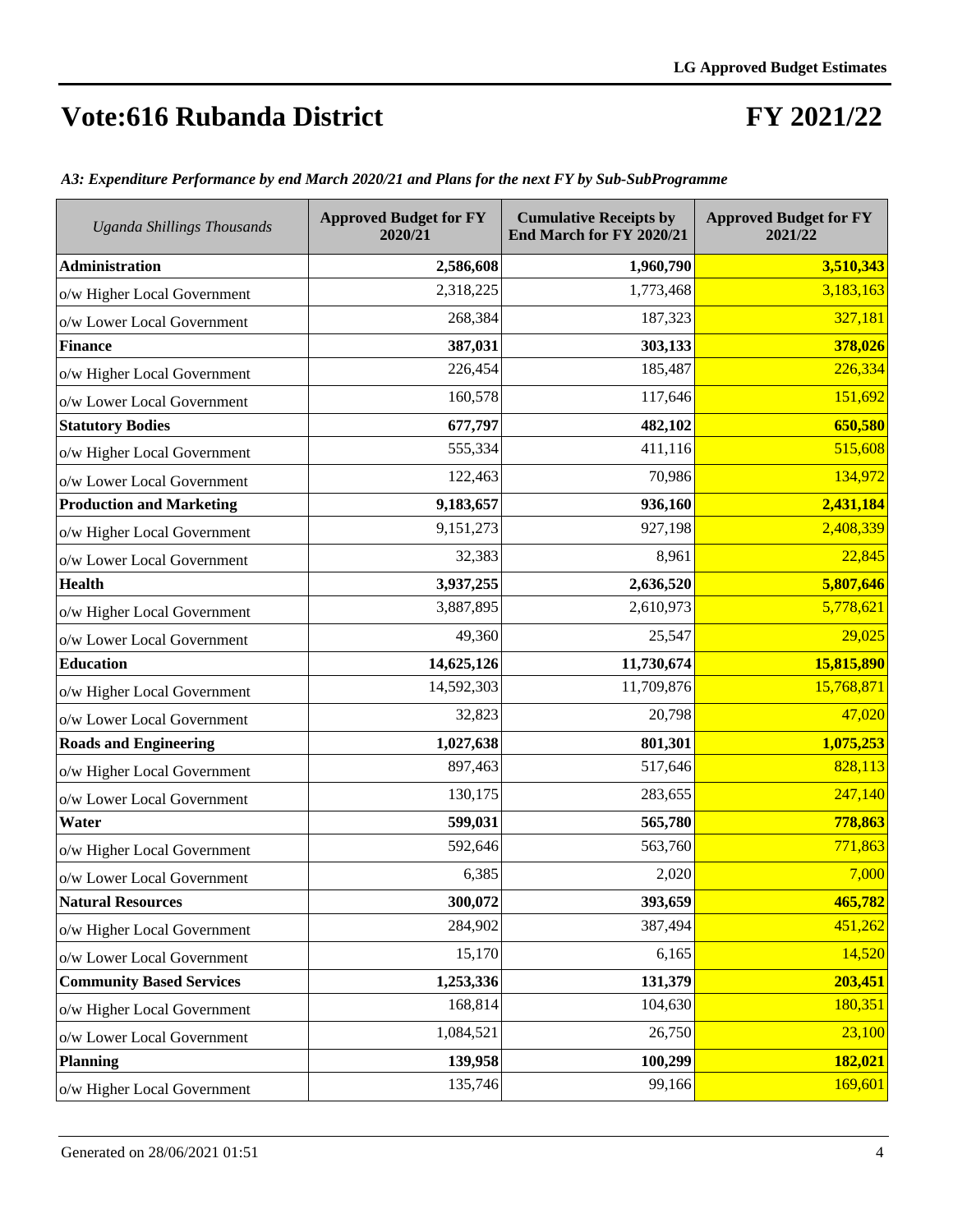| o/w Lower Local Government                     | 4,212      | 1,133      | 12,420                |
|------------------------------------------------|------------|------------|-----------------------|
| <b>Internal Audit</b>                          | 68,216     | 48,532     | 58,620                |
| o/w Higher Local Government                    | 52,285     | 45,287     | 51,220                |
| o/w Lower Local Government                     | 15,930     | 3,245      | 7,400                 |
| <b>Trade Industry and Local</b><br>Development | 65,171     | 47,348     | 75,988                |
| o/w Higher Local Government                    | 65,171     | 47,348     | 75,988                |
| o/w Lower Local Government                     | $\theta$   | $\Omega$   | $\Omega$              |
| <b>Grand Total</b>                             | 34,850,896 | 20,137,678 | 31,433,647            |
| o/w Higher Local Government                    | 32,928,512 | 19,383,449 | 30,409,332            |
| $o/w$ : Wage:                                  | 15,229,312 | 12,329,449 | 17,101,540            |
| Non-Wage Reccurent:                            | 14,087,373 | 4,194,537  | 9,082,836             |
| Domestic Devt:                                 | 2,724,826  | 2,705,750  | 3,936,840             |
| <b>External Financing:</b>                     | 887,000    | 153,714    | 288,116               |
| o/w Lower Local Government                     | 1,922,384  | 754,228    | 1,024,315             |
| $o/w$ : Wage:                                  | 125,000    | 71,232     | 0                     |
| Non-Wage Reccurent:                            | 560,108    | 499,619    | 560,461               |
| Domestic Devt:                                 | 1,237,276  | 183,377    | 463,854               |
| <b>External Financing:</b>                     | 0          | 0          | $\boldsymbol{\theta}$ |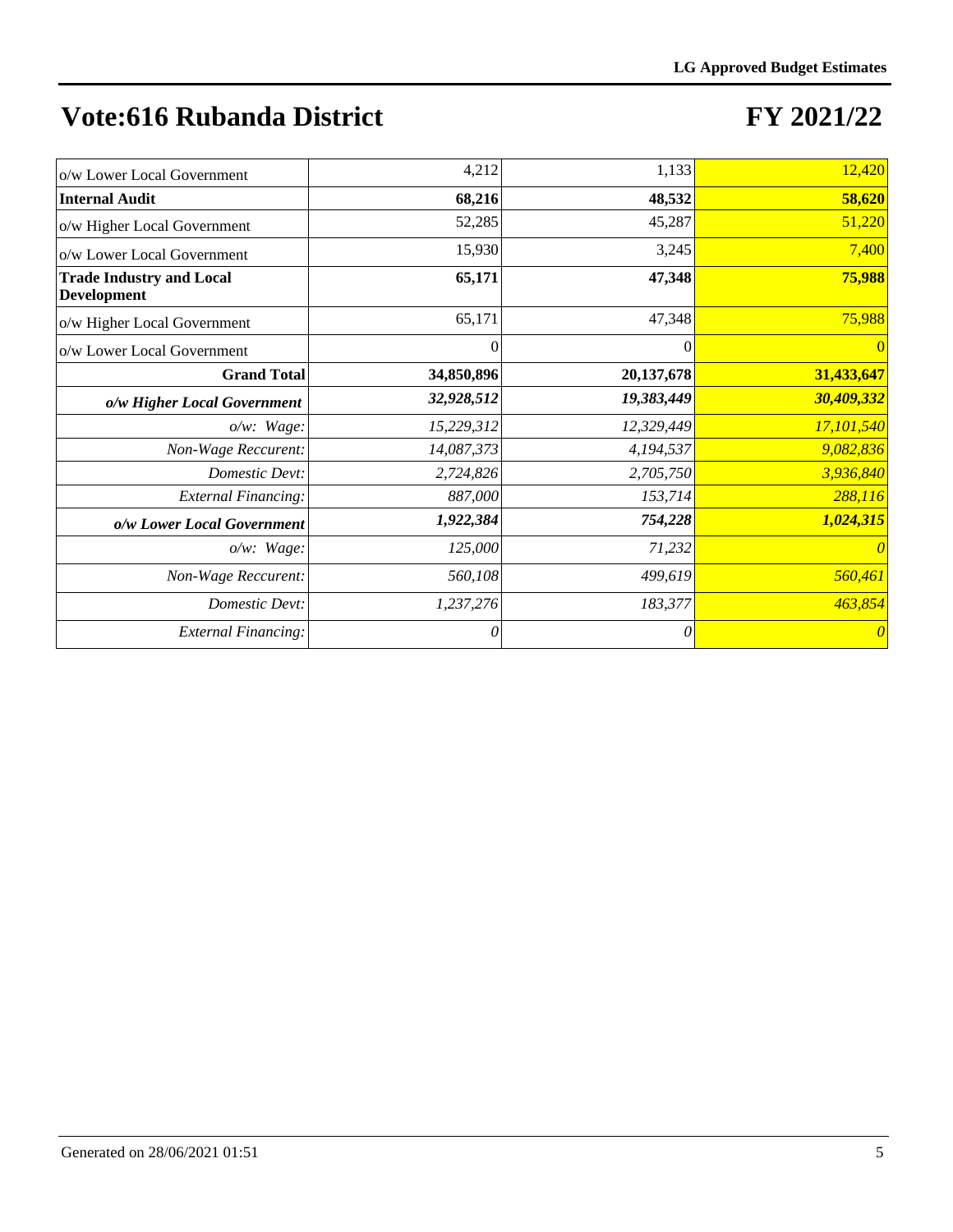#### **FY 2021/22**

*A4:Revenue Performance, Plans and Projections by Source*

| <b>Ushs Thousands</b>                                    | <b>Approved Budget for</b><br>FY 2020/21 | <b>Cumulative Receipts</b><br>by End March for $FY$ $FY$ 2021/22<br>2020/21 | <b>Approved Budget for</b> |
|----------------------------------------------------------|------------------------------------------|-----------------------------------------------------------------------------|----------------------------|
| <b>1. Locally Raised Revenues</b>                        | 587,634                                  | 354,206                                                                     | 626,742                    |
| <b>Advance Recoveries</b>                                | 4,673                                    | 2,804                                                                       | $\overline{0}$             |
| Advertisements/Bill Boards                               | 300                                      | 180                                                                         | 300                        |
| <b>Agency Fees</b>                                       | 966                                      | 579                                                                         | 6,288                      |
| Animal & Crop Husbandry related Levies                   | 2,000                                    | 1,200                                                                       | 2,600                      |
| <b>Application Fees</b>                                  | 16,260                                   | 11,382                                                                      | 21,650                     |
| <b>Business licenses</b>                                 | 52,390                                   | 31,434                                                                      | 46,667                     |
| Court fines and Penalties - from other government units  | 0                                        | 0                                                                           | 70                         |
| Court fines and Penalties - private                      | 190                                      | 114                                                                         | $\overline{0}$             |
| Financial services                                       | 380                                      | 228                                                                         | 300                        |
| Ground rent                                              | $\theta$                                 | $\Omega$                                                                    | 40,000                     |
| <b>Inspection Fees</b>                                   | 5,500                                    | 3,300                                                                       | $\overline{0}$             |
| Interest on loans issued                                 | $\theta$                                 | $\Omega$                                                                    | 100                        |
| <b>Land Fees</b>                                         | 13,242                                   | 7,945                                                                       | 29,584                     |
| Liquor licenses                                          | 23,101                                   | 13,861                                                                      | 24,145                     |
| <b>Local Hotel Tax</b>                                   | 8,800                                    | 5,280                                                                       | 3,700                      |
| Local Services Tax                                       | 121,277                                  | 72,766                                                                      | 167,266                    |
| Market /Gate Charges                                     | 220,139                                  | 132,083                                                                     | 227,683                    |
| Miscellaneous receipts/income                            | 61,859                                   | 37,115                                                                      | 17,139                     |
| <b>Occupational Permits</b>                              | 860                                      | 516                                                                         | 1,860                      |
| Other Fees and Charges                                   | 3,375                                    | 2,025                                                                       | 4,318                      |
| Other licenses                                           | 0                                        | $\Omega$                                                                    | 6,100                      |
| Other Vehicle Fees and Licenses                          | 3,320                                    | 1,992                                                                       | $\overline{0}$             |
| Park Fees                                                | $\overline{0}$                           | $\theta$                                                                    | 1,700                      |
| Rates – Produced assets – from other govt. units         | 3,800                                    | 2,280                                                                       | $\overline{0}$             |
| Rates – Produced assets-from private entities            | 20,000                                   | 12,000                                                                      | $\overline{0}$             |
| Registration (e.g. Births, Deaths, Marriages, etc.) fees | 1,800                                    | 1,080                                                                       | 3,790                      |
| <b>Registration of Businesses</b>                        | 6,482                                    | 3,889                                                                       | 4,878                      |
| Royalties                                                | 16,920                                   | 10,152                                                                      | 16,605                     |
| 2a. Discretionary Government Transfers                   | 2,763,967                                | 2,144,176                                                                   | 3,351,451                  |
| District Discretionary Development Equalization Grant    | 244,665                                  | 244,665                                                                     | 691,754                    |
| District Unconditional Grant (Non-Wage)                  | 621,248                                  | 457,558                                                                     | 622,935                    |
| District Unconditional Grant (Wage)                      | 1,639,864                                | 1,229,898                                                                   | 1,705,851                  |
| Urban Discretionary Development Equalization Grant       | 41,901                                   | 41,901                                                                      | 41,804                     |
| Urban Unconditional Grant (Non-Wage)                     | 91,289                                   | 67,673                                                                      | 90,535                     |
| Urban Unconditional Grant (Wage)                         | 125,000                                  | 102,482                                                                     | 198,571                    |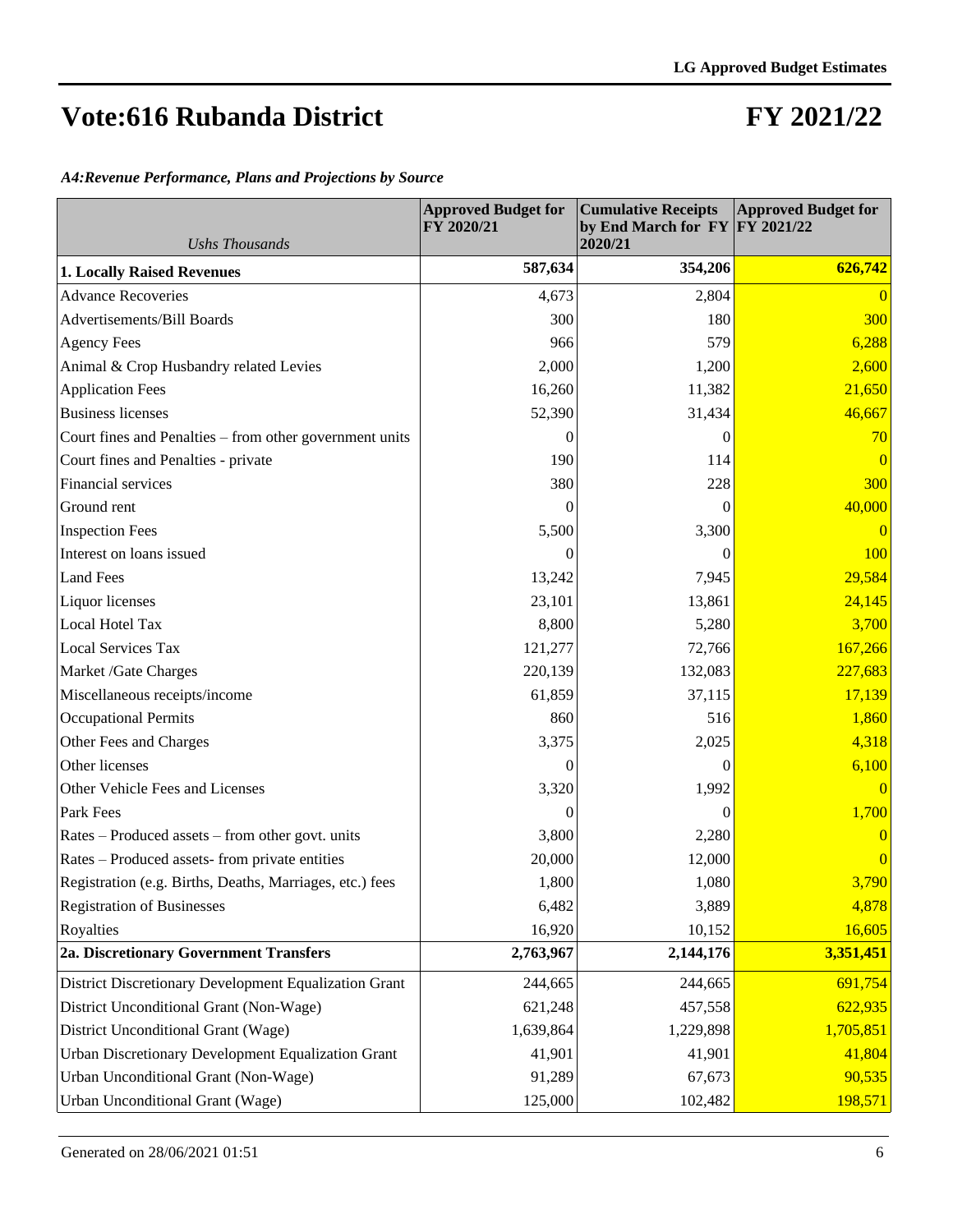| 2b. Conditional Government Transfer                                 | 20,478,346 | 16,469,196 | 24,796,523 |
|---------------------------------------------------------------------|------------|------------|------------|
| Sector Conditional Grant (Wage)                                     | 13,589,448 | 11,068,301 | 15,197,118 |
| Sector Conditional Grant (Non-Wage)                                 | 2,759,021  | 1,653,288  | 4,093,638  |
| Sector Development Grant                                            | 2,277,479  | 2,277,479  | 3,085,564  |
| <b>Transitional Development Grant</b>                               | 319,802    | 319,802    | 519,802    |
| Salary arrears (Budgeting)                                          |            | 0          | 49,958     |
| Pension for Local Governments                                       | 559,096    | 420,201    | 583,176    |
| <b>Gratuity for Local Governments</b>                               | 973,500    | 730,125    | 1,267,267  |
| 2c. Other Government Transfer                                       | 10,133,949 | 1,015,283  | 2,350,816  |
| Farm Income Enhancement and Forest Conservation<br>(FIEFOC) Project | 11,000     | 191,240    | 191,240    |
| National Medical Stores (NMS)                                       | 0          | 0          | 600,000    |
| Support to PLE (UNEB)                                               | 13,900     | 19,260     | 19,620     |
| Uganda Road Fund (URF)                                              | 711,264    | 514,760    | 627,514    |
| Uganda Wildlife Authority (UWA)                                     | 1,051,855  | 2,500      |            |
| Uganda Women Enterpreneurship Program(UWEP)                         |            | 0          | 12,475     |
| Youth Livelihood Programme (YLP)                                    | 12,475     | 1,831      | $\Omega$   |
| Agriculture Cluster Development Project (ACDP)                      | 8,333,454  | 285,692    | 126,200    |
| <b>Results Based Financing (RBF)</b>                                |            | 0          | 773,767    |
| 3. External Financing                                               | 887,000    | 153,714    | 288,116    |
| United Nations Children Fund (UNICEF)                               | 150,000    | $\Omega$   |            |
| Global Fund for HIV, TB & Malaria                                   | 150,000    | 79,921     | 200,567    |
| World Health Organisation (WHO)                                     | 387,000    | 36,971     |            |
| Global Alliance for Vaccines and Immunization (GAVI)                | 200,000    | 36,822     | 87,549     |
| <b>Total Revenues shares</b>                                        | 34,850,896 | 20,136,575 | 31,413,647 |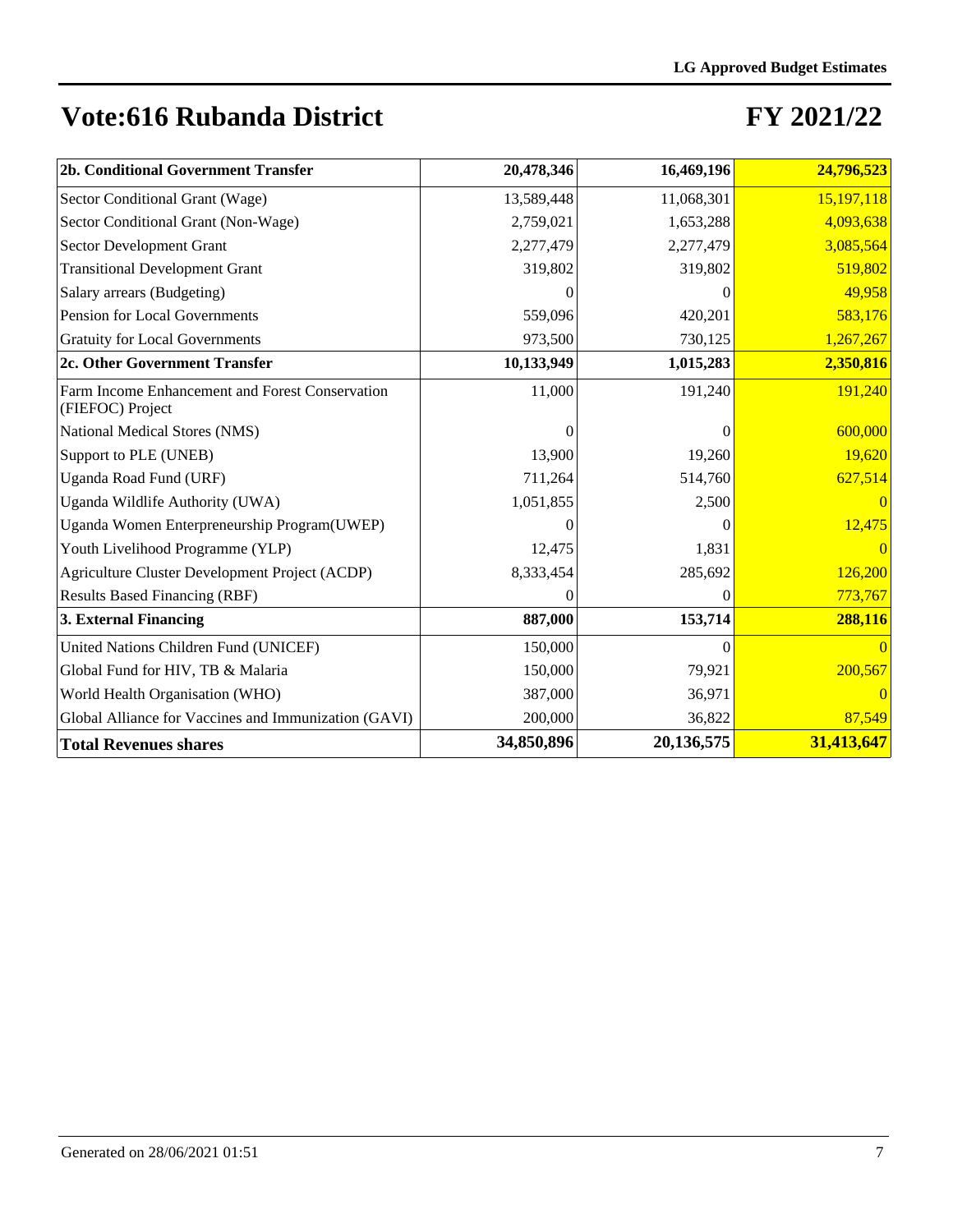### **FY 2021/22**

#### **Part II: Higher Local Government Budget Estimates**

#### **SECTION B : Sub-SubProgramme Summary**

#### *Administration*

#### **B1: Overview of Sub-SubProgramme Revenues and Expenditures by Source**

| <b>Ushs Thousands</b>                                                  | <b>Approved Budget for FY</b><br>2020/21 | <b>Cumulative Receipts by End</b><br>March for FY2020/21 | <b>Approved Budget for</b><br>$\overline{FY}$ 2021/22 |
|------------------------------------------------------------------------|------------------------------------------|----------------------------------------------------------|-------------------------------------------------------|
| A: Breakdown of of Sub-SubProgramme Revenues                           |                                          |                                                          |                                                       |
| <b>Recurrent Revenues</b>                                              | 2,307,378                                | 1,762,621                                                | 2,852,114                                             |
| District Unconditional Grant (Non-<br>Wage)                            | 124,344                                  | 87,312                                                   | 127,227                                               |
| District Unconditional Grant (Wage)                                    | 597,686                                  | 468,205                                                  | 547,914                                               |
| <b>Gratuity for Local Governments</b>                                  | 973,500                                  | 730,125                                                  | 1,267,267                                             |
| <b>Locally Raised Revenues</b>                                         | 52,752                                   | 31,651                                                   | 78,000                                                |
| Pension for Local Governments                                          | 559,096                                  | 420,201                                                  | 583,176                                               |
| Salary arrears (Budgeting)                                             | $\mathbf{\Omega}$                        | 0                                                        | 49,958                                                |
| Urban Unconditional Grant (Wage)                                       | 0                                        | 25,126                                                   | 198,571                                               |
| <b>Development Revenues</b>                                            | 10,847                                   | 10,847                                                   | 331,049                                               |
| <b>District Discretionary Development</b><br><b>Equalization Grant</b> | 10,847                                   | 10,847                                                   | 31,049                                                |
| <b>Transitional Development Grant</b>                                  | 0                                        | 0                                                        | 300,000                                               |
| <b>Total Revenues shares</b>                                           | 2,318,225                                | 1,773,468                                                | 3,183,163                                             |
| <b>B: Breakdown of of Sub-SubProgramme Expenditures</b>                |                                          |                                                          |                                                       |
| <b>Recurrent Expenditure</b>                                           |                                          |                                                          |                                                       |
| Wage                                                                   | 597,686                                  | 518,995                                                  | 746,485                                               |
| Non Wage                                                               | 1,709,692                                | 1,251,201                                                | 2,105,628                                             |
| <b>Development Expenditure</b>                                         |                                          |                                                          |                                                       |
| <b>Domestic Development</b>                                            | 10,847                                   | 10,846                                                   | 331,049                                               |
| <b>External Financing</b>                                              | $\Omega$                                 | $\Omega$                                                 |                                                       |
| <b>Total Expenditure</b>                                               | 2,318,225                                | 1,781,043                                                | 3,183,163                                             |

**B2: Expenditure Details by Service Area, Output Class, Budget Output and Item**

**1381 District and Urban Administration**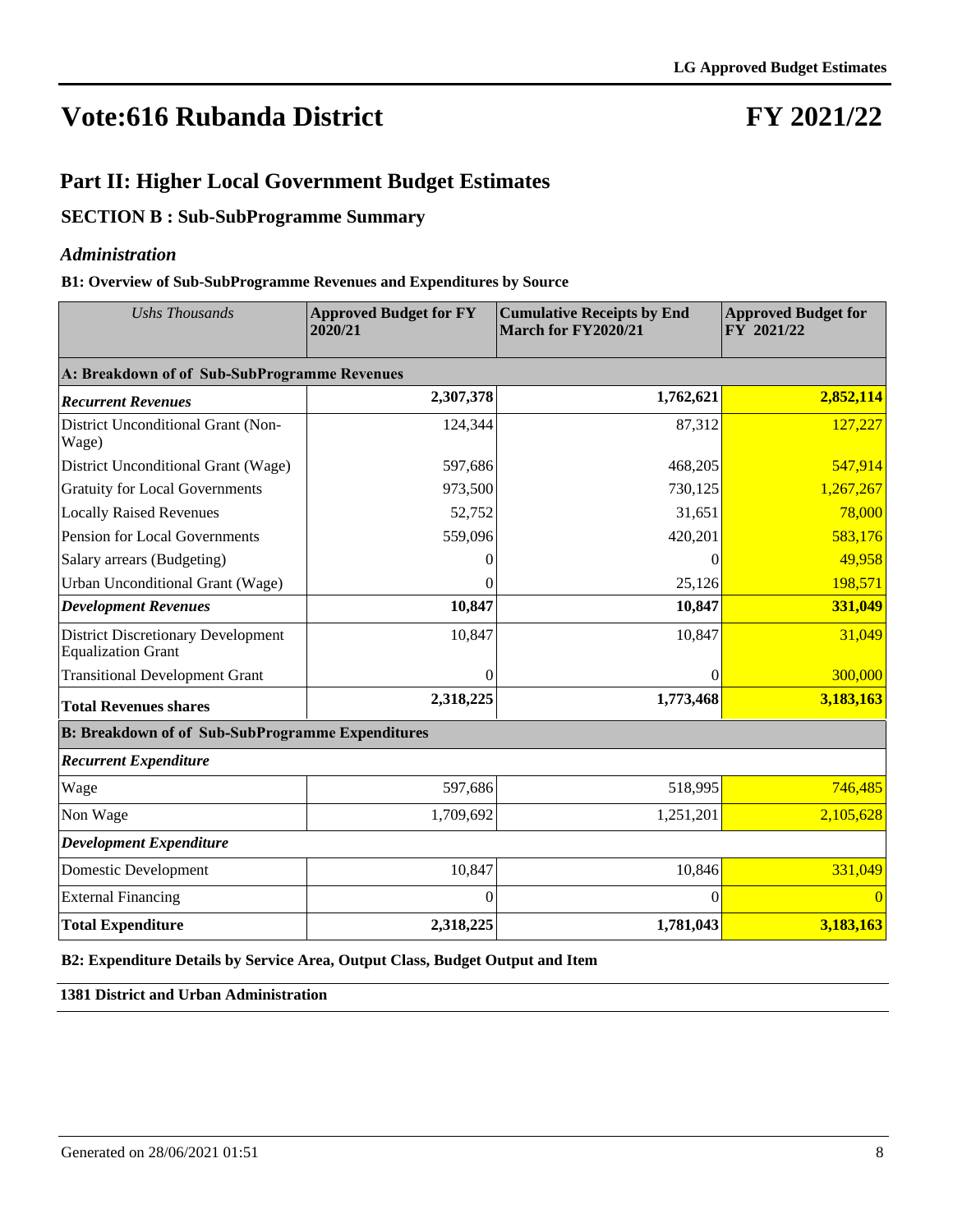| <b>Ushs Thousands</b>                                           |                  |                           | 2020/21          | <b>Approved Budget Estimates for FY</b> |                |                  | <b>Approved Budget Estimates for FY</b> | 2021/22          |                 |               |
|-----------------------------------------------------------------|------------------|---------------------------|------------------|-----------------------------------------|----------------|------------------|-----------------------------------------|------------------|-----------------|---------------|
| 01 Higher LG Services                                           | <b>Wage</b>      | <b>Non</b><br><b>Wage</b> | GoU<br>Dev       | Ext.Fin                                 | <b>Total</b>   | <b>Wage</b>      | <b>Non</b><br><b>Wage</b>               | GoU<br>Dev       | <b>Ext.Fin</b>  | <b>Total</b>  |
| 138101 Operation of the Administration Department               |                  |                           |                  |                                         |                |                  |                                         |                  |                 |               |
| 211101 General Staff Salaries                                   | 597,686          | $\mathbf{0}$              | $\mathbf{0}$     | $\mathbf{0}$                            | 597,686        | 746,485          | $\mathbf{0}$                            | $\mathbf{0}$     | $\overline{0}$  | 746,485       |
| 213001 Medical expenses (To employees)                          | $\mathbf{0}$     | 1,000                     | $\mathbf{0}$     | $\boldsymbol{0}$                        | 1,000          | $\mathbf{0}$     | $\mathbf{0}$                            | $\mathbf{0}$     | $\overline{0}$  | $\bf{0}$      |
| 213002 Incapacity, death benefits and funeral<br>expenses       | $\mathbf{0}$     | 2,000                     | $\mathbf{0}$     | $\mathbf{0}$                            | 2,000          | $\mathbf{0}$     | 3,000                                   | $\overline{0}$   | $\overline{0}$  | 3,000         |
| 221001 Advertising and Public Relations                         | $\mathbf{0}$     | $\mathbf{0}$              | $\mathbf{0}$     | $\mathbf{0}$                            | $\overline{0}$ | $\mathbf{0}$     | 7,000                                   | $\mathbf{0}$     | $\overline{0}$  | 7,000         |
| 221002 Workshops and Seminars                                   | $\mathbf{0}$     | $\mathbf{0}$              | $\mathbf{0}$     | $\boldsymbol{0}$                        | $\overline{0}$ | $\mathbf{0}$     | 1,000                                   | $\mathbf{0}$     | $\mathbf{0}$    | 1,000         |
| 221006 Commissions and related charges                          | $\mathbf{0}$     | $\mathbf{0}$              | $\mathbf{0}$     | $\mathbf{0}$                            | $\overline{0}$ | $\mathbf{0}$     | 10,000                                  | $\overline{0}$   | $\mathbf{0}$    | 10,000        |
| 221007 Books, Periodicals & Newspapers                          | $\mathbf{0}$     | $\overline{0}$            | $\mathbf{0}$     | $\boldsymbol{0}$                        | $\overline{0}$ | $\mathbf{0}$     | 500                                     | $\overline{0}$   | $\mathbf{0}$    | 500           |
| 221008 Computer supplies and Information<br>Technology (IT)     | $\mathbf{0}$     | 1,000                     | $\mathbf{0}$     | $\boldsymbol{0}$                        | 1,000          | $\mathbf{0}$     | 1,000                                   | $\mathbf{0}$     | $\mathbf{0}$    | 1,000         |
| 221009 Welfare and Entertainment                                | $\boldsymbol{0}$ | 2,000                     | $\mathbf{0}$     | $\boldsymbol{0}$                        | 2,000          | $\mathbf{0}$     | 21,000                                  | $\overline{0}$   | $\mathbf{0}$    | 21,000        |
| 221011 Printing, Stationery, Photocopying and<br><b>Binding</b> | $\boldsymbol{0}$ | 6,500                     | $\mathbf{0}$     | $\boldsymbol{0}$                        | 6,500          | $\mathbf{0}$     | 7,500                                   | $\mathbf{0}$     | $\mathbf{0}$    | 7,500         |
| 221012 Small Office Equipment                                   | $\boldsymbol{0}$ | 1,000                     | $\mathbf{0}$     | $\boldsymbol{0}$                        | 1,000          | $\mathbf{0}$     | 1,000                                   | $\overline{0}$   | $\mathbf{0}$    | 1,000         |
| 221016 IFMS Recurrent costs                                     | $\boldsymbol{0}$ | 30,000                    | $\mathbf{0}$     | $\boldsymbol{0}$                        | 30,000         | $\mathbf{0}$     | 30,000                                  | $\mathbf{0}$     | $\mathbf{0}$    | 30,000        |
| 221017 Subscriptions                                            | $\boldsymbol{0}$ | 3,000                     | $\boldsymbol{0}$ | $\boldsymbol{0}$                        | 3,000          | $\mathbf{0}$     | 3,000                                   | $\mathbf{0}$     | $\mathbf{0}$    | 3,000         |
| 222001 Telecommunications                                       | $\boldsymbol{0}$ | 1,500                     | $\boldsymbol{0}$ | $\boldsymbol{0}$                        | 1,500          | $\mathbf{0}$     | 2,000                                   | $\boldsymbol{0}$ | $\mathbf{0}$    | 2,000         |
| 223004 Guard and Security services                              | $\mathbf{0}$     | $\mathbf{0}$              | $\mathbf{0}$     | $\boldsymbol{0}$                        | $\overline{0}$ | $\mathbf{0}$     | 3,000                                   | $\mathbf{0}$     | $\mathbf{0}$    | 3,000         |
| 225001 Consultancy Services- Short term                         | $\boldsymbol{0}$ | 4,000                     | $\mathbf{0}$     | $\boldsymbol{0}$                        | 4,000          | $\mathbf{0}$     | 4,000                                   | $\mathbf{0}$     | $\mathbf{0}$    | 4,000         |
| 227001 Travel inland                                            | $\mathbf{0}$     | 26,996                    | $\mathbf{0}$     | $\mathbf{0}$                            | 26,996         | $\mathbf{0}$     | 23,000                                  | $\overline{0}$   | $\mathbf{0}$    | 23,000        |
| 227004 Fuel, Lubricants and Oils                                | $\boldsymbol{0}$ | 25,000                    | $\mathbf{0}$     | $\boldsymbol{0}$                        | 25,000         | $\mathbf{0}$     | 22,000                                  | $\mathbf{0}$     | $\mathbf{0}$    | 22,000        |
| 228002 Maintenance - Vehicles                                   | $\overline{0}$   | 6,573                     | $\mathbf{0}$     | $\boldsymbol{0}$                        | 6,573          | $\overline{0}$   | 6,000                                   | $\overline{0}$   | $\mathbf{0}$    | 6,000         |
| <b>Total Cost of output8101</b>                                 | 597,686          | 110,570                   | $\bf{0}$         | $\bf{0}$                                | 708,256        | 746,485          | 145,000                                 | $\bf{0}$         | $\mathbf{0}$    | 891,485       |
| <b>138102 Human Resource Management Services</b>                |                  |                           |                  |                                         |                |                  |                                         |                  |                 |               |
| 212102 Pension for General Civil Service                        | $\mathbf{0}$     | 559,096                   | $\mathbf{0}$     | $\mathbf{0}$                            | 559,096        | $\overline{0}$   | 583,176                                 | $\overline{0}$   | 0               | 583,176       |
| 213004 Gratuity Expenses                                        | $\mathbf{0}$     | 973,500                   | $\mathbf{0}$     | $\mathbf{0}$                            | 973,500        |                  | $0$ 1,267,267                           | $\mathbf{0}$     |                 | $0$ 1,267,267 |
| <b>Total Cost of output8102</b>                                 |                  | $0$ 1,532,596             | $\bf{0}$         |                                         | $0$ 1,532,596  |                  | 0 1,850,443                             | $\bf{0}$         |                 | $0$ 1,850,443 |
| 138103 Capacity Building for HLG                                |                  |                           |                  |                                         |                |                  |                                         |                  |                 |               |
| 221002 Workshops and Seminars                                   | $\mathbf{0}$     | $\boldsymbol{0}$          | $\boldsymbol{0}$ | $\boldsymbol{0}$                        | $\overline{0}$ | $\mathbf{0}$     | $\mathbf{0}$                            | 3,000            | 0               | 3,000         |
| 221003 Staff Training                                           | $\boldsymbol{0}$ | 166                       | 10,847           | $\boldsymbol{0}$                        | 11,013         | $\mathbf{0}$     | $\mathbf{0}$                            | 16,000           | 0               | 16,000        |
| 222003 Information and communications<br>technology (ICT)       | $\boldsymbol{0}$ | $\boldsymbol{0}$          | $\boldsymbol{0}$ | $\boldsymbol{0}$                        | $\Omega$       | $\mathbf{0}$     | $\mathbf{0}$                            | 3,049            | $\mathbf{0}$    | 3,049         |
| 225001 Consultancy Services- Short term                         | $\boldsymbol{0}$ | $\overline{0}$            | $\boldsymbol{0}$ | $\boldsymbol{0}$                        | $\overline{0}$ | $\mathbf{0}$     | $\mathbf{0}$                            | 3,000            | 0               | 3,000         |
| 227001 Travel inland                                            | $\boldsymbol{0}$ | 4,487                     | $\boldsymbol{0}$ | $\boldsymbol{0}$                        | 4,487          | $\boldsymbol{0}$ | $\boldsymbol{0}$                        | 3,000            | $\mathbf{0}$    | 3,000         |
| 227004 Fuel, Lubricants and Oils                                | $\boldsymbol{0}$ | $\boldsymbol{0}$          | $\boldsymbol{0}$ | $\mathbf{0}$                            | $\overline{0}$ | $\mathbf{0}$     | $\boldsymbol{0}$                        | 3,000            | $\mathbf{0}$    | 3,000         |
| 321617 Salary Arrears (Budgeting)                               | $\boldsymbol{0}$ | $\boldsymbol{0}$          | $\boldsymbol{0}$ | $\boldsymbol{0}$                        | $\overline{0}$ | $\mathbf{0}$     | 49,958                                  | $\boldsymbol{0}$ | $\mathbf{0}$    | 49,958        |
| <b>Total Cost of output8103</b>                                 | $\bf{0}$         | 4,653                     | 10,847           | $\vert 0 \vert$                         | 15,500         | $\bf{0}$         | 49,958                                  | 31,049           | $\vert 0 \vert$ | 81,007        |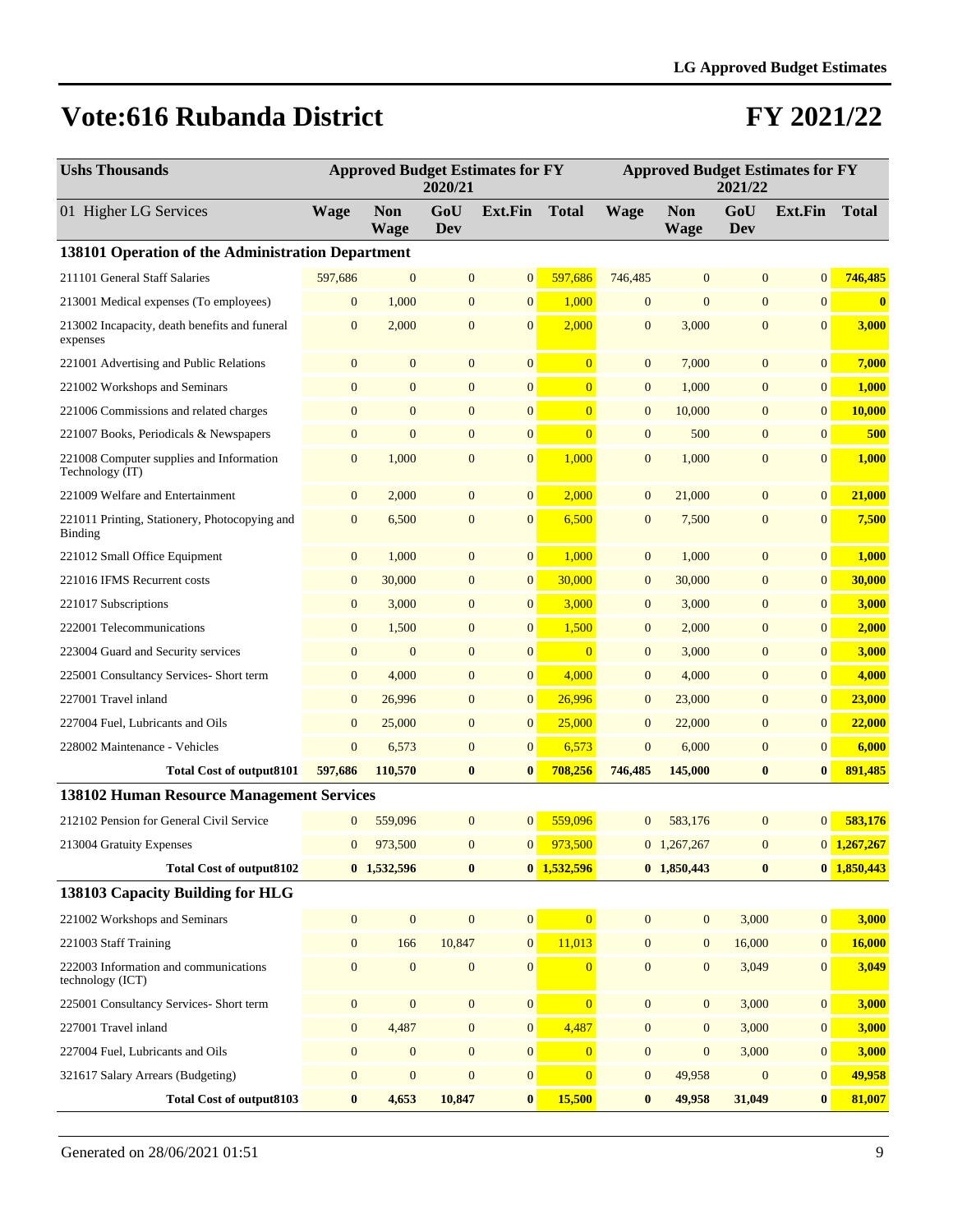| 138104 Supervision of Sub County programme implementation |                  |                |                  |                  |                |                  |                  |                  |                |          |
|-----------------------------------------------------------|------------------|----------------|------------------|------------------|----------------|------------------|------------------|------------------|----------------|----------|
| 221002 Workshops and Seminars                             | $\mathbf{0}$     | 1,000          | $\mathbf{0}$     | $\mathbf{0}$     | 1,000          | $\mathbf{0}$     | 1,800            | $\mathbf{0}$     | $\overline{0}$ | 1,800    |
| 221012 Small Office Equipment                             | $\mathbf{0}$     | $\mathbf{0}$   | $\overline{0}$   | $\mathbf{0}$     | $\Omega$       | $\overline{0}$   | 1,000            | $\overline{0}$   | $\mathbf{0}$   | 1,000    |
| 222001 Telecommunications                                 | $\overline{0}$   | 1,000          | $\mathbf{0}$     | $\boldsymbol{0}$ | 1,000          | $\overline{0}$   | 1,200            | $\overline{0}$   | $\overline{0}$ | 1,200    |
| 227001 Travel inland                                      | $\mathbf{0}$     | 5,000          | $\mathbf{0}$     | $\boldsymbol{0}$ | 5,000          | $\overline{0}$   | 5,500            | $\mathbf{0}$     | $\overline{0}$ | 5,500    |
| 227004 Fuel, Lubricants and Oils                          | $\overline{0}$   | 5,788          | $\overline{0}$   | $\mathbf{0}$     | 5,788          | $\overline{0}$   | 4,500            | $\mathbf{0}$     | $\overline{0}$ | 4,500    |
| <b>Total Cost of output8104</b>                           | $\bf{0}$         | 12,788         | $\bf{0}$         | $\bf{0}$         | 12,788         | $\bf{0}$         | 14,000           | $\bf{0}$         | $\bf{0}$       | 14,000   |
| 138105 Public Information Dissemination                   |                  |                |                  |                  |                |                  |                  |                  |                |          |
| 221001 Advertising and Public Relations                   | $\mathbf{0}$     | 1,000          | $\mathbf{0}$     | $\mathbf{0}$     | 1,000          | $\overline{0}$   | 1,000            | $\overline{0}$   | $\overline{0}$ | 1,000    |
| 221012 Small Office Equipment                             | $\mathbf{0}$     | $\mathbf{0}$   | $\mathbf{0}$     | $\overline{0}$   | $\overline{0}$ | $\overline{0}$   | 500              | $\mathbf{0}$     | $\overline{0}$ | 500      |
| 227001 Travel inland                                      | $\mathbf{0}$     | 1,492          | $\overline{0}$   | $\boldsymbol{0}$ | 1,492          | $\overline{0}$   | 1,000            | $\mathbf{0}$     | $\overline{0}$ | 1,000    |
| <b>Total Cost of output8105</b>                           | $\bf{0}$         | 2,492          | $\boldsymbol{0}$ | $\bf{0}$         | 2,492          | $\bf{0}$         | 2,500            | $\bf{0}$         | $\bf{0}$       | 2,500    |
| 138106 Office Support services                            |                  |                |                  |                  |                |                  |                  |                  |                |          |
| 223006 Water                                              | $\mathbf{0}$     | 2,000          | $\mathbf{0}$     | $\boldsymbol{0}$ | 2,000          | $\Omega$         | $\overline{0}$   | $\overline{0}$   | $\overline{0}$ | $\bf{0}$ |
| 224004 Cleaning and Sanitation                            | $\mathbf{0}$     | 6,652          | $\mathbf{0}$     | $\boldsymbol{0}$ | 6,652          | $\overline{0}$   | $\mathbf{0}$     | $\mathbf{0}$     | $\overline{0}$ | $\bf{0}$ |
| 227001 Travel inland                                      | $\mathbf{0}$     | 2,500          | $\mathbf{0}$     | $\boldsymbol{0}$ | 2,500          | $\overline{0}$   | 7,000            | $\mathbf{0}$     | $\mathbf{0}$   | 7,000    |
| <b>Total Cost of output8106</b>                           | $\bf{0}$         | 11,152         | $\bf{0}$         | $\bf{0}$         | 11,152         | $\bf{0}$         | 7,000            | $\bf{0}$         | $\bf{0}$       | 7,000    |
| 138108 Assets and Facilities Management                   |                  |                |                  |                  |                |                  |                  |                  |                |          |
| 221011 Printing, Stationery, Photocopying and<br>Binding  | $\mathbf{0}$     | 600            | $\mathbf{0}$     | $\mathbf{0}$     | 600            | $\overline{0}$   | 500              | $\overline{0}$   | $\mathbf{0}$   | 500      |
| 227001 Travel inland                                      | $\mathbf{0}$     | 4,000          | $\mathbf{0}$     | $\boldsymbol{0}$ | 4,000          | $\overline{0}$   | 2,500            | $\mathbf{0}$     | $\overline{0}$ | 2,500    |
| <b>Total Cost of output8108</b>                           | $\bf{0}$         | 4,600          | $\bf{0}$         | $\bf{0}$         | 4,600          | $\bf{0}$         | 3,000            | $\bf{0}$         | $\bf{0}$       | 3,000    |
| 138109 Payroll and Human Resource Management Systems      |                  |                |                  |                  |                |                  |                  |                  |                |          |
| 221009 Welfare and Entertainment                          | $\overline{0}$   | $\overline{0}$ | $\mathbf{0}$     | $\mathbf{0}$     | $\Omega$       | $\overline{0}$   | 3,273            | $\overline{0}$   | $\overline{0}$ | 3,273    |
| 221011 Printing, Stationery, Photocopying and<br>Binding  | $\mathbf{0}$     | 6,227          | $\mathbf{0}$     | $\mathbf{0}$     | 6,227          | $\overline{0}$   | 6,000            | $\mathbf{0}$     | $\overline{0}$ | 6,000    |
| 221012 Small Office Equipment                             | $\boldsymbol{0}$ | $\mathbf{0}$   | $\mathbf{0}$     | $\boldsymbol{0}$ | $\overline{0}$ | $\overline{0}$   | 3,000            | $\mathbf{0}$     | $\mathbf{0}$   | 3,000    |
| 227001 Travel inland                                      | $\overline{0}$   | 5,000          | $\mathbf{0}$     | $\boldsymbol{0}$ | 5,000          | $\overline{0}$   | 4,227            | $\mathbf{0}$     | $\mathbf{0}$   | 4,227    |
| 227004 Fuel, Lubricants and Oils                          | $\mathbf{0}$     | 4,000          | $\mathbf{0}$     | $\mathbf{0}$     | 4,000          | $\overline{0}$   | 6,727            | $\mathbf{0}$     | $\mathbf{0}$   | 6,727    |
| <b>Total Cost of output8109</b>                           | $\mathbf{0}$     | 15,227         | $\mathbf{0}$     | $\bf{0}$         | 15,227         | $\mathbf{0}$     | 23.227           | $\mathbf{0}$     | $\bf{0}$       | 23.227   |
| <b>138111 Records Management Services</b>                 |                  |                |                  |                  |                |                  |                  |                  |                |          |
| 221011 Printing, Stationery, Photocopying and<br>Binding  | $\mathbf{0}$     | $\mathbf{0}$   | $\mathbf{0}$     | $\mathbf{0}$     | $\overline{0}$ | $\mathbf{0}$     | 1,500            | $\mathbf{0}$     | $\overline{0}$ | 1,500    |
| 222001 Telecommunications                                 | $\mathbf{0}$     | 500            | $\boldsymbol{0}$ | $\vert 0 \vert$  | 500            | $\boldsymbol{0}$ | 500              | $\mathbf{0}$     | $\mathbf{0}$   | 500      |
| 227001 Travel inland                                      | $\boldsymbol{0}$ | 2,750          | $\boldsymbol{0}$ | $\boldsymbol{0}$ | 2,750          | $\overline{0}$   | 3,000            | $\mathbf{0}$     | $\mathbf{0}$   | 3,000    |
| 227004 Fuel, Lubricants and Oils                          | $\mathbf{0}$     | 1,500          | $\boldsymbol{0}$ | 0                | 1,500          | $\boldsymbol{0}$ | $\boldsymbol{0}$ | $\boldsymbol{0}$ | $\mathbf{0}$   | $\bf{0}$ |
| 228004 Maintenance - Other                                | $\mathbf{0}$     | 1,000          | $\boldsymbol{0}$ | 0                | 1,000          | $\overline{0}$   | $\boldsymbol{0}$ | $\mathbf{0}$     | $\mathbf{0}$   | $\bf{0}$ |
| <b>Total Cost of output8111</b>                           | $\bf{0}$         | 5,750          | $\bf{0}$         | $\bf{0}$         | 5,750          | $\bf{0}$         | 5,000            | $\bf{0}$         | $\bf{0}$       | 5,000    |
| 138112 Information collection and management              |                  |                |                  |                  |                |                  |                  |                  |                |          |
| 221011 Printing, Stationery, Photocopying and<br>Binding  | $\mathbf{0}$     | 337            | $\boldsymbol{0}$ | $\mathbf{0}$     | 337            | $\boldsymbol{0}$ | 500              | $\mathbf{0}$     | $\mathbf{0}$   | 500      |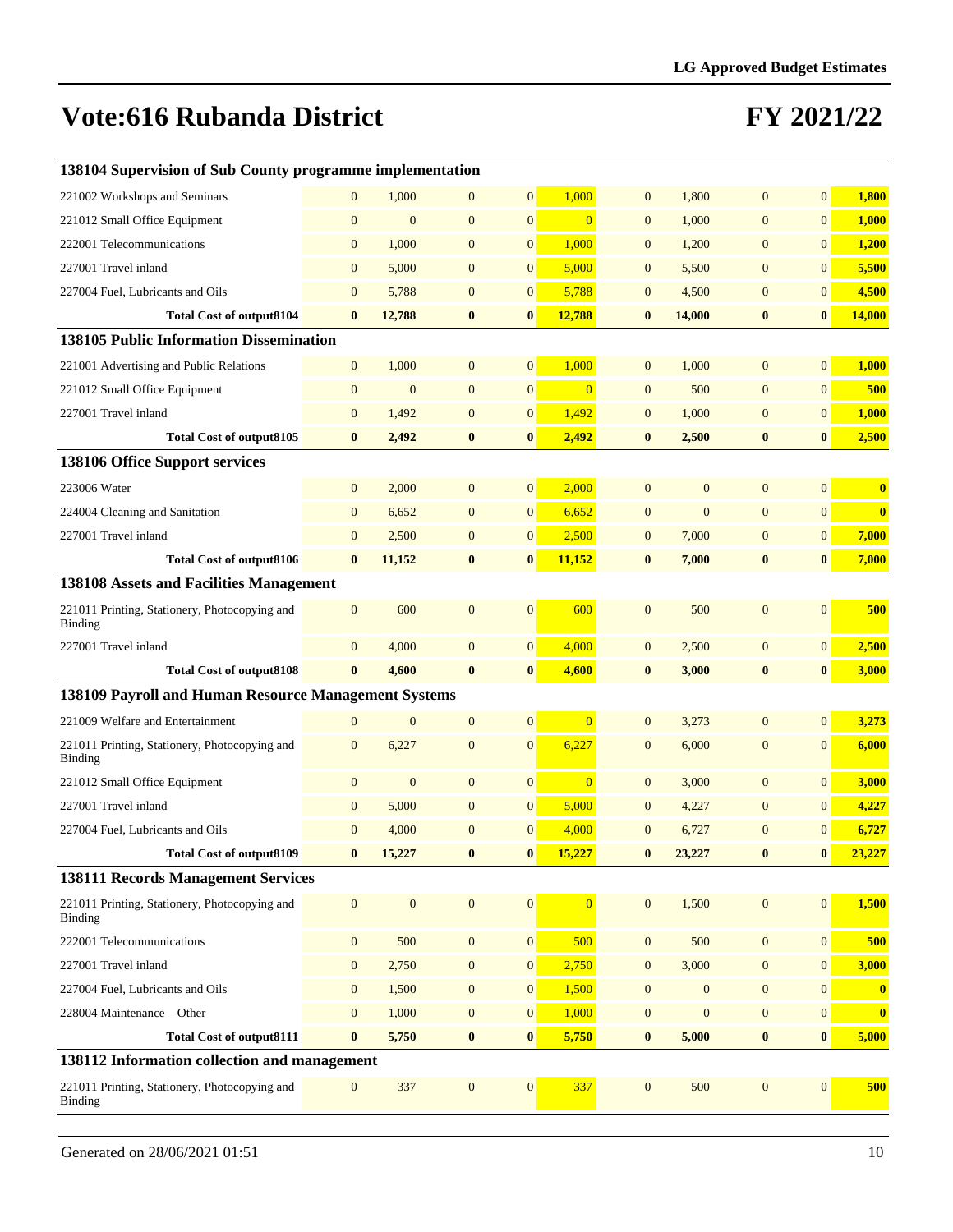| 222001 Telecommunications                                              | $\overline{0}$         | 600                       | $\mathbf{0}$                                                                         | $\mathbf{0}$           | 600                     | $\mathbf{0}$   | $\overline{0}$                                      | $\overline{0}$    | $\overline{0}$ | $\bf{0}$      |
|------------------------------------------------------------------------|------------------------|---------------------------|--------------------------------------------------------------------------------------|------------------------|-------------------------|----------------|-----------------------------------------------------|-------------------|----------------|---------------|
| 222003 Information and communications<br>technology (ICT)              | $\mathbf{0}$           | 3,552                     | $\mathbf{0}$                                                                         | $\overline{0}$         | 3,552                   | $\mathbf{0}$   | $\overline{0}$                                      | $\overline{0}$    | $\mathbf{0}$   | $\bf{0}$      |
| 227001 Travel inland                                                   | $\mathbf{0}$           | 1,375                     | $\mathbf{0}$                                                                         | $\overline{0}$         | 1,375                   | $\mathbf{0}$   | $\mathbf{0}$                                        | $\overline{0}$    | $\mathbf{0}$   | $\bf{0}$      |
| 227002 Travel abroad                                                   | $\mathbf{0}$           | $\overline{0}$            | $\overline{0}$                                                                       | $\mathbf{0}$           | $\overline{0}$          | $\mathbf{0}$   | 2,000                                               | $\mathbf{0}$      | $\mathbf{0}$   | 2,000         |
| <b>Total Cost of output8112</b>                                        | $\bf{0}$               | 5,864                     | $\bf{0}$                                                                             | $\bf{0}$               | 5,864                   | $\bf{0}$       | 2,500                                               | $\bf{0}$          | $\bf{0}$       | 2,500         |
| <b>138113 Procurement Services</b>                                     |                        |                           |                                                                                      |                        |                         |                |                                                     |                   |                |               |
| 221001 Advertising and Public Relations                                | $\mathbf{0}$           | 3,000                     | $\mathbf{0}$                                                                         | $\mathbf{0}$           | 3,000                   | $\mathbf{0}$   | $\mathbf{0}$                                        | $\overline{0}$    | $\mathbf{0}$   | $\bf{0}$      |
| 221011 Printing, Stationery, Photocopying and<br>Binding               | $\overline{0}$         | 1,000                     | $\mathbf{0}$                                                                         | $\overline{0}$         | 1,000                   | $\overline{0}$ | 1,000                                               | $\mathbf{0}$      | $\mathbf{0}$   | 1,000         |
| 227001 Travel inland                                                   | $\boldsymbol{0}$       | $\mathbf{0}$              | $\mathbf{0}$                                                                         | $\overline{0}$         | $\overline{0}$          | $\mathbf{0}$   | 2,000                                               | $\mathbf{0}$      | $\mathbf{0}$   | 2,000         |
| <b>Total Cost of output8113</b>                                        | $\bf{0}$               | 4,000                     | $\bf{0}$                                                                             | $\bf{0}$               | 4,000                   | $\bf{0}$       | 3,000                                               | $\bf{0}$          | $\bf{0}$       | 3,000         |
| <b>Total Cost of Higher LG Services</b>                                |                        | 597,686 1,709,692         | 10,847                                                                               |                        | 0 2,318,225             |                | 746,485 2,105,628                                   | 31,049            | $\bf{0}$       | 2,883,163     |
| 03 Capital Purchases                                                   | Wage                   | <b>Non</b><br><b>Wage</b> | GoU<br>Dev                                                                           | Ext.Fin                | <b>Total</b>            | <b>Wage</b>    | <b>Non</b><br><b>Wage</b>                           | GoU<br><b>Dev</b> | <b>Ext.Fin</b> | <b>Total</b>  |
| 138172 Administrative Capital                                          |                        |                           |                                                                                      |                        |                         |                |                                                     |                   |                |               |
| 281504 Monitoring, Supervision & Appraisal<br>of capital works         | $\overline{0}$         | $\overline{0}$            | $\mathbf{0}$                                                                         | $\overline{0}$         | $\Omega$                | $\overline{0}$ | $\mathbf{0}$                                        | 106,000           | $\mathbf{0}$   | 106,000       |
| <b>Total for LCIII: Rubanda Town Council</b><br><b>County: Rubanda</b> |                        |                           |                                                                                      |                        |                         |                |                                                     | 106,000           |                |               |
| All LLGs<br>LCII: Nyakabungo Ward                                      |                        |                           | Monitoring,<br>Supervision and<br>Appraisal -<br>Allowances and<br>Facilitation-1255 |                        |                         |                | <b>Source: Transitional Development Grant</b>       |                   |                | 106,000       |
| 312201 Transport Equipment                                             | $\overline{0}$         | $\mathbf{0}$              | $\mathbf{0}$                                                                         | $\mathbf{0}$           | $\overline{0}$          | $\overline{0}$ | $\overline{0}$                                      | 180,000           | $\overline{0}$ | 180,000       |
| <b>Total for LCIII: Rubanda Town Council</b>                           |                        |                           |                                                                                      | <b>County: Rubanda</b> |                         |                |                                                     |                   |                | 180,000       |
| All LLGs<br>LCII: Nyakabungo Ward                                      |                        |                           | Transport<br>Equipment -<br><b>Field Vehicles-</b><br>1910                           |                        |                         |                | <b>Source: Transitional Development Grant</b>       |                   |                | 180,000       |
| 312213 ICT Equipment                                                   | $\mathbf{0}$           | $\overline{0}$            | $\overline{0}$                                                                       | $\overline{0}$         | $\overline{0}$          | $\overline{0}$ | $\mathbf{0}$                                        | 14,000            | 0              | 14,000        |
| <b>Total for LCIII: Rubanda Town Council</b>                           |                        |                           |                                                                                      | <b>County: Rubanda</b> |                         |                |                                                     |                   |                | 14,000        |
| LCII: Nyakabungo Ward<br>(planning)                                    | District Head quarters |                           | (Notebook<br>Computer) -779                                                          |                        |                         |                | ICT - Laptop Source: Transitional Development Grant |                   |                | 14,000        |
| <b>Total Cost of output8172</b>                                        | $\bf{0}$               | $\bf{0}$                  | $\bf{0}$                                                                             | $\bf{0}$               | $\overline{\mathbf{0}}$ | $\bf{0}$       | $\bf{0}$                                            | 300,000           | $\bf{0}$       | 300,000       |
| <b>Total Cost of Capital Purchases</b>                                 | $\bf{0}$               | $\bf{0}$                  | $\bf{0}$                                                                             | $\pmb{0}$              | $\overline{\mathbf{0}}$ | $\bf{0}$       | $\bf{0}$                                            | 300,000           | $\bf{0}$       | 300,000       |
| <b>Total cost of District and Urban</b><br>Administration              |                        | 597,686 1,709,692         | 10,847                                                                               |                        | $0\ \ 2,318,225$        |                | 746,485 2,105,628                                   | 331,049           | $\bf{0}$       | 3,183,163     |
| <b>Total cost of Administration</b>                                    |                        | 597,686 1,709,692         | 10,847                                                                               |                        | 0 2,318,225             |                | 746,485 2,105,628                                   | 331,049           |                | $0$ 3,183,163 |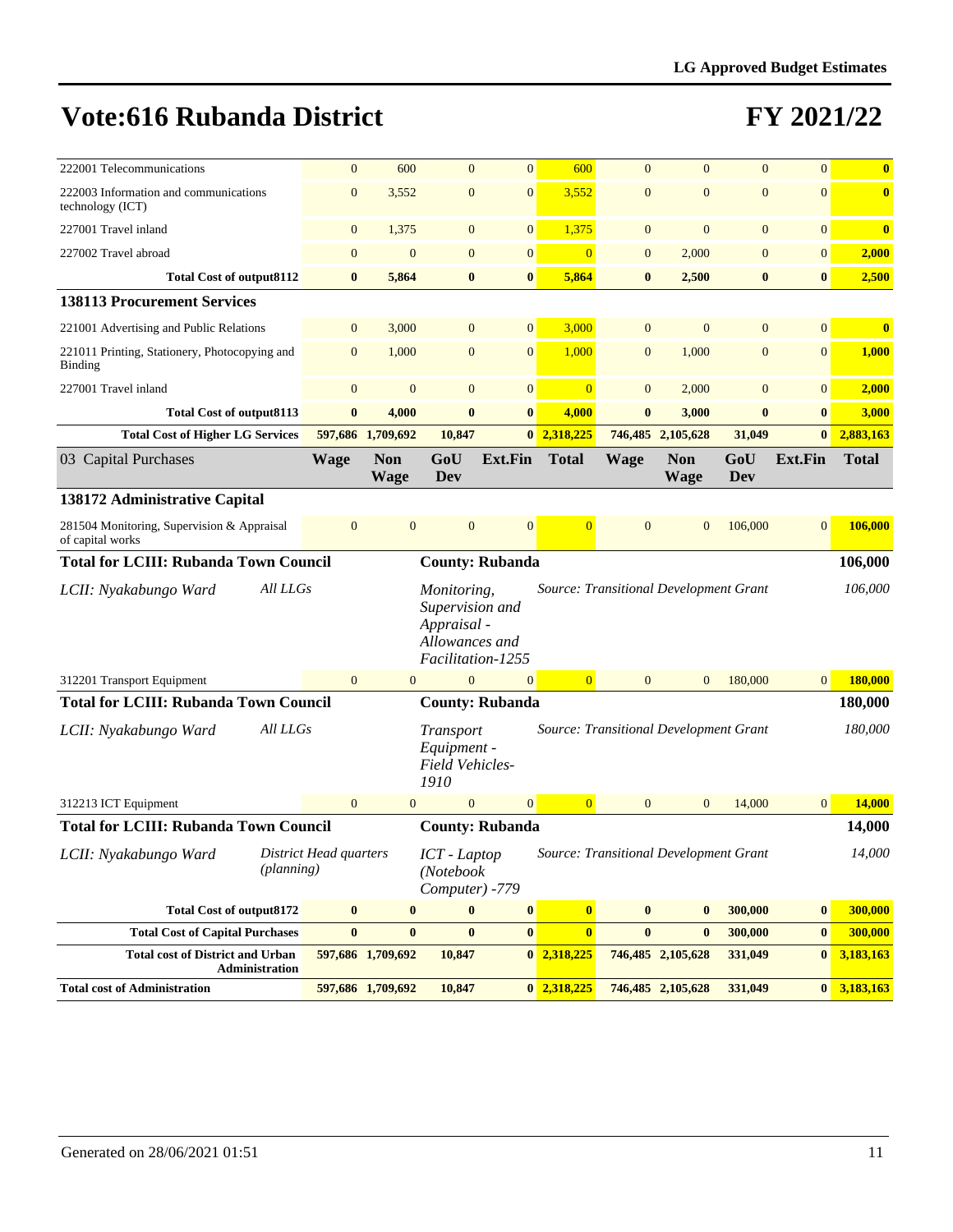### **FY 2021/22**

#### *Finance*

**B1: Overview of Sub-SubProgramme Revenues and Expenditures by Source**

| <b>Ushs Thousands</b>                                   | <b>Approved Budget for FY</b><br>2020/21 | <b>Cumulative Receipts by End</b><br>March for FY2020/21 | <b>Approved Budget for</b><br>FY 2021/22 |
|---------------------------------------------------------|------------------------------------------|----------------------------------------------------------|------------------------------------------|
| A: Breakdown of of Sub-SubProgramme Revenues            |                                          |                                                          |                                          |
| <b>Recurrent Revenues</b>                               | 226,454                                  | 185,487                                                  | 226,334                                  |
| District Unconditional Grant (Non-<br>Wage)             | 22,852                                   | 16,139                                                   | 28,260                                   |
| District Unconditional Grant (Wage)                     | 173,074                                  | 143,870                                                  | 183,074                                  |
| <b>Locally Raised Revenues</b>                          | 30,528                                   | 19,354                                                   | 15,000                                   |
| Urban Unconditional Grant (Wage)                        | $\mathbf{\Omega}$                        | 6,124                                                    |                                          |
| <b>Development Revenues</b>                             |                                          | 0                                                        |                                          |
| No Data Found                                           |                                          |                                                          |                                          |
| <b>Total Revenues shares</b>                            | 226,454                                  | 185,487                                                  | 226,334                                  |
| <b>B: Breakdown of of Sub-SubProgramme Expenditures</b> |                                          |                                                          |                                          |
| <b>Recurrent Expenditure</b>                            |                                          |                                                          |                                          |
| Wage                                                    | 173,074                                  | 149,994                                                  | 183,074                                  |
| Non Wage                                                | 53,380                                   | 34,848                                                   | 43,260                                   |
| <b>Development Expenditure</b>                          |                                          |                                                          |                                          |
| Domestic Development                                    | $\theta$                                 | $\overline{0}$                                           |                                          |
| <b>External Financing</b>                               | $\theta$                                 | 0                                                        |                                          |
| <b>Total Expenditure</b>                                | 226,454                                  | 184,842                                                  | 226,334                                  |

#### **B2: Expenditure Details by Service Area, Output Class, Budget Output and Item**

#### **1481 Financial Management and Accountability(LG)**

| <b>Ushs Thousands</b>                                    |                |                           | 2020/21        | <b>Approved Budget Estimates for FY</b> |              |                |                    | 2021/22        | <b>Approved Budget Estimates for FY</b> |              |
|----------------------------------------------------------|----------------|---------------------------|----------------|-----------------------------------------|--------------|----------------|--------------------|----------------|-----------------------------------------|--------------|
| <b>Higher LG Services</b><br>01                          | <b>Wage</b>    | <b>Non</b><br><b>Wage</b> | GoU<br>Dev     | Ext.Fin                                 | <b>Total</b> | <b>Wage</b>    | <b>Non</b><br>Wage | GoU<br>Dev     | Ext.Fin                                 | <b>Total</b> |
| 148101 LG Financial Management services                  |                |                           |                |                                         |              |                |                    |                |                                         |              |
| 211101 General Staff Salaries                            | 173,074        | $\overline{0}$            | $\overline{0}$ | $\overline{0}$                          | 173,074      | 183,074        | $\overline{0}$     | $\overline{0}$ | $\vert 0 \vert$                         | 183,074      |
| 221002 Workshops and Seminars                            | $\overline{0}$ | 4,740                     | $\overline{0}$ | $\overline{0}$                          | 4,740        | $\overline{0}$ | 2,000              | $\overline{0}$ | $\vert 0 \vert$                         | 2,000        |
| 221011 Printing, Stationery, Photocopying and<br>Binding | $\mathbf{0}$   | 280                       | $\overline{0}$ | $\overline{0}$                          | 280          | $\Omega$       | $\mathbf{0}$       | $\overline{0}$ | $\vert 0 \vert$                         | $\mathbf{0}$ |
| 221017 Subscriptions                                     | $\overline{0}$ | 2,000                     | $\overline{0}$ | $\overline{0}$                          | 2,000        | $\overline{0}$ | 1.000              | $\overline{0}$ | $\vert 0 \vert$                         | 1,000        |
| 222001 Telecommunications                                | $\overline{0}$ | 1,200                     | $\mathbf{0}$   | $\mathbf{0}$                            | 1,200        | $\overline{0}$ | 1,000              | $\overline{0}$ | $\vert 0 \vert$                         | 1,000        |
| 227001 Travel inland                                     | $\overline{0}$ | 6,589                     | $\overline{0}$ | $\overline{0}$                          | 6,589        | $\overline{0}$ | 1,000              | $\overline{0}$ | $\vert 0 \vert$                         | 1,000        |
| 227004 Fuel, Lubricants and Oils                         | $\overline{0}$ | 8,000                     | $\overline{0}$ | $\overline{0}$                          | 8,000        | $\overline{0}$ | 8,000              | $\overline{0}$ | $\vert 0 \vert$                         | 8,000        |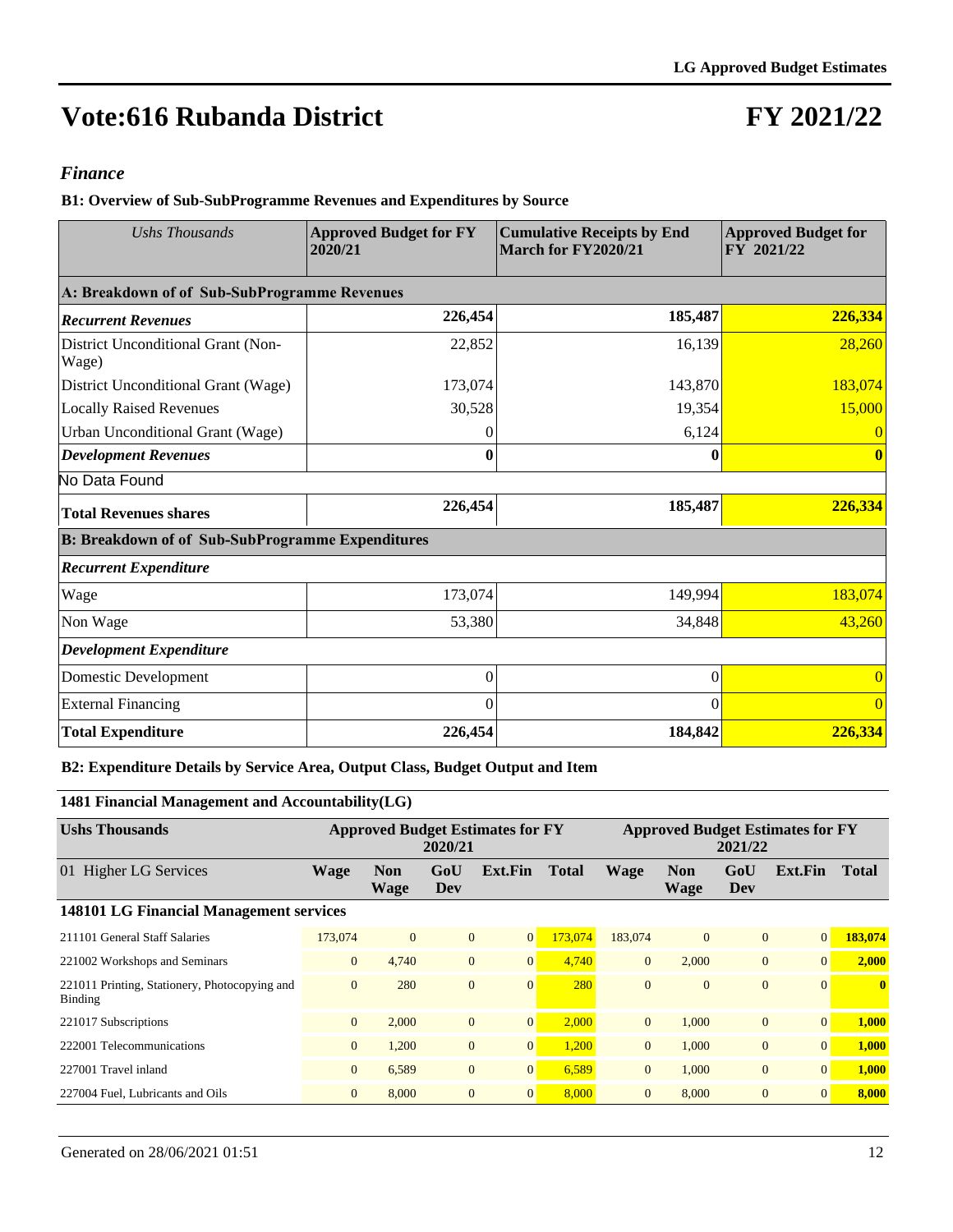| <b>Total Cost of output8101</b>                                     | 173,074          | 22,809         | $\bf{0}$       | $\bf{0}$         | 195,883        | 183,074          | 13,000         | $\bf{0}$         | $\bf{0}$         | 196,074                 |
|---------------------------------------------------------------------|------------------|----------------|----------------|------------------|----------------|------------------|----------------|------------------|------------------|-------------------------|
| 148102 Revenue Management and Collection Services                   |                  |                |                |                  |                |                  |                |                  |                  |                         |
| 221003 Staff Training                                               | $\mathbf{0}$     | $\mathbf{0}$   | $\mathbf{0}$   | $\mathbf{0}$     | $\overline{0}$ | $\overline{0}$   | 2,000          | $\overline{0}$   | $\overline{0}$   | 2,000                   |
| 221011 Printing, Stationery, Photocopying and<br>Binding            | $\mathbf{0}$     | 6,000          | $\overline{0}$ | $\mathbf{0}$     | 6,000          | $\mathbf{0}$     | 4,000          | $\overline{0}$   | $\overline{0}$   | 4,000                   |
| 227001 Travel inland                                                | $\mathbf{0}$     | 3,000          | $\mathbf{0}$   | $\mathbf{0}$     | 3,000          | $\mathbf{0}$     | 4,000          | $\overline{0}$   | $\overline{0}$   | 4,000                   |
| 227004 Fuel, Lubricants and Oils                                    | $\mathbf{0}$     | 2,000          | $\overline{0}$ | $\boldsymbol{0}$ | 2,000          | $\mathbf{0}$     | 8,000          | $\mathbf{0}$     | $\overline{0}$   | 8,000                   |
| <b>Total Cost of output8102</b>                                     | $\bf{0}$         | 11,000         | $\bf{0}$       | $\bf{0}$         | 11,000         | $\bf{0}$         | 18,000         | $\bf{0}$         | $\bf{0}$         | <b>18,000</b>           |
| 148103 Budgeting and Planning Services                              |                  |                |                |                  |                |                  |                |                  |                  |                         |
| 221008 Computer supplies and Information<br>Technology (IT)         | $\mathbf{0}$     | 600            | $\mathbf{0}$   | $\mathbf{0}$     | 600            | $\overline{0}$   | $\overline{0}$ | $\overline{0}$   | $\overline{0}$   | $\bf{0}$                |
| 221009 Welfare and Entertainment                                    | $\overline{0}$   | $\overline{0}$ | $\overline{0}$ | $\boldsymbol{0}$ | $\overline{0}$ | $\mathbf{0}$     | 1.000          | $\overline{0}$   | $\overline{0}$   | 1,000                   |
| 221011 Printing, Stationery, Photocopying and<br><b>Binding</b>     | $\mathbf{0}$     | 1,000          | $\overline{0}$ | $\mathbf{0}$     | 1,000          | $\mathbf{0}$     | 1,000          | $\overline{0}$   | $\overline{0}$   | 1,000                   |
| 227001 Travel inland                                                | $\mathbf{0}$     | 3,140          | $\mathbf{0}$   | $\mathbf{0}$     | 3,140          | $\mathbf{0}$     | 1,000          | $\overline{0}$   | $\overline{0}$   | 1,000                   |
| 227004 Fuel, Lubricants and Oils                                    | $\overline{0}$   | $\overline{0}$ | $\overline{0}$ | $\mathbf{0}$     | $\overline{0}$ | $\mathbf{0}$     | 2,000          | $\overline{0}$   | $\overline{0}$   | 2,000                   |
| <b>Total Cost of output8103</b>                                     | $\bf{0}$         | 4,740          | $\bf{0}$       | $\bf{0}$         | 4,740          | $\bf{0}$         | 5,000          | $\bf{0}$         | $\bf{0}$         | 5,000                   |
| <b>148104 LG Expenditure management Services</b>                    |                  |                |                |                  |                |                  |                |                  |                  |                         |
| 221003 Staff Training                                               | $\mathbf{0}$     | 1,000          | $\mathbf{0}$   | $\mathbf{0}$     | 1,000          | $\mathbf{0}$     | $\overline{0}$ | $\overline{0}$   | $\overline{0}$   | $\bf{0}$                |
| 221011 Printing, Stationery, Photocopying and<br>Binding            | $\mathbf{0}$     | 160            | $\mathbf{0}$   | $\mathbf{0}$     | 160            | $\overline{0}$   | $\overline{0}$ | $\overline{0}$   | $\overline{0}$   | $\overline{\mathbf{0}}$ |
| 227001 Travel inland                                                | $\boldsymbol{0}$ | 3,740          | $\mathbf{0}$   | $\boldsymbol{0}$ | 3,740          | $\boldsymbol{0}$ | 3,000          | $\mathbf{0}$     | $\boldsymbol{0}$ | 3,000                   |
| 227004 Fuel, Lubricants and Oils                                    | $\overline{0}$   | 2,491          | $\mathbf{0}$   | $\mathbf{0}$     | 2,491          | $\mathbf{0}$     | 2,000          | $\overline{0}$   | $\overline{0}$   | 2,000                   |
| <b>Total Cost of output8104</b>                                     | $\bf{0}$         | 7,391          | $\bf{0}$       | $\bf{0}$         | 7,391          | $\bf{0}$         | 5,000          | $\bf{0}$         | $\boldsymbol{0}$ | 5,000                   |
| <b>148105 LG Accounting Services</b>                                |                  |                |                |                  |                |                  |                |                  |                  |                         |
| 221011 Printing, Stationery, Photocopying and<br>Binding            | $\mathbf{0}$     | 160            | $\mathbf{0}$   | $\mathbf{0}$     | 160            | $\overline{0}$   | $\overline{0}$ | $\overline{0}$   | $\Omega$         | $\bf{0}$                |
| 221014 Bank Charges and other Bank related<br>costs                 | $\mathbf{0}$     | 4,000          | $\mathbf{0}$   | $\mathbf{0}$     | 4,000          | $\overline{0}$   | $\mathbf{0}$   | $\overline{0}$   | $\overline{0}$   | $\bf{0}$                |
| 227001 Travel inland                                                | $\mathbf{0}$     | 3,280          | $\overline{0}$ | $\mathbf{0}$     | 3,280          | $\mathbf{0}$     | 2,260          | $\overline{0}$   | $\mathbf{0}$     | 2,260                   |
| Total Cost of output8105                                            | $\bf{0}$         | 7,440          | $\bf{0}$       | $\bf{0}$         | 7,440          | $\bf{0}$         | 2,260          | $\boldsymbol{0}$ | $\bf{0}$         | 2,260                   |
| <b>Total Cost of Higher LG Services</b>                             | 173,074          | 53,380         | $\bf{0}$       | $\bf{0}$         | 226,454        | 183,074          | 43,260         | $\bf{0}$         | $\bf{0}$         | 226,334                 |
| <b>Total cost of Financial Management and</b><br>Accountability(LG) | 173,074          | 53,380         | $\bf{0}$       | $\bf{0}$         | 226,454        | 183,074          | 43,260         | $\bf{0}$         | $\bf{0}$         | 226,334                 |
| <b>Total cost of Finance</b>                                        | 173,074          | 53,380         | $\bf{0}$       | $\bf{0}$         | 226,454        | 183,074          | 43,260         | $\bf{0}$         | $\bf{0}$         | 226,334                 |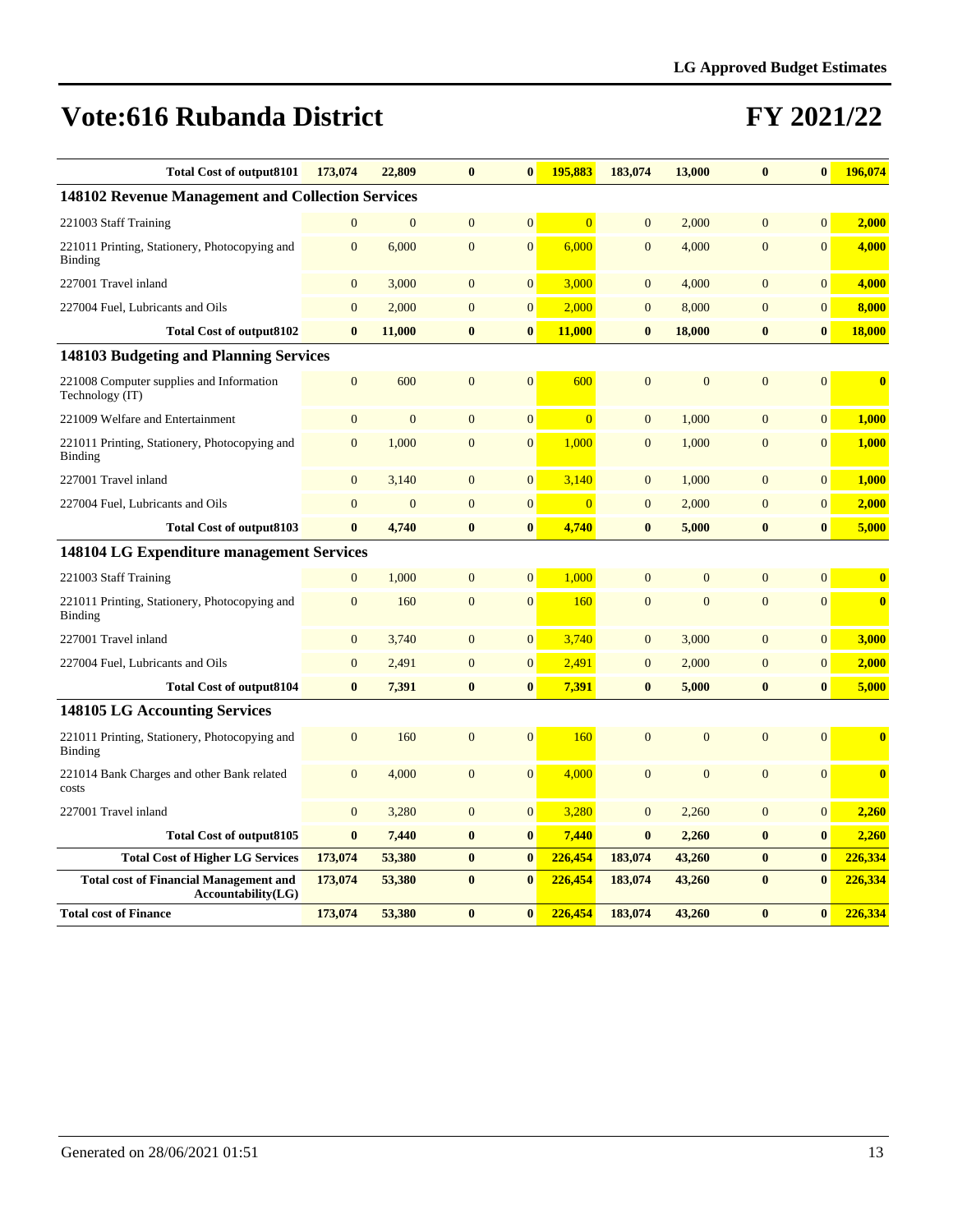### **FY 2021/22**

#### *Statutory Bodies*

**B1: Overview of Sub-SubProgramme Revenues and Expenditures by Source**

| <b>Ushs Thousands</b>                                   | <b>Approved Budget for FY</b><br>2020/21 | <b>Cumulative Receipts by End</b><br>March for FY2020/21 | <b>Approved Budget for</b><br>FY 2021/22 |
|---------------------------------------------------------|------------------------------------------|----------------------------------------------------------|------------------------------------------|
| A: Breakdown of of Sub-SubProgramme Revenues            |                                          |                                                          |                                          |
| <b>Recurrent Revenues</b>                               | 555,334                                  | 411,116                                                  | 515,608                                  |
| District Unconditional Grant (Non-<br>Wage)             | 307,014                                  | 225,460                                                  | 254,326                                  |
| District Unconditional Grant (Wage)                     | 206,926                                  | 139,416                                                  | 194,449                                  |
| <b>Locally Raised Revenues</b>                          | 41,394                                   | 46,241                                                   | 66,834                                   |
| <b>Development Revenues</b>                             | $\bf{0}$                                 | 0                                                        |                                          |
| No Data Found                                           |                                          |                                                          |                                          |
| <b>Total Revenues shares</b>                            | 555,334                                  | 411,116                                                  | 515,608                                  |
| <b>B: Breakdown of of Sub-SubProgramme Expenditures</b> |                                          |                                                          |                                          |
| <b>Recurrent Expenditure</b>                            |                                          |                                                          |                                          |
| Wage                                                    | 206,926                                  | 139,416                                                  | 194,449                                  |
| Non Wage                                                | 348,408                                  | 238,405                                                  | 321,160                                  |
| <b>Development Expenditure</b>                          |                                          |                                                          |                                          |
| Domestic Development                                    | $\theta$                                 | $\mathbf{0}$                                             |                                          |
| <b>External Financing</b>                               | 0                                        | $\Omega$                                                 | $\Omega$                                 |
| <b>Total Expenditure</b>                                | 555,334                                  | 377,820                                                  | 515,608                                  |

#### **B2: Expenditure Details by Service Area, Output Class, Budget Output and Item**

#### **1382 Local Statutory Bodies**

| <b>Ushs Thousands</b>                                           |                |                           | 2020/21        | <b>Approved Budget Estimates for FY</b> |                |                |                           | 2021/22        | <b>Approved Budget Estimates for FY</b> |              |
|-----------------------------------------------------------------|----------------|---------------------------|----------------|-----------------------------------------|----------------|----------------|---------------------------|----------------|-----------------------------------------|--------------|
| 01 Higher LG Services                                           | <b>Wage</b>    | <b>Non</b><br><b>Wage</b> | GoU<br>Dev     | Ext.Fin                                 | <b>Total</b>   | <b>Wage</b>    | <b>Non</b><br><b>Wage</b> | GoU<br>Dev     | Ext.Fin                                 | <b>Total</b> |
| <b>138201 LG Council Administration Services</b>                |                |                           |                |                                         |                |                |                           |                |                                         |              |
| 211101 General Staff Salaries                                   | 206,926        | $\Omega$                  | $\overline{0}$ | $\overline{0}$                          | 206,926        | 194,449        | $\mathbf{0}$              | $\overline{0}$ | 0                                       | 194,449      |
| 211103 Allowances (Incl. Casuals, Temporary)                    | $\overline{0}$ | 28,100                    | $\overline{0}$ | $\overline{0}$                          | 28,100         | $\overline{0}$ | 22,400                    | $\overline{0}$ | $\overline{0}$                          | 22,400       |
| 221009 Welfare and Entertainment                                | $\overline{0}$ | 5,000                     | $\overline{0}$ | $\vert 0 \vert$                         | 5,000          | $\Omega$       | $\Omega$                  | $\overline{0}$ | $\Omega$                                | $\mathbf{0}$ |
| 221011 Printing, Stationery, Photocopying and<br><b>Binding</b> | $\mathbf{0}$   | 2,000                     | $\overline{0}$ | $\mathbf{0}$                            | 2,000          | $\Omega$       | 4,295                     | $\mathbf{0}$   | $\overline{0}$                          | 4,295        |
| 222001 Telecommunications                                       | $\Omega$       | $\Omega$                  | $\Omega$       | $\overline{0}$                          | $\Omega$       | $\Omega$       | 8.400                     | $\overline{0}$ | $\overline{0}$                          | 8,400        |
| 227001 Travel inland                                            | $\mathbf{0}$   | 3,500                     | $\overline{0}$ | $\mathbf{0}$                            | 3,500          | $\overline{0}$ | 17,619                    | $\mathbf{0}$   | $\overline{0}$                          | 17,619       |
| 227004 Fuel, Lubricants and Oils                                | $\overline{0}$ | $\Omega$                  | $\overline{0}$ | $\mathbf{0}$                            | $\overline{0}$ | $\mathbf{0}$   | 15,600                    | $\mathbf{0}$   | $\overline{0}$                          | 15,600       |
| <b>Total Cost of output8201</b>                                 | 206,926        | 38,600                    | $\bf{0}$       | $\bf{0}$                                | 245,526        | 194,449        | 68,314                    | $\bf{0}$       | $\vert 0 \vert$                         | 262,763      |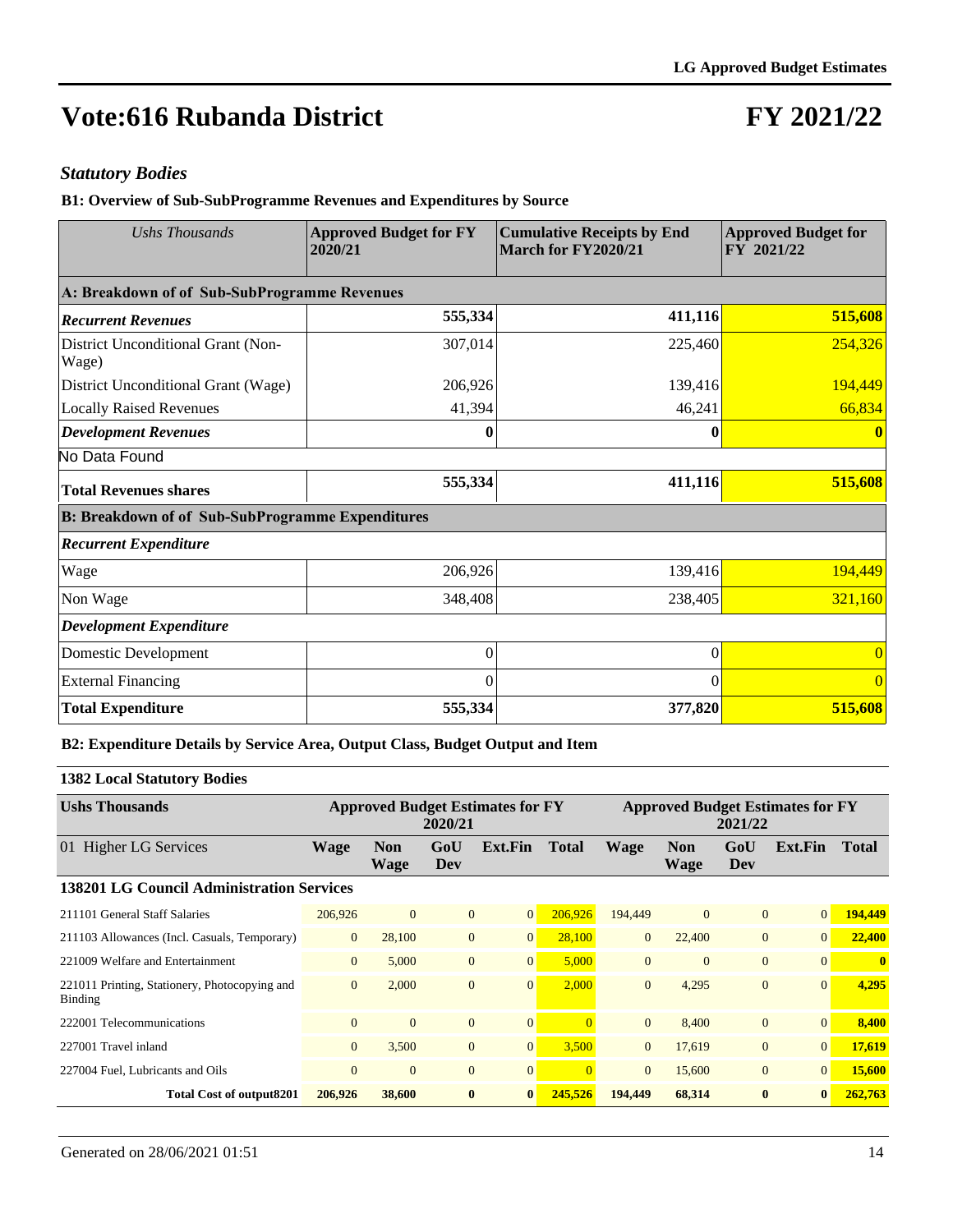| <b>138202 LG Procurement Management Services</b>         |                  |              |                  |                  |                |                |                |                |                |                         |
|----------------------------------------------------------|------------------|--------------|------------------|------------------|----------------|----------------|----------------|----------------|----------------|-------------------------|
| 211103 Allowances (Incl. Casuals, Temporary)             | $\mathbf{0}$     | 6,000        | $\mathbf{0}$     | $\mathbf{0}$     | 6,000          | $\overline{0}$ | 6,000          | $\overline{0}$ | $\mathbf{0}$   | 6,000                   |
| 221011 Printing, Stationery, Photocopying and<br>Binding | $\mathbf{0}$     | 1,293        | $\mathbf{0}$     | $\mathbf{0}$     | 1,293          | $\overline{0}$ | 1,000          | $\mathbf{0}$   | $\mathbf{0}$   | 1,000                   |
| 227001 Travel inland                                     | $\mathbf{0}$     | 3,000        | $\mathbf{0}$     | $\mathbf{0}$     | 3,000          | $\mathbf{0}$   | 2,000          | $\overline{0}$ | $\mathbf{0}$   | 2,000                   |
| 227004 Fuel, Lubricants and Oils                         | $\mathbf{0}$     | $\mathbf{0}$ | $\mathbf{0}$     | $\boldsymbol{0}$ | $\Omega$       | $\overline{0}$ | 3,000          | $\mathbf{0}$   | $\mathbf{0}$   | 3,000                   |
| Total Cost of output8202                                 | $\bf{0}$         | 10,293       | $\bf{0}$         | $\bf{0}$         | 10,293         | $\bf{0}$       | 12,000         | $\bf{0}$       | $\bf{0}$       | 12,000                  |
| <b>138203 LG Staff Recruitment Services</b>              |                  |              |                  |                  |                |                |                |                |                |                         |
| 211103 Allowances (Incl. Casuals, Temporary)             | $\mathbf{0}$     | 18,000       | $\mathbf{0}$     | $\mathbf{0}$     | 18,000         | $\overline{0}$ | 25,204         | $\overline{0}$ | $\mathbf{0}$   | 25,204                  |
| 221009 Welfare and Entertainment                         | $\mathbf{0}$     | 2,393        | $\mathbf{0}$     | $\boldsymbol{0}$ | 2,393          | $\mathbf{0}$   | 3,000          | $\mathbf{0}$   | $\mathbf{0}$   | 3,000                   |
| 221011 Printing, Stationery, Photocopying and<br>Binding | $\mathbf{0}$     | 1,000        | $\mathbf{0}$     | $\overline{0}$   | 1,000          | $\overline{0}$ | 1,000          | $\overline{0}$ | $\mathbf{0}$   | 1,000                   |
| 227001 Travel inland                                     | $\mathbf{0}$     | 2,000        | $\mathbf{0}$     | $\mathbf{0}$     | 2,000          | $\overline{0}$ | 1,000          | $\overline{0}$ | $\mathbf{0}$   | 1,000                   |
| 227004 Fuel, Lubricants and Oils                         | $\mathbf{0}$     | 2,000        | $\mathbf{0}$     | $\mathbf{0}$     | 2,000          | $\mathbf{0}$   | $\overline{0}$ | $\mathbf{0}$   | $\mathbf{0}$   | $\bf{0}$                |
| <b>Total Cost of output8203</b>                          | $\bf{0}$         | 25,393       | $\bf{0}$         | $\bf{0}$         | 25,393         | $\bf{0}$       | 30,204         | $\bf{0}$       | $\bf{0}$       | 30,204                  |
| <b>138204 LG Land Management Services</b>                |                  |              |                  |                  |                |                |                |                |                |                         |
| 211103 Allowances (Incl. Casuals, Temporary)             | $\mathbf{0}$     | 8,000        | $\mathbf{0}$     | $\overline{0}$   | 8,000          | $\overline{0}$ | 9,000          | $\overline{0}$ | $\overline{0}$ | 9,000                   |
| 221011 Printing, Stationery, Photocopying and<br>Binding | $\mathbf{0}$     | 1,000        | $\mathbf{0}$     | $\mathbf{0}$     | 1,000          | $\mathbf{0}$   | 1,000          | $\overline{0}$ | $\mathbf{0}$   | 1,000                   |
| 227001 Travel inland                                     | $\mathbf{0}$     | 1,000        | $\mathbf{0}$     | $\mathbf{0}$     | 1,000          | $\overline{0}$ | 3,000          | $\overline{0}$ | $\overline{0}$ | 3,000                   |
| <b>Total Cost of output8204</b>                          | $\bf{0}$         | 10,000       | $\bf{0}$         | $\bf{0}$         | 10,000         | $\bf{0}$       | 13,000         | $\bf{0}$       | $\bf{0}$       | 13,000                  |
| <b>138205 LG Financial Accountability</b>                |                  |              |                  |                  |                |                |                |                |                |                         |
| 211103 Allowances (Incl. Casuals, Temporary)             | $\mathbf{0}$     | 8,000        | $\mathbf{0}$     | $\mathbf{0}$     | 8,000          | $\overline{0}$ | 8,200          | $\overline{0}$ | $\mathbf{0}$   | 8,200                   |
| 221011 Printing, Stationery, Photocopying and<br>Binding | $\mathbf{0}$     | $\mathbf{0}$ | $\mathbf{0}$     | $\mathbf{0}$     | $\overline{0}$ | $\mathbf{0}$   | 1,200          | $\mathbf{0}$   | $\mathbf{0}$   | 1,200                   |
| 227001 Travel inland                                     | $\mathbf{0}$     | 2,000        | $\mathbf{0}$     | $\mathbf{0}$     | 2,000          | $\mathbf{0}$   | 2,600          | $\overline{0}$ | $\mathbf{0}$   | 2,600                   |
| 227004 Fuel, Lubricants and Oils                         | $\mathbf{0}$     | 2,000        | $\overline{0}$   | $\mathbf{0}$     | 2,000          | $\overline{0}$ | $\mathbf{0}$   | $\overline{0}$ | $\mathbf{0}$   | $\overline{\mathbf{0}}$ |
| Total Cost of output8205                                 | $\bf{0}$         | 12,000       | $\bf{0}$         | $\bf{0}$         | 12,000         | $\bf{0}$       | 12,000         | $\bf{0}$       | $\bf{0}$       | 12,000                  |
| 138206 LG Political and executive oversight              |                  |              |                  |                  |                |                |                |                |                |                         |
| 211103 Allowances (Incl. Casuals, Temporary)             | $\mathbf{0}$     | 171,721      | $\mathbf{0}$     | $\overline{0}$   | 171,721        | $\overline{0}$ | 171,721        | $\Omega$       | $\overline{0}$ | 171,721                 |
| 227001 Travel inland                                     | $\boldsymbol{0}$ | 60,000       | $\boldsymbol{0}$ | $\mathbf{0}$     | 60,000         | $\mathbf{0}$   | $\overline{0}$ | $\mathbf{0}$   | $\mathbf{0}$   | $\bf{0}$                |
| <b>Total Cost of output8206</b>                          | $\bf{0}$         | 231,721      | $\bf{0}$         | $\bf{0}$         | 231,721        | $\bf{0}$       | 171,721        | $\bf{0}$       | $\bf{0}$       | 171,721                 |
| <b>138207 Standing Committees Services</b>               |                  |              |                  |                  |                |                |                |                |                |                         |
| 211103 Allowances (Incl. Casuals, Temporary)             | $\mathbf{0}$     | 20,400       | $\mathbf{0}$     | $\mathbf{0}$     | 20,400         | $\mathbf{0}$   | 13,920         | $\mathbf{0}$   | $\mathbf{0}$   | 13,920                  |
| <b>Total Cost of output8207</b>                          | $\bf{0}$         | 20,400       | $\boldsymbol{0}$ | $\bf{0}$         | 20,400         | $\bf{0}$       | 13,920         | $\bf{0}$       | $\bf{0}$       | 13,920                  |
| <b>Total Cost of Higher LG Services</b>                  | 206,926          | 348,408      | $\bf{0}$         | $\bf{0}$         | 555,334        | 194,449        | 321,160        | $\bf{0}$       | $\bf{0}$       | 515,608                 |
| <b>Total cost of Local Statutory Bodies</b>              | 206,926          | 348,408      | $\bf{0}$         | $\bf{0}$         | 555,334        | 194,449        | 321,160        | $\bf{0}$       | $\bf{0}$       | 515,608                 |
| <b>Total cost of Statutory Bodies</b>                    | 206,926          | 348,408      | $\bf{0}$         | $\bf{0}$         | 555,334        | 194,449        | 321,160        | $\bf{0}$       | $\bf{0}$       | 515,608                 |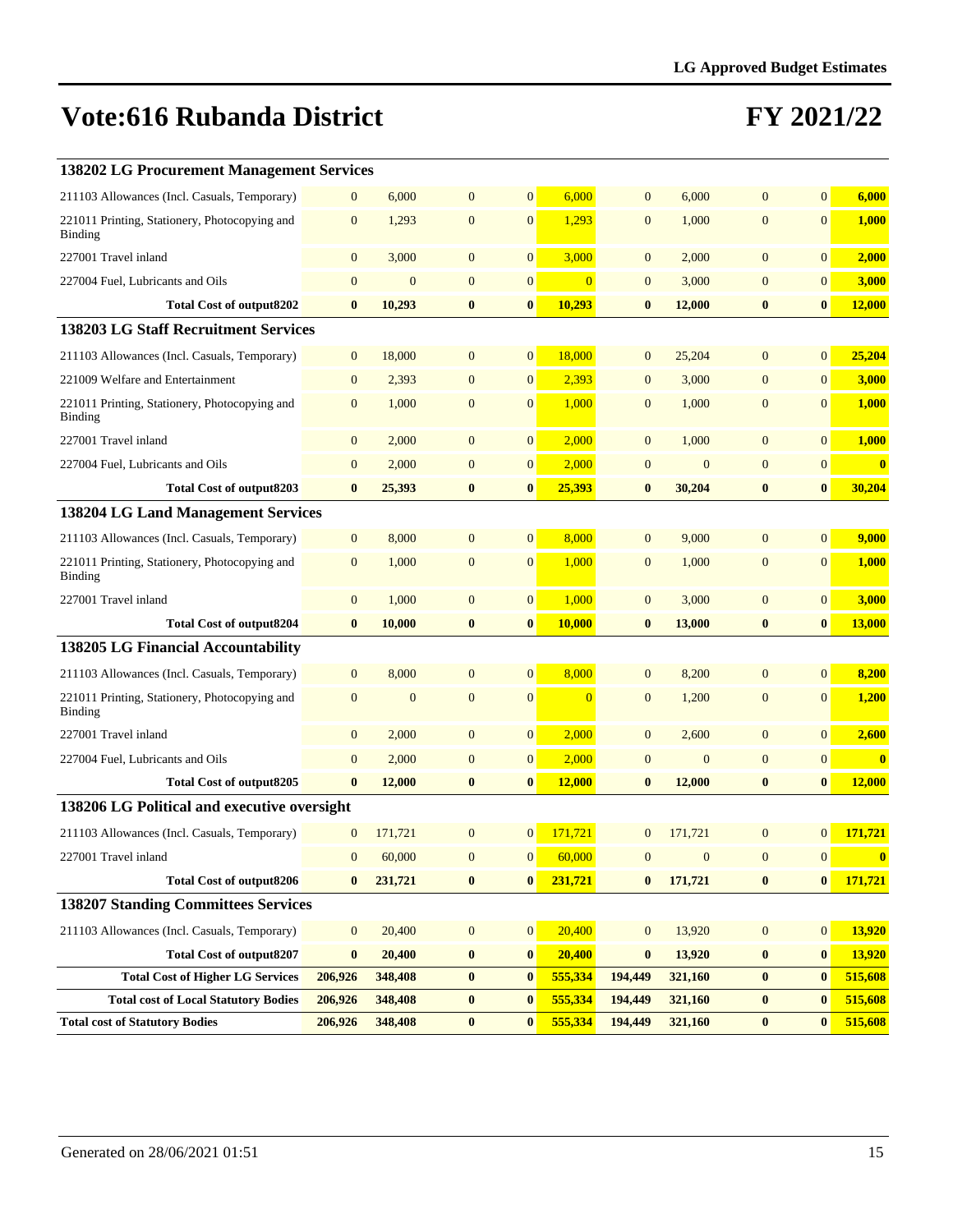### **FY 2021/22**

#### *Production and Marketing*

**B1: Overview of Sub-SubProgramme Revenues and Expenditures by Source**

| <b>Ushs Thousands</b>                                                  | <b>Approved Budget for FY</b><br>2020/21 | <b>Cumulative Receipts by End</b><br>March for FY2020/21 | <b>Approved Budget for</b><br>FY 2021/22 |
|------------------------------------------------------------------------|------------------------------------------|----------------------------------------------------------|------------------------------------------|
| A: Breakdown of of Sub-SubProgramme Revenues                           |                                          |                                                          |                                          |
| <b>Recurrent Revenues</b>                                              | 9,063,832                                | 838,186                                                  | 2,120,302                                |
| District Unconditional Grant (Non-<br>Wage)                            | 0                                        | 0                                                        | 3,000                                    |
| <b>Locally Raised Revenues</b>                                         | 3,000                                    | 1,800                                                    | 3,000                                    |
| <b>Other Transfers from Central</b><br>Government                      | 8,333,454                                | 285,692                                                  | 126,200                                  |
| Sector Conditional Grant (Non-Wage)                                    | 218,177                                  | 163,633                                                  | 1,471,502                                |
| Sector Conditional Grant (Wage)                                        | 509,200                                  | 387,061                                                  | 516,600                                  |
| <b>Development Revenues</b>                                            | 87,442                                   | 87,442                                                   | 288,037                                  |
| <b>District Discretionary Development</b><br><b>Equalization Grant</b> | 0                                        | 0                                                        | 100,000                                  |
| Sector Development Grant                                               | 87,442                                   | 87,442                                                   | 188,037                                  |
| <b>Total Revenues shares</b>                                           | 9,151,273                                | 925,627                                                  | 2,408,339                                |
| <b>B: Breakdown of of Sub-SubProgramme Expenditures</b>                |                                          |                                                          |                                          |
| <b>Recurrent Expenditure</b>                                           |                                          |                                                          |                                          |
| Wage                                                                   | 509,200                                  | 382,874                                                  | 516,600                                  |
| Non Wage                                                               | 8,554,631                                | 308,346                                                  | 1,603,702                                |
| <b>Development Expenditure</b>                                         |                                          |                                                          |                                          |
| Domestic Development                                                   | 87,442                                   | 41,867                                                   | 288,037                                  |
| <b>External Financing</b>                                              | $\Omega$                                 | $\Omega$                                                 | $\Omega$                                 |
| <b>Total Expenditure</b>                                               | 9,151,273                                | 733,088                                                  | 2,408,339                                |

**B2: Expenditure Details by Service Area, Output Class, Budget Output and Item**

#### **0181 Agricultural Extension Services**

| <b>Ushs Thousands</b>                                       |                |                    | 2020/21        | <b>Approved Budget Estimates for FY</b> |                |                |                    | 2021/22      | <b>Approved Budget Estimates for FY</b> |              |
|-------------------------------------------------------------|----------------|--------------------|----------------|-----------------------------------------|----------------|----------------|--------------------|--------------|-----------------------------------------|--------------|
| 01 Higher LG Services                                       | Wage           | <b>Non</b><br>Wage | GoU<br>Dev     | Ext.Fin                                 | <b>Total</b>   | Wage           | <b>Non</b><br>Wage | GoU<br>Dev   | Ext.Fin                                 | <b>Total</b> |
| 018101 Extension Worker Services                            |                |                    |                |                                         |                |                |                    |              |                                         |              |
| 211101 General Staff Salaries                               | 509,200        | $\overline{0}$     | $\mathbf{0}$   | $\mathbf{0}$                            | 509,200        | 516,600        | $\overline{0}$     | $\mathbf{0}$ | $\vert 0 \vert$                         | 516,600      |
| 221002 Workshops and Seminars                               | $\overline{0}$ | 24,000             | $\mathbf{0}$   | $\overline{0}$                          | 24,000         | $\overline{0}$ | 15,000             | $\mathbf{0}$ | $\overline{0}$                          | 15,000       |
| 221008 Computer supplies and Information<br>Technology (IT) | $\overline{0}$ | 12,000             | $\overline{0}$ | $\overline{0}$                          | 12.000         | $\Omega$       | 2.220              | $\theta$     | $\Omega$                                | 2,220        |
| 221009 Welfare and Entertainment                            | $\overline{0}$ | $\Omega$           | $\mathbf{0}$   | $\mathbf{0}$                            | $\overline{0}$ | $\Omega$       | 1.450              | $\theta$     | $\overline{0}$                          | 1,450        |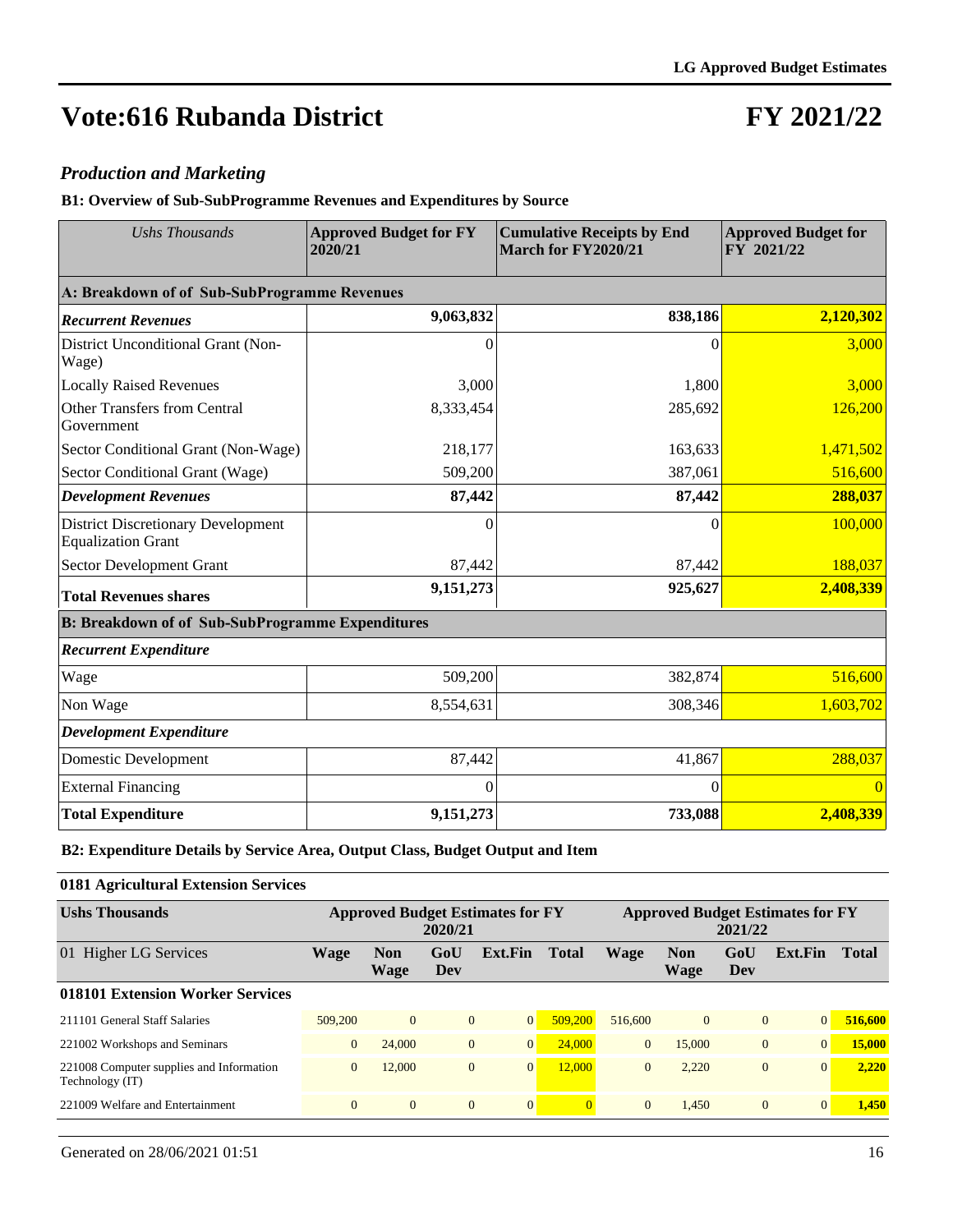| 221011 Printing, Stationery, Photocopying and<br>Binding     | $\mathbf{0}$     | 6,490                     | $\mathbf{0}$           | $\overline{0}$   | 6,490                                       | $\overline{0}$ | 1,080                     | $\overline{0}$   | $\overline{0}$   | 1,080                   |
|--------------------------------------------------------------|------------------|---------------------------|------------------------|------------------|---------------------------------------------|----------------|---------------------------|------------------|------------------|-------------------------|
| 221012 Small Office Equipment                                | $\boldsymbol{0}$ | 2,000                     | $\overline{0}$         | $\overline{0}$   | 2,000                                       | $\mathbf{0}$   | $\mathbf{0}$              | $\mathbf{0}$     | $\mathbf{0}$     | $\bf{0}$                |
| 222001 Telecommunications                                    | $\boldsymbol{0}$ | 6,000                     | $\mathbf{0}$           | $\overline{0}$   | 6,000                                       | $\overline{0}$ | 800                       | $\mathbf{0}$     | $\mathbf{0}$     | 800                     |
| 222003 Information and communications<br>technology (ICT)    | $\mathbf{0}$     | 7,000                     | $\mathbf{0}$           | $\overline{0}$   | 7,000                                       | $\mathbf{0}$   | $\mathbf{0}$              | $\mathbf{0}$     | $\overline{0}$   | $\bf{0}$                |
| 224001 Medical and Agricultural supplies                     | $\mathbf{0}$     | 3,000                     | $\mathbf{0}$           | $\overline{0}$   | 3,000                                       | $\mathbf{0}$   | $\overline{0}$            | $\mathbf{0}$     | $\mathbf{0}$     | $\bf{0}$                |
| 224004 Cleaning and Sanitation                               | $\mathbf{0}$     | 600                       | $\mathbf{0}$           | $\overline{0}$   | 600                                         | $\overline{0}$ | $\overline{0}$            | $\overline{0}$   | $\mathbf{0}$     | $\overline{\mathbf{0}}$ |
| 224006 Agricultural Supplies                                 | $\mathbf{0}$     | 7,000                     | $\mathbf{0}$           | $\overline{0}$   | 7,000                                       | $\overline{0}$ | $\mathbf{0}$              | $\mathbf{0}$     | $\mathbf{0}$     | $\overline{\mathbf{0}}$ |
| 225001 Consultancy Services- Short term                      | $\boldsymbol{0}$ | 6,440                     | $\mathbf{0}$           | $\overline{0}$   | 6,440                                       | $\overline{0}$ | $\overline{0}$            | $\overline{0}$   | $\mathbf{0}$     | $\bf{0}$                |
| 226001 Insurances                                            | $\mathbf{0}$     | 7,560                     | $\mathbf{0}$           | $\overline{0}$   | 7,560                                       | $\mathbf{0}$   | 6,320                     | $\mathbf{0}$     | $\boldsymbol{0}$ | 6,320                   |
| 227001 Travel inland                                         | $\mathbf{0}$     | 32,000                    | $\mathbf{0}$           | $\overline{0}$   | 32,000                                      | $\mathbf{0}$   | 135,613                   | $\mathbf{0}$     | $\mathbf{0}$     | 135,613                 |
| 227004 Fuel, Lubricants and Oils                             | $\boldsymbol{0}$ | $\mathbf{0}$              | $\mathbf{0}$           | $\overline{0}$   | $\overline{0}$                              | $\mathbf{0}$   | 20,939                    | $\mathbf{0}$     | $\boldsymbol{0}$ | 20,939                  |
| 228002 Maintenance - Vehicles                                | $\mathbf{0}$     | 16,000                    | $\mathbf{0}$           | $\overline{0}$   | 16,000                                      | $\mathbf{0}$   | 57,810                    | $\mathbf{0}$     | $\mathbf{0}$     | 57,810                  |
| 228004 Maintenance – Other                                   | $\mathbf{0}$     | $\mathbf{0}$              | $\mathbf{0}$           | $\overline{0}$   | $\overline{0}$                              | $\overline{0}$ | 1,300                     | $\boldsymbol{0}$ | $\mathbf{0}$     | 1,300                   |
| <b>Total Cost of output8101</b>                              | 509,200          | 130,090                   | $\bf{0}$               | $\bf{0}$         | 639,290                                     | 516,600        | 242,532                   | $\bf{0}$         | $\bf{0}$         | 759,132                 |
| 018104 Planning, Monitoring/Quality Assurance and Evaluation |                  |                           |                        |                  |                                             |                |                           |                  |                  |                         |
| 221003 Staff Training                                        | $\mathbf{0}$     | 12,638                    | $\mathbf{0}$           | $\mathbf{0}$     | 12.638                                      | $\mathbf{0}$   | 5,000                     | $\mathbf{0}$     | $\mathbf{0}$     | 5,000                   |
| 227001 Travel inland                                         | $\mathbf{0}$     | 35,362                    | $\mathbf{0}$           | $\overline{0}$   | 35,362                                      | $\mathbf{0}$   | 11,549                    | $\mathbf{0}$     | $\mathbf{0}$     | 11,549                  |
| <b>Total Cost of output8104</b>                              | $\bf{0}$         | 48,000                    | $\bf{0}$               | $\bf{0}$         | 48,000                                      | $\bf{0}$       | 16,549                    | $\bf{0}$         | $\bf{0}$         | 16,549                  |
| 018105 Medical Supplies for Health Facilities                |                  |                           |                        |                  |                                             |                |                           |                  |                  |                         |
| 224006 Agricultural Supplies                                 | $\mathbf{0}$     | 3,000                     | $\mathbf{0}$           | $\overline{0}$   | 3,000                                       | $\mathbf{0}$   | $\overline{0}$            | $\overline{0}$   | $\mathbf{0}$     | $\bf{0}$                |
| <b>Total Cost of output8105</b>                              | $\bf{0}$         | 3,000                     | $\bf{0}$               | $\bf{0}$         | 3,000                                       | $\bf{0}$       | $\bf{0}$                  | $\bf{0}$         | $\bf{0}$         | $\bf{0}$                |
| 018106 Farmer Institution Development                        |                  |                           |                        |                  |                                             |                |                           |                  |                  |                         |
| 227001 Travel inland                                         | $\mathbf{0}$     | 16,000                    | $\overline{0}$         | $\overline{0}$   | 16,000                                      | $\mathbf{0}$   | 4,200                     | $\overline{0}$   | $\mathbf{0}$     | 4,200                   |
| <b>Total Cost of output8106</b>                              | $\bf{0}$         | 16,000                    | $\bf{0}$               | $\bf{0}$         | 16,000                                      | $\bf{0}$       | 4,200                     | $\bf{0}$         | $\bf{0}$         | 4,200                   |
| <b>Total Cost of Higher LG Services</b>                      | 509,200          | 197,090                   | $\bf{0}$               | $\mathbf{0}$     | 706,290                                     | 516,600        | 263,281                   | $\bf{0}$         | $\bf{0}$         | 779,881                 |
| 02 Lower Local Services                                      | <b>Wage</b>      | <b>Non</b><br><b>Wage</b> | GoU<br>Dev             | Ext.Fin          | <b>Total</b>                                | <b>Wage</b>    | <b>Non</b><br><b>Wage</b> | GoU<br>Dev       | Ext.Fin          | <b>Total</b>            |
| 018151 LLG Extension Services (LLS)                          |                  |                           |                        |                  |                                             |                |                           |                  |                  |                         |
| 263104 Transfers to other govt. units (Current)              | $\mathbf{0}$     | $\mathbf{0}$              | $\mathbf{0}$           | $\boldsymbol{0}$ | $\overline{0}$                              | $\mathbf{0}$   | 824,301                   | $\boldsymbol{0}$ | $\mathbf{0}$     | 824,301                 |
| <b>Total for LCIII: Hamurwa Town Council</b>                 |                  |                           | <b>County: Rubanda</b> |                  |                                             |                |                           |                  |                  | 47,786                  |
| LCII: Hamurwa                                                | Hamurwa ward     |                           | Hamurwa ward           |                  | Source: Sector Conditional Grant (Non-Wage) |                |                           |                  |                  | 11,946                  |
| LCII: Kanyabitara                                            | Kanyabitara ward |                           | Kanyabitara<br>ward    |                  | Source: Sector Conditional Grant (Non-Wage) |                |                           |                  |                  | 11,946                  |
| LCII: Karukara                                               | Karukara Ward    |                           | Karukara Ward          |                  | Source: Sector Conditional Grant (Non-Wage) |                |                           |                  |                  | 11,946                  |
| LCII: Nangaro                                                | Nangaro Ward     |                           | Nangaro Ward           |                  | Source: Sector Conditional Grant (Non-Wage) |                |                           |                  |                  | 11,946                  |
|                                                              |                  |                           |                        |                  |                                             |                |                           |                  |                  |                         |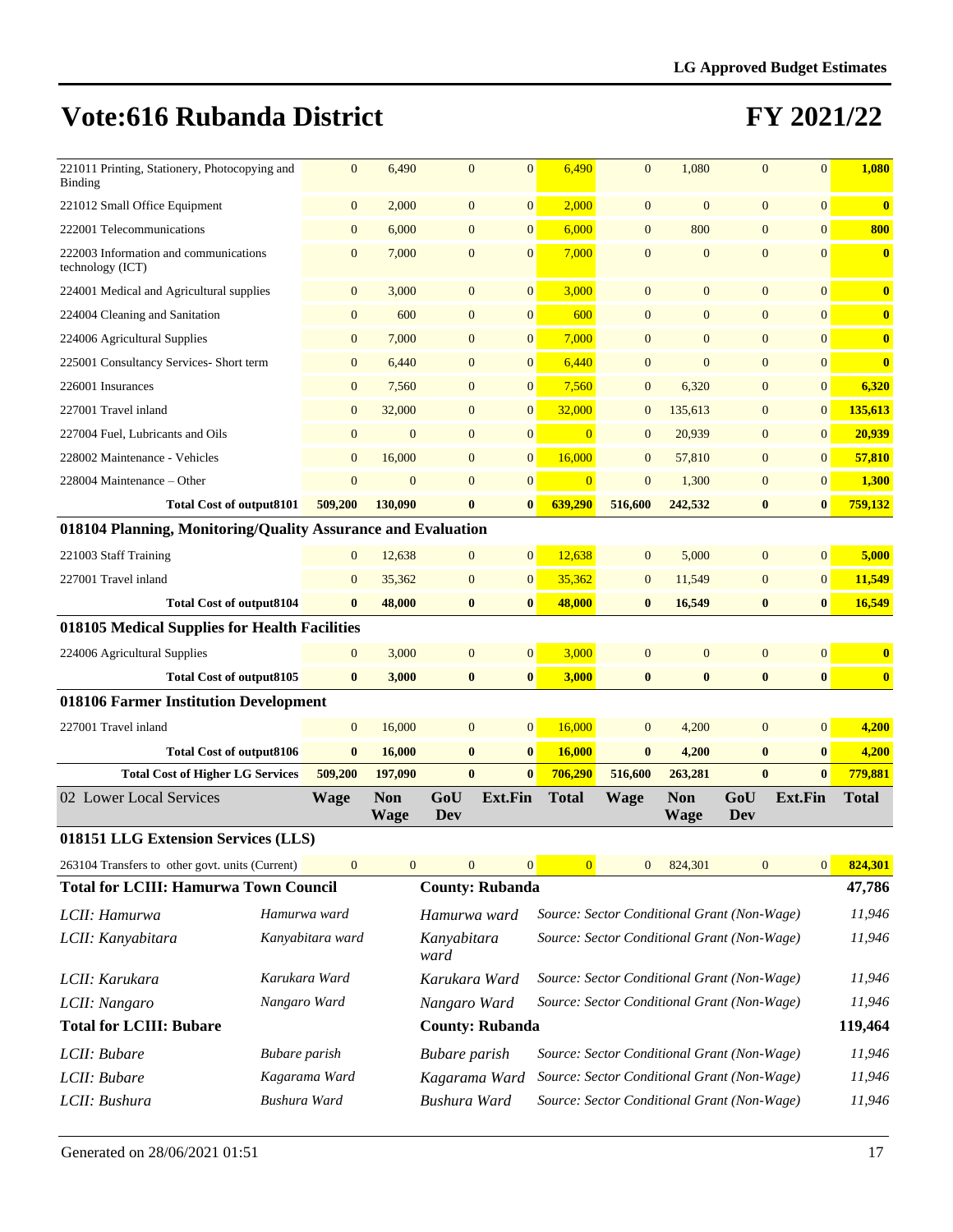| LCII: Ihanga                    | Ihanga parish        | Ihanga parish          | Source: Sector Conditional Grant (Non-Wage)                 | 11,946  |
|---------------------------------|----------------------|------------------------|-------------------------------------------------------------|---------|
| LCII: Kashenyi                  | Kashenyi parish      | Kashenyi parish        | Source: Sector Conditional Grant (Non-Wage)                 | 11,946  |
| LCII: Kibuzigye                 | Kibuzigye Parish     | Kibuzigye Parish       | Source: Sector Conditional Grant (Non-Wage)                 | 11,946  |
| LCII: Kibuzigye                 | Kibuzigye Ward       | Kibuzigye Ward         | Source: Sector Conditional Grant (Non-Wage)                 | 11,946  |
| LCII: Kitojo                    | Kitojo Parish        | Kitojo Parish          | Source: Sector Conditional Grant (Non-Wage)                 | 11,946  |
| LCII: Kitojo                    | Kitojo Ward          | Kitojo Ward            | Source: Sector Conditional Grant (Non-Wage)                 | 11,946  |
| LCII: Nyamiyaga                 | Nyamiyaga Parish     | Nyamiyaga<br>Parish    | Source: Sector Conditional Grant (Non-Wage)                 | 11,946  |
| <b>Total for LCIII: Muko</b>    |                      | <b>County: Rubanda</b> |                                                             | 143,357 |
| LCII: Butare                    | Bishaki Ward         | Bishaki Ward           | Source: Sector Conditional Grant (Non-Wage)                 | 11,946  |
| LCII: Butare                    | <b>Butare Parish</b> | <b>Butare Parish</b>   | Source: Sector Conditional Grant (Non-Wage)                 | 11,946  |
| LCII: Butare                    | Hamutora Ward        | Hamutora Ward          | Source: Sector Conditional Grant (Non-Wage)                 | 11,946  |
| LCII: Butare                    | Ntungamo Parish      |                        | Ntungamo Parish Source: Sector Conditional Grant (Non-Wage) | 11,946  |
| LCII: Butare                    | Ntungamo-Byeza ward  | Ntungamo-Byeza<br>ward | Source: Sector Conditional Grant (Non-Wage)                 | 11,946  |
| LCII: Butare                    | Rurembo Ward         | Rurembo Ward           | Source: Sector Conditional Grant (Non-Wage)                 | 11,946  |
| LCII: Ikamiro                   | Ikamiro Parish       | Ikamiro Parish         | Source: Sector Conditional Grant (Non-Wage)                 | 11,946  |
| LCII: Kaara                     | Kaara parish         | Kaara parish           | Source: Sector Conditional Grant (Non-Wage)                 | 11,946  |
| LCII: Kabere                    | Kabere Parish        | Kabere Parish          | Source: Sector Conditional Grant (Non-Wage)                 | 11,946  |
| LCII: Karengyere                | Karengyere Parish    | Karengyere<br>Parish   | Source: Sector Conditional Grant (Non-Wage)                 | 11,946  |
| LCII: Kyenyi                    | Kyenyi Parish        | Kyenyi Parish          | Source: Sector Conditional Grant (Non-Wage)                 | 11,946  |
| LCII: Nyarurambi                | Nyarurambi Parish    | Nyarurambi<br>Parish   | Source: Sector Conditional Grant (Non-Wage)                 | 11,946  |
| <b>Total for LCIII: Hamurwa</b> |                      | <b>County: Rubanda</b> |                                                             | 59,732  |
| LCII: Igomanda                  | Igomanda Parish      |                        | Igomanda Parish Source: Sector Conditional Grant (Non-Wage) | 11,946  |
| LCII: Kakore                    | Kakore Parish        | Kakore Parish          | Source: Sector Conditional Grant (Non-Wage)                 | 11,946  |
| LCII: Mpungu                    | Mpungu Parish        | Mpungu Parish          | Source: Sector Conditional Grant (Non-Wage)                 | 11,946  |
| LCII: Ruhonwa                   | Ruhonwa parish       | Ruhonwa parish         | Source: Sector Conditional Grant (Non-Wage)                 | 11,946  |
| LCII: Shebeya                   | Shebeya Parish       | Shebeya Parish         | Source: Sector Conditional Grant (Non-Wage)                 | 11,946  |
| <b>Total for LCIII: Bufundi</b> |                      | <b>County: Rubanda</b> |                                                             | 143,357 |
| LCII: Kacerere                  | Kacerere Ward        | Kacerere Ward          | Source: Sector Conditional Grant (Non-Wage)                 | 11,946  |
| LCII: Kacerere                  | Kiruruma ward        | Kiruruma ward          | Source: Sector Conditional Grant (Non-Wage)                 | 11,946  |
| LCII: Kacerere                  | Nyamatembe ward      | Nyamatembe<br>ward     | Source: Sector Conditional Grant (Non-Wage)                 | 11,946  |
| LCII: Kashasha                  | Kitooma Ward         | Kitooma Ward           | Source: Sector Conditional Grant (Non-Wage)                 | 11,946  |
| LCII: Kashasha                  | Murandamo Ward       | Murandamo<br>Ward      | Source: Sector Conditional Grant (Non-Wage)                 | 11,946  |
| LCII: Kashasha                  | Nyabubungo Ward      | Nyabubungo<br>Ward     | Source: Sector Conditional Grant (Non-Wage)                 | 11,946  |
| LCII: Kashasha                  | Nyarushija Ward      |                        | Nyarushija Ward Source: Sector Conditional Grant (Non-Wage) | 11,946  |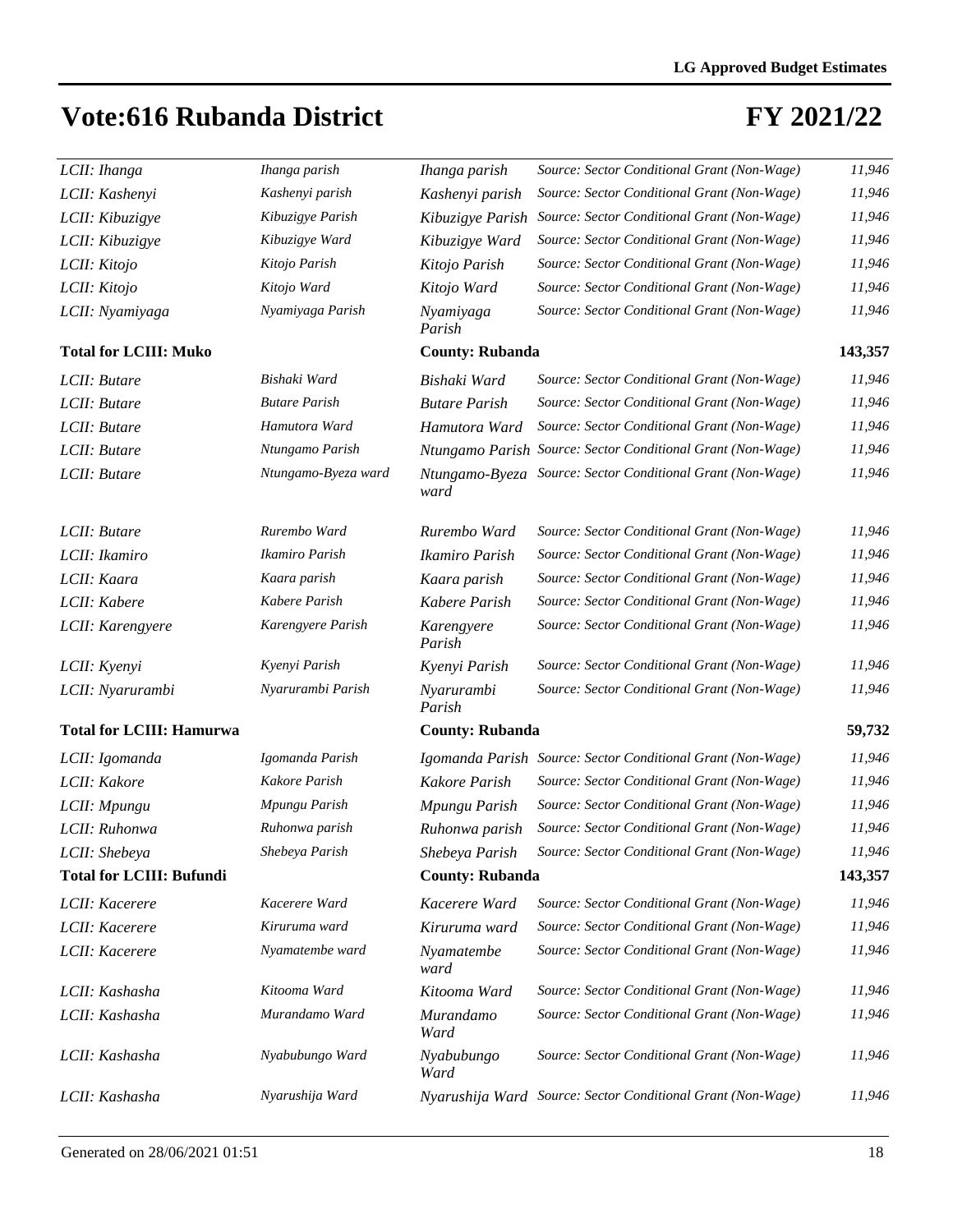| LCII: Kishanje                   | Kishanje Parish          | Kishanje Parish           | Source: Sector Conditional Grant (Non-Wage)                 | 11,946  |
|----------------------------------|--------------------------|---------------------------|-------------------------------------------------------------|---------|
| LCII: Mugyera                    | Butusi Ward              | Butusi Ward               | Source: Sector Conditional Grant (Non-Wage)                 | 11,946  |
| LCII: Mugyera                    | Kitabugika Ward          | Kitabugika Ward           | Source: Sector Conditional Grant (Non-Wage)                 | 11,946  |
| LCII: Mugyera                    | Mugyera parish           | Mugyera parish            | Source: Sector Conditional Grant (Non-Wage)                 | 11,946  |
| LCII: Mugyera                    | Muruhinga Ward           |                           | Muruhinga Ward Source: Sector Conditional Grant (Non-Wage)  | 11,946  |
| <b>Total for LCIII: Ikumba</b>   |                          | <b>County: Rubanda</b>    |                                                             | 107,517 |
| LCII: Kashasha                   | Bwegyerera Ward          | Bwegyerera<br>Ward        | Source: Sector Conditional Grant (Non-Wage)                 | 11,946  |
| LCII: Kashasha                   | Ihunga ward              | Ihunga ward               | Source: Sector Conditional Grant (Non-Wage)                 | 11,946  |
| LCII: Kashasha                   | Kashasha Parish          | Kashasha Parish           | Source: Sector Conditional Grant (Non-Wage)                 | 11,946  |
| LCII: Kashasha                   | Kivunga ward             | Kivunga ward              | Source: Sector Conditional Grant (Non-Wage)                 | 11,946  |
| LCII: Mushanje                   | Mengo ward               | Mengo ward                | Source: Sector Conditional Grant (Non-Wage)                 | 11,946  |
| LCII: Mushanje                   | Mushanje Parish          | Mushanje Parish           | Source: Sector Conditional Grant (Non-Wage)                 | 11,946  |
| LCII: Mushanje                   | Nshanjare Ward           | Nshanjare Ward            | Source: Sector Conditional Grant (Non-Wage)                 | 11,946  |
|                                  |                          |                           |                                                             |         |
| LCII: Nyamabare                  | Nyamabare Parish         | Nyamabare<br>Parish       | Source: Sector Conditional Grant (Non-Wage)                 | 11,946  |
| LCII: Nyaruhanga                 | Nyaruhanga Parish        | Nyaruhanga<br>Parish      | Source: Sector Conditional Grant (Non-Wage)                 | 11,946  |
|                                  |                          |                           |                                                             |         |
| <b>Total for LCIII: Ruhija</b>   |                          | <b>County: Rubanda</b>    |                                                             | 83,625  |
| LCII: Buhumuriro                 | <b>Buhumuriro Parish</b> | Buhumuriro<br>Parish      | Source: Sector Conditional Grant (Non-Wage)                 | 11,946  |
| LCII: Buhumuriro                 | <b>Buhumuriro Ward</b>   | <b>Buhumuriro</b><br>Ward | Source: Sector Conditional Grant (Non-Wage)                 | 11,946  |
| LCII: Kashekyera                 | Kashekyera Parish        | Kashekyera<br>Parish      | Source: Sector Conditional Grant (Non-Wage)                 | 11,946  |
| LCII: Kashekyera                 | Kashekyera Ward          | Kashekyera<br>Ward        | Source: Sector Conditional Grant (Non-Wage)                 | 11,946  |
| LCII: Kitojo                     | Kitojo Parish            | Kitojo Parish             | Source: Sector Conditional Grant (Non-Wage)                 | 11,946  |
| LCII: Kiyebe                     | Kiyebe Parish            | Kiyebe Parish             | Source: Sector Conditional Grant (Non-Wage)                 | 11,946  |
| LCII: Ntungamo                   | Ntungamo Parish          |                           | Ntungamo Parish Source: Sector Conditional Grant (Non-Wage) | 11,946  |
| <b>Total for LCIII: Nyamweru</b> |                          | <b>County: Rubanda</b>    |                                                             | 71,678  |
| LCII: Bigungiro                  | <b>Bugungiro Parish</b>  | Bugungiro<br>Parish       | Source: Sector Conditional Grant (Non-Wage)                 | 11,946  |
| LCII: Bwayu                      | <b>Bwayu Parish</b>      | <b>Bwayu Parish</b>       | Source: Sector Conditional Grant (Non-Wage)                 | 11,946  |
| LCII: Kaceenaga                  | Kaceenage Parish         | Kacenege Parish           | Source: Sector Conditional Grant (Non-Wage)                 | 11,946  |
| LCII: Kyokyezo                   | Kyokyezo Parish          | Kyokyezo Parish           | Source: Sector Conditional Grant (Non-Wage)                 | 11,946  |
| LCII: Nangara                    | Nangara Parish           | Nangara Parish            | Source: Sector Conditional Grant (Non-Wage)                 | 11,946  |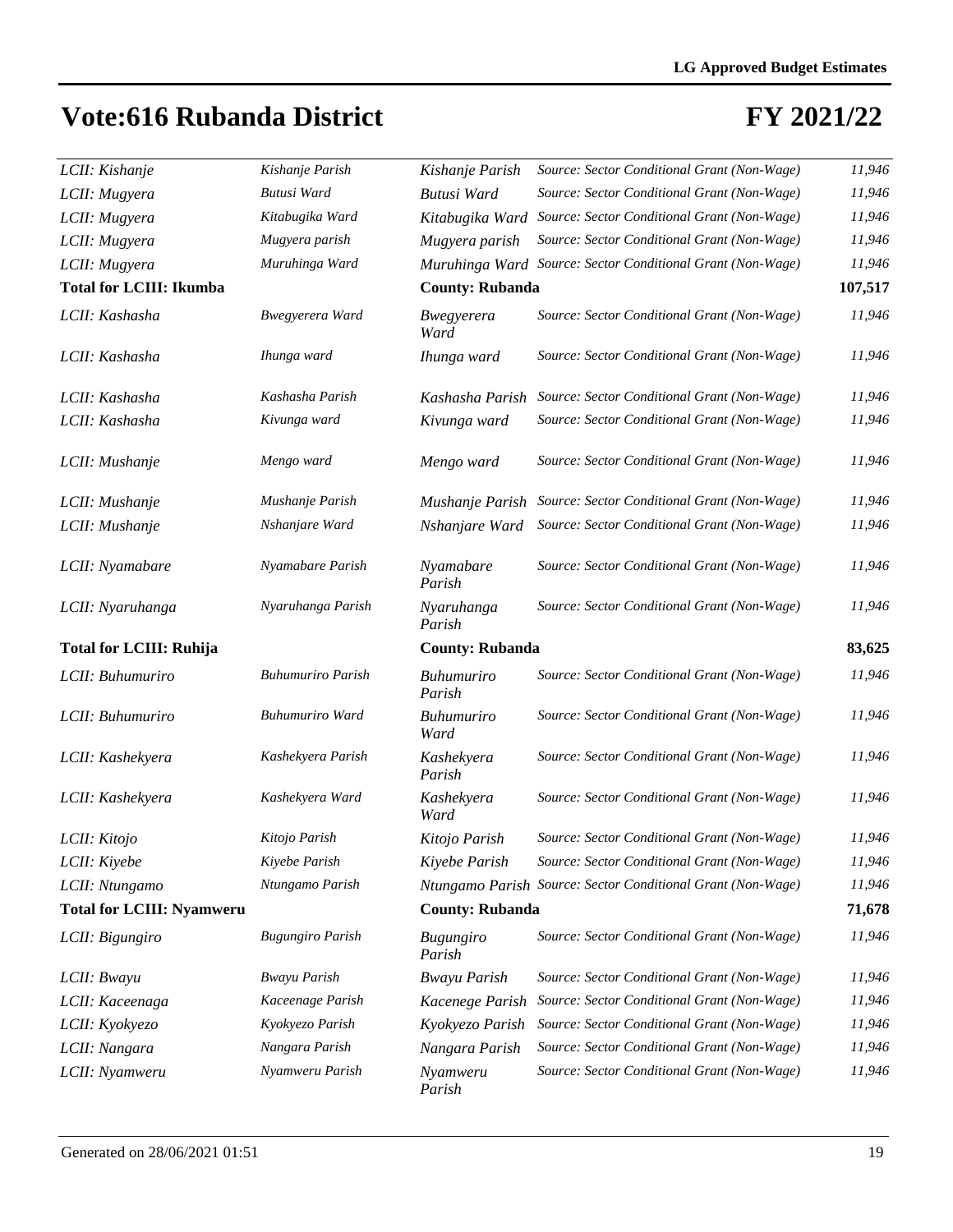| <b>Total for LCIII: Rubanda Town Council</b>                                    |                  |                           |                     | <b>County: Rubanda</b>                  |                                             |              |                           |                  |                                                 | 47,786                  |
|---------------------------------------------------------------------------------|------------------|---------------------------|---------------------|-----------------------------------------|---------------------------------------------|--------------|---------------------------|------------------|-------------------------------------------------|-------------------------|
| LCII: Kigyeyo ward                                                              | Kigyeyo ward     |                           | Kigyeyo ward        |                                         | Source: Sector Conditional Grant (Non-Wage) |              |                           |                  |                                                 | 11,946                  |
| LCII: Nyakabungo Ward                                                           | Nyakabungo Ward  |                           | Nyakabungo<br>Ward  |                                         | Source: Sector Conditional Grant (Non-Wage) |              |                           |                  |                                                 | 11,946                  |
| LCII: Nyaruhanga ward                                                           | Nyaruhanga ward  |                           | Nyaruhanga<br>ward  |                                         | Source: Sector Conditional Grant (Non-Wage) |              |                           |                  |                                                 | 11,946                  |
| LCII: Nyarurambi Ward                                                           | -Nyarurambi Ward |                           | -Nyarurambi<br>Ward |                                         | Source: Sector Conditional Grant (Non-Wage) |              |                           |                  |                                                 | 11,946                  |
| <b>Total Cost of output8151</b>                                                 | $\bf{0}$         | $\bf{0}$                  | $\bf{0}$            | $\bf{0}$                                | $\bf{0}$                                    | $\bf{0}$     | 824,301                   | $\bf{0}$         | $\bf{0}$                                        | 824,301                 |
| <b>Total Cost of Lower Local Services</b>                                       | $\bf{0}$         | $\bf{0}$                  | $\bf{0}$            | $\mathbf{0}$                            | $\overline{\mathbf{0}}$                     | $\mathbf{0}$ | 824,301                   | $\bf{0}$         | $\mathbf{0}$                                    | 824,301                 |
| 03 Capital Purchases                                                            | <b>Wage</b>      | <b>Non</b><br><b>Wage</b> | GoU<br>Dev          | Ext.Fin                                 | <b>Total</b>                                | <b>Wage</b>  | <b>Non</b><br><b>Wage</b> | GoU<br>Dev       | <b>Ext.Fin</b>                                  | <b>Total</b>            |
| 018175 Non Standard Service Delivery Capital                                    |                  |                           |                     |                                         |                                             |              |                           |                  |                                                 |                         |
| 312101 Non-Residential Buildings                                                | $\mathbf{0}$     | $\mathbf{0}$              | 57,696              | $\mathbf{0}$                            | 57,696                                      | $\theta$     | $\mathbf{0}$              | $\mathbf{0}$     | $\mathbf{0}$                                    | $\boldsymbol{0}$        |
| <b>Total Cost of output8175</b>                                                 | $\bf{0}$         | $\bf{0}$                  | 57,696              | $\bf{0}$                                | 57,696                                      | $\bf{0}$     | $\bf{0}$                  | $\bf{0}$         | $\bf{0}$                                        | $\bf{0}$                |
| <b>Total Cost of Capital Purchases</b>                                          | $\bf{0}$         | $\bf{0}$                  | 57,696              | $\bf{0}$                                | 57,696                                      | $\bf{0}$     | $\bf{0}$                  | $\bf{0}$         | $\bf{0}$                                        | $\overline{\mathbf{0}}$ |
| <b>Total cost of Agricultural Extension Services</b>                            | 509,200          | 197,090                   | 57,696              | $\bf{0}$                                | 763,986                                     |              | 516,600 1,087,582         | $\bf{0}$         | $\bf{0}$                                        | 1,604,182               |
| <b>0182 District Production Services</b>                                        |                  |                           |                     |                                         |                                             |              |                           |                  |                                                 |                         |
| <b>Ushs Thousands</b>                                                           |                  |                           | 2020/21             | <b>Approved Budget Estimates for FY</b> |                                             |              |                           |                  | <b>Approved Budget Estimates for FY 2021/22</b> |                         |
| 01 Higher LG Services                                                           | <b>Wage</b>      | <b>Non</b><br>Wage        | GoU<br>Dev          | <b>Ext.Fin</b>                          | <b>Total</b>                                | <b>Wage</b>  | <b>Non</b><br>Wage        | GoU<br>Dev       | <b>Ext.Fin</b>                                  | <b>Total</b>            |
| 018201 Cattle Based Supervision (Slaughter slabs, cattle dips, holding grounds) |                  |                           |                     |                                         |                                             |              |                           |                  |                                                 |                         |
| 227001 Travel inland                                                            | $\overline{0}$   | $\mathbf{0}$              | $\boldsymbol{0}$    | $\boldsymbol{0}$                        | $\overline{0}$                              | $\mathbf{0}$ | 8,116                     | $\boldsymbol{0}$ | $\boldsymbol{0}$                                | 8,116                   |
| <b>Total Cost of output8201</b>                                                 | $\bf{0}$         | $\bf{0}$                  | $\bf{0}$            | $\bf{0}$                                | $\bf{0}$                                    | $\bf{0}$     | 8,116                     | $\bf{0}$         | $\bf{0}$                                        | 8,116                   |
| 018203 Livestock Vaccination and Treatment                                      |                  |                           |                     |                                         |                                             |              |                           |                  |                                                 |                         |
| 221011 Printing, Stationery, Photocopying and<br><b>Binding</b>                 |                  |                           |                     |                                         |                                             |              |                           |                  |                                                 |                         |
|                                                                                 | $\boldsymbol{0}$ | 600                       | $\boldsymbol{0}$    | $\overline{0}$                          | 600                                         | $\mathbf{0}$ | $\mathbf{0}$              | $\boldsymbol{0}$ | $\mathbf{0}$                                    | $\bf{0}$                |
| 227001 Travel inland                                                            | $\boldsymbol{0}$ | 2,487                     | $\boldsymbol{0}$    | $\mathbf{0}$                            | 2,487                                       | $\mathbf{0}$ | $\boldsymbol{0}$          | $\boldsymbol{0}$ | $\boldsymbol{0}$                                | $\bf{0}$                |
| <b>Total Cost of output8203</b>                                                 | $\bf{0}$         | 3,087                     | $\bf{0}$            | $\bf{0}$                                | 3,087                                       | $\bf{0}$     | $\bf{0}$                  | $\bf{0}$         | $\bf{0}$                                        | $\bf{0}$                |
| 018204 Fisheries regulation                                                     |                  |                           |                     |                                         |                                             |              |                           |                  |                                                 |                         |
| 221011 Printing, Stationery, Photocopying and<br><b>Binding</b>                 | $\boldsymbol{0}$ | 600                       | $\boldsymbol{0}$    | $\mathbf{0}$                            | 600                                         | $\mathbf{0}$ | $\mathbf{0}$              | $\mathbf{0}$     | $\mathbf{0}$                                    | $\bf{0}$                |
| 227001 Travel inland                                                            | $\boldsymbol{0}$ | 2,400                     | $\boldsymbol{0}$    | 0                                       | 2,400                                       | $\mathbf{0}$ | 4,058                     | $\boldsymbol{0}$ | $\boldsymbol{0}$                                | 4,058                   |
| <b>Total Cost of output8204</b>                                                 | $\boldsymbol{0}$ | 3,000                     | $\boldsymbol{0}$    | $\boldsymbol{0}$                        | 3,000                                       | $\bf{0}$     | 4,058                     | $\bf{0}$         | $\bf{0}$                                        | 4,058                   |
| 018205 Crop disease control and regulation                                      |                  |                           |                     |                                         |                                             |              |                           |                  |                                                 |                         |
| 221011 Printing, Stationery, Photocopying and<br><b>Binding</b>                 | $\boldsymbol{0}$ | 600                       | $\boldsymbol{0}$    | $\vert 0 \vert$                         | 600                                         | $\mathbf{0}$ | $\mathbf{0}$              | $\mathbf{0}$     | $\mathbf{0}$                                    | $\bf{0}$                |
| 227001 Travel inland                                                            | $\boldsymbol{0}$ | 2,400                     | $\boldsymbol{0}$    | $\vert 0 \vert$                         | 2,400                                       | $\mathbf{0}$ | 8,116                     | $\mathbf{0}$     | $\boldsymbol{0}$                                | 8,116                   |
| <b>Total Cost of output8205</b>                                                 | $\bf{0}$         | 3,000                     | $\bf{0}$            | $\boldsymbol{0}$                        | 3,000                                       | $\bf{0}$     | 8,116                     | $\bf{0}$         | $\bf{0}$                                        | 8,116                   |
| 018206 Agriculture statistics and information                                   |                  |                           |                     |                                         |                                             |              |                           |                  |                                                 |                         |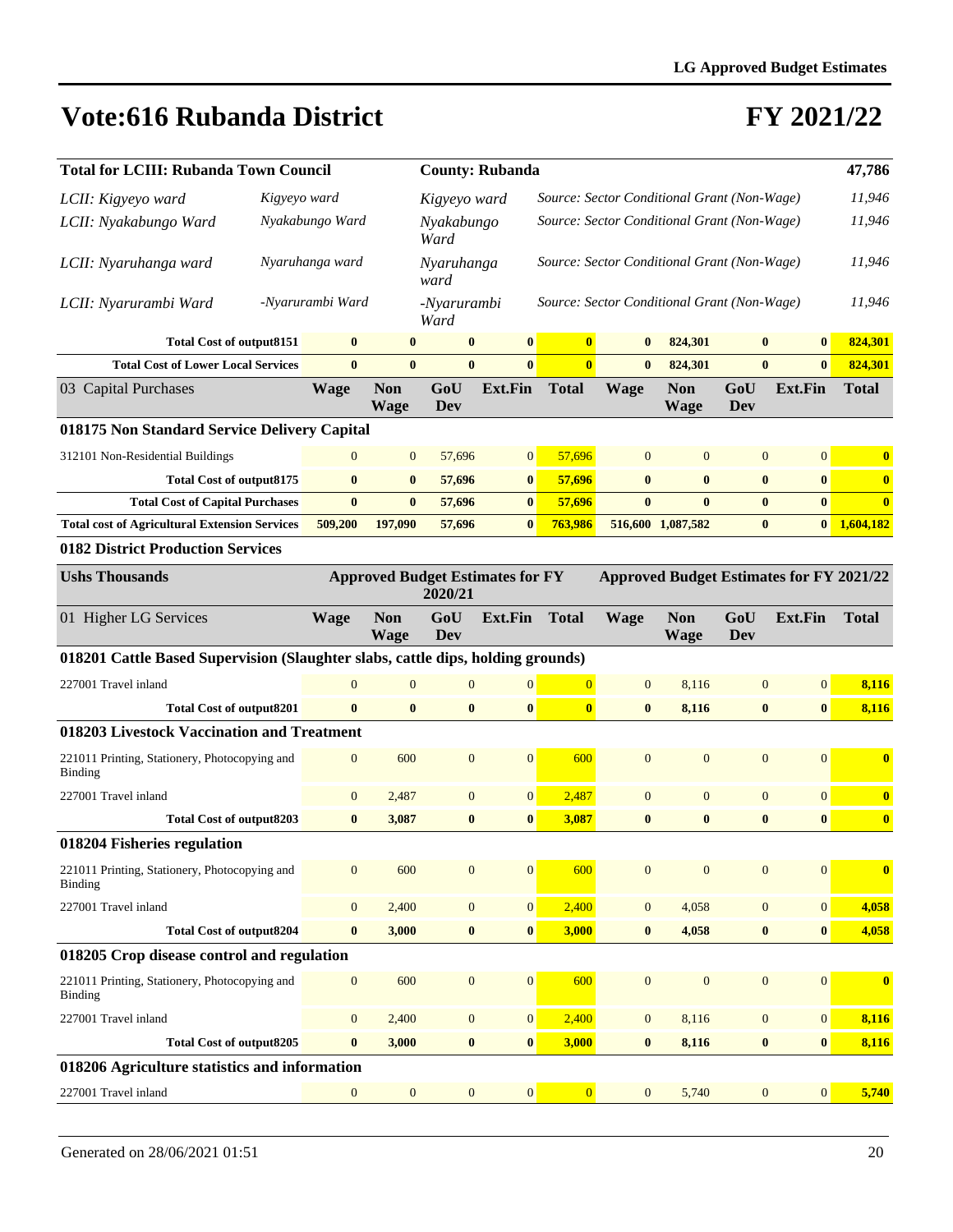| Total Cost of output8206                                           | $\bf{0}$           |                           | $\bf{0}$                                      | $\bf{0}$               | $\bf{0}$                | $\bf{0}$                         | 5,740                     | $\bf{0}$         | $\bf{0}$         | 5,740        |
|--------------------------------------------------------------------|--------------------|---------------------------|-----------------------------------------------|------------------------|-------------------------|----------------------------------|---------------------------|------------------|------------------|--------------|
| 018207 Tsetse vector control and commercial insects farm promotion |                    |                           |                                               |                        |                         |                                  |                           |                  |                  |              |
| 227001 Travel inland                                               | $\mathbf{0}$       | $\overline{0}$            | $\mathbf{0}$                                  | $\boldsymbol{0}$       | $\overline{0}$          | $\mathbf{0}$                     | 4,058                     | $\boldsymbol{0}$ | $\mathbf{0}$     | 4,058        |
| <b>Total Cost of output8207</b>                                    | $\bf{0}$           | $\bf{0}$                  | $\bf{0}$                                      | $\bf{0}$               | $\bf{0}$                | $\bf{0}$                         | 4,058                     | $\bf{0}$         | $\bf{0}$         | 4,058        |
| 018208 Sector Capacity Development                                 |                    |                           |                                               |                        |                         |                                  |                           |                  |                  |              |
| 221002 Workshops and Seminars                                      | $\mathbf{0}$       | 213,030                   | $\mathbf{0}$                                  | $\overline{0}$         | 213,030                 | $\mathbf{0}$                     | $\mathbf{0}$              | $\boldsymbol{0}$ | $\mathbf{0}$     | $\bf{0}$     |
| 221003 Staff Training                                              | $\mathbf{0}$       | $\mathbf{0}$              | $\mathbf{0}$                                  | $\boldsymbol{0}$       | $\overline{0}$          | $\mathbf{0}$                     | 62,462                    | $\boldsymbol{0}$ | $\mathbf{0}$     | 62,462       |
| 221005 Hire of Venue (chairs, projector, etc)                      | $\mathbf{0}$       | 11,233                    | $\mathbf{0}$                                  | $\mathbf{0}$           | 11,233                  | $\mathbf{0}$                     | $\mathbf{0}$              | $\mathbf{0}$     | $\mathbf{0}$     | $\bf{0}$     |
| 221009 Welfare and Entertainment                                   | $\mathbf{0}$       | 25,023                    | $\mathbf{0}$                                  | $\boldsymbol{0}$       | 25,023                  | $\mathbf{0}$                     | $\mathbf{0}$              | $\mathbf{0}$     | $\mathbf{0}$     | $\mathbf{0}$ |
| 221011 Printing, Stationery, Photocopying and<br><b>Binding</b>    | $\mathbf{0}$       | 2,000                     | $\mathbf{0}$                                  | $\mathbf{0}$           | 2,000                   | $\mathbf{0}$                     | $\mathbf{0}$              | $\mathbf{0}$     | $\mathbf{0}$     | $\bf{0}$     |
| 221012 Small Office Equipment                                      | $\boldsymbol{0}$   | 1,000                     | $\mathbf{0}$                                  | $\mathbf{0}$           | 1,000                   | $\mathbf{0}$                     | $\mathbf{0}$              | $\mathbf{0}$     | $\overline{0}$   | $\bf{0}$     |
| 222001 Telecommunications                                          | $\mathbf{0}$       | 49,965                    | $\overline{0}$                                | $\mathbf{0}$           | 49,965                  | $\mathbf{0}$                     | $\mathbf{0}$              | $\mathbf{0}$     | $\mathbf{0}$     | $\bf{0}$     |
| 227001 Travel inland                                               | $\mathbf{0}$       | 447,511                   | $\mathbf{0}$                                  | $\boldsymbol{0}$       | 447,511                 | $\mathbf{0}$                     | $\boldsymbol{0}$          | $\mathbf{0}$     | $\mathbf{0}$     | $\bf{0}$     |
| 228002 Maintenance - Vehicles                                      | $\mathbf{0}$       | 40,000                    | $\mathbf{0}$                                  | $\mathbf{0}$           | 40,000                  | $\mathbf{0}$                     | $\mathbf{0}$              | $\mathbf{0}$     | $\mathbf{0}$     | $\bf{0}$     |
| 228004 Maintenance – Other                                         |                    | 0 7,543,692               | $\boldsymbol{0}$                              |                        | 0 7,543,692             | $\boldsymbol{0}$                 | $\mathbf{0}$              | $\boldsymbol{0}$ | $\mathbf{0}$     | $\bf{0}$     |
| <b>Total Cost of output8208</b>                                    |                    | 0 8,333,454               | $\bf{0}$                                      |                        | 0 8,333,454             | $\bf{0}$                         | 62,462                    | $\bf{0}$         | $\bf{0}$         | 62,462       |
| 018212 District Production Management Services                     |                    |                           |                                               |                        |                         |                                  |                           |                  |                  |              |
| 221002 Workshops and Seminars                                      | $\mathbf{0}$       | $\mathbf{0}$              | $\mathbf{0}$                                  | $\mathbf{0}$           | $\overline{0}$          | $\mathbf{0}$                     | 12,000                    | $\mathbf{0}$     | $\mathbf{0}$     | 12,000       |
| 221009 Welfare and Entertainment                                   | $\mathbf{0}$       | $\mathbf{0}$              | $\overline{0}$                                | $\boldsymbol{0}$       | $\overline{0}$          | $\mathbf{0}$                     | 1,000                     | $\mathbf{0}$     | $\mathbf{0}$     | 1,000        |
| 221011 Printing, Stationery, Photocopying and<br><b>Binding</b>    | $\mathbf{0}$       | $\overline{0}$            | $\mathbf{0}$                                  | $\mathbf{0}$           | $\overline{0}$          | $\mathbf{0}$                     | 2,000                     | $\mathbf{0}$     | $\mathbf{0}$     | 2,000        |
| 221012 Small Office Equipment                                      | $\boldsymbol{0}$   | 1,000                     | $\boldsymbol{0}$                              | $\boldsymbol{0}$       | 1,000                   | $\mathbf{0}$                     | $\boldsymbol{0}$          | $\boldsymbol{0}$ | $\mathbf{0}$     | $\bf{0}$     |
| 222001 Telecommunications                                          | $\mathbf{0}$       | $\mathbf{0}$              | $\mathbf{0}$                                  | $\boldsymbol{0}$       | $\overline{0}$          | $\boldsymbol{0}$                 | 2,000                     | $\boldsymbol{0}$ | $\boldsymbol{0}$ | 2,000        |
| 227001 Travel inland                                               | $\mathbf{0}$       | 14,000                    | $\mathbf{0}$                                  | $\boldsymbol{0}$       | 14,000                  | $\mathbf{0}$                     | 392,372                   | $\mathbf{0}$     | $\mathbf{0}$     | 392,372      |
| 228002 Maintenance - Vehicles                                      | $\mathbf{0}$       | $\mathbf{0}$              | $\overline{0}$                                | $\boldsymbol{0}$       | $\overline{0}$          | $\mathbf{0}$                     | 14,200                    | $\mathbf{0}$     | $\mathbf{0}$     | 14,200       |
| <b>Total Cost of output8212</b>                                    | $\bf{0}$           | 15,000                    | $\bf{0}$                                      | $\bf{0}$               | 15,000                  | $\bf{0}$                         | 423,572                   | $\bf{0}$         | $\bf{0}$         | 423,572      |
| <b>Total Cost of Higher LG Services</b>                            |                    | 0 8,357,541               | $\bf{0}$                                      |                        | 0 8,357,541             | $\bf{0}$                         | 516,121                   | $\bf{0}$         | $\bf{0}$         | 516,121      |
| 03 Capital Purchases                                               | <b>Wage</b>        | <b>Non</b><br><b>Wage</b> | GoU<br>Dev                                    | <b>Ext.Fin</b>         | <b>Total</b>            | <b>Wage</b>                      | <b>Non</b><br><b>Wage</b> | GoU<br>Dev       | <b>Ext.Fin</b>   | <b>Total</b> |
| 018272 Administrative Capital                                      |                    |                           |                                               |                        |                         |                                  |                           |                  |                  |              |
| 312213 ICT Equipment                                               | $\mathbf{0}$       | $\overline{0}$            | $\overline{0}$                                | $\mathbf{0}$           | $\overline{0}$          | $\overline{0}$                   | $\overline{0}$            | 117,236          | $\vert 0 \vert$  | 117,236      |
| <b>Total for LCIII: Rubanda Town Council</b>                       |                    |                           |                                               | <b>County: Rubanda</b> |                         |                                  |                           |                  |                  | 117,236      |
| LCII: Nyakabungo Ward                                              | <b>HEAD OFFICE</b> |                           | ICT - Assorted<br>Computer<br>Accessories-708 |                        |                         | Source: Sector Development Grant |                           |                  |                  | 117,236      |
| <b>Total Cost of output8272</b>                                    | $\bf{0}$           | $\bf{0}$                  | $\boldsymbol{0}$                              | $\pmb{0}$              | $\overline{\mathbf{0}}$ | $\bf{0}$                         | $\bf{0}$                  | 117,236          | $\bf{0}$         | 117,236      |
| 018284 Plant clinic/mini laboratory construction                   |                    |                           |                                               |                        |                         |                                  |                           |                  |                  |              |
| 312101 Non-Residential Buildings                                   | $\boldsymbol{0}$   | $\mathbf{0}$              | 29,746                                        | $\boldsymbol{0}$       | 29,746                  | $\boldsymbol{0}$                 | $\mathbf{0}$              | 170,801          | $\mathbf{0}$     | 170,801      |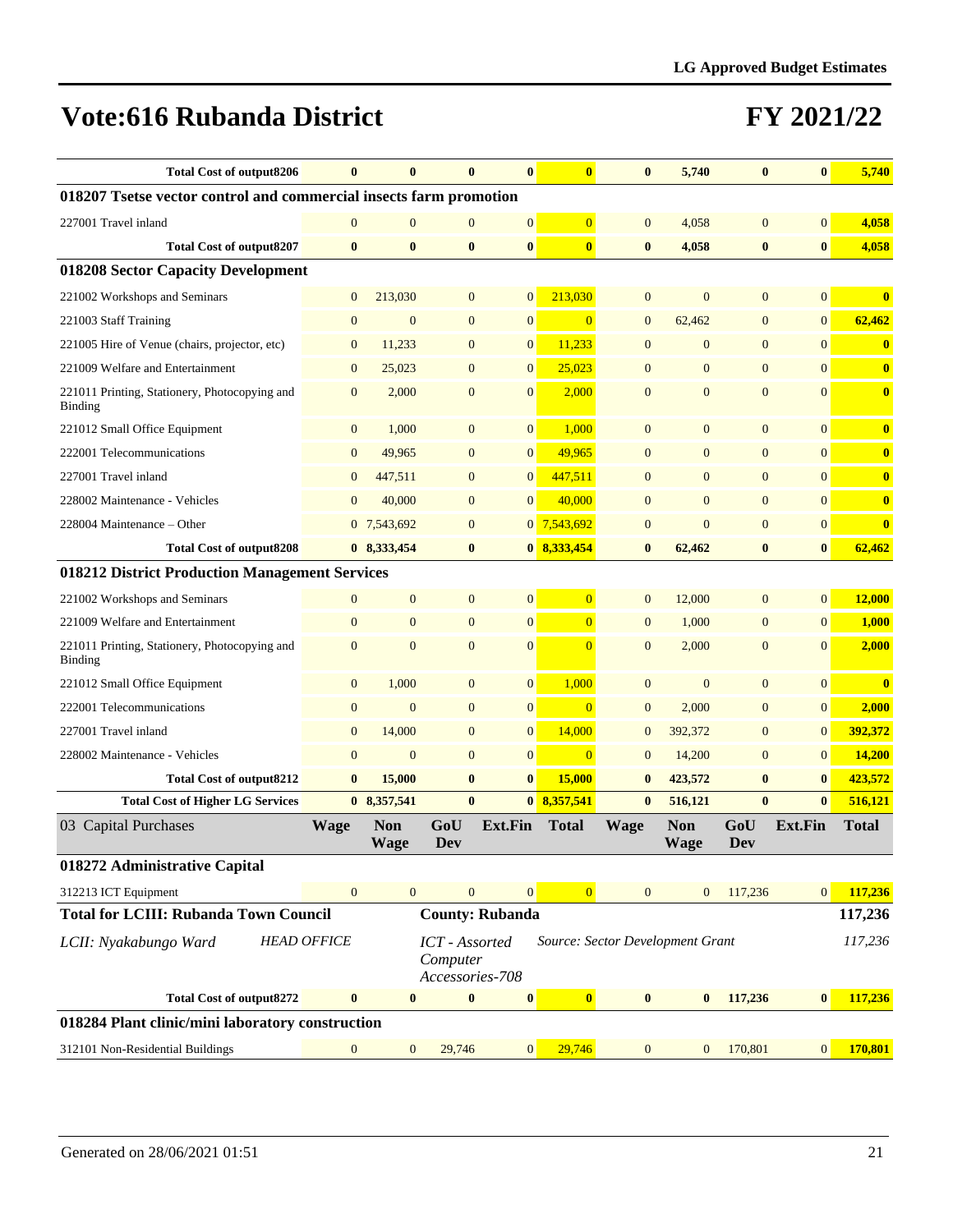| <b>Total for LCIII: Rubanda Town Council</b>      |                              | <b>County: Rubanda</b> |                                                | 170,801         |                                                                         |              |           |         |                 |           |
|---------------------------------------------------|------------------------------|------------------------|------------------------------------------------|-----------------|-------------------------------------------------------------------------|--------------|-----------|---------|-----------------|-----------|
| LCII: Nyakabungo Ward                             | District head quarters       |                        | Building<br>Construction -<br>Laboratories-236 |                 | Source: Sector Development Grant                                        |              |           |         |                 | 29,995    |
| LCII: Nyakabungo Ward                             | <b>District Headquarters</b> |                        | Building<br>Construction -<br>Laboratories-236 |                 | Source: District Discretionary Development<br><b>Equalization Grant</b> |              | 100,000   |         |                 |           |
| LCII: Nyakabungo Ward                             | district headquarters        |                        | Building<br>Construction -<br>Laboratories-236 |                 | Source: Sector Development Grant                                        |              |           |         |                 | 40.806    |
| <b>Total Cost of output8284</b>                   | $\bf{0}$                     | $\mathbf{0}$           | 29,746                                         | $\vert 0 \vert$ | 29,746                                                                  | $\mathbf{0}$ | $\bf{0}$  | 170,801 | $\vert 0 \vert$ | 170,801   |
| <b>Total Cost of Capital Purchases</b>            | $\bf{0}$                     | $\bf{0}$               | 29,746                                         | $\mathbf{0}$    | 29,746                                                                  | $\mathbf{0}$ | $\bf{0}$  | 288,037 | $\vert 0 \vert$ | 288,037   |
| <b>Total cost of District Production Services</b> |                              | 0 8,357,541            | 29,746                                         | $\mathbf{0}$    | 8,387,287                                                               | $\mathbf{0}$ | 516,121   | 288,037 | $\vert 0 \vert$ | 804,158   |
| <b>Total cost of Production and Marketing</b>     |                              | 509,200 8,554,631      | 87,442                                         |                 | $0\ \ 9,151,273$                                                        | 516,600      | 1,603,702 | 288,037 | $\vert 0 \vert$ | 2,408,339 |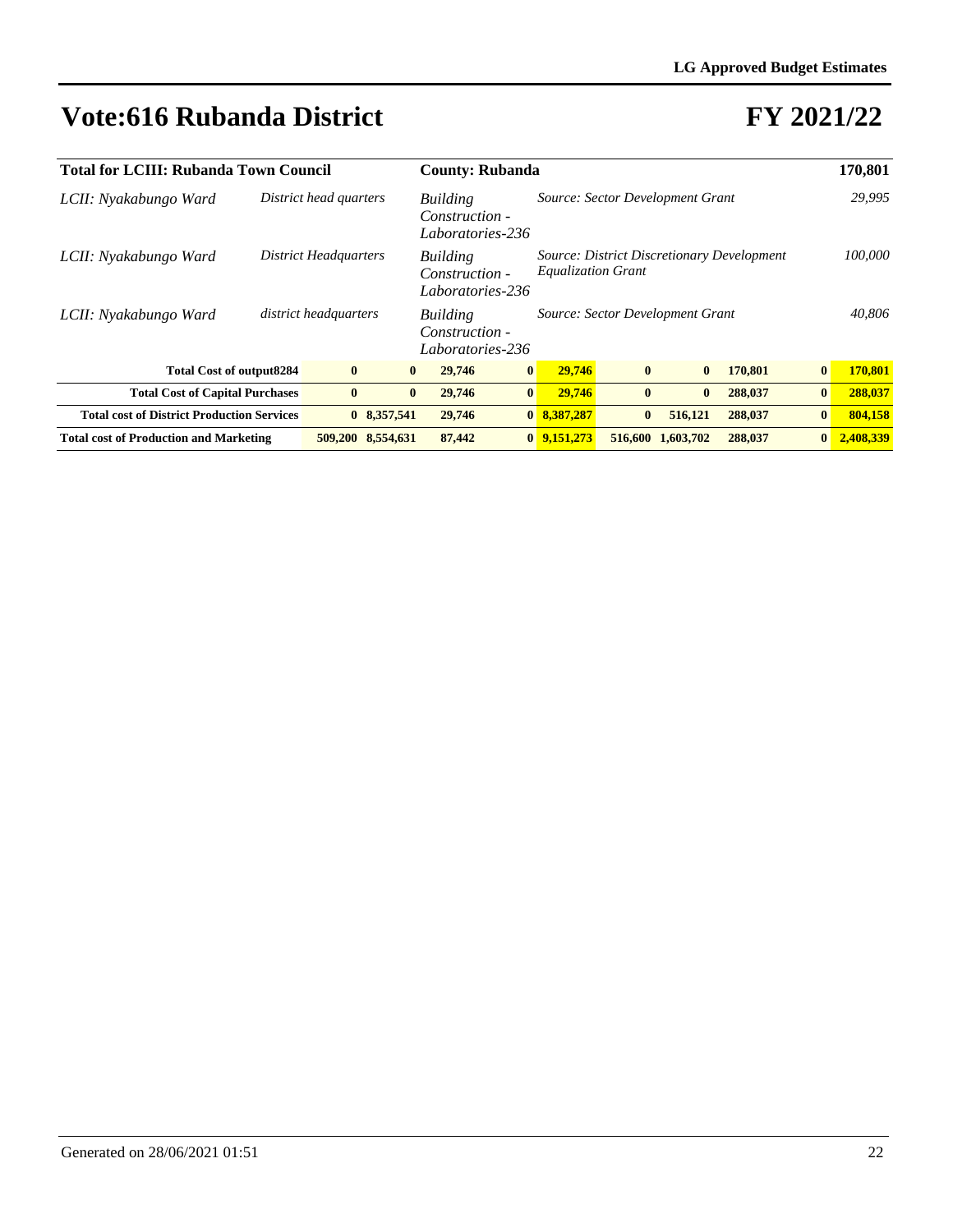## **FY 2021/22**

#### *Health*

**B1: Overview of Sub-SubProgramme Revenues and Expenditures by Source**

| <b>Ushs Thousands</b>                                                  | <b>Approved Budget for FY</b><br>2020/21 | <b>Cumulative Receipts by End</b><br>March for FY2020/21 | <b>Approved Budget for</b><br>FY 2021/22 |
|------------------------------------------------------------------------|------------------------------------------|----------------------------------------------------------|------------------------------------------|
| A: Breakdown of of Sub-SubProgramme Revenues                           |                                          |                                                          |                                          |
| <b>Recurrent Revenues</b>                                              | 2,908,666                                | 2,365,030                                                | 4,742,044                                |
| District Unconditional Grant (Non-<br>Wage)                            | $\Omega$                                 | $\Omega$                                                 | 3,000                                    |
| <b>Locally Raised Revenues</b>                                         | 3,000                                    | 1,800                                                    | 3,000                                    |
| <b>Other Transfers from Central</b><br>Government                      |                                          | 0                                                        | 1,373,767                                |
| Sector Conditional Grant (Non-Wage)                                    | 282,551                                  | 192,867                                                  | 346,867                                  |
| Sector Conditional Grant (Wage)                                        | 2,623,115                                | 2,170,363                                                | 3,015,410                                |
| <b>Development Revenues</b>                                            | 979,229                                  | 245,943                                                  | 1,036,577                                |
| <b>District Discretionary Development</b><br><b>Equalization Grant</b> | $\Omega$                                 | 0                                                        | 72,945                                   |
| <b>External Financing</b>                                              | 887,000                                  | 153,714                                                  | 288,116                                  |
| Sector Development Grant                                               | 92,229                                   | 92,229                                                   | 675,516                                  |
| <b>Total Revenues shares</b>                                           | 3,887,895                                | 2,610,973                                                | 5,778,621                                |
| <b>B: Breakdown of of Sub-SubProgramme Expenditures</b>                |                                          |                                                          |                                          |
| <b>Recurrent Expenditure</b>                                           |                                          |                                                          |                                          |
| Wage                                                                   | 2,623,115                                | 2,040,977                                                | 3,015,410                                |
| Non Wage                                                               | 285,551                                  | 193,666                                                  | 1,726,633                                |
| <b>Development Expenditure</b>                                         |                                          |                                                          |                                          |
| Domestic Development                                                   | 92,229                                   | 16,594                                                   | 748,461                                  |
| <b>External Financing</b>                                              | 887,000                                  | 0                                                        | 288,116                                  |
| <b>Total Expenditure</b>                                               | 3,887,895                                | 2,251,237                                                | 5,778,621                                |

**B2: Expenditure Details by Service Area, Output Class, Budget Output and Item**

#### **0881 Primary Healthcare**

| <b>Ushs Thousands</b>           |          | <b>Approved Budget Estimates for FY</b><br>2020/21 |              |                |              |              |                    | 2021/22    | <b>Approved Budget Estimates for FY</b> |              |
|---------------------------------|----------|----------------------------------------------------|--------------|----------------|--------------|--------------|--------------------|------------|-----------------------------------------|--------------|
| 01 Higher LG Services           | Wage     | <b>Non</b><br>Wage                                 | GoU<br>Dev   | Ext.Fin        | <b>Total</b> | <b>Wage</b>  | <b>Non</b><br>Wage | GoU<br>Dev | Ext.Fin                                 | <b>Total</b> |
| 088101 Public Health Promotion  |          |                                                    |              |                |              |              |                    |            |                                         |              |
| 227001 Travel inland            | $\Omega$ | 2.524                                              | $\mathbf{0}$ | $\overline{0}$ | 2.524        | $\mathbf{0}$ | 3.924              | $\theta$   |                                         | 3.924        |
| <b>Total Cost of output8101</b> | $\bf{0}$ | 2.524                                              | $\bf{0}$     | $\bf{0}$       | 2.524        | $\mathbf{0}$ | 3.924              | $\bf{0}$   | $\mathbf{0}$                            | 3.924        |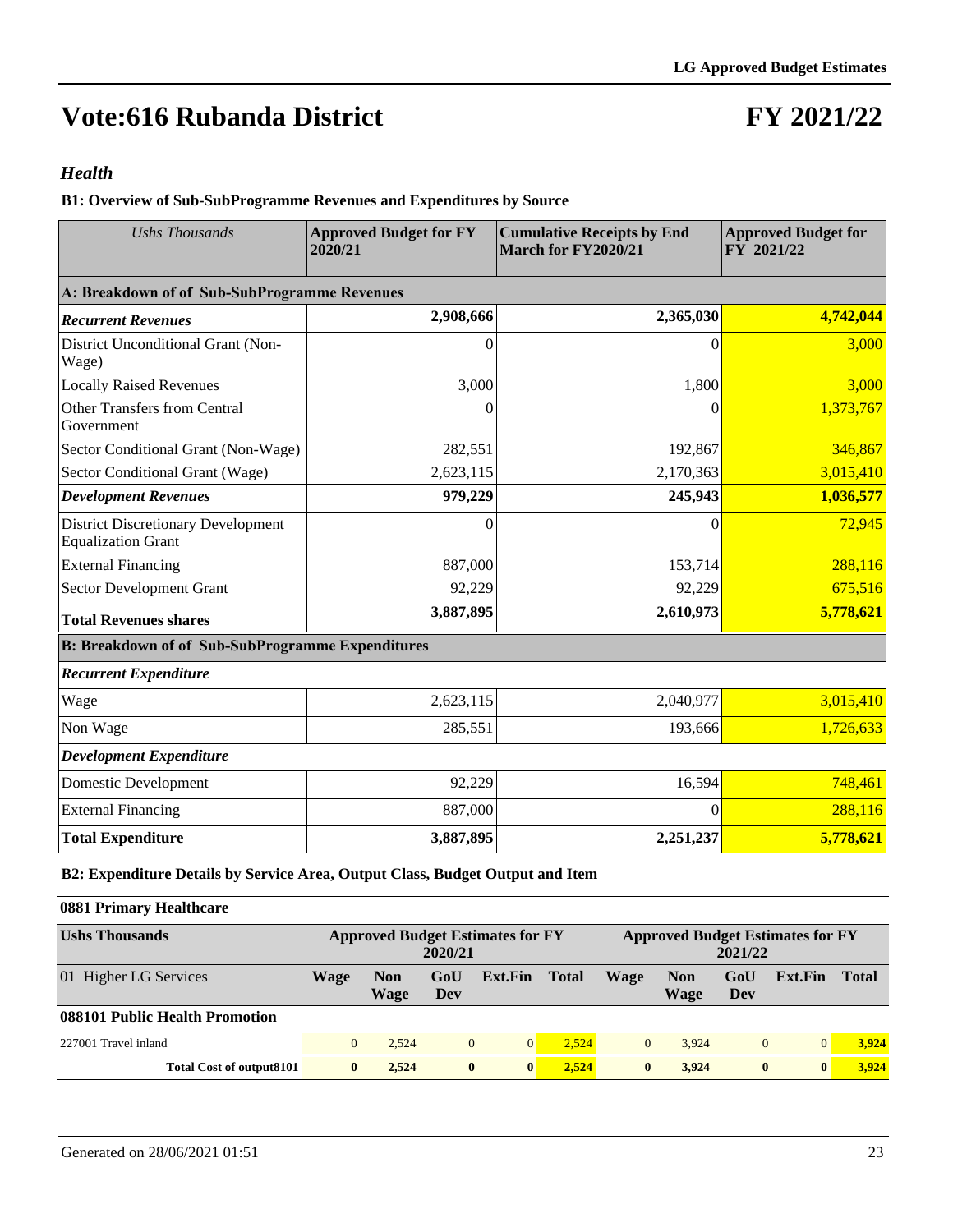|  |  |  |  |  | 088105 Health and Hygiene Promotion |
|--|--|--|--|--|-------------------------------------|
|--|--|--|--|--|-------------------------------------|

| 227001 Travel inland                                        | $\overline{0}$                                                | 2,523                     | $\mathbf{0}$     | $\boldsymbol{0}$       | 2,523                   | $\mathbf{0}$                                | 3,924              | $\mathbf{0}$   | $\overline{0}$  | 3,924        |
|-------------------------------------------------------------|---------------------------------------------------------------|---------------------------|------------------|------------------------|-------------------------|---------------------------------------------|--------------------|----------------|-----------------|--------------|
| <b>Total Cost of output8105</b>                             | $\bf{0}$                                                      | 2,523                     | $\bf{0}$         | $\bf{0}$               | 2,523                   | $\bf{0}$                                    | 3,924              | $\bf{0}$       | $\bf{0}$        | 3,924        |
| 088106 District healthcare management services              |                                                               |                           |                  |                        |                         |                                             |                    |                |                 |              |
| 211101 General Staff Salaries                               | 2,623,115                                                     | $\mathbf{0}$              | $\mathbf{0}$     |                        | $0\overline{2,623,115}$ | $\mathbf{0}$                                | $\mathbf{0}$       | $\overline{0}$ | $\overline{0}$  | $\bf{0}$     |
| 221008 Computer supplies and Information<br>Technology (IT) | $\boldsymbol{0}$                                              | $\mathbf{0}$              | $\boldsymbol{0}$ | $\mathbf{0}$           | $\overline{0}$          | $\mathbf{0}$                                | 1,000              | $\mathbf{0}$   | $\mathbf{0}$    | 1,000        |
| 221009 Welfare and Entertainment                            | $\mathbf{0}$                                                  | $\mathbf{0}$              | $\boldsymbol{0}$ | $\boldsymbol{0}$       | $\overline{0}$          | $\mathbf{0}$                                | 3,651              | $\mathbf{0}$   | 0               | 3,651        |
| 221011 Printing, Stationery, Photocopying and<br>Binding    | $\overline{0}$                                                | $\overline{0}$            | $\mathbf{0}$     | $\mathbf{0}$           | $\overline{0}$          | $\mathbf{0}$                                | 1,200              | $\overline{0}$ | $\mathbf{0}$    | 1,200        |
| 221012 Small Office Equipment                               | $\mathbf{0}$                                                  | $\boldsymbol{0}$          | $\mathbf{0}$     | $\boldsymbol{0}$       | $\overline{0}$          | $\mathbf{0}$                                | 400                | $\mathbf{0}$   | $\mathbf{0}$    | 400          |
| 222001 Telecommunications                                   | $\mathbf{0}$                                                  | $\boldsymbol{0}$          | $\mathbf{0}$     | $\boldsymbol{0}$       | $\overline{0}$          | $\mathbf{0}$                                | 1,000              | $\mathbf{0}$   | $\overline{0}$  | 1,000        |
| 223003 Rent – (Produced Assets) to private<br>entities      | $\overline{0}$                                                | $\mathbf{0}$              | $\mathbf{0}$     | $\mathbf{0}$           | $\overline{0}$          | $\mathbf{0}$                                | 3,200              | $\overline{0}$ | $\overline{0}$  | 3,200        |
| 224004 Cleaning and Sanitation                              | $\mathbf{0}$                                                  | $\mathbf{0}$              | $\mathbf{0}$     | $\boldsymbol{0}$       | $\overline{0}$          | $\mathbf{0}$                                | 200                | $\mathbf{0}$   | $\mathbf{0}$    | <b>200</b>   |
| 227001 Travel inland                                        | $\overline{0}$                                                | $\mathbf{0}$              | $\mathbf{0}$     | $\boldsymbol{0}$       | $\overline{0}$          | $\mathbf{0}$                                | 17,680             | $\mathbf{0}$   | 0               | 17,680       |
| 227004 Fuel, Lubricants and Oils                            | $\mathbf{0}$                                                  | $\mathbf{0}$              | $\mathbf{0}$     | $\mathbf{0}$           | $\overline{0}$          | $\mathbf{0}$                                | 12,000             | $\overline{0}$ | 0               | 12,000       |
| 228002 Maintenance - Vehicles                               | $\overline{0}$                                                | $\overline{0}$            | $\mathbf{0}$     | $\mathbf{0}$           | $\overline{0}$          | $\mathbf{0}$                                | 14,962             | $\overline{0}$ | 0               | 14,962       |
| Total Cost of output8106 2,623,115                          |                                                               | $\bf{0}$                  | $\bf{0}$         |                        | $0\overline{2,623,115}$ | $\bf{0}$                                    | 55,293             | $\bf{0}$       | $\bf{0}$        | 55,293       |
| 088107 Immunisation Services                                |                                                               |                           |                  |                        |                         |                                             |                    |                |                 |              |
| 227001 Travel inland                                        | $\overline{0}$                                                | 1,962                     | $\mathbf{0}$     | $\mathbf{0}$           | 1,962                   | $\mathbf{0}$                                | 1,962              | $\overline{0}$ | $\vert 0 \vert$ | 1,962        |
| <b>Total Cost of output8107</b>                             | $\bf{0}$                                                      | 1,962                     | $\bf{0}$         | $\bf{0}$               | 1,962                   | $\bf{0}$                                    | 1,962              | $\bf{0}$       | $\bf{0}$        | 1,962        |
| <b>Total Cost of Higher LG Services</b>                     | 2,623,115                                                     | 7,009                     | $\bf{0}$         |                        | $0\ \ 2,630,124$        | $\bf{0}$                                    | 65,103             | $\bf{0}$       | $\mathbf{0}$    | 65,103       |
| 02 Lower Local Services                                     | <b>Wage</b>                                                   | <b>Non</b><br><b>Wage</b> | GoU<br>Dev       | <b>Ext.Fin</b>         | <b>Total</b>            | Wage                                        | <b>Non</b><br>Wage | GoU<br>Dev     | <b>Ext.Fin</b>  | <b>Total</b> |
| 088153 NGO Basic Healthcare Services (LLS)                  |                                                               |                           |                  |                        |                         |                                             |                    |                |                 |              |
| 263367 Sector Conditional Grant (Non-Wage)                  | $\mathbf{0}$                                                  | 25,430                    | $\mathbf{0}$     | $\mathbf{0}$           | 25,430                  | $\overline{0}$                              | 25,430             | $\mathbf{0}$   | 0               | 25,430       |
| <b>Total for LCIII: Muko</b>                                |                                                               |                           |                  | <b>County: Rubanda</b> |                         |                                             |                    |                |                 | 8,477        |
| LCII: Butare                                                |                                                               |                           | Kyenyi HC II     |                        |                         | Source: Sector Conditional Grant (Non-Wage) |                    |                |                 | 2,826        |
| LCII: Butare                                                |                                                               |                           | Muko Parish III  |                        |                         | Source: Sector Conditional Grant (Non-Wage) |                    |                |                 | 5,651        |
| <b>Total for LCIII: Hamurwa</b>                             |                                                               |                           |                  | <b>County: Rubanda</b> |                         |                                             |                    |                |                 | 2,826        |
| LCII: Igomanda                                              |                                                               |                           | Kakore HC II     |                        |                         | Source: Sector Conditional Grant (Non-Wage) |                    |                |                 | 2,826        |
| <b>Total for LCIII: Bufundi</b>                             | <b>County: Rubanda</b>                                        |                           |                  |                        |                         |                                             |                    |                |                 | 2,826        |
| LCII: Kacerere                                              | Source: Sector Conditional Grant (Non-Wage)<br>Kishanje HC II |                           |                  |                        |                         |                                             |                    |                | 2,826           |              |
| <b>Total for LCIII: Ruhija</b>                              |                                                               |                           |                  | <b>County: Rubanda</b> |                         |                                             |                    |                |                 | 2,826        |
| LCII: Buhumuriro                                            |                                                               |                           | Ruhija HC II     |                        |                         | Source: Sector Conditional Grant (Non-Wage) |                    |                |                 | 2,826        |
| <b>Total for LCIII: Nyamweru</b>                            |                                                               |                           |                  |                        |                         |                                             |                    |                |                 |              |
|                                                             |                                                               |                           |                  | <b>County: Rubanda</b> |                         |                                             |                    |                |                 | 2,826        |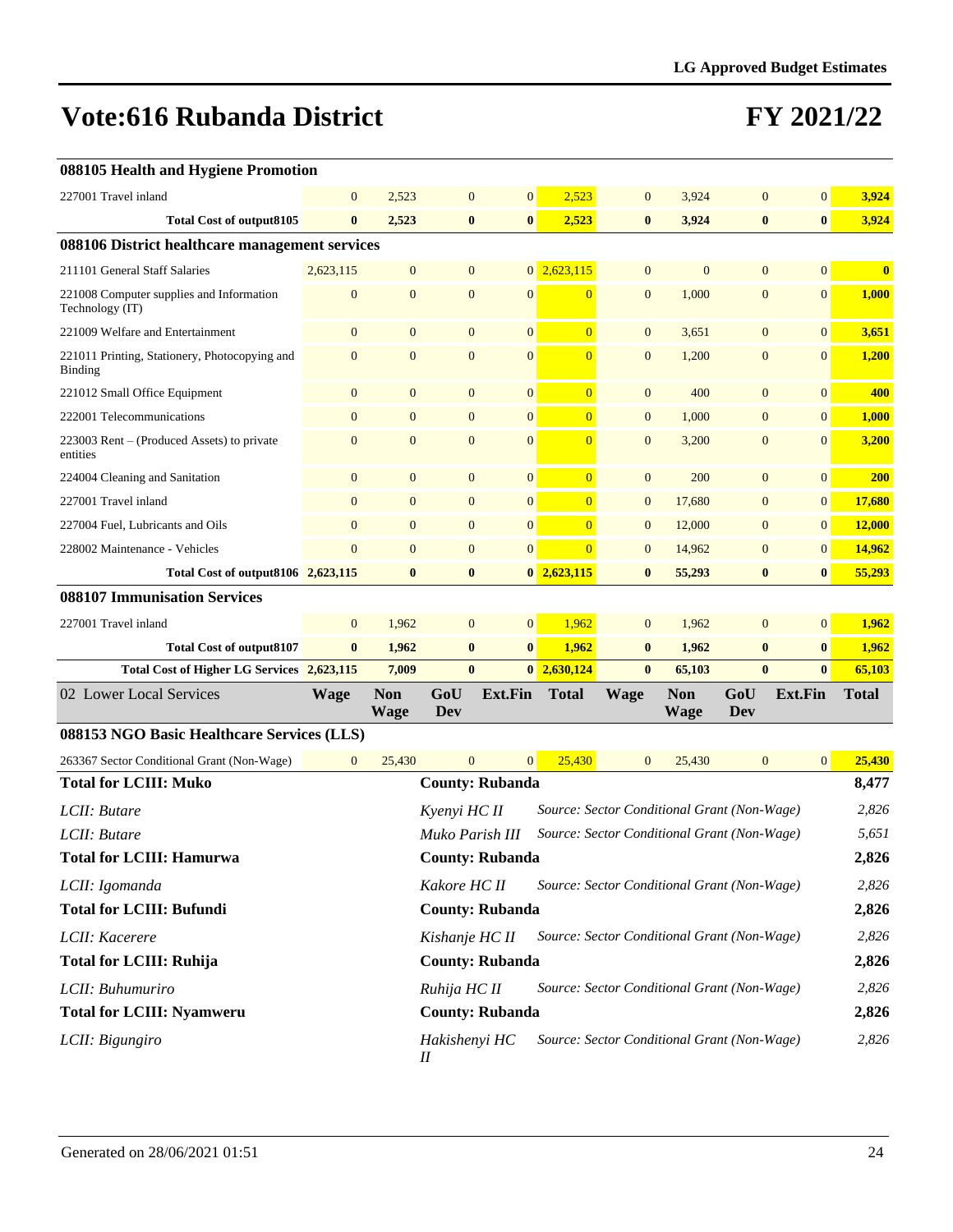| <b>Total for LCIII: Rubanda Town Council</b>     |              |         | <b>County: Rubanda</b>                                    |                         |                  |                                             |                  |              | 5,651   |
|--------------------------------------------------|--------------|---------|-----------------------------------------------------------|-------------------------|------------------|---------------------------------------------|------------------|--------------|---------|
| LCII: Kigyeyo ward                               |              |         | Rubanda PHC<br>Ш                                          |                         |                  | Source: Sector Conditional Grant (Non-Wage) |                  |              | 5,651   |
| Total Cost of output8153                         | $\bf{0}$     | 25,430  | $\bf{0}$                                                  | 25,430<br> 0            | $\boldsymbol{0}$ | 25,430                                      | $\bf{0}$         | $\bf{0}$     | 25,430  |
| 088154 Basic Healthcare Services (HCIV-HCII-LLS) |              |         |                                                           |                         |                  |                                             |                  |              |         |
| 263367 Sector Conditional Grant (Non-Wage)       | $\mathbf{0}$ | 214,739 | $\overline{0}$                                            | 214,739<br>$\mathbf{0}$ | $\mathbf{0}$     | 259,334                                     | $\boldsymbol{0}$ | $\mathbf{0}$ | 259,334 |
| <b>Total for LCIII: Hamurwa Town Council</b>     |              |         | <b>County: Rubanda</b>                                    |                         |                  |                                             |                  |              | 51,867  |
| LCII: Hamurwa                                    |              |         | Hamurwa HC IV Source: Sector Conditional Grant (Non-Wage) |                         |                  |                                             |                  |              | 51,867  |
| <b>Total for LCIII: Bubare</b>                   |              |         | <b>County: Rubanda</b>                                    |                         |                  |                                             |                  |              | 31,120  |
| LCII: Bubare                                     |              |         | Bigungiro HC II                                           |                         |                  | Source: Sector Conditional Grant (Non-Wage) |                  |              | 5,187   |
| LCII: Bubare                                     |              |         | <b>Bubare HC III</b>                                      |                         |                  | Source: Sector Conditional Grant (Non-Wage) |                  |              | 10,373  |
| LCII: Ihanga                                     |              |         | Kigazi HC II                                              |                         |                  | Source: Sector Conditional Grant (Non-Wage) |                  |              | 5,187   |
| LCII: Kagarama                                   |              |         | Kagarama HC II                                            |                         |                  | Source: Sector Conditional Grant (Non-Wage) |                  |              | 5,187   |
| LCII: Kibuzigye                                  |              |         | Kibuzigye HC II                                           |                         |                  | Source: Sector Conditional Grant (Non-Wage) |                  |              | 5,187   |
| <b>Total for LCIII: Muko</b>                     |              |         | <b>County: Rubanda</b>                                    |                         |                  |                                             |                  |              | 20,747  |
| LCII: Butare                                     |              |         | <b>Butare HC II</b>                                       |                         |                  | Source: Sector Conditional Grant (Non-Wage) |                  |              | 5,187   |
| LCII: Butare                                     |              |         | Kabere HC II                                              |                         |                  | Source: Sector Conditional Grant (Non-Wage) |                  |              | 5,187   |
| LCII: Ikamiro                                    |              |         | Ikamiro HC II                                             |                         |                  | Source: Sector Conditional Grant (Non-Wage) |                  |              | 5,187   |
| LCII: Kaara                                      |              |         | Kaara HC II                                               |                         |                  | Source: Sector Conditional Grant (Non-Wage) |                  |              | 5,187   |
| <b>Total for LCIII: Hamurwa</b>                  |              |         | <b>County: Rubanda</b>                                    |                         |                  |                                             |                  |              | 20,747  |
| LCII: Igomanda                                   |              |         | Kiyebe HC II                                              |                         |                  | Source: Sector Conditional Grant (Non-Wage) |                  |              | 5,187   |
| LCII: Mpungu                                     |              |         | Mpungu HC II                                              |                         |                  | Source: Sector Conditional Grant (Non-Wage) |                  |              | 10,373  |
| LCII: Shebeya                                    |              |         | Shebeya HC II                                             |                         |                  | Source: Sector Conditional Grant (Non-Wage) |                  |              | 5,187   |
| <b>Total for LCIII: Bufundi</b>                  |              |         | <b>County: Rubanda</b>                                    |                         |                  |                                             |                  |              | 25,933  |
| LCII: Kacerere                                   |              |         | Bufundi HC III                                            |                         |                  | Source: Sector Conditional Grant (Non-Wage) |                  |              | 10,373  |
| LCII: Kacerere                                   |              |         | Kaguga HC II                                              |                         |                  | Source: Sector Conditional Grant (Non-Wage) |                  |              | 5,187   |
| LCII: Kashasha                                   |              |         | Kashasha HC II                                            |                         |                  | Source: Sector Conditional Grant (Non-Wage) |                  |              | 5,187   |
| LCII: Mugyera                                    |              |         | Mugyera HC II                                             |                         |                  | Source: Sector Conditional Grant (Non-Wage) |                  |              | 5,187   |
| <b>Total for LCIII: Ikumba</b>                   |              |         | <b>County: Rubanda</b>                                    |                         |                  |                                             |                  |              | 25,933  |
| LCII: Kashasha                                   |              |         | Ihunga HC II                                              |                         |                  | Source: Sector Conditional Grant (Non-Wage) |                  |              | 5,187   |
| LCII: Kashasha                                   |              |         | Ikumba HC II                                              |                         |                  | Source: Sector Conditional Grant (Non-Wage) |                  |              | 10,373  |
| LCII: Mushanje                                   |              |         | Mushanje HC II                                            |                         |                  | Source: Sector Conditional Grant (Non-Wage) |                  |              | 5,187   |
| LCII: Nyamabare                                  |              |         | Nyamabare HC<br>$^{\prime\prime}$                         |                         |                  | Source: Sector Conditional Grant (Non-Wage) |                  |              | 5,187   |
| <b>Total for LCIII: Ruhija</b>                   |              |         | <b>County: Rubanda</b>                                    |                         |                  |                                             |                  |              | 10,373  |
| LCII: Ntungamo                                   |              |         | Ruhija HC III                                             |                         |                  | Source: Sector Conditional Grant (Non-Wage) |                  |              | 10,373  |
| <b>Total for LCIII: Nyamweru</b>                 |              |         | <b>County: Rubanda</b>                                    |                         |                  |                                             |                  |              | 15,560  |
| LCII: Bigungiro                                  |              |         | <b>Bwindi HC III</b>                                      |                         |                  | Source: Sector Conditional Grant (Non-Wage) |                  |              | 10,373  |
| LCII: Nangara                                    |              |         | Nangara HC II                                             |                         |                  | Source: Sector Conditional Grant (Non-Wage) |                  |              | 5,187   |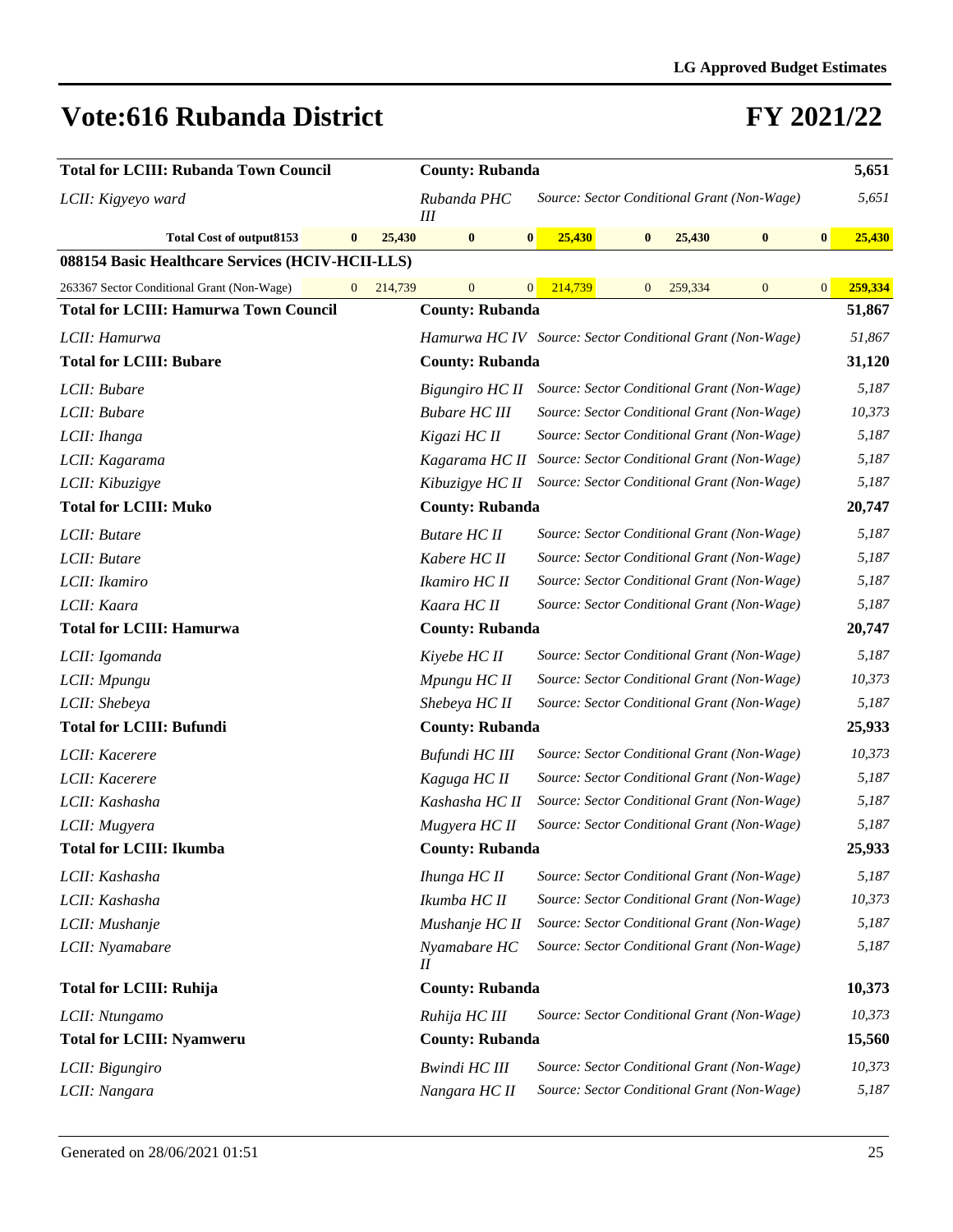| <b>Total for LCIII: Rubanda Town Council</b>                       |            | <b>County: Rubanda</b>                   |                           |                                                                                                             |                |                |                                             |                           |            |                  |              |
|--------------------------------------------------------------------|------------|------------------------------------------|---------------------------|-------------------------------------------------------------------------------------------------------------|----------------|----------------|---------------------------------------------|---------------------------|------------|------------------|--------------|
| LCII: Kigyeyo ward                                                 |            |                                          |                           | Nyaruhanga HC<br>Н                                                                                          |                |                | Source: Sector Conditional Grant (Non-Wage) |                           |            |                  | 5,187        |
| LCII: Nyarurambi Ward                                              |            |                                          |                           | Muko HC IV                                                                                                  |                |                | Source: Sector Conditional Grant (Non-Wage) |                           |            |                  | 51,867       |
| <b>Total Cost of output8154</b>                                    |            | $\bf{0}$                                 | 214,739                   | $\bf{0}$                                                                                                    | $\bf{0}$       | 214,739        | $\bf{0}$                                    | 259,334                   | $\bf{0}$   | $\bf{0}$         | 259,334      |
| <b>Total Cost of Lower Local Services</b>                          |            | $\bf{0}$                                 | 240,168                   | $\bf{0}$                                                                                                    | $\bf{0}$       | 240,168        | $\mathbf{0}$                                | 284,764                   | $\bf{0}$   | $\bf{0}$         | 284,764      |
| 03 Capital Purchases                                               |            | <b>Wage</b>                              | <b>Non</b><br><b>Wage</b> | GoU<br>Dev                                                                                                  | <b>Ext.Fin</b> | <b>Total</b>   | <b>Wage</b>                                 | <b>Non</b><br><b>Wage</b> | GoU<br>Dev | <b>Ext.Fin</b>   | <b>Total</b> |
| 088172 Administrative Capital                                      |            |                                          |                           |                                                                                                             |                |                |                                             |                           |            |                  |              |
| 281501 Environment Impact Assessment for<br>Capital Works          |            | $\overline{0}$                           | $\mathbf{0}$              | $\mathbf{0}$                                                                                                | $\overline{0}$ | $\overline{0}$ | $\mathbf{0}$                                | $\overline{0}$            | 15,110     | $\mathbf{0}$     | 15,110       |
| <b>Total for LCIII: Rubanda Town Council</b>                       |            |                                          |                           | <b>County: Rubanda</b>                                                                                      |                |                |                                             |                           |            |                  | 15,110       |
| LCII: Nyakabungo Ward                                              |            | EIA for capital projects                 |                           | Environmental<br><b>Impact</b><br>Assessment -<br>Capital Works-<br>495                                     |                |                | Source: Sector Development Grant            |                           |            |                  | 15,110       |
| 281503 Engineering and Design Studies &<br>Plans for capital works |            | $\mathbf{0}$                             | $\mathbf{0}$              | $\mathbf{0}$                                                                                                | $\mathbf{0}$   | $\overline{0}$ | $\overline{0}$                              | $\overline{0}$            | 15,110     | $\boldsymbol{0}$ | 15,110       |
| <b>Total for LCIII: Rubanda Town Council</b>                       |            |                                          |                           | <b>County: Rubanda</b>                                                                                      |                |                |                                             |                           |            |                  | 15,110       |
| LCII: Nyakabungo Ward                                              | projects   | BOQs for the capital                     |                           | Engineering and Source: Sector Development Grant<br>Design studies<br>and Plans - Bill<br>of Quantities-475 |                |                |                                             |                           |            |                  | 15,110       |
| 281504 Monitoring, Supervision & Appraisal<br>of capital works     |            | $\mathbf{0}$                             | $\mathbf{0}$              | $\overline{0}$                                                                                              | $\mathbf{0}$   | $\overline{0}$ | $\overline{0}$                              | $\mathbf{0}$              | 30,220     | $\mathbf{0}$     | 30,220       |
| <b>Total for LCIII: Rubanda Town Council</b>                       |            |                                          |                           | <b>County: Rubanda</b>                                                                                      |                |                |                                             |                           |            |                  | 30,220       |
| LCII: Nyakabungo Ward                                              | project    | Fuel for monitoring all                  |                           | Monitoring,<br>Supervision and<br>Appraisal - Fuel-<br>2180                                                 |                |                | Source: Sector Development Grant            |                           |            |                  | 19,643       |
| LCII: Nyakabungo Ward                                              | projects   | monitoring and<br>supervision of capital |                           | Monitoring,<br>Supervision and<br>Appraisal -<br>Allowances and<br>Facilitation-1255                        |                |                | Source: Sector Development Grant            |                           |            |                  | 10,577       |
| 312101 Non-Residential Buildings                                   |            | $\mathbf{0}$                             | $\mathbf{0}$              | $\overline{0}$                                                                                              | $\overline{0}$ | $\overline{0}$ | $\mathbf{0}$                                | $\overline{0}$            | 181,374    | $\vert 0 \vert$  | 181,374      |
| <b>Total for LCIII: Hamurwa Town Council</b>                       |            |                                          |                           | <b>County: Rubanda</b>                                                                                      |                |                |                                             |                           |            |                  | 12,174       |
| LCII: Hamurwa                                                      |            | Hamurwa HC IV                            |                           | <b>Building</b><br>Construction -<br>Maintenance and<br>Repair-240                                          |                |                | Source: Sector Development Grant            |                           |            |                  | 12,174       |
| <b>Total for LCIII: Muko</b>                                       |            |                                          |                           | <b>County: Rubanda</b>                                                                                      |                |                |                                             |                           |            |                  | 102,000      |
| LCII: Nyarurambi                                                   | Muko HC IV |                                          |                           | <b>Building</b><br>Construction -<br>Isimba-233                                                             |                |                | Source: Sector Development Grant            |                           |            |                  | 102,000      |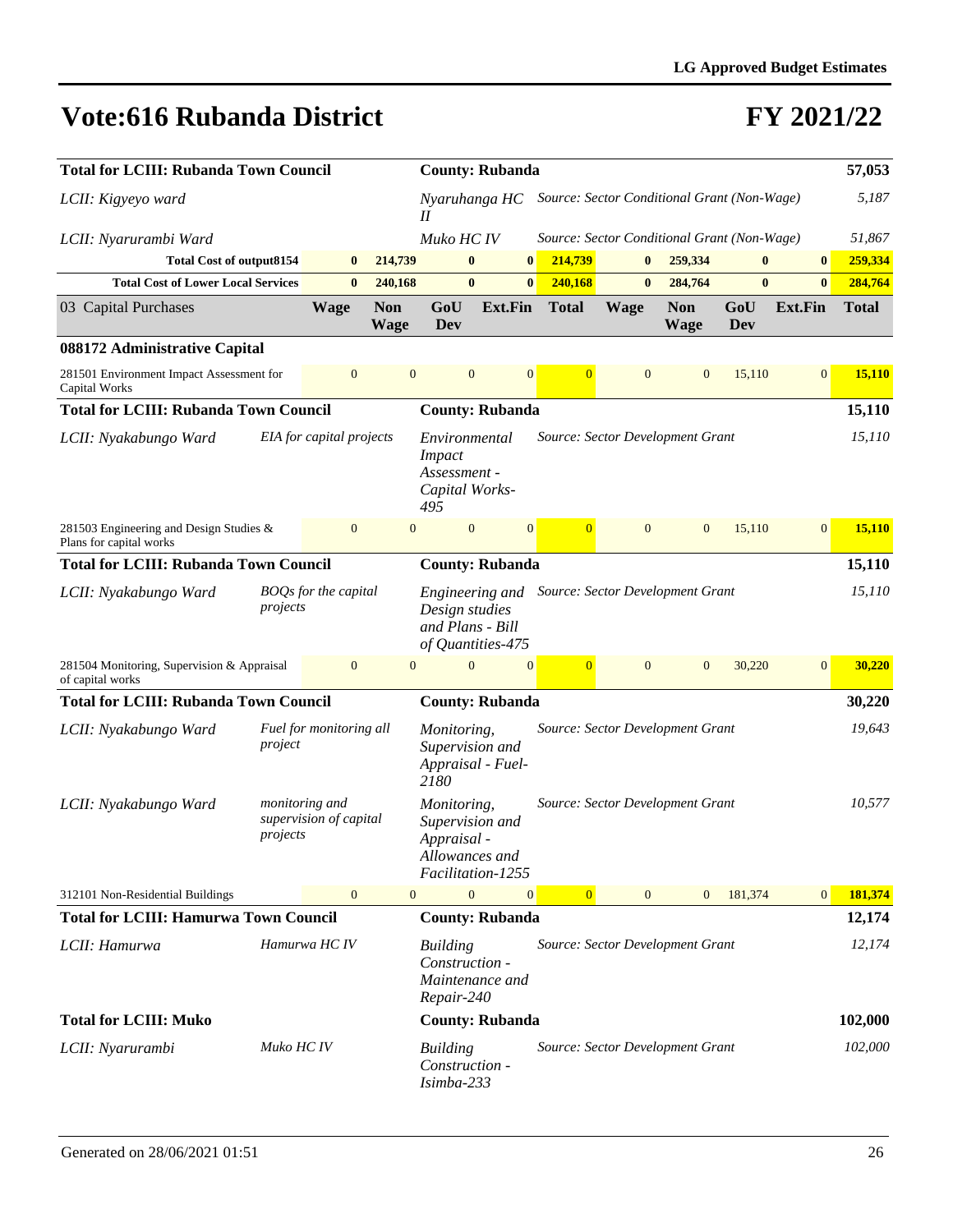| <b>Total for LCIII: Bufundi</b>                      |                     |                          |                  | <b>County: Rubanda</b>                                             |                                  |                                  | 7,200            |                  |                  |                  |
|------------------------------------------------------|---------------------|--------------------------|------------------|--------------------------------------------------------------------|----------------------------------|----------------------------------|------------------|------------------|------------------|------------------|
| LCII: Mugyera                                        | Mugyera HC II       |                          |                  | <b>Building</b><br>Construction -<br>Maintenance and<br>Repair-240 |                                  | Source: Sector Development Grant |                  |                  |                  | 7,200            |
| <b>Total for LCIII: Nyamweru</b>                     |                     |                          |                  | <b>County: Rubanda</b>                                             |                                  |                                  |                  |                  |                  | 60,000           |
| LCII: Bigungiro                                      |                     | Bigungiro HC II          |                  | <b>Building</b><br>Construction -<br>Expansions-220                | Source: Sector Development Grant |                                  | 12,000           |                  |                  |                  |
| LCII: Nyamweru                                       | <b>Bwindi HCIII</b> |                          |                  | <b>Building</b><br>Construction -<br>Construction<br>Expenses-213  |                                  | Source: Sector Development Grant |                  |                  |                  | 48,000           |
| 312104 Other Structures                              |                     | $\mathbf{0}$             | $\overline{0}$   | $\mathbf{0}$<br>$\mathbf{0}$                                       | $\overline{0}$                   | $\mathbf{0}$                     | $\mathbf{0}$     | 3,000            | $\boldsymbol{0}$ | 3,000            |
| <b>Total for LCIII: Rubanda Town Council</b>         |                     |                          |                  | <b>County: Rubanda</b>                                             |                                  |                                  |                  |                  |                  | 3,000            |
| LCII: Nyakabungo Ward                                |                     | advertising for projects |                  | Construction<br>Services -<br>Adverts-390                          |                                  | Source: Sector Development Grant |                  |                  |                  | 3,000            |
| 312203 Furniture & Fixtures                          |                     | $\mathbf{0}$             | $\overline{0}$   | $\mathbf{0}$<br>$\mathbf{0}$                                       | $\overline{0}$                   | $\mathbf{0}$                     | $\mathbf{0}$     | 6,000            | $\overline{0}$   | 6,000            |
| <b>Total for LCIII: Rubanda Town Council</b>         |                     |                          |                  | <b>County: Rubanda</b>                                             |                                  |                                  |                  |                  |                  | 6,000            |
| LCII: Nyakabungo Ward                                | Mulore A.           |                          |                  | Furniture and<br>Fixtures -<br>Furniture<br>Expenses-640           |                                  | Source: Sector Development Grant |                  |                  |                  | 6,000            |
| <b>Total Cost of output8172</b>                      |                     | $\bf{0}$                 | $\bf{0}$         | $\bf{0}$<br>$\pmb{0}$                                              | $\bf{0}$                         | $\bf{0}$                         | $\bf{0}$         | 250,814          | $\bf{0}$         | 250,814          |
| 088175 Non Standard Service Delivery Capital         |                     |                          |                  |                                                                    |                                  |                                  |                  |                  |                  |                  |
| 312101 Non-Residential Buildings                     |                     | $\mathbf{0}$             | $\overline{0}$   | $\mathbf{0}$<br>$\overline{0}$                                     | $\overline{0}$                   | $\mathbf{0}$                     | $\mathbf{0}$     | 25,647           | $\mathbf{0}$     | 25,647           |
| <b>Total for LCIII: Ruhija</b>                       |                     |                          |                  | <b>County: Rubanda</b>                                             |                                  |                                  |                  |                  |                  | 25,647           |
| LCII: Kiyebe                                         | kivebe hc ii        |                          |                  | <b>Building</b><br>Construction -<br>Latrines-237                  |                                  | Source: Sector Development Grant |                  |                  |                  | 25,647           |
| 312203 Furniture & Fixtures                          |                     | $\mathbf{0}$             | $\overline{0}$   | 5,694<br> 0                                                        | 5,694                            | $\mathbf{0}$                     | $\mathbf{0}$     | $\mathbf{0}$     | $\mathbf{0}$     | $\bf{0}$         |
| <b>Total Cost of output8175</b>                      |                     | $\bf{0}$                 | $\bf{0}$         | 5,694<br>$\bf{0}$                                                  | 5,694                            | $\bf{0}$                         | $\bf{0}$         | 25,647           | $\bf{0}$         | 25,647           |
| 088180 Health Centre Construction and Rehabilitation |                     |                          |                  |                                                                    |                                  |                                  |                  |                  |                  |                  |
| 312101 Non-Residential Buildings                     |                     | $\mathbf{0}$             | $\mathbf{0}$     | $\vert 0 \vert$<br>80,235                                          | 80,235                           | $\mathbf{0}$                     | $\mathbf{0}$     | $\mathbf{0}$     | $\overline{0}$   | $\bf{0}$         |
| 312104 Other Structures                              |                     | $\mathbf{0}$             | $\mathbf{0}$     | 6,300<br> 0                                                        | 6,300                            | $\mathbf{0}$                     | $\boldsymbol{0}$ | $\boldsymbol{0}$ | $\boldsymbol{0}$ | $\boldsymbol{0}$ |
| <b>Total Cost of output8180</b>                      |                     | $\bf{0}$                 | $\bf{0}$         | 86,535<br>$\vert 0 \vert$                                          | 86,535                           | $\bf{0}$                         | $\bf{0}$         | $\bf{0}$         | $\bf{0}$         | $\boldsymbol{0}$ |
| 088181 Staff Houses Construction and Rehabilitation  |                     |                          |                  |                                                                    |                                  |                                  |                  |                  |                  |                  |
| 312102 Residential Buildings                         |                     | $\mathbf{0}$             | $\boldsymbol{0}$ | $\boldsymbol{0}$<br>$\boldsymbol{0}$                               | $\boldsymbol{0}$                 | $\boldsymbol{0}$                 | $\mathbf{0}$     | 154,500          | $\overline{0}$   | 154,500          |
| <b>Total for LCIII: Hamurwa</b>                      |                     |                          |                  | <b>County: Rubanda</b>                                             |                                  |                                  |                  |                  |                  | 142,500          |
| LCII: Mpungu                                         | mpungu hc iii       |                          |                  | <b>Building</b><br>Construction -<br>Staff Houses-263              |                                  | Source: Sector Development Grant |                  |                  |                  | 142,500          |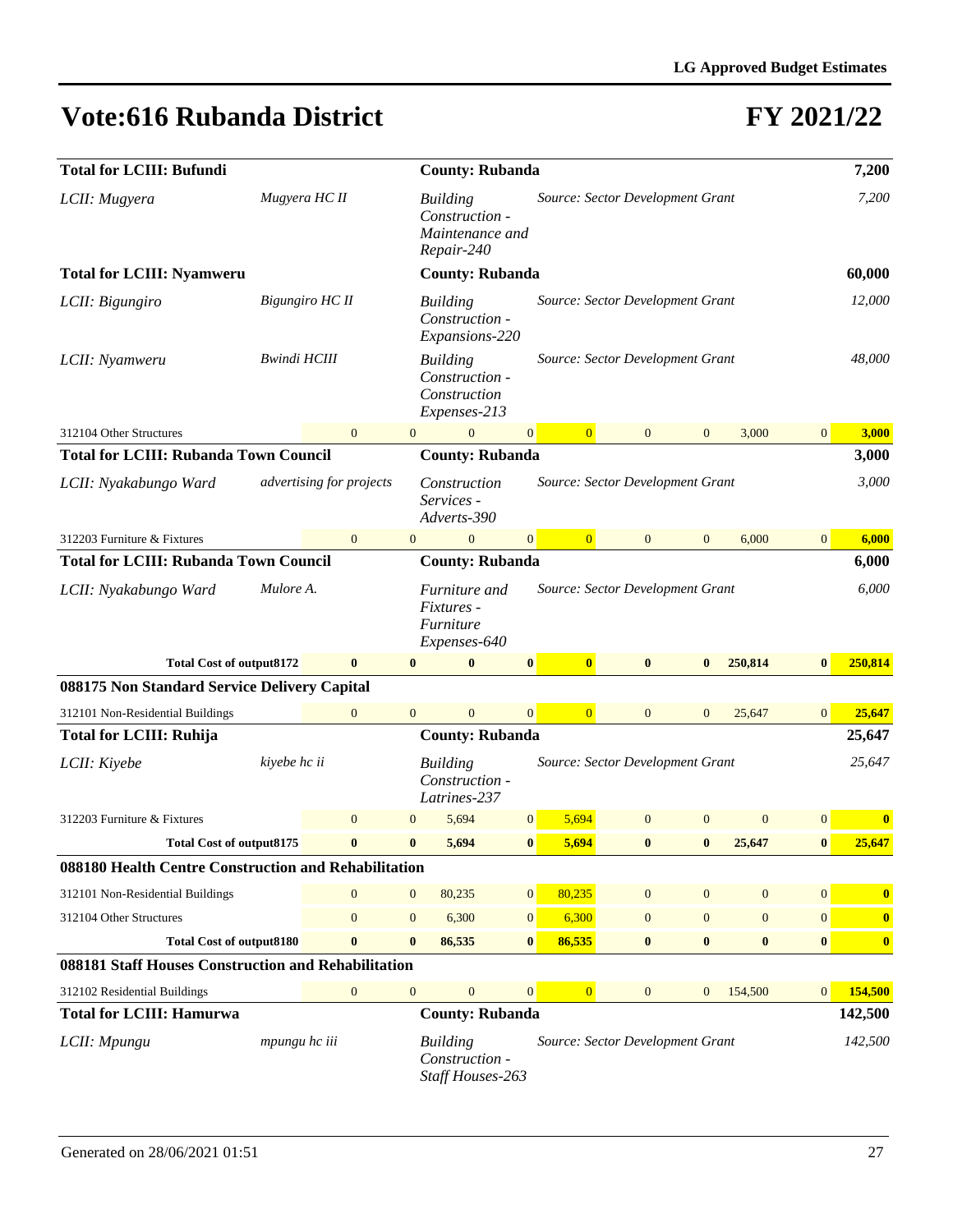| <b>Total for LCIII: Ikumba</b>                            | <b>County: Rubanda</b> |                  |                                                                                      |                                                                           |              |                                  |              |                |                                            | 12,000           |         |
|-----------------------------------------------------------|------------------------|------------------|--------------------------------------------------------------------------------------|---------------------------------------------------------------------------|--------------|----------------------------------|--------------|----------------|--------------------------------------------|------------------|---------|
| LCII: Kashasha                                            | ihunga hc ii           |                  |                                                                                      | <b>Building</b><br>Construction -<br>Maintenance and<br>Repair-241        |              | Source: Sector Development Grant |              |                |                                            |                  | 12,000  |
| <b>Total Cost of output8181</b>                           |                        | $\bf{0}$         | $\mathbf{0}$                                                                         | $\bf{0}$                                                                  | $\bf{0}$     | $\bf{0}$                         | $\bf{0}$     | $\bf{0}$       | 154,500                                    | $\bf{0}$         | 154,500 |
| 088182 Maternity Ward Construction and Rehabilitation     |                        |                  |                                                                                      |                                                                           |              |                                  |              |                |                                            |                  |         |
| 312101 Non-Residential Buildings                          |                        | $\mathbf{0}$     | $\overline{0}$                                                                       | $\mathbf{0}$                                                              | $\mathbf{0}$ | $\overline{0}$                   | $\mathbf{0}$ | $\overline{0}$ | 90,000                                     | $\boldsymbol{0}$ | 90,000  |
| <b>Total for LCIII: Ikumba</b>                            |                        |                  |                                                                                      | <b>County: Rubanda</b>                                                    |              |                                  |              |                |                                            |                  | 90,000  |
| LCII: Nyamabare                                           |                        | nyamabare hc ii  |                                                                                      | <b>Building</b><br>Construction -<br>General<br>Construction<br>Works-227 |              | <b>Equalization Grant</b>        |              |                | Source: District Discretionary Development |                  | 72,945  |
| LCII: Nyamabare                                           |                        | nyamabare hc ii  |                                                                                      | <b>Building</b><br>Construction -<br>Construction<br>Expenses-213         |              | Source: Sector Development Grant |              |                |                                            |                  | 17,055  |
| <b>Total Cost of output8182</b>                           |                        | $\bf{0}$         | $\bf{0}$                                                                             | $\bf{0}$                                                                  | $\bf{0}$     | $\bf{0}$                         | $\bf{0}$     | $\bf{0}$       | 90,000                                     | $\bf{0}$         | 90,000  |
| 088183 OPD and other ward Construction and Rehabilitation |                        |                  |                                                                                      |                                                                           |              |                                  |              |                |                                            |                  |         |
| 312101 Non-Residential Buildings                          |                        | $\boldsymbol{0}$ | $\mathbf{0}$                                                                         | $\mathbf{0}$                                                              | $\mathbf{0}$ | $\overline{0}$                   | $\mathbf{0}$ | $\mathbf{0}$   | 180,000                                    | $\overline{0}$   | 180,000 |
| <b>Total for LCIII: Ikumba</b>                            |                        |                  |                                                                                      | <b>County: Rubanda</b>                                                    |              |                                  |              |                |                                            |                  | 90,000  |
| LCII: Nyamabare                                           |                        | Nyamabare HC II  |                                                                                      | <b>Building</b><br>Construction -<br>General<br>Construction<br>Works-227 |              | Source: Sector Development Grant |              |                |                                            |                  | 90,000  |
| <b>Total for LCIII: Rubanda Town Council</b>              |                        |                  |                                                                                      | <b>County: Rubanda</b>                                                    |              |                                  |              |                |                                            |                  | 90,000  |
| LCII: Nyaruhanga ward                                     |                        | Nyaruhanga HC II |                                                                                      | <b>Building</b><br>Construction -<br>Construction<br>Expenses-213         |              | Source: Sector Development Grant |              |                |                                            |                  | 90,000  |
| <b>Total Cost of output8183</b>                           |                        | $\bf{0}$         | $\bf{0}$                                                                             | $\bf{0}$                                                                  | $\bf{0}$     | $\bf{0}$                         | $\bf{0}$     | $\bf{0}$       | 180,000                                    | $\bf{0}$         | 180,000 |
| 088185 Specialist Health Equipment and Machinery          |                        |                  |                                                                                      |                                                                           |              |                                  |              |                |                                            |                  |         |
| 312212 Medical Equipment                                  |                        | $\mathbf{0}$     | $\mathbf{0}$                                                                         | $\mathbf{0}$                                                              | $\mathbf{0}$ | $\overline{0}$                   | $\mathbf{0}$ | $\mathbf{0}$   | 28,000                                     | $\overline{0}$   | 28,000  |
| <b>Total for LCIII: Rubanda Town Council</b>              |                        |                  |                                                                                      | <b>County: Rubanda</b>                                                    |              |                                  |              |                |                                            |                  | 28,000  |
| LCII: Nyarurambi Ward                                     | muko HC IV             |                  |                                                                                      | Machinery and<br>Equipment -<br>Echo Machinery-<br>1043                   |              | Source: Sector Development Grant |              |                |                                            |                  | 28,000  |
| 312214 Laboratory and Research Equipment                  |                        | $\boldsymbol{0}$ | $\overline{0}$                                                                       | $\overline{0}$                                                            | 0            | $\overline{0}$                   | $\mathbf{0}$ | $\mathbf{0}$   | 19,500                                     | $\boldsymbol{0}$ | 19,500  |
| <b>Total for LCIII: Muko</b>                              |                        |                  |                                                                                      | <b>County: Rubanda</b>                                                    |              |                                  |              |                |                                            |                  | 19,500  |
| LCII: Nyarurambi                                          | Muko HC IV             |                  | procurement of a Source: Sector Development Grant<br>complete blood<br>count machine |                                                                           |              |                                  |              |                |                                            | 19,500           |         |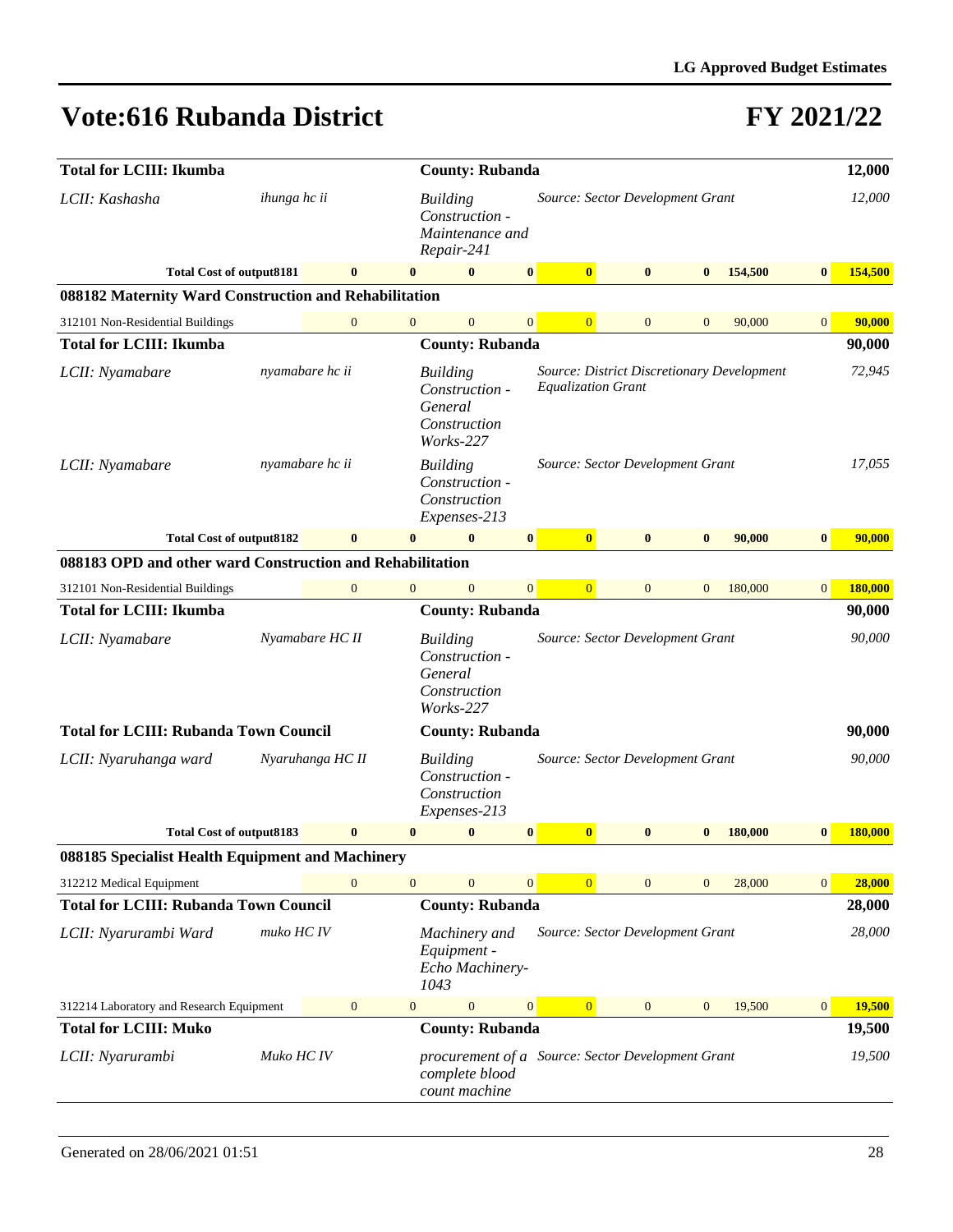### **FY 2021/22**

| Total Cost of output 8185                  |         |        | $\bf{0}$ |                |              |          | 47,500  | 47,500      |
|--------------------------------------------|---------|--------|----------|----------------|--------------|----------|---------|-------------|
| <b>Total Cost of Capital Purchases</b>     |         | 92.229 |          | 92.229         |              | $\bf{0}$ | 748,461 | 748.461     |
| Total cost of Primary Healthcare 2,623,115 | 247,177 | 92,229 |          | $0\,2.962.521$ | $\mathbf{0}$ | 349,867  | 748,461 | 0 1.098.328 |

#### **0883 Health Management and Supervision**

| <b>Ushs Thousands</b>                                            |                |                           | 2020/21        | <b>Approved Budget Estimates for FY</b> |                | <b>Approved Budget Estimates for FY</b><br>2021/22 |                           |                |                |                         |  |
|------------------------------------------------------------------|----------------|---------------------------|----------------|-----------------------------------------|----------------|----------------------------------------------------|---------------------------|----------------|----------------|-------------------------|--|
| 01 Higher LG Services                                            | <b>Wage</b>    | <b>Non</b><br><b>Wage</b> | GoU<br>Dev     | <b>Ext.Fin</b>                          | <b>Total</b>   | <b>Wage</b>                                        | <b>Non</b><br><b>Wage</b> | GoU<br>Dev     | <b>Ext.Fin</b> | <b>Total</b>            |  |
| 088301 Healthcare Management Services                            |                |                           |                |                                         |                |                                                    |                           |                |                |                         |  |
| 211101 General Staff Salaries                                    | $\overline{0}$ | $\mathbf{0}$              | $\mathbf{0}$   | $\overline{0}$                          |                | $0$ 3,015,410                                      | $\mathbf{0}$              | $\overline{0}$ |                | $0\overline{3,015,410}$ |  |
| 221009 Welfare and Entertainment                                 | $\overline{0}$ | 3,560                     | $\overline{0}$ | $\overline{0}$                          | 3.560          | $\overline{0}$                                     | $\overline{0}$            | $\overline{0}$ | $\Omega$       | $\bf{0}$                |  |
| 221011 Printing, Stationery, Photocopying and<br><b>Binding</b>  | $\overline{0}$ | 1,000                     | $\overline{0}$ | $\overline{0}$                          | 1.000          | $\overline{0}$                                     | $\overline{0}$            | $\overline{0}$ | $\overline{0}$ | $\bf{0}$                |  |
| 221012 Small Office Equipment                                    | $\overline{0}$ | 400                       | $\overline{0}$ | $\overline{0}$                          | 400            | $\Omega$                                           | $\Omega$                  | $\overline{0}$ | $\Omega$       | $\bf{0}$                |  |
| 222001 Telecommunications                                        | $\overline{0}$ | 1.000                     | $\overline{0}$ | $\overline{0}$                          | 1.000          | $\Omega$                                           | $\overline{0}$            | $\overline{0}$ | $\Omega$       | $\bf{0}$                |  |
| 222003 Information and communications<br>technology (ICT)        | $\overline{0}$ | 500                       | $\overline{0}$ | $\overline{0}$                          | 500            | $\overline{0}$                                     | $\mathbf{0}$              | $\overline{0}$ | $\Omega$       | $\bf{0}$                |  |
| 223003 Rent – (Produced Assets) to private<br>entities           | $\overline{0}$ | 2,800                     | $\overline{0}$ | $\overline{0}$                          | 2,800          | $\overline{0}$                                     | $\Omega$                  | $\Omega$       | $\Omega$       | $\bf{0}$                |  |
| 223005 Electricity                                               | $\overline{0}$ | 800                       | $\overline{0}$ | $\overline{0}$                          | 800            | $\overline{0}$                                     | $\overline{0}$            | $\overline{0}$ | $\overline{0}$ | $\bf{0}$                |  |
| 224001 Medical and Agricultural supplies                         | $\overline{0}$ | $\overline{0}$            | $\overline{0}$ | $\overline{0}$                          | $\overline{0}$ | $\overline{0}$                                     | 600,000                   | $\overline{0}$ | $\Omega$       | 600,000                 |  |
| 224004 Cleaning and Sanitation                                   | $\overline{0}$ | 200                       | $\mathbf{0}$   | $\overline{0}$                          | 200            | $\overline{0}$                                     | $\mathbf{0}$              | $\mathbf{0}$   | $\overline{0}$ | $\overline{\mathbf{0}}$ |  |
| 227001 Travel inland                                             | $\overline{0}$ | 10,870                    | $\mathbf{0}$   | 500,000                                 | 510,870        | $\overline{0}$                                     | 773,767                   | $\overline{0}$ | 288,116        | 1,061,883               |  |
| 227004 Fuel, Lubricants and Oils                                 | $\overline{0}$ | 8,300                     | $\overline{0}$ | $\overline{0}$                          | 8,300          | $\Omega$                                           | $\overline{0}$            | $\mathbf{0}$   | $\overline{0}$ | $\bf{0}$                |  |
| 228002 Maintenance - Vehicles                                    | $\overline{0}$ | 4,000                     | $\mathbf{0}$   | $\overline{0}$                          | 4.000          | $\overline{0}$                                     | $\overline{0}$            | $\overline{0}$ | $\Omega$       | $\bf{0}$                |  |
| <b>Total Cost of output8301</b>                                  | $\mathbf{0}$   | 33,430                    | $\bf{0}$       | 500,000                                 |                | 533,430 3,015,410 1,373,767                        |                           | $\bf{0}$       |                | 288,116 4,677,293       |  |
| 088302 Healthcare Services Monitoring and Inspection             |                |                           |                |                                         |                |                                                    |                           |                |                |                         |  |
| 227001 Travel inland                                             | $\overline{0}$ | 4,944                     | $\mathbf{0}$   | $\overline{0}$                          | 4,944          | $\overline{0}$                                     | 3,000                     | $\overline{0}$ | $\overline{0}$ | 3,000                   |  |
| <b>Total Cost of output8302</b>                                  | $\mathbf{0}$   | 4.944                     | $\bf{0}$       | $\bf{0}$                                | 4.944          | $\bf{0}$                                           | 3,000                     | $\bf{0}$       | $\mathbf{0}$   | 3,000                   |  |
| 088303 Sector Capacity Development                               |                |                           |                |                                         |                |                                                    |                           |                |                |                         |  |
| 227001 Travel inland                                             | $\overline{0}$ | $\overline{0}$            | $\mathbf{0}$   | 387,000                                 | 387,000        | $\overline{0}$                                     | $\mathbf{0}$              | $\overline{0}$ | $\overline{0}$ | $\bf{0}$                |  |
| <b>Total Cost of output8303</b>                                  | $\bf{0}$       | $\bf{0}$                  | $\bf{0}$       | 387,000                                 | 387,000        | $\bf{0}$                                           | $\bf{0}$                  | $\bf{0}$       | $\bf{0}$       | $\overline{\mathbf{0}}$ |  |
| <b>Total Cost of Higher LG Services</b>                          | $\bf{0}$       | 38,374                    | $\mathbf{0}$   | 887,000                                 |                | 925,374 3,015,410 1,376,767                        |                           | $\mathbf{0}$   |                | 288,116 4,680,293       |  |
| <b>Total cost of Health Management and</b><br><b>Supervision</b> | $\bf{0}$       | 38,374                    | $\bf{0}$       | 887,000                                 | 925,374        | 3,015,410 1,376,767                                |                           | $\bf{0}$       |                | 288,116 4,680,293       |  |
| <b>Total cost of Health</b>                                      | 2,623,115      | 285,551                   | 92,229         |                                         |                | 887,000 3,887,895 3,015,410 1,726,633              |                           | 748,461        |                | 288,116 5,778,621       |  |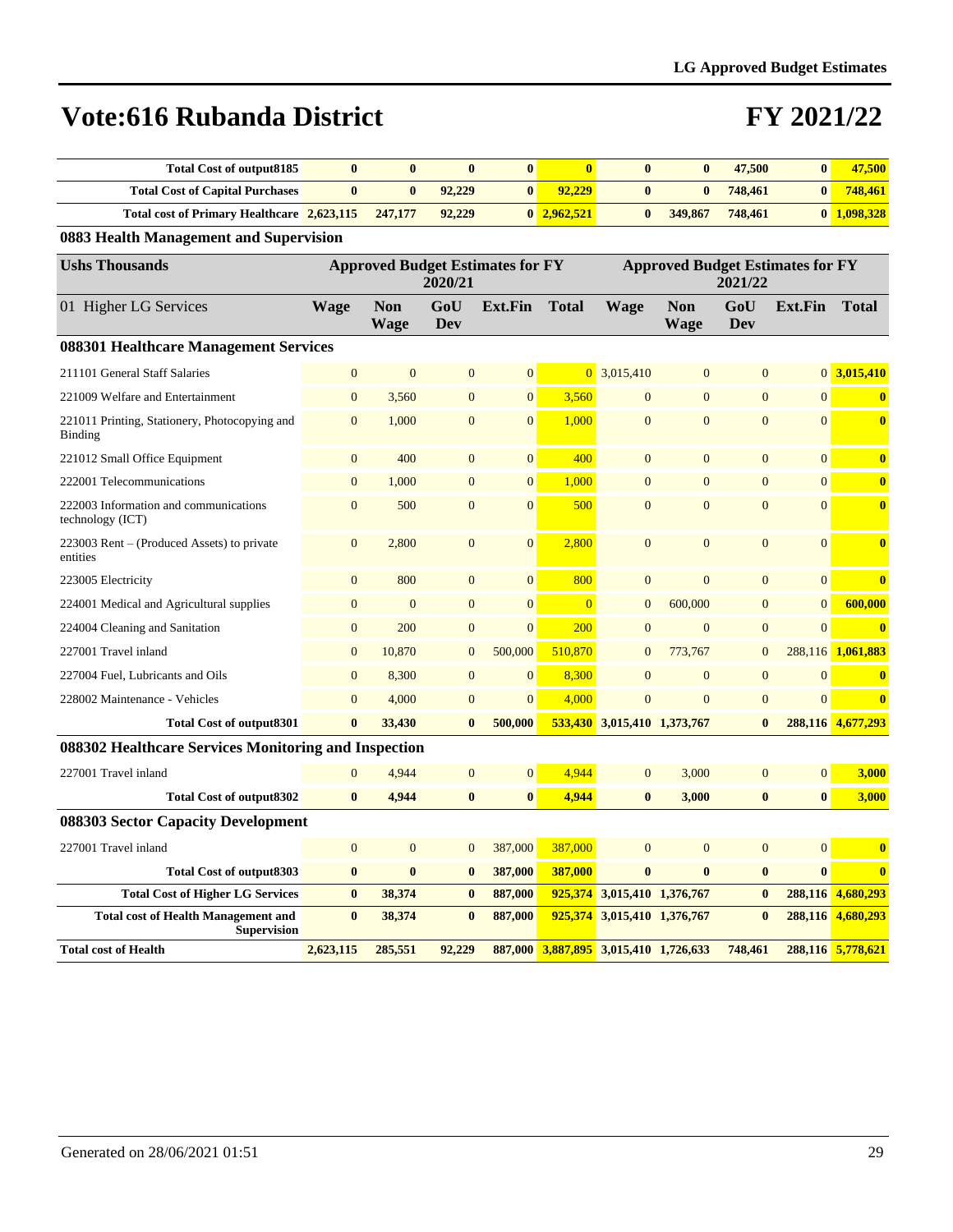### **FY 2021/22**

#### *Education*

**B1: Overview of Sub-SubProgramme Revenues and Expenditures by Source**

| <b>Ushs Thousands</b>                                   | <b>Approved Budget for FY</b><br>2020/21 | <b>Cumulative Receipts by End</b><br>March for FY2020/21 | <b>Approved Budget for</b><br>FY 2021/22 |  |  |
|---------------------------------------------------------|------------------------------------------|----------------------------------------------------------|------------------------------------------|--|--|
| A: Breakdown of of Sub-SubProgramme Revenues            |                                          |                                                          |                                          |  |  |
| <b>Recurrent Revenues</b>                               | 12,689,463                               | 9,806,912                                                | 13,957,620                               |  |  |
| District Unconditional Grant (Non-<br>Wage)             | $\theta$                                 | 0                                                        | 3,000                                    |  |  |
| District Unconditional Grant (Wage)                     | 79,447                                   | 59,585                                                   | 106,199                                  |  |  |
| <b>Locally Raised Revenues</b>                          | 3,000                                    | 1,200                                                    | 10,000                                   |  |  |
| <b>Other Transfers from Central</b><br>Government       | 13,900                                   | 19,260                                                   | 19,620                                   |  |  |
| Sector Conditional Grant (Non-Wage)                     | 2,135,983                                | 1,215,989                                                | 2,153,694                                |  |  |
| Sector Conditional Grant (Wage)                         | 10,457,133                               | 8,510,877                                                | 11,665,107                               |  |  |
| <b>Development Revenues</b>                             | 1,902,840                                | 1,902,840                                                | 1,791,250                                |  |  |
| Sector Development Grant                                | 1,602,840                                | 1,602,840                                                | 1,591,250                                |  |  |
| <b>Transitional Development Grant</b>                   | 300,000                                  | 300,000                                                  | 200,000                                  |  |  |
| <b>Total Revenues shares</b>                            | 14,592,303                               | 11,709,751                                               | 15,748,871                               |  |  |
| <b>B: Breakdown of of Sub-SubProgramme Expenditures</b> |                                          |                                                          |                                          |  |  |
| <b>Recurrent Expenditure</b>                            |                                          |                                                          |                                          |  |  |
| Wage                                                    | 10,536,581                               | 7,999,867                                                | 11,771,307                               |  |  |
| Non Wage                                                | 2,152,883                                | 921,222                                                  | 2,186,314                                |  |  |
| <b>Development Expenditure</b>                          |                                          |                                                          |                                          |  |  |
| <b>Domestic Development</b>                             | 1,902,840                                | 1,083,193                                                | 1,791,250                                |  |  |
| <b>External Financing</b>                               | $\theta$                                 | $\theta$                                                 | $\Omega$                                 |  |  |
| <b>Total Expenditure</b>                                | 14,592,303                               | 10,004,282                                               | 15,748,871                               |  |  |

**B2: Expenditure Details by Service Area, Output Class, Budget Output and Item**

| 0781 Pre-Primary and Primary Education     |                |                    |                |                                         |              |                                                    |                    |                |                |              |  |
|--------------------------------------------|----------------|--------------------|----------------|-----------------------------------------|--------------|----------------------------------------------------|--------------------|----------------|----------------|--------------|--|
| <b>Ushs Thousands</b>                      |                |                    | 2020/21        | <b>Approved Budget Estimates for FY</b> |              | <b>Approved Budget Estimates for FY</b><br>2021/22 |                    |                |                |              |  |
| 01 Higher LG Services                      | Wage           | <b>Non</b><br>Wage | GoU<br>Dev     | Ext.Fin                                 | <b>Total</b> | Wage                                               | <b>Non</b><br>Wage | GoU<br>Dev     | Ext.Fin        | <b>Total</b> |  |
| 078102 Primary Teaching Services           |                |                    |                |                                         |              |                                                    |                    |                |                |              |  |
| 211101 General Staff Salaries              | 7.370.475      | $\overline{0}$     | $\overline{0}$ |                                         |              | 0 7,370,475 8,551,398                              | $\overline{0}$     | $\overline{0}$ |                | 0 8,551,398  |  |
| 227001 Travel inland                       | $\overline{0}$ | 16,900             | $\overline{0}$ | $\overline{0}$                          | 16,900       | $\overline{0}$                                     | 29,620             | $\overline{0}$ | $\overline{0}$ | 29,620       |  |
| Total Cost of output 8102 7,370,475        |                | 16,900             | $\mathbf{0}$   |                                         |              | 0 7,387,375 8,551,398                              | 29,620             | $\mathbf{0}$   |                | 0 8,581,018  |  |
| Total Cost of Higher LG Services 7,370,475 |                | 16,900             | $\mathbf{0}$   |                                         |              | 0 7,387,375 8,551,398                              | 29,620             | $\bf{0}$       |                | 0 8.581,018  |  |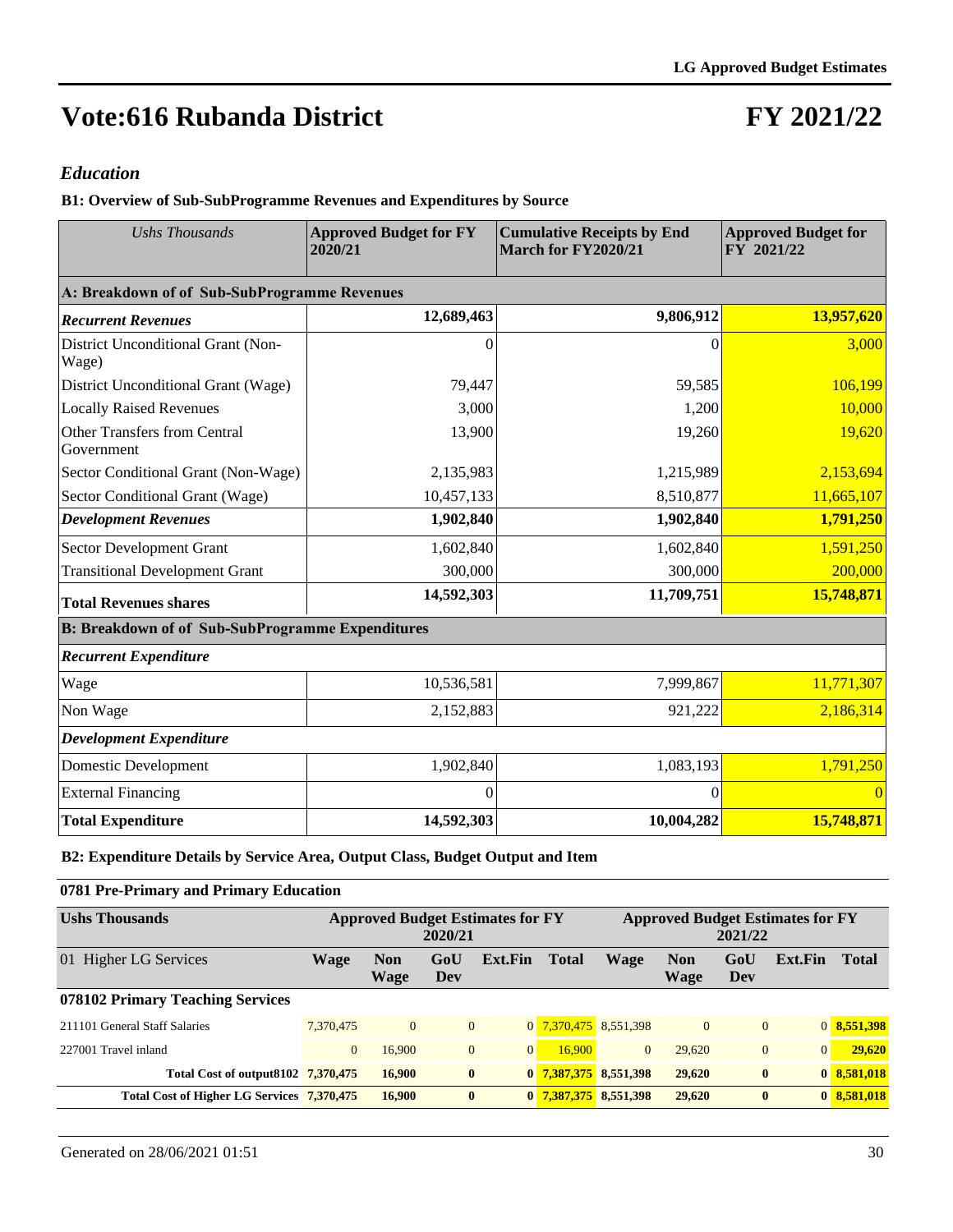| 02 Lower Local Services                      | <b>Wage</b> | <b>Non</b><br><b>Wage</b> | GoU<br>Dev                                                             | <b>Ext.Fin</b> Total |                                             | <b>Wage</b> | <b>Non</b><br><b>Wage</b> | GoU<br>Dev | Ext.Fin            | <b>Total</b> |
|----------------------------------------------|-------------|---------------------------|------------------------------------------------------------------------|----------------------|---------------------------------------------|-------------|---------------------------|------------|--------------------|--------------|
| 078151 Primary Schools Services UPE (LLS)    |             |                           |                                                                        |                      |                                             |             |                           |            |                    |              |
| 263367 Sector Conditional Grant (Non-Wage)   |             | 0 1,183,572               | $\mathbf{0}$                                                           |                      | $0$ 1,183,572                               |             | 0 1,183,572               |            | 0 <br>$\mathbf{0}$ | 1,183,572    |
| <b>Total for LCIII: Hamurwa Town Council</b> |             | <b>County: Rubanda</b>    |                                                                        |                      |                                             |             |                           |            | 19,824             |              |
| LCII: Hamurwa                                |             |                           | <b>IKUMBA P.S.</b>                                                     |                      | Source: Sector Conditional Grant (Non-Wage) |             |                           |            |                    | 11,924       |
| LCII: Hamurwa                                |             |                           | NANGARO P.S                                                            |                      | Source: Sector Conditional Grant (Non-Wage) |             |                           |            |                    | 7,900        |
| <b>Total for LCIII: Bubare</b>               |             |                           | <b>County: Rubanda</b>                                                 |                      |                                             |             |                           |            |                    | 183,670      |
| LCII: Bubare                                 |             |                           | <b>Bubaare P.S</b>                                                     |                      | Source: Sector Conditional Grant (Non-Wage) |             |                           |            |                    | 12,213       |
| LCII: Bubare                                 |             |                           | <b>BUSHURA P.S.</b>                                                    |                      | Source: Sector Conditional Grant (Non-Wage) |             |                           |            |                    | 11,363       |
| LCII: Bubare                                 |             |                           | KATARAGA P.S.                                                          |                      | Source: Sector Conditional Grant (Non-Wage) |             |                           |            |                    | 7,606        |
| LCII: Bubare                                 |             |                           | KYITAGYENDA                                                            |                      | Source: Sector Conditional Grant (Non-Wage) |             |                           |            |                    | 9,510        |
| LCII: Bubare                                 |             |                           | <b>RWAKAYUNDO</b><br>P.S.                                              |                      | Source: Sector Conditional Grant (Non-Wage) |             |                           |            |                    | 11,788       |
| LCII: Ihanga                                 |             |                           | <b>MUCHAHI</b>                                                         |                      | Source: Sector Conditional Grant (Non-Wage) |             |                           |            |                    | 12,303       |
| LCII: Kagarama                               |             |                           | <b>KACWEKANO</b><br>P.S.                                               |                      | Source: Sector Conditional Grant (Non-Wage) |             |                           |            |                    | 8,677        |
| LCII: Kagarama                               |             |                           | KAGARAMA P.S. Source: Sector Conditional Grant (Non-Wage)              |                      |                                             |             |                           |            |                    | 10,479       |
| LCII: Kagarama                               |             |                           | <b>KENGOMA P.S.</b>                                                    |                      | Source: Sector Conditional Grant (Non-Wage) |             |                           |            |                    | 8,473        |
| LCII: Kagarama                               |             |                           | <b>KYABAHINGA</b><br>P.S.                                              |                      | Source: Sector Conditional Grant (Non-Wage) |             |                           |            |                    | 5,345        |
| LCII: Kagarama                               |             |                           | <b>MURAMBO I</b><br>P.S.                                               |                      | Source: Sector Conditional Grant (Non-Wage) |             |                           |            |                    | 5,022        |
| LCII: Kagarama                               |             |                           | RUBONA P.S.                                                            |                      | Source: Sector Conditional Grant (Non-Wage) |             |                           |            |                    | 9,680        |
| LCII: Kashenyi                               |             |                           | <b>BUKWATA P.S.</b>                                                    |                      | Source: Sector Conditional Grant (Non-Wage) |             |                           |            |                    | 10,462       |
| LCII: Kashenyi                               |             |                           | <b>KASHENYI P.S.</b>                                                   |                      | Source: Sector Conditional Grant (Non-Wage) |             |                           |            |                    | 10,275       |
| LCII: Kashenyi                               |             |                           | NYAMIRINGA<br>P.S                                                      |                      | Source: Sector Conditional Grant (Non-Wage) |             |                           |            |                    | 8,796        |
| LCII: Kibuzigye                              |             |                           | KIBUZIGYE P.S.                                                         |                      | Source: Sector Conditional Grant (Non-Wage) |             |                           |            |                    | 12,315       |
| LCII: Muyanje                                |             |                           | <b>RWERE P.S.</b>                                                      |                      | Source: Sector Conditional Grant (Non-Wage) |             |                           |            |                    | 11,890       |
| LCII: Nyamiyaga                              |             |                           | NYAMIYAGA<br>P.S.                                                      |                      | Source: Sector Conditional Grant (Non-Wage) |             |                           |            |                    | 6,263        |
| LCII: Nyamiyaga                              |             |                           | <b>RUGARAMA</b><br><b>MIXED P.S.</b>                                   |                      | Source: Sector Conditional Grant (Non-Wage) |             |                           |            |                    | 11,210       |
| <b>Total for LCIII: Muko</b>                 |             |                           | <b>County: Rubanda</b>                                                 |                      |                                             |             |                           |            |                    | 298,393      |
| LCII: Butare                                 |             |                           | <b>ILLEMERA P.S.</b>                                                   |                      | Source: Sector Conditional Grant (Non-Wage) |             |                           |            |                    | 13,828       |
| LCII: Butare                                 |             |                           | <b>MUKIBUNGO</b><br>P.S                                                |                      | Source: Sector Conditional Grant (Non-Wage) |             |                           |            |                    | 6,943        |
| LCII: Butare                                 |             |                           | <b>MUKO/BUTARE</b> Source: Sector Conditional Grant (Non-Wage)<br>P.S. |                      |                                             |             |                           |            |                    | 9,493        |
| LCII: Butare                                 |             |                           | NZUNGU P.S.                                                            |                      | Source: Sector Conditional Grant (Non-Wage) |             |                           |            |                    | 10,173       |
| LCII: Butare                                 |             |                           | ST. LOUIS<br><b>BISHAKI P.S</b>                                        |                      | Source: Sector Conditional Grant (Non-Wage) |             |                           |            |                    | 20,424       |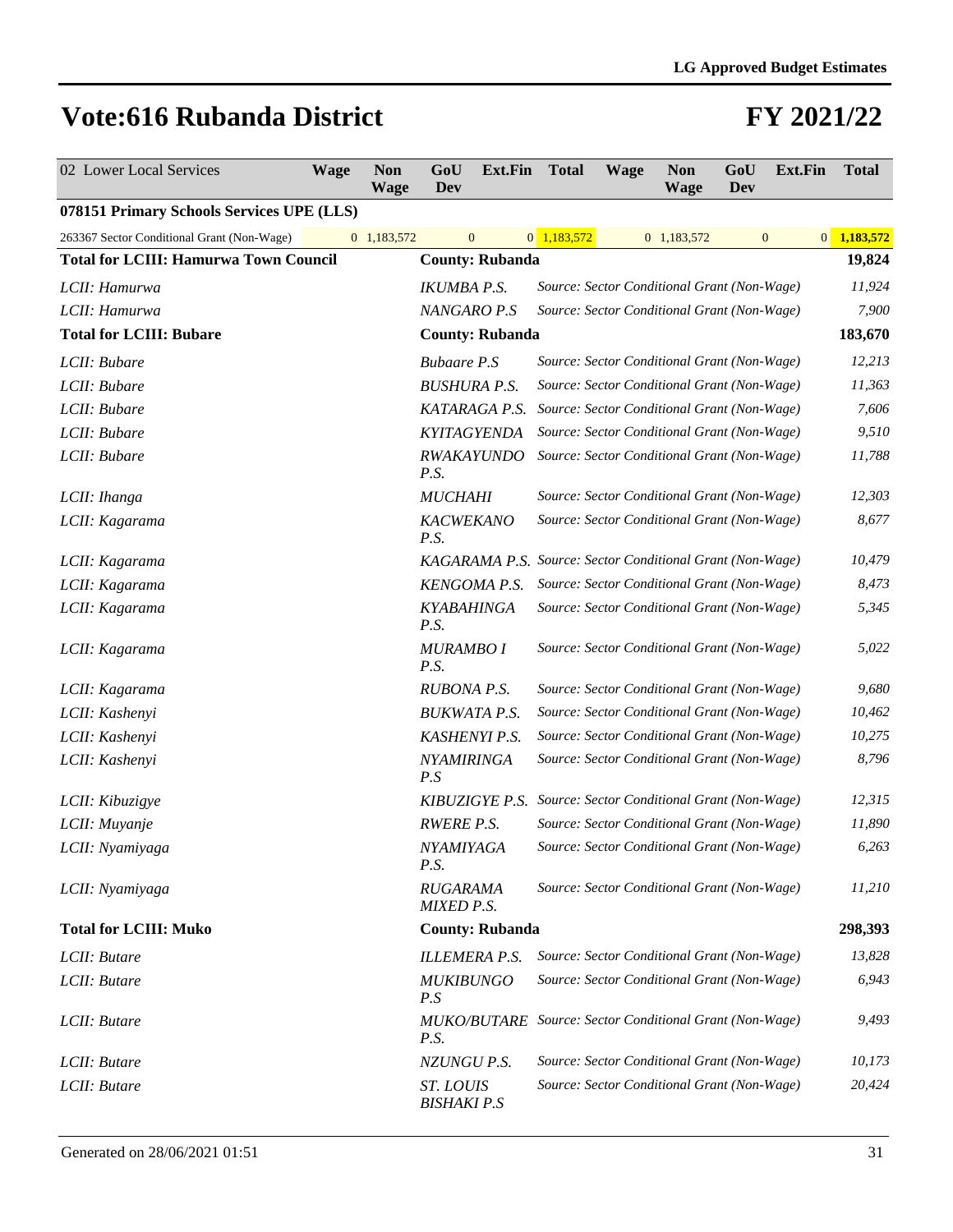| LCII: Ikamiro                   | <b>IKAMIRO P.S.</b>       | Source: Sector Conditional Grant (Non-Wage)               | 11,244  |
|---------------------------------|---------------------------|-----------------------------------------------------------|---------|
| LCII: Ikamiro                   | KAGOYE P.S.               | Source: Sector Conditional Grant (Non-Wage)               | 16,446  |
| LCII: Ikamiro                   | <b>KIRURUMA P.S.</b>      | Source: Sector Conditional Grant (Non-Wage)               | 11,125  |
| LCII: Ikamiro                   | <b>RWABURINDI</b><br>P.S  | Source: Sector Conditional Grant (Non-Wage)               | 7,946   |
| LCII: Kaara                     | Iyamuriro P.S.            | Source: Sector Conditional Grant (Non-Wage)               | 5,260   |
| LCII: Kaara                     | KAARA P.S.                | Source: Sector Conditional Grant (Non-Wage)               | 17,109  |
| LCII: Kaara                     | <b>KIVUNGA</b>            | Source: Sector Conditional Grant (Non-Wage)               | 6,756   |
| LCII: Kaara                     | <b>MENGO P.S.</b>         | Source: Sector Conditional Grant (Non-Wage)               | 10,309  |
| LCII: Kaara                     | <b>RUVUNE P.S.</b>        | Source: Sector Conditional Grant (Non-Wage)               | 11,754  |
| LCII: Kaara                     | Ryamihanda                | Source: Sector Conditional Grant (Non-Wage)               | 3,798   |
| LCII: Kabere                    | <b>BUNYONYI P.S.</b>      | Source: Sector Conditional Grant (Non-Wage)               | 12,519  |
| LCII: Kabere                    | MUKIBAYA P.S.             | Source: Sector Conditional Grant (Non-Wage)               | 11,346  |
| LCII: Kabere                    | RWAMAZURU<br>P.S.         | Source: Sector Conditional Grant (Non-Wage)               | 9,680   |
| LCII: Karengyere                | <b>KARENGYERE</b><br>P.S. | Source: Sector Conditional Grant (Non-Wage)               | 13,675  |
| LCII: Karengyere                | <b>NCUNDURA</b><br>P.S.   | Source: Sector Conditional Grant (Non-Wage)               | 5,838   |
| LCII: Karengyere                | P.S                       | RWAKAGURUSI Source: Sector Conditional Grant (Non-Wage)   | 5,566   |
| LCII: Kyenyi                    | <b>KYENYI P.S.</b>        | Source: Sector Conditional Grant (Non-Wage)               | 16,667  |
| LCII: Kyenyi                    | <b>MUNGARA</b>            | Source: Sector Conditional Grant (Non-Wage)               | 4,512   |
| LCII: Nyarurambi                | <b>BUNGUNGA</b>           | Source: Sector Conditional Grant (Non-Wage)               | 8,745   |
| LCII: Nyarurambi                | <b>BWINDI P.S.</b>        | Source: Sector Conditional Grant (Non-Wage)               | 6,960   |
| LCII: Nyarurambi                | <b>KISHAKI P.S.</b>       | Source: Sector Conditional Grant (Non-Wage)               | 18,622  |
| LCII: Nyarurambi                | <b>NYARURAMBI</b><br>P.S. | Source: Sector Conditional Grant (Non-Wage)               | 14,202  |
| LCII: Nyarurambi                | RWAMUGASHA<br>P.S         | Source: Sector Conditional Grant (Non-Wage)               | 7,453   |
| <b>Total for LCIII: Hamurwa</b> | <b>County: Rubanda</b>    |                                                           | 160,343 |
| LCII: Igomanda                  | <b>BUGANDURA</b><br>P.S.  | Source: Sector Conditional Grant (Non-Wage)               | 6,945   |
| LCII: Igomanda                  |                           | IGOMANDA P.S. Source: Sector Conditional Grant (Non-Wage) | 8,677   |
| LCII: Igomanda                  | <b>ISINGIRO P.S.</b>      | Source: Sector Conditional Grant (Non-Wage)               | 5,804   |
| LCII: Igomanda                  | SHEBEYA P.S.              | Source: Sector Conditional Grant (Non-Wage)               | 7,725   |
| LCII: Kakore                    | <b>BUGIRI P.S.</b>        | Source: Sector Conditional Grant (Non-Wage)               | 8,014   |
| LCII: Kakore                    | <b>BUKOMBE P.S</b>        | Source: Sector Conditional Grant (Non-Wage)               | 5,872   |
| LCII: Kakore                    | <b>KAKORE</b>             | Source: Sector Conditional Grant (Non-Wage)               | 13,437  |
| LCII: Kakore                    | Kigazi                    | Source: Sector Conditional Grant (Non-Wage)               | 5,362   |
| LCII: Mpungu                    | <b>BUGARAMA 11</b><br>P.S | Source: Sector Conditional Grant (Non-Wage)               | 9,306   |
| LCII: Mpungu                    |                           | KABURARA P.S. Source: Sector Conditional Grant (Non-Wage) | 7,844   |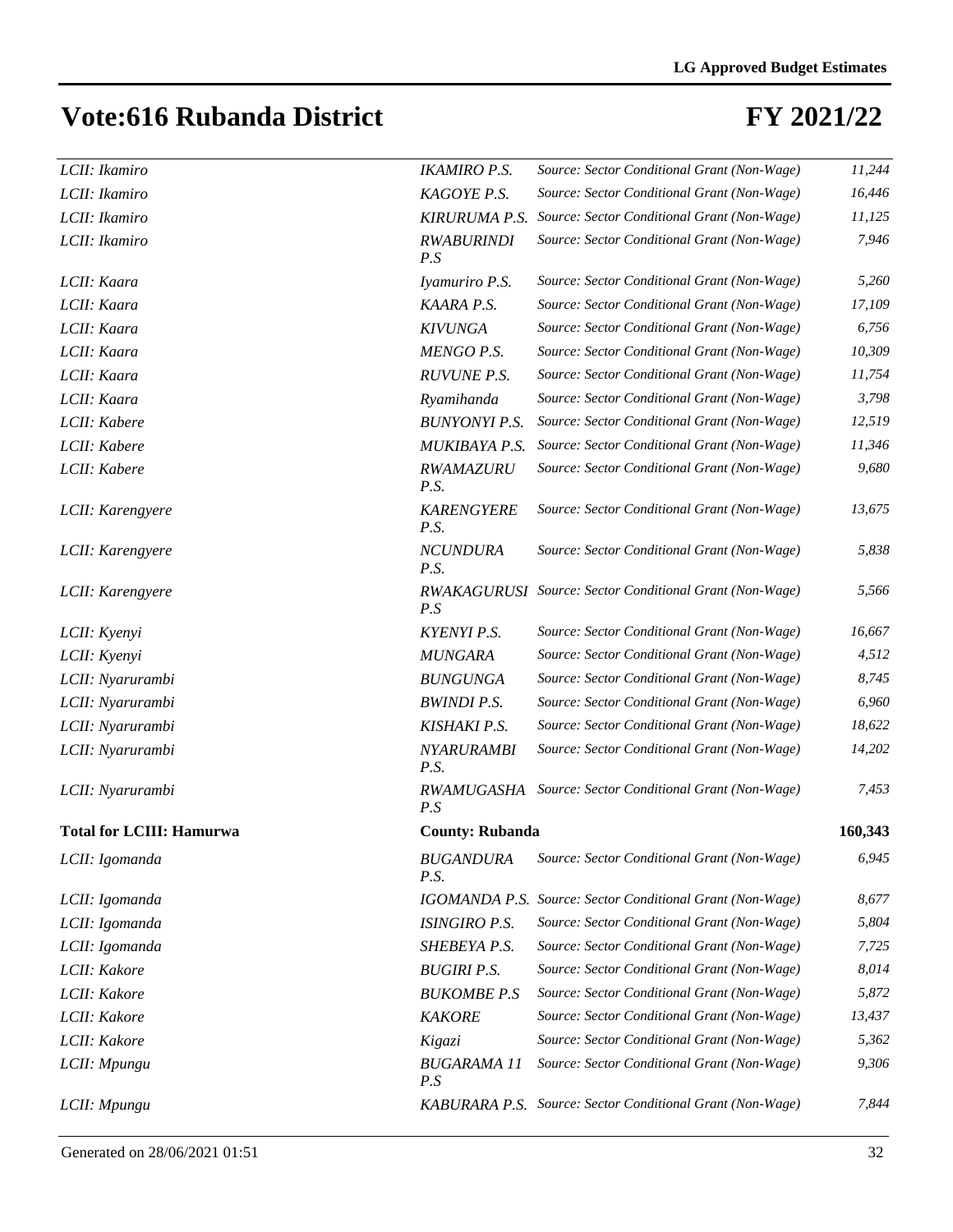| LCII: Mpungu                    | <b>KARUNGU P.S.</b>       | Source: Sector Conditional Grant (Non-Wage)                      | 4,665   |
|---------------------------------|---------------------------|------------------------------------------------------------------|---------|
| LCII: Mpungu                    | <b>KERERE P.S.</b>        | Source: Sector Conditional Grant (Non-Wage)                      | 13,369  |
| LCII: Ruhonwa                   | P.S.                      | KASHONGATI II Source: Sector Conditional Grant (Non-Wage)        | 7,929   |
| LCII: Ruhonwa                   | NYAMASIIZI<br>P.S.        | Source: Sector Conditional Grant (Non-Wage)                      | 13,080  |
| LCII: Ruhonwa                   | RUHONWA 11<br>P.S         | Source: Sector Conditional Grant (Non-Wage)                      | 4,937   |
| LCII: Shebeya                   | <b>BUGWAZA P.S.</b>       | Source: Sector Conditional Grant (Non-Wage)                      | 7,963   |
| LCII: Shebeya                   | <b>BUZANIRO P.S.</b>      | Source: Sector Conditional Grant (Non-Wage)                      | 6,127   |
| LCII: Shebeya                   | HAMURWA P.S.              | Source: Sector Conditional Grant (Non-Wage)                      | 13,420  |
| LCII: Shebeya                   | KABISHA P.S.              | Source: Sector Conditional Grant (Non-Wage)                      | 9,867   |
| <b>Total for LCIII: Bufundi</b> | <b>County: Rubanda</b>    |                                                                  | 152,414 |
| LCII: Kacerere                  | <b>KACERERE P.S</b>       | Source: Sector Conditional Grant (Non-Wage)                      | 3,277   |
| LCII: Kacerere                  | <b>KACERERE P.S</b>       | Source: Sector Conditional Grant (Non-Wage)                      | 9,107   |
| LCII: Kacerere                  | <b>MUKITOJO P.S</b>       | Source: Sector Conditional Grant (Non-Wage)                      | 8,150   |
| LCII: Kagunga                   | KATIBA P.S                | Source: Sector Conditional Grant (Non-Wage)                      | 18,707  |
| LCII: Kagunga                   | <b>KISIIZI P.S</b>        | Source: Sector Conditional Grant (Non-Wage)                      | 12,825  |
| LCII: Kishanje                  | KAATO P.S.                | Source: Sector Conditional Grant (Non-Wage)                      | 18,180  |
| LCII: Kishanje                  | KASHASHA P.S.             | Source: Sector Conditional Grant (Non-Wage)                      | 10,037  |
| LCII: Kishanje                  | <b>KASHONGATI</b><br>P.S. | Source: Sector Conditional Grant (Non-Wage)                      | 14,202  |
| LCII: Kishanje                  | Kinyarushenye<br>P.S      | Source: Sector Conditional Grant (Non-Wage)                      | 10,020  |
| LCII: Kishanje                  | <b>KISHANJE P.S.</b>      | Source: Sector Conditional Grant (Non-Wage)                      | 6,979   |
| LCII: Mugyera                   | <b>BUNIGA P.S.</b>        | Source: Sector Conditional Grant (Non-Wage)                      | 10,275  |
| LCII: Mugyera                   | <b>HAKAHUMIRO</b><br>P.S. | Source: Sector Conditional Grant (Non-Wage)                      | 11,890  |
| LCII: Mugyera                   | <b>KIFUKA P.S</b>         | Source: Sector Conditional Grant (Non-Wage)                      | 7,725   |
| LCII: Mugyera                   | <b>MUGYERA P.S.</b>       | Source: Sector Conditional Grant (Non-Wage)                      | 11,040  |
| <b>Total for LCIII: Ikumba</b>  | <b>County: Rubanda</b>    |                                                                  | 186,574 |
| LCII: Kashasha                  | <b>IHUNGA P.S.</b>        | Source: Sector Conditional Grant (Non-Wage)                      | 19,710  |
| LCII: Kashasha                  | KAGOGO P.S                | Source: Sector Conditional Grant (Non-Wage)                      | 5,243   |
| LCII: Kashasha                  | KAMUKO P.S.               | Source: Sector Conditional Grant (Non-Wage)                      | 14,729  |
| LCII: Kashasha                  | NDEEGO P.S.               | Source: Sector Conditional Grant (Non-Wage)                      | 18,197  |
| LCII: Mushanje                  | KIGUMIRA P.S.             | Source: Sector Conditional Grant (Non-Wage)                      | 6,671   |
| LCII: Mushanje                  | <b>MUSHANJE P.S.</b>      | Source: Sector Conditional Grant (Non-Wage)                      | 15,392  |
| LCII: Nyakabungo                |                           | <b>BURORERO P.S.</b> Source: Sector Conditional Grant (Non-Wage) | 15,188  |
| LCII: Nyakabungo                | <b>KABIRIZI P.S.</b>      | Source: Sector Conditional Grant (Non-Wage)                      | 14,457  |
| LCII: Nyakabungo                | <b>MULAMBO II</b><br>P.S. | Source: Sector Conditional Grant (Non-Wage)                      | 7,453   |
| LCII: Nyamabare                 | <b>BURIMBE P.S.</b>       | Source: Sector Conditional Grant (Non-Wage)                      | 16,106  |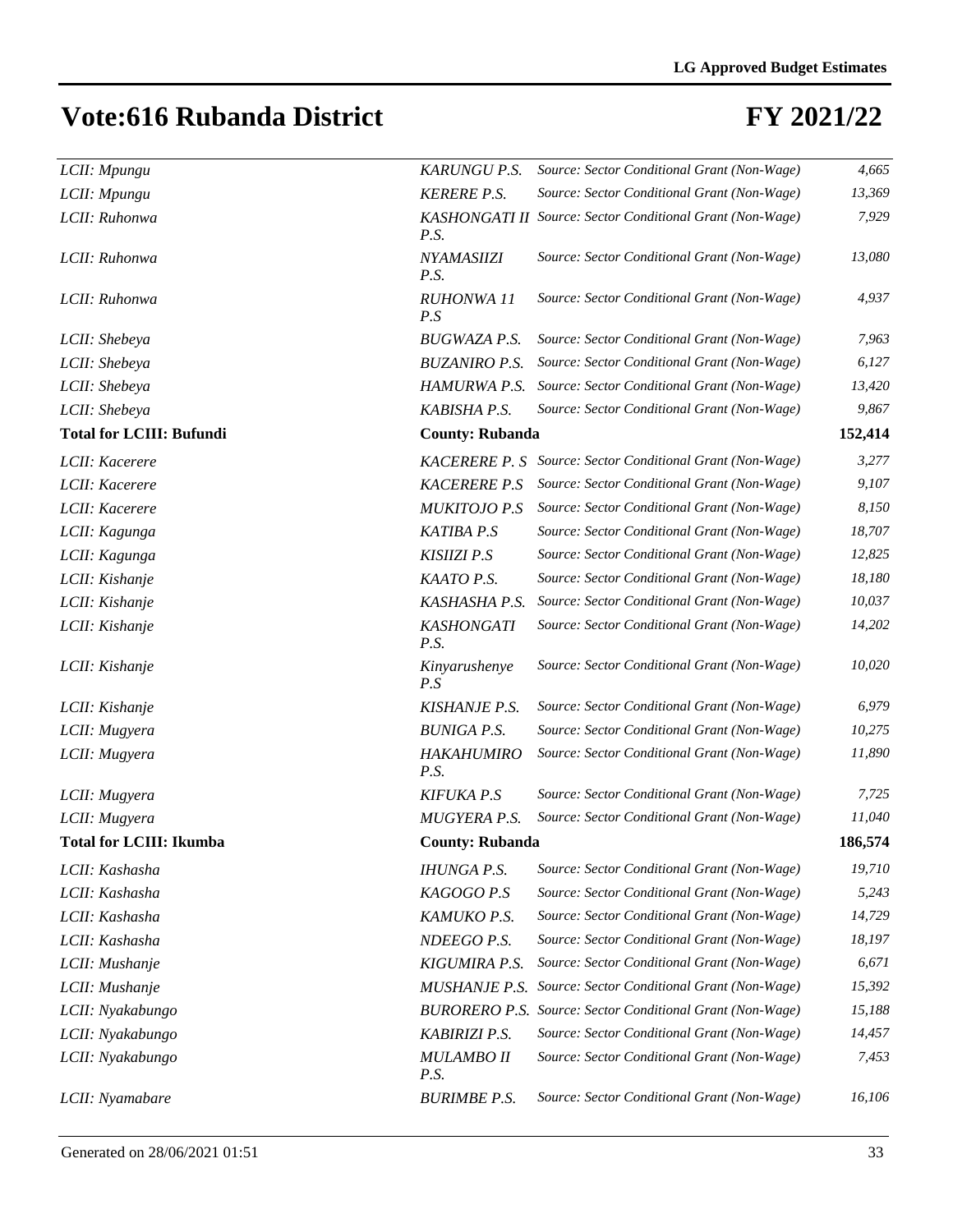| LCII: Nyamabare                                  |                                                                            |                           | NYAMABALE<br>P.S.                                               |                        |               |              | Source: Sector Conditional Grant (Non-Wage) |            |                | 9,952         |
|--------------------------------------------------|----------------------------------------------------------------------------|---------------------------|-----------------------------------------------------------------|------------------------|---------------|--------------|---------------------------------------------|------------|----------------|---------------|
| LCII: Nyaruhanga                                 |                                                                            |                           | NYAKATUGUN<br>DA P.S.                                           |                        |               |              | Source: Sector Conditional Grant (Non-Wage) |            |                | 11,570        |
| LCII: Nyaruhanga                                 |                                                                            |                           | NYARUHANGA<br>P.S.                                              |                        |               |              | Source: Sector Conditional Grant (Non-Wage) |            |                | 14,763        |
| LCII: Nyaruhanga                                 |                                                                            |                           | <b>RUBANDA</b><br><b>MIXED</b><br><b>SCHOOL</b>                 |                        |               |              | Source: Sector Conditional Grant (Non-Wage) |            |                | 17,143        |
| <b>Total for LCIII: Ruhija</b>                   |                                                                            |                           |                                                                 | <b>County: Rubanda</b> |               |              |                                             |            |                |               |
| LCII: Buhumuriro                                 |                                                                            |                           | <b>MBURAMEIZI</b><br>P.S.                                       |                        |               |              | Source: Sector Conditional Grant (Non-Wage) |            |                | 14,100        |
| LCII: Kitojo                                     |                                                                            |                           | <b>BITANWA P.S</b>                                              |                        |               |              | Source: Sector Conditional Grant (Non-Wage) |            |                | 10,615        |
| LCII: Kitojo                                     |                                                                            |                           | KITOJO P.S                                                      |                        |               |              | Source: Sector Conditional Grant (Non-Wage) |            |                | 8,407         |
| LCII: Kitojo                                     |                                                                            |                           | KIZENGA P.S.                                                    |                        |               |              | Source: Sector Conditional Grant (Non-Wage) |            |                | 9,500         |
| LCII: Kitojo                                     |                                                                            |                           | RUHIJA P.S.                                                     |                        |               |              | Source: Sector Conditional Grant (Non-Wage) |            |                | 5,736         |
| LCII: Kiyebe                                     |                                                                            |                           | <b>KIYEBE P.S.</b>                                              |                        |               |              | Source: Sector Conditional Grant (Non-Wage) |            |                | 9,884         |
| <b>Total for LCIII: Nyamweru</b>                 | <b>County: Rubanda</b>                                                     |                           |                                                                 |                        |               |              |                                             | 91,315     |                |               |
| LCII: Nangara                                    |                                                                            |                           | <b>KAKARIISA P.S.</b>                                           |                        |               |              | Source: Sector Conditional Grant (Non-Wage) |            |                | 15,409        |
| LCII: Nangara                                    |                                                                            |                           | <b>RUJANJARA</b><br>P.S.                                        |                        |               |              | Source: Sector Conditional Grant (Non-Wage) |            |                | 13,454        |
| LCII: Nyamweru                                   |                                                                            |                           | <b>HAKISHENYI</b><br>P.S.                                       |                        |               |              | Source: Sector Conditional Grant (Non-Wage) |            |                | 13,930        |
| LCII: Nyamweru                                   |                                                                            |                           | KATWIGYI P.S.                                                   |                        |               |              | Source: Sector Conditional Grant (Non-Wage) |            |                | 17,857        |
| LCII: Nyamweru                                   |                                                                            |                           | KYOKYEZO P.S.                                                   |                        |               |              | Source: Sector Conditional Grant (Non-Wage) |            |                | 13,607        |
| LCII: Nyamweru                                   |                                                                            |                           | NYAMWERU<br>Source: Sector Conditional Grant (Non-Wage)<br>P.S. |                        |               |              |                                             |            |                | 17,058        |
| <b>Total for LCIII: Missing Subcounty</b>        |                                                                            |                           | <b>County: Missing County</b>                                   |                        |               |              |                                             |            |                | 32,797        |
| LCII: Missing Parish                             |                                                                            |                           | <b>KABAYA</b>                                                   |                        |               |              | Source: Sector Conditional Grant (Non-Wage) |            |                | 15,664        |
| LCII: Missing Parish                             |                                                                            |                           | <b>KIRIBA P.S.</b>                                              |                        |               |              | Source: Sector Conditional Grant (Non-Wage) |            |                | 7,810         |
| LCII: Missing Parish                             |                                                                            |                           | RUKORE II P.S                                                   |                        |               |              | Source: Sector Conditional Grant (Non-Wage) |            |                | 9,323         |
| <b>Total Cost of output8151</b>                  |                                                                            | $0$ 1,183,572             | $\bullet$ $\bullet$                                             |                        | $0$ 1,183,572 |              | $0\quad 1,183,572$                          |            |                | $0$ 1,183,572 |
| <b>Total Cost of Lower Local Services</b>        |                                                                            | $0$ 1,183,572             | $\bf{0}$                                                        |                        | $0$ 1,183,572 |              | $0$ 1,183,572                               | $\bf{0}$   | $\mathbf{0}$   | 1,183,572     |
| 03 Capital Purchases                             | <b>Wage</b>                                                                | <b>Non</b><br><b>Wage</b> | GoU<br>Dev                                                      | <b>Ext.Fin</b>         | <b>Total</b>  | <b>Wage</b>  | <b>Non</b><br><b>Wage</b>                   | GoU<br>Dev | <b>Ext.Fin</b> | <b>Total</b>  |
| 078175 Non Standard Service Delivery Capital     |                                                                            |                           |                                                                 |                        |               |              |                                             |            |                |               |
| 312104 Other Structures                          | $\overline{0}$                                                             | $\mathbf{0}$              | $\mathbf{0}$                                                    | $\mathbf{0}$           | $\mathbf{0}$  | $\mathbf{0}$ | $\mathbf{0}$                                | 21,820     | $\mathbf{0}$   | 21,820        |
| <b>Total for LCIII: Rubanda Town Council</b>     |                                                                            |                           | <b>County: Rubanda</b>                                          |                        |               |              |                                             |            |                | 21,820        |
| LCII: Nyakabungo Ward                            | <i>RWAKAYUNDO,KASHEN</i><br>YI, RWERE, KISHAKI,<br><b>BUGANDURA, KAATO</b> |                           | Construction<br>Services -<br>Projects-407                      |                        |               |              | Source: Sector Development Grant            |            |                | 21,820        |
| <b>Total Cost of output8175</b>                  | $\bf{0}$                                                                   | $\bf{0}$                  | $\bf{0}$                                                        | $\bf{0}$               | $\mathbf{0}$  | $\bf{0}$     | $\bf{0}$                                    | 21,820     | $\bf{0}$       | 21,820        |
| 078180 Classroom construction and rehabilitation |                                                                            |                           |                                                                 |                        |               |              |                                             |            |                |               |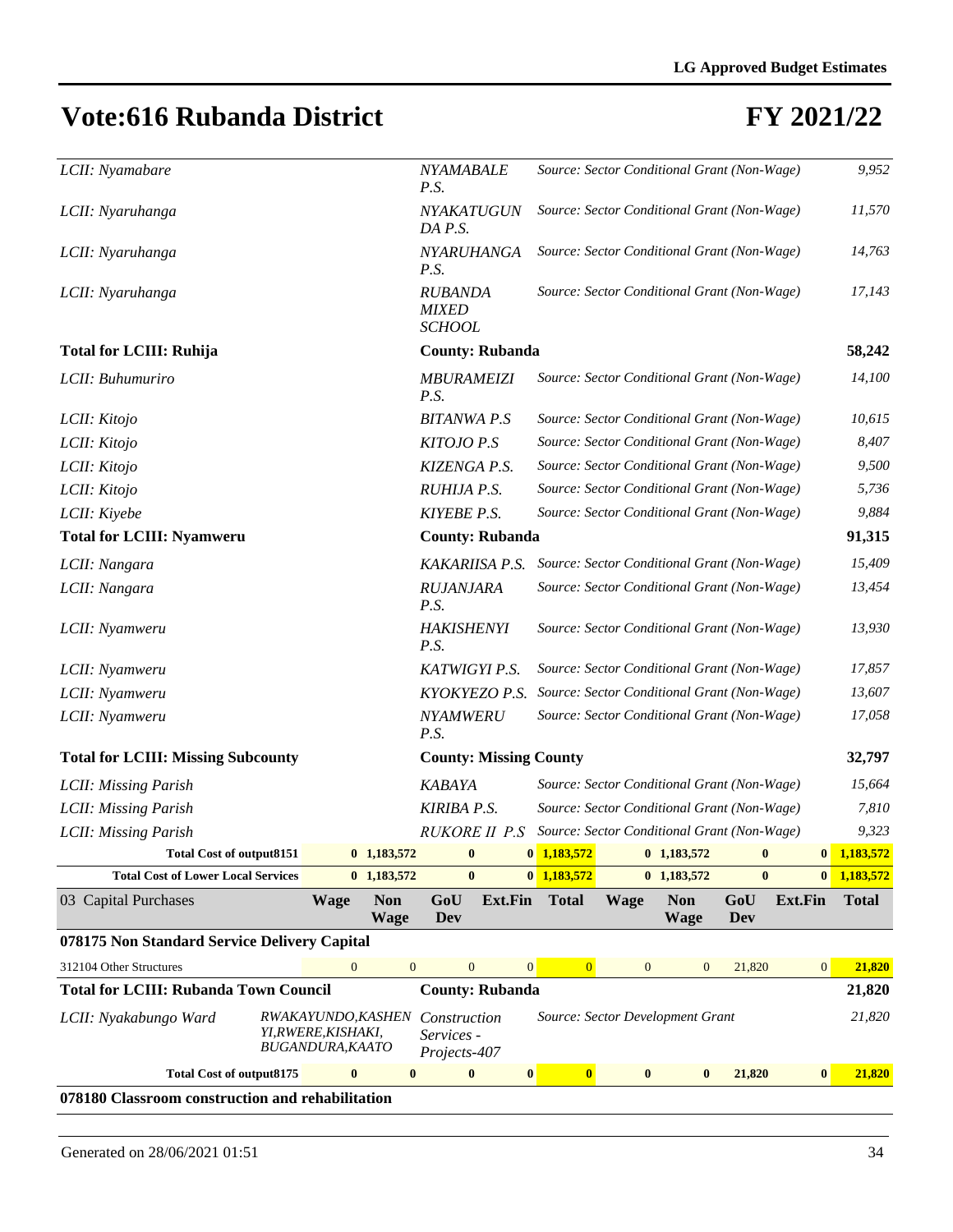| 281504 Monitoring, Supervision & Appraisal<br>of capital works |                          | $\overline{0}$                | $\mathbf{0}$   | $\overline{0}$                                                 | $\overline{0}$                                                                                                           | $\overline{0}$                   |  | $\overline{0}$ | $\mathbf{0}$   | 18,875  | 0               | 18,875  |
|----------------------------------------------------------------|--------------------------|-------------------------------|----------------|----------------------------------------------------------------|--------------------------------------------------------------------------------------------------------------------------|----------------------------------|--|----------------|----------------|---------|-----------------|---------|
| <b>Total for LCIII: Bufundi</b>                                |                          |                               |                | <b>County: Rubanda</b>                                         |                                                                                                                          |                                  |  |                |                |         |                 | 18,875  |
| LCII: Kashasha                                                 | <b>KINYARUSHENGYE PS</b> |                               |                |                                                                | Source: Sector Development Grant<br>Monitoring,<br>Supervision and<br>Appraisal -<br>Supervision of<br><i>Works-1265</i> |                                  |  |                |                |         |                 | 18,875  |
| 312101 Non-Residential Buildings                               |                          | $\mathbf{0}$                  | $\overline{0}$ | 37,149                                                         | $\overline{0}$                                                                                                           | 37.149                           |  | $\overline{0}$ | $\mathbf{0}$   | 6,500   | $\vert 0 \vert$ | 6,500   |
| <b>Total for LCIII: Bufundi</b>                                |                          |                               |                | <b>County: Rubanda</b>                                         |                                                                                                                          |                                  |  |                |                |         |                 | 6,500   |
| LCII: Mugyera                                                  | <b>KAATO PS</b>          |                               |                | <b>Building</b><br>Construction -<br>Assorted<br>Materials-206 |                                                                                                                          | Source: Sector Development Grant |  |                |                |         |                 | 6,500   |
| <b>Total Cost of output8180</b>                                |                          | $\bf{0}$                      | $\bf{0}$       | 37,149                                                         | $\bf{0}$                                                                                                                 | 37,149                           |  | $\bf{0}$       | $\bf{0}$       | 25,375  | $\bf{0}$        | 25,375  |
| 078181 Latrine construction and rehabilitation                 |                          |                               |                |                                                                |                                                                                                                          |                                  |  |                |                |         |                 |         |
| 312101 Non-Residential Buildings                               |                          | $\mathbf{0}$                  | $\mathbf{0}$   | 220,000                                                        | $\overline{0}$                                                                                                           | 220,000                          |  | $\mathbf{0}$   | $\overline{0}$ | 378,180 | 0               | 378,180 |
| <b>Total for LCIII: Bubare</b>                                 |                          |                               |                | <b>County: Rubanda</b>                                         |                                                                                                                          |                                  |  |                |                |         |                 | 47,273  |
| LCII: Bubare                                                   |                          | <b>KITAGYENDA</b>             |                | <b>Building</b><br>Construction -<br>Latrines-237              |                                                                                                                          | Source: Sector Development Grant |  |                |                |         |                 | 23,636  |
| LCII: Kagarama                                                 | <b>kKAGARAMA P/S</b>     |                               |                | <b>Building</b><br>Construction -<br>Latrines-237              |                                                                                                                          | Source: Sector Development Grant |  | 23,636         |                |         |                 |         |
| <b>Total for LCIII: Muko</b>                                   |                          |                               |                | <b>County: Rubanda</b>                                         |                                                                                                                          |                                  |  |                |                |         |                 | 94,545  |
| LCII: Butare                                                   |                          | <b>MUKO-BUTARE</b>            |                | <b>Building</b><br>Construction -<br>Latrines-237              |                                                                                                                          | Source: Sector Development Grant |  |                |                |         |                 | 23,636  |
| LCII: Kaara                                                    | <b>KAAARA P/S</b>        |                               |                | <b>Building</b><br>Construction -<br>Latrines-237              |                                                                                                                          | Source: Sector Development Grant |  |                |                |         |                 | 23,636  |
| LCII: Karengyere                                               |                          | <i><b>RWAKAGURUSI P/S</b></i> |                | <b>Building</b><br>Construction -<br>Latrines-237              |                                                                                                                          | Source: Sector Development Grant |  |                |                |         |                 | 23,636  |
| LCII: Nyarurambi                                               |                          | RWAMUGASHA P/S                |                | <b>Building</b><br>Construction -<br>Latrines-237              |                                                                                                                          | Source: Sector Development Grant |  |                |                |         |                 | 23,636  |
| <b>Total for LCIII: Hamurwa</b>                                |                          |                               |                | <b>County: Rubanda</b>                                         |                                                                                                                          |                                  |  |                |                |         |                 | 47,273  |
| LCII: Kakore                                                   | <b>BUGIRI P/S</b>        |                               |                | <b>Building</b><br>Construction -<br>Latrines-237              |                                                                                                                          | Source: Sector Development Grant |  |                |                |         |                 | 23,636  |
| LCII: Shebeya                                                  |                          | <b>BUZANIRO P/S</b>           |                | <b>Building</b><br>Construction -<br>Latrines-237              |                                                                                                                          | Source: Sector Development Grant |  |                |                |         |                 | 23,636  |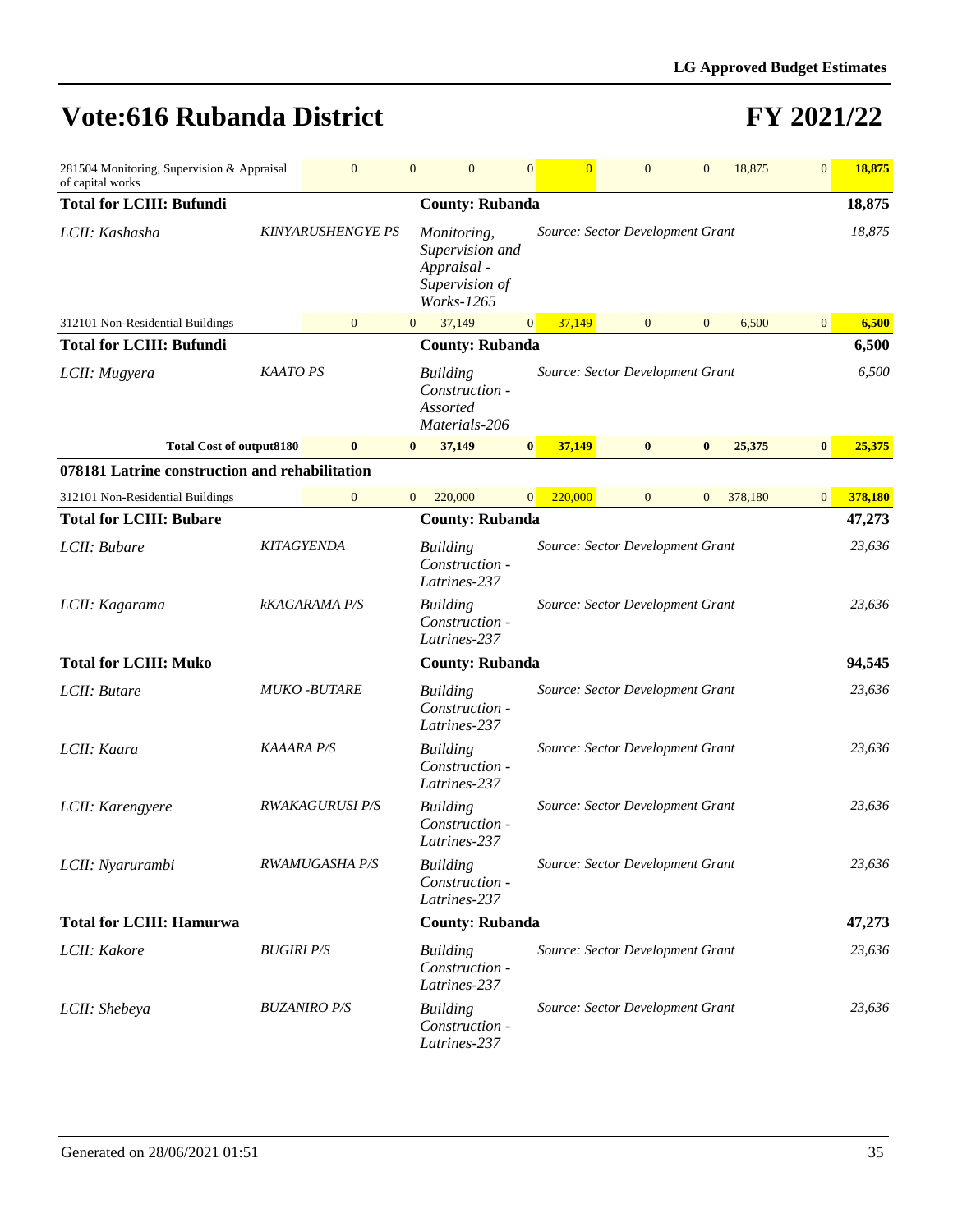## **FY 2021/22**

| <b>Total for LCIII: Bufundi</b>                           |                     |                           |              | <b>County: Rubanda</b> |                                                                                       |                                  |                                  |  |          |              |         |          | 70,909       |
|-----------------------------------------------------------|---------------------|---------------------------|--------------|------------------------|---------------------------------------------------------------------------------------|----------------------------------|----------------------------------|--|----------|--------------|---------|----------|--------------|
| LCII: Kagunga                                             | <b>KATIBA</b>       |                           |              |                        | <b>Building</b><br>Construction -<br>Latrines-237                                     |                                  | Source: Sector Development Grant |  |          |              |         |          | 23,636       |
| LCII: Kashasha                                            |                     | <b>KINYARUSHENGYE P/S</b> |              |                        | <b>Building</b><br>Construction -<br>Latrines-237                                     |                                  | Source: Sector Development Grant |  |          |              |         |          | 23,636       |
| LCII: Mugyera                                             | <b>KIFUKA</b>       |                           |              |                        | <b>Building</b><br>Construction -<br>Latrines-237                                     |                                  | Source: Sector Development Grant |  |          |              |         |          | 23,636       |
| <b>Total for LCIII: Ikumba</b>                            |                     |                           |              |                        | <b>County: Rubanda</b>                                                                |                                  |                                  |  |          |              |         |          | 47,273       |
| LCII: Nyamabare                                           |                     | NYAMABALE P/S             |              |                        | Building<br>Construction -<br>Latrines-237                                            |                                  | Source: Sector Development Grant |  |          |              |         |          | 23,636       |
| LCII: Nyaruhanga                                          |                     | NYAKATUNGUNDA P/S         |              |                        | <b>Building</b><br>Construction -<br>Latrines-237                                     |                                  | Source: Sector Development Grant |  | 23,636   |              |         |          |              |
| <b>Total for LCIII: Ruhija</b>                            |                     |                           |              | <b>County: Rubanda</b> |                                                                                       |                                  |                                  |  |          |              |         | 23,636   |              |
| LCII: Buhumuriro                                          |                     | <b>MBURAMEIZI P/S</b>     |              |                        | <b>Building</b><br>Construction -<br>Latrines-237                                     | Source: Sector Development Grant |                                  |  |          |              |         |          | 23,636       |
| <b>Total for LCIII: Nyamweru</b>                          |                     |                           |              | <b>County: Rubanda</b> |                                                                                       |                                  |                                  |  |          |              |         | 23,636   |              |
| LCII: Nyamweru                                            |                     | <b>NYAMWERU P/S</b>       |              |                        | <b>Building</b><br>Construction -<br>Latrines-237                                     |                                  | Source: Sector Development Grant |  |          |              |         |          | 23,636       |
| <b>Total for LCIII: Rubanda Town Council</b>              |                     |                           |              |                        | <b>County: Rubanda</b>                                                                |                                  |                                  |  |          |              |         |          | 23,636       |
| LCII: Nyakabungo Ward                                     | <b>KABIRIZI P/S</b> |                           |              |                        | Source: Sector Development Grant<br><b>Building</b><br>Construction -<br>Latrines-237 |                                  |                                  |  |          |              |         |          | 23,636       |
| <b>Total Cost of output8181</b>                           |                     | $\bf{0}$                  | $\mathbf{0}$ |                        | 220,000                                                                               | $\mathbf{0}$                     | 220,000                          |  | $\bf{0}$ | $\bf{0}$     | 378,180 | $\bf{0}$ | 378,180      |
| <b>Total Cost of Capital Purchases</b>                    |                     | $\bf{0}$                  | $\mathbf{0}$ |                        | 257,149                                                                               | $\vert 0 \vert$                  | 257,149                          |  | $\bf{0}$ | $\mathbf{0}$ | 425,375 | $\bf{0}$ | 425,375      |
| Total cost of Pre-Primary and Primary 7,370,475 1,200,472 | <b>Education</b>    |                           |              |                        | 257,149                                                                               |                                  | 0 8,828,096 8,551,398 1,213,192  |  |          |              | 425,375 |          | 0 10,189,965 |

#### **0782 Secondary Education**

| <b>Ushs Thousands</b>                      |                | <b>Approved Budget Estimates for FY</b> |                | <b>Approved Budget Estimates for FY 2021/22</b> |                                   |                                   |                    |                |                  |              |
|--------------------------------------------|----------------|-----------------------------------------|----------------|-------------------------------------------------|-----------------------------------|-----------------------------------|--------------------|----------------|------------------|--------------|
| 01 Higher LG Services                      | Wage           | <b>Non</b><br>Wage                      | GoU<br>Dev     | Ext.Fin                                         | <b>Total</b>                      | Wage                              | <b>Non</b><br>Wage | GoU<br>Dev     | Ext.Fin          | <b>Total</b> |
| 078201 Secondary Teaching Services         |                |                                         |                |                                                 |                                   |                                   |                    |                |                  |              |
| 211101 General Staff Salaries              | 3.086,658      | $\theta$                                | $\overline{0}$ |                                                 |                                   | $0\overline{3,086,658}$ 3,086,658 | $\overline{0}$     | $\overline{0}$ | $\overline{0}$   | 3,086,658    |
| 227001 Travel inland                       | $\overline{0}$ | 44.415                                  | $\overline{0}$ | $\overline{0}$                                  | 44,415                            | $\Omega$                          | $\overline{0}$     | $\mathbf{0}$   | $\overline{0}$   | $\mathbf{0}$ |
| Total Cost of output 8201 3,086,658        |                | 44,415                                  | $\bf{0}$       |                                                 | $0\overline{3,131,073}$ 3,086,658 |                                   | $\bf{0}$           | $\bf{0}$       | $\mathbf{0}$     | 3.086,658    |
| Total Cost of Higher LG Services 3,086,658 |                | 44,415                                  | $\mathbf{0}$   |                                                 |                                   | $0\overline{3,131,073}$ 3,086,658 | $\bf{0}$           | $\bf{0}$       | $\boldsymbol{0}$ | 3.086,658    |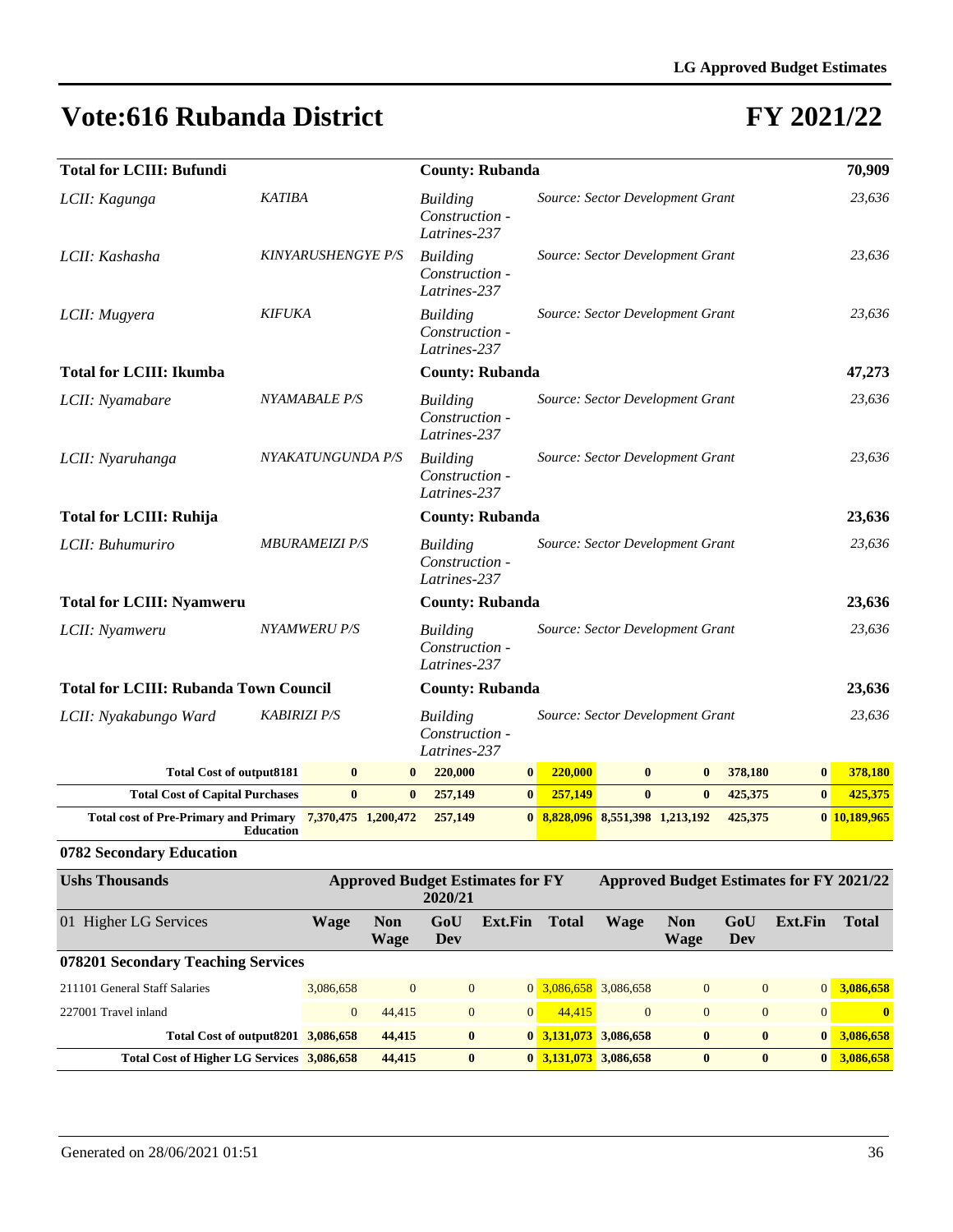| 02 Lower Local Services                                        | <b>Wage</b>      | <b>Non</b><br><b>Wage</b> | GoU<br>Dev                                           | <b>Ext.Fin</b>                                             | <b>Total</b> | <b>Wage</b>                                 | <b>Non</b><br><b>Wage</b> | GoU<br>Dev        | <b>Ext.Fin</b>   | <b>Total</b>     |
|----------------------------------------------------------------|------------------|---------------------------|------------------------------------------------------|------------------------------------------------------------|--------------|---------------------------------------------|---------------------------|-------------------|------------------|------------------|
| 078251 Secondary Capitation(USE)(LLS)                          |                  |                           |                                                      |                                                            |              |                                             |                           |                   |                  |                  |
| 263367 Sector Conditional Grant (Non-Wage)                     | $\boldsymbol{0}$ | 781,425                   | $\mathbf{0}$                                         | $\mathbf{0}$                                               | 781,425      | $\mathbf{0}$                                | 825,175                   | $\mathbf{0}$      | $\vert 0 \vert$  | 825,175          |
| <b>Total for LCIII: Hamurwa</b>                                |                  |                           |                                                      | <b>County: Rubanda</b>                                     |              |                                             |                           |                   |                  | 75,255           |
| LCII: Igomanda                                                 |                  |                           | ST JOHNS S S<br><b>IKUMBA</b>                        |                                                            |              | Source: Sector Conditional Grant (Non-Wage) |                           |                   |                  | 75,255           |
| <b>Total for LCIII: Bufundi</b>                                |                  |                           |                                                      | <b>County: Rubanda</b>                                     |              |                                             |                           |                   |                  | 99,005           |
| LCII: Kacerere                                                 |                  |                           | <i>NYARUHANGA</i><br><b>HIGH SCH</b>                 |                                                            |              | Source: Sector Conditional Grant (Non-Wage) |                           |                   |                  | 99,005           |
| <b>Total for LCIII: Ikumba</b>                                 |                  |                           |                                                      | <b>County: Rubanda</b>                                     |              |                                             |                           |                   |                  | 135,700          |
| LCII: Nyaruhanga                                               |                  |                           | <b>BUBAARE S S</b>                                   |                                                            |              | Source: Sector Conditional Grant (Non-Wage) |                           |                   |                  | 135,700          |
| <b>Total for LCIII: Nyamweru</b>                               |                  |                           |                                                      | <b>County: Rubanda</b>                                     |              |                                             |                           |                   |                  | 43,750           |
| LCII: Bigungiro                                                |                  |                           | <b>NYAMWERU</b><br><b>SEED SCHOOL</b>                |                                                            |              | Source: Sector Conditional Grant (Non-Wage) |                           |                   |                  | 43,750           |
| <b>Total for LCIII: Missing Subcounty</b>                      |                  |                           |                                                      | <b>County: Missing County</b>                              |              |                                             |                           |                   |                  | 471,465          |
| LCII: Missing Parish                                           |                  |                           | <b>BUFUNDI</b><br><b>COLLEGE</b><br><b>KACEREERE</b> |                                                            |              | Source: Sector Conditional Grant (Non-Wage) |                           |                   |                  | 71,900           |
| LCII: Missing Parish                                           |                  |                           | <b>KAKORE</b>                                        | ST AGATHAS S S Source: Sector Conditional Grant (Non-Wage) |              |                                             |                           |                   |                  | 129,170          |
| LCII: Missing Parish                                           |                  |                           | <b>ST ANDREWS S</b><br>S RUBANDA                     |                                                            |              | Source: Sector Conditional Grant (Non-Wage) |                           |                   |                  | 84,420           |
| LCII: Missing Parish                                           |                  |                           | <b>ST CHARLES</b><br><b>LWANGA SS</b><br><b>MUKO</b> |                                                            |              | Source: Sector Conditional Grant (Non-Wage) |                           |                   |                  | 132,250          |
| LCII: Missing Parish                                           |                  |                           | <b>ST THOMAS</b><br>AQUINAS S S S<br><b>KASHAKI</b>  |                                                            |              | Source: Sector Conditional Grant (Non-Wage) |                           |                   |                  | 53,725           |
| <b>Total Cost of output8251</b>                                | $\bf{0}$         | 781,425                   | $\bf{0}$                                             | $\bf{0}$                                                   | 781,425      | $\bf{0}$                                    | 825,175                   | $\bf{0}$          | $\bf{0}$         | 825,175          |
| <b>Total Cost of Lower Local Services</b>                      | $\bf{0}$         | 781,425                   | $\bf{0}$                                             | $\bf{0}$                                                   | 781,425      | $\bf{0}$                                    | 825,175                   | $\bf{0}$          | $\bf{0}$         | 825,175          |
| 03 Capital Purchases                                           | <b>Wage</b>      | <b>Non</b><br><b>Wage</b> | GoU<br><b>Dev</b>                                    | <b>Ext.Fin</b>                                             | <b>Total</b> | Wage                                        | <b>Non</b><br><b>Wage</b> | GoU<br><b>Dev</b> | <b>Ext.Fin</b>   | <b>Total</b>     |
| 078275 Non Standard Service Delivery Capital                   |                  |                           |                                                      |                                                            |              |                                             |                           |                   |                  |                  |
| 281504 Monitoring, Supervision & Appraisal<br>of capital works | $\boldsymbol{0}$ | $\mathbf{0}$              | 201,815                                              | $\mathbf{0}$                                               | 201,815      | $\mathbf{0}$                                | $\boldsymbol{0}$          | $\mathbf{0}$      | $\mathbf{0}$     | $\bf{0}$         |
| <b>Total Cost of output8275</b>                                | $\bf{0}$         | $\bf{0}$                  | 201,815                                              | $\bf{0}$                                                   | 201,815      | $\bf{0}$                                    | $\bf{0}$                  | $\bf{0}$          | $\bf{0}$         | $\boldsymbol{0}$ |
| 078280 Secondary School Construction and Rehabilitation        |                  |                           |                                                      |                                                            |              |                                             |                           |                   |                  |                  |
| 281504 Monitoring, Supervision & Appraisal<br>of capital works | $\mathbf{0}$     | $\mathbf{0}$              | 100,000                                              | $\overline{0}$                                             | 100,000      | $\mathbf{0}$                                | $\mathbf{0}$              | 52,872            | $\boldsymbol{0}$ | 52,872           |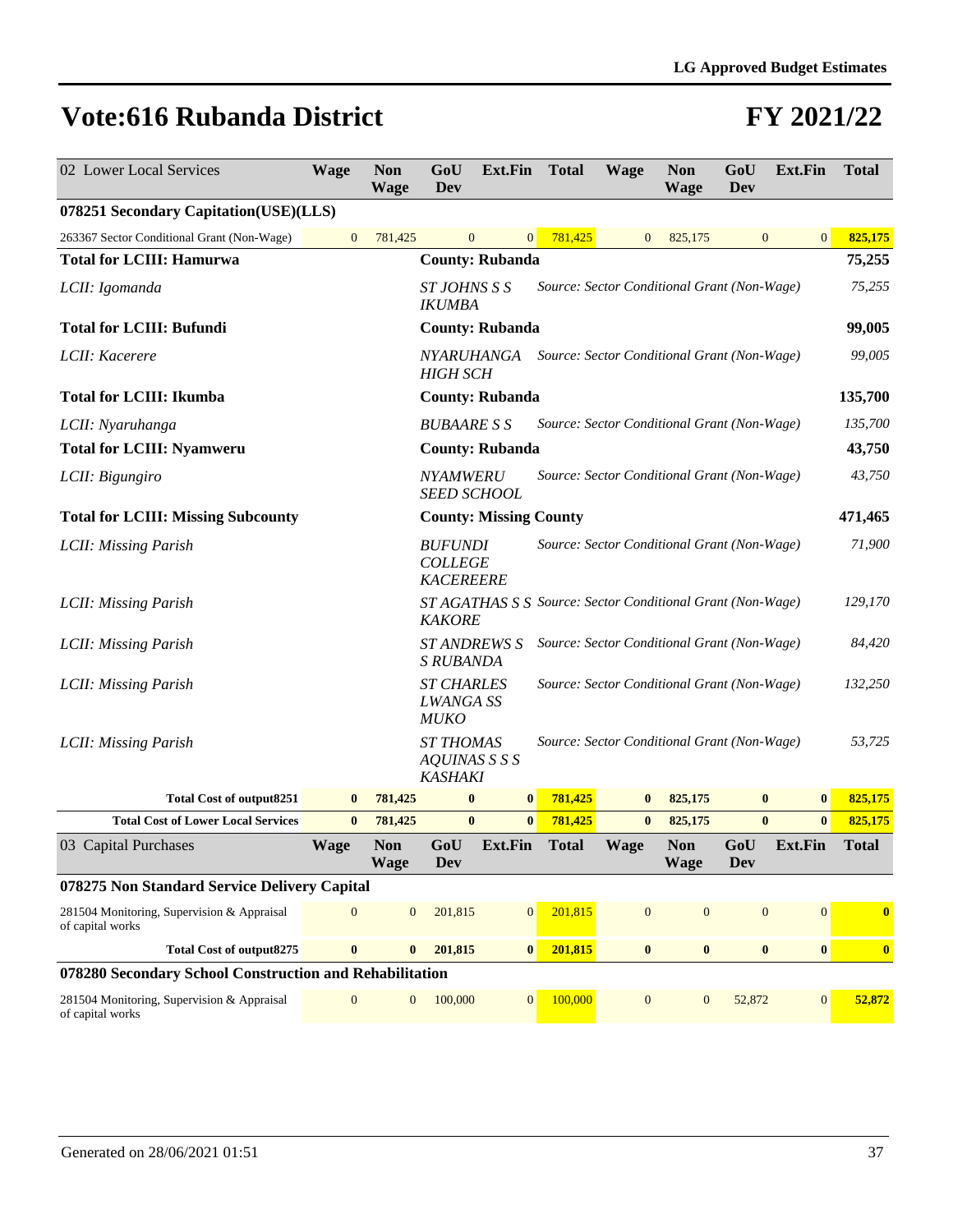| <b>Total for LCIII: Ruhija</b>                                       |  |                                        |                           | <b>County: Rubanda</b>                                            |                  |                |                                  |                           |                   |                                                 | 52,872        |
|----------------------------------------------------------------------|--|----------------------------------------|---------------------------|-------------------------------------------------------------------|------------------|----------------|----------------------------------|---------------------------|-------------------|-------------------------------------------------|---------------|
| LCII: Kitojo                                                         |  | RUHIJA SEED SCHOOL                     |                           | Monitoring,<br>Supervision and<br>Appraisal -<br>Inspections-1261 |                  |                | Source: Sector Development Grant |                           |                   |                                                 | 52,872        |
| 312101 Non-Residential Buildings                                     |  | $\mathbf{0}$                           | $\overline{0}$            | 344,284                                                           | $\mathbf{0}$     | 344,284        | $\mathbf{0}$                     |                           | 0 1,113,003       |                                                 | $0$ 1,113,003 |
| <b>Total for LCIII: Ruhija</b>                                       |  |                                        |                           | <b>County: Rubanda</b>                                            |                  |                |                                  |                           |                   |                                                 | 1,004,574     |
| LCII: Kitojo                                                         |  | <b>RUHIJA SEED</b><br>SECONDARY SCHOOL |                           | <b>Building</b><br>Construction -<br>Contractor-216               |                  |                | Source: Sector Development Grant |                           |                   |                                                 | 1,004,574     |
| <b>Total for LCIII: Nyamweru</b>                                     |  |                                        |                           | <b>County: Rubanda</b>                                            |                  |                |                                  |                           |                   |                                                 | 108,429       |
| LCII: Nyamweru                                                       |  | RUHIJA SEED SCHOOL                     |                           | <b>Building</b><br>Construction -<br>Contractor-216               |                  |                | Source: Sector Development Grant |                           |                   |                                                 | 108,429       |
| 312104 Other Structures                                              |  | $\overline{0}$                         | $\Omega$                  | 699,591                                                           | 0                | 699,591        | $\mathbf{0}$                     | $\overline{0}$            | $\mathbf{0}$      | $\overline{0}$                                  | $\bf{0}$      |
| <b>Total Cost of output8280</b>                                      |  | $\bf{0}$                               |                           | $0$ 1,143,875                                                     |                  | $0$ 1,143,875  | $\bf{0}$                         |                           | $0$ 1,165,875     |                                                 | $0$ 1,165,875 |
| 078281 Administration block rehabilitation                           |  |                                        |                           |                                                                   |                  |                |                                  |                           |                   |                                                 |               |
| 312104 Other Structures                                              |  | $\mathbf{0}$                           | $\overline{0}$            | 300,000                                                           | $\overline{0}$   | 300,000        | $\mathbf{0}$                     | $\mathbf{0}$              | $\mathbf{0}$      | $\mathbf{0}$                                    | $\bf{0}$      |
| <b>Total Cost of output8281</b>                                      |  | $\bf{0}$                               | $\bf{0}$                  | 300,000                                                           | $\bf{0}$         | 300,000        | $\bf{0}$                         | $\bf{0}$                  | $\bf{0}$          | $\bf{0}$                                        | $\bf{0}$      |
| <b>Total Cost of Capital Purchases</b>                               |  | $\bf{0}$                               |                           | 0, 1,645,690                                                      |                  | $0$ 1,645,690  | $\mathbf{0}$                     |                           | $0$ 1,165,875     | $\bf{0}$                                        | 1,165,875     |
| Total cost of Secondary Education 3,086,658                          |  |                                        |                           | 825,840 1,645,690                                                 |                  | 0, 5, 558, 189 | 3,086,658                        |                           | 825,175 1,165,875 | $\bf{0}$                                        | 5,077,709     |
| 0784 Education & Sports Management and Inspection                    |  |                                        |                           |                                                                   |                  |                |                                  |                           |                   |                                                 |               |
|                                                                      |  |                                        |                           |                                                                   |                  |                |                                  |                           |                   |                                                 |               |
| <b>Ushs Thousands</b>                                                |  |                                        |                           | <b>Approved Budget Estimates for FY</b><br>2020/21                |                  |                |                                  |                           |                   | <b>Approved Budget Estimates for FY 2021/22</b> |               |
| 01 Higher LG Services                                                |  | <b>Wage</b>                            | <b>Non</b><br><b>Wage</b> | GoU<br>Dev                                                        | <b>Ext.Fin</b>   | <b>Total</b>   | <b>Wage</b>                      | <b>Non</b><br><b>Wage</b> | GoU<br>Dev        | <b>Ext.Fin</b>                                  | <b>Total</b>  |
| 078401 Monitoring and Supervision of Primary and Secondary Education |  |                                        |                           |                                                                   |                  |                |                                  |                           |                   |                                                 |               |
| 221011 Printing, Stationery, Photocopying and<br>Binding             |  | $\overline{0}$                         | 657                       | $\overline{0}$                                                    | $\overline{0}$   | 657            | $\mathbf{0}$                     | 450                       | $\mathbf{0}$      | $\mathbf{0}$                                    | 450           |
| 221012 Small Office Equipment                                        |  | $\mathbf{0}$                           | $\mathbf{0}$              | $\mathbf{0}$                                                      | $\overline{0}$   | $\overline{0}$ | $\mathbf{0}$                     | 210                       | $\mathbf{0}$      | $\mathbf{0}$                                    | 210           |
| 227001 Travel inland                                                 |  | $\mathbf{0}$                           | 9,000                     | $\overline{0}$                                                    | $\overline{0}$   | 9,000          | $\overline{0}$                   | 15,040                    | $\mathbf{0}$      | $\mathbf{0}$                                    | 15,040        |
| 227004 Fuel, Lubricants and Oils                                     |  | $\mathbf{0}$                           | 5,843                     | $\mathbf{0}$                                                      | $\overline{0}$   | 5,843          | $\overline{0}$                   | 6,600                     | $\mathbf{0}$      | $\mathbf{0}$                                    | 6,600         |
| 228002 Maintenance - Vehicles                                        |  | $\overline{0}$                         | $\mathbf{0}$              | $\overline{0}$                                                    | $\boldsymbol{0}$ | $\overline{0}$ | $\mathbf{0}$                     | 3,000                     | $\mathbf{0}$      | $\boldsymbol{0}$                                | 3,000         |
| <b>Total Cost of output8401</b>                                      |  | $\bf{0}$                               | 15,500                    | $\bf{0}$                                                          | $\bf{0}$         | 15,500         | $\bf{0}$                         | 25,300                    | $\bf{0}$          | $\bf{0}$                                        | 25,300        |
| 078402 Monitoring and Supervision Secondary Education                |  |                                        |                           |                                                                   |                  |                |                                  |                           |                   |                                                 |               |
| 221001 Advertising and Public Relations                              |  | $\Omega$                               | $\overline{0}$            | $\overline{0}$                                                    | $\overline{0}$   | $\overline{0}$ | $\mathbf{0}$                     | 900                       | $\mathbf{0}$      | $\boldsymbol{0}$                                | 900           |
| 221008 Computer supplies and Information<br>Technology (IT)          |  | $\boldsymbol{0}$                       | $\boldsymbol{0}$          | $\boldsymbol{0}$                                                  | $\boldsymbol{0}$ | $\overline{0}$ | $\mathbf{0}$                     | 1,800                     | $\boldsymbol{0}$  | $\boldsymbol{0}$                                | 1,800         |
| 221011 Printing, Stationery, Photocopying and<br>Binding             |  | $\boldsymbol{0}$                       | $\boldsymbol{0}$          | $\boldsymbol{0}$                                                  | $\boldsymbol{0}$ | $\overline{0}$ | $\mathbf{0}$                     | 600                       | $\boldsymbol{0}$  | $\boldsymbol{0}$                                | 600           |
| 221017 Subscriptions                                                 |  | $\boldsymbol{0}$                       | $\boldsymbol{0}$          | $\boldsymbol{0}$                                                  | $\boldsymbol{0}$ | $\overline{0}$ | $\mathbf{0}$                     | 150                       | $\boldsymbol{0}$  | $\boldsymbol{0}$                                | <b>150</b>    |
| 222001 Telecommunications                                            |  | $\mathbf{0}$                           | $\overline{0}$            | $\boldsymbol{0}$                                                  | $\overline{0}$   | $\overline{0}$ | $\mathbf{0}$                     | 1,800                     | $\boldsymbol{0}$  | $\boldsymbol{0}$                                | 1,800         |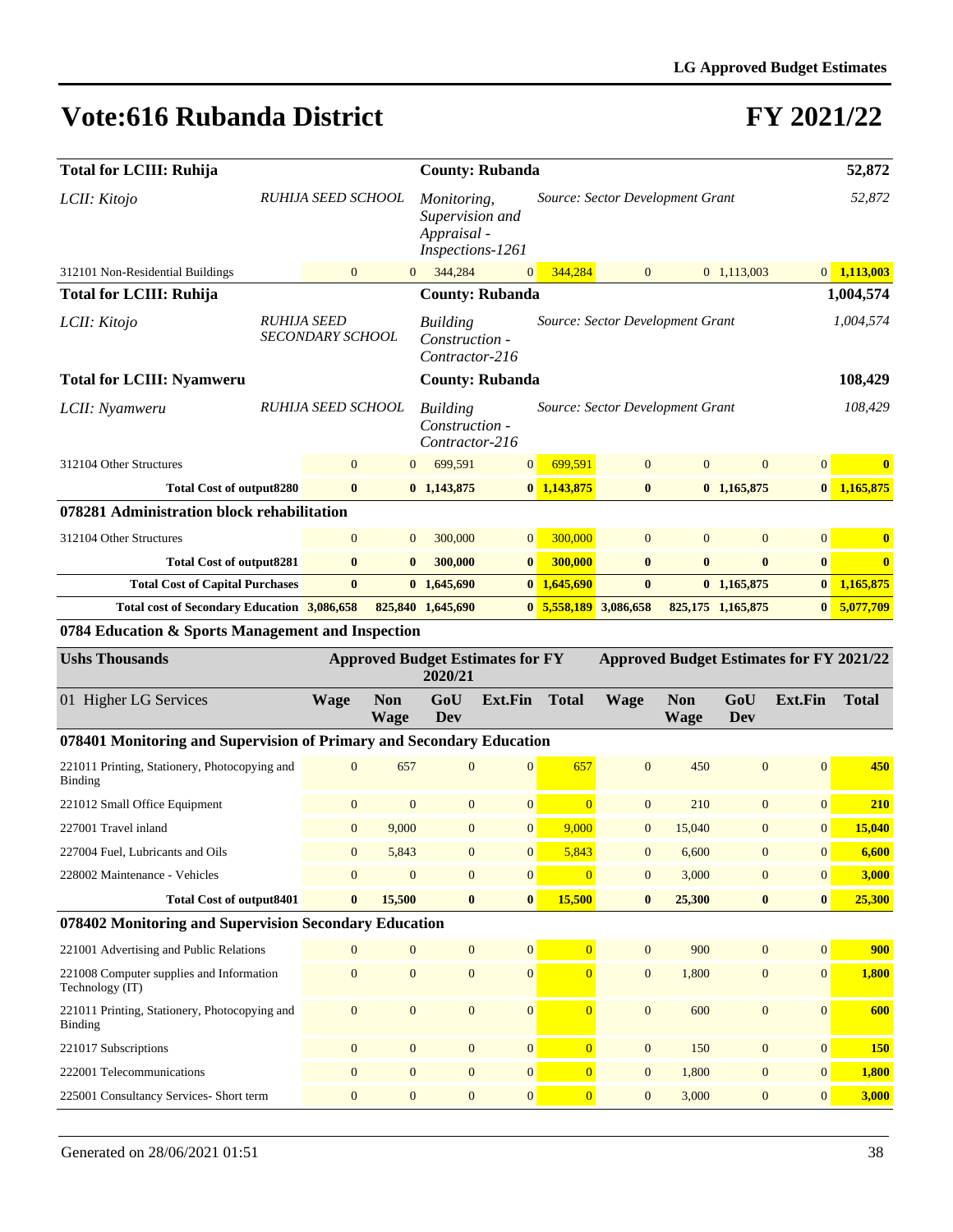| 227001 Travel inland                                           | $\mathbf{0}$     | $\overline{0}$            | $\overline{0}$    | $\mathbf{0}$     | $\overline{0}$ | $\mathbf{0}$     | 32,397                    | $\overline{0}$    | $\mathbf{0}$     | 32,397           |
|----------------------------------------------------------------|------------------|---------------------------|-------------------|------------------|----------------|------------------|---------------------------|-------------------|------------------|------------------|
| 227004 Fuel, Lubricants and Oils                               | $\boldsymbol{0}$ | $\overline{0}$            | $\overline{0}$    | $\boldsymbol{0}$ | $\overline{0}$ | $\mathbf{0}$     | 9,000                     | $\mathbf{0}$      | $\mathbf{0}$     | 9,000            |
| <b>Total Cost of output8402</b>                                | $\bf{0}$         | $\bf{0}$                  | $\bf{0}$          | $\bf{0}$         | $\bf{0}$       | $\bf{0}$         | 49,647                    | $\bf{0}$          | $\bf{0}$         | 49,647           |
| 078403 Sports Development services                             |                  |                           |                   |                  |                |                  |                           |                   |                  |                  |
| 221001 Advertising and Public Relations                        | $\mathbf{0}$     | $\overline{0}$            | $\boldsymbol{0}$  | $\mathbf{0}$     | $\overline{0}$ | $\mathbf{0}$     | 600                       | $\mathbf{0}$      | $\mathbf{0}$     | 600              |
| 221002 Workshops and Seminars                                  | $\mathbf{0}$     | $\overline{0}$            | $\overline{0}$    | $\overline{0}$   | $\overline{0}$ | $\mathbf{0}$     | 4,500                     | $\overline{0}$    | $\mathbf{0}$     | 4,500            |
| 221011 Printing, Stationery, Photocopying and<br>Binding       | $\mathbf{0}$     | 300                       | $\mathbf{0}$      | $\overline{0}$   | 300            | $\overline{0}$   | 600                       | $\mathbf{0}$      | $\mathbf{0}$     | 600              |
| 224005 Uniforms, Beddings and Protective<br>Gear               | $\boldsymbol{0}$ | $\overline{0}$            | $\mathbf{0}$      | $\mathbf{0}$     | $\overline{0}$ | $\mathbf{0}$     | 3,000                     | $\mathbf{0}$      | $\mathbf{0}$     | 3,000            |
| 227001 Travel inland                                           | $\boldsymbol{0}$ | 28,200                    | $\boldsymbol{0}$  | $\mathbf{0}$     | 28,200         | $\mathbf{0}$     | 19,500                    | $\boldsymbol{0}$  | $\boldsymbol{0}$ | 19,500           |
| 227004 Fuel, Lubricants and Oils                               | $\boldsymbol{0}$ | 1,500                     | $\mathbf{0}$      | $\mathbf{0}$     | 1,500          | $\mathbf{0}$     | 4,800                     | $\mathbf{0}$      | $\mathbf{0}$     | 4,800            |
| 228001 Maintenance - Civil                                     | $\boldsymbol{0}$ | 4,987                     | $\overline{0}$    | $\mathbf{0}$     | 4,987          | $\mathbf{0}$     | $\boldsymbol{0}$          | $\mathbf{0}$      | $\mathbf{0}$     | $\bf{0}$         |
| <b>Total Cost of output8403</b>                                | $\bf{0}$         | 34,987                    | $\bf{0}$          | $\bf{0}$         | 34,987         | $\bf{0}$         | 33,000                    | $\bf{0}$          | $\bf{0}$         | 33,000           |
| 078404 Sector Capacity Development                             |                  |                           |                   |                  |                |                  |                           |                   |                  |                  |
| 221003 Staff Training                                          | $\boldsymbol{0}$ | 10,000                    | $\mathbf{0}$      | $\mathbf{0}$     | 10,000         | $\mathbf{0}$     | $\mathbf{0}$              | $\mathbf{0}$      | $\mathbf{0}$     | $\bf{0}$         |
| 227001 Travel inland                                           | $\mathbf{0}$     | $\mathbf{0}$              | $\mathbf{0}$      | $\overline{0}$   | $\overline{0}$ | $\mathbf{0}$     | 7,500                     | $\mathbf{0}$      | $\mathbf{0}$     | 7,500            |
| 227004 Fuel, Lubricants and Oils                               | $\mathbf{0}$     | $\overline{0}$            | $\mathbf{0}$      | $\overline{0}$   | $\overline{0}$ | $\overline{0}$   | 2,500                     | $\mathbf{0}$      | $\mathbf{0}$     | 2,500            |
| 228002 Maintenance - Vehicles                                  | $\mathbf{0}$     | 8,500                     | $\overline{0}$    | $\overline{0}$   | 8,500          | $\overline{0}$   | $\mathbf{0}$              | $\mathbf{0}$      | $\mathbf{0}$     | $\bf{0}$         |
| <b>Total Cost of output8404</b>                                | $\bf{0}$         | 18,500                    | $\bf{0}$          | $\bf{0}$         | 18,500         | $\bf{0}$         | 10,000                    | $\bf{0}$          | $\bf{0}$         | 10,000           |
| 078405 Education Management Services                           |                  |                           |                   |                  |                |                  |                           |                   |                  |                  |
| 211101 General Staff Salaries                                  | 79,447           | $\mathbf{0}$              | $\mathbf{0}$      | $\overline{0}$   | 79,447         | 106,199          | $\mathbf{0}$              | $\overline{0}$    | $\mathbf{0}$     | 106,199          |
| 221001 Advertising and Public Relations                        | $\boldsymbol{0}$ | 300                       | $\overline{0}$    | $\mathbf{0}$     | 300            | $\mathbf{0}$     | $\overline{0}$            | $\overline{0}$    | $\mathbf{0}$     | $\bf{0}$         |
| 221002 Workshops and Seminars                                  | $\mathbf{0}$     | 3,000                     | $\mathbf{0}$      | $\overline{0}$   | 3,000          | $\mathbf{0}$     | $\overline{0}$            | $\overline{0}$    | $\mathbf{0}$     | $\bf{0}$         |
| 221011 Printing, Stationery, Photocopying and<br>Binding       | $\mathbf{0}$     | 1,200                     | $\mathbf{0}$      | $\overline{0}$   | 1,200          | $\mathbf{0}$     | $\overline{0}$            | $\overline{0}$    | $\mathbf{0}$     | $\bf{0}$         |
| 221017 Subscriptions                                           | $\boldsymbol{0}$ | 210                       | $\overline{0}$    | $\overline{0}$   | 210            | $\overline{0}$   | $\overline{0}$            | $\overline{0}$    | $\mathbf{0}$     | $\bf{0}$         |
| 222001 Telecommunications                                      | $\boldsymbol{0}$ | 1,200                     | $\mathbf{0}$      | $\mathbf{0}$     | 1,200          | $\mathbf{0}$     | $\overline{0}$            | $\overline{0}$    | $\mathbf{0}$     | $\bf{0}$         |
| 225001 Consultancy Services- Short term                        | $\boldsymbol{0}$ | 3,600                     | $\overline{0}$    | $\mathbf{0}$     | 3,600          | $\mathbf{0}$     | $\boldsymbol{0}$          | $\mathbf{0}$      | $\mathbf{0}$     | $\bf{0}$         |
| 227001 Travel inland                                           | $\mathbf{0}$     | 27,000                    | $\overline{0}$    | $\overline{0}$   | 27,000         | $\mathbf{0}$     | $\overline{0}$            | $\overline{0}$    | $\mathbf{0}$     | $\boldsymbol{0}$ |
| 227004 Fuel, Lubricants and Oils                               | $\boldsymbol{0}$ | 18,974                    | $\boldsymbol{0}$  | $\mathbf{0}$     | 18,974         | $\mathbf{0}$     | $\boldsymbol{0}$          | $\mathbf{0}$      | $\boldsymbol{0}$ | $\bf{0}$         |
| 228002 Maintenance - Vehicles                                  | $\boldsymbol{0}$ | 2,100                     | $\boldsymbol{0}$  | $\boldsymbol{0}$ | 2,100          | $\boldsymbol{0}$ | 30,000                    | $\mathbf{0}$      | $\boldsymbol{0}$ | 30,000           |
| <b>Total Cost of output8405</b>                                | 79,447           | 57,584                    | $\bf{0}$          | $\bf{0}$         | 137,031        | 106,199          | 30,000                    | $\boldsymbol{0}$  | $\bf{0}$         | 136,199          |
| <b>Total Cost of Higher LG Services</b>                        | 79,447           | 126,571                   | $\bf{0}$          | $\bf{0}$         | 206,018        | 106,199          | 147,947                   | $\bf{0}$          | $\bf{0}$         | 254,146          |
| 03 Capital Purchases                                           | <b>Wage</b>      | <b>Non</b><br><b>Wage</b> | GoU<br><b>Dev</b> | Ext.Fin          | <b>Total</b>   | <b>Wage</b>      | <b>Non</b><br><b>Wage</b> | GoU<br><b>Dev</b> | Ext.Fin          | <b>Total</b>     |
| 078472 Administrative Capital                                  |                  |                           |                   |                  |                |                  |                           |                   |                  |                  |
| 281504 Monitoring, Supervision & Appraisal<br>of capital works | $\boldsymbol{0}$ | $\mathbf{0}$              | $\boldsymbol{0}$  | $\boldsymbol{0}$ | $\overline{0}$ | $\boldsymbol{0}$ | $\mathbf{0}$              | 20,000            | $\boldsymbol{0}$ | 20,000           |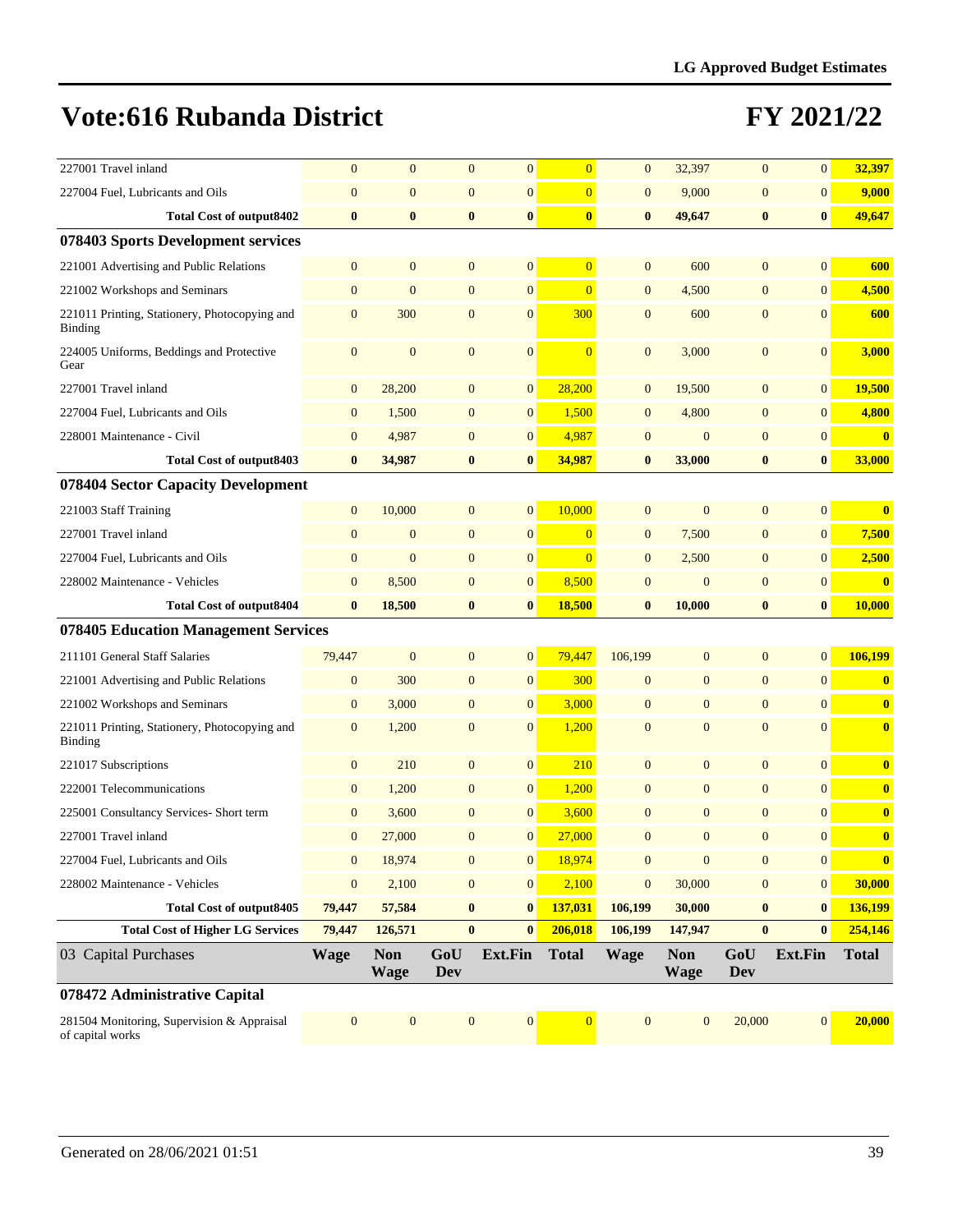| <b>Total for LCIII: Rubanda Town Council</b>                                    |                                    |                           |                                                                                      | <b>County: Rubanda</b>                  |                |                                              |                                                 |              |                | 20,000       |
|---------------------------------------------------------------------------------|------------------------------------|---------------------------|--------------------------------------------------------------------------------------|-----------------------------------------|----------------|----------------------------------------------|-------------------------------------------------|--------------|----------------|--------------|
| Head office<br>LCII: Nyakabungo Ward                                            |                                    |                           | Monitoring,<br>Supervision and<br>Appraisal -<br>Allowances and<br>Facilitation-1255 |                                         |                | Source: Transitional Development Grant       |                                                 |              |                | 20,000       |
| 312101 Non-Residential Buildings                                                | $\overline{0}$                     | $\overline{0}$            | $\overline{0}$                                                                       | $\mathbf{0}$                            | $\overline{0}$ | $\overline{0}$                               | $\overline{0}$                                  | 200,000      | $\overline{0}$ | 200,000      |
| <b>Total for LCIII: Nyamweru</b>                                                |                                    |                           |                                                                                      | <b>County: Rubanda</b>                  |                |                                              |                                                 |              |                | 200,000      |
| LCII: Nyamweru<br><b>School</b>                                                 | Nyamweru Seed Secondary            |                           | <b>Building</b><br>Construction -<br>Backfiling-207                                  |                                         |                | Source: Transitional Development Grant       |                                                 |              |                | 200,000      |
| <b>Total Cost of output8472</b>                                                 | $\bf{0}$                           | $\mathbf{0}$              | $\bf{0}$                                                                             | $\bf{0}$                                | $\bf{0}$       | $\bf{0}$                                     | $\bf{0}$                                        | 220,000      | $\bf{0}$       | 220,000      |
| <b>Total Cost of Capital Purchases</b>                                          | $\bf{0}$                           | $\mathbf{0}$              | $\mathbf{0}$                                                                         | $\bf{0}$                                | $\mathbf{0}$   | $\mathbf{0}$                                 | $\bf{0}$                                        | 220,000      | $\bf{0}$       | 220,000      |
| <b>Total cost of Education &amp; Sports</b><br><b>Management and Inspection</b> | 79,447                             | 126,571                   | $\mathbf{0}$                                                                         | $\mathbf{0}$                            | 206,018        | 106,199                                      | 147,947                                         | 220,000      | $\bf{0}$       | 474,146      |
| 0785 Special Needs Education                                                    |                                    |                           |                                                                                      |                                         |                |                                              |                                                 |              |                |              |
| <b>Ushs Thousands</b>                                                           |                                    |                           | 2020/21                                                                              | <b>Approved Budget Estimates for FY</b> |                |                                              | <b>Approved Budget Estimates for FY 2021/22</b> |              |                |              |
| 01 Higher LG Services                                                           | <b>Wage</b>                        | <b>Non</b><br><b>Wage</b> | GoU<br>Dev                                                                           | <b>Ext.Fin</b>                          | <b>Total</b>   | <b>Wage</b>                                  | <b>Non</b><br><b>Wage</b>                       | GoU<br>Dev   | Ext.Fin        | <b>Total</b> |
| 078501 Special Needs Education Services                                         |                                    |                           |                                                                                      |                                         |                |                                              |                                                 |              |                |              |
| 211101 General Staff Salaries                                                   | $\overline{0}$                     | $\Omega$                  | $\overline{0}$                                                                       | $\mathbf{0}$                            | $\overline{0}$ | 27,051                                       | $\overline{0}$                                  | $\mathbf{0}$ | 0              | 27,051       |
| <b>Total Cost of output8501</b>                                                 | $\bf{0}$                           | $\mathbf{0}$              | $\bf{0}$                                                                             | $\bf{0}$                                | $\bf{0}$       | 27,051                                       | $\bf{0}$                                        | $\bf{0}$     | $\bf{0}$       | 27,051       |
| <b>Total Cost of Higher LG Services</b>                                         | $\bf{0}$                           | $\bf{0}$                  | $\bf{0}$                                                                             | $\bf{0}$                                | $\bf{0}$       | 27,051                                       | $\bf{0}$                                        | $\bf{0}$     | $\bf{0}$       | 27,051       |
| <b>Total cost of Special Needs Education</b>                                    | $\bf{0}$                           | $\bf{0}$                  | $\bf{0}$                                                                             | $\bf{0}$                                | $\mathbf{0}$   | 27,051                                       | $\bf{0}$                                        | $\bf{0}$     | $\bf{0}$       | 27,051       |
| <b>Total cost of Education</b>                                                  | 10,536,58 2,152,883 1,902,840<br>1 |                           |                                                                                      | $\mathbf{0}$                            | 3              | 14,592,30 11,771,30 2,186,314 1,811,250<br>7 |                                                 |              |                | 0 15,768,871 |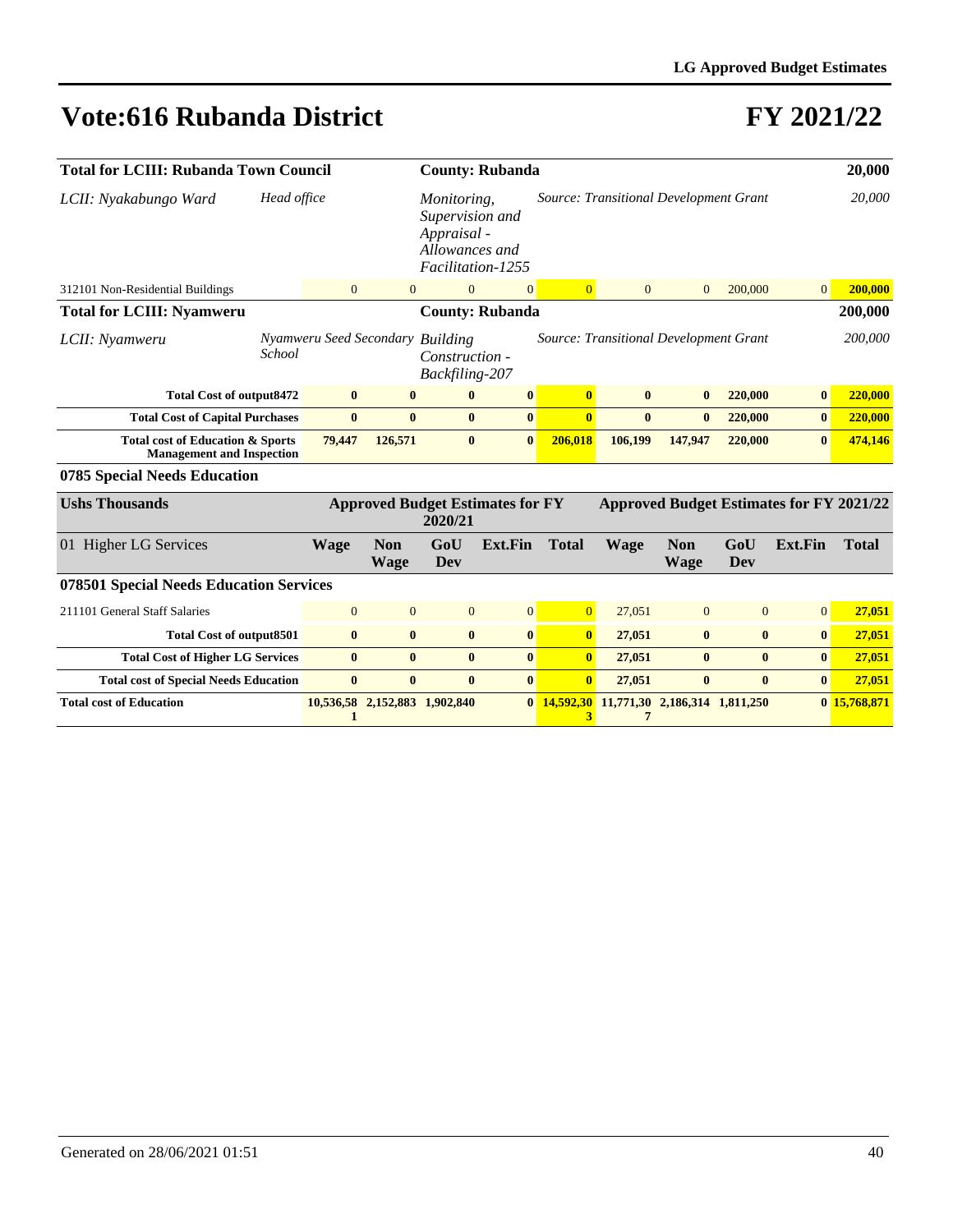### **FY 2021/22**

#### *Roads and Engineering*

**B1: Overview of Sub-SubProgramme Revenues and Expenditures by Source**

| <b>Approved Budget for FY</b><br><b>Ushs Thousands</b><br>2020/21      |          | <b>Cumulative Receipts by End</b><br>March for FY2020/21 | <b>Approved Budget for</b><br>FY 2021/22 |  |
|------------------------------------------------------------------------|----------|----------------------------------------------------------|------------------------------------------|--|
| A: Breakdown of of Sub-SubProgramme Revenues                           |          |                                                          |                                          |  |
| <b>Recurrent Revenues</b>                                              | 844,463  | 464,646                                                  | 798,113                                  |  |
| District Unconditional Grant (Non-<br>Wage)                            | $\Omega$ | $\Omega$                                                 | 3,000                                    |  |
| District Unconditional Grant (Wage)                                    | 120,199  | 80,550                                                   | 152,599                                  |  |
| <b>Locally Raised Revenues</b>                                         | 13,000   | 7,800                                                    | 15,000                                   |  |
| Other Transfers from Central<br>Government                             | 711,264  | 376,296                                                  | 627,514                                  |  |
| <b>Development Revenues</b>                                            | 53,000   | 53,000                                                   | 30,000                                   |  |
| <b>District Discretionary Development</b><br><b>Equalization Grant</b> | 53,000   | 53,000                                                   | 30,000                                   |  |
| <b>Total Revenues shares</b>                                           | 897,463  | 517,646                                                  | 828,113                                  |  |
| <b>B: Breakdown of of Sub-SubProgramme Expenditures</b>                |          |                                                          |                                          |  |
| <b>Recurrent Expenditure</b>                                           |          |                                                          |                                          |  |
| Wage                                                                   | 120,199  | 79,550                                                   | 152,599                                  |  |
| Non Wage                                                               | 724,264  | 415,794                                                  | 645,514                                  |  |
| <b>Development Expenditure</b>                                         |          |                                                          |                                          |  |
| Domestic Development                                                   | 53,000   | 40,625                                                   | 30,000                                   |  |
| <b>External Financing</b>                                              | $\Omega$ | $\Omega$                                                 | $\overline{0}$                           |  |
| <b>Total Expenditure</b>                                               | 897,463  | 535,969                                                  | 828,113                                  |  |

#### **B2: Expenditure Details by Service Area, Output Class, Budget Output and Item**

**0481 District, Urban and Community Access Roads Ushs Thousands Approved Budget Estimates for FY** 

| <b>Ushs Thousands</b>                                       | <b>Approved Budget Estimates for FY</b><br>2020/21 |                    |                |                |              |                |                    | 2021/22        | <b>Approved Budget Estimates for FY</b> |              |
|-------------------------------------------------------------|----------------------------------------------------|--------------------|----------------|----------------|--------------|----------------|--------------------|----------------|-----------------------------------------|--------------|
| 01 Higher LG Services                                       | Wage                                               | <b>Non</b><br>Wage | GoU<br>Dev     | Ext.Fin        | <b>Total</b> | <b>Wage</b>    | <b>Non</b><br>Wage | GoU<br>Dev     | Ext.Fin                                 | Total        |
| 048105 District Road equipment and machinery repaired       |                                                    |                    |                |                |              |                |                    |                |                                         |              |
| 228002 Maintenance - Vehicles                               | $\overline{0}$                                     | 65,000             | $\overline{0}$ | $\overline{0}$ | 65,000       | $\overline{0}$ | 65,000             | $\overline{0}$ | $\mathbf{0}$                            | 65,000       |
| Total Cost of output8105                                    | $\mathbf{0}$                                       | 65,000             | $\bf{0}$       | $\bf{0}$       | 65,000       | $\mathbf{0}$   | 65,000             | $\bf{0}$       | $\mathbf{0}$                            | 65,000       |
| 048108 Operation of District Roads Office                   |                                                    |                    |                |                |              |                |                    |                |                                         |              |
| 211101 General Staff Salaries                               | 120.199                                            | $\Omega$           | $\overline{0}$ | $\overline{0}$ | 120.199      | 152,599        | $\overline{0}$     | $\overline{0}$ | $\Omega$                                | 152,599      |
| 221007 Books, Periodicals & Newspapers                      | $\overline{0}$                                     | 736                | $\overline{0}$ | $\overline{0}$ | 736          | $\overline{0}$ | $\mathbf{0}$       | $\overline{0}$ | $\Omega$                                | $\mathbf{0}$ |
| 221008 Computer supplies and Information<br>Technology (IT) | $\overline{0}$                                     | 1.200              | $\overline{0}$ | $\overline{0}$ | 1.200        | $\overline{0}$ | 1.200              | $\mathbf{0}$   | $\Omega$                                | 1.200        |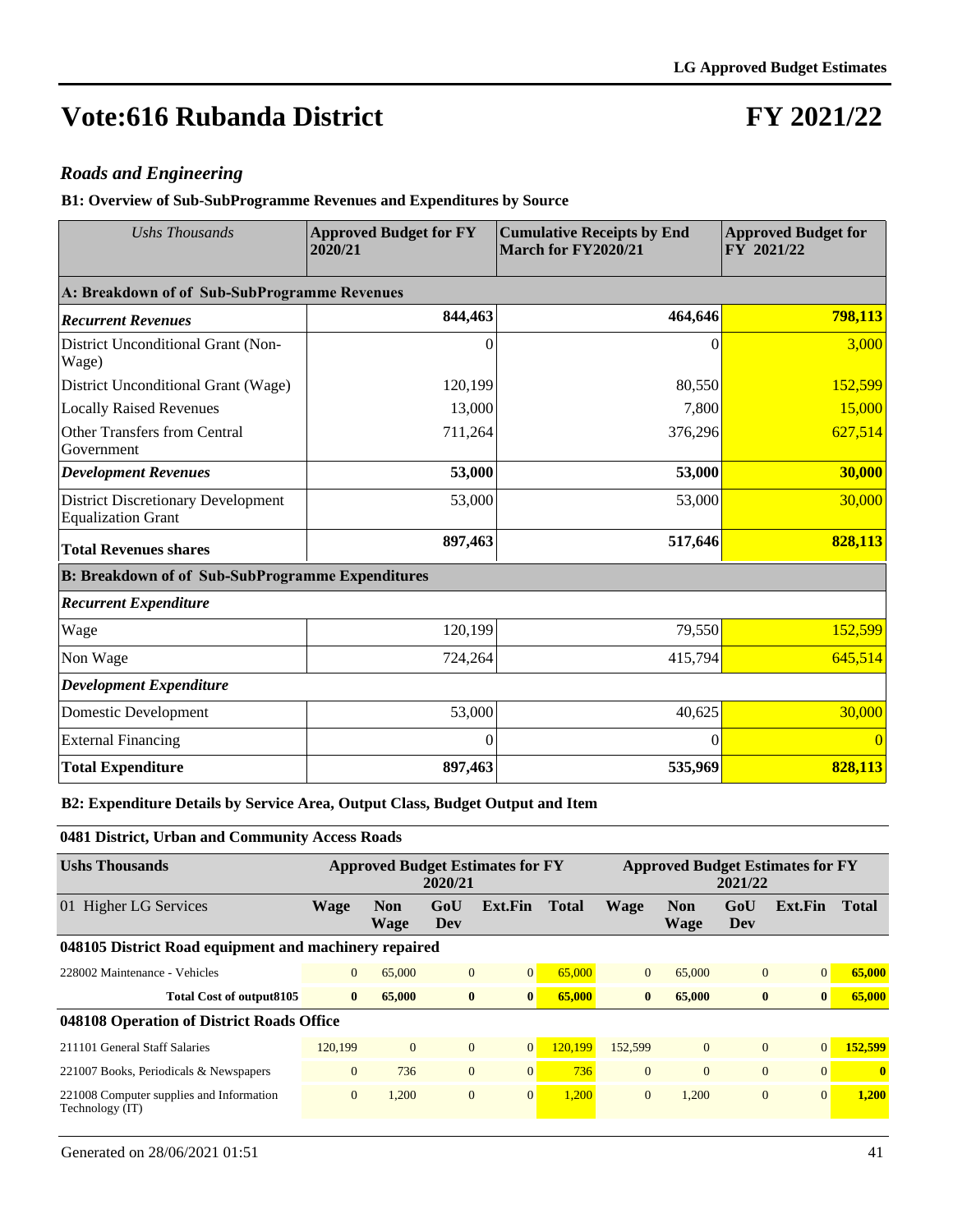| 221009 Welfare and Entertainment                                   | $\mathbf{0}$         | 600                       | $\overline{0}$                                     | $\mathbf{0}$    | 600            | $\mathbf{0}$                         | $\overline{0}$            | $\overline{0}$   | $\overline{0}$   | $\bf{0}$     |
|--------------------------------------------------------------------|----------------------|---------------------------|----------------------------------------------------|-----------------|----------------|--------------------------------------|---------------------------|------------------|------------------|--------------|
| 221011 Printing, Stationery, Photocopying and<br>Binding           | $\mathbf{0}$         | 2,400                     | $\mathbf{0}$                                       | $\overline{0}$  | 2,400          | $\mathbf{0}$                         | 2,400                     | $\overline{0}$   | $\mathbf{0}$     | 2,400        |
| 221012 Small Office Equipment                                      | $\mathbf{0}$         | 300                       | $\mathbf{0}$                                       | $\overline{0}$  | 300            | $\mathbf{0}$                         | 800                       | $\overline{0}$   | $\mathbf{0}$     | 800          |
| 222001 Telecommunications                                          | $\mathbf{0}$         | 1,200                     | $\overline{0}$                                     | $\mathbf{0}$    | 1,200          | $\mathbf{0}$                         | 1,200                     | $\mathbf{0}$     | $\boldsymbol{0}$ | 1,200        |
| 227001 Travel inland                                               | $\mathbf{0}$         | 12,769                    | $\mathbf{0}$                                       | $\overline{0}$  | 12,769         | $\mathbf{0}$                         | 13,369                    | $\mathbf{0}$     | $\boldsymbol{0}$ | 13,369       |
| 227004 Fuel, Lubricants and Oils                                   | $\mathbf{0}$         | 3,000                     | $\overline{0}$                                     | $\overline{0}$  | 3,000          | $\mathbf{0}$                         | 3,000                     | $\overline{0}$   | $\mathbf{0}$     | 3,000        |
| 273102 Incapacity, death benefits and funeral<br>expenses          | $\boldsymbol{0}$     | 800                       | $\boldsymbol{0}$                                   | $\overline{0}$  | 800            | $\mathbf{0}$                         | $\boldsymbol{0}$          | $\boldsymbol{0}$ | $\mathbf{0}$     | $\bf{0}$     |
| <b>Total Cost of output8108</b>                                    | 120,199              | 23,005                    | $\bf{0}$                                           | $\bf{0}$        | 143,204        | 152,599                              | 21,969                    | $\bf{0}$         | $\bf{0}$         | 174,568      |
| 048109 Promotion of Community Based Management in Road Maintenance |                      |                           |                                                    |                 |                |                                      |                           |                  |                  |              |
| 213001 Medical expenses (To employees)                             | $\mathbf{0}$         | 2,000                     | $\overline{0}$                                     | $\overline{0}$  | 2,000          | $\mathbf{0}$                         | 2,000                     | $\overline{0}$   | $\overline{0}$   | 2,000        |
| 224001 Medical and Agricultural supplies                           | $\boldsymbol{0}$     | $\mathbf{0}$              | $\boldsymbol{0}$                                   | $\overline{0}$  | $\overline{0}$ | $\mathbf{0}$                         | 2,000                     | $\boldsymbol{0}$ | $\boldsymbol{0}$ | 2,000        |
| 224006 Agricultural Supplies                                       | $\overline{0}$       | 1,630                     | $\mathbf{0}$                                       | $\overline{0}$  | 1,630          | $\mathbf{0}$                         | $\mathbf{0}$              | $\overline{0}$   | $\mathbf{0}$     | $\bf{0}$     |
| 225001 Consultancy Services- Short term                            | $\overline{0}$       | $\mathbf{0}$              | $\mathbf{0}$                                       | $\overline{0}$  | $\overline{0}$ | $\mathbf{0}$                         | 800                       | $\mathbf{0}$     | $\mathbf{0}$     | 800          |
| <b>Total Cost of output8109</b>                                    | $\bf{0}$             | 3,630                     | $\bf{0}$                                           | $\bf{0}$        | 3,630          | $\bf{0}$                             | 4,800                     | $\bf{0}$         | $\bf{0}$         | 4,800        |
| <b>Total Cost of Higher LG Services</b>                            | 120,199              | 91,635                    | $\bf{0}$                                           | $\bf{0}$        | 211,834        | 152,599                              | 91,769                    | $\bf{0}$         | $\bf{0}$         | 244,368      |
| 02 Lower Local Services                                            | <b>Wage</b>          | <b>Non</b><br><b>Wage</b> | GoU<br><b>Dev</b>                                  | <b>Ext.Fin</b>  | <b>Total</b>   | <b>Wage</b>                          | <b>Non</b><br><b>Wage</b> | GoU<br>Dev       | <b>Ext.Fin</b>   | <b>Total</b> |
| 048156 Urban unpaved roads Maintenance (LLS)                       |                      |                           |                                                    |                 |                |                                      |                           |                  |                  |              |
| 263104 Transfers to other govt. units (Current)                    | $\mathbf{0}$         | $\mathbf{0}$              | $\overline{0}$                                     | $\overline{0}$  | $\overline{0}$ | $\mathbf{0}$                         | 131,055                   | $\mathbf{0}$     | $\vert 0 \vert$  | 131,055      |
| <b>Total for LCIII: Hamurwa Town Council</b>                       |                      |                           | <b>County: Rubanda</b>                             |                 |                |                                      |                           |                  |                  | 91,354       |
| LCII: Hamurwa                                                      | Hamurwa Town Council |                           | Roads<br>Maintenance in<br>Hamurwa Town<br>Council |                 | Government     | Source: Other Transfers from Central |                           |                  |                  | 91,354       |
| <b>Total for LCIII: Rubanda Town Council</b>                       |                      |                           | <b>County: Rubanda</b>                             |                 |                |                                      |                           |                  |                  | 39,701       |
| LCII: Kigyeyo ward                                                 | Rubanda Town Council |                           | Roads<br>Maintenance in<br>Rubanda Town<br>Council |                 | Government     | Source: Other Transfers from Central |                           |                  |                  | 39,701       |
| 263204 Transfers to other govt. units (Capital)                    | $\Omega$             | 148,547                   | $\mathbf{0}$                                       | $\vert 0 \vert$ | 148,547        | $\Omega$                             | $\overline{0}$            | $\overline{0}$   | $\Omega$         | $\bf{0}$     |
| <b>Total Cost of output8156</b>                                    | $\bf{0}$             | 148,547                   | $\bf{0}$                                           | $\bf{0}$        | 148,547        | $\bf{0}$                             | 131,055                   | $\bf{0}$         | $\bf{0}$         | 131,055      |
| 048157 Bottle necks Clearance on Community Access Roads            |                      |                           |                                                    |                 |                |                                      |                           |                  |                  |              |
|                                                                    |                      |                           |                                                    |                 |                |                                      |                           |                  |                  |              |
| 263104 Transfers to other govt. units (Current)                    | $\boldsymbol{0}$     | $\boldsymbol{0}$          | $\boldsymbol{0}$                                   | $\overline{0}$  | $\mathbf{0}$   | $\mathbf{0}$                         | 91,328                    | $\mathbf{0}$     | 0                | 91,328       |
| <b>Total for LCIII: Bubare</b>                                     |                      |                           | <b>County: Rubanda</b>                             |                 |                |                                      |                           |                  |                  | 17,235       |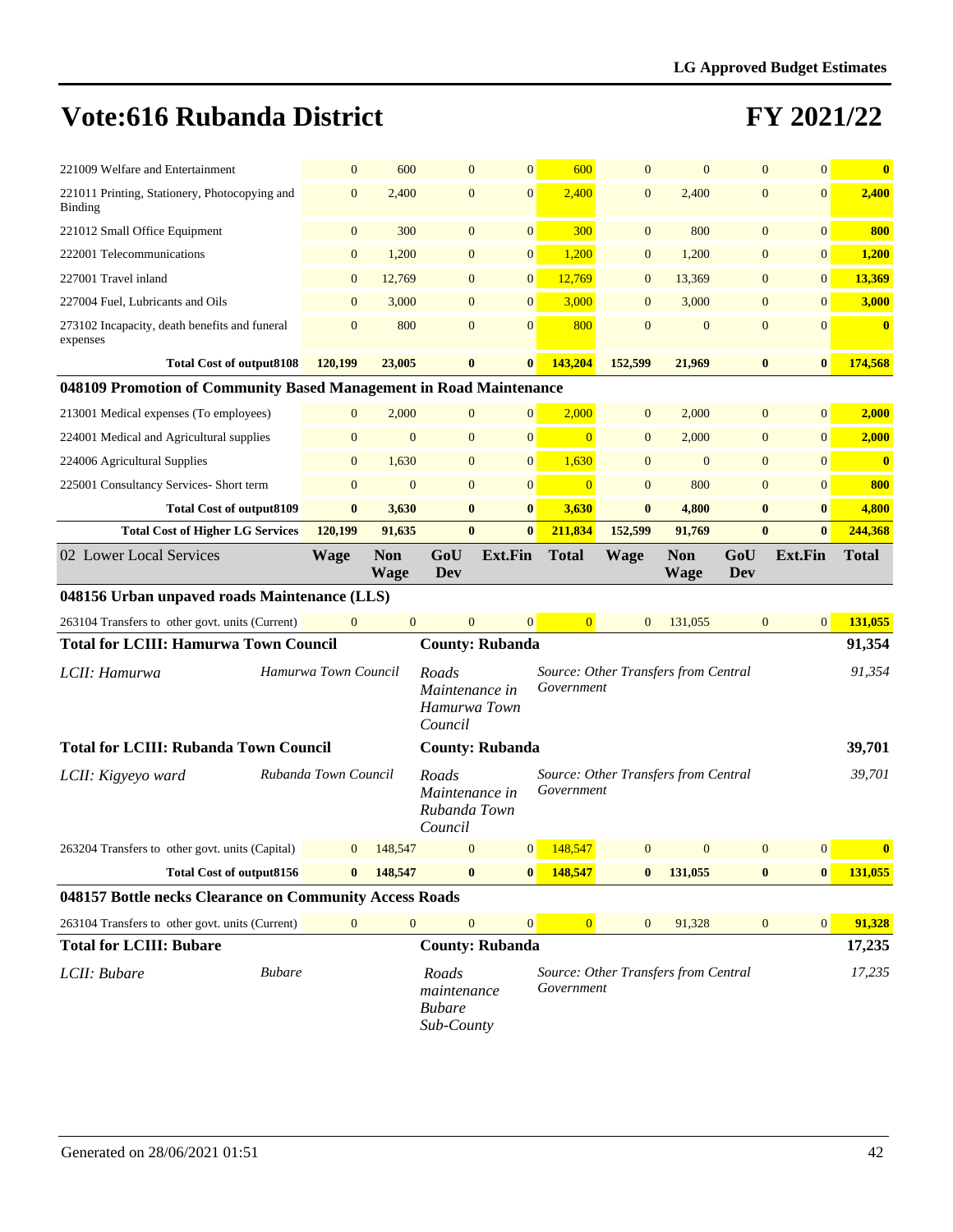| <b>Total for LCIII: Muko</b>                    |                                                      | <b>County: Rubanda</b> |         |                                                                                                     |                                                    |            |                  |                                      | 20,025           |                  |                  |  |  |
|-------------------------------------------------|------------------------------------------------------|------------------------|---------|-----------------------------------------------------------------------------------------------------|----------------------------------------------------|------------|------------------|--------------------------------------|------------------|------------------|------------------|--|--|
| LCII: Butare                                    | Bigyegye-Katembe Road<br>and Kakanaga-Ruvune<br>Road |                        |         |                                                                                                     |                                                    | Government |                  | Source: Other Transfers from Central |                  |                  | 20,025           |  |  |
| <b>Total for LCIII: Hamurwa</b>                 | <b>County: Rubanda</b>                               |                        |         |                                                                                                     |                                                    |            |                  |                                      |                  |                  | 14,453           |  |  |
| LCII: Ruhonwa                                   | Hamurwa                                              |                        |         |                                                                                                     |                                                    | Government |                  | Source: Other Transfers from Central |                  | 14.453           |                  |  |  |
| <b>Total for LCIII: Bufundi</b>                 |                                                      | <b>County: Rubanda</b> |         |                                                                                                     |                                                    |            |                  |                                      | 13,552           |                  |                  |  |  |
| LCII: Mugyera                                   | <b>Bufundi</b>                                       |                        |         |                                                                                                     |                                                    | Government |                  | Source: Other Transfers from Central |                  |                  | 13,552           |  |  |
| <b>Total for LCIII: Ikumba</b>                  |                                                      |                        |         | <b>County: Rubanda</b>                                                                              |                                                    |            |                  |                                      |                  |                  | 10,679           |  |  |
| LCII: Mushanje                                  | Ikumba                                               |                        |         | Roads<br>maintenance<br>Ikumba Sub-<br>County                                                       | Source: Other Transfers from Central<br>Government |            |                  |                                      |                  |                  | 10,679           |  |  |
|                                                 |                                                      |                        |         | $^{\prime\prime}$                                                                                   |                                                    |            |                  |                                      |                  |                  |                  |  |  |
| <b>Total for LCIII: Ruhija</b>                  |                                                      |                        |         | <b>County: Rubanda</b>                                                                              |                                                    |            |                  |                                      |                  |                  | 6,075            |  |  |
| LCII: Kashekyera                                | Ruhija                                               |                        |         | Source: Other Transfers from Central<br>Roads<br>Government<br>maintenance<br>Ruhija Sub-<br>County |                                                    |            |                  |                                      |                  |                  | 6,075            |  |  |
| <b>Total for LCIII: Nyamweru</b>                |                                                      |                        |         | <b>County: Rubanda</b>                                                                              |                                                    |            |                  |                                      |                  |                  | 9,308            |  |  |
| LCII: Nyamweru                                  | Hakishenyi-Maya-<br>Nyamengo Road                    |                        |         |                                                                                                     |                                                    | Government |                  | Source: Other Transfers from Central |                  |                  | 9,308            |  |  |
| 263204 Transfers to other govt. units (Capital) |                                                      | $\mathbf{0}$           | 103,517 | $\mathbf{0}$                                                                                        | $\mathbf{0}$                                       | 103,517    | $\mathbf{0}$     | $\mathbf{0}$                         | $\boldsymbol{0}$ | $\boldsymbol{0}$ | $\boldsymbol{0}$ |  |  |
| <b>Total Cost of output8157</b>                 |                                                      | $\bf{0}$               | 103,517 | $\bf{0}$                                                                                            | $\bf{0}$                                           | 103,517    | $\bf{0}$         | 91,328                               | $\bf{0}$         | $\bf{0}$         | 91,328           |  |  |
| 048158 District Roads Maintainence (URF)        |                                                      |                        |         |                                                                                                     |                                                    |            |                  |                                      |                  |                  |                  |  |  |
| 263104 Transfers to other govt. units (Current) |                                                      | $\boldsymbol{0}$       | 367,565 | $\boldsymbol{0}$                                                                                    | $\mathbf{0}$                                       | 367,565    | $\boldsymbol{0}$ | 313,361                              | $\boldsymbol{0}$ | $\boldsymbol{0}$ | 313,361          |  |  |
| <b>Total for LCIII: Bubare</b>                  |                                                      |                        |         | <b>County: Rubanda</b>                                                                              |                                                    |            |                  |                                      | 27,788           |                  |                  |  |  |
| Bubare-Rugarama<br>LCII: Bubare                 |                                                      |                        |         | Road Works<br>along Bubare-<br>Rugarama Road                                                        |                                                    | Government |                  | Source: Other Transfers from Central |                  |                  | 5,000            |  |  |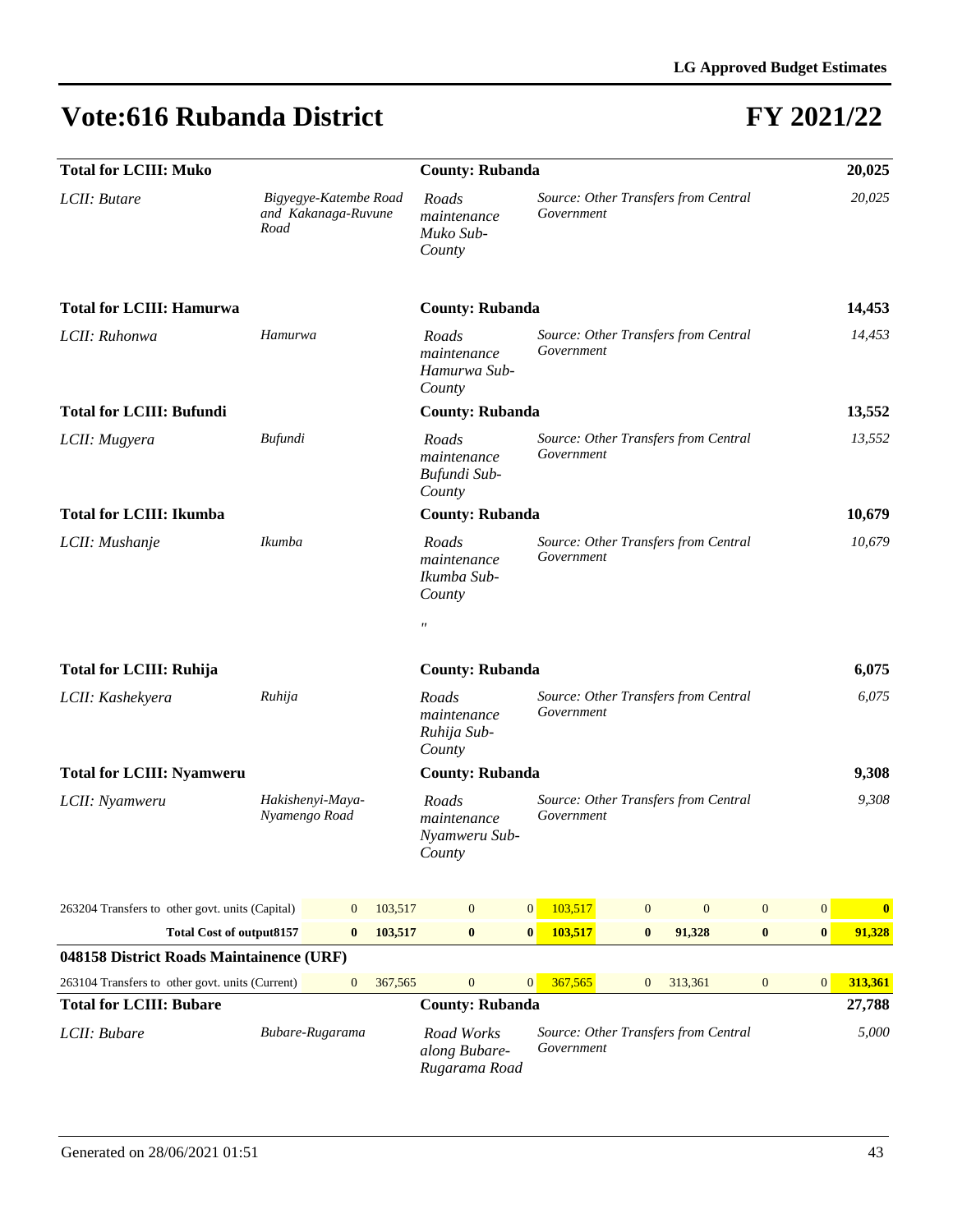| LCII: Kashenyi               | Nangara-Kashenyi-<br>Nyamiyaga     | Supply and<br>Installation of<br>culverts and spot<br>graveling along<br>Nangara-<br>Kashenyi-<br>Nyamiyaga Road | Source: Other Transfers from Central<br>Government | 6,000  |
|------------------------------|------------------------------------|------------------------------------------------------------------------------------------------------------------|----------------------------------------------------|--------|
| LCII: Kibuzigye              | Ihanga-Kyamabale-<br>Nyaruhanga    | Routine Manual<br>Maintenance of<br>Ihanga-<br>Kyamabale-<br>Nyaruhanga<br>Road and light<br>grading of spots    | Source: Other Transfers from Central<br>Government | 11,788 |
| LCII: Nyamiyaga              | Burambo-Nyamiyaga-<br>Bwisa-Kakore | Supply and<br>Installation of<br>culverts and spot<br>gravelling along<br>Burambo-<br>Nyamiyaga-<br>Bwisa-Kakore | Source: Other Transfers from Central<br>Government | 5.000  |
| <b>Total for LCIII: Muko</b> |                                    | <b>County: Rubanda</b>                                                                                           |                                                    | 20,000 |
| LCII: Kaara                  | Kaara-Lyamuliro-<br>Nshanjare      | Supply and<br>Installation of<br>culverts and spot<br>graveling along<br>Kaara-<br>Lyamuliro-<br>Nshanjare Road  | Source: Other Transfers from Central<br>Government | 8,000  |
| LCII: Kyenyi                 | Kyenyi-Nyakabungo                  | Routine<br>Mechanized<br>Maintenance of<br>Kyenyi-<br>Nyakabungo<br>Road                                         | Source: Other Transfers from Central<br>Government | 12,000 |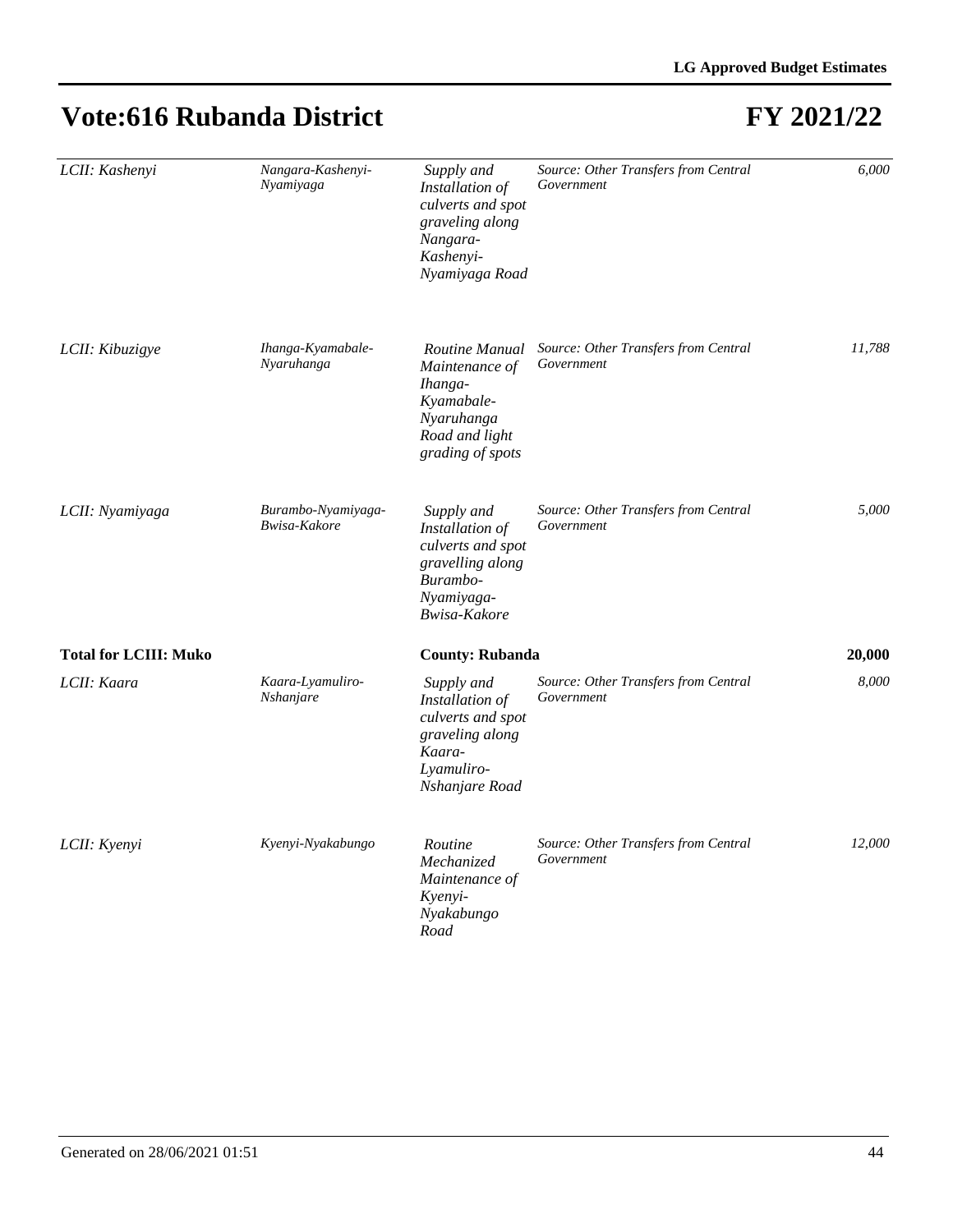| <b>Total for LCIII: Hamurwa</b> |                                                | <b>County: Rubanda</b>                                                                                                |                                                    | 27,000 |
|---------------------------------|------------------------------------------------|-----------------------------------------------------------------------------------------------------------------------|----------------------------------------------------|--------|
| LCII: Mpungu                    | Kaburara-Rwamiganda                            | Routine<br>Mechanized<br>Maintenance of<br>Kaburara-<br>Rwamiganda<br>Road                                            | Source: Other Transfers from Central<br>Government | 7,000  |
| LCII: Shebeya                   | Rwondo-Kabisha-Mukisa-<br>Nyakatare            | Routine<br>Mechanized<br>Maintenance of<br>Rwondo-<br>Kabisha-Mukisa-<br>Nyakatare Road                               | Source: Other Transfers from Central<br>Government | 20,000 |
| <b>Total for LCIII: Bufundi</b> |                                                | <b>County: Rubanda</b>                                                                                                |                                                    | 77,401 |
| LCII: Kacerere                  | Mushanje-Murandamo-<br>Kashasha TC             | Routine Manual<br>Maintenance of<br>Mushanje-<br>Murandamo-<br>Kashasha TC                                            | Source: Other Transfers from Central<br>Government | 1,875  |
| LCII: Kashasha                  | Kinyarushengye-Kashasha<br>P/S-Rwanda Boarder. | Routine<br>Mechanised<br>Maintenance of<br>Kinyarushengye-<br>Kashasha P/S-<br>Rwanda Boarder<br>Road                 | Source: Other Transfers from Central<br>Government | 8,000  |
| LCII: Mugyera                   | Kishanje-Mugyera-<br>Murandi                   | Supply and<br>Installation of<br>culverts and spot<br>graveling along<br>Kishanje-<br>Mugyera-<br>Murandi Road        | Source: Other Transfers from Central<br>Government | 7,000  |
| LCII: Mugyera                   | Nfasha-Kagunga-<br>Mugyera-Habuhutu Road       | Supply and<br>Installation of<br>culverts and spot<br>graveling along<br>Nfasha-Kagunga-<br>Mugyera-<br>Habuhutu Road | Source: Other Transfers from Central<br>Government | 53,346 |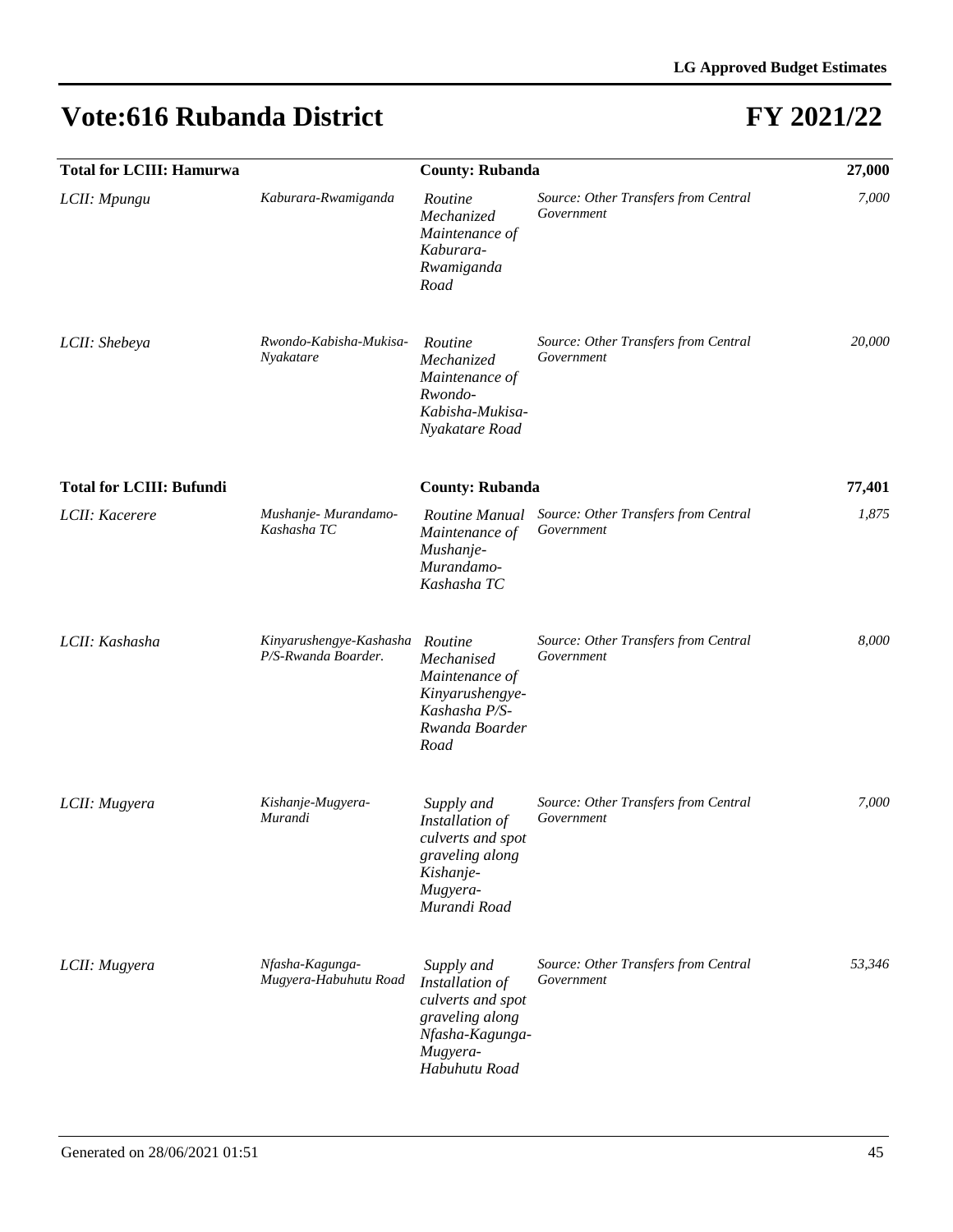| LCII: Mugyera                  | Rubanda District                                                    | Removal of                                                                                       | Source: Other Transfers from Central               | 7,180  |
|--------------------------------|---------------------------------------------------------------------|--------------------------------------------------------------------------------------------------|----------------------------------------------------|--------|
|                                |                                                                     | Landslides                                                                                       | Government                                         |        |
| <b>Total for LCIII: Ikumba</b> |                                                                     | <b>County: Rubanda</b>                                                                           |                                                    | 72,710 |
| LCII: Kashasha                 | Kashasha-Ihunga                                                     | Routine Manual<br>Maintenance of<br>Kashasha-Ihunga                                              | Source: Other Transfers from Central<br>Government | 4,950  |
| LCII: Kashasha                 | Kashasha-Ihunga Road                                                | Supply and<br>Installation of<br>culverts and spot<br>graveling along<br>Kashasha-Ihunga<br>Road | Source: Other Transfers from Central<br>Government | 17,000 |
| LCII: Mushanje                 | Habushuro-Mushanje-<br>Kinyungu                                     | Routine<br>Mechanized<br>Maintenance of<br>Habushuro-<br>Mushanje-<br>Kinyungu Road              | Source: Other Transfers from Central<br>Government | 10.000 |
| LCII: Nyamabare                | Nyamabale-Kantora-<br>Karondo                                       | Routine<br>Mechanised<br>Maintenance of<br>Nyamabale-<br>Kantora-<br>Karondo Road                | Source: Other Transfers from Central<br>Government | 28,000 |
| LCII: Nyaruhanga               | <b>Annual District Road</b><br><b>Inventory Condition</b><br>Survey | <b>Annual District</b><br>Road Inventory<br><b>Condition Survey</b>                              | Source: Other Transfers from Central<br>Government | 12,760 |
| <b>Total for LCIII: Ruhija</b> |                                                                     | <b>County: Rubanda</b>                                                                           |                                                    | 32,000 |
| LCII: Buhumuriro               | Bugarama - Nkukuru Road Routine Manual                              | Maintenance of<br>Bugarama -<br>Nkukuru Road                                                     | Source: Other Transfers from Central<br>Government | 2,250  |
| LCII: Buhumuriro               | Mburameizi-Buzaniro-<br>Kitaba                                      | Routine Manual<br>Maintenance of<br>Mburameizi-<br>Buzaniro-Kitaba<br>Road                       | Source: Other Transfers from Central<br>Government | 3,750  |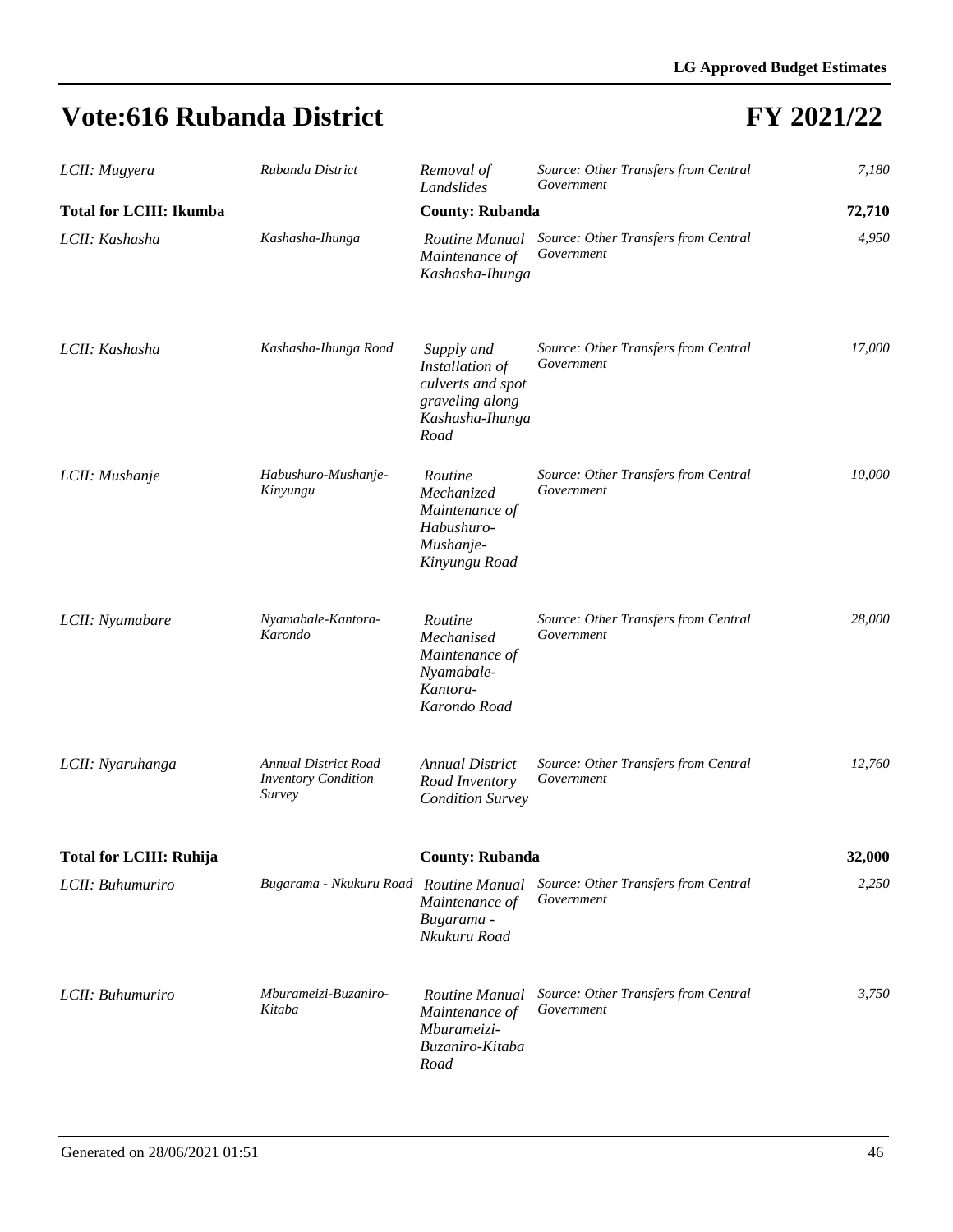| LCII: Kiyebe                                                       | Kiyebe    | Nyamabale-Habushuro-                           |                                                                    | Routine<br>Mechanized<br>Maintenance of<br>Nyamabale-<br>Habushuro-<br>Kiyebe Road                                                   |                                                    | Government                 | Source: Other Transfers from Central |                           |                  |                  | 20,000           |
|--------------------------------------------------------------------|-----------|------------------------------------------------|--------------------------------------------------------------------|--------------------------------------------------------------------------------------------------------------------------------------|----------------------------------------------------|----------------------------|--------------------------------------|---------------------------|------------------|------------------|------------------|
| LCII: Ntungamo                                                     |           | Road Gang<br>Recruitment                       |                                                                    | Government                                                                                                                           | Source: Other Transfers from Central               |                            |                                      |                           | 6,000            |                  |                  |
| <b>Total for LCIII: Nyamweru</b>                                   |           |                                                |                                                                    |                                                                                                                                      | <b>County: Rubanda</b>                             |                            |                                      |                           |                  |                  | 22,000           |
| Bugongi-Bwindi-Butambi<br>LCII: Nyamweru                           |           |                                                |                                                                    | Routine<br>Mechanized<br>Maintenance of<br>Bugongi-Bwindi-<br>Butambi Road                                                           |                                                    | Government                 | Source: Other Transfers from Central |                           |                  |                  | 22,000           |
| <b>Total for LCIII: Rubanda Town Council</b>                       |           |                                                |                                                                    |                                                                                                                                      | <b>County: Rubanda</b>                             |                            |                                      |                           |                  |                  | 34,462           |
| Rubanda District<br>LCII: Nyakabungo Ward                          |           |                                                | <b>Facilitation</b> for<br>Road Gang<br>supervision<br>activities. |                                                                                                                                      | Source: Other Transfers from Central<br>Government |                            |                                      |                           |                  | 10,850           |                  |
| LCII: Nyakabungo Ward                                              |           | Rubanda Town Council-<br>RubandaDistrict Hqtrs |                                                                    | <b>Stone Pitching</b><br>and Routine<br>Manual<br>Maintenance of<br>Rubanda Town<br>Council-<br>RubandaDistrict<br><b>Hqtrs</b> Road |                                                    | Government                 | Source: Other Transfers from Central |                           |                  |                  | 8,358            |
| LCII: Nyarurambi Ward                                              | Committee | <b>DRC</b> District Roads                      |                                                                    | <b>DRC</b> District                                                                                                                  |                                                    | Roads Committee Government | Source: Other Transfers from Central |                           |                  |                  | 15,254           |
| <b>Total Cost of output8158</b>                                    |           | $\bf{0}$                                       | 367,565                                                            | $\bf{0}$                                                                                                                             | $\bf{0}$                                           | 367,565                    | $\bf{0}$                             | 313,361                   | $\bf{0}$         | $\mathbf{0}$     | 313,361          |
| <b>Total Cost of Lower Local Services</b>                          |           | $\bf{0}$                                       | 619,629                                                            | $\bf{0}$                                                                                                                             | $\bf{0}$                                           | 619,629                    | $\bf{0}$                             | 535,744                   | $\bf{0}$         | $\bf{0}$         | 535,744          |
| 03 Capital Purchases                                               |           | <b>Wage</b>                                    | <b>Non</b><br><b>Wage</b>                                          | GoU<br>Dev                                                                                                                           | Ext.Fin                                            | <b>Total</b>               | <b>Wage</b>                          | <b>Non</b><br><b>Wage</b> | GoU<br>Dev       | Ext.Fin          | <b>Total</b>     |
| 048180 Rural roads construction and rehabilitation                 |           |                                                |                                                                    |                                                                                                                                      |                                                    |                            |                                      |                           |                  |                  |                  |
| 312103 Roads and Bridges                                           |           | $\mathbf{0}$                                   | $\mathbf{0}$                                                       | 53,000                                                                                                                               | $\boldsymbol{0}$                                   | 53,000                     | $\mathbf{0}$                         | $\boldsymbol{0}$          | $\boldsymbol{0}$ | $\boldsymbol{0}$ | $\bf{0}$         |
| <b>Total Cost of output8180</b>                                    |           | $\bf{0}$                                       | $\bf{0}$                                                           | 53,000                                                                                                                               | $\bf{0}$                                           | 53,000                     | $\bf{0}$                             | $\bf{0}$                  | $\boldsymbol{0}$ | $\boldsymbol{0}$ | $\boldsymbol{0}$ |
| <b>Total Cost of Capital Purchases</b>                             |           | $\bf{0}$                                       | $\bf{0}$                                                           | 53,000                                                                                                                               | $\boldsymbol{0}$                                   | 53,000                     | $\bf{0}$                             | $\bf{0}$                  | $\bf{0}$         | $\bf{0}$         | $\bf{0}$         |
| Total cost of District, Urban and<br><b>Community Access Roads</b> |           | 120,199                                        | 711,264                                                            | 53,000                                                                                                                               | $\bf{0}$                                           | 884,463                    | 152,599                              | 627,514                   | $\bf{0}$         | $\bf{0}$         | 780,113          |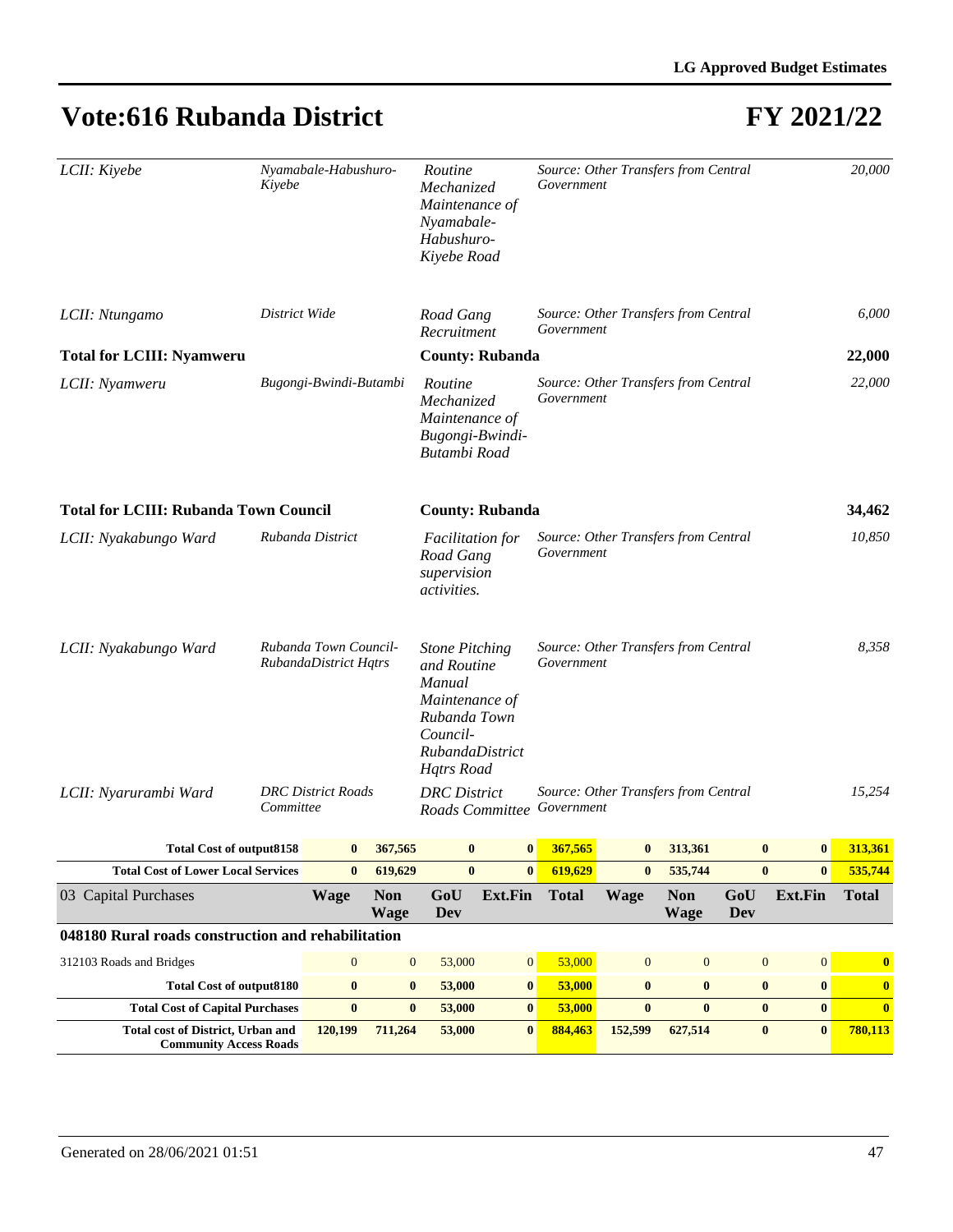### **FY 2021/22**

#### **0482 District Engineering Services**

| <b>Ushs Thousands</b>                              |                | <b>Approved Budget Estimates for FY</b><br>2020/21 |              |                |              | <b>Approved Budget Estimates for FY</b><br>2021/22 |                    |                |                 |              |
|----------------------------------------------------|----------------|----------------------------------------------------|--------------|----------------|--------------|----------------------------------------------------|--------------------|----------------|-----------------|--------------|
| 01 Higher LG Services                              | <b>Wage</b>    | <b>Non</b><br>Wage                                 | GoU<br>Dev   | Ext.Fin        | <b>Total</b> | <b>Wage</b>                                        | <b>Non</b><br>Wage | GoU<br>Dev     | Ext.Fin         | <b>Total</b> |
| 048201 Buildings Maintenance                       |                |                                                    |              |                |              |                                                    |                    |                |                 |              |
| 223006 Water                                       | $\overline{0}$ | 1,000                                              | $\mathbf{0}$ | 0              | 1,000        | $\overline{0}$                                     | 6.000              | $\overline{0}$ | $\Omega$        | 6,000        |
| 227001 Travel inland                               | $\overline{0}$ | $\Omega$                                           | $\mathbf{0}$ | $\overline{0}$ |              | $\Omega$                                           | 6,000              | $\mathbf{0}$   | $\Omega$        | 6,000        |
| 228001 Maintenance - Civil                         | $\overline{0}$ | 11,000                                             | $\mathbf{0}$ | 0              | 11,000       | $\Omega$                                           | 6,000              | 30,000         | $\Omega$        | 36,000       |
| Total Cost of output8201                           | $\mathbf{0}$   | 12,000                                             | $\bf{0}$     | $\bf{0}$       | 12,000       | $\mathbf{0}$                                       | 18,000             | 30,000         | $\bf{0}$        | 48,000       |
| 048204 Electrical Installations/Repairs            |                |                                                    |              |                |              |                                                    |                    |                |                 |              |
| 228001 Maintenance - Civil                         | $\overline{0}$ | 1,000                                              | $\mathbf{0}$ | 0              | 1,000        | $\overline{0}$                                     | $\mathbf{0}$       | $\Omega$       | $\vert 0 \vert$ | $\bf{0}$     |
| Total Cost of output8204                           | $\bf{0}$       | 1,000                                              | $\bf{0}$     | $\bf{0}$       | 1,000        | $\mathbf{0}$                                       | $\mathbf{0}$       | $\bf{0}$       | $\bf{0}$        | $\mathbf{0}$ |
| <b>Total Cost of Higher LG Services</b>            | $\bf{0}$       | 13,000                                             | $\bf{0}$     | $\bf{0}$       | 13,000       | $\mathbf{0}$                                       | 18,000             | 30,000         | $\bf{0}$        | 48,000       |
| <b>Total cost of District Engineering Services</b> | $\bf{0}$       | 13,000                                             | $\bf{0}$     | $\bf{0}$       | 13,000       | $\mathbf{0}$                                       | 18,000             | 30,000         | $\mathbf{0}$    | 48,000       |
| <b>Total cost of Roads and Engineering</b>         | 120,199        | 724,264                                            | 53,000       | $\bf{0}$       | 897,463      | 152,599                                            | 645,514            | 30,000         | $\mathbf{0}$    | 828,113      |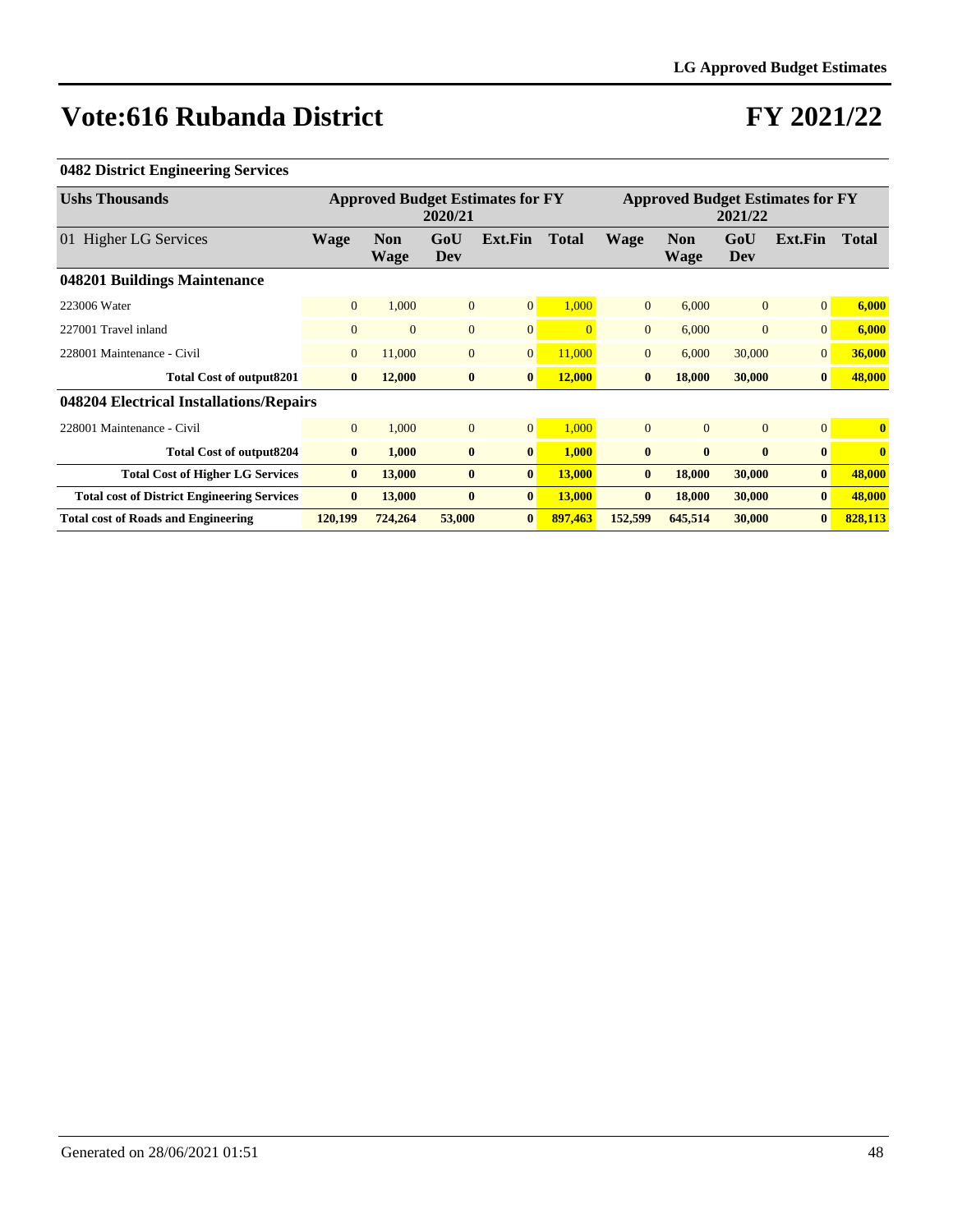### **FY 2021/22**

#### *Water*

**B1: Overview of Sub-SubProgramme Revenues and Expenditures by Source**

| Ushs Thousands                                          | <b>Approved Budget for FY</b><br>2020/21 | <b>Cumulative Receipts by End</b><br>March for FY2020/21 | <b>Approved Budget for</b><br>FY 2021/22 |  |  |
|---------------------------------------------------------|------------------------------------------|----------------------------------------------------------|------------------------------------------|--|--|
| A: Breakdown of of Sub-SubProgramme Revenues            |                                          |                                                          |                                          |  |  |
| <b>Recurrent Revenues</b>                               | 77,875                                   | 48,990                                                   | 121,300                                  |  |  |
| District Unconditional Grant (Non-<br>Wage)             | 0                                        | $\Omega$                                                 | 2,000                                    |  |  |
| District Unconditional Grant (Wage)                     | 14,400                                   | 10,800                                                   | 56,400                                   |  |  |
| <b>Locally Raised Revenues</b>                          | 3,000                                    | 1,800                                                    | 2,335                                    |  |  |
| Sector Conditional Grant (Non-Wage)                     | 60,475                                   | 36,390                                                   | 60,565                                   |  |  |
| <b>Development Revenues</b>                             | 514,771                                  | 514,771                                                  | 650,563                                  |  |  |
| Sector Development Grant                                | 494,969                                  | 494,969                                                  | 630,761                                  |  |  |
| <b>Transitional Development Grant</b>                   | 19,802                                   | 19,802                                                   | 19,802                                   |  |  |
| <b>Total Revenues shares</b>                            | 592,646                                  | 563,760                                                  | 771,863                                  |  |  |
| <b>B: Breakdown of of Sub-SubProgramme Expenditures</b> |                                          |                                                          |                                          |  |  |
| <b>Recurrent Expenditure</b>                            |                                          |                                                          |                                          |  |  |
| Wage                                                    | 14,400                                   | 10,224                                                   | 56,400                                   |  |  |
| Non Wage                                                | 63,475                                   | 33,374                                                   | 64,900                                   |  |  |
| <b>Development Expenditure</b>                          |                                          |                                                          |                                          |  |  |
| Domestic Development                                    | 514,771                                  | 226,499                                                  | 650,563                                  |  |  |
| <b>External Financing</b>                               | 0                                        | 0                                                        |                                          |  |  |
| <b>Total Expenditure</b>                                | 592,646                                  | 270,097                                                  | 771,863                                  |  |  |

**B2: Expenditure Details by Service Area, Output Class, Budget Output and Item**

#### **0981 Rural Water Supply and Sanitation**

| <b>Ushs Thousands</b>                                    |                | <b>Approved Budget Estimates for FY</b><br>2020/21 |                |                |              |             | <b>Approved Budget Estimates for FY</b><br>2021/22 |                |                 |              |  |  |
|----------------------------------------------------------|----------------|----------------------------------------------------|----------------|----------------|--------------|-------------|----------------------------------------------------|----------------|-----------------|--------------|--|--|
| Higher LG Services<br>01                                 | <b>Wage</b>    | <b>Non</b><br>Wage                                 | GoU<br>Dev     | Ext.Fin        | <b>Total</b> | <b>Wage</b> | <b>Non</b><br>Wage                                 | GoU<br>Dev     | Ext.Fin         | Total        |  |  |
| 098101 Operation of the District Water Office            |                |                                                    |                |                |              |             |                                                    |                |                 |              |  |  |
| 211101 General Staff Salaries                            | 14,400         | $\Omega$                                           | $\overline{0}$ | $\overline{0}$ | 14.400       | 56,400      | $\overline{0}$                                     | $\overline{0}$ | $\vert 0 \vert$ | 56,400       |  |  |
| 221011 Printing, Stationery, Photocopying and<br>Binding | $\mathbf{0}$   | 2.000                                              | $\overline{0}$ | $\overline{0}$ | 2.000        | $\Omega$    | 1.000                                              | $\overline{0}$ | $\Omega$        | 1.000        |  |  |
| 227001 Travel inland                                     | $\overline{0}$ | 2.640                                              | $\overline{0}$ | $\overline{0}$ | 2.640        | $\Omega$    | $\Omega$                                           | $\overline{0}$ | $\vert 0 \vert$ | $\mathbf{0}$ |  |  |
| 227004 Fuel, Lubricants and Oils                         | $\mathbf{0}$   | 5.471                                              | $\overline{0}$ | $\mathbf{0}$   | 5,471        | $\Omega$    | 9.111                                              | $\overline{0}$ | $\Omega$        | 9,111        |  |  |
| <b>Total Cost of output8101</b>                          | 14,400         | 10.111                                             | $\bf{0}$       | $\bf{0}$       | 24.511       | 56,400      | 10.111                                             | $\mathbf{0}$   | $\mathbf{0}$    | 66.511       |  |  |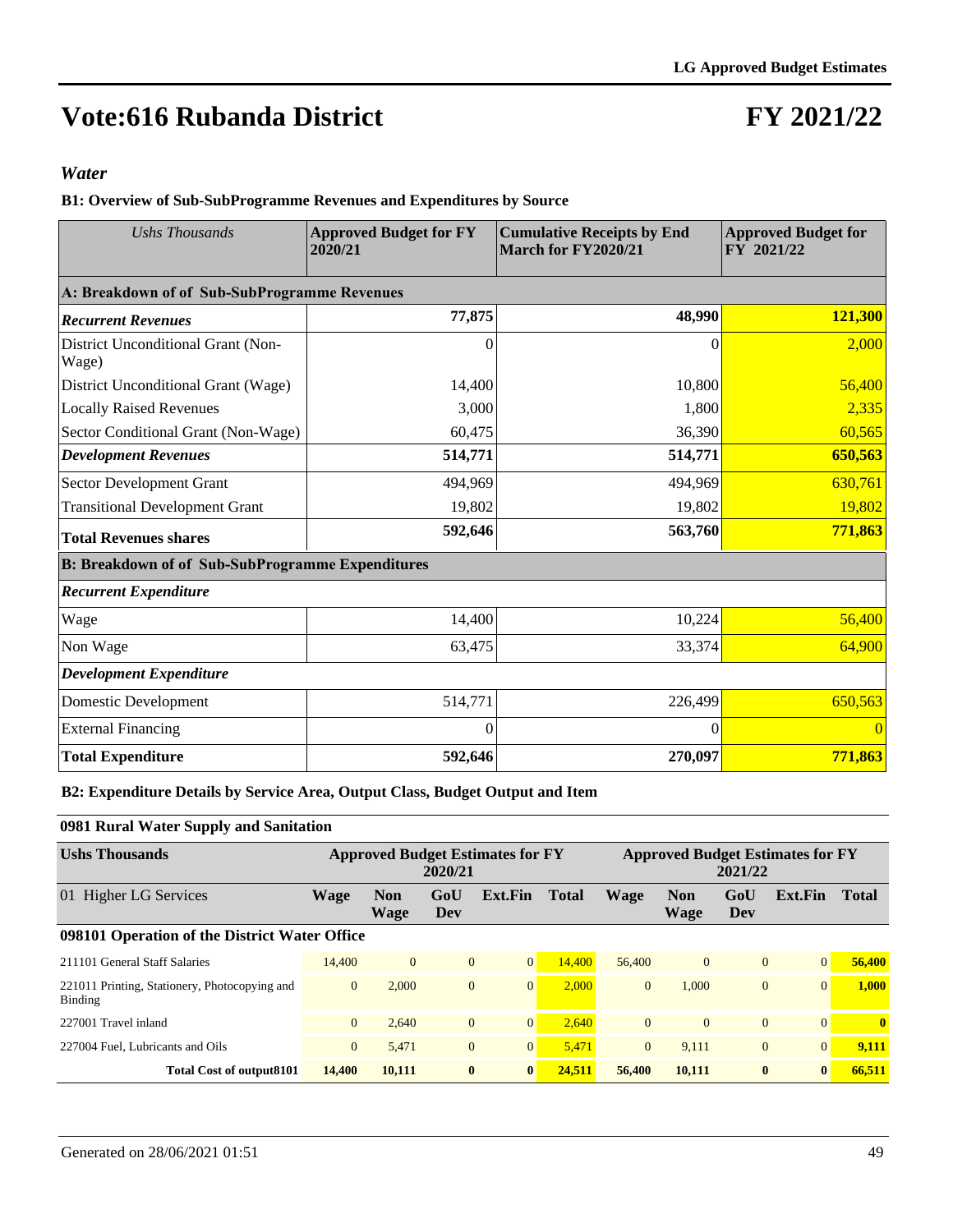| 098102 Supervision, monitoring and coordination                |            |                  |                           |                                                                   |                        |                                        |                |                           |                  |                  |                         |
|----------------------------------------------------------------|------------|------------------|---------------------------|-------------------------------------------------------------------|------------------------|----------------------------------------|----------------|---------------------------|------------------|------------------|-------------------------|
| 227001 Travel inland                                           |            | $\mathbf{0}$     | 34,561                    | $\mathbf{0}$                                                      | $\overline{0}$         | 34,561                                 | $\mathbf{0}$   | 42,264                    | $\mathbf{0}$     | $\mathbf{0}$     | 42,264                  |
| 227004 Fuel, Lubricants and Oils                               |            | $\boldsymbol{0}$ | 3,429                     | $\boldsymbol{0}$                                                  | $\boldsymbol{0}$       | 3,429                                  | $\mathbf{0}$   | $\boldsymbol{0}$          | $\boldsymbol{0}$ | $\boldsymbol{0}$ | $\bf{0}$                |
| <b>Total Cost of output8102</b>                                |            | $\bf{0}$         | 37,990                    | $\bf{0}$                                                          | $\bf{0}$               | 37,990                                 | $\bf{0}$       | 42,264                    | $\bf{0}$         | $\bf{0}$         | 42,264                  |
| 098103 Support for O&M of district water and sanitation        |            |                  |                           |                                                                   |                        |                                        |                |                           |                  |                  |                         |
| 227004 Fuel, Lubricants and Oils                               |            | $\mathbf{0}$     | 3,000                     | $\boldsymbol{0}$                                                  | $\overline{0}$         | 3,000                                  | $\mathbf{0}$   | $\mathbf{0}$              | $\mathbf{0}$     | $\mathbf{0}$     | $\bf{0}$                |
| 228002 Maintenance - Vehicles                                  |            | $\boldsymbol{0}$ | 2,000                     | $\overline{0}$                                                    | $\overline{0}$         | 2,000                                  | $\mathbf{0}$   | $\overline{0}$            | $\overline{0}$   | $\mathbf{0}$     | $\overline{\mathbf{0}}$ |
| <b>Total Cost of output8103</b>                                |            | $\bf{0}$         | 5,000                     | $\bf{0}$                                                          | $\bf{0}$               | 5,000                                  | $\bf{0}$       | $\bf{0}$                  | $\bf{0}$         | $\bf{0}$         | $\boldsymbol{0}$        |
| 098104 Promotion of Community Based Management                 |            |                  |                           |                                                                   |                        |                                        |                |                           |                  |                  |                         |
| 227001 Travel inland                                           |            | $\boldsymbol{0}$ | 10,374                    | $\mathbf{0}$                                                      | $\mathbf{0}$           | 10,374                                 | $\mathbf{0}$   | 12,525                    | $\mathbf{0}$     | $\mathbf{0}$     | 12,525                  |
| <b>Total Cost of output8104</b>                                |            | $\bf{0}$         | 10,374                    | $\bf{0}$                                                          | $\bf{0}$               | 10,374                                 | $\bf{0}$       | 12,525                    | $\bf{0}$         | $\bf{0}$         | 12,525                  |
| <b>Total Cost of Higher LG Services</b>                        |            | 14,400           | 63,475                    | $\bf{0}$                                                          | $\bf{0}$               | 77,875                                 | 56,400         | 64,900                    | $\bf{0}$         | $\bf{0}$         | 121,300                 |
| 02 Lower Local Services                                        |            | <b>Wage</b>      | <b>Non</b><br>Wage        | GoU<br>Dev                                                        | Ext.Fin                | <b>Total</b>                           | <b>Wage</b>    | <b>Non</b><br><b>Wage</b> | GoU<br>Dev       | Ext.Fin          | <b>Total</b>            |
| 098151 Rehabilitation and Repairs to Rural Water Sources (LLS) |            |                  |                           |                                                                   |                        |                                        |                |                           |                  |                  |                         |
| 263370 Sector Development Grant                                |            | $\mathbf{0}$     | $\overline{0}$            | 19,802                                                            | $\overline{0}$         | 19,802                                 | $\mathbf{0}$   | $\mathbf{0}$              | 60,000           | $\mathbf{0}$     | 60,000                  |
| <b>Total for LCIII: Muko</b>                                   |            |                  |                           |                                                                   | <b>County: Rubanda</b> |                                        |                |                           |                  |                  | 60,000                  |
| LCII: Ikamiro                                                  |            | Muko subcounty   |                           | Ikamiro GFS                                                       |                        | Source: Sector Development Grant       |                |                           |                  |                  | 60,000                  |
| <b>Total Cost of output8151</b>                                |            | $\bf{0}$         | $\bf{0}$                  | 19,802                                                            | $\bf{0}$               | 19,802                                 | $\bf{0}$       | $\bf{0}$                  | 60,000           | $\bf{0}$         | 60,000                  |
| <b>Total Cost of Lower Local Services</b>                      |            | $\bf{0}$         | $\bf{0}$                  | 19,802                                                            | $\bf{0}$               | 19,802                                 | $\bf{0}$       | $\bf{0}$                  | 60,000           | $\bf{0}$         | 60,000                  |
| 03 Capital Purchases                                           |            | <b>Wage</b>      | <b>Non</b><br><b>Wage</b> | GoU<br>Dev                                                        | <b>Ext.Fin</b>         | <b>Total</b>                           | <b>Wage</b>    | <b>Non</b><br><b>Wage</b> | GoU<br>Dev       | Ext.Fin          | <b>Total</b>            |
| 098172 Administrative Capital                                  |            |                  |                           |                                                                   |                        |                                        |                |                           |                  |                  |                         |
| 281504 Monitoring, Supervision & Appraisal<br>of capital works |            | $\mathbf{0}$     | $\mathbf{0}$              | 67,312                                                            | $\overline{0}$         | 67,312                                 | $\overline{0}$ | $\mathbf{0}$              | 83,802           | $\mathbf{0}$     | 83,802                  |
| <b>Total for LCIII: Muko</b>                                   |            |                  |                           |                                                                   | <b>County: Rubanda</b> |                                        |                |                           |                  |                  | 9,901                   |
| LCII: Karengyere                                               | kacerere   |                  |                           | Monitoring,<br>Supervision and<br>Appraisal -<br>Allowances and   | Facilitation-1255      | Source: Transitional Development Grant |                |                           |                  |                  | 9,901                   |
| <b>Total for LCIII: Nyamweru</b>                               |            |                  |                           |                                                                   | <b>County: Rubanda</b> |                                        |                |                           |                  |                  | 9,901                   |
| LCII: Bigungiro                                                | bigungiro  |                  |                           | Monitoring,<br>Supervision and<br>Appraisal -<br>Allowances and   | Facilitation-1255      | Source: Transitional Development Grant |                |                           |                  |                  | 9,901                   |
| <b>Total for LCIII: Rubanda Town Council</b>                   |            |                  |                           |                                                                   | <b>County: Rubanda</b> |                                        |                |                           |                  |                  | 64,000                  |
| LCII: Nyakabungo Ward                                          | Distrit HQ |                  |                           | Monitoring,<br>Supervision and<br>Appraisal -<br>Inspections-1261 |                        | Source: Sector Development Grant       |                |                           |                  |                  | 20,000                  |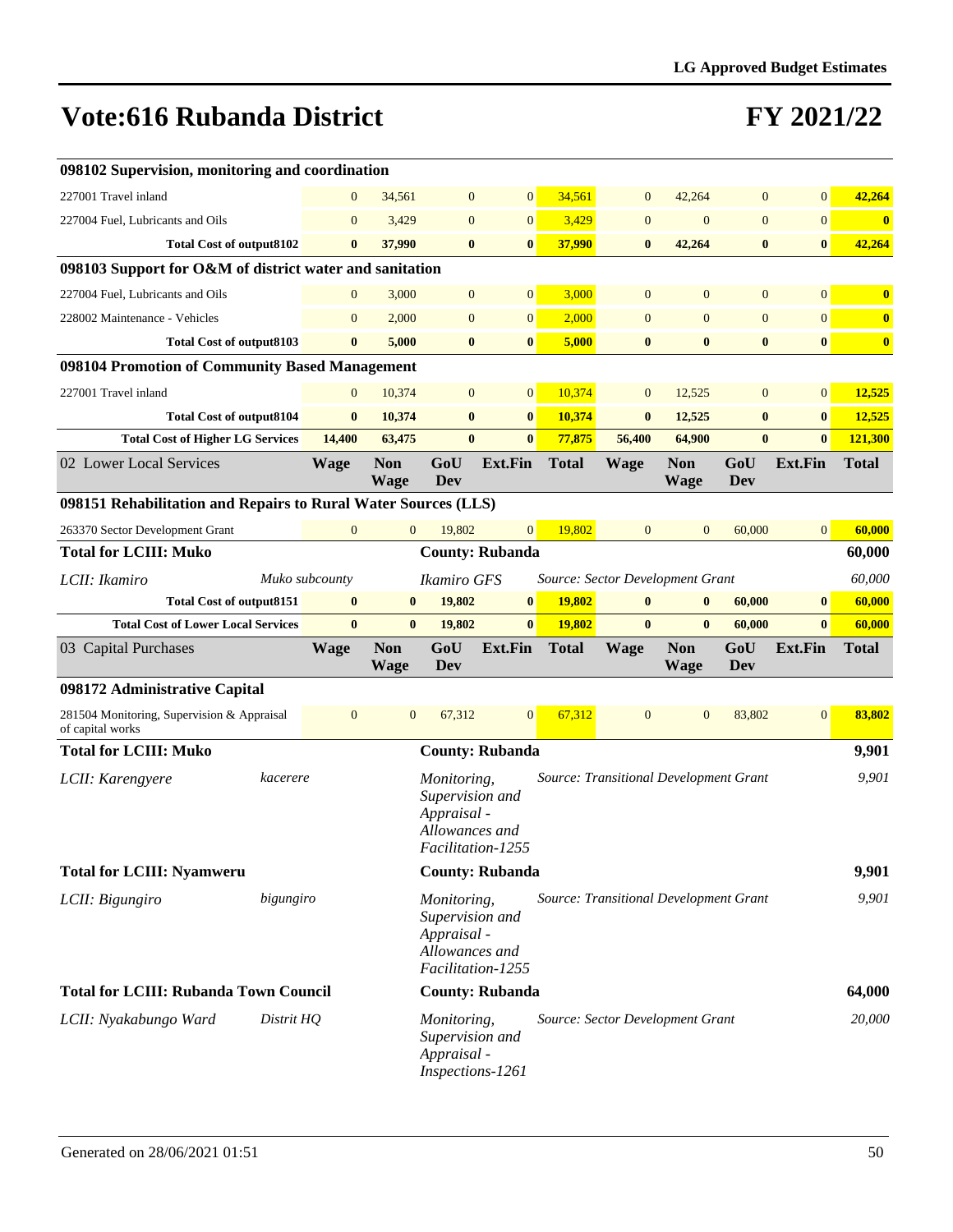| LCII: Nyakabungo Ward                                          |               | Rubanda DLG HQs                                      |                | Monitoring,<br>Supervision and<br>Appraisal -<br>Allowances and<br>Facilitation-1255 |                |                | Source: Sector Development Grant |                |              |                | 44,000   |
|----------------------------------------------------------------|---------------|------------------------------------------------------|----------------|--------------------------------------------------------------------------------------|----------------|----------------|----------------------------------|----------------|--------------|----------------|----------|
| 312104 Other Structures                                        |               | $\mathbf{0}$                                         | $\mathbf{0}$   | $\mathbf{0}$                                                                         | $\mathbf{0}$   | $\overline{0}$ | $\overline{0}$                   | $\mathbf{0}$   | 34,000       | $\mathbf{0}$   | 34,000   |
| <b>Total for LCIII: Bubare</b>                                 |               |                                                      |                | <b>County: Rubanda</b>                                                               |                |                |                                  |                |              |                | 28,381   |
| LCII: Bubaare                                                  | Muchahi       |                                                      |                | Construction<br>Services -<br>Sanitation<br>Facilities-409                           |                |                | Source: Sector Development Grant |                |              |                | 2,469    |
| LCII: Bushura                                                  | <b>Bubare</b> |                                                      |                | Construction<br>Services - Water<br>Schemes-418                                      |                |                | Source: Sector Development Grant |                |              |                | 25,912   |
| <b>Total for LCIII: Hamurwa</b>                                |               |                                                      |                | <b>County: Rubanda</b>                                                               |                |                |                                  |                |              |                | 2,441    |
| LCII: Mpungu                                                   |               | nyamasizi hot springs                                |                | Construction<br>Services -<br>Sanitation<br>Facilities-409                           |                |                | Source: Sector Development Grant |                |              |                | 2,441    |
| <b>Total for LCIII: Rubanda Town Council</b>                   |               |                                                      |                | <b>County: Rubanda</b>                                                               |                |                |                                  |                |              |                | 3,178    |
| LCII: Nyakabungo Ward                                          |               | Bubare, Bufundi, Muko, Rub<br>anda TC and Hamurwa Tc |                | Construction<br>Services -<br>Projects-407                                           |                |                | Source: Sector Development Grant |                |              |                | 1,990    |
| LCII: Nyakabungo Ward                                          | District HQ   |                                                      |                | Construction<br>Services - Water<br>Resevoirs-417                                    |                |                | Source: Sector Development Grant |                |              |                | 1,188    |
| <b>Total Cost of output8172</b>                                |               | $\bf{0}$                                             | $\bf{0}$       | 67,312                                                                               | $\bf{0}$       | 67,312         | $\mathbf{0}$                     | $\bf{0}$       | 117,802      | $\bf{0}$       | 117,802  |
| 098175 Non Standard Service Delivery Capital                   |               |                                                      |                |                                                                                      |                |                |                                  |                |              |                |          |
| 281504 Monitoring, Supervision & Appraisal<br>of capital works |               | $\mathbf{0}$                                         | $\mathbf{0}$   | 12,000                                                                               | $\overline{0}$ | 12,000         | $\mathbf{0}$                     | $\mathbf{0}$   | $\mathbf{0}$ | $\mathbf{0}$   | $\bf{0}$ |
| <b>Total Cost of output8175</b>                                |               | $\bf{0}$                                             | $\bf{0}$       | 12,000                                                                               | $\bf{0}$       | 12,000         | $\bf{0}$                         | $\bf{0}$       | $\bf{0}$     | $\bf{0}$       | $\bf{0}$ |
| 098180 Construction of public latrines in RGCs                 |               |                                                      |                |                                                                                      |                |                |                                  |                |              |                |          |
| 312101 Non-Residential Buildings                               |               | $\mathbf{0}$                                         | $\overline{0}$ | 69,802                                                                               | $\overline{0}$ | 69,802         | $\overline{0}$                   | $\mathbf{0}$   | $\mathbf{0}$ | $\mathbf{0}$   | $\bf{0}$ |
| 312104 Other Structures                                        |               | $\mathbf{0}$                                         | $\overline{0}$ | $\overline{0}$                                                                       | $\overline{0}$ | $\overline{0}$ | $\overline{0}$                   | $\overline{0}$ | 50,000       | $\overline{0}$ | 50,000   |
| <b>Total for LCIII: Muko</b>                                   |               |                                                      |                | <b>County: Rubanda</b>                                                               |                |                |                                  |                |              |                | 25,000   |
| LCII: Butare                                                   | katojo        |                                                      |                | Construction<br>Services -<br>Sanitation<br>Facilities-409                           |                |                | Source: Sector Development Grant |                |              |                | 25,000   |
| <b>Total for LCIII: Ikumba</b>                                 |               |                                                      |                | <b>County: Rubanda</b>                                                               |                |                |                                  |                |              |                | 25,000   |
| LCII: Nyaruhanga                                               | Murutenga     |                                                      |                | Construction<br>Services -<br>Sanitation<br>Facilities-409                           |                |                | Source: Sector Development Grant |                |              |                | 25,000   |
| <b>Total Cost of output8180</b>                                |               | $\bf{0}$                                             | $\bf{0}$       | 69,802                                                                               | $\bf{0}$       | 69,802         | $\bf{0}$                         | $\bf{0}$       | 50,000       | $\bf{0}$       | 50,000   |
| 098181 Spring protection                                       |               |                                                      |                |                                                                                      |                |                |                                  |                |              |                |          |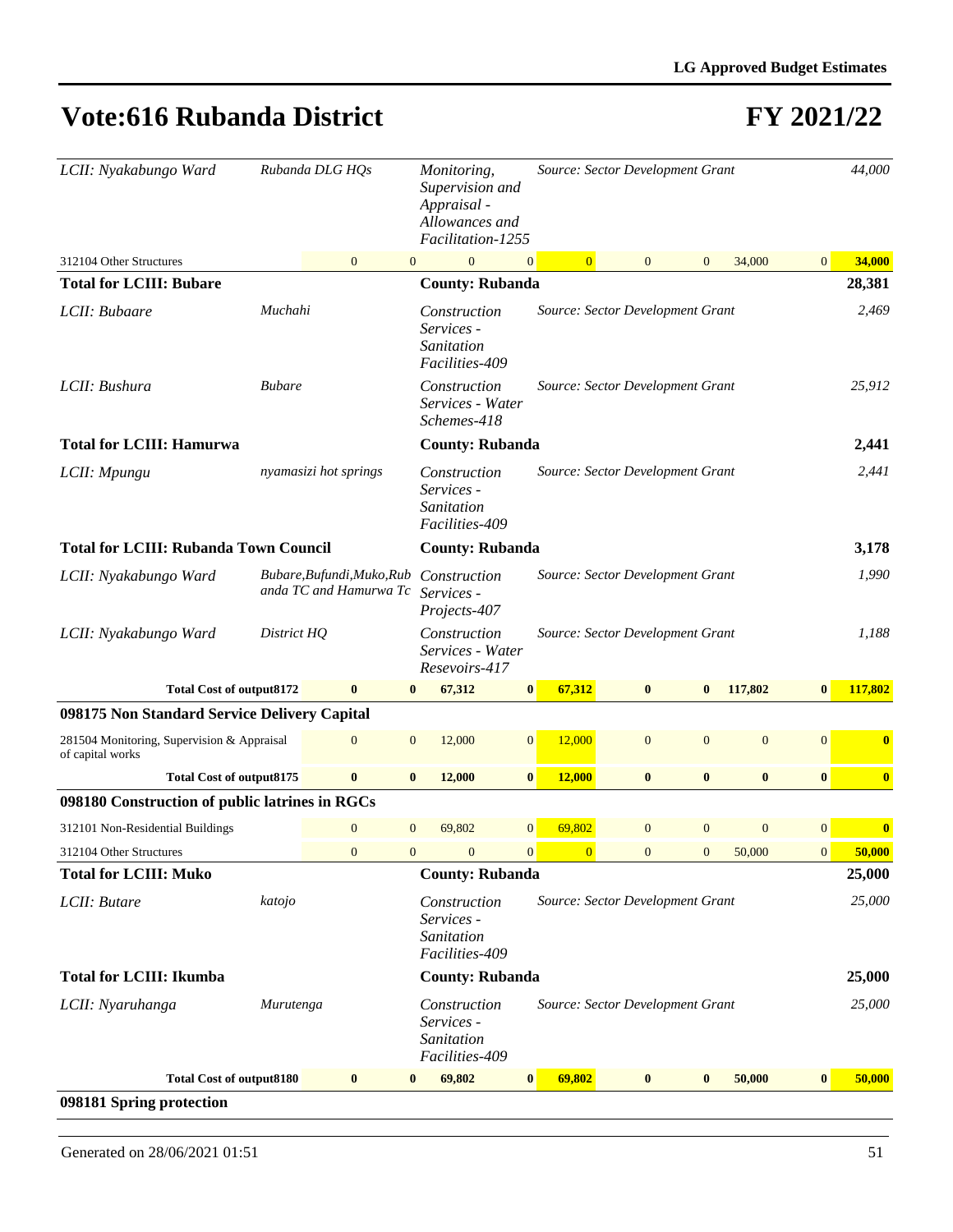| 312104 Other Structures                                            |              | $\overline{0}$  | $\overline{0}$ | 20,000                                                        | $\overline{0}$   |                 | 20,000  | $\overline{0}$                   | $\overline{0}$ | 28,000         | $\mathbf{0}$   | 28,000                  |
|--------------------------------------------------------------------|--------------|-----------------|----------------|---------------------------------------------------------------|------------------|-----------------|---------|----------------------------------|----------------|----------------|----------------|-------------------------|
| <b>Total for LCIII: Bubare</b>                                     |              |                 |                | <b>County: Rubanda</b>                                        |                  |                 |         |                                  |                |                |                | 4,000                   |
| LCII: Bushura                                                      | Kyarwondo    |                 |                | Construction<br>Services - Other<br>Construction<br>Works-405 |                  |                 |         | Source: Sector Development Grant |                |                |                | 4,000                   |
| <b>Total for LCIII: Hamurwa</b>                                    |              |                 |                | <b>County: Rubanda</b>                                        |                  |                 |         |                                  |                |                |                | 4,000                   |
| LCII: Mpungu                                                       | Rugyendabari |                 |                | Construction<br>Services -<br>Projects-407                    |                  |                 |         | Source: Sector Development Grant |                |                |                | 4,000                   |
| <b>Total for LCIII: Bufundi</b>                                    |              |                 |                | <b>County: Rubanda</b>                                        |                  |                 |         |                                  |                |                |                | 8,000                   |
| LCII: Kacerere                                                     | Kibara       |                 |                | Construction<br>Services - Other<br>Construction<br>Works-405 |                  |                 |         | Source: Sector Development Grant |                |                |                | 4,000                   |
| LCII: Kagunga                                                      |              | kagunga village |                | Construction<br>Services - Other<br>Construction<br>Works-405 |                  |                 |         | Source: Sector Development Grant |                |                |                | 4,000                   |
| <b>Total for LCIII: Ruhija</b>                                     |              |                 |                | <b>County: Rubanda</b>                                        |                  |                 |         |                                  |                |                |                | 8,000                   |
| LCII: Kitojo                                                       | Bishayu      |                 |                | Construction<br>Services - Other<br>Construction<br>Works-405 |                  |                 |         | Source: Sector Development Grant |                |                |                | 4,000                   |
| LCII: Kitojo                                                       | katoma       |                 |                | Construction<br>Services - Other<br>Construction<br>Works-405 |                  |                 |         | Source: Sector Development Grant |                |                |                | 4.000                   |
| <b>Total for LCIII: Nyamweru</b>                                   |              |                 |                | <b>County: Rubanda</b>                                        |                  |                 |         |                                  |                |                |                | 4,000                   |
| LCII: Kyokyezo                                                     | Nyakabungo   |                 |                | Construction<br>Services - Other<br>Construction<br>Works-405 |                  |                 |         | Source: Sector Development Grant |                |                |                | 4,000                   |
| <b>Total Cost of output8181</b>                                    |              | $\bf{0}$        | $\bf{0}$       | 20,000                                                        | $\boldsymbol{0}$ |                 | 20,000  | $\bf{0}$                         | $\bf{0}$       | 28,000         | $\bf{0}$       | 28,000                  |
| 098184 Construction of piped water supply system                   |              |                 |                |                                                               |                  |                 |         |                                  |                |                |                |                         |
| 281503 Engineering and Design Studies &<br>Plans for capital works |              | $\overline{0}$  | $\overline{0}$ | 12,000                                                        |                  | $\vert 0 \vert$ | 12,000  | $\overline{0}$                   | $\mathbf{0}$   | $\overline{0}$ | $\overline{0}$ | $\overline{\mathbf{0}}$ |
| 312104 Other Structures                                            |              | $\overline{0}$  | $\overline{0}$ | 313.854                                                       | $\vert 0 \vert$  |                 | 313,854 | $\overline{0}$                   | $\overline{0}$ | 394,761        | $\overline{0}$ | 394,761                 |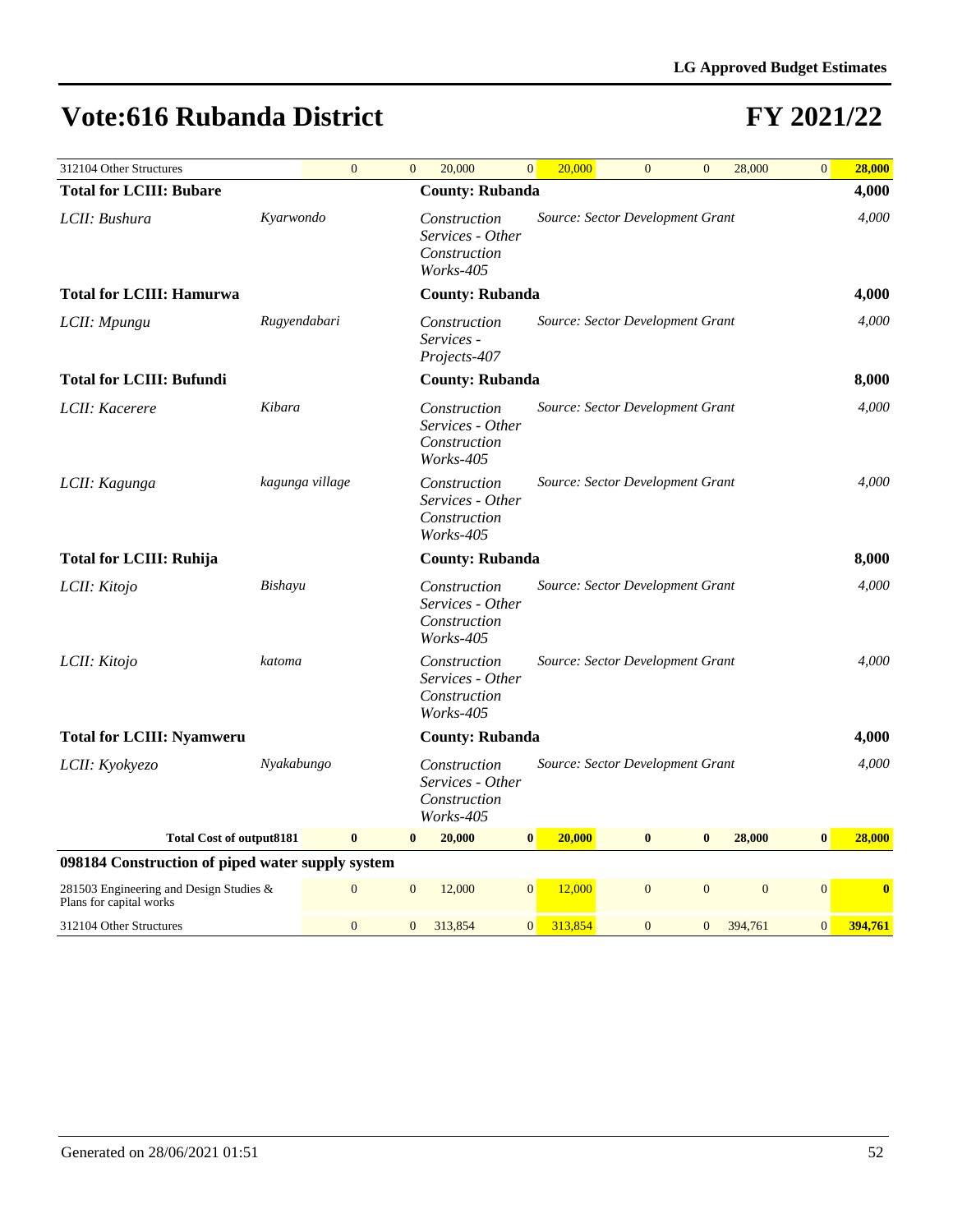| <b>Total for LCIII: Bubare</b>              |                                 |          |                                                                                     | <b>County: Rubanda</b> |                  |         |              |              |         | 254,761  |         |
|---------------------------------------------|---------------------------------|----------|-------------------------------------------------------------------------------------|------------------------|------------------|---------|--------------|--------------|---------|----------|---------|
| LCII: Bushura                               | Bushura                         |          | Source: Sector Development Grant<br>Construction<br>Services - Water<br>Schemes-418 |                        |                  |         |              |              |         |          | 254,761 |
| <b>Total for LCIII: Ikumba</b>              |                                 |          |                                                                                     | <b>County: Rubanda</b> |                  |         |              |              |         |          | 140,000 |
| LCII: Nyamabare                             | <b>Burimbe</b>                  |          | Source: Sector Development Grant<br>Construction<br>Services - Water<br>Schemes-418 |                        |                  |         |              |              |         |          | 140,000 |
|                                             | <b>Total Cost of output8184</b> | $\bf{0}$ | $\bf{0}$                                                                            | 325,854                | $\vert 0 \vert$  | 325,854 | $\bf{0}$     | $\bf{0}$     | 394,761 | $\bf{0}$ | 394,761 |
| <b>Total Cost of Capital Purchases</b>      |                                 | $\bf{0}$ | $\mathbf{0}$                                                                        | 494,969                | $\mathbf{0}$     | 494,969 | $\mathbf{0}$ | $\mathbf{0}$ | 590,563 | $\bf{0}$ | 590,563 |
| <b>Total cost of Rural Water Supply and</b> | <b>Sanitation</b>               | 14,400   | 63,475                                                                              | 514,771                | $\vert 0 \vert$  | 592.646 | 56,400       | 64,900       | 650,563 | $\bf{0}$ | 771,863 |
| <b>Total cost of Water</b>                  |                                 | 14,400   | 63,475                                                                              | 514,771                | $\boldsymbol{0}$ | 592,646 | 56,400       | 64,900       | 650.563 | $\bf{0}$ | 771,863 |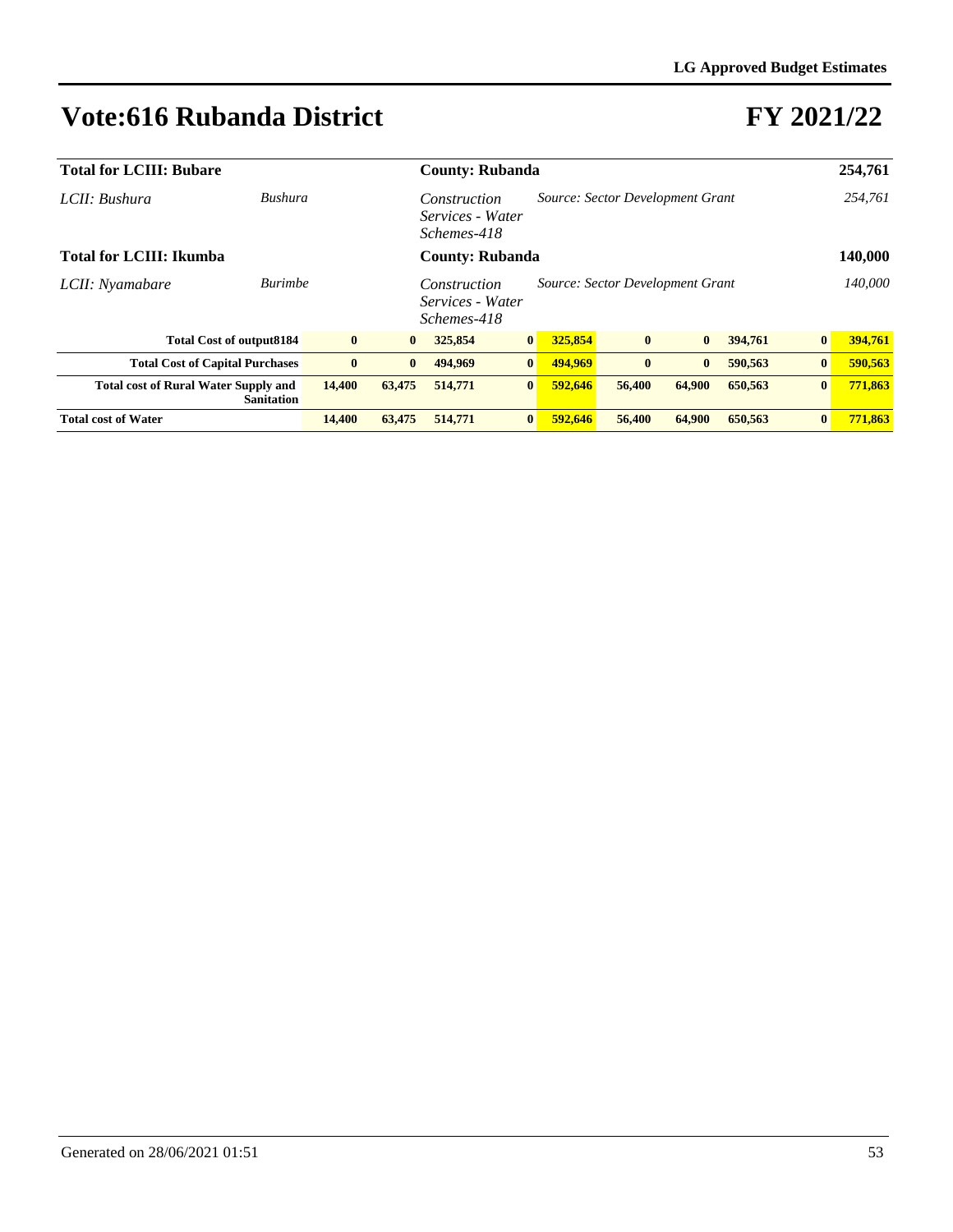### **FY 2021/22**

#### *Natural Resources*

**B1: Overview of Sub-SubProgramme Revenues and Expenditures by Source**

| <b>Ushs Thousands</b>                                                  | <b>Approved Budget for FY</b><br>2020/21 | <b>Cumulative Receipts by End</b><br>March for FY2020/21 | <b>Approved Budget for</b><br>FY 2021/22 |  |  |
|------------------------------------------------------------------------|------------------------------------------|----------------------------------------------------------|------------------------------------------|--|--|
| A: Breakdown of of Sub-SubProgramme Revenues                           |                                          |                                                          |                                          |  |  |
| <b>Recurrent Revenues</b>                                              | 251,127                                  | 353,614                                                  | 404,832                                  |  |  |
| District Unconditional Grant (Non-<br>Wage)                            | 5,266                                    | 3,949                                                    | 9,000                                    |  |  |
| District Unconditional Grant (Wage)                                    | 209,397                                  | 141,728                                                  | 181,200                                  |  |  |
| <b>Locally Raised Revenues</b>                                         | 12,200                                   | 8,715                                                    | 10,000                                   |  |  |
| <b>Other Transfers from Central</b><br>Government                      | 11,000                                   | 191,240                                                  | 191,240                                  |  |  |
| Sector Conditional Grant (Non-Wage)                                    | 13,265                                   | 7,982                                                    | 13,392                                   |  |  |
| <b>Development Revenues</b>                                            | 33,775                                   | 33,775                                                   | 46,430                                   |  |  |
| <b>District Discretionary Development</b><br><b>Equalization Grant</b> | 33,775                                   | 33,775                                                   | 46,430                                   |  |  |
| <b>Total Revenues shares</b>                                           | 284,902                                  | 387,389                                                  | 451,262                                  |  |  |
| <b>B: Breakdown of of Sub-SubProgramme Expenditures</b>                |                                          |                                                          |                                          |  |  |
| <b>Recurrent Expenditure</b>                                           |                                          |                                                          |                                          |  |  |
| Wage                                                                   | 209,397                                  | 141,728                                                  | 181,200                                  |  |  |
| Non Wage                                                               | 41,730                                   | 20,094                                                   | 223,632                                  |  |  |
| <b>Development Expenditure</b>                                         |                                          |                                                          |                                          |  |  |
| Domestic Development                                                   | 33,775                                   | $\Omega$                                                 | 46,430                                   |  |  |
| <b>External Financing</b>                                              | 0                                        | $\Omega$                                                 | $\Omega$                                 |  |  |
| <b>Total Expenditure</b>                                               | 284,902                                  | 161,822                                                  | 451,262                                  |  |  |

**B2: Expenditure Details by Service Area, Output Class, Budget Output and Item**

#### **0983 Natural Resources Management**

| <b>Ushs Thousands</b>                                       | <b>Approved Budget Estimates for FY</b><br>2020/21 |                    |              |                |              | <b>Approved Budget Estimates for FY</b><br>2021/22 |                    |            |                 |              |  |
|-------------------------------------------------------------|----------------------------------------------------|--------------------|--------------|----------------|--------------|----------------------------------------------------|--------------------|------------|-----------------|--------------|--|
| 01 Higher LG Services                                       | Wage                                               | <b>Non</b><br>Wage | GoU<br>Dev   | Ext.Fin        | <b>Total</b> | Wage                                               | <b>Non</b><br>Wage | GoU<br>Dev | Ext.Fin         | <b>Total</b> |  |
| 098301 Districts Wetland Planning, Regulation and Promotion |                                                    |                    |              |                |              |                                                    |                    |            |                 |              |  |
| 211101 General Staff Salaries                               | 209,397                                            | $\Omega$           | $\mathbf{0}$ | $\overline{0}$ | 209.397      | 181.200                                            | $\overline{0}$     | $\Omega$   | $\vert 0 \vert$ | 181.200      |  |
| 221011 Printing, Stationery, Photocopying and<br>Binding    | $\overline{0}$                                     | 800                | $\mathbf{0}$ | $\overline{0}$ | 800          | $\Omega$                                           | $\theta$           | $\Omega$   | $\vert 0 \vert$ | $\mathbf{0}$ |  |
| 227001 Travel inland                                        | $\overline{0}$                                     | 2.023              | $\mathbf{0}$ | $\overline{0}$ | 2.023        | $\Omega$                                           | $\theta$           | $\Omega$   | $\vert 0 \vert$ | $\mathbf{0}$ |  |
| Total Cost of output 8301                                   | 209.397                                            | 2.823              | $\bf{0}$     | $\bf{0}$       | 212,220      | 181,200                                            | $\bf{0}$           | $\bf{0}$   | $\mathbf{0}$    | 181.200      |  |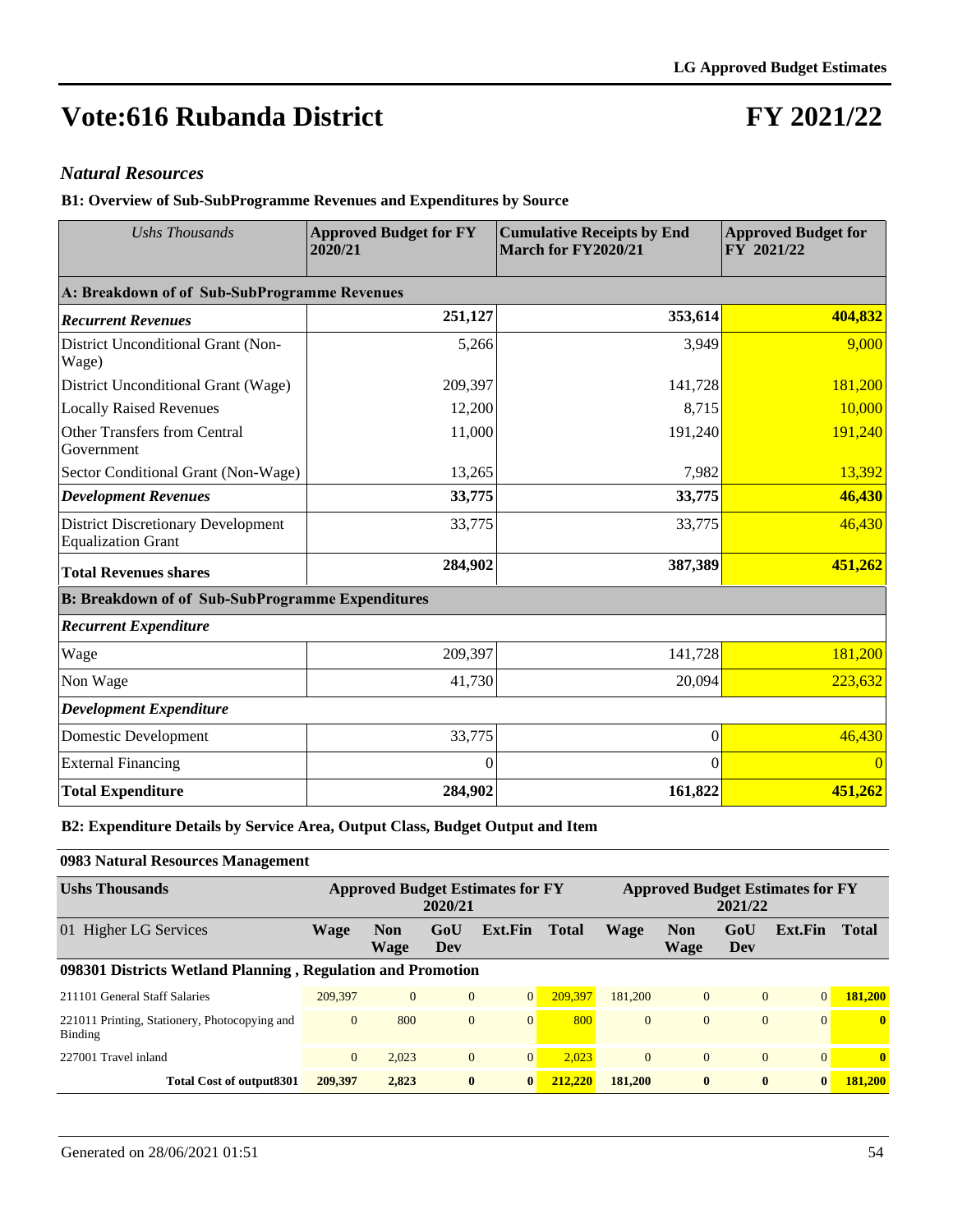| 098303 Tree Planting and Afforestation                                                 |                  |                |                  |                  |                |                  |                  |                  |                  |                  |
|----------------------------------------------------------------------------------------|------------------|----------------|------------------|------------------|----------------|------------------|------------------|------------------|------------------|------------------|
| 224006 Agricultural Supplies                                                           | $\overline{0}$   | 11.000         | $\mathbf{0}$     | $\overline{0}$   | 11,000         | $\mathbf{0}$     | 191,240          | $\mathbf{0}$     | $\overline{0}$   | 191,240          |
| 227001 Travel inland                                                                   | $\mathbf{0}$     | 2,570          | $\mathbf{0}$     | $\overline{0}$   | 2,570          | $\mathbf{0}$     | $\mathbf{0}$     | $\overline{0}$   | $\overline{0}$   | $\bf{0}$         |
| Total Cost of output 8303                                                              | $\bf{0}$         | 13,570         | $\bf{0}$         | $\bf{0}$         | 13,570         | $\bf{0}$         | 191.240          | $\bf{0}$         | $\bf{0}$         | 191,240          |
| 098304 Training in forestry management (Fuel Saving Technology, Water Shed Management) |                  |                |                  |                  |                |                  |                  |                  |                  |                  |
| 227001 Travel inland                                                                   | $\overline{0}$   | 2,933          | $\boldsymbol{0}$ | $\overline{0}$   | 2,933          | $\mathbf{0}$     | 7,000            | $\mathbf{0}$     | $\overline{0}$   | 7,000            |
| <b>Total Cost of output8304</b>                                                        | $\bf{0}$         | 2,933          | $\bf{0}$         | $\bf{0}$         | 2,933          | $\bf{0}$         | 7,000            | $\boldsymbol{0}$ | $\bf{0}$         | 7,000            |
| 098305 Forestry Regulation and Inspection                                              |                  |                |                  |                  |                |                  |                  |                  |                  |                  |
| 227001 Travel inland                                                                   | $\mathbf{0}$     | 2,000          | $\mathbf{0}$     | $\mathbf{0}$     | 2,000          | $\boldsymbol{0}$ | 2,000            | $\mathbf{0}$     | $\overline{0}$   | 2,000            |
| Total Cost of output 8305                                                              | $\bf{0}$         | 2,000          | $\bf{0}$         | $\bf{0}$         | 2,000          | $\bf{0}$         | 2,000            | $\bf{0}$         | $\bf{0}$         | 2,000            |
| 098306 Community Training in Wetland management                                        |                  |                |                  |                  |                |                  |                  |                  |                  |                  |
| 227001 Travel inland                                                                   | $\mathbf{0}$     | 2,879          | $\mathbf{0}$     | $\overline{0}$   | 2,879          | $\mathbf{0}$     | $\mathbf{0}$     | $\mathbf{0}$     | $\overline{0}$   | $\bf{0}$         |
| <b>Total Cost of output8306</b>                                                        | $\bf{0}$         | 2,879          | $\bf{0}$         | $\bf{0}$         | 2,879          | $\bf{0}$         | $\bf{0}$         | $\bf{0}$         | $\mathbf{0}$     | $\boldsymbol{0}$ |
| 098307 River Bank and Wetland Restoration                                              |                  |                |                  |                  |                |                  |                  |                  |                  |                  |
| 227001 Travel inland                                                                   | $\mathbf{0}$     | 2,953          | $\mathbf{0}$     | $\mathbf{0}$     | 2,953          | $\mathbf{0}$     | 4,000            | $\mathbf{0}$     | $\overline{0}$   | 4,000            |
| <b>Total Cost of output8307</b>                                                        | $\bf{0}$         | 2,953          | $\bf{0}$         | $\bf{0}$         | 2,953          | $\bf{0}$         | 4,000            | $\bf{0}$         | $\bf{0}$         | 4,000            |
| 098308 Stakeholder Environmental Training and Sensitisation                            |                  |                |                  |                  |                |                  |                  |                  |                  |                  |
| 227001 Travel inland                                                                   | $\Omega$         | $\overline{0}$ | $\mathbf{0}$     | $\overline{0}$   | $\overline{0}$ | $\overline{0}$   | 5,000            | $\overline{0}$   | $\vert 0 \vert$  | 5,000            |
| 227004 Fuel, Lubricants and Oils                                                       | $\overline{0}$   | 3,000          | $\mathbf{0}$     | $\mathbf{0}$     | 3,000          | $\overline{0}$   | $\overline{0}$   | $\overline{0}$   | $\overline{0}$   | $\bf{0}$         |
| <b>Total Cost of output8308</b>                                                        | $\bf{0}$         | 3,000          | $\bf{0}$         | $\bf{0}$         | 3,000          | $\bf{0}$         | 5,000            | $\bf{0}$         | $\bf{0}$         | 5,000            |
| 098309 Monitoring and Evaluation of Environmental Compliance                           |                  |                |                  |                  |                |                  |                  |                  |                  |                  |
| 227001 Travel inland                                                                   | $\Omega$         | 2,100          | $\theta$         | $\overline{0}$   | 2,100          | $\overline{0}$   | 11,392           | $\Omega$         | $\overline{0}$   | 11,392           |
| <b>Total Cost of output8309</b>                                                        | $\bf{0}$         | 2,100          | $\bf{0}$         | $\bf{0}$         | 2,100          | $\bf{0}$         | 11,392           | $\bf{0}$         | $\bf{0}$         | 11,392           |
| 098310 Land Management Services (Surveying, Valuations, Tittling and lease management) |                  |                |                  |                  |                |                  |                  |                  |                  |                  |
| 221002 Workshops and Seminars                                                          | $\Omega$         | $\mathbf{0}$   | $\mathbf{0}$     | $\mathbf{0}$     | $\overline{0}$ | $\mathbf{0}$     | $\mathbf{0}$     | 4,000            | $\overline{0}$   | 4,000            |
| 221008 Computer supplies and Information<br>Technology (IT)                            | $\mathbf{0}$     | $\overline{0}$ | $\mathbf{0}$     | $\mathbf{0}$     | $\overline{0}$ | $\mathbf{0}$     | $\overline{0}$   | 15,494           | $\overline{0}$   | 15,494           |
| 221011 Printing, Stationery, Photocopying and<br>Binding                               | $\mathbf{0}$     | 1,500          | $\mathbf{0}$     | $\mathbf{0}$     | 1,500          | $\overline{0}$   | $\overline{0}$   | 500              | $\Omega$         | 500              |
| 221012 Small Office Equipment                                                          | $\boldsymbol{0}$ | $\overline{0}$ | $\boldsymbol{0}$ | $\mathbf{0}$     | $\overline{0}$ | $\overline{0}$   | $\boldsymbol{0}$ | 1,500            | $\overline{0}$   | 1,500            |
| 227001 Travel inland                                                                   | $\mathbf{0}$     | 7,207          | $\mathbf{0}$     | $\mathbf{0}$     | 7,207          | $\mathbf{0}$     | $\boldsymbol{0}$ | 22,506           | $\overline{0}$   | 22,506           |
| 227004 Fuel, Lubricants and Oils                                                       | $\mathbf{0}$     | $\mathbf{0}$   | $\mathbf{0}$     | $\boldsymbol{0}$ | $\overline{0}$ | $\overline{0}$   | $\boldsymbol{0}$ | 2,430            | $\mathbf{0}$     | 2,430            |
| 228003 Maintenance - Machinery, Equipment<br>& Furniture                               | $\mathbf{0}$     | 766            | $\mathbf{0}$     | $\boldsymbol{0}$ | 766            | $\overline{0}$   | $\boldsymbol{0}$ | $\boldsymbol{0}$ | $\mathbf{0}$     | $\bf{0}$         |
| <b>Total Cost of output8310</b>                                                        | $\bf{0}$         | 9,472          | $\bf{0}$         | $\bf{0}$         | 9,472          | $\bf{0}$         | $\boldsymbol{0}$ | 46,430           | $\boldsymbol{0}$ | 46,430           |
| 098311 Infrastruture Planning                                                          |                  |                |                  |                  |                |                  |                  |                  |                  |                  |
| 221002 Workshops and Seminars                                                          | $\boldsymbol{0}$ | $\mathbf{0}$   | $\mathbf{0}$     | $\boldsymbol{0}$ | $\overline{0}$ | $\mathbf{0}$     | 3,000            | $\mathbf{0}$     | $\boldsymbol{0}$ | 3,000            |
| <b>Total Cost of output8311</b>                                                        | $\bf{0}$         | $\bf{0}$       | $\pmb{0}$        | $\pmb{0}$        | $\bf{0}$       | $\bf{0}$         | 3,000            | $\bf{0}$         | $\bf{0}$         | 3,000            |
| <b>Total Cost of Higher LG Services</b>                                                | 209,397          | 41,730         | $\pmb{0}$        | $\mathbf{0}$     | 251,127        | 181,200          | 223,632          | 46,430           | $\mathbf{0}$     | 451,262          |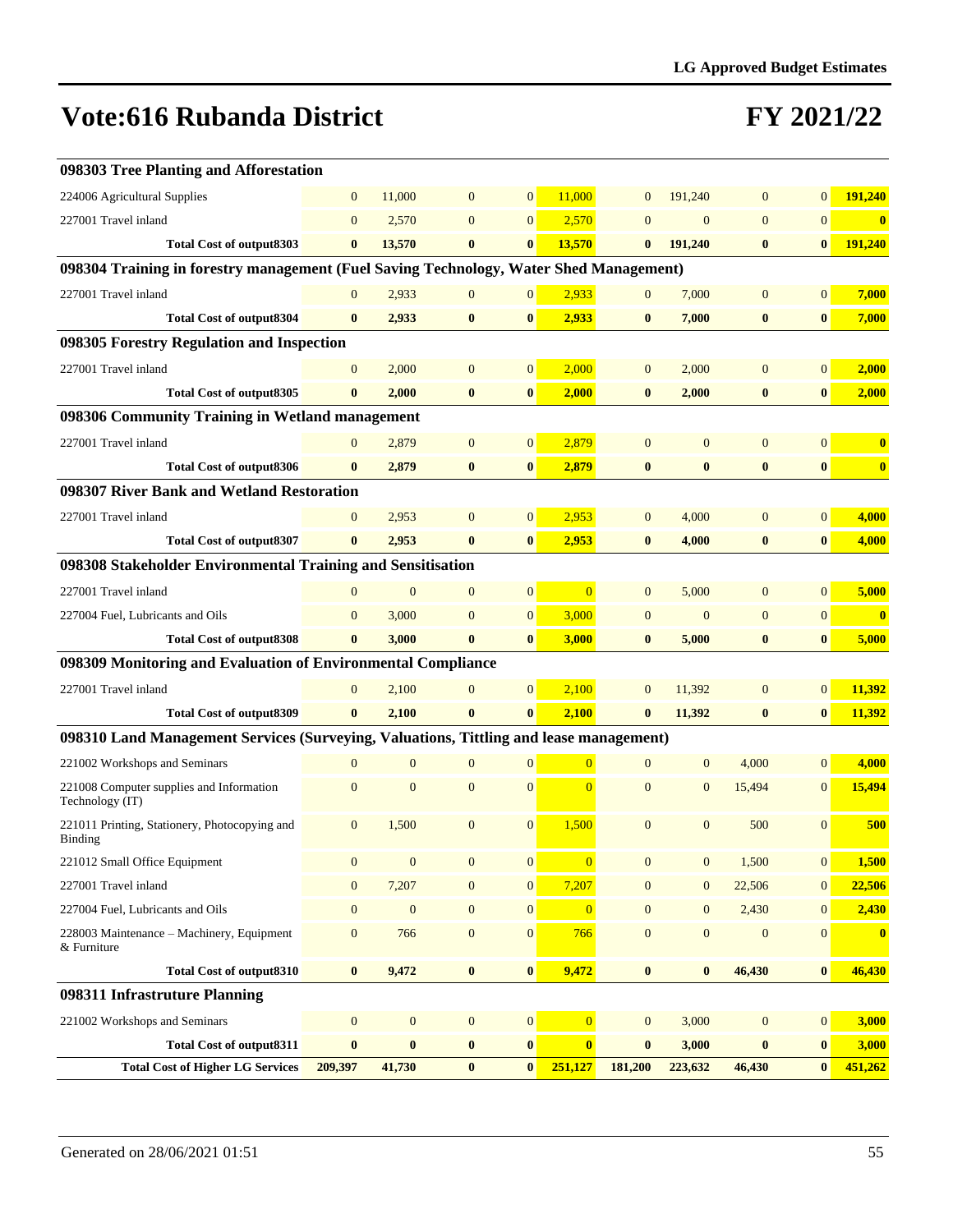| 03 Capital Purchases                                        | Wage           | <b>Non</b><br>Wage | GoU<br>Dev | Ext.Fin      | <b>Total</b> | <b>Wage</b>  | <b>Non</b><br>Wage | GoU<br>Dev   | Ext.Fin         | <b>Total</b> |
|-------------------------------------------------------------|----------------|--------------------|------------|--------------|--------------|--------------|--------------------|--------------|-----------------|--------------|
| 098372 Administrative Capital                               |                |                    |            |              |              |              |                    |              |                 |              |
| 312202 Machinery and Equipment                              | $\overline{0}$ | $\overline{0}$     | 33,775     | $\mathbf{0}$ | 33,775       | $\Omega$     | $\Omega$           | $\Omega$     | $\vert 0 \vert$ | $\mathbf{0}$ |
| <b>Total Cost of output8372</b>                             | $\bf{0}$       | $\mathbf{0}$       | 33,775     | $\bf{0}$     | 33,775       | $\mathbf{0}$ | $\mathbf{0}$       | $\mathbf{0}$ | $\vert$ 0       | $\mathbf{0}$ |
| <b>Total Cost of Capital Purchases</b>                      | $\bf{0}$       | $\bf{0}$           | 33,775     | $\bf{0}$     | 33,775       | $\mathbf{0}$ | $\bf{0}$           | $\bf{0}$     | $\mathbf{0}$    | $\mathbf{0}$ |
| <b>Total cost of Natural Resources</b><br><b>Management</b> | 209.397        | 41,730             | 33,775     | $\bf{0}$     | 284,902      | 181,200      | 223,632            | 46,430       | $\mathbf{0}$    | 451,262      |
| <b>Total cost of Natural Resources</b>                      | 209.397        | 41,730             | 33,775     | $\bf{0}$     | 284,902      | 181.200      | 223,632            | 46,430       | $\mathbf{0}$    | 451,262      |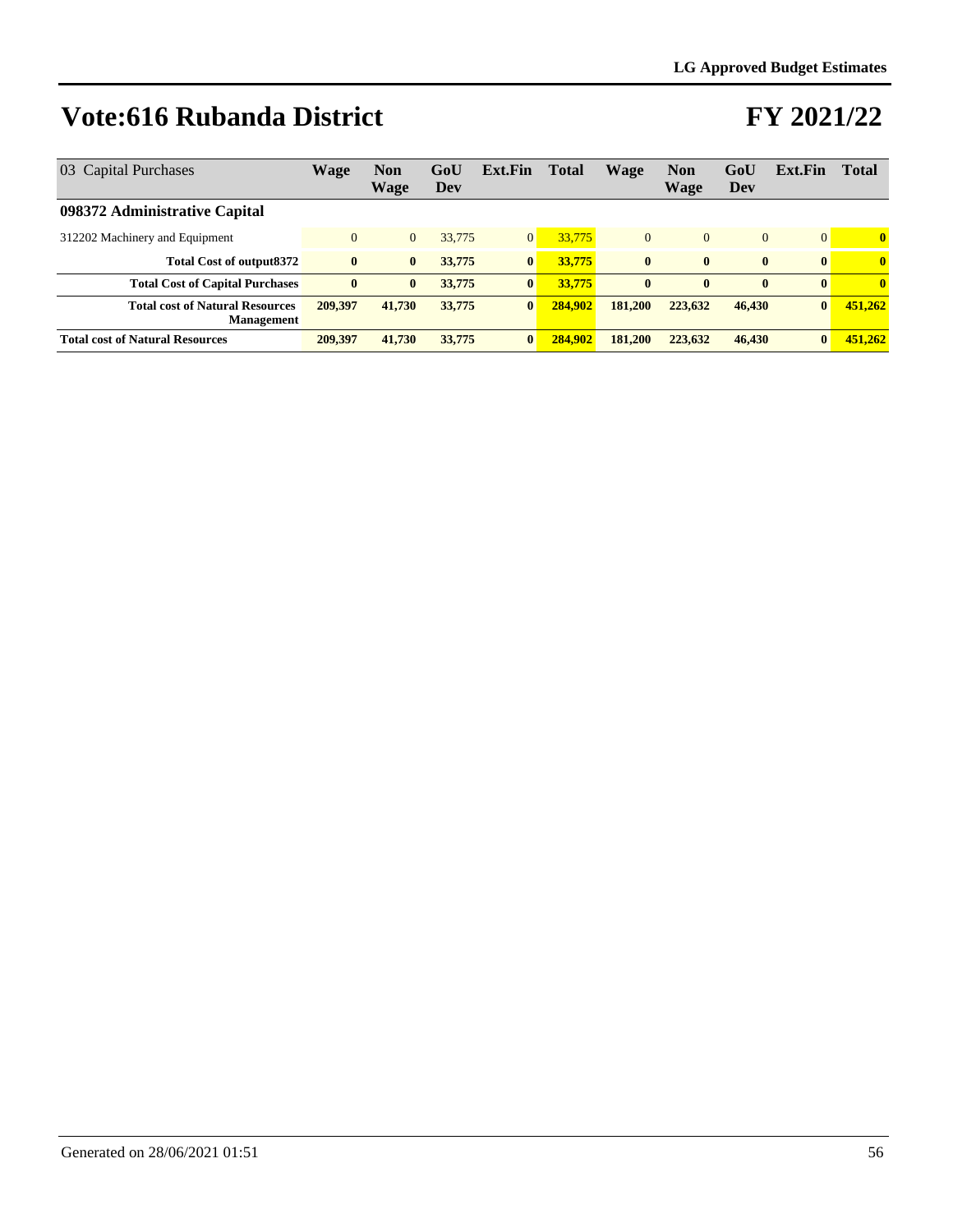### **FY 2021/22**

#### *Community Based Services*

**B1: Overview of Sub-SubProgramme Revenues and Expenditures by Source**

| <b>Ushs Thousands</b>                                   | <b>Approved Budget for FY</b><br>2020/21 | <b>Cumulative Receipts by End</b><br>March for FY2020/21 | <b>Approved Budget for</b><br>FY 2021/22 |  |  |
|---------------------------------------------------------|------------------------------------------|----------------------------------------------------------|------------------------------------------|--|--|
| A: Breakdown of of Sub-SubProgramme Revenues            |                                          |                                                          |                                          |  |  |
| <b>Recurrent Revenues</b>                               | 149,738                                  | 104,430                                                  | 180,351                                  |  |  |
| District Unconditional Grant (Non-<br>Wage)             | 0                                        | $\theta$                                                 | 9,000                                    |  |  |
| District Unconditional Grant (Wage)                     | 96,754                                   | 71,564                                                   | 119,186                                  |  |  |
| <b>Locally Raised Revenues</b>                          | 3,000                                    | 1,800                                                    | 3,000                                    |  |  |
| <b>Other Transfers from Central</b><br>Government       | 12,475                                   | 2,934                                                    | 12,475                                   |  |  |
| Sector Conditional Grant (Non-Wage)                     | 37,509                                   | 28,132                                                   | 36,689                                   |  |  |
| <b>Development Revenues</b>                             | 19,077                                   | 0                                                        |                                          |  |  |
| <b>Other Transfers from Central</b><br>Government       | 19,077                                   | 0                                                        |                                          |  |  |
| <b>Total Revenues shares</b>                            | 168,814                                  | 104,430                                                  | 180,351                                  |  |  |
| <b>B: Breakdown of of Sub-SubProgramme Expenditures</b> |                                          |                                                          |                                          |  |  |
| <b>Recurrent Expenditure</b>                            |                                          |                                                          |                                          |  |  |
| Wage                                                    | 96,754                                   | 70,431                                                   | 119,186                                  |  |  |
| Non Wage                                                | 52,984                                   | 27,061                                                   | 61,165                                   |  |  |
| <b>Development Expenditure</b>                          |                                          |                                                          |                                          |  |  |
| Domestic Development                                    | 19,077                                   | $\theta$                                                 |                                          |  |  |
| <b>External Financing</b>                               | $\Omega$                                 | $\theta$                                                 | $\Omega$                                 |  |  |
| <b>Total Expenditure</b>                                | 168,814                                  | 97,493                                                   | 180,351                                  |  |  |

**B2: Expenditure Details by Service Area, Output Class, Budget Output and Item**

| 1081 Community Mobilisation and Empowerment          |                                                    |                           |                |                |                |                                                    |                    |                |              |              |
|------------------------------------------------------|----------------------------------------------------|---------------------------|----------------|----------------|----------------|----------------------------------------------------|--------------------|----------------|--------------|--------------|
| <b>Ushs Thousands</b>                                | <b>Approved Budget Estimates for FY</b><br>2020/21 |                           |                |                |                | <b>Approved Budget Estimates for FY</b><br>2021/22 |                    |                |              |              |
| 01 Higher LG Services                                | Wage                                               | <b>Non</b><br><b>Wage</b> | GoU<br>Dev     | Ext.Fin        | <b>Total</b>   | <b>Wage</b>                                        | <b>Non</b><br>Wage | GoU<br>Dev     | Ext.Fin      | <b>Total</b> |
| 108102 Support to Women, Youth and PWDs              |                                                    |                           |                |                |                |                                                    |                    |                |              |              |
| 227001 Travel inland                                 | $\overline{0}$                                     | 12.475                    | $\overline{0}$ | 0              | 12,475         | $\Omega$                                           | 12,475             | $\overline{0}$ | $\Omega$     | 12,475       |
| <b>Total Cost of output8102</b>                      | $\bf{0}$                                           | 12,475                    | $\bf{0}$       | $\bf{0}$       | 12,475         | $\bf{0}$                                           | 12,475             | $\mathbf{0}$   | $\mathbf{0}$ | 12,475       |
| 108104 Facilitation of Community Development Workers |                                                    |                           |                |                |                |                                                    |                    |                |              |              |
| 221002 Workshops and Seminars                        | $\overline{0}$                                     | 1.200                     | $\overline{0}$ | $\overline{0}$ | 1.200          | $\overline{0}$                                     | $\mathbf{0}$       | $\mathbf{0}$   | $\Omega$     | $\mathbf{0}$ |
| 223005 Electricity                                   | $\mathbf{0}$                                       | $\overline{0}$            | $\overline{0}$ | $\overline{0}$ | $\overline{0}$ | $\overline{0}$                                     | 300                | $\mathbf{0}$   | $\Omega$     | <b>300</b>   |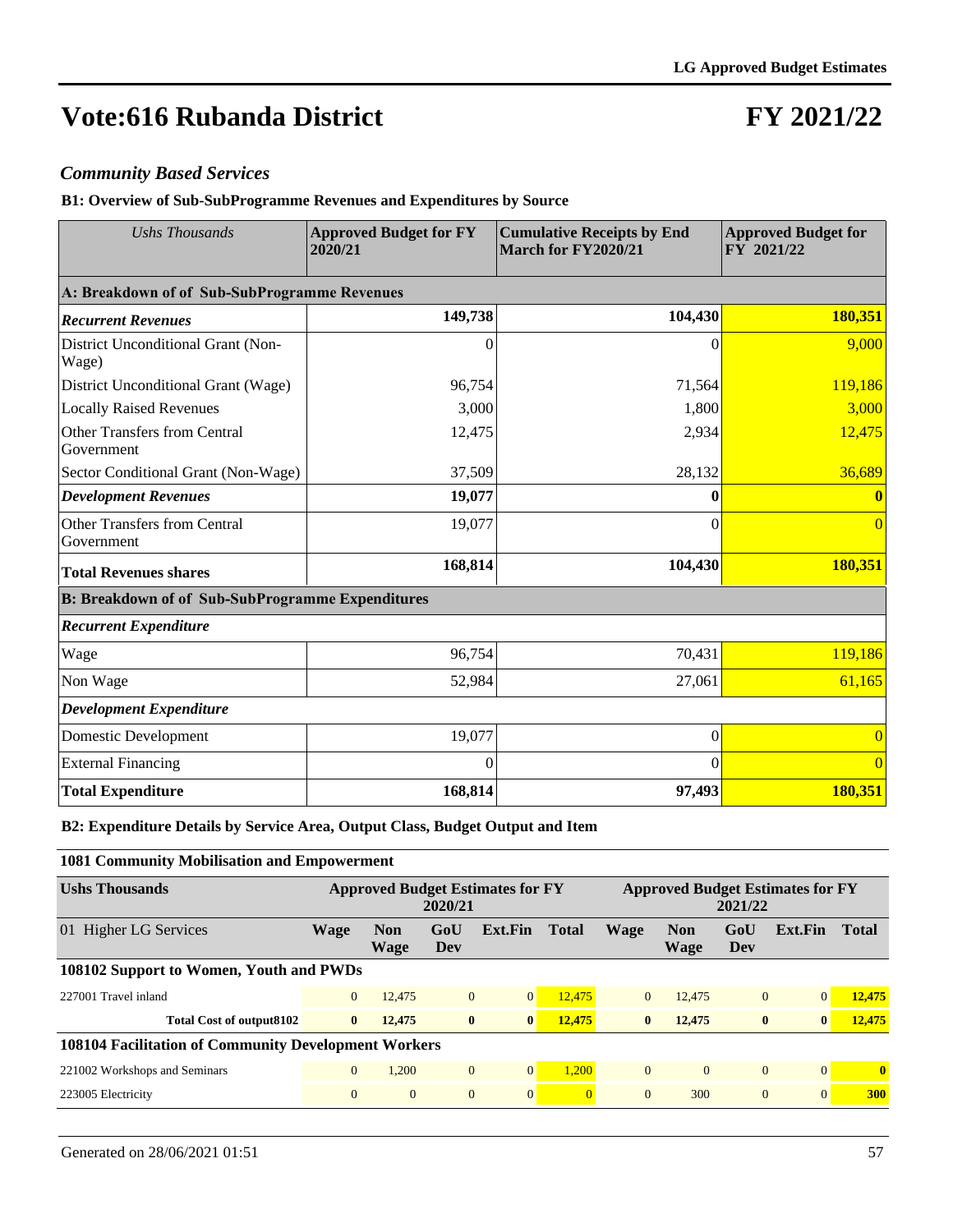| 227001 Travel inland                                     | $\mathbf{0}$     | 1,379  | $\mathbf{0}$     | $\mathbf{0}$     | 1,379  | $\mathbf{0}$     | 2,549            | $\overline{0}$   | $\overline{0}$   | 2,549                   |
|----------------------------------------------------------|------------------|--------|------------------|------------------|--------|------------------|------------------|------------------|------------------|-------------------------|
| <b>Total Cost of output8104</b>                          | $\bf{0}$         | 2,579  | $\boldsymbol{0}$ | $\bf{0}$         | 2,579  | $\bf{0}$         | 2,849            | $\bf{0}$         | $\bf{0}$         | 2,849                   |
| 108105 Adult Learning                                    |                  |        |                  |                  |        |                  |                  |                  |                  |                         |
| 221002 Workshops and Seminars                            | $\mathbf{0}$     | 3,000  | $\mathbf{0}$     | $\overline{0}$   | 3,000  | $\overline{0}$   | 5,000            | $\overline{0}$   | $\overline{0}$   | 5,000                   |
| 227001 Travel inland                                     | $\mathbf{0}$     | 1,039  | $\mathbf{0}$     | $\boldsymbol{0}$ | 1,039  | $\mathbf{0}$     | $\mathbf{0}$     | $\mathbf{0}$     | $\overline{0}$   | $\bf{0}$                |
| <b>Total Cost of output8105</b>                          | $\bf{0}$         | 4,039  | $\bf{0}$         | $\bf{0}$         | 4,039  | $\bf{0}$         | 5,000            | $\bf{0}$         | $\bf{0}$         | 5,000                   |
| 108107 Gender Mainstreaming                              |                  |        |                  |                  |        |                  |                  |                  |                  |                         |
| 221002 Workshops and Seminars                            | $\mathbf{0}$     | 1,200  | $\mathbf{0}$     | $\overline{0}$   | 1,200  | $\overline{0}$   | $\mathbf{0}$     | $\overline{0}$   | $\Omega$         | $\boldsymbol{0}$        |
| 221011 Printing, Stationery, Photocopying and<br>Binding | $\mathbf{0}$     | 884    | $\mathbf{0}$     | $\mathbf{0}$     | 884    | $\overline{0}$   | $\overline{0}$   | $\overline{0}$   | $\overline{0}$   | $\overline{\mathbf{0}}$ |
| 221012 Small Office Equipment                            | $\mathbf{0}$     | 200    | $\overline{0}$   | $\mathbf{0}$     | 200    | $\mathbf{0}$     | $\mathbf{0}$     | $\overline{0}$   | $\overline{0}$   | $\boldsymbol{0}$        |
| 223005 Electricity                                       | $\mathbf{0}$     | 150    | $\mathbf{0}$     | $\mathbf{0}$     | 150    | $\boldsymbol{0}$ | $\boldsymbol{0}$ | $\mathbf{0}$     | $\overline{0}$   | $\bf{0}$                |
| 227001 Travel inland                                     | $\mathbf{0}$     | 445    | $\mathbf{0}$     | $\mathbf{0}$     | 445    | $\overline{0}$   | 2,450            | $\mathbf{0}$     | $\overline{0}$   | 2,450                   |
| <b>Total Cost of output8107</b>                          | $\bf{0}$         | 2,879  | $\bf{0}$         | $\bf{0}$         | 2,879  | $\bf{0}$         | 2,450            | $\bf{0}$         | $\bf{0}$         | 2,450                   |
| 108108 Children and Youth Services                       |                  |        |                  |                  |        |                  |                  |                  |                  |                         |
| 221002 Workshops and Seminars                            | $\mathbf{0}$     | 2,200  | $\mathbf{0}$     | $\boldsymbol{0}$ | 2,200  | $\mathbf{0}$     | 4,100            | $\overline{0}$   | $\overline{0}$   | 4,100                   |
| 222001 Telecommunications                                | $\mathbf{0}$     | 103    | $\mathbf{0}$     | $\boldsymbol{0}$ | 103    | $\boldsymbol{0}$ | $\boldsymbol{0}$ | $\mathbf{0}$     | $\overline{0}$   | $\bf{0}$                |
| 227001 Travel inland                                     | $\mathbf{0}$     | 1,740  | $\mathbf{0}$     | $\boldsymbol{0}$ | 1,740  | $\overline{0}$   | $\mathbf{0}$     | $\mathbf{0}$     | $\vert 0 \vert$  | $\bf{0}$                |
| <b>Total Cost of output8108</b>                          | $\bf{0}$         | 4,043  | $\bf{0}$         | $\bf{0}$         | 4,043  | $\bf{0}$         | 4,100            | $\bf{0}$         | $\bf{0}$         | 4,100                   |
| <b>108109 Support to Youth Councils</b>                  |                  |        |                  |                  |        |                  |                  |                  |                  |                         |
| 221002 Workshops and Seminars                            | $\mathbf{0}$     | 2,000  | $\mathbf{0}$     | $\mathbf{0}$     | 2,000  | $\overline{0}$   | 1,500            | $\mathbf{0}$     | $\vert 0 \vert$  | 1,500                   |
| 227001 Travel inland                                     | $\mathbf{0}$     | 2,511  | $\mathbf{0}$     | $\boldsymbol{0}$ | 2,511  | $\mathbf{0}$     | 2,000            | $\overline{0}$   | $\overline{0}$   | 2,000                   |
| <b>Total Cost of output8109</b>                          | $\bf{0}$         | 4,511  | $\bf{0}$         | $\bf{0}$         | 4,511  | $\bf{0}$         | 3,500            | $\bf{0}$         | $\bf{0}$         | 3,500                   |
| 108110 Support to Disabled and the Elderly               |                  |        |                  |                  |        |                  |                  |                  |                  |                         |
| 221002 Workshops and Seminars                            | $\boldsymbol{0}$ | 2,000  | $\mathbf{0}$     | $\mathbf{0}$     | 2,000  | $\boldsymbol{0}$ | 1,500            | $\mathbf{0}$     | $\overline{0}$   | 1,500                   |
| 227001 Travel inland                                     | $\boldsymbol{0}$ | 2,077  | $\mathbf{0}$     | $\mathbf{0}$     | 2,077  | $\overline{0}$   | 1,500            | $\mathbf{0}$     | $\overline{0}$   | 1,500                   |
| 282101 Donations                                         | $\mathbf{0}$     | 7,000  | $\mathbf{0}$     | $\boldsymbol{0}$ | 7,000  | $\mathbf{0}$     | 5,000            | $\mathbf{0}$     | $\overline{0}$   | 5,000                   |
| <b>Total Cost of output8110</b>                          | $\bf{0}$         | 11,077 | $\bf{0}$         | $\bf{0}$         | 11,077 | $\bf{0}$         | 8,000            | $\bf{0}$         | $\bf{0}$         | 8,000                   |
| 108111 Culture mainstreaming                             |                  |        |                  |                  |        |                  |                  |                  |                  |                         |
| 221001 Advertising and Public Relations                  | $\boldsymbol{0}$ | 62     | $\boldsymbol{0}$ | $\boldsymbol{0}$ | 62     | $\boldsymbol{0}$ | $\boldsymbol{0}$ | $\mathbf{0}$     | $\overline{0}$   | $\boldsymbol{0}$        |
| 221002 Workshops and Seminars                            | $\boldsymbol{0}$ | 500    | $\mathbf{0}$     | $\mathbf{0}$     | 500    | $\boldsymbol{0}$ | $\boldsymbol{0}$ | $\boldsymbol{0}$ | 0                | $\overline{\mathbf{0}}$ |
| 227001 Travel inland                                     | $\mathbf{0}$     | 817    | $\mathbf{0}$     | $\boldsymbol{0}$ | 817    | $\mathbf{0}$     | 1,000            | $\boldsymbol{0}$ | 0                | 1,000                   |
| <b>Total Cost of output8111</b>                          | $\bf{0}$         | 1,379  | $\pmb{0}$        | $\bf{0}$         | 1,379  | $\bf{0}$         | 1,000            | $\boldsymbol{0}$ | $\bf{0}$         | 1,000                   |
| 108112 Work based inspections                            |                  |        |                  |                  |        |                  |                  |                  |                  |                         |
| 227001 Travel inland                                     | $\boldsymbol{0}$ | 879    | $\mathbf{0}$     | $\boldsymbol{0}$ | 879    | $\boldsymbol{0}$ | 2,000            | $\mathbf{0}$     | 0                | 2,000                   |
| <b>Total Cost of output8112</b>                          | $\bf{0}$         | 879    | $\boldsymbol{0}$ | $\pmb{0}$        | 879    | $\bf{0}$         | 2,000            | $\pmb{0}$        | $\bf{0}$         | 2,000                   |
| 108113 Labour dispute settlement                         |                  |        |                  |                  |        |                  |                  |                  |                  |                         |
| 227001 Travel inland                                     | $\mathbf{0}$     | 413    | $\mathbf{0}$     | $\mathbf{0}$     | 413    | $\boldsymbol{0}$ | 1,200            | $\boldsymbol{0}$ | $\mathbf{0}$     | 1,200                   |
| <b>Total Cost of output8113</b>                          | $\bf{0}$         | 413    | $\pmb{0}$        | $\pmb{0}$        | 413    | $\bf{0}$         | 1,200            | $\boldsymbol{0}$ | $\boldsymbol{0}$ | 1,200                   |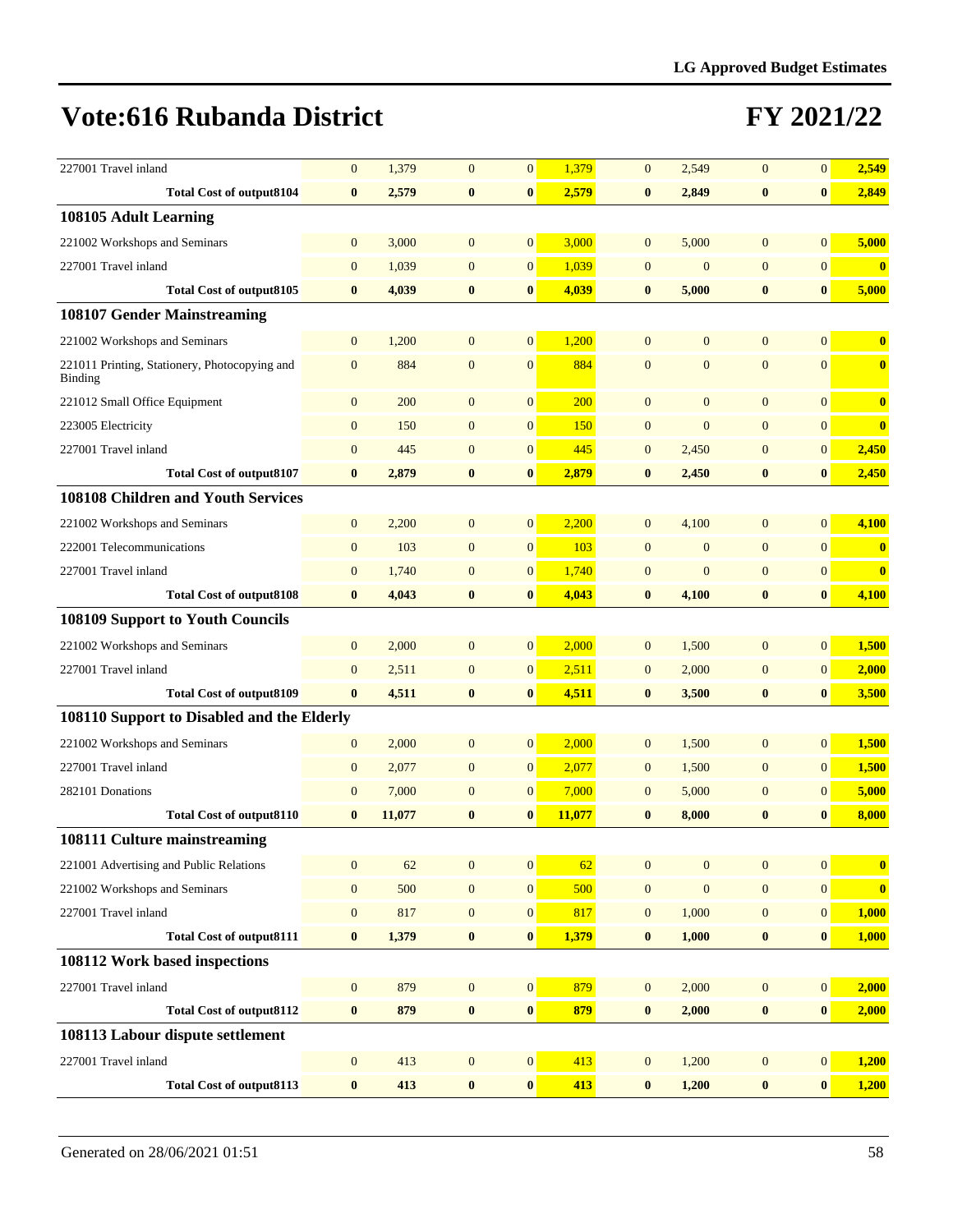| <b>108114 Representation on Women's Councils</b>                      |                |                    |                |                  |                |                |                    |                  |                 |              |
|-----------------------------------------------------------------------|----------------|--------------------|----------------|------------------|----------------|----------------|--------------------|------------------|-----------------|--------------|
| 221002 Workshops and Seminars                                         | $\mathbf{0}$   | 1,000              | $\mathbf{0}$   | $\overline{0}$   | 1,000          | $\overline{0}$ | $\overline{0}$     | $\overline{0}$   | $\overline{0}$  | $\bf{0}$     |
| 221005 Hire of Venue (chairs, projector, etc)                         | $\overline{0}$ | 800                | $\overline{0}$ | $\mathbf{0}$     | 800            | $\overline{0}$ | $\overline{0}$     | $\overline{0}$   | $\overline{0}$  | $\bf{0}$     |
| 227001 Travel inland                                                  | $\overline{0}$ | 1,658              | $\overline{0}$ | $\overline{0}$   | 1,658          | $\overline{0}$ | 3,500              | $\overline{0}$   | $\Omega$        | 3,500        |
| <b>Total Cost of output8114</b>                                       | $\bf{0}$       | 3,458              | $\bf{0}$       | $\bf{0}$         | 3,458          | $\bf{0}$       | 3,500              | $\bf{0}$         | $\bf{0}$        | 3,500        |
| <b>108116 Social Rehabilitation Services</b>                          |                |                    |                |                  |                |                |                    |                  |                 |              |
| 221002 Workshops and Seminars                                         | $\overline{0}$ | 1,200              | $\mathbf{0}$   | $\mathbf{0}$     | 1,200          | $\overline{0}$ | $\mathbf{0}$       | $\mathbf{0}$     | $\vert 0 \vert$ | $\bf{0}$     |
| 227001 Travel inland                                                  | $\overline{0}$ | $\Omega$           | $\overline{0}$ | $\mathbf{0}$     | $\overline{0}$ | $\overline{0}$ | 1,000              | $\overline{0}$   | $\overline{0}$  | 1,000        |
| <b>Total Cost of output8116</b>                                       | $\bf{0}$       | 1,200              | $\bf{0}$       | $\bf{0}$         | 1,200          | $\bf{0}$       | 1,000              | $\boldsymbol{0}$ | $\bf{0}$        | 1,000        |
| 108117 Operation of the Community Based Services Department           |                |                    |                |                  |                |                |                    |                  |                 |              |
| 211101 General Staff Salaries                                         | 96,754         | $\Omega$           | $\mathbf{0}$   | $\mathbf{0}$     | 96,754         | 119,186        | $\overline{0}$     | $\overline{0}$   | $\overline{0}$  | 119,186      |
| 221002 Workshops and Seminars                                         | $\overline{0}$ | 1.500              | $\overline{0}$ | $\mathbf{0}$     | 1.500          | $\overline{0}$ | $\overline{0}$     | $\overline{0}$   | $\overline{0}$  | $\bf{0}$     |
| 221011 Printing, Stationery, Photocopying and<br>Binding              | $\mathbf{0}$   | 500                | $\mathbf{0}$   | $\overline{0}$   | 500            | $\overline{0}$ | 400                | $\overline{0}$   | $\Omega$        | 400          |
| 227001 Travel inland                                                  | $\mathbf{0}$   | 2,051              | $\mathbf{0}$   | $\mathbf{0}$     | 2,051          | $\overline{0}$ | 7,690              | $\overline{0}$   | 0               | 7,690        |
| 227004 Fuel, Lubricants and Oils                                      | $\mathbf{0}$   | $\Omega$           | $\overline{0}$ | $\boldsymbol{0}$ | $\overline{0}$ | $\mathbf{0}$   | 6,000              | $\overline{0}$   | $\overline{0}$  | 6,000        |
| <b>Total Cost of output8117</b>                                       | 96,754         | 4,051              | $\bf{0}$       | $\bf{0}$         | 100,805        | 119,186        | 14,090             | $\bf{0}$         | $\bf{0}$        | 133,276      |
| <b>Total Cost of Higher LG Services</b>                               | 96,754         | 52,984             | $\bf{0}$       | $\mathbf{0}$     | 149,738        | 119,186        | 61,165             | $\bf{0}$         | $\mathbf{0}$    | 180,351      |
| 03 Capital Purchases                                                  | Wage           | <b>Non</b><br>Wage | GoU<br>Dev     | <b>Ext.Fin</b>   | <b>Total</b>   | <b>Wage</b>    | <b>Non</b><br>Wage | GoU<br>Dev       | Ext.Fin         | <b>Total</b> |
| 108172 Administrative Capital                                         |                |                    |                |                  |                |                |                    |                  |                 |              |
| 281504 Monitoring, Supervision & Appraisal<br>of capital works        | $\overline{0}$ | $\Omega$           | 19,077         | $\overline{0}$   | 19,077         | $\Omega$       | $\overline{0}$     | $\overline{0}$   | $\Omega$        | $\bf{0}$     |
| <b>Total Cost of output8172</b>                                       | $\bf{0}$       | $\bf{0}$           | 19,077         | $\bf{0}$         | 19,077         | $\bf{0}$       | $\bf{0}$           | $\bf{0}$         | $\mathbf{0}$    | $\mathbf{0}$ |
| <b>Total Cost of Capital Purchases</b>                                | $\bf{0}$       | $\mathbf{0}$       | 19,077         | $\bf{0}$         | 19,077         | $\mathbf{0}$   | $\mathbf{0}$       | $\bf{0}$         | $\mathbf{0}$    | $\mathbf{0}$ |
| <b>Total cost of Community Mobilisation and</b><br><b>Empowerment</b> | 96,754         | 52,984             | 19,077         | $\bf{0}$         | 168,814        | 119,186        | 61,165             | $\bf{0}$         | $\bf{0}$        | 180.351      |
| <b>Total cost of Community Based Services</b>                         | 96,754         | 52,984             | 19,077         | $\bf{0}$         | 168,814        | 119,186        | 61,165             | $\bf{0}$         | $\bf{0}$        | 180,351      |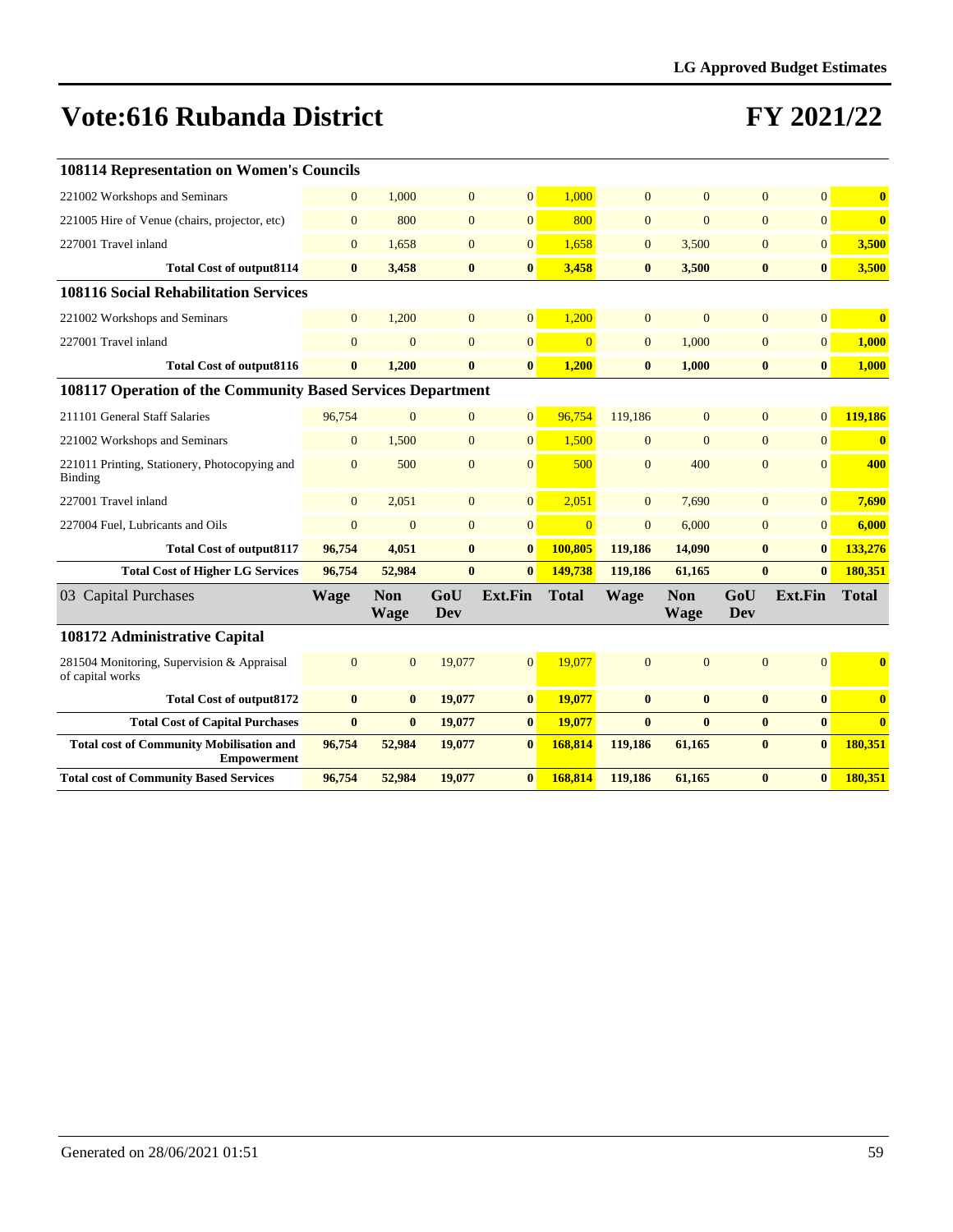### **FY 2021/22**

#### *Planning*

**B1: Overview of Sub-SubProgramme Revenues and Expenditures by Source**

| <b>Ushs Thousands</b>                                                  | <b>Approved Budget for FY</b><br>2020/21 | <b>Cumulative Receipts by End</b><br>March for FY2020/21 | <b>Approved Budget for</b><br>FY 2021/22 |
|------------------------------------------------------------------------|------------------------------------------|----------------------------------------------------------|------------------------------------------|
| A: Breakdown of of Sub-SubProgramme Revenues                           |                                          |                                                          |                                          |
| <b>Recurrent Revenues</b>                                              | 124,899                                  | 88,319                                                   | 138,552                                  |
| District Unconditional Grant (Non-<br>Wage)                            | 32,113                                   | 22,359                                                   | 39,000                                   |
| District Unconditional Grant (Wage)                                    | 67,986                                   | 51,079                                                   | 87,552                                   |
| <b>Locally Raised Revenues</b>                                         | 24,800                                   | 14,880                                                   | 12,000                                   |
| <b>Development Revenues</b>                                            | 10,847                                   | 10,847                                                   | 31,049                                   |
| <b>District Discretionary Development</b><br><b>Equalization Grant</b> | 10,847                                   | 10,847                                                   | 31,049                                   |
| <b>Total Revenues shares</b>                                           | 135,746                                  | 99,166                                                   | 169,601                                  |
| <b>B: Breakdown of of Sub-SubProgramme Expenditures</b>                |                                          |                                                          |                                          |
| <b>Recurrent Expenditure</b>                                           |                                          |                                                          |                                          |
| Wage                                                                   | 67,986                                   | 50,713                                                   | 87,552                                   |
| Non Wage                                                               | 56,913                                   | 37,000                                                   | 51,000                                   |
| <b>Development Expenditure</b>                                         |                                          |                                                          |                                          |
| Domestic Development                                                   | 10,847                                   | 10,180                                                   | 31,049                                   |
| <b>External Financing</b>                                              | 0                                        | $\Omega$                                                 | $\Omega$                                 |
| <b>Total Expenditure</b>                                               | 135,746                                  | 97,893                                                   | 169,601                                  |

#### **B2: Expenditure Details by Service Area, Output Class, Budget Output and Item**

#### **1383 Local Government Planning Services**

| <b>Ushs Thousands</b>                                    | <b>Approved Budget Estimates for FY</b><br>2020/21 |                           |                |                 |              | <b>Approved Budget Estimates for FY</b><br>2021/22 |                    |                |                  |              |  |  |
|----------------------------------------------------------|----------------------------------------------------|---------------------------|----------------|-----------------|--------------|----------------------------------------------------|--------------------|----------------|------------------|--------------|--|--|
| 01 Higher LG Services                                    | <b>Wage</b>                                        | <b>Non</b><br><b>Wage</b> | GoU<br>Dev     | Ext.Fin         | <b>Total</b> | <b>Wage</b>                                        | <b>Non</b><br>Wage | GoU<br>Dev     | Ext.Fin          | <b>Total</b> |  |  |
| 138301 Management of the District Planning Office        |                                                    |                           |                |                 |              |                                                    |                    |                |                  |              |  |  |
| 211101 General Staff Salaries                            | 67,986                                             | $\mathbf{0}$              | $\overline{0}$ | $\mathbf{0}$    | 67,986       | 87,552                                             | $\mathbf{0}$       | $\Omega$       | $\vert 0 \vert$  | 87,552       |  |  |
| 221011 Printing, Stationery, Photocopying and<br>Binding | $\mathbf{0}$                                       | 1.000                     | $\overline{0}$ | $\mathbf{0}$    | 1.000        | $\overline{0}$                                     | 1.000              | $\overline{0}$ | $\overline{0}$   | 1.000        |  |  |
| 221012 Small Office Equipment                            | $\mathbf{0}$                                       | 201                       | $\overline{0}$ | $\overline{0}$  | 201          | $\mathbf{0}$                                       | $\Omega$           | $\overline{0}$ | $\vert 0 \vert$  | $\mathbf{0}$ |  |  |
| 222001 Telecommunications                                | $\overline{0}$                                     | 1,200                     | $\overline{0}$ | $\mathbf{0}$    | 1,200        | $\overline{0}$                                     | 1,300              | $\overline{0}$ | $\vert 0 \vert$  | 1,300        |  |  |
| 227001 Travel inland                                     | $\overline{0}$                                     | 2,541                     | $\overline{0}$ | 0               | 2,541        | $\overline{0}$                                     | 5.660              | $\overline{0}$ | 0                | 5,660        |  |  |
| 227004 Fuel, Lubricants and Oils                         | $\overline{0}$                                     | 8.000                     | $\overline{0}$ | $\overline{0}$  | 8,000        | $\Omega$                                           | 8,000              | $\Omega$       | $\vert 0 \vert$  | 8.000        |  |  |
| Total Cost of output 8301                                | 67.986                                             | 12,942                    | $\bf{0}$       | $\vert 0 \vert$ | 80,927       | 87,552                                             | 15,960             | $\mathbf{0}$   | $\boldsymbol{0}$ | 103.512      |  |  |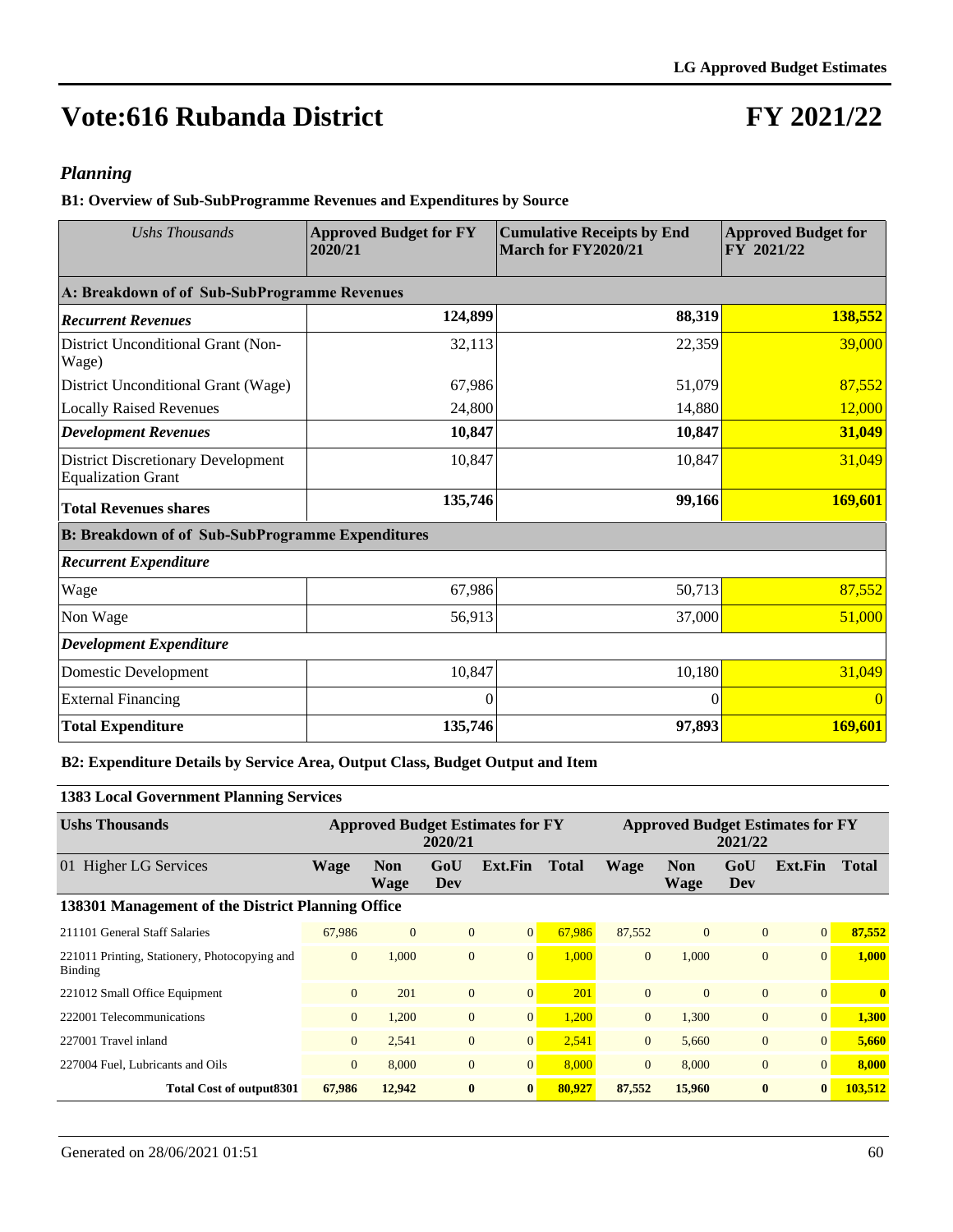| 138302 District Planning                                    |                  |                           |                   |                  |                |              |                           |                   |                  |              |
|-------------------------------------------------------------|------------------|---------------------------|-------------------|------------------|----------------|--------------|---------------------------|-------------------|------------------|--------------|
| 221002 Workshops and Seminars                               | $\mathbf{0}$     | 6,500                     | $\overline{0}$    | $\overline{0}$   | 6,500          | $\mathbf{0}$ | 4,500                     | $\mathbf{0}$      | $\mathbf{0}$     | 4,500        |
| <b>Total Cost of output8302</b>                             | $\bf{0}$         | 6,500                     | $\bf{0}$          | $\bf{0}$         | 6,500          | $\bf{0}$     | 4,500                     | $\bf{0}$          | $\bf{0}$         | 4,500        |
| 138303 Statistical data collection                          |                  |                           |                   |                  |                |              |                           |                   |                  |              |
| 227001 Travel inland                                        | $\mathbf{0}$     | 2,000                     | $\overline{0}$    | $\overline{0}$   | 2,000          | $\mathbf{0}$ | 1,000                     | $\mathbf{0}$      | $\mathbf{0}$     | 1,000        |
| <b>Total Cost of output8303</b>                             | $\bf{0}$         | 2,000                     | $\bf{0}$          | $\bf{0}$         | 2,000          | $\bf{0}$     | 1,000                     | $\bf{0}$          | $\boldsymbol{0}$ | 1,000        |
| <b>138305 Project Formulation</b>                           |                  |                           |                   |                  |                |              |                           |                   |                  |              |
| 221011 Printing, Stationery, Photocopying and<br>Binding    | $\mathbf{0}$     | $\overline{0}$            | $\overline{0}$    | $\boldsymbol{0}$ | $\overline{0}$ | $\mathbf{0}$ | 100                       | $\mathbf{0}$      | $\mathbf{0}$     | <b>100</b>   |
| 227001 Travel inland                                        | $\mathbf{0}$     | 1,000                     | $\mathbf{0}$      | $\overline{0}$   | 1,000          | $\mathbf{0}$ | 1,400                     | $\mathbf{0}$      | $\mathbf{0}$     | 1,400        |
| <b>Total Cost of output8305</b>                             | $\bf{0}$         | 1,000                     | $\bf{0}$          | $\bf{0}$         | 1,000          | $\bf{0}$     | 1,500                     | $\bf{0}$          | $\bf{0}$         | 1,500        |
| <b>138306 Development Planning</b>                          |                  |                           |                   |                  |                |              |                           |                   |                  |              |
| 222001 Telecommunications                                   | $\overline{0}$   | 300                       | $\mathbf{0}$      | $\boldsymbol{0}$ | 300            | $\mathbf{0}$ | $\overline{0}$            | $\mathbf{0}$      | $\mathbf{0}$     | $\bf{0}$     |
| 227001 Travel inland                                        | $\boldsymbol{0}$ | 7,082                     | $\overline{0}$    | $\overline{0}$   | 7,082          | $\mathbf{0}$ | 4,000                     | $\overline{0}$    | $\boldsymbol{0}$ | 4,000        |
| <b>Total Cost of output8306</b>                             | $\bf{0}$         | 7,382                     | $\bf{0}$          | $\bf{0}$         | 7,382          | $\bf{0}$     | 4,000                     | $\bf{0}$          | $\bf{0}$         | 4,000        |
| 138307 Management Information Systems                       |                  |                           |                   |                  |                |              |                           |                   |                  |              |
| 221002 Workshops and Seminars                               | $\boldsymbol{0}$ | 4,000                     | $\mathbf{0}$      | $\overline{0}$   | 4,000          | $\mathbf{0}$ | 3,000                     | $\mathbf{0}$      | $\overline{0}$   | 3,000        |
| 221008 Computer supplies and Information<br>Technology (IT) | $\boldsymbol{0}$ | 2,000                     | $\mathbf{0}$      | $\mathbf{0}$     | 2,000          | $\mathbf{0}$ | 1,600                     | $\boldsymbol{0}$  | $\mathbf{0}$     | 1,600        |
| 221011 Printing, Stationery, Photocopying and<br>Binding    | $\boldsymbol{0}$ | 2,000                     | $\mathbf{0}$      | $\overline{0}$   | 2,000          | $\mathbf{0}$ | 2,000                     | $\boldsymbol{0}$  | $\mathbf{0}$     | 2,000        |
| 221012 Small Office Equipment                               | $\boldsymbol{0}$ | $\overline{0}$            | $\mathbf{0}$      | $\overline{0}$   | $\overline{0}$ | $\mathbf{0}$ | 400                       | $\mathbf{0}$      | $\mathbf{0}$     | 400          |
| 222001 Telecommunications                                   | $\mathbf{0}$     | 2,000                     | $\mathbf{0}$      | $\overline{0}$   | 2,000          | $\mathbf{0}$ | 2,000                     | $\overline{0}$    | $\boldsymbol{0}$ | 2,000        |
| 227001 Travel inland                                        | $\boldsymbol{0}$ | 8,000                     | $\mathbf{0}$      | $\overline{0}$   | 8,000          | $\mathbf{0}$ | 11,000                    | $\overline{0}$    | $\mathbf{0}$     | 11,000       |
| 227004 Fuel, Lubricants and Oils                            | $\boldsymbol{0}$ | 2,000                     | $\boldsymbol{0}$  | $\mathbf{0}$     | 2,000          | $\mathbf{0}$ | $\boldsymbol{0}$          | $\mathbf{0}$      | $\boldsymbol{0}$ | $\bf{0}$     |
| Total Cost of output8307                                    | $\bf{0}$         | 20,000                    | $\bf{0}$          | $\bf{0}$         | 20,000         | $\bf{0}$     | 20,000                    | $\bf{0}$          | $\bf{0}$         | 20,000       |
| <b>138308 Operational Planning</b>                          |                  |                           |                   |                  |                |              |                           |                   |                  |              |
| 222001 Telecommunications                                   | $\boldsymbol{0}$ | 100                       | $\mathbf{0}$      | $\overline{0}$   | 100            | $\mathbf{0}$ | $\mathbf{0}$              | $\mathbf{0}$      | $\mathbf{0}$     | $\bf{0}$     |
| 227001 Travel inland                                        | $\boldsymbol{0}$ | 1,990                     | $\mathbf{0}$      | $\boldsymbol{0}$ | 1,990          | $\mathbf{0}$ | 2,040                     | $\mathbf{0}$      | $\boldsymbol{0}$ | 2,040        |
| 227004 Fuel, Lubricants and Oils                            | $\mathbf{0}$     | 1,000                     | $\boldsymbol{0}$  | $\overline{0}$   | 1,000          | $\mathbf{0}$ | $\boldsymbol{0}$          | $\boldsymbol{0}$  | $\mathbf{0}$     | $\bf{0}$     |
| <b>Total Cost of output8308</b>                             | $\bf{0}$         | 3,090                     | $\bf{0}$          | $\bf{0}$         | 3,090          | $\bf{0}$     | 2,040                     | $\bf{0}$          | 0                | 2,040        |
| 138309 Monitoring and Evaluation of Sector plans            |                  |                           |                   |                  |                |              |                           |                   |                  |              |
| 227001 Travel inland                                        | $\boldsymbol{0}$ | 4,000                     | $\boldsymbol{0}$  | $\boldsymbol{0}$ | 4,000          | $\mathbf{0}$ | 2,000                     | $\mathbf{0}$      | 0                | 2,000        |
| <b>Total Cost of output8309</b>                             | $\pmb{0}$        | 4,000                     | $\bf{0}$          | $\bf{0}$         | 4,000          | $\bf{0}$     | 2,000                     | $\bf{0}$          | $\bf{0}$         | 2,000        |
| <b>Total Cost of Higher LG Services</b>                     | 67,986           | 56,913                    | $\bf{0}$          | $\bf{0}$         | 124,899        | 87,552       | 51,000                    | $\bf{0}$          | $\bf{0}$         | 138,552      |
| 03 Capital Purchases                                        | <b>Wage</b>      | <b>Non</b><br><b>Wage</b> | GoU<br><b>Dev</b> | Ext.Fin          | <b>Total</b>   | <b>Wage</b>  | <b>Non</b><br><b>Wage</b> | GoU<br><b>Dev</b> | Ext.Fin          | <b>Total</b> |
| 138372 Administrative Capital                               |                  |                           |                   |                  |                |              |                           |                   |                  |              |
| 281501 Environment Impact Assessment for<br>Capital Works   | $\boldsymbol{0}$ | $\mathbf{0}$              | $\mathbf{0}$      | $\mathbf{0}$     | $\mathbf{0}$   | $\mathbf{0}$ | $\mathbf{0}$              | 2,000             | $\boldsymbol{0}$ | 2,000        |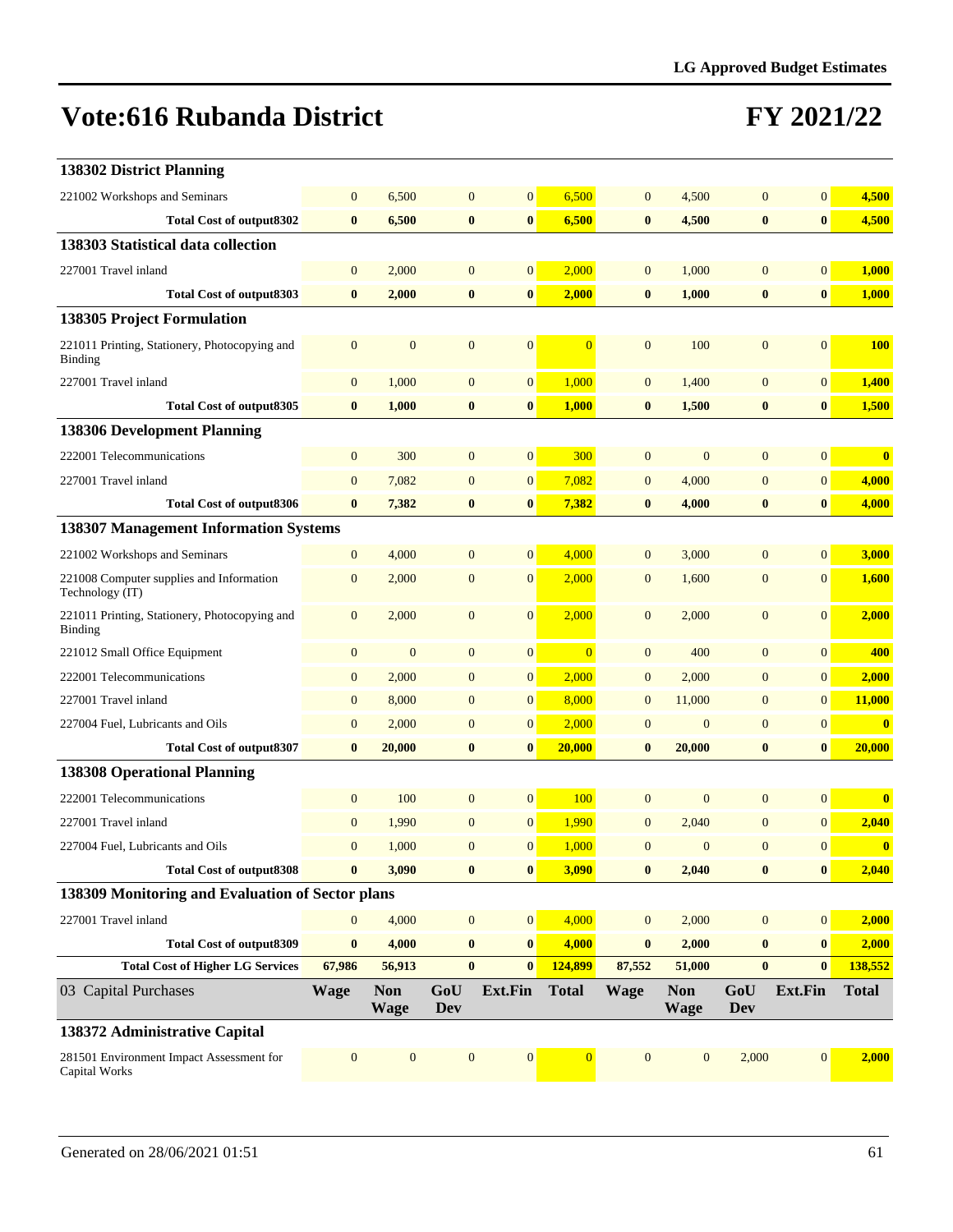| <b>Total for LCIII: Rubanda Town Council</b>                       |                |                | <b>County: Rubanda</b>                                                               |                                                  |                                                                         | 2,000          |                |                                                   |                |          |
|--------------------------------------------------------------------|----------------|----------------|--------------------------------------------------------------------------------------|--------------------------------------------------|-------------------------------------------------------------------------|----------------|----------------|---------------------------------------------------|----------------|----------|
| LCII: Nyakabungo Ward                                              | Mulore A       |                |                                                                                      | Environmental<br>Assessment -<br>Field Expenses- | Source: District Discretionary Development<br><b>Equalization Grant</b> |                |                |                                                   |                | 2,000    |
| 281502 Feasibility Studies for Capital Works                       | $\mathbf{0}$   | $\mathbf{0}$   | 1.847                                                                                | $\overline{0}$                                   | 1,847                                                                   | $\mathbf{0}$   | $\Omega$       | $\overline{0}$                                    | $\overline{0}$ | $\bf{0}$ |
| 281503 Engineering and Design Studies &<br>Plans for capital works | $\overline{0}$ | $\overline{0}$ | 2.000                                                                                | $\overline{0}$                                   | 2.000                                                                   | $\overline{0}$ | $\overline{0}$ | 3.000                                             | $\overline{0}$ | 3,000    |
| <b>Total for LCIII: Rubanda Town Council</b>                       |                |                | <b>County: Rubanda</b>                                                               |                                                  |                                                                         |                |                |                                                   |                | 3,000    |
| All sites<br>LCII: Nyakabungo Ward                                 |                |                | Engineering and<br>Design studies<br>and Plans -<br>Assessment-474                   |                                                  | <b>Equalization Grant</b>                                               |                |                | Source: District Discretionary Development        |                | 3,000    |
| 281504 Monitoring, Supervision & Appraisal<br>of capital works     | $\overline{0}$ | $\mathbf{0}$   | 7,000                                                                                | $\overline{0}$                                   | 7,000                                                                   | $\mathbf{0}$   | $\overline{0}$ | 26,049                                            | 0              | 26,049   |
| <b>Total for LCIII: Rubanda Town Council</b>                       |                |                | <b>County: Rubanda</b>                                                               |                                                  |                                                                         |                |                |                                                   |                | 26,049   |
| LCII: Nyakabungo Ward                                              | All projects   |                | Monitoring,<br>Supervision and<br>Appraisal -<br>Allowances and<br>Facilitation-1255 |                                                  | <b>Equalization Grant</b>                                               |                |                | <b>Source: District Discretionary Development</b> |                | 26,049   |
| <b>Total Cost of output8372</b>                                    | $\bf{0}$       | $\bf{0}$       | 10,847                                                                               | $\bf{0}$                                         | 10,847                                                                  | $\mathbf{0}$   | $\bf{0}$       | 31,049                                            | $\bf{0}$       | 31,049   |
| <b>Total Cost of Capital Purchases</b>                             | $\bf{0}$       | $\bf{0}$       | 10,847                                                                               | $\bf{0}$                                         | 10,847                                                                  | $\bf{0}$       | $\mathbf{0}$   | 31,049                                            | $\bf{0}$       | 31,049   |
| <b>Total cost of Local Government Planning</b><br><b>Services</b>  | 67,986         | 56,913         | 10,847                                                                               | $\bf{0}$                                         | 135,746                                                                 | 87,552         | 51,000         | 31,049                                            | $\bf{0}$       | 169,601  |
| <b>Total cost of Planning</b>                                      | 67,986         | 56,913         | 10,847                                                                               | $\bf{0}$                                         | 135,746                                                                 | 87,552         | 51,000         | 31,049                                            | $\bf{0}$       | 169,601  |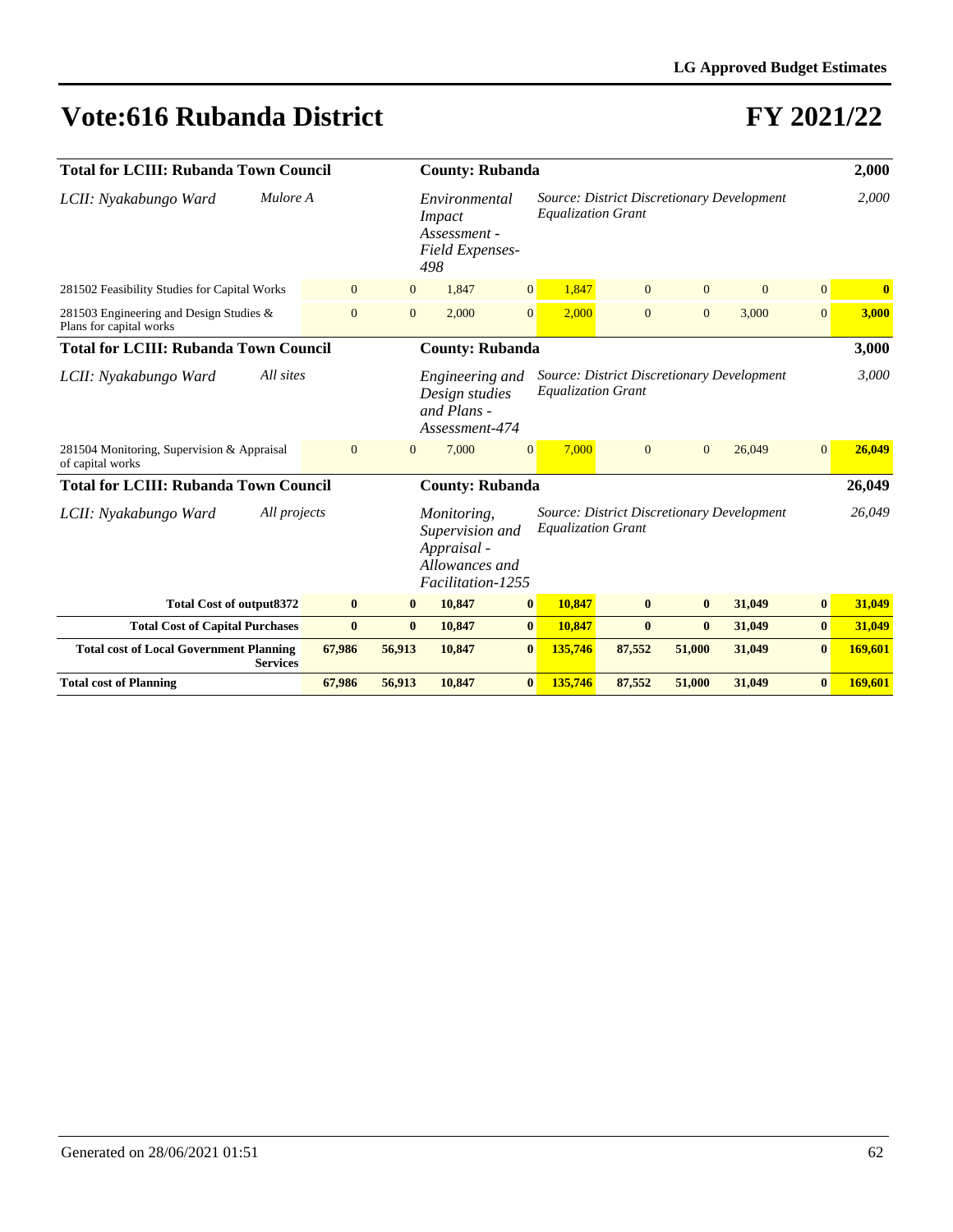## **FY 2021/22**

#### *Internal Audit*

**B1: Overview of Sub-SubProgramme Revenues and Expenditures by Source**

| Ushs Thousands                                          | <b>Approved Budget for FY</b><br>2020/21 | <b>Cumulative Receipts by End</b><br>March for FY2020/21 | <b>Approved Budget for</b><br>FY 2021/22 |  |  |
|---------------------------------------------------------|------------------------------------------|----------------------------------------------------------|------------------------------------------|--|--|
| A: Breakdown of of Sub-SubProgramme Revenues            |                                          |                                                          |                                          |  |  |
| <b>Recurrent Revenues</b>                               | 52,285                                   | 45,287                                                   | 51,220                                   |  |  |
| District Unconditional Grant (Non-<br>Wage)             | 12,000                                   | 9,000                                                    | 14,000                                   |  |  |
| District Unconditional Grant (Wage)                     | 30,085                                   | 30,167                                                   | 29,220                                   |  |  |
| <b>Locally Raised Revenues</b>                          | 10,200                                   | 6,120                                                    | 8,000                                    |  |  |
| <b>Development Revenues</b>                             | 0                                        | 0                                                        |                                          |  |  |
| No Data Found                                           |                                          |                                                          |                                          |  |  |
| <b>Total Revenues shares</b>                            | 52,285                                   | 45,287                                                   | 51,220                                   |  |  |
| <b>B: Breakdown of of Sub-SubProgramme Expenditures</b> |                                          |                                                          |                                          |  |  |
| <b>Recurrent Expenditure</b>                            |                                          |                                                          |                                          |  |  |
| Wage                                                    | 30,085                                   | 27,919                                                   | 29,220                                   |  |  |
| Non Wage                                                | 22,200                                   | 13,671                                                   | 22,000                                   |  |  |
| <b>Development Expenditure</b>                          |                                          |                                                          |                                          |  |  |
| Domestic Development                                    | $\theta$                                 | $\Omega$                                                 |                                          |  |  |
| <b>External Financing</b>                               | 0                                        | $\Omega$                                                 |                                          |  |  |
| <b>Total Expenditure</b>                                | 52,285                                   | 41,590                                                   | 51,220                                   |  |  |

#### **B2: Expenditure Details by Service Area, Output Class, Budget Output and Item**

#### **1482 Internal Audit Services**

| <b>Ushs Thousands</b>                                    | <b>Approved Budget Estimates for FY</b><br>2020/21 |                    |                |                |              | <b>Approved Budget Estimates for FY</b><br>2021/22 |                           |                |                 |              |  |  |
|----------------------------------------------------------|----------------------------------------------------|--------------------|----------------|----------------|--------------|----------------------------------------------------|---------------------------|----------------|-----------------|--------------|--|--|
| 01 Higher LG Services                                    | <b>Wage</b>                                        | <b>Non</b><br>Wage | GoU<br>Dev     | Ext.Fin        | <b>Total</b> | Wage                                               | <b>Non</b><br><b>Wage</b> | GoU<br>Dev     | Ext.Fin         | <b>Total</b> |  |  |
| 148201 Management of Internal Audit Office               |                                                    |                    |                |                |              |                                                    |                           |                |                 |              |  |  |
| 211101 General Staff Salaries                            | 30,085                                             | $\Omega$           | $\overline{0}$ | $\overline{0}$ | 30.085       | 29,220                                             | $\mathbf{0}$              | $\mathbf{0}$   | $\vert 0 \vert$ | 29,220       |  |  |
| 221003 Staff Training                                    | $\mathbf{0}$                                       | 800                | $\overline{0}$ | $\overline{0}$ | 800          | $\overline{0}$                                     | 1.000                     | $\overline{0}$ | 0               | 1.000        |  |  |
| 221011 Printing, Stationery, Photocopying and<br>Binding | $\mathbf{0}$                                       | 1,000              | $\overline{0}$ | $\mathbf{0}$   | 1.000        | $\Omega$                                           | 100                       | $\overline{0}$ | $\Omega$        | <b>100</b>   |  |  |
| 221017 Subscriptions                                     | $\overline{0}$                                     | 1,000              | $\mathbf{0}$   | $\mathbf{0}$   | 1,000        | $\Omega$                                           | 500                       | $\mathbf{0}$   | $\vert 0 \vert$ | 500          |  |  |
| 227001 Travel inland                                     | $\overline{0}$                                     | 3,000              | $\overline{0}$ | $\mathbf{0}$   | 3,000        | $\Omega$                                           | 3,590                     | $\mathbf{0}$   | 0               | 3,590        |  |  |
| 227004 Fuel, Lubricants and Oils                         | $\overline{0}$                                     | 800                | $\overline{0}$ | $\overline{0}$ | 800          | $\Omega$                                           | 2,340                     | $\mathbf{0}$   | 0               | 2,340        |  |  |
| <b>Total Cost of output8201</b>                          | 30,085                                             | 6,600              | $\bf{0}$       | $\bf{0}$       | 36,685       | 29,220                                             | 7,530                     | $\bf{0}$       | $\mathbf{0}$    | 36,750       |  |  |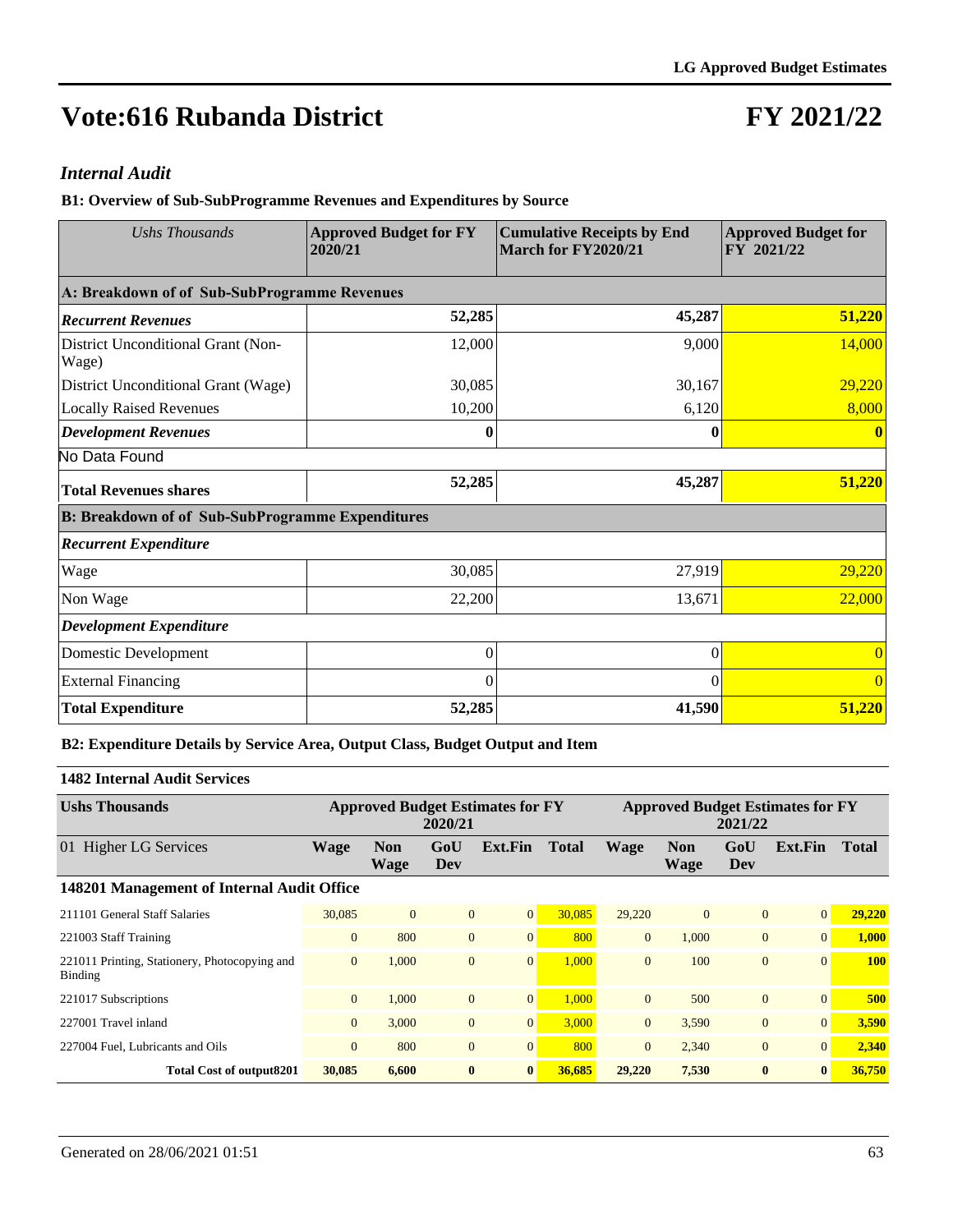| 148202 Internal Audit                                    |                |          |                |                |          |                |        |                |                |        |
|----------------------------------------------------------|----------------|----------|----------------|----------------|----------|----------------|--------|----------------|----------------|--------|
| 221003 Staff Training                                    | $\mathbf{0}$   | $\Omega$ | $\overline{0}$ | $\overline{0}$ |          | $\Omega$       | 500    | $\mathbf{0}$   | $\Omega$       | 500    |
| 221011 Printing, Stationery, Photocopying and<br>Binding | $\mathbf{0}$   | $\Omega$ | $\overline{0}$ | $\overline{0}$ | $\Omega$ | $\mathbf{0}$   | 800    | $\overline{0}$ | $\Omega$       | 800    |
| 221017 Subscriptions                                     | $\overline{0}$ | $\Omega$ | $\overline{0}$ | $\mathbf{0}$   |          | $\Omega$       | 610    | $\mathbf{0}$   | $\Omega$       | 610    |
| 227001 Travel inland                                     | $\mathbf{0}$   | 10.800   | $\overline{0}$ | $\mathbf{0}$   | 10,800   | $\mathbf{0}$   | 8,560  | $\mathbf{0}$   | $\overline{0}$ | 8,560  |
| 227004 Fuel, Lubricants and Oils                         | $\mathbf{0}$   | 4,800    | $\mathbf{0}$   | $\mathbf{0}$   | 4.800    | $\overline{0}$ | 4,000  | $\overline{0}$ | $\Omega$       | 4,000  |
| <b>Total Cost of output8202</b>                          | $\bf{0}$       | 15,600   | $\bf{0}$       | $\bf{0}$       | 15,600   | $\bf{0}$       | 14,470 | $\bf{0}$       | $\bf{0}$       | 14,470 |
| <b>Total Cost of Higher LG Services</b>                  | 30,085         | 22,200   | $\bf{0}$       | $\bf{0}$       | 52,285   | 29,220         | 22,000 | $\bf{0}$       | $\bf{0}$       | 51,220 |
| <b>Total cost of Internal Audit Services</b>             | 30,085         | 22,200   | $\bf{0}$       | $\bf{0}$       | 52,285   | 29,220         | 22,000 | $\mathbf{0}$   | $\bf{0}$       | 51,220 |
| <b>Total cost of Internal Audit</b>                      | 30,085         | 22,200   | $\mathbf{0}$   | $\bf{0}$       | 52,285   | 29,220         | 22,000 | $\mathbf{0}$   | $\mathbf{0}$   | 51,220 |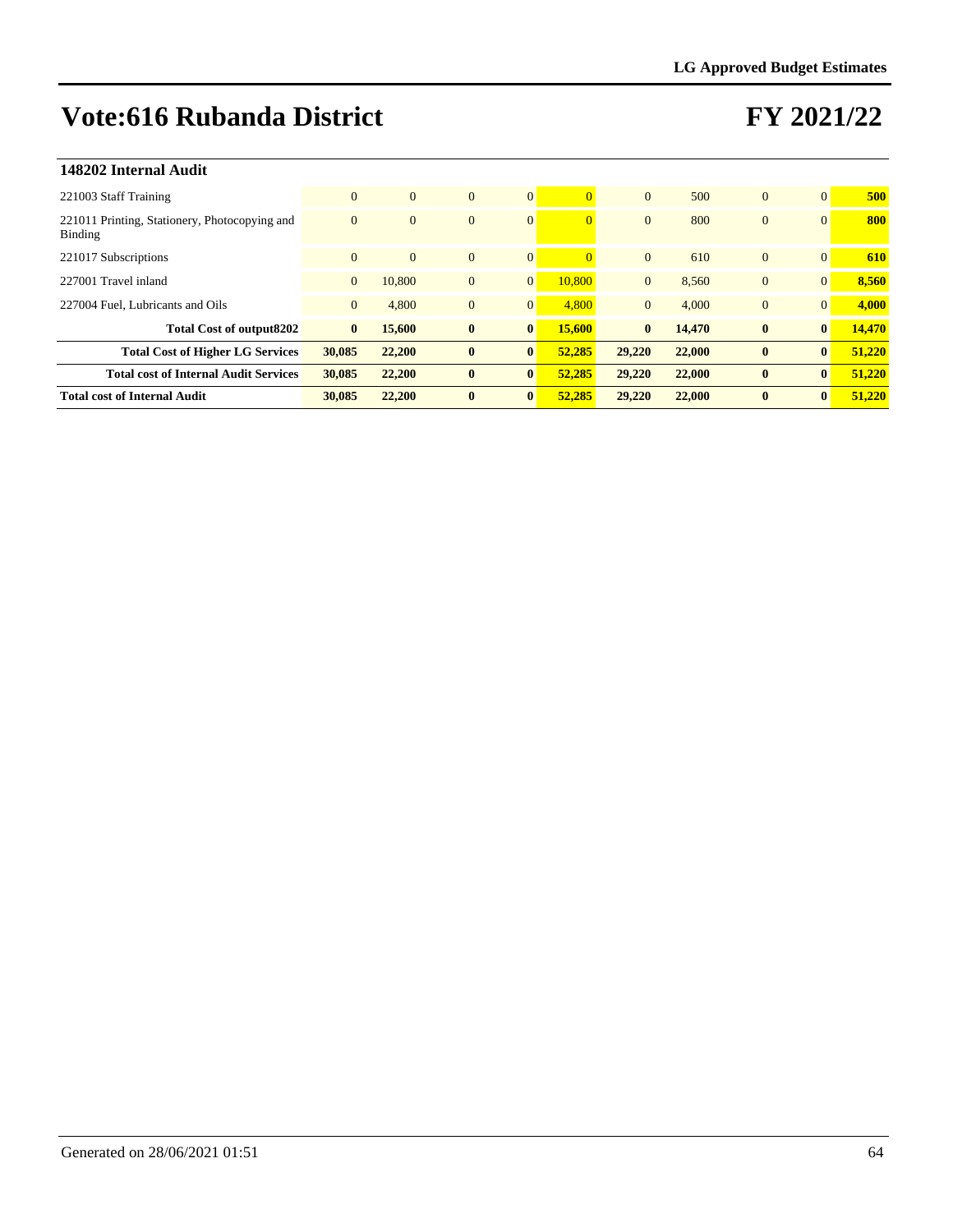### **FY 2021/22**

#### *Trade Industry and Local Development*

**B1: Overview of Sub-SubProgramme Revenues and Expenditures by Source**

| <b>Ushs Thousands</b>                                   | <b>Approved Budget for FY</b><br>2020/21 | <b>Cumulative Receipts by End</b><br>March for FY2020/21 |          |  |  |
|---------------------------------------------------------|------------------------------------------|----------------------------------------------------------|----------|--|--|
| A: Breakdown of of Sub-SubProgramme Revenues            |                                          |                                                          |          |  |  |
| <b>Recurrent Revenues</b>                               | 65,171                                   | 47,348                                                   | 75,988   |  |  |
| District Unconditional Grant (Non-<br>Wage)             | 0                                        | 0                                                        | 9,000    |  |  |
| District Unconditional Grant (Wage)                     | 43,910                                   | 32,932                                                   | 48,058   |  |  |
| <b>Locally Raised Revenues</b>                          | 10,200                                   | 6,120                                                    | 8,000    |  |  |
| Sector Conditional Grant (Non-Wage)                     | 11,061                                   | 8,296                                                    | 10,930   |  |  |
| <b>Development Revenues</b>                             | 0                                        | 0                                                        |          |  |  |
| No Data Found                                           |                                          |                                                          |          |  |  |
| <b>Total Revenues shares</b>                            | 65,171                                   | 47,348                                                   | 75,988   |  |  |
| <b>B: Breakdown of of Sub-SubProgramme Expenditures</b> |                                          |                                                          |          |  |  |
| <b>Recurrent Expenditure</b>                            |                                          |                                                          |          |  |  |
| Wage                                                    | 43,910                                   | 28,793                                                   | 48,058   |  |  |
| Non Wage                                                | 21,261                                   | 11,220                                                   | 27,930   |  |  |
| <b>Development Expenditure</b>                          |                                          |                                                          |          |  |  |
| Domestic Development                                    | $\Omega$                                 | $\theta$                                                 |          |  |  |
| <b>External Financing</b>                               | $\Omega$                                 | 0                                                        | $\Omega$ |  |  |
| <b>Total Expenditure</b>                                | 65,171                                   | 40,013                                                   | 75,988   |  |  |

**B2: Expenditure Details by Service Area, Output Class, Budget Output and Item**

#### **0683 Commercial Services**

| <b>Ushs Thousands</b>                                    | <b>Approved Budget Estimates for FY</b><br>2020/21 |                           |                |                |              | <b>Approved Budget Estimates for FY</b><br>2021/22 |                    |                |          |              |  |
|----------------------------------------------------------|----------------------------------------------------|---------------------------|----------------|----------------|--------------|----------------------------------------------------|--------------------|----------------|----------|--------------|--|
| 01 Higher LG Services                                    | Wage                                               | <b>Non</b><br><b>Wage</b> | GoU<br>Dev     | Ext.Fin        | <b>Total</b> | <b>Wage</b>                                        | <b>Non</b><br>Wage | GoU<br>Dev     | Ext.Fin  | <b>Total</b> |  |
| 068301 Trade Development and Promotion Services          |                                                    |                           |                |                |              |                                                    |                    |                |          |              |  |
| 211101 General Staff Salaries                            | 43.910                                             | $\Omega$                  | $\overline{0}$ | $\overline{0}$ | 43.910       | 48,058                                             | $\overline{0}$     | $\overline{0}$ | 0        | 48,058       |  |
| 221011 Printing, Stationery, Photocopying and<br>Binding | $\mathbf{0}$                                       | 150                       | $\mathbf{0}$   | $\overline{0}$ | 150          | $\Omega$                                           | $\Omega$           | $\Omega$       | $\Omega$ | $\mathbf{0}$ |  |
| 221012 Small Office Equipment                            | $\mathbf{0}$                                       | 850                       | $\overline{0}$ | $\overline{0}$ | 850          | $\Omega$                                           | $\Omega$           | $\overline{0}$ | $\Omega$ | $\mathbf{0}$ |  |
| 227001 Travel inland                                     | $\overline{0}$                                     | 2,000                     | $\mathbf{0}$   | $\overline{0}$ | 2.000        | $\overline{0}$                                     | 3.000              | $\overline{0}$ | 0        | 3.000        |  |
| 227004 Fuel, Lubricants and Oils                         | $\overline{0}$                                     | 1,000                     | $\overline{0}$ | $\overline{0}$ | 1.000        | $\Omega$                                           | 3.000              | $\overline{0}$ | $\Omega$ | 3.000        |  |
| Total Cost of output 8301                                | 43,910                                             | 4.000                     | $\bf{0}$       | $\bf{0}$       | 47,910       | 48,058                                             | 6.000              | $\bf{0}$       | $\bf{0}$ | 54,058       |  |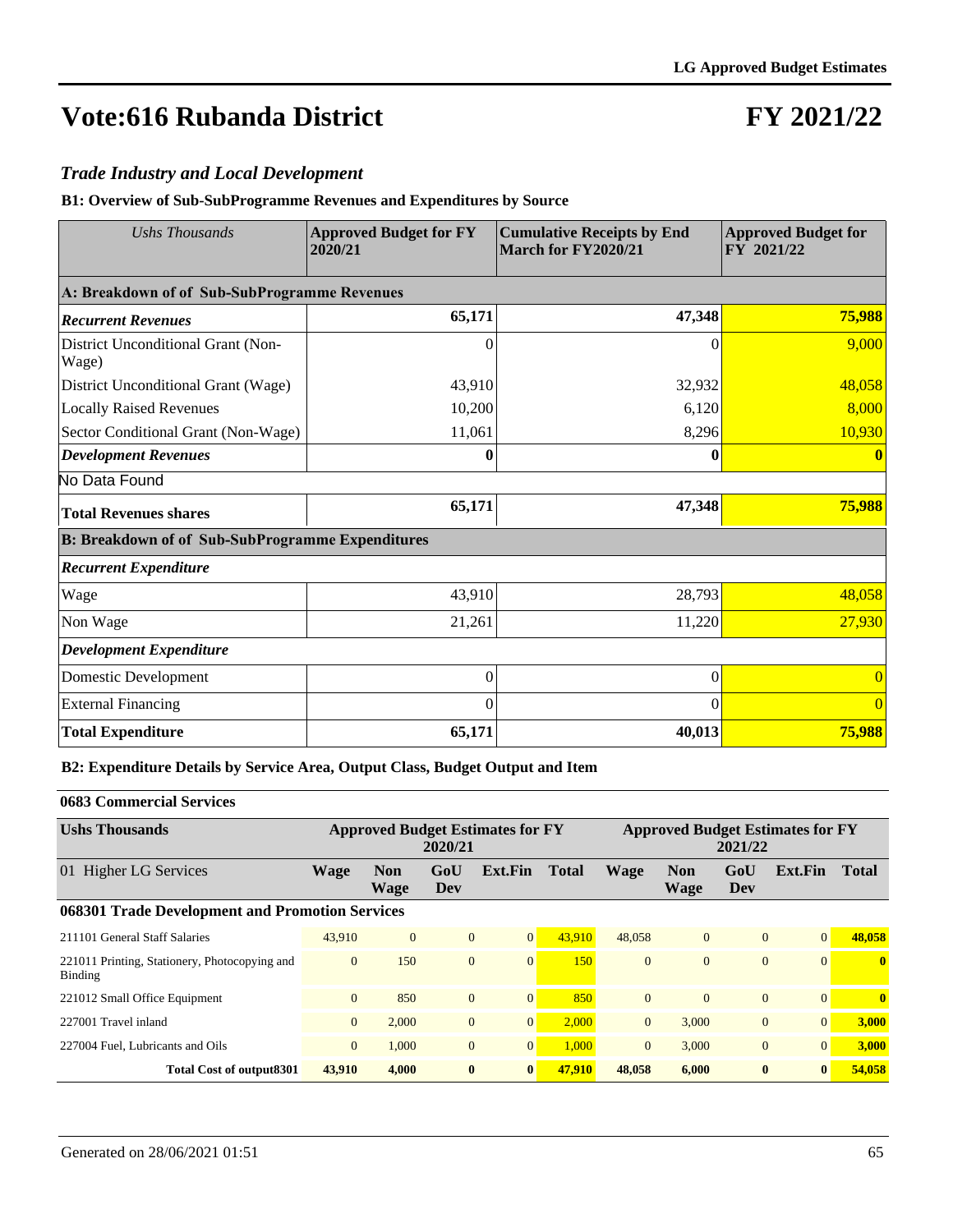| 068302 Enterprise Development Services                              |                |                |                |                  |                |                |                |                |                |                         |
|---------------------------------------------------------------------|----------------|----------------|----------------|------------------|----------------|----------------|----------------|----------------|----------------|-------------------------|
| 227001 Travel inland                                                | $\Omega$       | 2,300          | $\overline{0}$ | $\mathbf{0}$     | 2,300          | $\overline{0}$ | 2,500          | $\Omega$       | $\Omega$       | 2,500                   |
| <b>Total Cost of output8302</b>                                     | $\bf{0}$       | 2,300          | $\bf{0}$       | $\bf{0}$         | 2,300          | $\bf{0}$       | 2,500          | $\bf{0}$       | $\mathbf{0}$   | 2,500                   |
| 068303 Market Linkage Services                                      |                |                |                |                  |                |                |                |                |                |                         |
| 227001 Travel inland                                                | $\mathbf{0}$   | 2,000          | $\mathbf{0}$   | $\mathbf{0}$     | 2,000          | $\mathbf{0}$   | 2,700          | $\mathbf{0}$   | $\overline{0}$ | 2,700                   |
| <b>Total Cost of output8303</b>                                     | $\bf{0}$       | 2,000          | $\bf{0}$       | $\bf{0}$         | 2,000          | $\bf{0}$       | 2,700          | $\bf{0}$       | $\bf{0}$       | 2,700                   |
| 068304 Cooperatives Mobilisation and Outreach Services              |                |                |                |                  |                |                |                |                |                |                         |
| 221001 Advertising and Public Relations                             | $\mathbf{0}$   | 400            | $\mathbf{0}$   | $\mathbf{0}$     | 400            | $\overline{0}$ | $\mathbf{0}$   | $\overline{0}$ | $\overline{0}$ | $\bf{0}$                |
| 221002 Workshops and Seminars                                       | $\overline{0}$ | 1,235          | $\mathbf{0}$   | $\mathbf{0}$     | 1,235          | $\overline{0}$ | $\mathbf{0}$   | $\overline{0}$ | $\overline{0}$ | $\bf{0}$                |
| 221011 Printing, Stationery, Photocopying and<br><b>Binding</b>     | $\mathbf{0}$   | $\mathbf{0}$   | $\mathbf{0}$   | $\overline{0}$   | $\overline{0}$ | $\overline{0}$ | 500            | $\overline{0}$ | $\overline{0}$ | 500                     |
| 221012 Small Office Equipment                                       | $\mathbf{0}$   | $\mathbf{0}$   | $\mathbf{0}$   | $\boldsymbol{0}$ | $\overline{0}$ | $\overline{0}$ | 500            | $\overline{0}$ | $\overline{0}$ | 500                     |
| 227001 Travel inland                                                | $\mathbf{0}$   | 2,365          | $\mathbf{0}$   | $\mathbf{0}$     | 2,365          | $\overline{0}$ | 2,000          | $\overline{0}$ | $\overline{0}$ | 2,000                   |
| 227004 Fuel, Lubricants and Oils                                    | $\mathbf{0}$   | $\mathbf{0}$   | $\mathbf{0}$   | $\mathbf{0}$     | $\overline{0}$ | $\mathbf{0}$   | 2,600          | $\overline{0}$ | $\mathbf{0}$   | 2,600                   |
| <b>Total Cost of output8304</b>                                     | $\bf{0}$       | 4,000          | $\bf{0}$       | $\bf{0}$         | 4,000          | $\bf{0}$       | 5,600          | $\bf{0}$       | $\mathbf{0}$   | 5,600                   |
| 068305 Tourism Promotional Services                                 |                |                |                |                  |                |                |                |                |                |                         |
| 227001 Travel inland                                                | $\mathbf{0}$   | 3,000          | $\mathbf{0}$   | $\mathbf{0}$     | 3,000          | $\mathbf{0}$   | 4,000          | $\overline{0}$ | $\overline{0}$ | 4,000                   |
| <b>Total Cost of output8305</b>                                     | $\bf{0}$       | 3,000          | $\bf{0}$       | $\bf{0}$         | 3,000          | $\bf{0}$       | 4,000          | $\bf{0}$       | $\mathbf{0}$   | 4,000                   |
| 068306 Industrial Development Services                              |                |                |                |                  |                |                |                |                |                |                         |
| 227001 Travel inland                                                | $\mathbf{0}$   | 2,000          | $\mathbf{0}$   | $\mathbf{0}$     | 2,000          | $\overline{0}$ | 3,130          | $\overline{0}$ | $\overline{0}$ | 3,130                   |
| 227004 Fuel, Lubricants and Oils                                    | $\overline{0}$ | $\overline{0}$ | $\overline{0}$ | $\mathbf{0}$     | $\overline{0}$ | $\overline{0}$ | 1,000          | $\overline{0}$ | $\overline{0}$ | 1,000                   |
| <b>Total Cost of output8306</b>                                     | $\bf{0}$       | 2,000          | $\bf{0}$       | $\bf{0}$         | 2,000          | $\bf{0}$       | 4,130          | $\bf{0}$       | $\mathbf{0}$   | 4,130                   |
| 068308 Sector Management and Monitoring                             |                |                |                |                  |                |                |                |                |                |                         |
| 221002 Workshops and Seminars                                       | $\mathbf{0}$   | 1,000          | $\mathbf{0}$   | $\mathbf{0}$     | 1,000          | $\mathbf{0}$   | $\overline{0}$ | $\overline{0}$ | $\overline{0}$ | $\bf{0}$                |
| 227001 Travel inland                                                | $\mathbf{0}$   | 1,500          | $\mathbf{0}$   | $\mathbf{0}$     | 1,500          | $\overline{0}$ | 3,000          | $\overline{0}$ | $\overline{0}$ | 3,000                   |
| 227004 Fuel, Lubricants and Oils                                    | $\overline{0}$ | 1,461          | $\mathbf{0}$   | $\mathbf{0}$     | 1,461          | $\mathbf{0}$   | $\mathbf{0}$   | $\overline{0}$ | $\overline{0}$ | $\overline{\mathbf{0}}$ |
| <b>Total Cost of output8308</b>                                     | $\bf{0}$       | 3,961          | $\bf{0}$       | $\bf{0}$         | 3,961          | $\bf{0}$       | 3,000          | $\bf{0}$       | $\mathbf{0}$   | 3,000                   |
| <b>Total Cost of Higher LG Services</b>                             | 43,910         | 21,261         | $\bf{0}$       | $\bf{0}$         | 65,171         | 48,058         | 27,930         | $\bf{0}$       | $\bf{0}$       | 75,988                  |
| <b>Total cost of Commercial Services</b>                            | 43,910         | 21,261         | $\bf{0}$       | $\pmb{0}$        | 65,171         | 48,058         | 27,930         | $\bf{0}$       | $\bf{0}$       | 75,988                  |
| <b>Total cost of Trade Industry and Local</b><br><b>Development</b> | 43,910         | 21,261         | $\bf{0}$       | $\bf{0}$         | 65,171         | 48,058         | 27,930         | $\bf{0}$       | $\mathbf{0}$   | 75,988                  |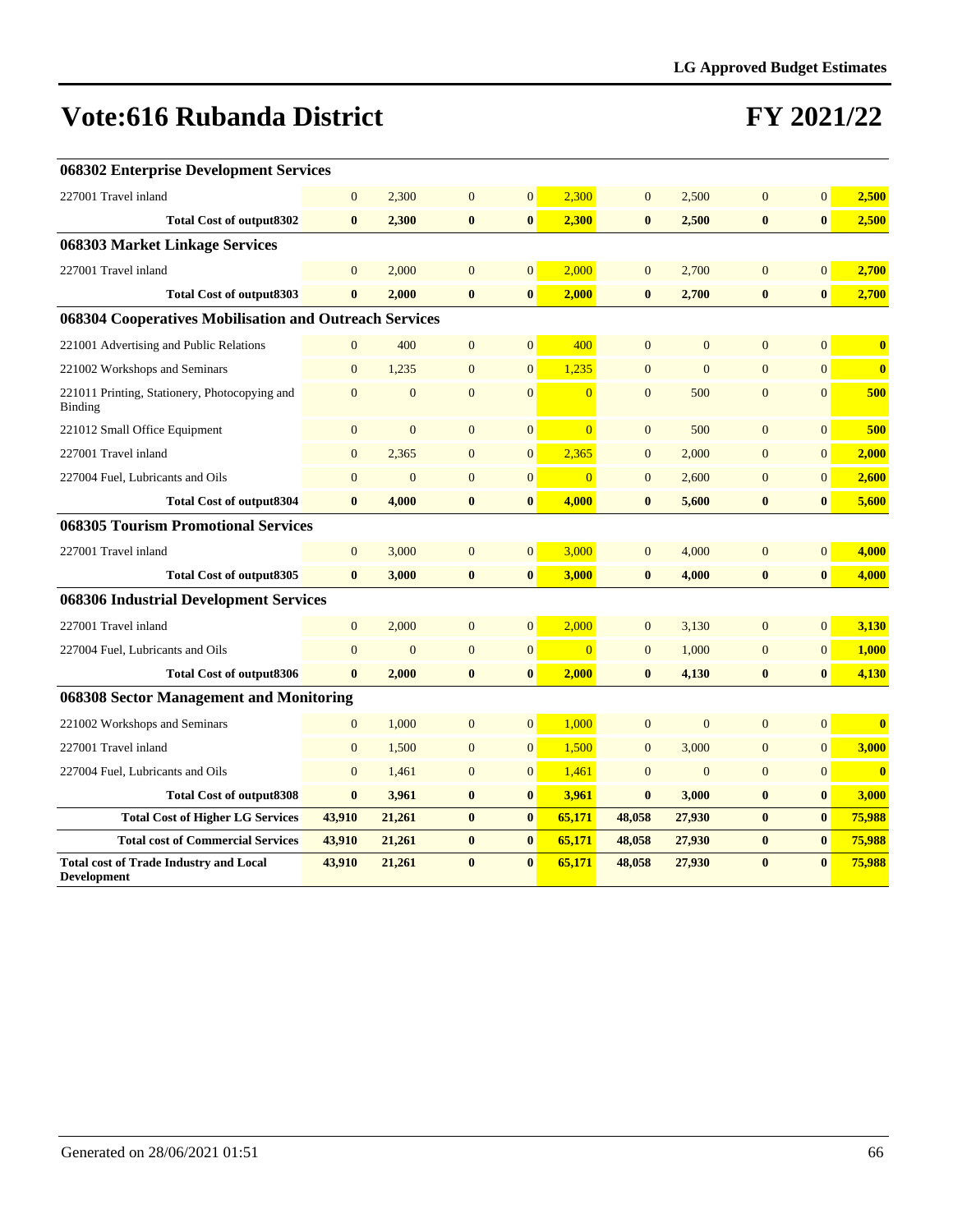### **FY 2021/22**

#### **Part III: Lower Local Government Budget Estimates**

**SECTION A: Overview of Revenues by Subcounty / Town Council / Municipal Division**

#### **A1: Expenditure Performance by end March 2021/22 and Plans for the next FY by LLG**

| <b>Subcounty / Town Council /</b><br><b>Municipal Division</b> | <b>Approved Budget for FY</b><br>2020/21 | <b>Cumulative Receipts by</b><br>End March for FY 2020/21 | <b>Approved Budget for FY</b><br>2021/22 |
|----------------------------------------------------------------|------------------------------------------|-----------------------------------------------------------|------------------------------------------|
| Hamurwa Town Council                                           | 285,380                                  | 140,761                                                   | 214,511                                  |
| <b>Bubare</b>                                                  | 71,295                                   | 67,601                                                    | 113,437                                  |
| Muko                                                           | 247,944                                  | 43,066                                                    | <b>141,501</b>                           |
| Hamurwa                                                        | 49,029                                   | 23,531                                                    | 83,938                                   |
| Bufundi                                                        | 65,374                                   | 31,682                                                    | 105,128                                  |
| Ikumba                                                         | 528,417                                  | 16,459                                                    | 69,524                                   |
| Ruhija                                                         | 443,206                                  | 24,048                                                    | 54,676                                   |
| Nyamweru                                                       | 43,215                                   | 11,681                                                    | 67,718                                   |
| Rubanda Town Council                                           | 188,523                                  | 86,130                                                    | 173,882                                  |
| <b>Grand Total</b>                                             | 1,922,384                                | 444,958                                                   | 1,024,315                                |
| $o/w$ : Wage:                                                  | 125,000                                  | 45,567                                                    | $\boldsymbol{\theta}$                    |
| <b>Non-Wage Reccurent:</b>                                     | 560,108                                  | 338,558                                                   | 560,461                                  |
| <b>Domestic Devt:</b>                                          | 1,237,276                                | 60,833                                                    | 463,854                                  |
| <b>External Financing:</b>                                     | 0                                        | $\theta$                                                  | $\boldsymbol{\theta}$                    |

**A2: Revenues and Expenditures by LLG**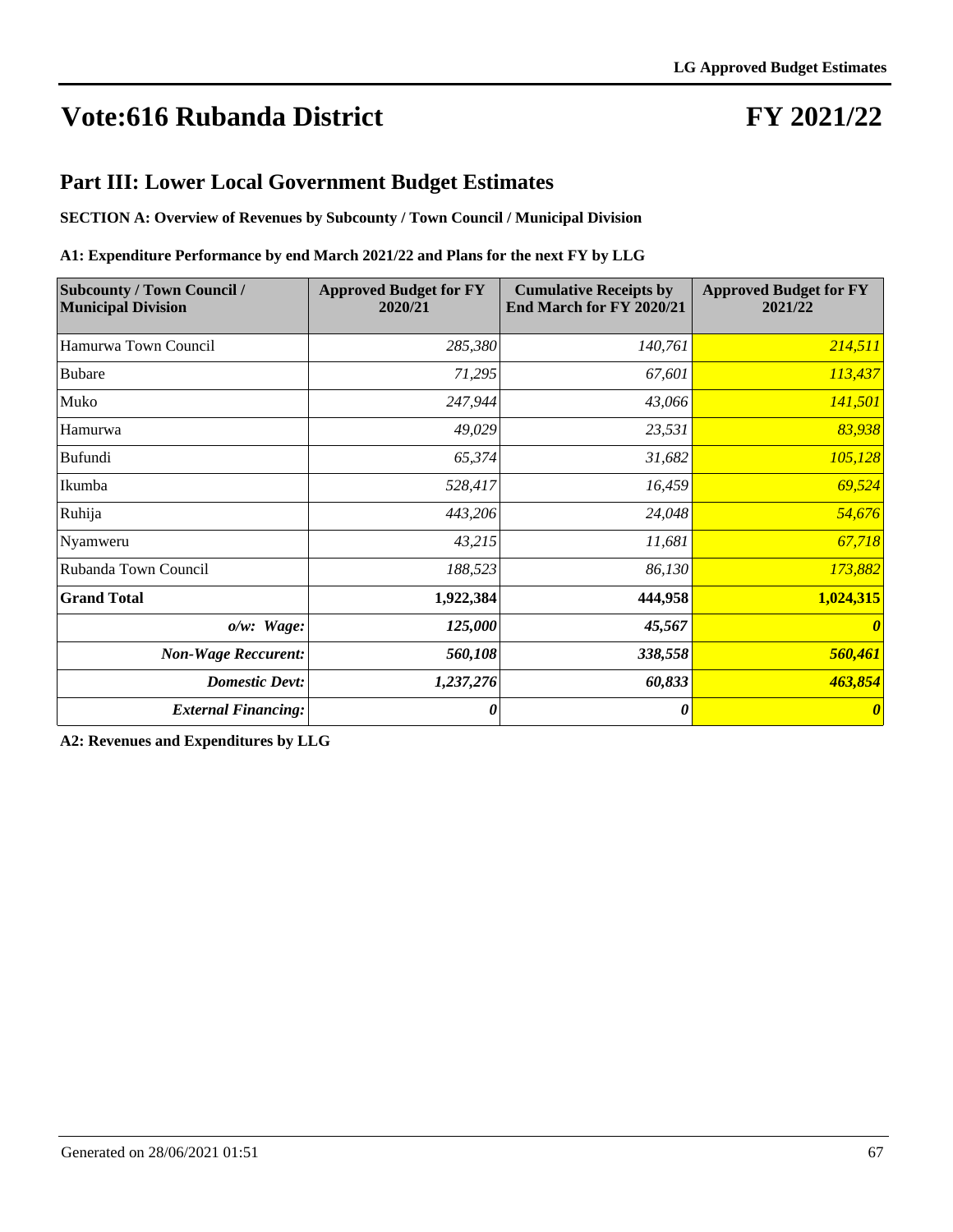#### **FY 2021/22**

#### **SubCounty/Town Council/Division: Hamurwa Town Council**

| Ushs Thousands                                     | <b>Approved Budget</b><br>for FY 2020/21 | <b>Cumulative Receipts</b><br>by End March for<br>FY 2020/21 | <b>Approved Budget</b><br>for FY 2021/22 |
|----------------------------------------------------|------------------------------------------|--------------------------------------------------------------|------------------------------------------|
| <b>A: Breakdown of Workplan Revenues</b>           |                                          |                                                              |                                          |
| <b>Recurrent Revenues</b>                          | 247,983                                  | 232,574                                                      | 177,183                                  |
| <b>Locally Raised Revenues</b>                     | 152,053                                  | 88,526                                                       | 151,553                                  |
| Other Transfers from Central Government            | 0                                        | 63,980                                                       | $\vert 0 \vert$                          |
| Urban Unconditional Grant (Non-Wage)               | 25,930                                   | 22,587                                                       | 25,630                                   |
| Urban Unconditional Grant (Wage)                   | 70,000                                   | 57,482                                                       | 0                                        |
| <b>Development Revenues</b>                        | 37,397                                   | 12,932                                                       | 37,328                                   |
| <b>Locally Raised Revenues</b>                     | 26,400                                   | 5,280                                                        | 26,400                                   |
| Urban Discretionary Development Equalization Grant | 10,997                                   | 7,652                                                        | 10,928                                   |
| <b>Total Revenue Shares</b>                        | 285,380                                  | 245,506                                                      | 214,511                                  |
| <b>B: Breakdown of Workplan Expenditures</b>       |                                          |                                                              |                                          |
| <b>Recurrent Expenditure</b>                       |                                          |                                                              |                                          |
| Wage                                               | 70,000                                   | 31,817                                                       | $\vert 0 \vert$                          |
| Non Wage                                           | 177,983                                  | 96,332                                                       | 177,183                                  |
| <b>Development Expenditure</b>                     |                                          |                                                              |                                          |
| Domestic Development                               | 37,397                                   | 12,611                                                       | 37,328                                   |
| <b>External Financing</b>                          | $\Omega$                                 | $\Omega$                                                     | $\vert 0 \vert$                          |
| <b>Total Expenditure</b>                           | 285,380                                  | 140,761                                                      | 214,511                                  |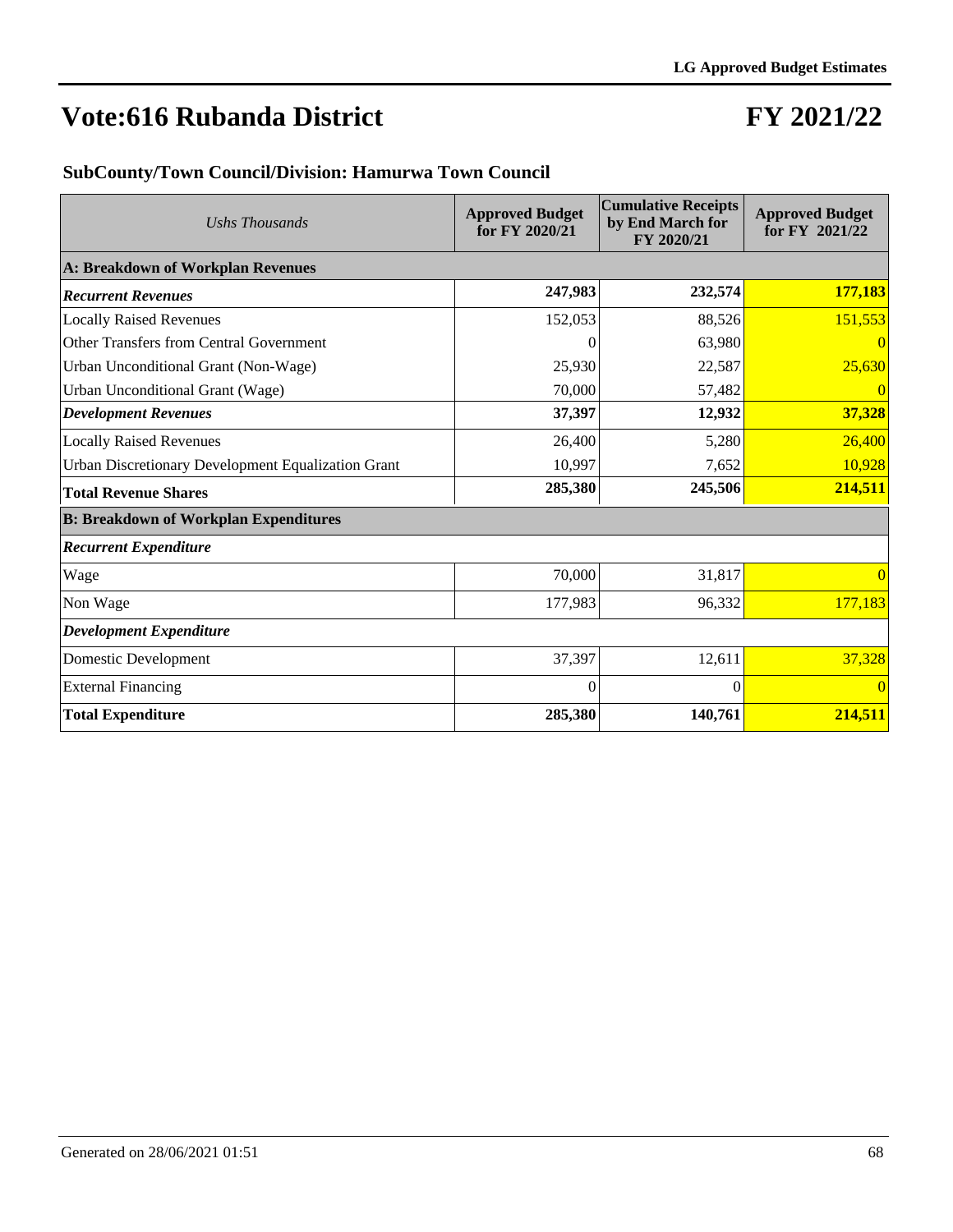### **FY 2021/22**

#### **SubCounty/Town Council/Division: Bubare**

| Ushs Thousands                                        | <b>Approved Budget</b><br>for FY 2020/21 | <b>Cumulative Receipts</b><br>by End March for<br>FY 2020/21 | <b>Approved Budget</b><br>for FY 2021/22 |  |  |
|-------------------------------------------------------|------------------------------------------|--------------------------------------------------------------|------------------------------------------|--|--|
| A: Breakdown of Workplan Revenues                     |                                          |                                                              |                                          |  |  |
| <b>Recurrent Revenues</b>                             | 46,149                                   | 41,251                                                       | 43,252                                   |  |  |
| District Unconditional Grant (Non-Wage)               | 21,396                                   | 17,327                                                       | 21,654                                   |  |  |
| <b>Locally Raised Revenues</b>                        | 24,753                                   | 21,424                                                       | 21,598                                   |  |  |
| Other Transfers from Central Government               | $\theta$                                 | 2,500                                                        | $\overline{0}$                           |  |  |
| <b>Development Revenues</b>                           | 25,146                                   | 28,850                                                       | 70,185                                   |  |  |
| District Discretionary Development Equalization Grant | 25,146                                   | 28,850                                                       | 70,185                                   |  |  |
| <b>Total Revenue Shares</b>                           | 71,295                                   | 70,101                                                       | 113,437                                  |  |  |
| <b>B: Breakdown of Workplan Expenditures</b>          |                                          |                                                              |                                          |  |  |
| <b>Recurrent Expenditure</b>                          |                                          |                                                              |                                          |  |  |
| Wage                                                  | $\theta$                                 | $\Omega$                                                     | $\vert 0 \vert$                          |  |  |
| Non Wage                                              | 46,149                                   | 38,751                                                       | 43,252                                   |  |  |
| <b>Development Expenditure</b>                        |                                          |                                                              |                                          |  |  |
| Domestic Development                                  | 25,146                                   | 28,850                                                       | 70,185                                   |  |  |
| <b>External Financing</b>                             | $\Omega$                                 | $\Omega$                                                     | $\vert 0 \vert$                          |  |  |
| <b>Total Expenditure</b>                              | 71,295                                   | 67,601                                                       | 113,437                                  |  |  |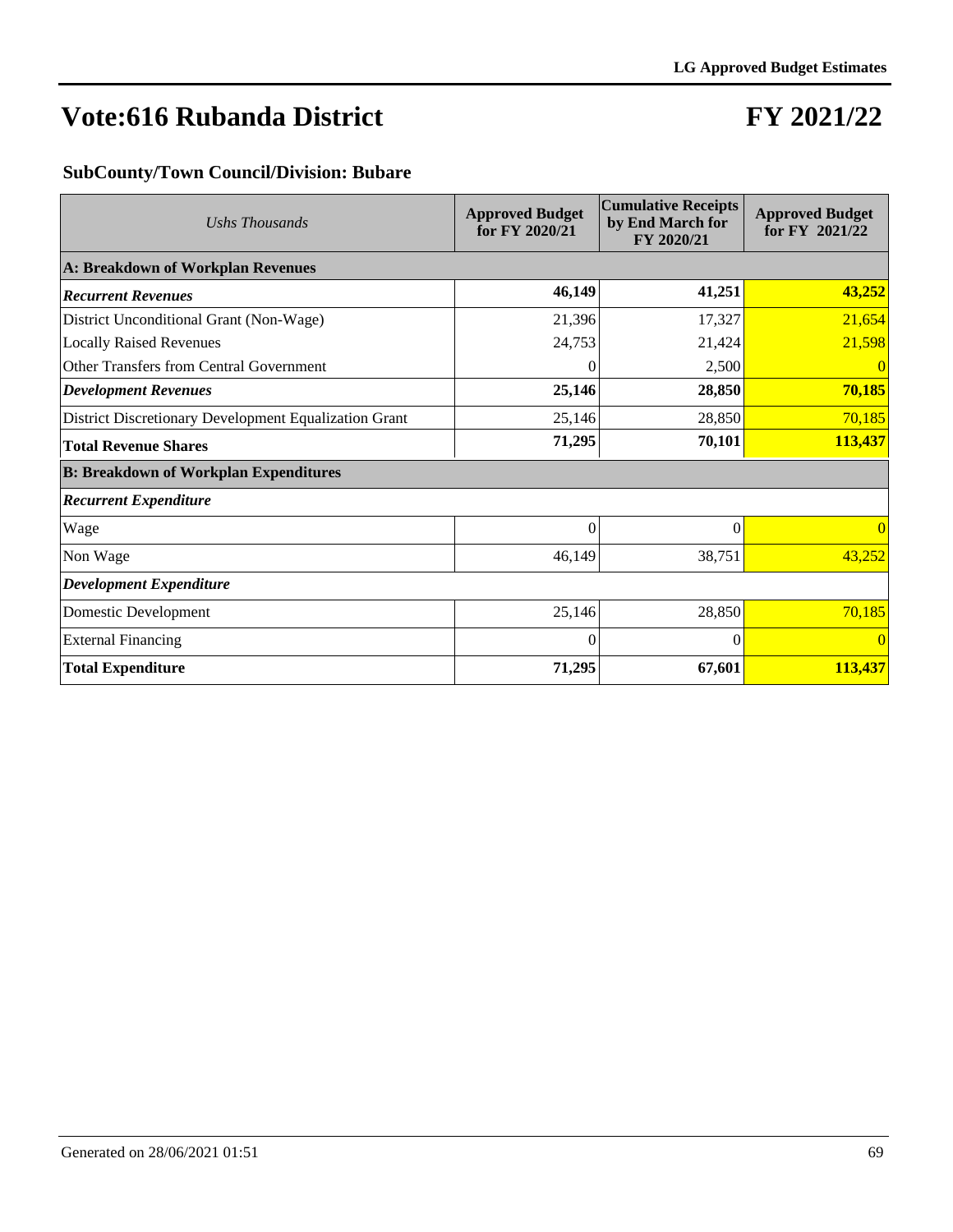### **FY 2021/22**

#### **SubCounty/Town Council/Division: Muko**

| Ushs Thousands                                        | <b>Approved Budget</b><br>for FY 2020/21 | <b>Cumulative Receipts</b><br>by End March for<br>FY 2020/21 | <b>Approved Budget</b><br>for FY 2021/22 |  |  |
|-------------------------------------------------------|------------------------------------------|--------------------------------------------------------------|------------------------------------------|--|--|
| A: Breakdown of Workplan Revenues                     |                                          |                                                              |                                          |  |  |
| <b>Recurrent Revenues</b>                             | 68,980                                   | 58,311                                                       | 64,574                                   |  |  |
| District Unconditional Grant (Non-Wage)               | 23,315                                   | 15,772                                                       | 23,625                                   |  |  |
| <b>Locally Raised Revenues</b>                        | 45,666                                   | 24,777                                                       | 40,949                                   |  |  |
| Other Transfers from Central Government               | $\Omega$                                 | 17,763                                                       | $\vert 0 \vert$                          |  |  |
| <b>Development Revenues</b>                           | 178,964                                  | 26,011                                                       | 76,927                                   |  |  |
| District Discretionary Development Equalization Grant | 27,526                                   | 26,011                                                       | 76,927                                   |  |  |
| Other Transfers from Central Government               | 151,438                                  | $_{0}$                                                       | 0                                        |  |  |
| <b>Total Revenue Shares</b>                           | 247,944                                  | 84,323                                                       | 141,501                                  |  |  |
| <b>B: Breakdown of Workplan Expenditures</b>          |                                          |                                                              |                                          |  |  |
| <b>Recurrent Expenditure</b>                          |                                          |                                                              |                                          |  |  |
| Wage                                                  | $\theta$                                 | $\Omega$                                                     | $\Omega$                                 |  |  |
| Non Wage                                              | 68,980                                   | 40,349                                                       | 64,574                                   |  |  |
| <b>Development Expenditure</b>                        |                                          |                                                              |                                          |  |  |
| Domestic Development                                  | 178,964                                  | 2,717                                                        | 76,927                                   |  |  |
| <b>External Financing</b>                             | $\Omega$                                 | 0                                                            | $\vert$ 0                                |  |  |
| <b>Total Expenditure</b>                              | 247,944                                  | 43,066                                                       | 141,501                                  |  |  |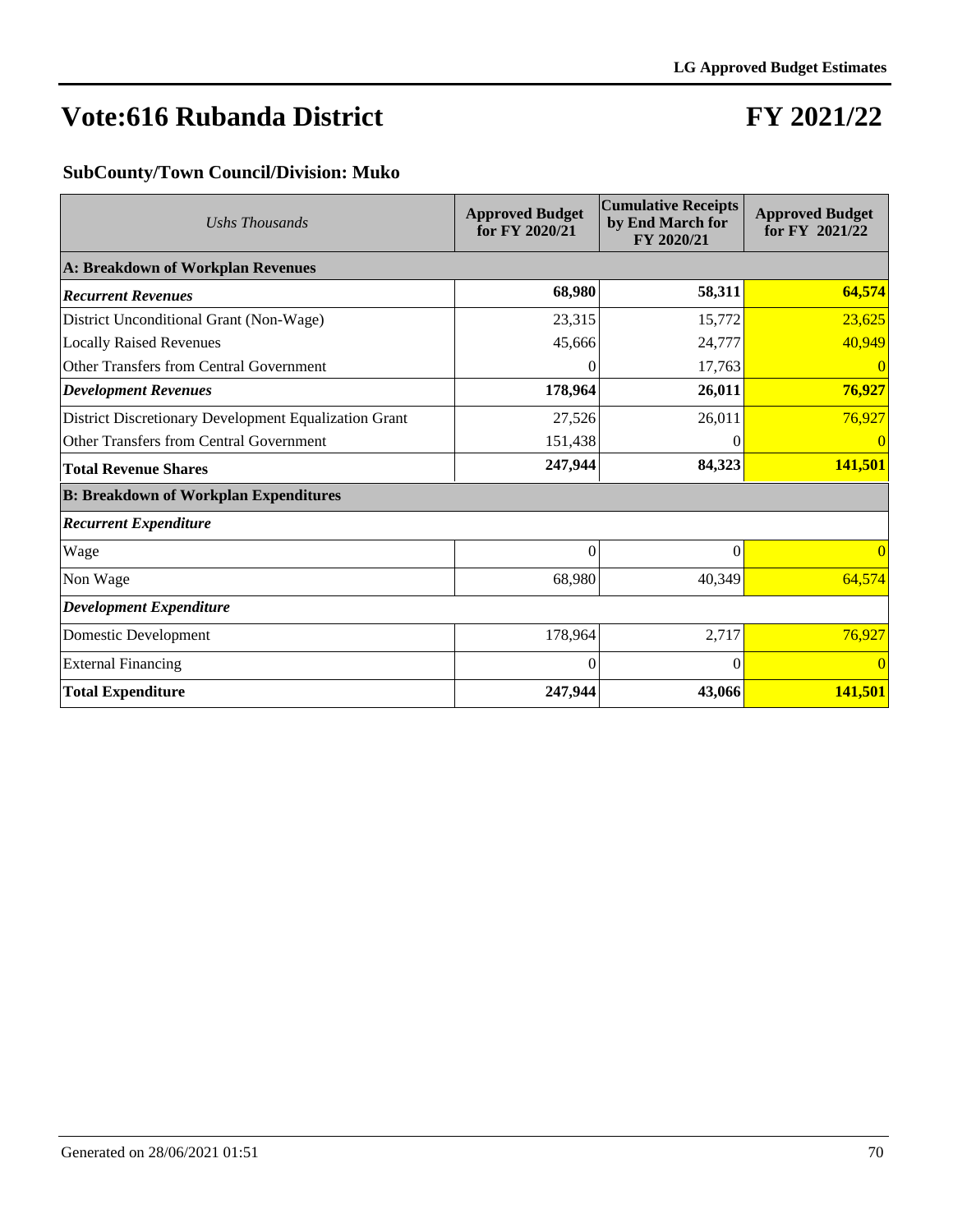### **FY 2021/22**

#### **SubCounty/Town Council/Division: Hamurwa**

| Ushs Thousands                                        | <b>Approved Budget</b><br>for FY 2020/21 | <b>Cumulative Receipts</b><br>by End March for<br>FY 2020/21 | <b>Approved Budget</b><br>for FY 2021/22 |  |  |  |  |
|-------------------------------------------------------|------------------------------------------|--------------------------------------------------------------|------------------------------------------|--|--|--|--|
| A: Breakdown of Workplan Revenues                     |                                          |                                                              |                                          |  |  |  |  |
| <b>Recurrent Revenues</b>                             | 27,962                                   | 28,771                                                       | 25,042                                   |  |  |  |  |
| District Unconditional Grant (Non-Wage)               | 18,107                                   | 13,515                                                       | 18,353                                   |  |  |  |  |
| <b>Locally Raised Revenues</b>                        | 9,855                                    | 6,616                                                        | 6,689                                    |  |  |  |  |
| Other Transfers from Central Government               | 0                                        | 8,640                                                        | $\overline{0}$                           |  |  |  |  |
| <b>Development Revenues</b>                           | 21,067                                   | 25,555                                                       | 58,895                                   |  |  |  |  |
| District Discretionary Development Equalization Grant | 21,067                                   | 25,555                                                       | 58,895                                   |  |  |  |  |
| <b>Total Revenue Shares</b>                           | 49,029                                   | 54,326                                                       | 83,938                                   |  |  |  |  |
| <b>B: Breakdown of Workplan Expenditures</b>          |                                          |                                                              |                                          |  |  |  |  |
| <b>Recurrent Expenditure</b>                          |                                          |                                                              |                                          |  |  |  |  |
| Wage                                                  | $\Omega$                                 | 0                                                            | $\overline{0}$                           |  |  |  |  |
| Non Wage                                              | 27,962                                   | 19,631                                                       | 25,042                                   |  |  |  |  |
| <b>Development Expenditure</b>                        |                                          |                                                              |                                          |  |  |  |  |
| Domestic Development                                  | 21,067                                   | 3,900                                                        | 58,895                                   |  |  |  |  |
| <b>External Financing</b>                             | $\theta$                                 | $\Omega$                                                     | $\overline{0}$                           |  |  |  |  |
| <b>Total Expenditure</b>                              | 49,029                                   | 23,531                                                       | 83,938                                   |  |  |  |  |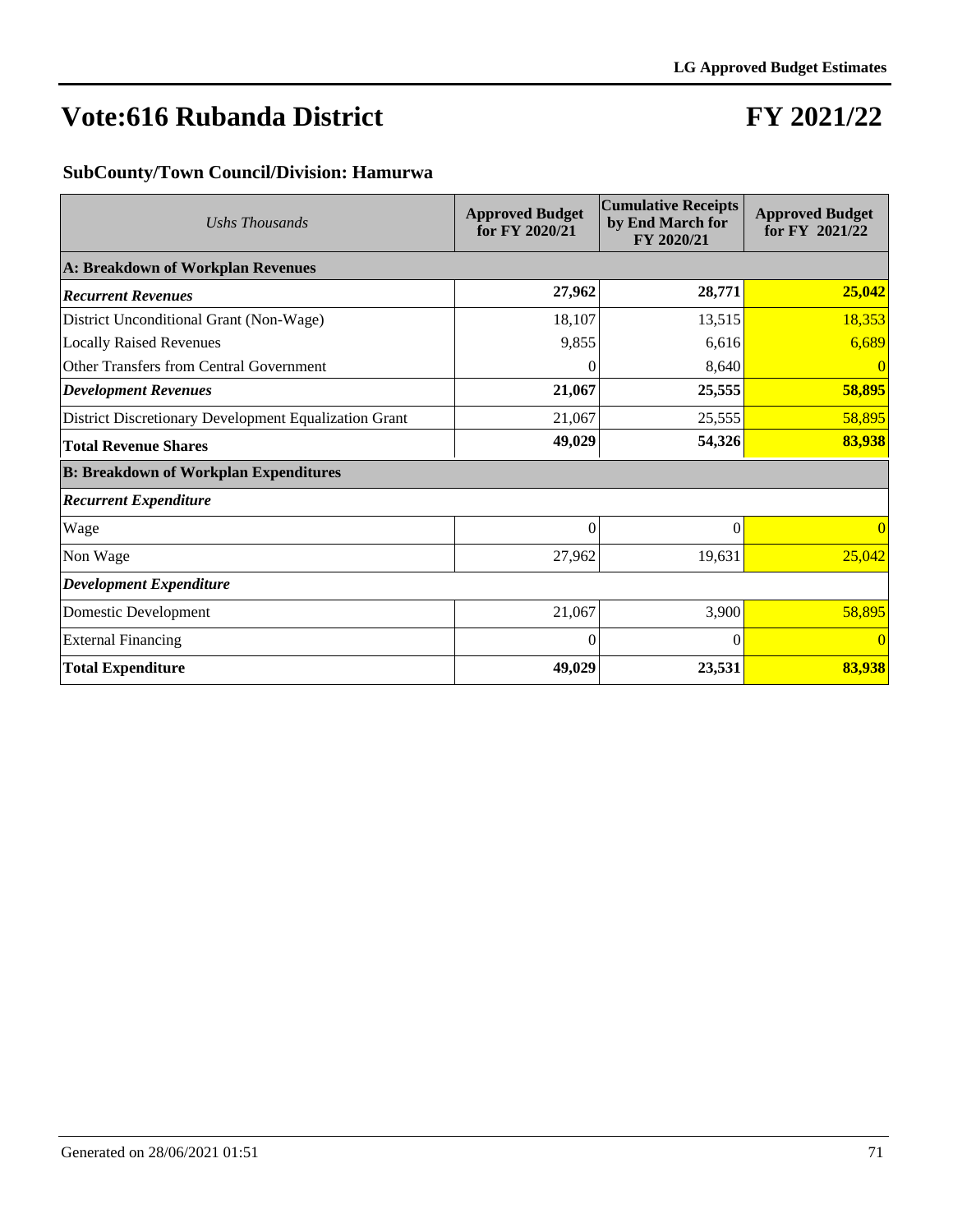### **FY 2021/22**

#### **SubCounty/Town Council/Division: Bufundi**

| Ushs Thousands                                        | <b>Approved Budget</b><br>for FY 2020/21 | <b>Cumulative Receipts</b><br>by End March for<br>FY 2020/21 | <b>Approved Budget</b><br>for FY 2021/22 |  |  |
|-------------------------------------------------------|------------------------------------------|--------------------------------------------------------------|------------------------------------------|--|--|
| A: Breakdown of Workplan Revenues                     |                                          |                                                              |                                          |  |  |
| <b>Recurrent Revenues</b>                             | 45,157                                   | 36,182                                                       | 48,742                                   |  |  |
| District Unconditional Grant (Non-Wage)               | 17,422                                   | 16,868                                                       | 17,620                                   |  |  |
| <b>Locally Raised Revenues</b>                        | 27,735                                   | 12,814                                                       | 31,122                                   |  |  |
| Other Transfers from Central Government               | $\theta$                                 | 6,500                                                        | $\vert 0 \vert$                          |  |  |
| <b>Development Revenues</b>                           | 20,217                                   | 21,563                                                       | 56,387                                   |  |  |
| District Discretionary Development Equalization Grant | 20,217                                   | 21,563                                                       | 56,387                                   |  |  |
| <b>Total Revenue Shares</b>                           | 65,374                                   | 57,745                                                       | 105,128                                  |  |  |
| <b>B: Breakdown of Workplan Expenditures</b>          |                                          |                                                              |                                          |  |  |
| <b>Recurrent Expenditure</b>                          |                                          |                                                              |                                          |  |  |
| Wage                                                  | $\theta$                                 | 0                                                            | $\vert 0 \vert$                          |  |  |
| Non Wage                                              | 45,157                                   | 29,682                                                       | 48,742                                   |  |  |
| <b>Development Expenditure</b>                        |                                          |                                                              |                                          |  |  |
| Domestic Development                                  | 20,217                                   | 2,000                                                        | 56,387                                   |  |  |
| <b>External Financing</b>                             | $\Omega$                                 | $\Omega$                                                     | $\vert 0 \vert$                          |  |  |
| <b>Total Expenditure</b>                              | 65,374                                   | 31,682                                                       | 105,128                                  |  |  |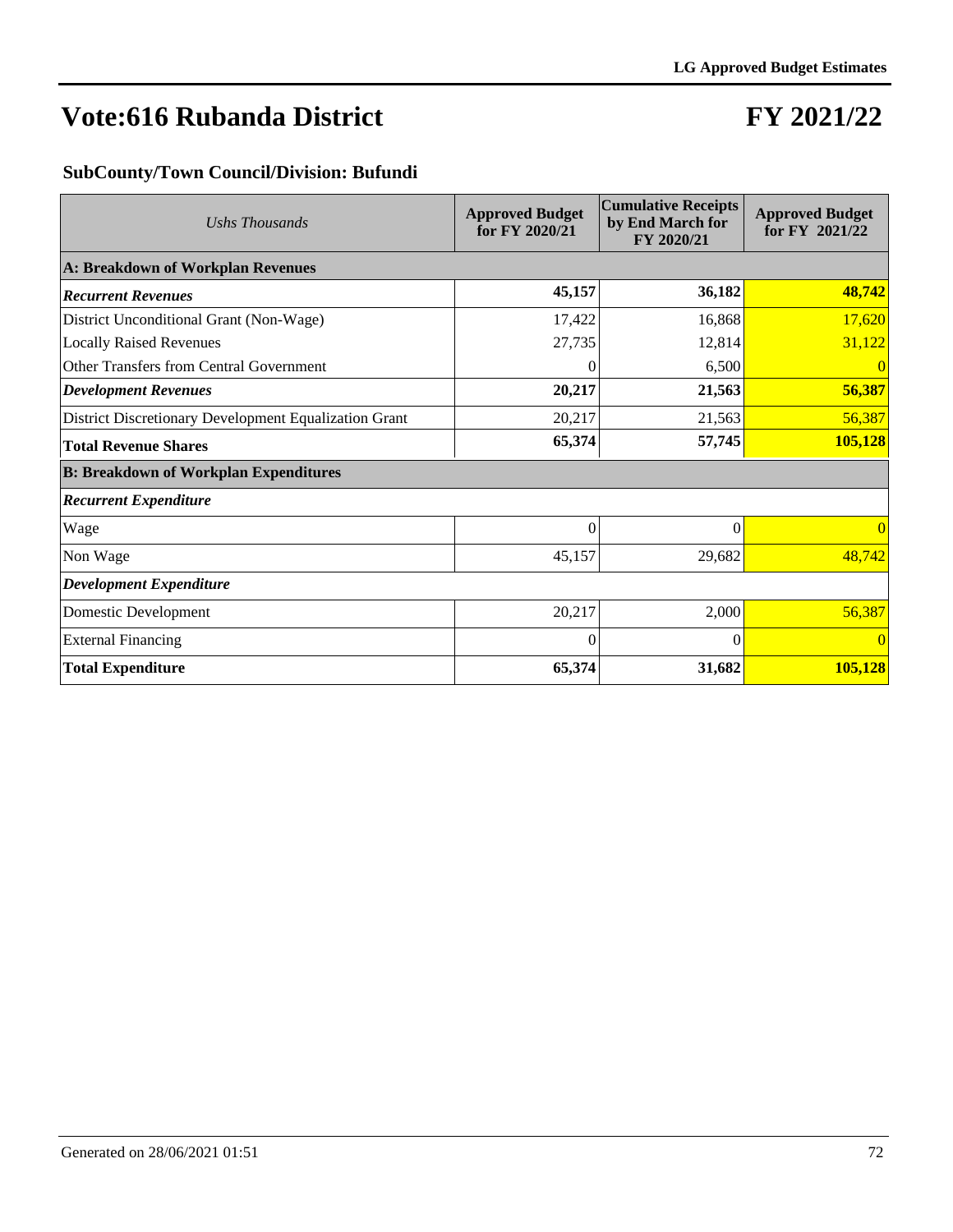## **FY 2021/22**

### **SubCounty/Town Council/Division: Ikumba**

| Ushs Thousands                                        | <b>Approved Budget</b><br>for FY 2020/21 | <b>Cumulative Receipts</b><br>by End March for<br>FY 2020/21 | <b>Approved Budget</b><br>for FY 2021/22 |
|-------------------------------------------------------|------------------------------------------|--------------------------------------------------------------|------------------------------------------|
| A: Breakdown of Workplan Revenues                     |                                          |                                                              |                                          |
| <b>Recurrent Revenues</b>                             | 27,472                                   | 16,917                                                       | 24,897                                   |
| District Unconditional Grant (Non-Wage)               | 13,996                                   | 10,359                                                       | 14,182                                   |
| <b>Locally Raised Revenues</b>                        | 13,476                                   | 6,558                                                        | 10,715                                   |
| <b>Development Revenues</b>                           | 500,944                                  | 15,968                                                       | 44,627                                   |
| District Discretionary Development Equalization Grant | 15,968                                   | 15,968                                                       | 44,627                                   |
| Other Transfers from Central Government               | 484,976                                  | 0                                                            | 0                                        |
| <b>Total Revenue Shares</b>                           | 528,417                                  | 32,885                                                       | 69,524                                   |
| <b>B: Breakdown of Workplan Expenditures</b>          |                                          |                                                              |                                          |
| <b>Recurrent Expenditure</b>                          |                                          |                                                              |                                          |
| Wage                                                  | $\theta$                                 | $\Omega$                                                     | $\vert 0 \vert$                          |
| Non Wage                                              | 27,472                                   | 16,459                                                       | 24,897                                   |
| <b>Development Expenditure</b>                        |                                          |                                                              |                                          |
| Domestic Development                                  | 500,944                                  | $\theta$                                                     | 44,627                                   |
| <b>External Financing</b>                             | $\Omega$                                 | $\Omega$                                                     | $\vert 0 \vert$                          |
| <b>Total Expenditure</b>                              | 528,417                                  | 16,459                                                       | 69,524                                   |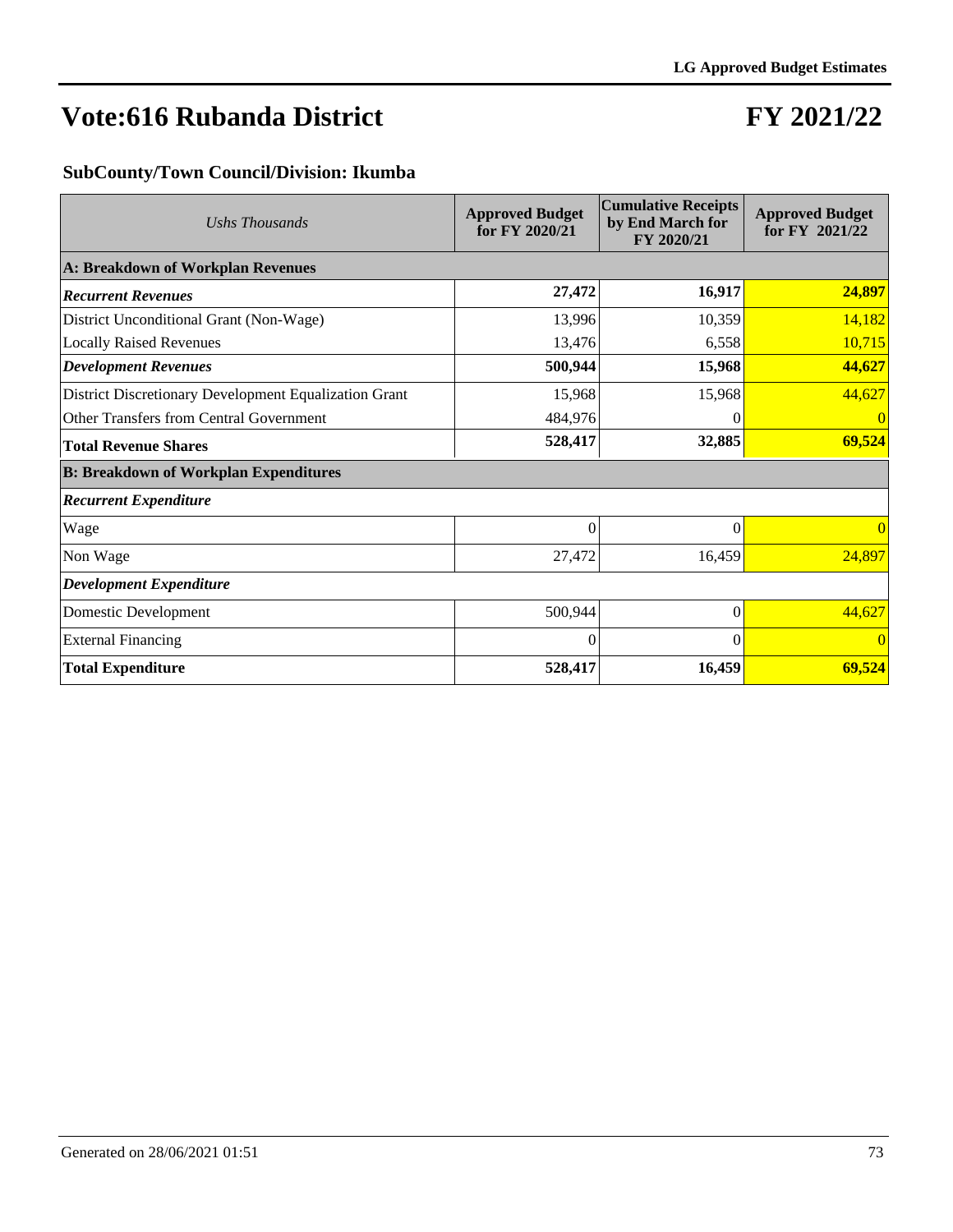## **FY 2021/22**

### **SubCounty/Town Council/Division: Ruhija**

| Ushs Thousands                                        | <b>Approved Budget</b><br>for FY 2020/21 | <b>Cumulative Receipts</b><br>by End March for<br>FY 2020/21 | <b>Approved Budget</b><br>for FY 2021/22 |
|-------------------------------------------------------|------------------------------------------|--------------------------------------------------------------|------------------------------------------|
| A: Breakdown of Workplan Revenues                     |                                          |                                                              |                                          |
| <b>Recurrent Revenues</b>                             | 35,859                                   | 19,638                                                       | 24,161                                   |
| District Unconditional Grant (Non-Wage)               | 9,976                                    | 10,915                                                       | 10,056                                   |
| <b>Locally Raised Revenues</b>                        | 25,883                                   | 5,177                                                        | 14,105                                   |
| <b>Other Transfers from Central Government</b>        | 0                                        | 3,547                                                        | 0                                        |
| <b>Development Revenues</b>                           | 407,347                                  | 8,056                                                        | 30,515                                   |
| District Discretionary Development Equalization Grant | 10,983                                   | 8,056                                                        | 30,515                                   |
| Other Transfers from Central Government               | 396,364                                  | $\theta$                                                     | 0                                        |
| <b>Total Revenue Shares</b>                           | 443,206                                  | 27,694                                                       | 54,676                                   |
| <b>B: Breakdown of Workplan Expenditures</b>          |                                          |                                                              |                                          |
| <b>Recurrent Expenditure</b>                          |                                          |                                                              |                                          |
| Wage                                                  | $\Omega$                                 | $\Omega$                                                     | $\vert 0 \vert$                          |
| Non Wage                                              | 35,859                                   | 15,991                                                       | 24,161                                   |
| <b>Development Expenditure</b>                        |                                          |                                                              |                                          |
| Domestic Development                                  | 407,347                                  | 8,056                                                        | 30,515                                   |
| <b>External Financing</b>                             | $\Omega$                                 | $\Omega$                                                     | $\vert 0 \vert$                          |
| <b>Total Expenditure</b>                              | 443,206                                  | 24,048                                                       | 54,676                                   |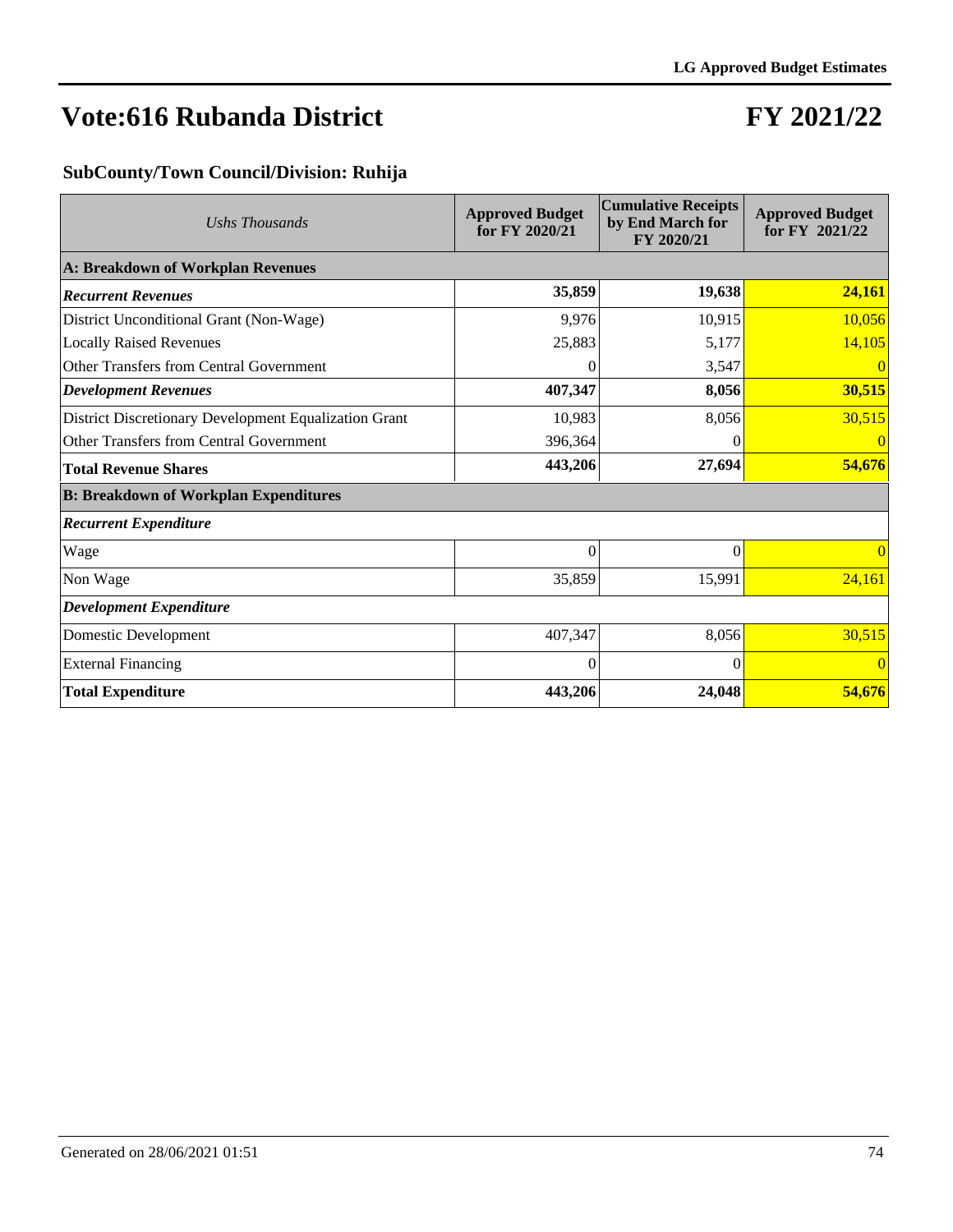## **FY 2021/22**

### **SubCounty/Town Council/Division: Nyamweru**

| Ushs Thousands                                        | <b>Approved Budget</b><br>for FY 2020/21 | <b>Cumulative Receipts</b><br>by End March for<br>FY 2020/21 | <b>Approved Budget</b><br>for FY 2021/22 |
|-------------------------------------------------------|------------------------------------------|--------------------------------------------------------------|------------------------------------------|
| A: Breakdown of Workplan Revenues                     |                                          |                                                              |                                          |
| <b>Recurrent Revenues</b>                             | 27,926                                   | 20,856                                                       | 24,973                                   |
| District Unconditional Grant (Non-Wage)               | 13,448                                   | 8,582                                                        | 13,632                                   |
| <b>Locally Raised Revenues</b>                        | 14,479                                   | 2,896                                                        | 11,341                                   |
| Other Transfers from Central Government               | $\Omega$                                 | 9,379                                                        | $\overline{0}$                           |
| <b>Development Revenues</b>                           | 15,289                                   | 10,193                                                       | 42,745                                   |
| District Discretionary Development Equalization Grant | 15,289                                   | 10,193                                                       | 42,745                                   |
| <b>Total Revenue Shares</b>                           | 43,215                                   | 31,049                                                       | 67,718                                   |
| <b>B: Breakdown of Workplan Expenditures</b>          |                                          |                                                              |                                          |
| <b>Recurrent Expenditure</b>                          |                                          |                                                              |                                          |
| Wage                                                  | $\theta$                                 | $\Omega$                                                     | $\vert 0 \vert$                          |
| Non Wage                                              | 27,926                                   | 10,778                                                       | 24,973                                   |
| <b>Development Expenditure</b>                        |                                          |                                                              |                                          |
| Domestic Development                                  | 15,289                                   | 904                                                          | 42,745                                   |
| <b>External Financing</b>                             | $\Omega$                                 | $\Omega$                                                     | $\vert 0 \vert$                          |
| <b>Total Expenditure</b>                              | 43,215                                   | 11,681                                                       | 67,718                                   |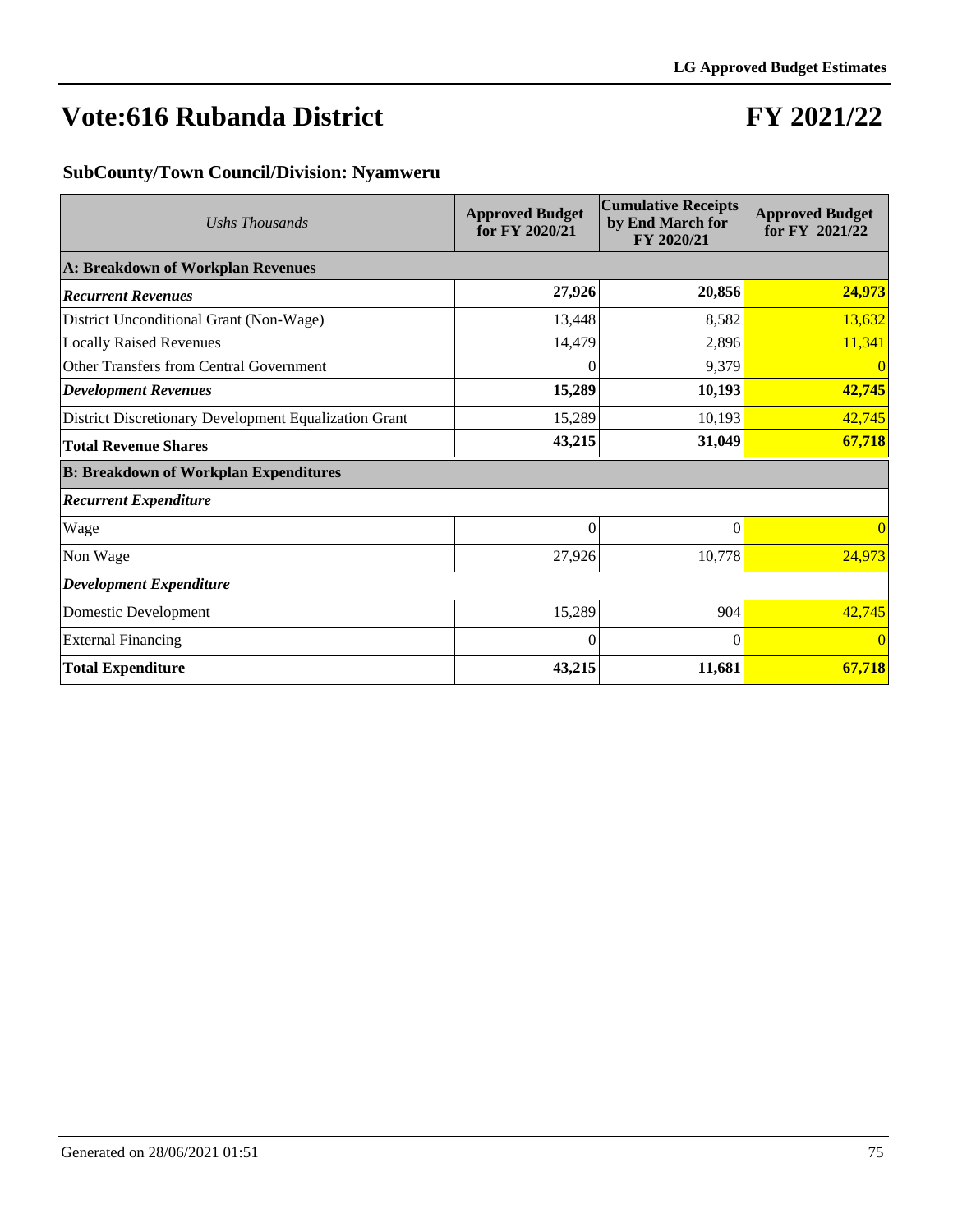### **FY 2021/22**

### **SubCounty/Town Council/Division: Rubanda Town Council**

| Ushs Thousands                                            | <b>Approved Budget</b><br>for FY 2020/21 | <b>Cumulative Receipts</b><br>by End March for<br>FY 2020/21 | <b>Approved Budget</b><br>for FY 2021/22 |
|-----------------------------------------------------------|------------------------------------------|--------------------------------------------------------------|------------------------------------------|
| A: Breakdown of Workplan Revenues                         |                                          |                                                              |                                          |
| <b>Recurrent Revenues</b>                                 | 157,619                                  | 118,351                                                      | 127,636                                  |
| <b>Locally Raised Revenues</b>                            | 37,260                                   | 30,859                                                       | 62,731                                   |
| Other Transfers from Central Government                   | $\Omega$                                 | 28,656                                                       | $\vert 0 \vert$                          |
| Urban Unconditional Grant (Non-Wage)                      | 65,359                                   | 45,086                                                       | 64,905                                   |
| Urban Unconditional Grant (Wage)                          | 55,000                                   | 13,750                                                       | 0                                        |
| <b>Development Revenues</b>                               | 30,904                                   | 34,249                                                       | 46,246                                   |
| <b>Locally Raised Revenues</b>                            | 0                                        | $\theta$                                                     | 15,370                                   |
| <b>Urban Discretionary Development Equalization Grant</b> | 30,904                                   | 34,249                                                       | 30,876                                   |
| <b>Total Revenue Shares</b>                               | 188,523                                  | 152,600                                                      | 173,882                                  |
| <b>B: Breakdown of Workplan Expenditures</b>              |                                          |                                                              |                                          |
| <b>Recurrent Expenditure</b>                              |                                          |                                                              |                                          |
| Wage                                                      | 55,000                                   | 13,750                                                       | $\vert 0 \vert$                          |
| Non Wage                                                  | 102,619                                  | 70,585                                                       | 127,636                                  |
| <b>Development Expenditure</b>                            |                                          |                                                              |                                          |
| Domestic Development                                      | 30,904                                   | 1,795                                                        | 46,246                                   |
| <b>External Financing</b>                                 | $\Omega$                                 | $\Omega$                                                     | $\vert$ 0                                |
| <b>Total Expenditure</b>                                  | 188,523                                  | 86,130                                                       | 173,882                                  |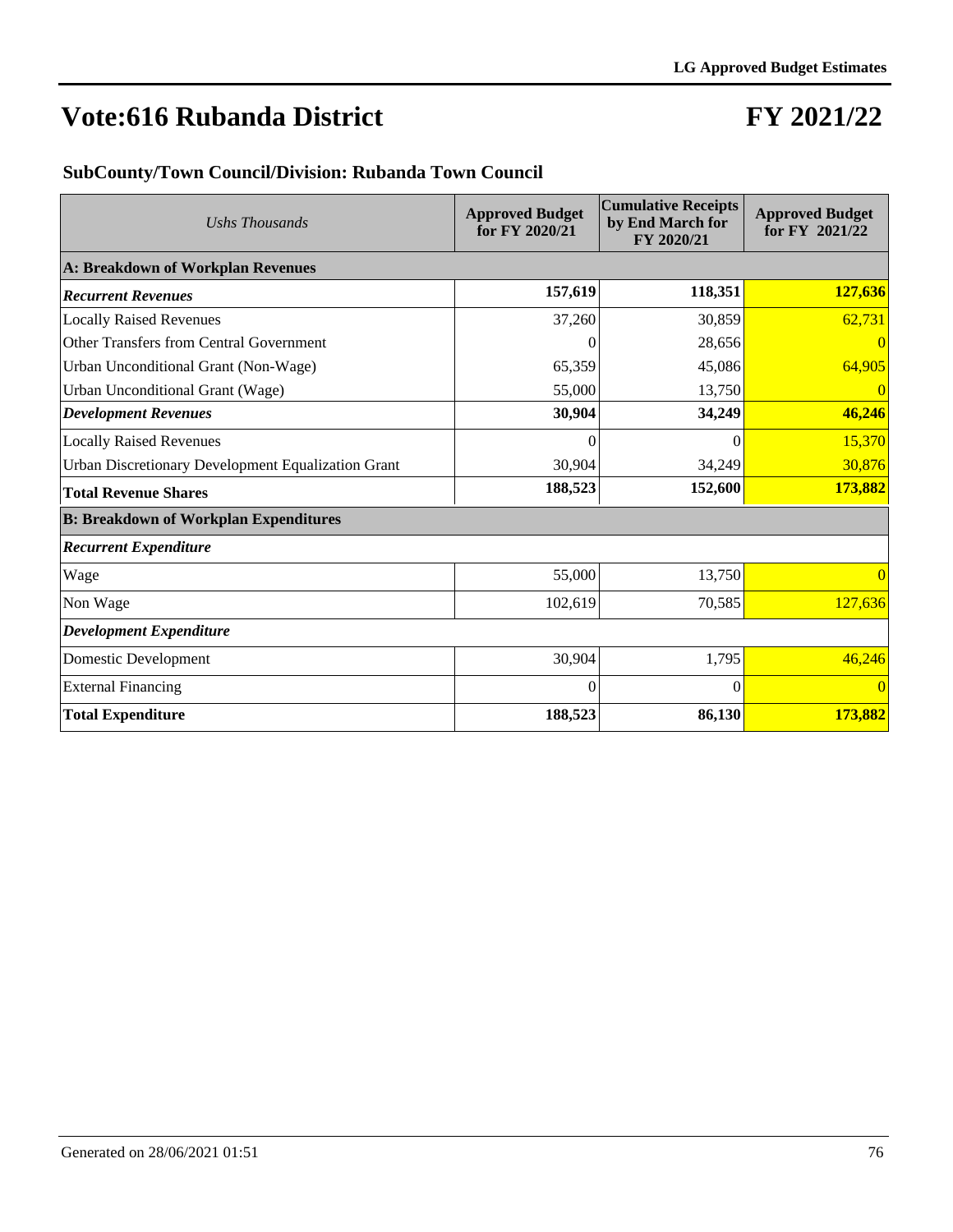### **FY 2021/22**

### **SubCounty/Town Council/Division: Hamurwa Town Council**

### *Workplan : Planning*

#### **(i) Overview of Worplan Revenues and Expenditures**

| Ushs Thousands                               | <b>Approved Budget</b><br>for FY 2020/21 | <b>Cumulative Receipts</b><br>by End March for<br>FY 2020/21 | <b>Approved Budget</b><br>for FY 2021/22 |
|----------------------------------------------|------------------------------------------|--------------------------------------------------------------|------------------------------------------|
| A: Breakdown of Workplan Revenues            |                                          |                                                              |                                          |
| <b>Recurrent Revenues</b>                    | 418                                      | 105                                                          | 2,220                                    |
| <b>Locally Raised Revenues</b>               | $\Omega$                                 | $\theta$                                                     | 2,220                                    |
| Urban Unconditional Grant (Non-Wage)         | 418                                      | 105                                                          | $\theta$                                 |
| <b>Development Revenues</b>                  | 0                                        | 0                                                            | 0                                        |
| N/A                                          |                                          |                                                              |                                          |
| <b>Total Revenue Shares</b>                  | 418                                      | 105                                                          | 2,220                                    |
| <b>B: Breakdown of Workplan Expenditures</b> |                                          |                                                              |                                          |
| <b>Recurrent Expenditure</b>                 |                                          |                                                              |                                          |
| Wage                                         | $\overline{0}$                           | $\Omega$                                                     | $\Omega$                                 |
| Non Wage                                     | 418                                      | 105                                                          | 2,220                                    |
| <b>Development Expenditure</b>               |                                          |                                                              |                                          |
| Domestic Development                         | $\theta$                                 | $\theta$                                                     | $\overline{0}$                           |
| <b>External Financing</b>                    | $\theta$                                 | $\Omega$                                                     | $\overline{0}$                           |
| <b>Total Expenditure</b>                     | 418                                      | 105                                                          | 2,220                                    |

#### **(ii) Details of Expenditures by Service Area, Output Class, Budget Output and Item**

**1383 Local Government Planning Services**

| <b>Ushs Thousands</b>                                             | Approved Budget for FY 2020/21 |                           |              |                       | <b>Approved Budget Estimates for FY</b><br>2021/22 |              |                    |                |                       |              |
|-------------------------------------------------------------------|--------------------------------|---------------------------|--------------|-----------------------|----------------------------------------------------|--------------|--------------------|----------------|-----------------------|--------------|
| 01 Higher LG Services                                             | <b>Wage</b>                    | <b>Non</b><br><b>Wage</b> | GoU<br>Dev   | Ext.Fi<br>$\mathbf n$ | <b>Total</b>                                       | <b>Wage</b>  | <b>Non</b><br>Wage | GoU<br>Dev     | Ext.Fi<br>$\mathbf n$ | <b>Total</b> |
| 138309 Monitoring and Evaluation of Sector plans                  |                                |                           |              |                       |                                                    |              |                    |                |                       |              |
| 227001 Travel inland                                              | $\mathbf{0}$                   | 418                       | $\mathbf{0}$ | $\Omega$              | 418                                                | $\Omega$     | 2.220              | $\overline{0}$ | $\Omega$              | 2,220        |
| <b>Total Cost of Output 09</b>                                    | $\mathbf{0}$                   | 418                       | $\bf{0}$     | $\mathbf{0}$          | 418                                                | $\mathbf{0}$ | 2,220              | $\mathbf{0}$   | $\mathbf{0}$          | 2,220        |
| <b>Total Cost of Class of Output Higher LG</b><br><b>Services</b> | $\mathbf{0}$                   | 418                       | $\mathbf{0}$ | $\mathbf{0}$          | 418                                                | $\mathbf{0}$ | 2,220              | $\mathbf{0}$   | $\mathbf{0}$          | 2,220        |
| <b>Total cost of Local Government Planning</b><br><b>Services</b> | $\mathbf{0}$                   | 418                       | $\mathbf{0}$ | $\mathbf{0}$          | 418                                                | $\mathbf{0}$ | 2,220              | $\mathbf{0}$   | $\mathbf{0}$          | 2,220        |
| <b>Total cost of Planning</b>                                     | $\bf{0}$                       | 418                       | $\bf{0}$     | $\mathbf{0}$          | 418                                                | $\mathbf{0}$ | 2,220              | $\bf{0}$       | $\bf{0}$              | 2,220        |

*Workplan : Internal Audit*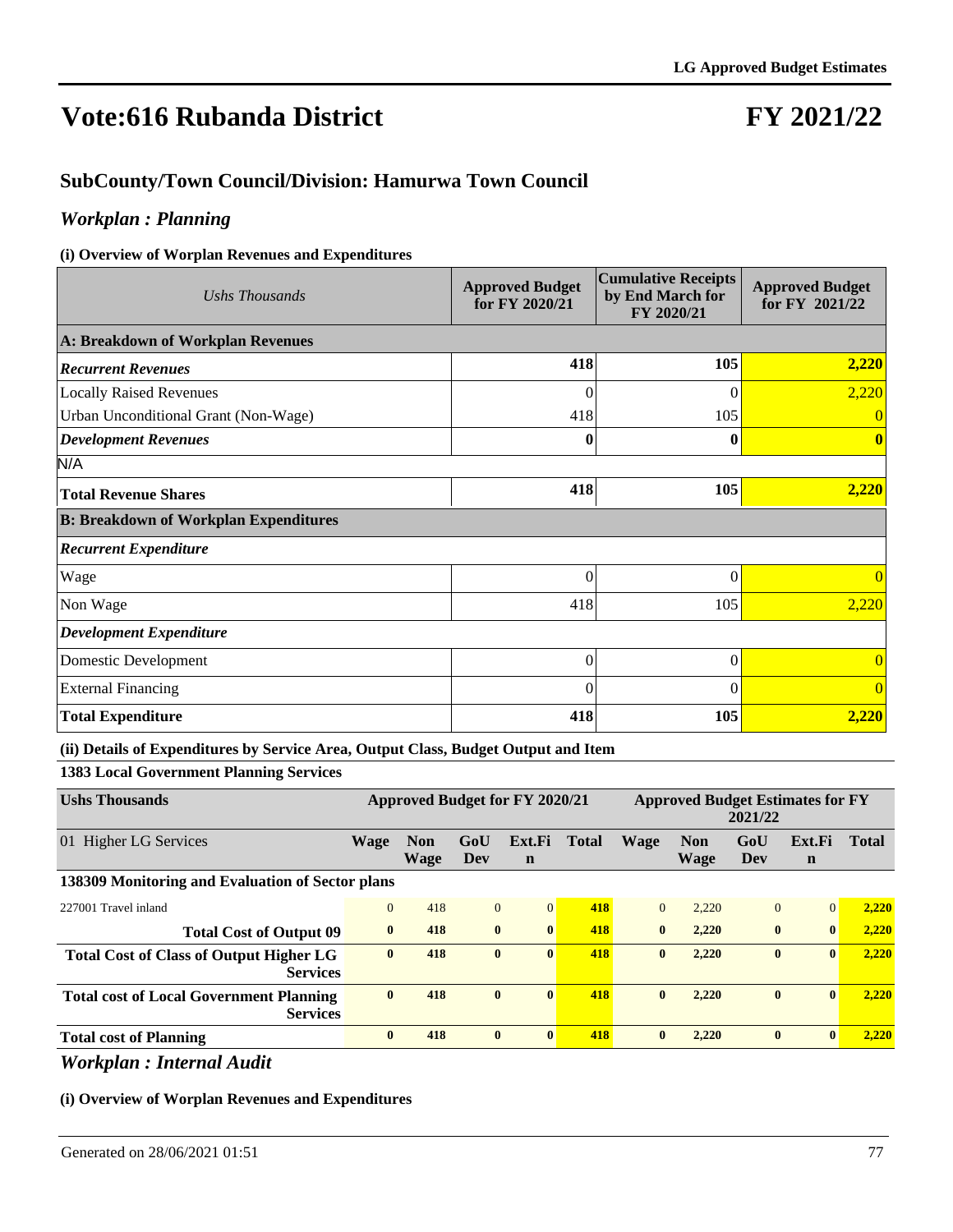# **FY 2021/22**

| Ushs Thousands                               | <b>Approved Budget</b><br>for FY 2020/21 | <b>Cumulative Receipts</b><br>by End March for<br>FY 2020/21 | <b>Approved Budget</b><br>for FY 2021/22 |
|----------------------------------------------|------------------------------------------|--------------------------------------------------------------|------------------------------------------|
| A: Breakdown of Workplan Revenues            |                                          |                                                              |                                          |
| <b>Recurrent Revenues</b>                    | 13,020                                   | 1,527                                                        | 4,300                                    |
| <b>Locally Raised Revenues</b>               | 2,000                                    | 980                                                          | 3,000                                    |
| Urban Unconditional Grant (Non-Wage)         | 989                                      | 547                                                          | 1,300                                    |
| Urban Unconditional Grant (Wage)             | 10,031                                   |                                                              | $\Omega$                                 |
| <b>Development Revenues</b>                  | 0                                        | 0                                                            | $\mathbf{0}$                             |
| N/A                                          |                                          |                                                              |                                          |
| <b>Total Revenue Shares</b>                  | 13,020                                   | 1,527                                                        | 4,300                                    |
| <b>B: Breakdown of Workplan Expenditures</b> |                                          |                                                              |                                          |
| <b>Recurrent Expenditure</b>                 |                                          |                                                              |                                          |
| Wage                                         | 10,031                                   | $\theta$                                                     | $\Omega$                                 |
| Non Wage                                     | 2,989                                    | 647                                                          | 4,300                                    |
| <b>Development Expenditure</b>               |                                          |                                                              |                                          |
| Domestic Development                         | $\overline{0}$                           | $\theta$                                                     |                                          |
| <b>External Financing</b>                    | 0                                        | 0                                                            | $\theta$                                 |
| <b>Total Expenditure</b>                     | 13,020                                   | 647                                                          | 4,300                                    |

#### **(ii) Details of Expenditures by Service Area, Output Class, Budget Output and Item**

**1482 Internal Audit Services**

| <b>Ushs Thousands</b>                                             | <b>Approved Budget for FY 2020/21</b> |                           |                | <b>Approved Budget Estimates for FY</b><br>2021/22 |               |              |                           |              |                       |              |
|-------------------------------------------------------------------|---------------------------------------|---------------------------|----------------|----------------------------------------------------|---------------|--------------|---------------------------|--------------|-----------------------|--------------|
| 01 Higher LG Services                                             | <b>Wage</b>                           | <b>Non</b><br><b>Wage</b> | GoU<br>Dev     | Ext.Fi<br>$\mathbf n$                              | <b>Total</b>  | Wage         | <b>Non</b><br><b>Wage</b> | GoU<br>Dev   | Ext.Fi<br>$\mathbf n$ | <b>Total</b> |
| 148201 Management of Internal Audit Office                        |                                       |                           |                |                                                    |               |              |                           |              |                       |              |
| 211101 General Staff Salaries                                     | 10,031                                | $\overline{0}$            | $\Omega$       | $\overline{0}$                                     | 10,031        | $\Omega$     | $\Omega$                  | $\Omega$     | $\Omega$              | $\mathbf{0}$ |
| <b>Total Cost of Output 01</b>                                    | 10,031                                | $\mathbf{0}$              | $\bf{0}$       | $\bf{0}$                                           | 10,031        | $\mathbf{0}$ | $\mathbf{0}$              | $\bf{0}$     | $\mathbf{0}$          |              |
| 148202 Internal Audit                                             |                                       |                           |                |                                                    |               |              |                           |              |                       |              |
| 227001 Travel inland                                              | $\mathbf{0}$                          | 2,989                     | $\overline{0}$ | $\vert 0 \vert$                                    | 2,989         | $\theta$     | 4.300                     | $\Omega$     | $\Omega$              | 4,300        |
| <b>Total Cost of Output 02</b>                                    | $\bf{0}$                              | 2,989                     | $\mathbf{0}$   | $\mathbf{0}$                                       | 2,989         | $\mathbf{0}$ | 4,300                     | $\mathbf{0}$ | $\mathbf{0}$          | 4,300        |
| <b>Total Cost of Class of Output Higher LG</b><br><b>Services</b> | 10,031                                | 2,989                     | $\bf{0}$       | $\mathbf{0}$                                       | 13,020        | $\mathbf{0}$ | 4,300                     | $\mathbf{0}$ | $\mathbf{0}$          | 4,300        |
| <b>Total cost of Internal Audit Services</b>                      | 10,031                                | 2,989                     | $\bf{0}$       | $\mathbf{0}$                                       | <b>13.020</b> | $\mathbf{0}$ | 4,300                     | $\mathbf{0}$ | $\mathbf{0}$          | 4,300        |
| <b>Total cost of Internal Audit</b>                               | 10,031                                | 2,989                     | $\bf{0}$       | $\mathbf{0}$                                       | 13,020        | $\mathbf{0}$ | 4,300                     | $\mathbf{0}$ | $\mathbf{0}$          | 4,300        |

### *Workplan : Administration*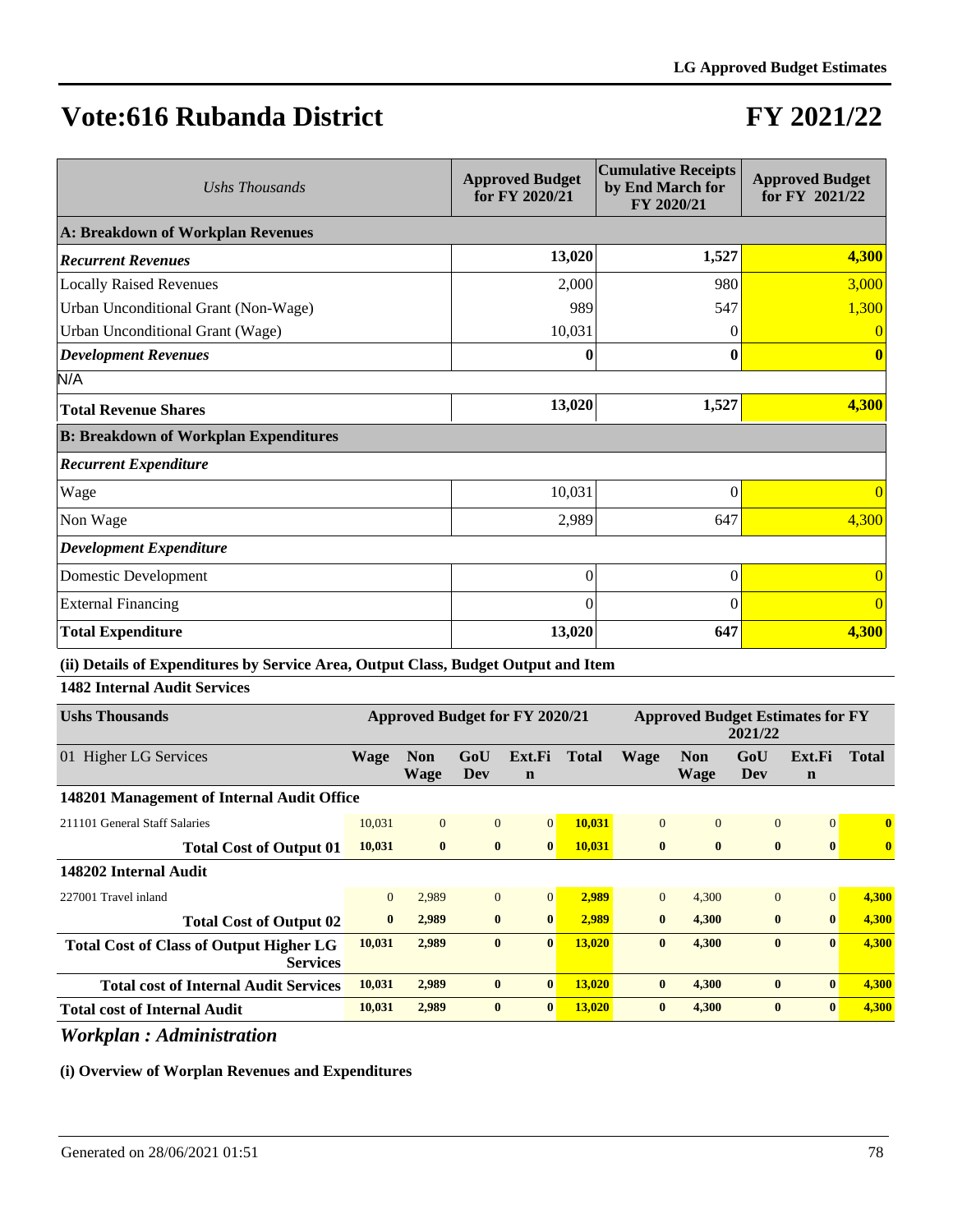### **FY 2021/22**

| Ushs Thousands                                     | <b>Approved Budget</b><br>for FY 2020/21 | <b>Cumulative Receipts</b><br>by End March for<br>FY 2020/21 | <b>Approved Budget</b><br>for FY 2021/22 |
|----------------------------------------------------|------------------------------------------|--------------------------------------------------------------|------------------------------------------|
| A: Breakdown of Workplan Revenues                  |                                          |                                                              |                                          |
| <b>Recurrent Revenues</b>                          | 101,476                                  | 96,565                                                       | 55,000                                   |
| <b>Locally Raised Revenues</b>                     | 45,565                                   | 28,988                                                       | 45,000                                   |
| Urban Unconditional Grant (Non-Wage)               | 11,453                                   | 10,095                                                       | 10,000                                   |
| Urban Unconditional Grant (Wage)                   | 44,458                                   | 57,482                                                       | $\Omega$                                 |
| <b>Development Revenues</b>                        |                                          |                                                              | 2,316                                    |
| Urban Discretionary Development Equalization Grant | 0                                        | $\Omega$                                                     | 2,316                                    |
| <b>Total Revenue Shares</b>                        | 101,476                                  | 96,565                                                       | 57,316                                   |
| <b>B: Breakdown of Workplan Expenditures</b>       |                                          |                                                              |                                          |
| <b>Recurrent Expenditure</b>                       |                                          |                                                              |                                          |
| Wage                                               | 44,458                                   | 31,817                                                       |                                          |
| Non Wage                                           | 57,018                                   | 39,083                                                       | 55,000                                   |
| <b>Development Expenditure</b>                     |                                          |                                                              |                                          |
| Domestic Development                               | $\overline{0}$                           | $\Omega$                                                     | 2,316                                    |
| <b>External Financing</b>                          | $\theta$                                 | $\Omega$                                                     |                                          |
| <b>Total Expenditure</b>                           | 101,476                                  | 70,901                                                       | 57,316                                   |

#### **(ii) Details of Expenditures by Service Area, Output Class, Budget Output and Item**

**1381 District and Urban Administration**

| <b>Ushs Thousands</b>                                     | Approved Budget for FY 2020/21 |                           |                | <b>Approved Budget Estimates for FY</b><br>2021/22 |              |                |                           |                |                       |              |
|-----------------------------------------------------------|--------------------------------|---------------------------|----------------|----------------------------------------------------|--------------|----------------|---------------------------|----------------|-----------------------|--------------|
| 01 Higher LG Services                                     | <b>Wage</b>                    | <b>Non</b><br><b>Wage</b> | GoU<br>Dev     | Ext.Fi<br>$\mathbf n$                              | <b>Total</b> | <b>Wage</b>    | <b>Non</b><br><b>Wage</b> | GoU<br>Dev     | Ext.Fi<br>$\mathbf n$ | <b>Total</b> |
| 138104 Supervision of Sub County programme implementation |                                |                           |                |                                                    |              |                |                           |                |                       |              |
| 211101 General Staff Salaries                             | 44,458                         | $\overline{0}$            | $\overline{0}$ | 0                                                  | 44,458       | $\overline{0}$ | $\theta$                  | $\overline{0}$ | $\Omega$              | $\bf{0}$     |
| 227001 Travel inland                                      | $\overline{0}$                 | 11,453                    | $\Omega$       | $\overline{0}$                                     | 11,453       | $\theta$       | $\Omega$                  | $\Omega$       | $\Omega$              | $\bf{0}$     |
| <b>Total Cost of Output 04</b>                            | 44,458                         | 11,453                    | $\bf{0}$       | $\mathbf{0}$                                       | 55,911       | $\mathbf{0}$   | $\mathbf{0}$              | $\mathbf{0}$   | $\mathbf{0}$          | $\mathbf{0}$ |
| 138106 Office Support services                            |                                |                           |                |                                                    |              |                |                           |                |                       |              |
| 227001 Travel inland                                      | $\Omega$                       | 25,565                    | $\Omega$       | $\Omega$                                           | 25,565       | $\Omega$       | $\Omega$                  | $\Omega$       | $\Omega$              | $\mathbf{0}$ |
| 228001 Maintenance - Civil                                | $\theta$                       | $\mathbf{0}$              | $\Omega$       | $\Omega$                                           | $\mathbf 0$  | $\theta$       | 55,000                    | $\Omega$       | $\Omega$              | 55,000       |
| <b>Total Cost of Output 06</b>                            | $\mathbf{0}$                   | 25,565                    | $\bf{0}$       | $\mathbf{0}$                                       | 25,565       | $\mathbf{0}$   | 55,000                    | $\mathbf{0}$   | $\mathbf{0}$          | 55,000       |
| <b>138111 Records Management Services</b>                 |                                |                           |                |                                                    |              |                |                           |                |                       |              |
| 227001 Travel inland                                      | $\Omega$                       | 10,000                    | $\Omega$       | $\vert 0 \vert$                                    | 10,000       | $\theta$       | $\Omega$                  | $\Omega$       | $\Omega$              | $\mathbf{0}$ |
| <b>Total Cost of Output 11</b>                            | $\bf{0}$                       | 10,000                    | $\bf{0}$       | $\mathbf{0}$                                       | 10,000       | $\mathbf{0}$   | $\bf{0}$                  | $\mathbf{0}$   | $\mathbf{0}$          | $\bf{0}$     |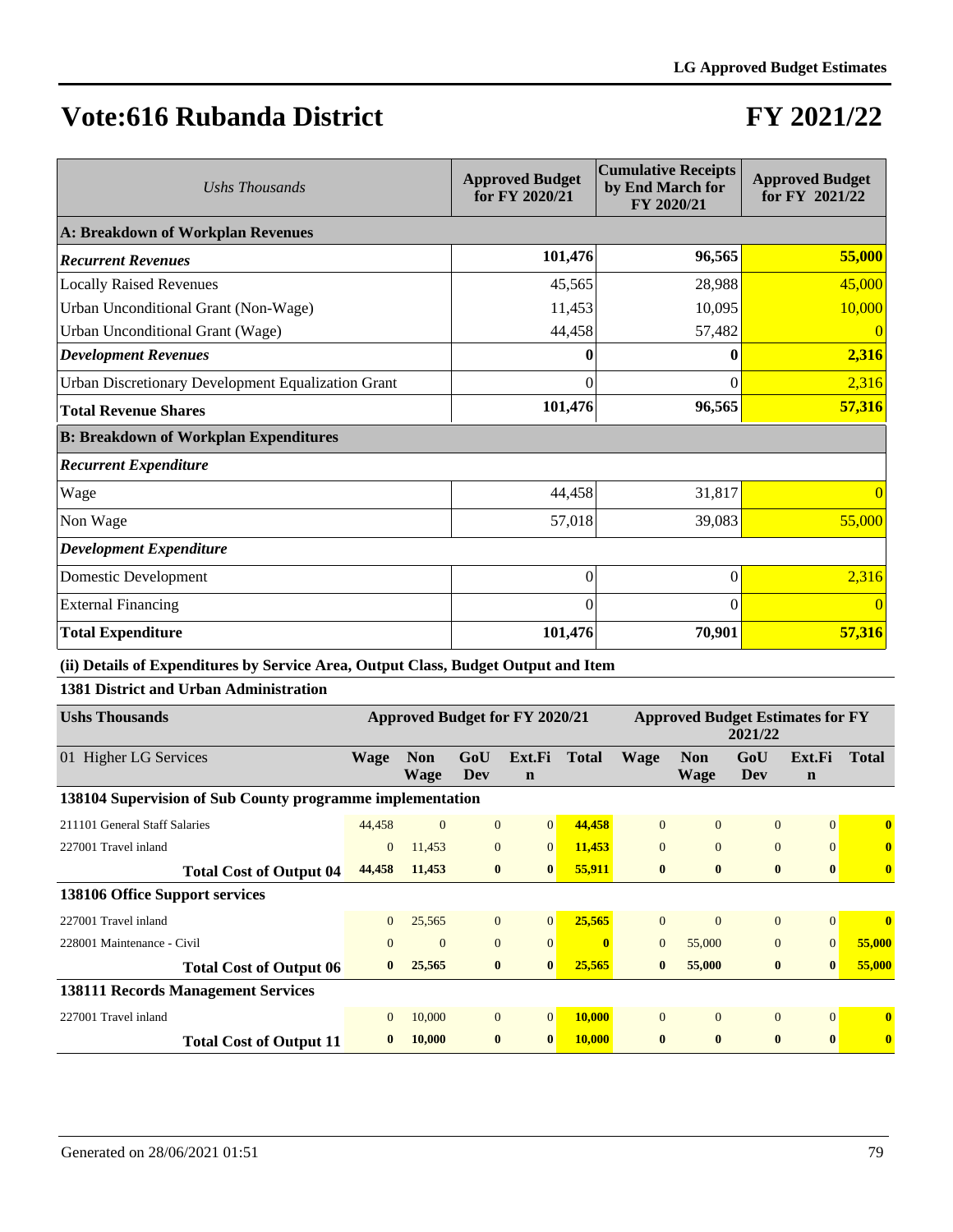## **FY 2021/22**

| 138112 Information collection and management |                           |                |                       |                |                                                             |                           |              |                       |                         |
|----------------------------------------------|---------------------------|----------------|-----------------------|----------------|-------------------------------------------------------------|---------------------------|--------------|-----------------------|-------------------------|
| $\overline{0}$                               | 10,000                    |                | $\overline{0}$        | 10,000         | $\Omega$                                                    | $\Omega$                  | $\mathbf{0}$ | $\vert 0 \vert$       | $\overline{\mathbf{0}}$ |
| $\bf{0}$                                     | 10,000                    | $\mathbf{0}$   | $\bf{0}$              | 10,000         | $\bf{0}$                                                    | $\mathbf{0}$              | $\bf{0}$     | $\mathbf{0}$          | $\bf{0}$                |
| 44,458                                       | 57,018                    | $\bf{0}$       | $\mathbf{0}$          | 101,476        | $\bf{0}$                                                    | 55,000                    | $\bf{0}$     | $\mathbf{0}$          | 55,000                  |
| <b>Wage</b>                                  | <b>Non</b><br><b>Wage</b> | GoU<br>Dev     | Ext.Fi<br>$\mathbf n$ | <b>Total</b>   | <b>Wage</b>                                                 | <b>Non</b><br><b>Wage</b> | GoU<br>Dev   | Ext.Fi<br>$\mathbf n$ | <b>Total</b>            |
|                                              |                           |                |                       |                |                                                             |                           |              |                       |                         |
| $\Omega$                                     | $\Omega$                  | $\overline{0}$ | $\Omega$              | $\mathbf{0}$   | $\Omega$                                                    | $\Omega$                  | 2,316        | $\Omega$              | 2,316                   |
| $\bf{0}$                                     | $\bf{0}$                  | $\mathbf{0}$   | $\mathbf{0}$          | $\mathbf{0}$   | $\bf{0}$                                                    | $\bf{0}$                  | 2,316        | $\mathbf{0}$          | 2,316                   |
| $\bf{0}$                                     | $\mathbf{0}$              | $\mathbf{0}$   | $\mathbf{0}$          | $\overline{0}$ | $\mathbf{0}$                                                | $\mathbf{0}$              | 2,316        | $\mathbf{0}$          | 2,316                   |
| 44,458                                       | 57,018                    | $\bf{0}$       | $\bf{0}$              | 101,476        | $\bf{0}$                                                    | 55,000                    | 2,316        | $\mathbf{0}$          | 57,316                  |
|                                              |                           |                |                       |                | $\mathbf{0}$                                                | 55,000                    |              |                       | 57,316                  |
|                                              |                           |                | $\overline{0}$        |                | $\mathbf{0}$<br>57,018<br>$\mathbf{0}$<br>44,458<br>101,476 |                           |              |                       | $\mathbf{0}$<br>2,316   |

### *Workplan : Finance*

### **(i) Overview of Worplan Revenues and Expenditures**

| Ushs Thousands                               | <b>Approved Budget</b><br>for FY 2020/21 | <b>Cumulative Receipts</b><br>by End March for<br>FY 2020/21 | <b>Approved Budget</b><br>for FY 2021/22 |
|----------------------------------------------|------------------------------------------|--------------------------------------------------------------|------------------------------------------|
| A: Breakdown of Workplan Revenues            |                                          |                                                              |                                          |
| <b>Recurrent Revenues</b>                    | 64,434                                   | 33,770                                                       | 30,600                                   |
| <b>Locally Raised Revenues</b>               | 45,423                                   | 28,960                                                       | 26,600                                   |
| Urban Unconditional Grant (Non-Wage)         | 3,500                                    | 4,810                                                        | 4,000                                    |
| Urban Unconditional Grant (Wage)             | 15,511                                   |                                                              | $\left($                                 |
| <b>Development Revenues</b>                  | $\bf{0}$                                 | 321                                                          | 26,400                                   |
| <b>Locally Raised Revenues</b>               | $\Omega$                                 | 0                                                            | 26,400                                   |
| <b>Total Revenue Shares</b>                  | 64,434                                   | 34,091                                                       | 57,000                                   |
| <b>B: Breakdown of Workplan Expenditures</b> |                                          |                                                              |                                          |
| <b>Recurrent Expenditure</b>                 |                                          |                                                              |                                          |
| Wage                                         | 15,511                                   | $\theta$                                                     |                                          |
| Non Wage                                     | 48,923                                   | 33,770                                                       | 30,600                                   |
| <b>Development Expenditure</b>               |                                          |                                                              |                                          |
| Domestic Development                         | $\Omega$                                 | $\theta$                                                     | 26,400                                   |
| <b>External Financing</b>                    | $\Omega$                                 | $\Omega$                                                     | $\Omega$                                 |
| <b>Total Expenditure</b>                     | 64,434                                   | 33,770                                                       | 57,000                                   |

**(ii) Details of Expenditures by Service Area, Output Class, Budget Output and Item**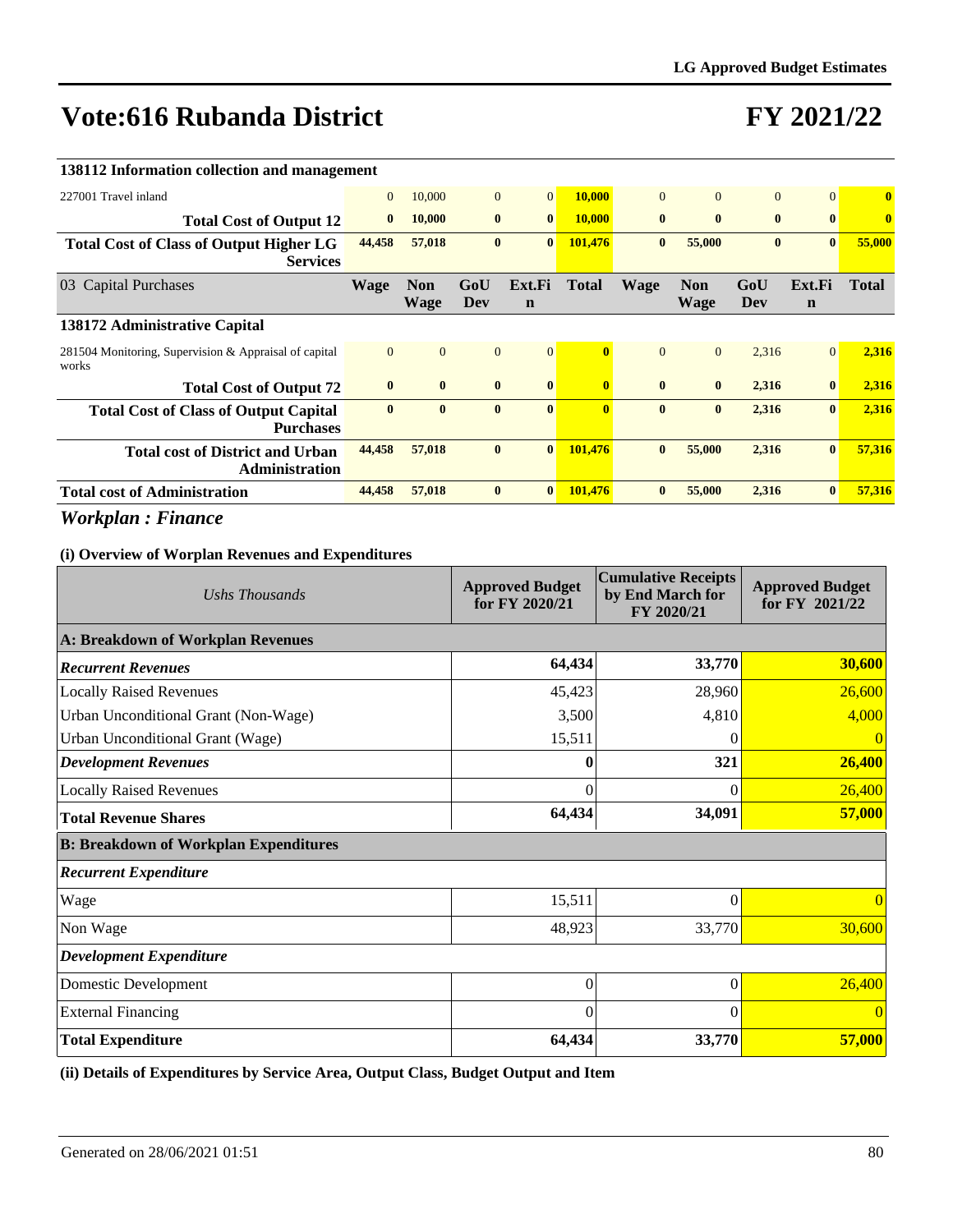## **FY 2021/22**

| 1481 Financial Management and Accountability(LG)                    |                |                    |                |                                       |              |                |                           |                                                    |                       |              |
|---------------------------------------------------------------------|----------------|--------------------|----------------|---------------------------------------|--------------|----------------|---------------------------|----------------------------------------------------|-----------------------|--------------|
| <b>Ushs Thousands</b>                                               |                |                    |                | <b>Approved Budget for FY 2020/21</b> |              |                |                           | <b>Approved Budget Estimates for FY</b><br>2021/22 |                       |              |
| 01 Higher LG Services                                               | <b>Wage</b>    | <b>Non</b><br>Wage | GoU<br>Dev     | Ext.Fi<br>$\mathbf n$                 | <b>Total</b> | <b>Wage</b>    | <b>Non</b><br>Wage        | GoU<br>Dev                                         | Ext.Fi<br>$\mathbf n$ | <b>Total</b> |
| 148102 Revenue Management and Collection Services                   |                |                    |                |                                       |              |                |                           |                                                    |                       |              |
| 211101 General Staff Salaries                                       | 15,511         | $\mathbf{0}$       | $\overline{0}$ | $\mathbf{0}$                          | 15,511       | $\overline{0}$ | $\mathbf{0}$              | $\overline{0}$                                     | $\mathbf{0}$          | $\bf{0}$     |
| 227001 Travel inland                                                | $\overline{0}$ | 16,000             | $\mathbf{0}$   | $\overline{0}$                        | 16,000       | $\overline{0}$ | 30,600                    | $\mathbf{0}$                                       | $\overline{0}$        | 30,600       |
| <b>Total Cost of Output 02</b>                                      | 15,511         | 16,000             | $\bf{0}$       | $\bf{0}$                              | 31,511       | $\bf{0}$       | 30,600                    | $\bf{0}$                                           | $\bf{0}$              | 30,600       |
| 148103 Budgeting and Planning Services                              |                |                    |                |                                       |              |                |                           |                                                    |                       |              |
| 227001 Travel inland                                                | $\overline{0}$ | 14,000             | $\mathbf{0}$   | $\mathbf{0}$                          | 14,000       | $\overline{0}$ | $\overline{0}$            | $\boldsymbol{0}$                                   | $\mathbf{0}$          | $\bf{0}$     |
| <b>Total Cost of Output 03</b>                                      | $\bf{0}$       | 14,000             | $\bf{0}$       | $\bf{0}$                              | 14,000       | $\bf{0}$       | $\bf{0}$                  | $\bf{0}$                                           | $\bf{0}$              | $\bf{0}$     |
| 148104 LG Expenditure management Services                           |                |                    |                |                                       |              |                |                           |                                                    |                       |              |
| 227001 Travel inland                                                | $\overline{0}$ | 4,000              | $\mathbf{0}$   | $\mathbf{0}$                          | 4.000        | $\Omega$       | $\Omega$                  | $\mathbf{0}$                                       | $\overline{0}$        | $\mathbf{0}$ |
| <b>Total Cost of Output 04</b>                                      | $\bf{0}$       | 4,000              | $\bf{0}$       | $\bf{0}$                              | 4,000        | $\bf{0}$       | $\bf{0}$                  | $\bf{0}$                                           | $\bf{0}$              | $\bf{0}$     |
| 148105 LG Accounting Services                                       |                |                    |                |                                       |              |                |                           |                                                    |                       |              |
| 227001 Travel inland                                                | $\overline{0}$ | 14,923             | $\mathbf{0}$   | $\overline{0}$                        | 14,923       | $\overline{0}$ | $\overline{0}$            | $\mathbf{0}$                                       | $\overline{0}$        | $\bf{0}$     |
| <b>Total Cost of Output 05</b>                                      | $\bf{0}$       | 14,923             | $\bf{0}$       | $\bf{0}$                              | 14,923       | $\bf{0}$       | $\mathbf{0}$              | $\bf{0}$                                           | $\bf{0}$              | $\bf{0}$     |
| <b>Total Cost of Class of Output Higher LG</b><br><b>Services</b>   | 15,511         | 48,923             | $\mathbf{0}$   | $\mathbf{0}$                          | 64,434       | $\mathbf{0}$   | 30,600                    | $\mathbf{0}$                                       | $\mathbf{0}$          | 30,600       |
| 03 Capital Purchases                                                | <b>Wage</b>    | <b>Non</b><br>Wage | GoU<br>Dev     | Ext.Fi<br>$\mathbf n$                 | <b>Total</b> | <b>Wage</b>    | <b>Non</b><br><b>Wage</b> | GoU<br>Dev                                         | Ext.Fi<br>$\mathbf n$ | <b>Total</b> |
| 148172 Administrative Capital                                       |                |                    |                |                                       |              |                |                           |                                                    |                       |              |
| 312101 Non-Residential Buildings                                    | $\Omega$       | $\overline{0}$     | $\mathbf{0}$   | $\mathbf{0}$                          | $\bf{0}$     | $\overline{0}$ | $\overline{0}$            | 26,400                                             | $\mathbf{0}$          | 26,400       |
| <b>Total Cost of Output 72</b>                                      | $\bf{0}$       | $\bf{0}$           | $\bf{0}$       | $\bf{0}$                              | $\mathbf{0}$ | $\bf{0}$       | $\bf{0}$                  | 26,400                                             | $\bf{0}$              | 26,400       |
| <b>Total Cost of Class of Output Capital</b><br><b>Purchases</b>    | $\mathbf{0}$   | $\mathbf{0}$       | $\mathbf{0}$   | $\mathbf{0}$                          | $\mathbf{0}$ | $\mathbf{0}$   | $\mathbf{0}$              | 26,400                                             | $\mathbf{0}$          | 26,400       |
| <b>Total cost of Financial Management and</b><br>Accountability(LG) | 15,511         | 48,923             | $\mathbf{0}$   | $\bf{0}$                              | 64,434       | $\mathbf{0}$   | 30,600                    | 26,400                                             | $\bf{0}$              | 57,000       |
| <b>Total cost of Finance</b>                                        | 15,511         | 48,923             | $\bf{0}$       | $\bf{0}$                              | 64,434       | $\bf{0}$       | 30,600                    | 26,400                                             | $\bf{0}$              | 57,000       |

*Workplan : Statutory Bodies*

| Ushs Thousands                       | <b>Approved Budget</b><br>for FY 2020/21 | <b>Cumulative Receipts</b><br>by End March for<br>FY 2020/21 | <b>Approved Budget</b><br>for FY 2021/22 |
|--------------------------------------|------------------------------------------|--------------------------------------------------------------|------------------------------------------|
| A: Breakdown of Workplan Revenues    |                                          |                                                              |                                          |
| <b>Recurrent Revenues</b>            | 24,397                                   | 12.954                                                       | 31,163                                   |
| <b>Locally Raised Revenues</b>       | 21,397                                   | 9,284                                                        | 31,163                                   |
| Urban Unconditional Grant (Non-Wage) | 3.000                                    | 3.670                                                        | $\vert 0 \vert$                          |
| Development Revenues                 |                                          |                                                              | 0                                        |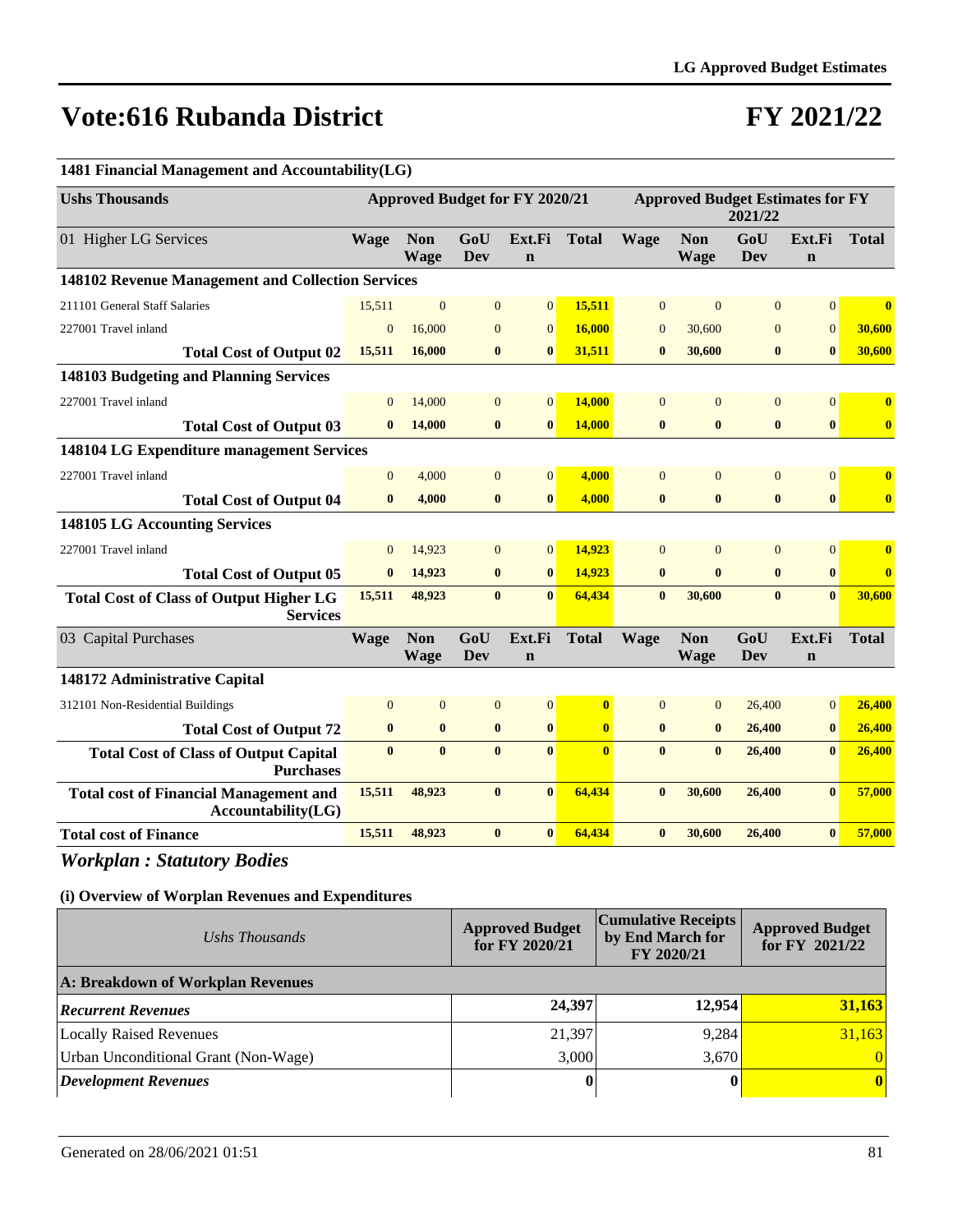# **FY 2021/22**

| N/A                                          |          |        |        |
|----------------------------------------------|----------|--------|--------|
| <b>Total Revenue Shares</b>                  | 24,397   | 12,954 | 31,163 |
| <b>B: Breakdown of Workplan Expenditures</b> |          |        |        |
| <b>Recurrent Expenditure</b>                 |          |        |        |
| Wage                                         |          |        |        |
| Non Wage                                     | 24,397   | 12,954 | 31,163 |
| <b>Development Expenditure</b>               |          |        |        |
| Domestic Development                         | $\Omega$ |        |        |
| <b>External Financing</b>                    |          |        |        |
| <b>Total Expenditure</b>                     | 24,397   | 12,954 | 31,163 |

#### **(ii) Details of Expenditures by Service Area, Output Class, Budget Output and Item**

#### **1382 Local Statutory Bodies**

| <b>Ushs Thousands</b>                                             | <b>Approved Budget for FY 2020/21</b> |                           |                | <b>Approved Budget Estimates for FY</b><br>2021/22 |              |              |                           |                |                       |              |
|-------------------------------------------------------------------|---------------------------------------|---------------------------|----------------|----------------------------------------------------|--------------|--------------|---------------------------|----------------|-----------------------|--------------|
| 01 Higher LG Services                                             | <b>Wage</b>                           | <b>Non</b><br><b>Wage</b> | GoU<br>Dev     | Ext.Fi<br>$\mathbf n$                              | <b>Total</b> | <b>Wage</b>  | <b>Non</b><br><b>Wage</b> | GoU<br>Dev     | Ext.Fi<br>$\mathbf n$ | <b>Total</b> |
| <b>138201 LG Council Administration Services</b>                  |                                       |                           |                |                                                    |              |              |                           |                |                       |              |
| 227001 Travel inland                                              | $\overline{0}$                        | 12,765                    | $\overline{0}$ | 0                                                  | 12,765       | $\Omega$     | $\Omega$                  | $\Omega$       | $\Omega$              | $\mathbf{0}$ |
| 227004 Fuel, Lubricants and Oils                                  | $\overline{0}$                        | 11,632                    | $\overline{0}$ | $\vert 0 \vert$                                    | 11,632       | $\Omega$     | $\Omega$                  | $\Omega$       | $\Omega$              | $\mathbf{0}$ |
| <b>Total Cost of Output 01</b>                                    | $\mathbf{0}$                          | 24,397                    | $\bf{0}$       | $\mathbf{0}$                                       | 24,397       | $\bf{0}$     | $\bf{0}$                  | $\bf{0}$       | $\mathbf{0}$          | $\bf{0}$     |
| 138206 LG Political and executive oversight                       |                                       |                           |                |                                                    |              |              |                           |                |                       |              |
| 211103 Allowances (Incl. Casuals, Temporary)                      | $\Omega$                              | $\overline{0}$            | $\overline{0}$ | $\vert 0 \vert$                                    | 0            | $\Omega$     | 31,163                    | $\overline{0}$ | $\overline{0}$        | 31,163       |
| <b>Total Cost of Output 06</b>                                    | $\mathbf{0}$                          | $\mathbf{0}$              | $\mathbf{0}$   | $\mathbf{0}$                                       | $\mathbf{0}$ | $\mathbf{0}$ | 31,163                    | $\mathbf{0}$   | $\mathbf{0}$          | 31,163       |
| <b>Total Cost of Class of Output Higher LG</b><br><b>Services</b> | $\mathbf{0}$                          | 24,397                    | $\bf{0}$       | $\mathbf{0}$                                       | 24,397       | $\mathbf{0}$ | 31,163                    | $\mathbf{0}$   | $\mathbf{0}$          | 31,163       |
| <b>Total cost of Local Statutory Bodies</b>                       | $\mathbf{0}$                          | 24,397                    | $\bf{0}$       | $\bf{0}$                                           | 24,397       | $\bf{0}$     | 31,163                    | $\bf{0}$       | $\bf{0}$              | 31,163       |
| <b>Total cost of Statutory Bodies</b>                             | $\bf{0}$                              | 24,397                    | $\bf{0}$       | $\mathbf{0}$                                       | 24,397       | $\mathbf{0}$ | 31,163                    | $\mathbf{0}$   | $\mathbf{0}$          | 31,163       |

### *Workplan : Production and Marketing*

| Ushs Thousands                       | <b>Approved Budget</b><br>for FY 2020/21 | <b>Cumulative Receipts</b><br>by End March for<br>FY 2020/21 | <b>Approved Budget</b><br>for FY 2021/22 |
|--------------------------------------|------------------------------------------|--------------------------------------------------------------|------------------------------------------|
| A: Breakdown of Workplan Revenues    |                                          |                                                              |                                          |
| <b>Recurrent Revenues</b>            | 20,297                                   | 4,659                                                        | 14,100                                   |
| <b>Locally Raised Revenues</b>       | 19,297                                   | 3,859                                                        | 13,000                                   |
| Urban Unconditional Grant (Non-Wage) | 1,000                                    | 800                                                          | 1,100                                    |
| <b>Development Revenues</b>          |                                          |                                                              | $\vert 0 \vert$                          |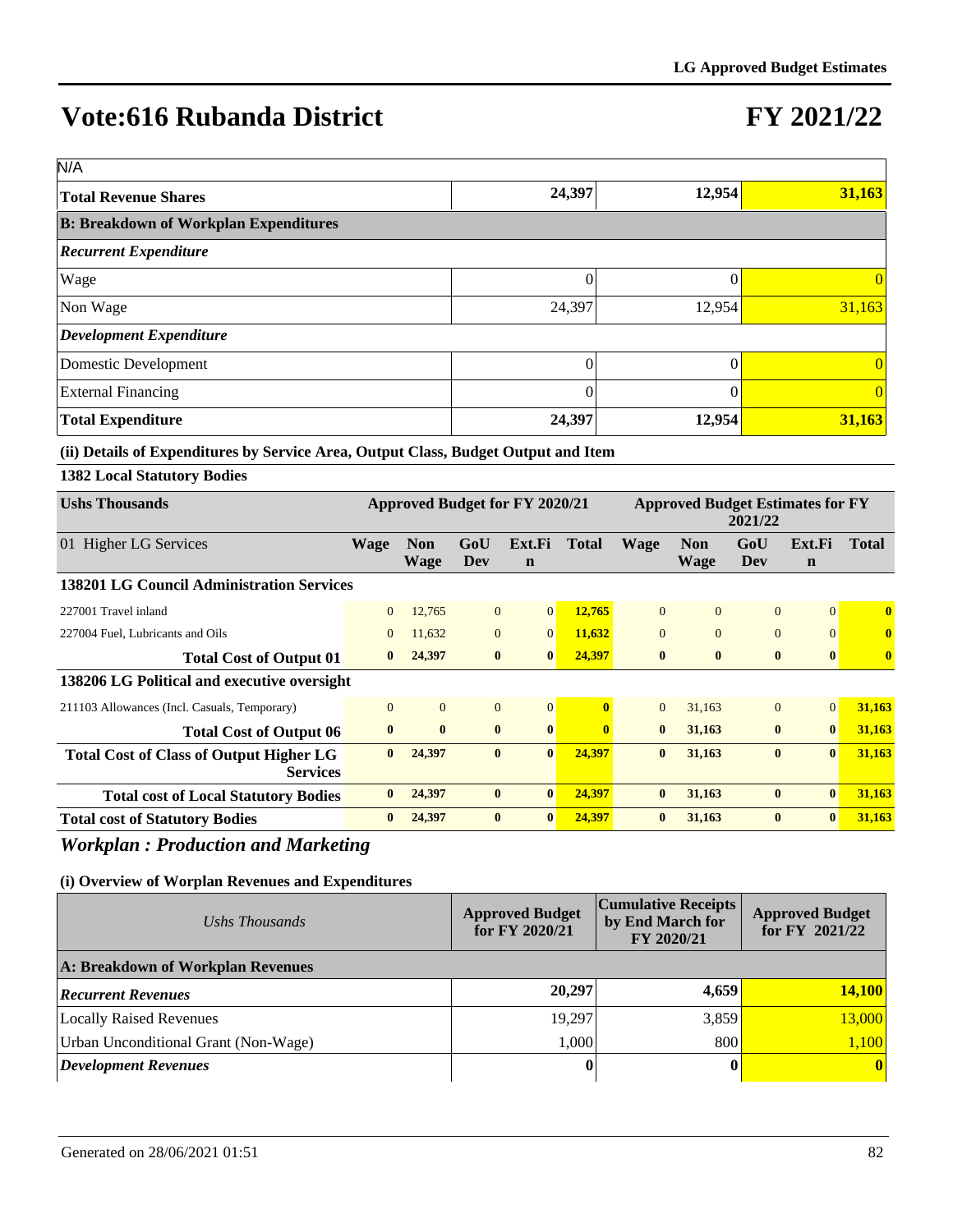# **FY 2021/22**

| N/A                                          |          |       |        |
|----------------------------------------------|----------|-------|--------|
| Total Revenue Shares                         | 20,297   | 4,659 | 14,100 |
| <b>B: Breakdown of Workplan Expenditures</b> |          |       |        |
| <b>Recurrent Expenditure</b>                 |          |       |        |
| Wage                                         |          |       |        |
| Non Wage                                     | 20,297   | 4,659 | 14,100 |
| <b>Development Expenditure</b>               |          |       |        |
| Domestic Development                         | $\Omega$ |       |        |
| <b>External Financing</b>                    | $\Omega$ |       |        |
| <b>Total Expenditure</b>                     | 20,297   | 4,659 | 14,100 |

#### **(ii) Details of Expenditures by Service Area, Output Class, Budget Output and Item**

| 0182 District Production Services                                               |                |                           |                |                                |              |             |                                         |              |                       |               |
|---------------------------------------------------------------------------------|----------------|---------------------------|----------------|--------------------------------|--------------|-------------|-----------------------------------------|--------------|-----------------------|---------------|
| <b>Ushs Thousands</b>                                                           |                |                           |                | Approved Budget for FY 2020/21 |              |             | <b>Approved Budget Estimates for FY</b> | 2021/22      |                       |               |
| 01 Higher LG Services                                                           | <b>Wage</b>    | <b>Non</b><br><b>Wage</b> | GoU<br>Dev     | Ext.Fi<br>$\mathbf n$          | <b>Total</b> | <b>Wage</b> | <b>Non</b><br><b>Wage</b>               | GoU<br>Dev   | Ext.Fi<br>$\mathbf n$ | <b>Total</b>  |
| 018201 Cattle Based Supervision (Slaughter slabs, cattle dips, holding grounds) |                |                           |                |                                |              |             |                                         |              |                       |               |
| 227001 Travel inland                                                            | $\mathbf{0}$   | $\overline{0}$            | $\overline{0}$ | $\overline{0}$                 | $\mathbf{0}$ | $\Omega$    | 14,100                                  | $\mathbf{0}$ | $\Omega$              | 14,100        |
| <b>Total Cost of Output 01</b>                                                  | $\bf{0}$       | $\bf{0}$                  | $\bf{0}$       | $\bf{0}$                       | $\mathbf{0}$ | $\bf{0}$    | 14,100                                  | $\bf{0}$     | $\mathbf{0}$          | <b>14,100</b> |
| 018205 Crop disease control and regulation                                      |                |                           |                |                                |              |             |                                         |              |                       |               |
| 227001 Travel inland                                                            | $\overline{0}$ | 20,297                    | $\overline{0}$ | $\overline{0}$                 | 20,297       | $\Omega$    | $\Omega$                                | $\mathbf{0}$ | $\vert 0 \vert$       | $\mathbf{0}$  |
| <b>Total Cost of Output 05</b>                                                  | $\mathbf{0}$   | 20,297                    | $\mathbf{0}$   | $\mathbf{0}$                   | 20,297       | $\bf{0}$    | $\mathbf{0}$                            | $\bf{0}$     | $\mathbf{0}$          | $\bf{0}$      |
| <b>Total Cost of Class of Output Higher LG</b><br><b>Services</b>               | $\mathbf{0}$   | 20,297                    | $\bf{0}$       | $\mathbf{0}$                   | 20,297       | $\bf{0}$    | 14,100                                  | $\bf{0}$     | $\mathbf{0}$          | 14,100        |
| <b>Total cost of District Production Services</b>                               | $\mathbf{0}$   | 20,297                    | $\bf{0}$       | $\bf{0}$                       | 20,297       | $\bf{0}$    | 14,100                                  | $\bf{0}$     | $\mathbf{0}$          | 14,100        |
| <b>Total cost of Production and Marketing</b>                                   | $\bf{0}$       | 20,297                    | $\bf{0}$       | $\mathbf{0}$                   | 20,297       | $\bf{0}$    | 14,100                                  | $\bf{0}$     | $\mathbf{0}$          | 14,100        |

*Workplan : Health*

| Ushs Thousands                       | <b>Approved Budget</b><br>for $FY$ 2020/21 | <b>Cumulative Receipts</b><br>by End March for<br>FY 2020/21 | <b>Approved Budget</b><br>for FY $2021/22$ |
|--------------------------------------|--------------------------------------------|--------------------------------------------------------------|--------------------------------------------|
| A: Breakdown of Workplan Revenues    |                                            |                                                              |                                            |
| <b>Recurrent Revenues</b>            | 8,800                                      | 14,566                                                       | 11,000                                     |
| <b>Locally Raised Revenues</b>       | 8.271                                      | 14,434                                                       | 8,500                                      |
| Urban Unconditional Grant (Non-Wage) | 529                                        | 132                                                          | 2,500                                      |
| Development Revenues                 | 26,400                                     | 5,280                                                        | $\vert 0 \vert$                            |
| <b>Locally Raised Revenues</b>       | 26,400                                     | 5,280                                                        | $\vert 0 \vert$                            |
| <b>Total Revenue Shares</b>          | 35,200                                     | 19,847                                                       | 11,000                                     |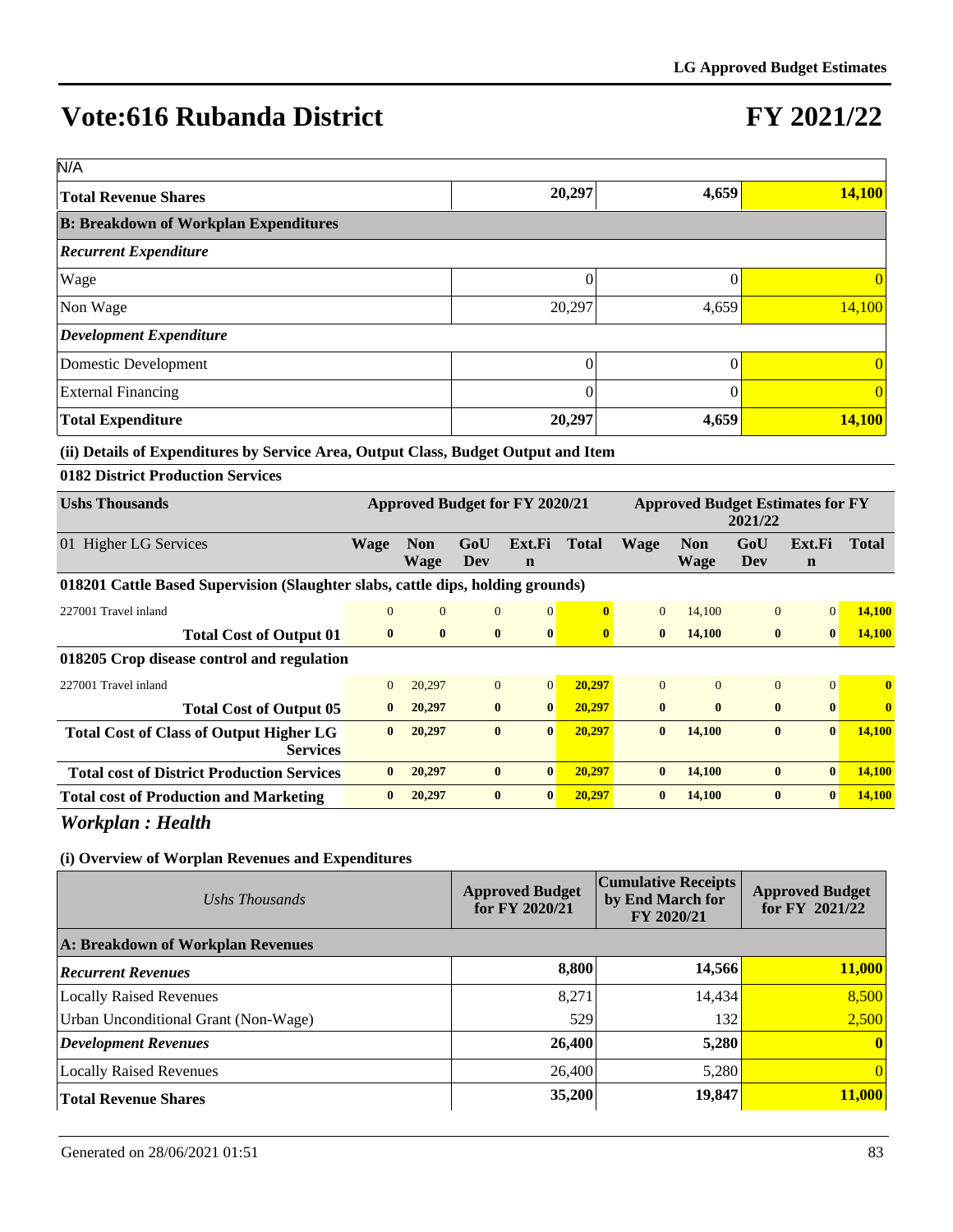## **FY 2021/22**

| <b>B: Breakdown of Workplan Expenditures</b> |        |       |                 |  |  |  |  |  |  |
|----------------------------------------------|--------|-------|-----------------|--|--|--|--|--|--|
| <b>Recurrent Expenditure</b>                 |        |       |                 |  |  |  |  |  |  |
| Wage                                         | 0      |       | 0               |  |  |  |  |  |  |
| Non Wage                                     | 8,800  | 1,786 | 11,000          |  |  |  |  |  |  |
| Development Expenditure                      |        |       |                 |  |  |  |  |  |  |
| Domestic Development                         | 26,400 | 5,280 | $\vert 0 \vert$ |  |  |  |  |  |  |
| <b>External Financing</b>                    | 0      |       | 0               |  |  |  |  |  |  |
| <b>Total Expenditure</b>                     | 35,200 | 7,067 | 11,000          |  |  |  |  |  |  |

**(ii) Details of Expenditures by Service Area, Output Class, Budget Output and Item**

### **0881 Primary Healthcare**

| <b>Ushs Thousands</b>                                             | <b>Approved Budget for FY 2020/21</b> |                           |                | <b>Approved Budget Estimates for FY</b><br>2021/22 |              |                |                    |                |                       |              |
|-------------------------------------------------------------------|---------------------------------------|---------------------------|----------------|----------------------------------------------------|--------------|----------------|--------------------|----------------|-----------------------|--------------|
| 01 Higher LG Services                                             | <b>Wage</b>                           | <b>Non</b><br><b>Wage</b> | GoU<br>Dev     | Ext.Fi<br>$\mathbf n$                              | <b>Total</b> | <b>Wage</b>    | <b>Non</b><br>Wage | GoU<br>Dev     | Ext.Fi<br>$\mathbf n$ | <b>Total</b> |
| 088101 Public Health Promotion                                    |                                       |                           |                |                                                    |              |                |                    |                |                       |              |
| 227001 Travel inland                                              | $\mathbf{0}$                          | $\overline{0}$            | $\overline{0}$ | $\overline{0}$                                     |              | $\Omega$       | 8,500              | $\Omega$       | $\Omega$              | 8,500        |
| 227004 Fuel, Lubricants and Oils                                  | $\mathbf{0}$                          | $\overline{0}$            | $\mathbf{0}$   | $\mathbf{0}$                                       | $\mathbf{0}$ | $\overline{0}$ | 2,500              | $\overline{0}$ | $\overline{0}$        | 2,500        |
| <b>Total Cost of Output 01</b>                                    | $\bf{0}$                              | $\bf{0}$                  | $\bf{0}$       | $\bf{0}$                                           | $\mathbf{0}$ | $\bf{0}$       | 11,000             | $\bf{0}$       | $\bf{0}$              | 11,000       |
| <b>Total Cost of Class of Output Higher LG</b><br><b>Services</b> | $\mathbf{0}$                          | $\mathbf{0}$              | $\mathbf{0}$   | $\mathbf{0}$                                       | $\bf{0}$     | $\mathbf{0}$   | 11,000             | $\mathbf{0}$   | $\mathbf{0}$          | 11,000       |
| 03 Capital Purchases                                              | <b>Wage</b>                           | <b>Non</b><br><b>Wage</b> | GoU<br>Dev     | Ext.Fi<br>$\mathbf n$                              | <b>Total</b> | <b>Wage</b>    | <b>Non</b><br>Wage | GoU<br>Dev     | Ext.Fi<br>$\mathbf n$ | <b>Total</b> |
| 088175 Non Standard Service Delivery Capital                      |                                       |                           |                |                                                    |              |                |                    |                |                       |              |
| 312101 Non-Residential Buildings                                  | $\Omega$                              | $\overline{0}$            | 26,400         | $\overline{0}$                                     | 26,400       | $\Omega$       | $\Omega$           | $\overline{0}$ | $\Omega$              | $\mathbf{0}$ |
| <b>Total Cost of Output 75</b>                                    | $\bf{0}$                              | $\bf{0}$                  | 26,400         | $\bf{0}$                                           | 26,400       | $\bf{0}$       | $\bf{0}$           | $\bf{0}$       | $\mathbf{0}$          | $\bf{0}$     |
| <b>Total Cost of Class of Output Capital</b><br><b>Purchases</b>  | $\mathbf{0}$                          | $\bf{0}$                  | 26,400         | $\mathbf{0}$                                       | 26,400       | $\mathbf{0}$   | $\mathbf{0}$       | $\bf{0}$       | $\bf{0}$              | $\mathbf{0}$ |
| <b>Total cost of Primary Healthcare</b>                           | $\mathbf{0}$                          | $\mathbf{0}$              | 26,400         | $\mathbf{0}$                                       | 26,400       | $\mathbf{0}$   | 11,000             | $\mathbf{0}$   | $\mathbf{0}$          | 11,000       |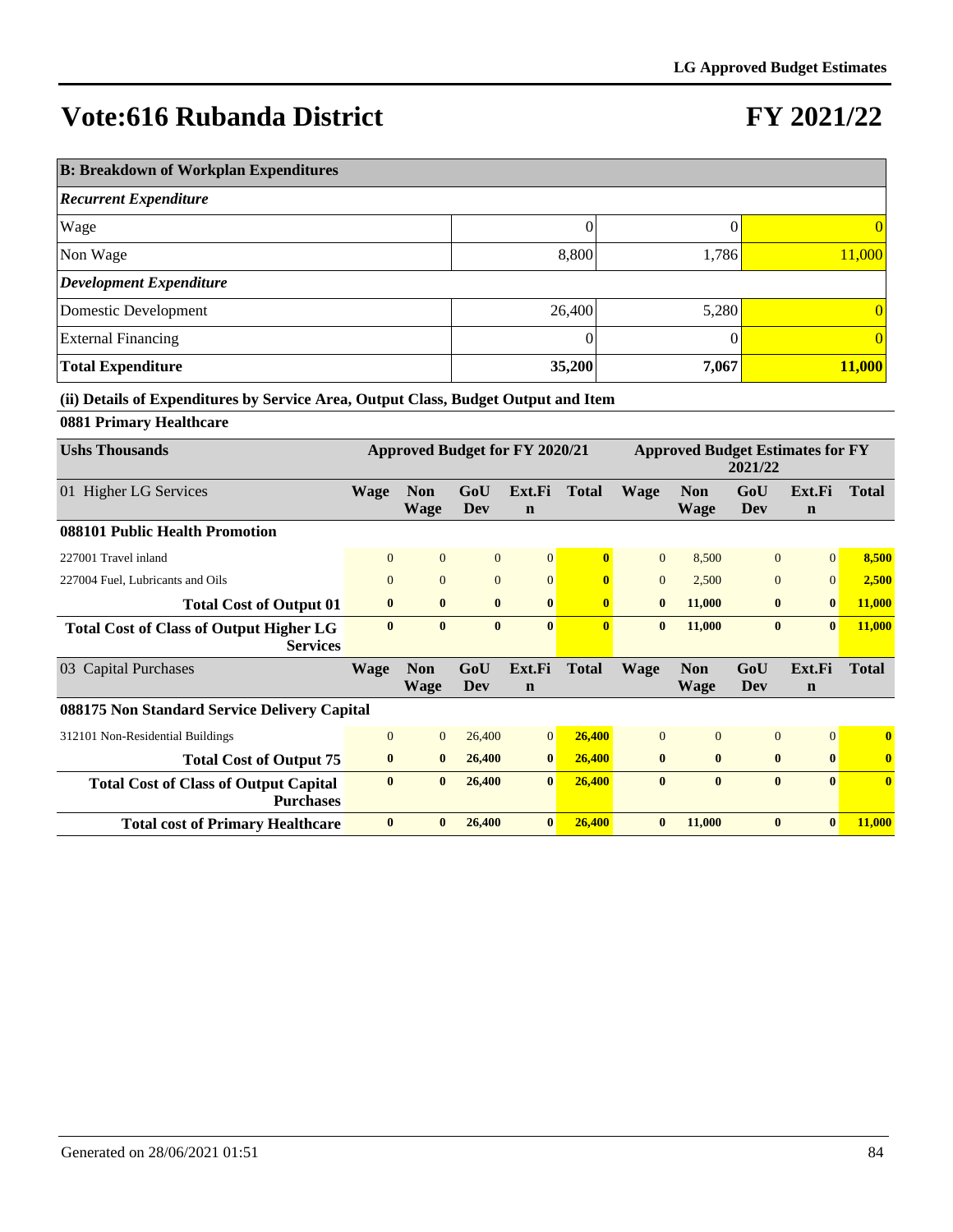## **FY 2021/22**

#### **0883 Health Management and Supervision**

| <b>Ushs Thousands</b>                                             | Approved Budget for FY 2020/21 |                           |              |                       | <b>Approved Budget Estimates for FY</b><br>2021/22 |              |                           |              |                       |              |
|-------------------------------------------------------------------|--------------------------------|---------------------------|--------------|-----------------------|----------------------------------------------------|--------------|---------------------------|--------------|-----------------------|--------------|
| 01 Higher LG Services                                             | <b>Wage</b>                    | <b>Non</b><br><b>Wage</b> | GoU<br>Dev   | Ext.Fi<br>$\mathbf n$ | <b>Total</b>                                       | Wage         | <b>Non</b><br><b>Wage</b> | GoU<br>Dev   | Ext.Fi<br>$\mathbf n$ | <b>Total</b> |
| 088303 Sector Capacity Development                                |                                |                           |              |                       |                                                    |              |                           |              |                       |              |
| $228004$ Maintenance – Other                                      | $\mathbf{0}$                   | 8,800                     | $\Omega$     | $\Omega$              | 8,800                                              | $\Omega$     | $\Omega$                  | $\mathbf{0}$ | $\Omega$              | $\bf{0}$     |
| <b>Total Cost of Output 03</b>                                    | $\bf{0}$                       | 8.800                     | $\bf{0}$     | $\mathbf{0}$          | 8.800                                              | $\mathbf{0}$ | $\mathbf{0}$              | $\bf{0}$     | $\bf{0}$              | $\bf{0}$     |
| <b>Total Cost of Class of Output Higher LG</b><br><b>Services</b> | $\bf{0}$                       | 8.800                     | $\bf{0}$     | $\bf{0}$              | 8.800                                              | $\bf{0}$     | $\mathbf{0}$              | $\bf{0}$     | $\bf{0}$              | $\bf{0}$     |
| <b>Total cost of Health Management and</b><br><b>Supervision</b>  | $\bf{0}$                       | 8.800                     | $\mathbf{0}$ | $\mathbf{0}$          | 8,800                                              | $\mathbf{0}$ | $\mathbf{0}$              | $\bf{0}$     | $\mathbf{0}$          | $\mathbf{0}$ |
| <b>Total cost of Health</b>                                       | $\mathbf{0}$                   | 8,800                     | 26,400       | $\mathbf{0}$          | 35,200                                             | $\bf{0}$     | 11,000                    | $\bf{0}$     | $\mathbf{0}$          | 11,000       |

*Workplan : Education*

#### **(i) Overview of Worplan Revenues and Expenditures**

| Ushs Thousands                                     | <b>Approved Budget</b><br>for FY 2020/21 | <b>Cumulative Receipts</b><br>by End March for<br>FY 2020/21 | <b>Approved Budget</b><br>for FY 2021/22 |
|----------------------------------------------------|------------------------------------------|--------------------------------------------------------------|------------------------------------------|
| A: Breakdown of Workplan Revenues                  |                                          |                                                              |                                          |
| <b>Recurrent Revenues</b>                          | 1,440                                    | 310                                                          | 5,150                                    |
| <b>Locally Raised Revenues</b>                     | 1,000                                    | 200                                                          | 4,500                                    |
| Urban Unconditional Grant (Non-Wage)               | 440                                      | 110                                                          | 650                                      |
| <b>Development Revenues</b>                        | 10,997                                   | 7,331                                                        | 8,612                                    |
| Urban Discretionary Development Equalization Grant | 10,997                                   | 7,331                                                        | 8,612                                    |
| <b>Total Revenue Shares</b>                        | 12,437                                   | 7,641                                                        | 13,762                                   |
| <b>B: Breakdown of Workplan Expenditures</b>       |                                          |                                                              |                                          |
| <b>Recurrent Expenditure</b>                       |                                          |                                                              |                                          |
| Wage                                               | 0                                        | $\Omega$                                                     | $\Omega$                                 |
| Non Wage                                           | 1,440                                    | 310                                                          | 5,150                                    |
| <b>Development Expenditure</b>                     |                                          |                                                              |                                          |
| Domestic Development                               | 10,997                                   | 7,331                                                        | 8,612                                    |
| <b>External Financing</b>                          | $\Omega$                                 | $\Omega$                                                     | $\left($                                 |
| <b>Total Expenditure</b>                           | 12,437                                   | 7,641                                                        | 13,762                                   |

**(ii) Details of Expenditures by Service Area, Output Class, Budget Output and Item**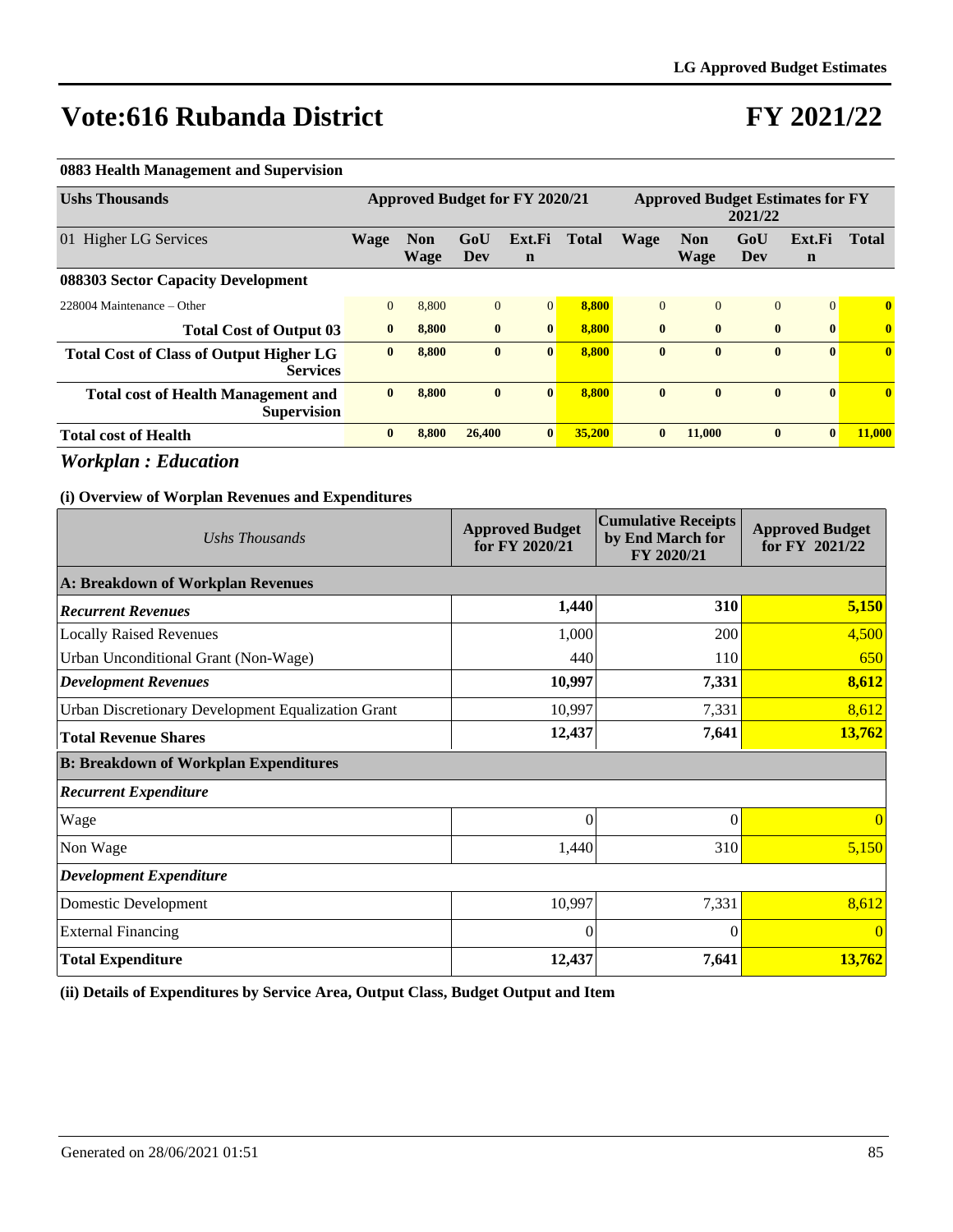### **FY 2021/22**

#### **0781 Pre-Primary and Primary Education**

| <b>Ushs Thousands</b>                                                           | <b>Approved Budget for FY 2020/21</b> |                           |                  |                                       | <b>Approved Budget Estimates for FY</b><br>2021/22 |                  |                           |                                                    |                       |              |
|---------------------------------------------------------------------------------|---------------------------------------|---------------------------|------------------|---------------------------------------|----------------------------------------------------|------------------|---------------------------|----------------------------------------------------|-----------------------|--------------|
| 01 Higher LG Services                                                           | <b>Wage</b>                           | <b>Non</b><br><b>Wage</b> | GoU<br>Dev       | Ext.Fi<br>$\mathbf n$                 | <b>Total</b>                                       | <b>Wage</b>      | <b>Non</b><br>Wage        | GoU<br><b>Dev</b>                                  | Ext.Fi<br>$\mathbf n$ | <b>Total</b> |
| 078102 Primary Teaching Services                                                |                                       |                           |                  |                                       |                                                    |                  |                           |                                                    |                       |              |
| 227001 Travel inland                                                            | $\mathbf{0}$                          | $\overline{0}$            | $\mathbf{0}$     | $\mathbf{0}$                          | $\bf{0}$                                           | $\mathbf{0}$     | 5,150                     | $\mathbf{0}$                                       | $\mathbf{0}$          | 5,150        |
| <b>Total Cost of Output 02</b>                                                  | $\bf{0}$                              | $\bf{0}$                  | $\boldsymbol{0}$ | $\boldsymbol{0}$                      | $\bf{0}$                                           | $\bf{0}$         | 5,150                     | $\bf{0}$                                           | $\bf{0}$              | 5,150        |
| <b>Total Cost of Class of Output Higher LG</b><br><b>Services</b>               | $\bf{0}$                              | $\bf{0}$                  | $\bf{0}$         | $\bf{0}$                              | $\mathbf{0}$                                       | $\bf{0}$         | 5,150                     | $\bf{0}$                                           | $\bf{0}$              | 5,150        |
| 03 Capital Purchases                                                            | <b>Wage</b>                           | <b>Non</b><br><b>Wage</b> | GoU<br>Dev       | Ext.Fi<br>$\mathbf n$                 | <b>Total</b>                                       | <b>Wage</b>      | <b>Non</b><br><b>Wage</b> | GoU<br><b>Dev</b>                                  | Ext.Fi<br>$\mathbf n$ | <b>Total</b> |
| 078183 Provision of furniture to primary schools                                |                                       |                           |                  |                                       |                                                    |                  |                           |                                                    |                       |              |
| 312203 Furniture & Fixtures                                                     | $\mathbf{0}$                          | $\mathbf{0}$              | $\mathbf{0}$     | $\mathbf{0}$                          | $\bf{0}$                                           | $\mathbf{0}$     | $\mathbf{0}$              | 8,612                                              | $\mathbf{0}$          | 8,612        |
| <b>Total Cost of Output 83</b>                                                  | $\bf{0}$                              | $\bf{0}$                  | $\boldsymbol{0}$ | $\bf{0}$                              | $\mathbf{0}$                                       | $\bf{0}$         | $\bf{0}$                  | 8,612                                              | $\bf{0}$              | 8,612        |
| <b>Total Cost of Class of Output Capital</b><br><b>Purchases</b>                | $\bf{0}$                              | $\bf{0}$                  | $\bf{0}$         | $\mathbf{0}$                          | $\mathbf{0}$                                       | $\bf{0}$         | $\bf{0}$                  | 8,612                                              | $\bf{0}$              | 8,612        |
| <b>Total cost of Pre-Primary and Primary</b><br><b>Education</b>                | $\bf{0}$                              | $\bf{0}$                  | $\bf{0}$         | $\bf{0}$                              | $\mathbf{0}$                                       | $\bf{0}$         | 5,150                     | 8,612                                              | $\bf{0}$              | 13,762       |
| 0784 Education & Sports Management and Inspection                               |                                       |                           |                  |                                       |                                                    |                  |                           |                                                    |                       |              |
| <b>Ushs Thousands</b>                                                           |                                       |                           |                  | <b>Approved Budget for FY 2020/21</b> |                                                    |                  |                           | <b>Approved Budget Estimates for FY</b><br>2021/22 |                       |              |
| 01 Higher LG Services                                                           | <b>Wage</b>                           | <b>Non</b><br><b>Wage</b> | GoU<br>Dev       | Ext.Fi<br>$\mathbf n$                 | <b>Total</b>                                       | <b>Wage</b>      | <b>Non</b><br><b>Wage</b> | GoU<br><b>Dev</b>                                  | Ext.Fi<br>$\mathbf n$ | <b>Total</b> |
| 078405 Education Management Services                                            |                                       |                           |                  |                                       |                                                    |                  |                           |                                                    |                       |              |
| 221011 Printing, Stationery, Photocopying and Binding                           | $\mathbf{0}$                          | 1,440                     | $\mathbf{0}$     | $\mathbf{0}$                          | 1,440                                              | $\mathbf{0}$     | $\mathbf{0}$              | $\mathbf{0}$                                       | $\boldsymbol{0}$      | $\bf{0}$     |
| <b>Total Cost of Output 05</b>                                                  | $\bf{0}$                              | 1,440                     | $\bf{0}$         | $\bf{0}$                              | 1,440                                              | $\bf{0}$         | $\bf{0}$                  | $\bf{0}$                                           | $\bf{0}$              | $\bf{0}$     |
| <b>Total Cost of Class of Output Higher LG</b><br><b>Services</b>               | $\bf{0}$                              | 1,440                     | $\bf{0}$         | $\bf{0}$                              | 1,440                                              | $\bf{0}$         | $\bf{0}$                  | $\bf{0}$                                           | $\mathbf{0}$          | $\mathbf{0}$ |
| 03 Capital Purchases                                                            | <b>Wage</b>                           | <b>Non</b><br><b>Wage</b> | GoU<br>Dev       | Ext.Fi<br>$\mathbf n$                 | <b>Total</b>                                       | <b>Wage</b>      | <b>Non</b><br>Wage        | GoU<br><b>Dev</b>                                  | Ext.Fi<br>$\mathbf n$ | <b>Total</b> |
| 078472 Administrative Capital                                                   |                                       |                           |                  |                                       |                                                    |                  |                           |                                                    |                       |              |
| 312101 Non-Residential Buildings                                                | $\boldsymbol{0}$                      | $\boldsymbol{0}$          | 10,997           | $\boldsymbol{0}$                      | 10,997                                             | $\boldsymbol{0}$ | $\boldsymbol{0}$          | $\boldsymbol{0}$                                   | $\boldsymbol{0}$      | $\bf{0}$     |
| <b>Total Cost of Output 72</b>                                                  | $\bf{0}$                              | $\bf{0}$                  | 10,997           | $\bf{0}$                              | 10,997                                             | $\bf{0}$         | $\bf{0}$                  | $\bf{0}$                                           | $\bf{0}$              | $\bf{0}$     |
| <b>Total Cost of Class of Output Capital</b><br><b>Purchases</b>                | $\bf{0}$                              | $\bf{0}$                  | 10,997           | $\bf{0}$                              | 10,997                                             | $\bf{0}$         | $\bf{0}$                  | $\bf{0}$                                           | $\mathbf{0}$          | $\mathbf{0}$ |
| <b>Total cost of Education &amp; Sports</b><br><b>Management and Inspection</b> | $\bf{0}$                              | 1,440                     | 10,997           | $\bf{0}$                              | 12,437                                             | $\bf{0}$         | $\bf{0}$                  | $\bf{0}$                                           | $\bf{0}$              | $\mathbf{0}$ |
| <b>Total cost of Education</b>                                                  | $\bf{0}$                              | 1,440                     | 10,997           | $\bf{0}$                              | 12,437                                             | $\bf{0}$         | 5,150                     | 8,612                                              | $\vert 0 \vert$       | 13,762       |

*Workplan : Roads and Engineering*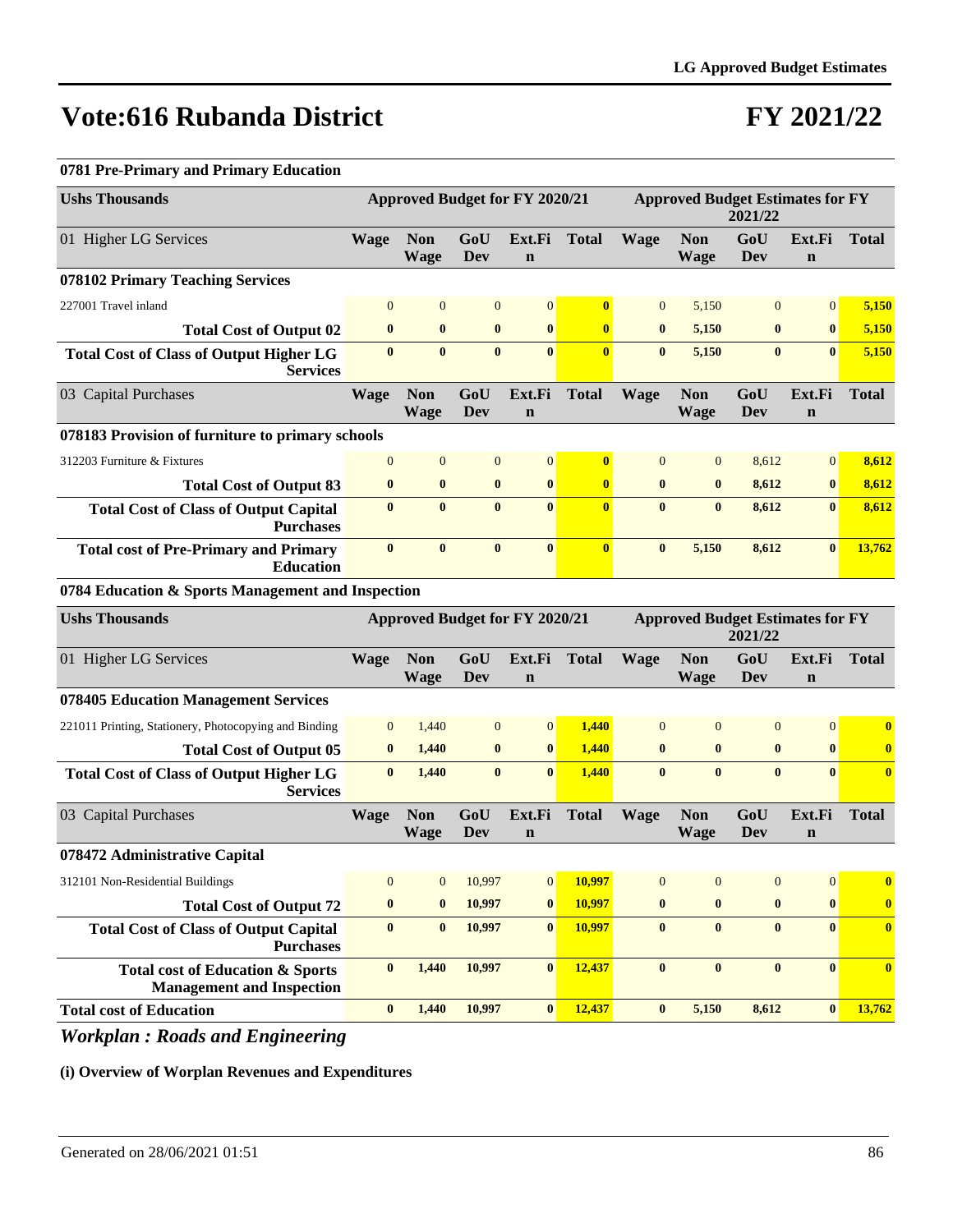## **FY 2021/22**

| Ushs Thousands                               | <b>Approved Budget</b><br>for FY 2020/21 | <b>Cumulative Receipts</b><br>by End March for<br>FY 2020/21 | <b>Approved Budget</b><br>for FY 2021/22 |
|----------------------------------------------|------------------------------------------|--------------------------------------------------------------|------------------------------------------|
| A: Breakdown of Workplan Revenues            |                                          |                                                              |                                          |
| <b>Recurrent Revenues</b>                    | 5,200                                    | 65,100                                                       | 2,950                                    |
| <b>Locally Raised Revenues</b>               | 3,600                                    | 720                                                          | 1,570                                    |
| Other Transfers from Central Government      |                                          | 63,980                                                       |                                          |
| Urban Unconditional Grant (Non-Wage)         | 1,600                                    | 400                                                          | 1,380                                    |
| <b>Development Revenues</b>                  | 0                                        | 0                                                            |                                          |
| N/A                                          |                                          |                                                              |                                          |
| <b>Total Revenue Shares</b>                  | 5,200                                    | 65,100                                                       | 2,950                                    |
| <b>B: Breakdown of Workplan Expenditures</b> |                                          |                                                              |                                          |
| <b>Recurrent Expenditure</b>                 |                                          |                                                              |                                          |
| Wage                                         | 0                                        | $\Omega$                                                     |                                          |
| Non Wage                                     | 5,200                                    | 0                                                            | 2,950                                    |
| <b>Development Expenditure</b>               |                                          |                                                              |                                          |
| Domestic Development                         | 0                                        | $\theta$                                                     | $\Omega$                                 |
| <b>External Financing</b>                    | $\theta$                                 | $\theta$                                                     | $\Omega$                                 |
| <b>Total Expenditure</b>                     | 5,200                                    | 0                                                            | 2,950                                    |

**(ii) Details of Expenditures by Service Area, Output Class, Budget Output and Item**

**0481 District, Urban and Community Access Roads**

| <b>Approved Budget for FY 2020/21</b> |                           |                |                                                                          | <b>Approved Budget Estimates for FY</b><br>2021/22 |                |                           |                |                       |              |
|---------------------------------------|---------------------------|----------------|--------------------------------------------------------------------------|----------------------------------------------------|----------------|---------------------------|----------------|-----------------------|--------------|
| <b>Wage</b>                           | <b>Non</b><br><b>Wage</b> | GoU<br>Dev     | Ext.Fi<br>$\mathbf n$                                                    | <b>Total</b>                                       | <b>Wage</b>    | <b>Non</b><br><b>Wage</b> | GoU<br>Dev     | Ext.Fi<br>$\mathbf n$ | <b>Total</b> |
|                                       |                           |                |                                                                          |                                                    |                |                           |                |                       |              |
| $\Omega$                              | 3,600                     |                | $\Omega$                                                                 | 3,600                                              | $\Omega$       | $\Omega$                  | $\Omega$       | $\Omega$              | $\mathbf{0}$ |
| $\overline{0}$                        | 1,600                     |                | $\overline{0}$                                                           | 1,600                                              | $\overline{0}$ | $\overline{0}$            | $\overline{0}$ | $\Omega$              | $\bf{0}$     |
| $\bf{0}$                              | 5,200                     | $\bf{0}$       | $\mathbf{0}$                                                             | 5,200                                              | $\bf{0}$       | $\bf{0}$                  | $\bf{0}$       | $\mathbf{0}$          | $\mathbf{0}$ |
|                                       |                           |                |                                                                          |                                                    |                |                           |                |                       |              |
| $\Omega$                              | $\mathbf{0}$              | $\overline{0}$ | $\Omega$                                                                 | $\mathbf{0}$                                       | $\Omega$       | 2,950                     | $\Omega$       | $\Omega$              | 2,950        |
| $\mathbf{0}$                          | $\mathbf{0}$              |                | $\mathbf{0}$                                                             | $\mathbf{0}$                                       | $\bf{0}$       | 2,950                     | $\bf{0}$       | $\bf{0}$              | 2,950        |
| $\mathbf{0}$                          | 5,200                     | $\mathbf{0}$   | $\mathbf{0}$                                                             | 5,200                                              | $\mathbf{0}$   | 2,950                     | $\mathbf{0}$   | $\mathbf{0}$          | 2,950        |
| $\mathbf{0}$                          | 5,200                     |                | $\mathbf{0}$                                                             | 5,200                                              | $\mathbf{0}$   | 2,950                     | $\mathbf{0}$   | $\mathbf{0}$          | 2,950        |
| $\bf{0}$                              | 5,200                     |                | $\mathbf{0}$                                                             | 5,200                                              | $\bf{0}$       | 2,950                     | $\bf{0}$       | $\mathbf{0}$          | 2,950        |
|                                       |                           |                | $\overline{0}$<br>$\overline{0}$<br>$\bf{0}$<br>$\mathbf{0}$<br>$\bf{0}$ |                                                    |                |                           |                |                       |              |

*Workplan : Water*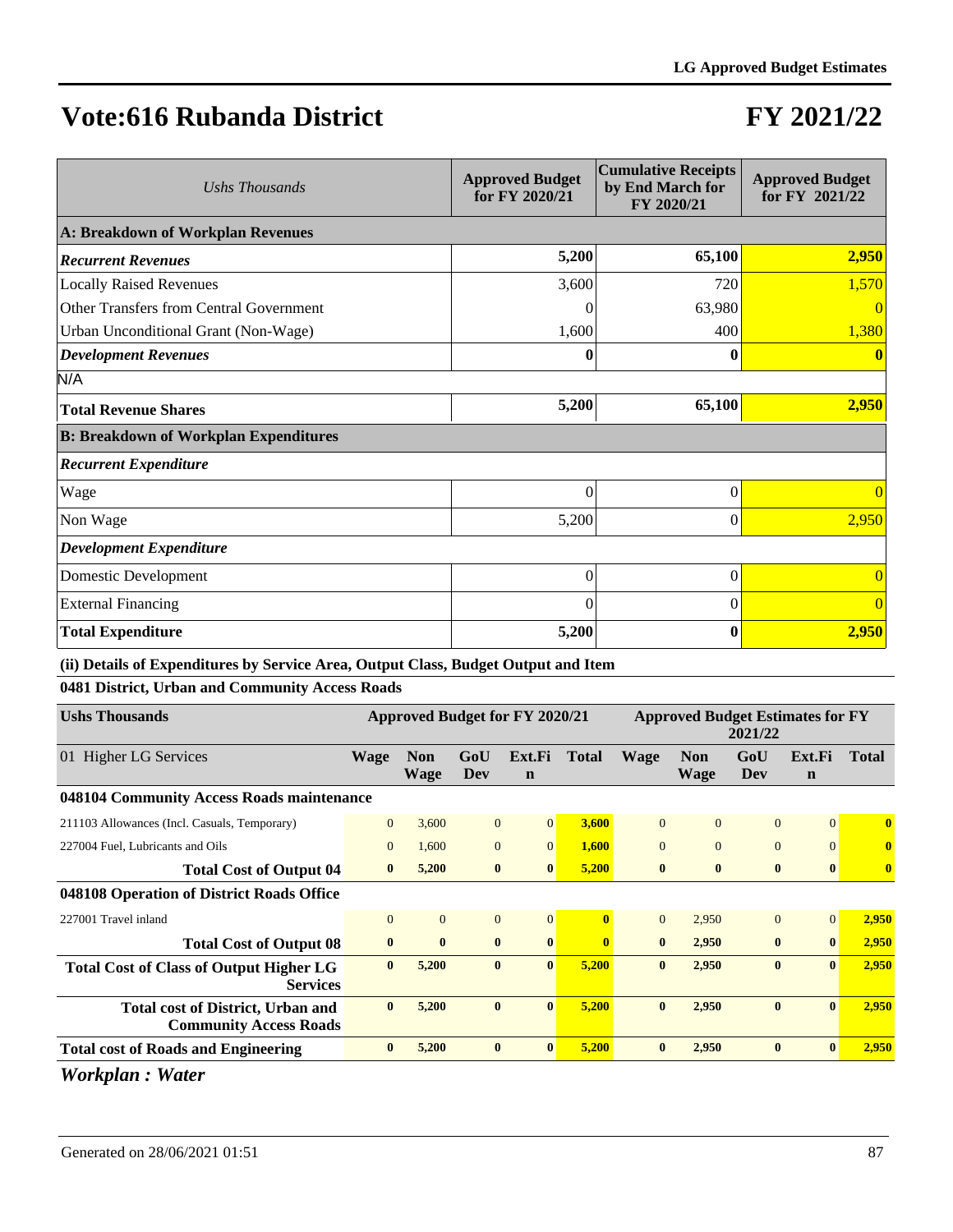# **FY 2021/22**

#### **(i) Overview of Worplan Revenues and Expenditures**

| Ushs Thousands                               | <b>Approved Budget</b><br>for FY 2020/21 | <b>Cumulative Receipts</b><br>by End March for<br>FY 2020/21 | <b>Approved Budget</b><br>for FY 2021/22 |
|----------------------------------------------|------------------------------------------|--------------------------------------------------------------|------------------------------------------|
| A: Breakdown of Workplan Revenues            |                                          |                                                              |                                          |
| <b>Recurrent Revenues</b>                    | 1,000                                    | 225                                                          | 7,000                                    |
| <b>Locally Raised Revenues</b>               | 500                                      | 100                                                          | 6,000                                    |
| Urban Unconditional Grant (Non-Wage)         | 500                                      | 125                                                          | 1,000                                    |
| <b>Development Revenues</b>                  | 0                                        | $\bf{0}$                                                     | $\mathbf{0}$                             |
| N/A                                          |                                          |                                                              |                                          |
| <b>Total Revenue Shares</b>                  | 1,000                                    | 225                                                          | 7,000                                    |
| <b>B: Breakdown of Workplan Expenditures</b> |                                          |                                                              |                                          |
| <b>Recurrent Expenditure</b>                 |                                          |                                                              |                                          |
| Wage                                         | $\overline{0}$                           | $\Omega$                                                     | $\Omega$                                 |
| Non Wage                                     | 1,000                                    | 225                                                          | 7,000                                    |
| <b>Development Expenditure</b>               |                                          |                                                              |                                          |
| Domestic Development                         | $\overline{0}$                           | $\theta$                                                     | $\overline{0}$                           |
| <b>External Financing</b>                    | 0                                        | $\Omega$                                                     | $\Omega$                                 |
| <b>Total Expenditure</b>                     | 1,000                                    | 225                                                          | 7,000                                    |

#### **(ii) Details of Expenditures by Service Area, Output Class, Budget Output and Item**

**0981 Rural Water Supply and Sanitation**

| <b>Ushs Thousands</b>                                             | Approved Budget for FY 2020/21 |                           |              | <b>Approved Budget Estimates for FY</b><br>2021/22 |              |              |                           |                |                       |              |
|-------------------------------------------------------------------|--------------------------------|---------------------------|--------------|----------------------------------------------------|--------------|--------------|---------------------------|----------------|-----------------------|--------------|
| 01 Higher LG Services                                             | <b>Wage</b>                    | <b>Non</b><br><b>Wage</b> | GoU<br>Dev   | Ext.Fi<br>$\mathbf n$                              | <b>Total</b> | <b>Wage</b>  | <b>Non</b><br><b>Wage</b> | GoU<br>Dev     | Ext.Fi<br>$\mathbf n$ | <b>Total</b> |
| 098102 Supervision, monitoring and coordination                   |                                |                           |              |                                                    |              |              |                           |                |                       |              |
| 227001 Travel inland                                              | $\Omega$                       | 500                       | $\Omega$     | $\Omega$                                           | 500          | $\Omega$     | 7.000                     | $\overline{0}$ | $\Omega$              | 7,000        |
| <b>Total Cost of Output 02</b>                                    | $\mathbf{0}$                   | 500                       | $\mathbf{0}$ | $\mathbf{0}$                                       | 500          | $\mathbf{0}$ | 7,000                     | $\mathbf{0}$   | $\bf{0}$              | 7,000        |
| <b>Total Cost of Class of Output Higher LG</b><br><b>Services</b> | $\mathbf{0}$                   | 500                       | $\mathbf{0}$ | $\mathbf{0}$                                       | 500          | $\mathbf{0}$ | 7.000                     | $\bf{0}$       | $\mathbf{0}$          | 7,000        |
| <b>Total cost of Rural Water Supply and</b><br><b>Sanitation</b>  | $\mathbf{0}$                   | 500                       | $\bf{0}$     | $\mathbf{0}$                                       | 500          | $\mathbf{0}$ | 7.000                     | $\bf{0}$       | $\mathbf{0}$          | 7.000        |
| <b>Total cost of Water</b>                                        | $\bf{0}$                       | 500                       | $\bf{0}$     | $\mathbf{0}$                                       | 500          | $\mathbf{0}$ | 7,000                     | $\bf{0}$       | $\mathbf{0}$          | 7,000        |

*Workplan : Natural Resources*

| Ushs Thousands                    | <b>Approved Budget</b><br>for FY 2020/21 | <b>Cumulative Receipts</b><br>by End March for<br>FY 2020/21 | <b>Approved Budget</b><br>for $FY$ 2021/22 |
|-----------------------------------|------------------------------------------|--------------------------------------------------------------|--------------------------------------------|
| A: Breakdown of Workplan Revenues |                                          |                                                              |                                            |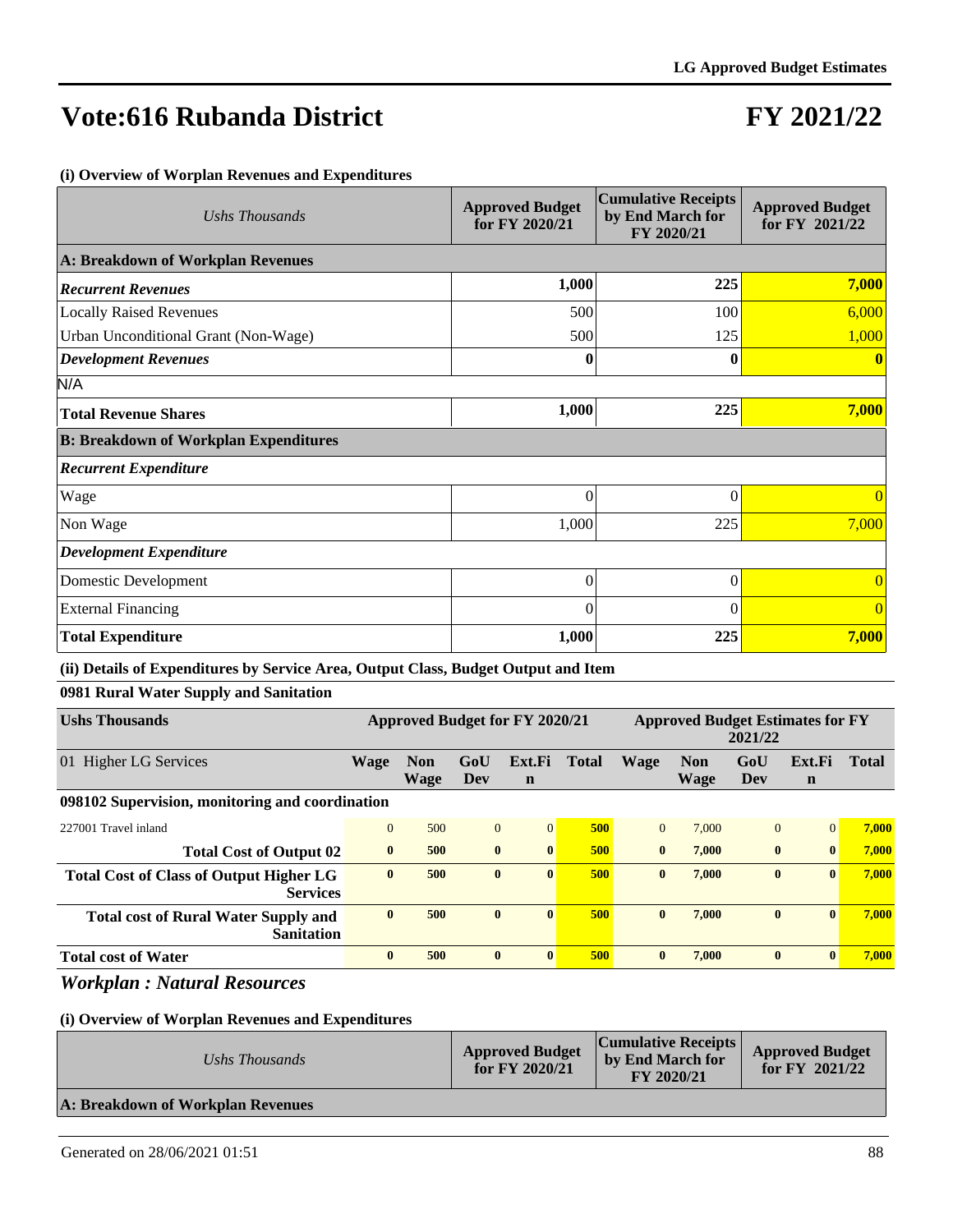### **FY 2021/22**

| <b>Recurrent Revenues</b>                    | 4,000    | 2,017    | 5,500          |
|----------------------------------------------|----------|----------|----------------|
| <b>Locally Raised Revenues</b>               | 3,000    | 600      | 4,000          |
| Urban Unconditional Grant (Non-Wage)         | 1,000    | 1,417    | 1,500          |
| <b>Development Revenues</b>                  | 0        |          | $\mathbf{0}$   |
| N/A                                          |          |          |                |
| <b>Total Revenue Shares</b>                  | 4,000    | 2,017    | 5,500          |
| <b>B: Breakdown of Workplan Expenditures</b> |          |          |                |
| <b>Recurrent Expenditure</b>                 |          |          |                |
| Wage                                         | $\theta$ | 0        | $\Omega$       |
| Non Wage                                     | 4,000    | 2,017    | 5,500          |
| <b>Development Expenditure</b>               |          |          |                |
| Domestic Development                         | $\theta$ | $\theta$ | $\theta$       |
| <b>External Financing</b>                    | $\theta$ | 0        | $\overline{0}$ |
| <b>Total Expenditure</b>                     | 4,000    | 2,017    | 5,500          |

**(ii) Details of Expenditures by Service Area, Output Class, Budget Output and Item**

**0983 Natural Resources Management**

| <b>Ushs Thousands</b>                                             | Approved Budget for FY 2020/21 |                           |                | <b>Approved Budget Estimates for FY</b><br>2021/22 |              |              |                           |              |                       |              |
|-------------------------------------------------------------------|--------------------------------|---------------------------|----------------|----------------------------------------------------|--------------|--------------|---------------------------|--------------|-----------------------|--------------|
| 01 Higher LG Services                                             | Wage                           | <b>Non</b><br><b>Wage</b> | GoU<br>Dev     | Ext.Fi<br>$\mathbf n$                              | <b>Total</b> | <b>Wage</b>  | <b>Non</b><br><b>Wage</b> | GoU<br>Dev   | Ext.Fi<br>$\mathbf n$ | <b>Total</b> |
| 098303 Tree Planting and Afforestation                            |                                |                           |                |                                                    |              |              |                           |              |                       |              |
| 227001 Travel inland                                              | $\Omega$                       | $\Omega$                  | $\Omega$       | $\Omega$                                           | 0            | $\Omega$     | 5,500                     | $\Omega$     | $\Omega$              | 5,500        |
| <b>Total Cost of Output 03</b>                                    | $\mathbf{0}$                   | $\bf{0}$                  | $\mathbf{0}$   | $\mathbf{0}$                                       | $\mathbf{0}$ | $\mathbf{0}$ | 5,500                     | $\mathbf{0}$ | $\mathbf{0}$          | 5,500        |
| 098311 Infrastruture Planning                                     |                                |                           |                |                                                    |              |              |                           |              |                       |              |
| 227001 Travel inland                                              | $\overline{0}$                 | 4,000                     | $\overline{0}$ | 0                                                  | 4,000        | $\Omega$     | $\Omega$                  | $\Omega$     | $\Omega$              | $\mathbf{0}$ |
| <b>Total Cost of Output 11</b>                                    | $\bf{0}$                       | 4,000                     | $\bf{0}$       | $\mathbf{0}$                                       | 4,000        | $\mathbf{0}$ | $\mathbf{0}$              | $\mathbf{0}$ | $\mathbf{0}$          | $\bf{0}$     |
| <b>Total Cost of Class of Output Higher LG</b><br><b>Services</b> | $\mathbf{0}$                   | 4,000                     | $\mathbf{0}$   | $\mathbf{0}$                                       | 4,000        | $\bf{0}$     | 5,500                     | $\mathbf{0}$ | $\mathbf{0}$          | 5,500        |
| <b>Total cost of Natural Resources</b><br><b>Management</b>       | $\mathbf{0}$                   | 4,000                     | $\mathbf{0}$   | $\mathbf{0}$                                       | 4.000        | $\mathbf{0}$ | 5,500                     | $\mathbf{0}$ | $\mathbf{0}$          | 5,500        |
| <b>Total cost of Natural Resources</b>                            | $\bf{0}$                       | 4,000                     | $\bf{0}$       | $\mathbf{0}$                                       | 4,000        | $\bf{0}$     | 5,500                     | $\mathbf{0}$ | $\mathbf{0}$          | 5,500        |

*Workplan : Community Based Services*

| Ushs Thousands                    | <b>Approved Budget</b><br>for FY 2020/21 | <b>Cumulative Receipts</b><br>by End March for<br>FY 2020/21 | <b>Approved Budget</b><br>for FY 2021/22 |
|-----------------------------------|------------------------------------------|--------------------------------------------------------------|------------------------------------------|
| A: Breakdown of Workplan Revenues |                                          |                                                              |                                          |
| <b>Recurrent Revenues</b>         | 3,500                                    | 775                                                          | 8.200                                    |
|                                   |                                          |                                                              |                                          |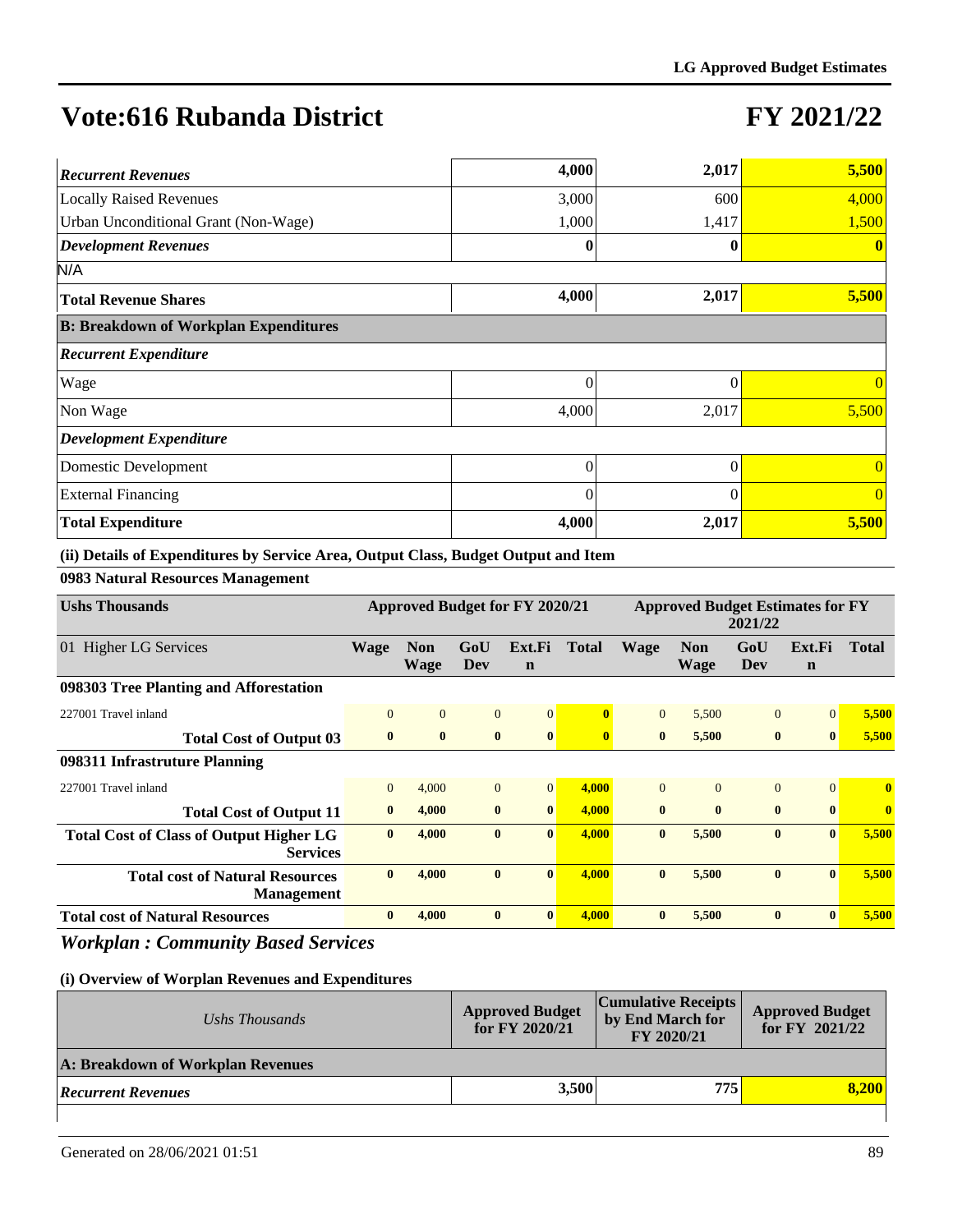# **FY 2021/22**

| <b>Locally Raised Revenues</b>               | 2,000    | 400      | 6,000    |
|----------------------------------------------|----------|----------|----------|
| <b>Urban Unconditional Grant (Non-Wage)</b>  | 1,500    | 375      | 2,200    |
| <b>Development Revenues</b>                  |          |          |          |
| N/A                                          |          |          |          |
| <b>Total Revenue Shares</b>                  | 3,500    | 775      | 8,200    |
| <b>B: Breakdown of Workplan Expenditures</b> |          |          |          |
| <b>Recurrent Expenditure</b>                 |          |          |          |
| Wage                                         | 0        | 0        |          |
| Non Wage                                     | 3,500    | 775      | 8,200    |
| Development Expenditure                      |          |          |          |
| Domestic Development                         | $\Omega$ | $\Omega$ | $\Omega$ |
| <b>External Financing</b>                    | $\Omega$ | $\theta$ | $\Omega$ |
| <b>Total Expenditure</b>                     | 3,500    | 775      | 8,200    |

**(ii) Details of Expenditures by Service Area, Output Class, Budget Output and Item**

**1081 Community Mobilisation and Empowerment**

| <b>Ushs Thousands</b>                                             | <b>Approved Budget for FY 2020/21</b> |                |                | <b>Approved Budget Estimates for FY</b><br>2021/22 |              |              |            |                |              |              |
|-------------------------------------------------------------------|---------------------------------------|----------------|----------------|----------------------------------------------------|--------------|--------------|------------|----------------|--------------|--------------|
| <b>Higher LG Services</b><br>01                                   | <b>Wage</b>                           | <b>Non</b>     | GoU            | Ext.Fi                                             | <b>Total</b> | <b>Wage</b>  | <b>Non</b> | GoU            | Ext.Fi       | <b>Total</b> |
|                                                                   |                                       | Wage           | Dev            | $\mathbf n$                                        |              |              | Wage       | Dev            | $\mathbf n$  |              |
| 108117 Operation of the Community Based Services Department       |                                       |                |                |                                                    |              |              |            |                |              |              |
| 221002 Workshops and Seminars                                     | $\mathbf{0}$                          | 3,500          | $\mathbf{0}$   | $\overline{0}$                                     | 3,500        | $\Omega$     | $\Omega$   | $\Omega$       | $\Omega$     | $\mathbf{0}$ |
| 227001 Travel inland                                              | $\Omega$                              | $\overline{0}$ | $\overline{0}$ | $\mathbf{0}$                                       |              | $\Omega$     | 8,200      | $\overline{0}$ | $\Omega$     | 8,200        |
| <b>Total Cost of Output 17</b>                                    | $\mathbf{0}$                          | 3,500          | $\bf{0}$       | $\bf{0}$                                           | 3,500        | $\mathbf{0}$ | 8,200      | $\bf{0}$       | $\mathbf{0}$ | 8,200        |
| <b>Total Cost of Class of Output Higher LG</b><br><b>Services</b> | $\mathbf{0}$                          | 3,500          | $\bf{0}$       | $\mathbf{0}$                                       | 3,500        | $\mathbf{0}$ | 8,200      | $\bf{0}$       | $\mathbf{0}$ | 8,200        |
| <b>Total cost of Community Mobilisation</b><br>and Empowerment    | $\mathbf{0}$                          | 3.500          | $\bf{0}$       | $\mathbf{0}$                                       | 3.500        | $\mathbf{0}$ | 8.200      | $\bf{0}$       | $\mathbf{0}$ | 8,200        |
| <b>Total cost of Community Based Services</b>                     | $\mathbf{0}$                          | 3,500          | $\mathbf{0}$   | $\mathbf{0}$                                       | 3.500        | $\mathbf{0}$ | 8.200      | $\mathbf{0}$   | $\mathbf{0}$ | 8,200        |

### **SubCounty/Town Council/Division: Bubare**

### *Workplan : Administration*

| Ushs Thousands                          | <b>Cumulative Receipts</b><br><b>Approved Budget</b><br>for FY 2020/21 | <b>Approved Budget</b><br>for FY 2021/22 |        |  |
|-----------------------------------------|------------------------------------------------------------------------|------------------------------------------|--------|--|
| A: Breakdown of Workplan Revenues       |                                                                        |                                          |        |  |
| <b>Recurrent Revenues</b>               | 19,929                                                                 | 13,546                                   | 13,002 |  |
| District Unconditional Grant (Non-Wage) | 8,203                                                                  | 8,428                                    | 5,002  |  |
| <b>Locally Raised Revenues</b>          | 11.726                                                                 | 5,118                                    | 8,000  |  |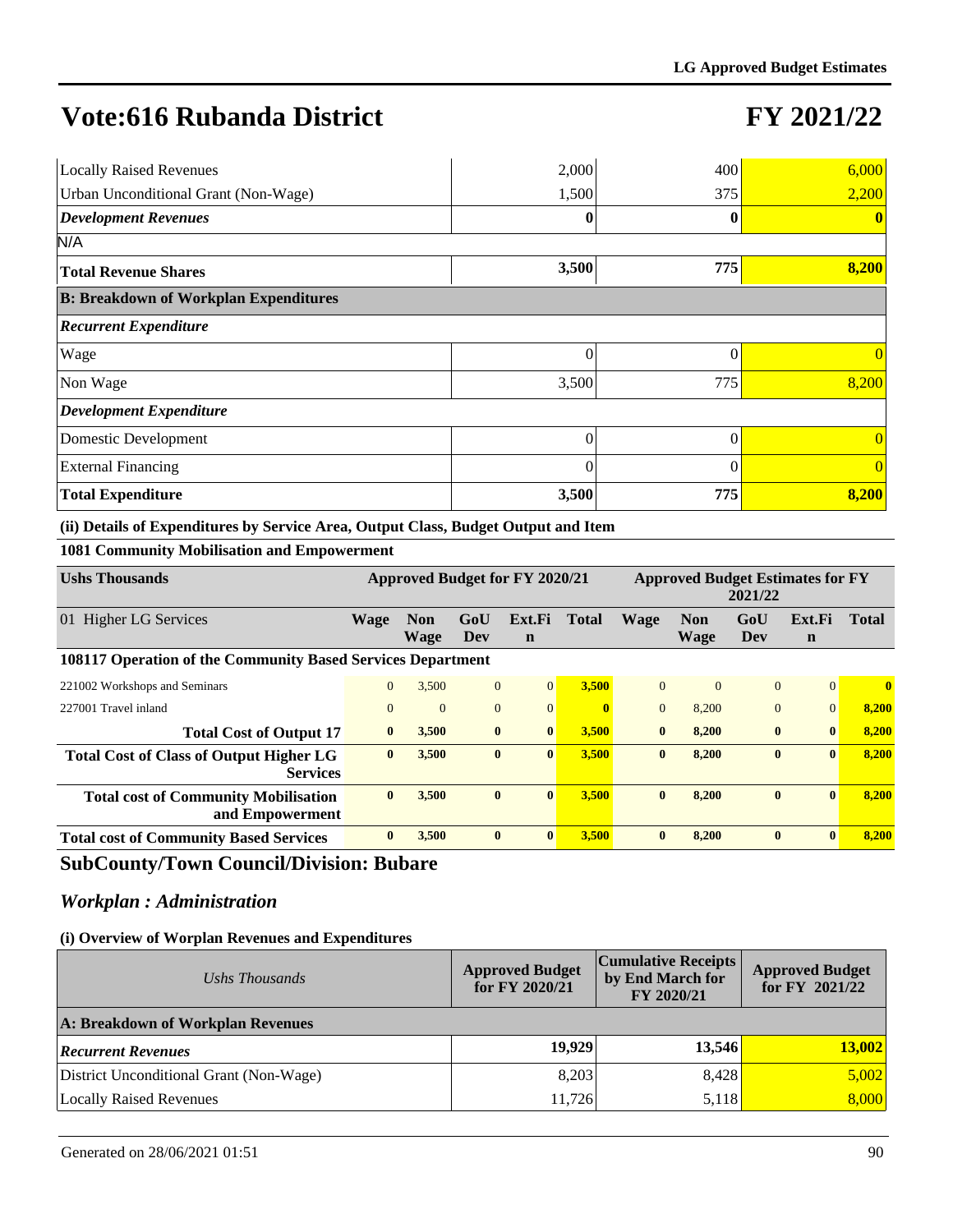## **FY 2021/22**

| <b>Development Revenues</b>                           |          |        | 13,327   |  |  |  |  |  |  |  |  |
|-------------------------------------------------------|----------|--------|----------|--|--|--|--|--|--|--|--|
| District Discretionary Development Equalization Grant |          |        | 13,327   |  |  |  |  |  |  |  |  |
| Total Revenue Shares                                  | 19,929   | 13,546 | 26,329   |  |  |  |  |  |  |  |  |
| <b>B: Breakdown of Workplan Expenditures</b>          |          |        |          |  |  |  |  |  |  |  |  |
| <b>Recurrent Expenditure</b>                          |          |        |          |  |  |  |  |  |  |  |  |
| Wage                                                  | 0        |        |          |  |  |  |  |  |  |  |  |
| Non Wage                                              | 19,929   | 13,546 | 13,002   |  |  |  |  |  |  |  |  |
| Development Expenditure                               |          |        |          |  |  |  |  |  |  |  |  |
| Domestic Development                                  | 0        |        | 13,327   |  |  |  |  |  |  |  |  |
| <b>External Financing</b>                             | $\Omega$ |        | $\Omega$ |  |  |  |  |  |  |  |  |
| <b>Total Expenditure</b>                              | 19,929   | 13,546 | 26,329   |  |  |  |  |  |  |  |  |

**(ii) Details of Expenditures by Service Area, Output Class, Budget Output and Item**

**1381 District and Urban Administration**

| <b>Ushs Thousands</b>                                             | Approved Budget for FY 2020/21 |                           |                |                       |              | <b>Approved Budget Estimates for FY</b><br>2021/22 |                           |                   |                       |              |
|-------------------------------------------------------------------|--------------------------------|---------------------------|----------------|-----------------------|--------------|----------------------------------------------------|---------------------------|-------------------|-----------------------|--------------|
| 01 Higher LG Services                                             | <b>Wage</b>                    | <b>Non</b><br><b>Wage</b> | GoU<br>Dev     | Ext.Fi<br>$\mathbf n$ | <b>Total</b> | <b>Wage</b>                                        | <b>Non</b><br><b>Wage</b> | GoU<br><b>Dev</b> | Ext.Fi<br>$\mathbf n$ | <b>Total</b> |
| 138104 Supervision of Sub County programme implementation         |                                |                           |                |                       |              |                                                    |                           |                   |                       |              |
| 227001 Travel inland                                              | $\overline{0}$                 | 8,203                     | $\overline{0}$ | $\overline{0}$        | 8,203        | $\overline{0}$                                     | 13,002                    | $\overline{0}$    | $\Omega$              | 13,002       |
| <b>Total Cost of Output 04</b>                                    | $\mathbf{0}$                   | 8,203                     | $\bf{0}$       | $\mathbf{0}$          | 8,203        | $\mathbf{0}$                                       | 13,002                    | $\bf{0}$          | $\mathbf{0}$          | 13,002       |
| <b>138105 Public Information Dissemination</b>                    |                                |                           |                |                       |              |                                                    |                           |                   |                       |              |
| 227001 Travel inland                                              | $\overline{0}$                 | 2,000                     | $\overline{0}$ | $\Omega$              | 2,000        | $\Omega$                                           | $\Omega$                  | $\overline{0}$    | $\Omega$              | $\bf{0}$     |
| <b>Total Cost of Output 05</b>                                    | $\bf{0}$                       | 2,000                     | $\bf{0}$       | $\mathbf{0}$          | 2,000        | $\bf{0}$                                           | $\bf{0}$                  | $\bf{0}$          | $\mathbf{0}$          | $\bf{0}$     |
| 138106 Office Support services                                    |                                |                           |                |                       |              |                                                    |                           |                   |                       |              |
| 227001 Travel inland                                              | $\mathbf{0}$                   | 2,000                     | $\overline{0}$ | 0                     | 2.000        | $\overline{0}$                                     | $\Omega$                  | $\overline{0}$    | $\Omega$              | $\bf{0}$     |
| <b>Total Cost of Output 06</b>                                    | $\mathbf{0}$                   | 2,000                     | $\bf{0}$       | $\mathbf{0}$          | 2,000        | $\bf{0}$                                           | $\bf{0}$                  | $\bf{0}$          | $\mathbf{0}$          | $\bf{0}$     |
| <b>138108 Assets and Facilities Management</b>                    |                                |                           |                |                       |              |                                                    |                           |                   |                       |              |
| 227001 Travel inland                                              | $\Omega$                       | 2,000                     | $\overline{0}$ | $\overline{0}$        | 2,000        | $\Omega$                                           | $\Omega$                  | $\overline{0}$    | $\Omega$              | $\mathbf{0}$ |
| <b>Total Cost of Output 08</b>                                    | $\bf{0}$                       | 2,000                     | $\bf{0}$       | $\bf{0}$              | 2,000        | $\bf{0}$                                           | $\bf{0}$                  | $\bf{0}$          | $\bf{0}$              | $\bf{0}$     |
| <b>138111 Records Management Services</b>                         |                                |                           |                |                       |              |                                                    |                           |                   |                       |              |
| 227001 Travel inland                                              | $\Omega$                       | 3,000                     | $\overline{0}$ | $\overline{0}$        | 3,000        | $\Omega$                                           | $\Omega$                  | $\overline{0}$    | $\overline{0}$        | $\bf{0}$     |
| <b>Total Cost of Output 11</b>                                    | $\mathbf{0}$                   | 3,000                     | $\bf{0}$       | $\mathbf{0}$          | 3,000        | $\bf{0}$                                           | $\bf{0}$                  | $\bf{0}$          | $\bf{0}$              | $\bf{0}$     |
| 138112 Information collection and management                      |                                |                           |                |                       |              |                                                    |                           |                   |                       |              |
| 227001 Travel inland                                              | $\overline{0}$                 | 2,726                     | $\overline{0}$ | $\overline{0}$        | 2,726        | $\Omega$                                           | $\Omega$                  | $\overline{0}$    | $\overline{0}$        | $\bf{0}$     |
| <b>Total Cost of Output 12</b>                                    | $\bf{0}$                       | 2,726                     | $\bf{0}$       | $\mathbf{0}$          | 2,726        | $\bf{0}$                                           | $\bf{0}$                  | $\bf{0}$          | $\bf{0}$              | $\bf{0}$     |
| <b>Total Cost of Class of Output Higher LG</b><br><b>Services</b> | $\mathbf{0}$                   | 19,929                    | $\mathbf{0}$   | $\mathbf{0}$          | 19.929       | $\bf{0}$                                           | 13.002                    | $\bf{0}$          | $\mathbf{0}$          | 13,002       |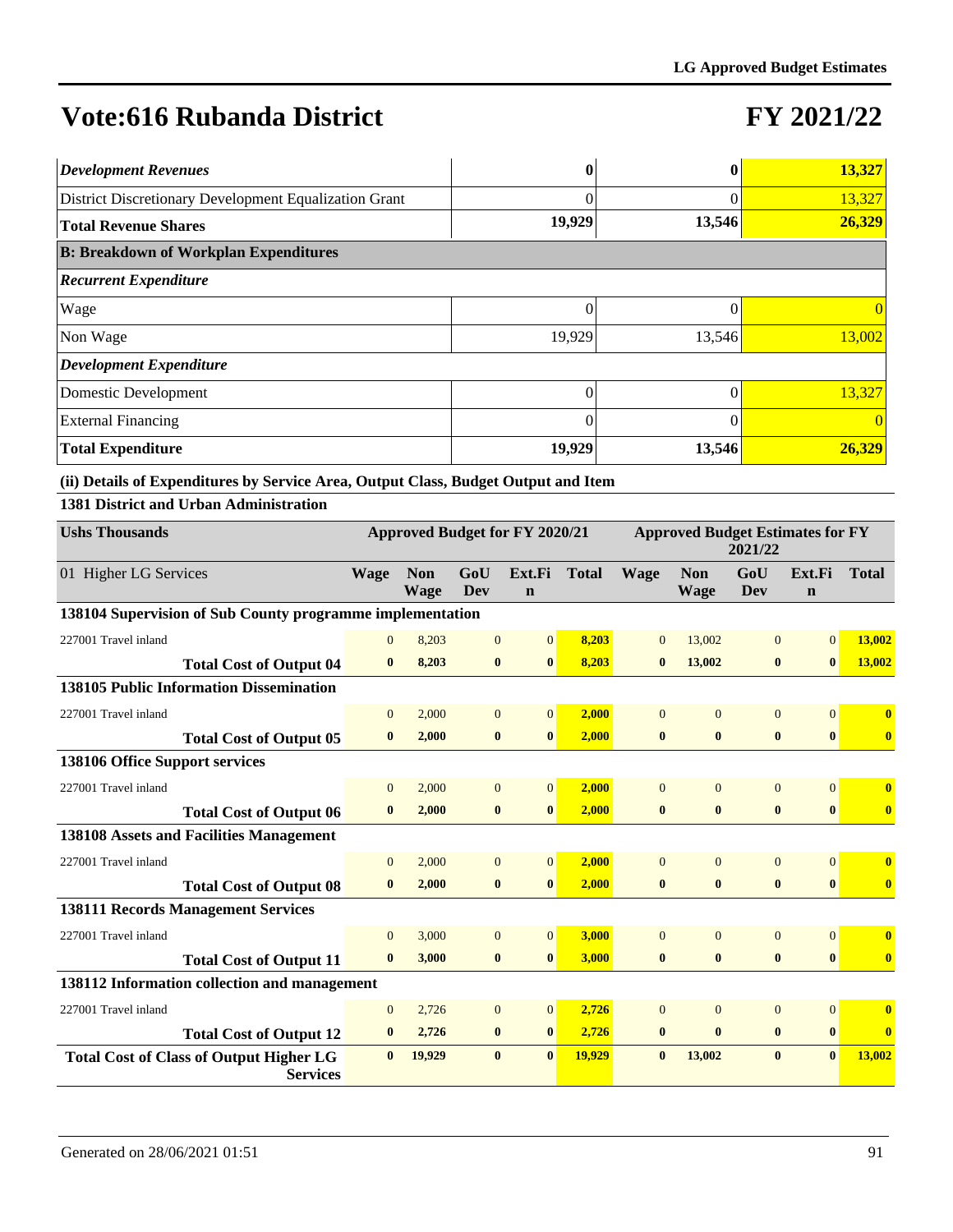### **FY 2021/22**

| 03 Capital Purchases                                             | <b>Wage</b>    | <b>Non</b><br><b>Wage</b> | GoU<br>Dev   | Ext.Fi<br>n    | Total                   | Wage         | <b>Non</b><br><b>Wage</b> | GoU<br>Dev | Ext.Fi<br>$\mathbf n$ | <b>Total</b> |
|------------------------------------------------------------------|----------------|---------------------------|--------------|----------------|-------------------------|--------------|---------------------------|------------|-----------------------|--------------|
| 138172 Administrative Capital                                    |                |                           |              |                |                         |              |                           |            |                       |              |
| 281504 Monitoring, Supervision & Appraisal of capital<br>works   | $\overline{0}$ | $\overline{0}$            | $\mathbf{0}$ | $\overline{0}$ | $\overline{\mathbf{0}}$ | $\mathbf{0}$ | $\overline{0}$            | 13.327     | $\overline{0}$        | 13,327       |
| <b>Total Cost of Output 72</b>                                   | $\bf{0}$       | $\mathbf{0}$              | $\bf{0}$     | $\mathbf{0}$   | $\overline{\mathbf{0}}$ | $\mathbf{0}$ | $\bf{0}$                  | 13,327     | $\mathbf{0}$          | 13.327       |
| <b>Total Cost of Class of Output Capital</b><br><b>Purchases</b> | $\bf{0}$       | $\mathbf{0}$              | $\bf{0}$     | $\mathbf{0}$   | $\mathbf{0}$            | $\bf{0}$     | $\bf{0}$                  | 13,327     | $\bf{0}$              | 13,327       |
| <b>Total cost of District and Urban</b><br><b>Administration</b> | $\mathbf{0}$   | 19,929                    | $\bf{0}$     | $\mathbf{0}$   | 19.929                  | $\bf{0}$     | 13,002                    | 13,327     | $\mathbf{0}$          | 26,329       |
| <b>Total cost of Administration</b>                              | $\bf{0}$       | 19,929                    | $\bf{0}$     | $\bf{0}$       | 19,929                  | $\bf{0}$     | 13,002                    | 13,327     | $\mathbf{0}$          | 26,329       |

*Workplan : Finance*

#### **(i) Overview of Worplan Revenues and Expenditures**

| Ushs Thousands                               | <b>Approved Budget</b><br>for FY 2020/21 | <b>Cumulative Receipts</b><br>by End March for<br>FY 2020/21 | <b>Approved Budget</b><br>for FY 2021/22 |  |
|----------------------------------------------|------------------------------------------|--------------------------------------------------------------|------------------------------------------|--|
| A: Breakdown of Workplan Revenues            |                                          |                                                              |                                          |  |
| <b>Recurrent Revenues</b>                    | 14,077                                   | 10,429                                                       | 6,917                                    |  |
| District Unconditional Grant (Non-Wage)      | 7,050                                    | 7,024                                                        | 4,000                                    |  |
| <b>Locally Raised Revenues</b>               | 7,027                                    | 3,405                                                        | 2,917                                    |  |
| <b>Development Revenues</b>                  |                                          |                                                              |                                          |  |
| N/A                                          |                                          |                                                              |                                          |  |
| <b>Total Revenue Shares</b>                  | 14,077                                   | 10,429                                                       | 6,917                                    |  |
| <b>B: Breakdown of Workplan Expenditures</b> |                                          |                                                              |                                          |  |
| <b>Recurrent Expenditure</b>                 |                                          |                                                              |                                          |  |
| Wage                                         | 0                                        | $\Omega$                                                     | $\Omega$                                 |  |
| Non Wage                                     | 14,077                                   | 10,429                                                       | 6,917                                    |  |
| <b>Development Expenditure</b>               |                                          |                                                              |                                          |  |
| Domestic Development                         | $\theta$                                 | $\theta$                                                     | $\overline{0}$                           |  |
| <b>External Financing</b>                    | $\theta$                                 | $\Omega$                                                     | $\Omega$                                 |  |
| <b>Total Expenditure</b>                     | 14,077                                   | 10,429                                                       | 6,917                                    |  |

**(ii) Details of Expenditures by Service Area, Output Class, Budget Output and Item**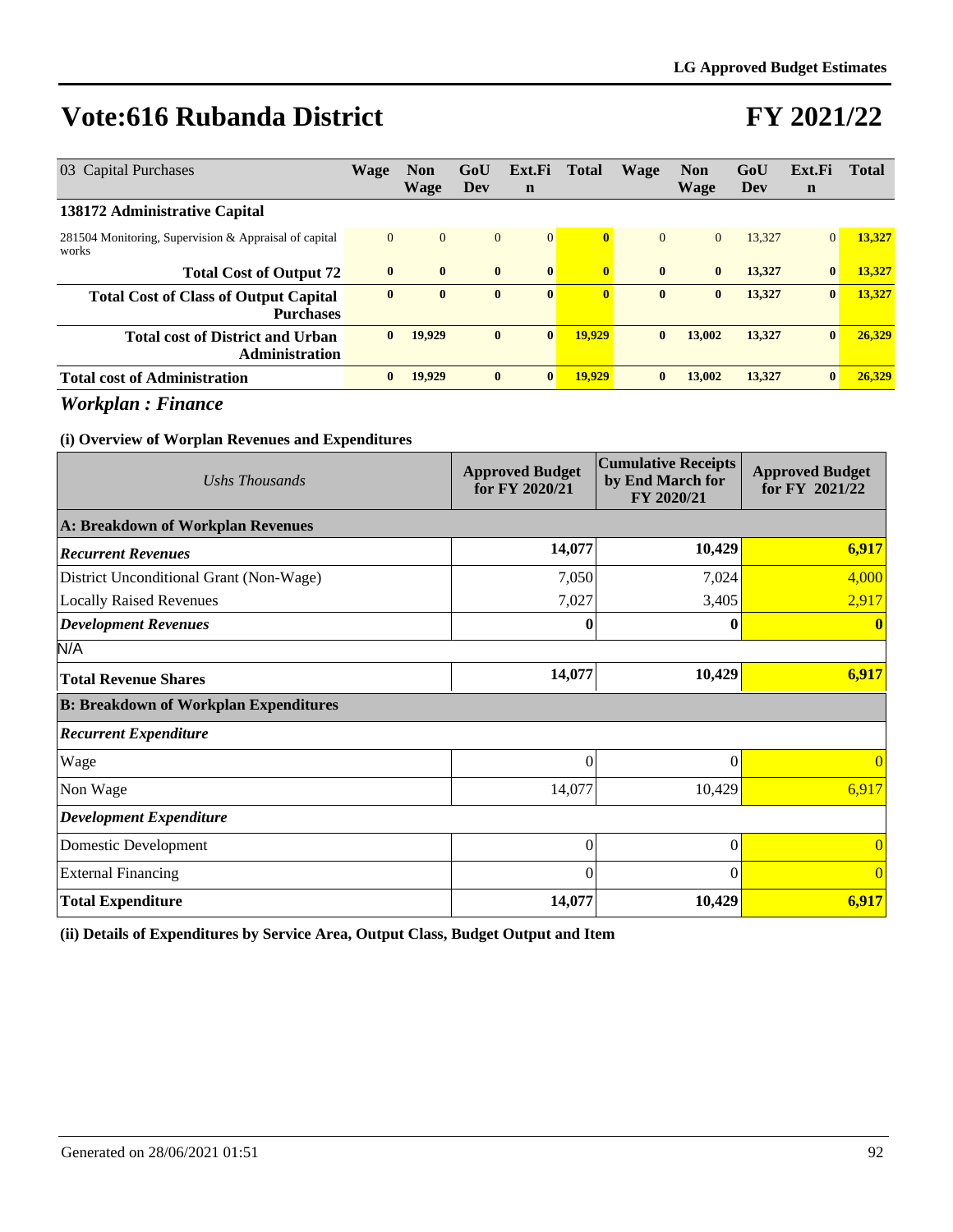## **FY 2021/22**

| 1481 Financial Management and Accountability(LG)                    |                |                                |                |                       |              |                                                    |                    |                   |                       |              |
|---------------------------------------------------------------------|----------------|--------------------------------|----------------|-----------------------|--------------|----------------------------------------------------|--------------------|-------------------|-----------------------|--------------|
| <b>Ushs Thousands</b>                                               |                | Approved Budget for FY 2020/21 |                |                       |              | <b>Approved Budget Estimates for FY</b><br>2021/22 |                    |                   |                       |              |
| 01 Higher LG Services                                               | <b>Wage</b>    | <b>Non</b><br><b>Wage</b>      | GoU<br>Dev     | Ext.Fi<br>$\mathbf n$ | <b>Total</b> | <b>Wage</b>                                        | <b>Non</b><br>Wage | GoU<br><b>Dev</b> | Ext.Fi<br>$\mathbf n$ | <b>Total</b> |
| 148102 Revenue Management and Collection Services                   |                |                                |                |                       |              |                                                    |                    |                   |                       |              |
| 227001 Travel inland                                                | $\overline{0}$ | 4,000                          | $\overline{0}$ | $\vert 0 \vert$       | 4.000        | $\overline{0}$                                     | 6.917              | $\mathbf{0}$      | $\overline{0}$        | 6,917        |
| <b>Total Cost of Output 02</b>                                      | $\mathbf{0}$   | 4.000                          | $\bf{0}$       | $\bf{0}$              | 4.000        | $\bf{0}$                                           | 6,917              | $\bf{0}$          | $\mathbf{0}$          | 6,917        |
| 148103 Budgeting and Planning Services                              |                |                                |                |                       |              |                                                    |                    |                   |                       |              |
| 227001 Travel inland                                                | $\overline{0}$ | 4,000                          | $\overline{0}$ | $\overline{0}$        | 4,000        | $\overline{0}$                                     | $\overline{0}$     | $\mathbf{0}$      | $\Omega$              | $\mathbf{0}$ |
| <b>Total Cost of Output 03</b>                                      | $\mathbf{0}$   | 4,000                          | $\bf{0}$       | $\bf{0}$              | 4,000        | $\bf{0}$                                           | $\bf{0}$           | $\bf{0}$          | $\bf{0}$              | $\bf{0}$     |
| <b>148104 LG Expenditure management Services</b>                    |                |                                |                |                       |              |                                                    |                    |                   |                       |              |
| 227001 Travel inland                                                | $\Omega$       | 3,000                          | $\overline{0}$ | $\overline{0}$        | 3,000        | $\theta$                                           | $\Omega$           | $\Omega$          | $\Omega$              | $\mathbf{0}$ |
| <b>Total Cost of Output 04</b>                                      | $\mathbf{0}$   | 3,000                          | $\bf{0}$       | $\mathbf{0}$          | 3,000        | $\mathbf{0}$                                       | $\mathbf{0}$       | $\bf{0}$          | $\mathbf{0}$          | $\bf{0}$     |
| 148105 LG Accounting Services                                       |                |                                |                |                       |              |                                                    |                    |                   |                       |              |
| 227001 Travel inland                                                | $\overline{0}$ | 3,077                          | $\overline{0}$ | $\vert 0 \vert$       | 3,077        | $\overline{0}$                                     | $\Omega$           | $\mathbf{0}$      | $\Omega$              | $\bf{0}$     |
| <b>Total Cost of Output 05</b>                                      | $\bf{0}$       | 3,077                          | $\bf{0}$       | $\bf{0}$              | 3,077        | $\bf{0}$                                           | $\mathbf{0}$       | $\bf{0}$          | $\mathbf{0}$          | $\mathbf{0}$ |
| <b>Total Cost of Class of Output Higher LG</b><br><b>Services</b>   | $\mathbf{0}$   | 14,077                         | $\mathbf{0}$   | $\mathbf{0}$          | 14,077       | $\mathbf{0}$                                       | 6,917              | $\mathbf{0}$      | $\mathbf{0}$          | 6,917        |
| <b>Total cost of Financial Management and</b><br>Accountability(LG) | $\mathbf{0}$   | 14,077                         | $\bf{0}$       | $\mathbf{0}$          | 14,077       | $\mathbf{0}$                                       | 6,917              | $\mathbf{0}$      | $\theta$              | 6,917        |
| <b>Total cost of Finance</b>                                        | $\bf{0}$       | 14,077                         | $\bf{0}$       | $\bf{0}$              | 14,077       | $\bf{0}$                                           | 6.917              | $\bf{0}$          | $\mathbf{0}$          | 6.917        |

*Workplan : Statutory Bodies*

| Ushs Thousands                               | <b>Approved Budget</b><br>for FY 2020/21 | <b>Cumulative Receipts</b><br>by End March for<br>FY 2020/21 | <b>Approved Budget</b><br>for FY 2021/22 |
|----------------------------------------------|------------------------------------------|--------------------------------------------------------------|------------------------------------------|
| A: Breakdown of Workplan Revenues            |                                          |                                                              |                                          |
| <b>Recurrent Revenues</b>                    | 12,143                                   | 14,776                                                       | 21,859                                   |
| District Unconditional Grant (Non-Wage)      | 6,143                                    | 1,876                                                        | 11,178                                   |
| <b>Locally Raised Revenues</b>               | 6,000                                    | 12,900                                                       | 10,681                                   |
| <b>Development Revenues</b>                  |                                          | $\mathbf{0}$                                                 |                                          |
| N/A                                          |                                          |                                                              |                                          |
| <b>Total Revenue Shares</b>                  | 12,143                                   | 14,776                                                       | 21,859                                   |
| <b>B: Breakdown of Workplan Expenditures</b> |                                          |                                                              |                                          |
| <b>Recurrent Expenditure</b>                 |                                          |                                                              |                                          |
| Wage                                         | $\Omega$                                 | $\Omega$                                                     | $\Omega$                                 |
| Non Wage                                     | 12,143                                   | 14,776                                                       | 21,859                                   |
| <b>Development Expenditure</b>               |                                          |                                                              |                                          |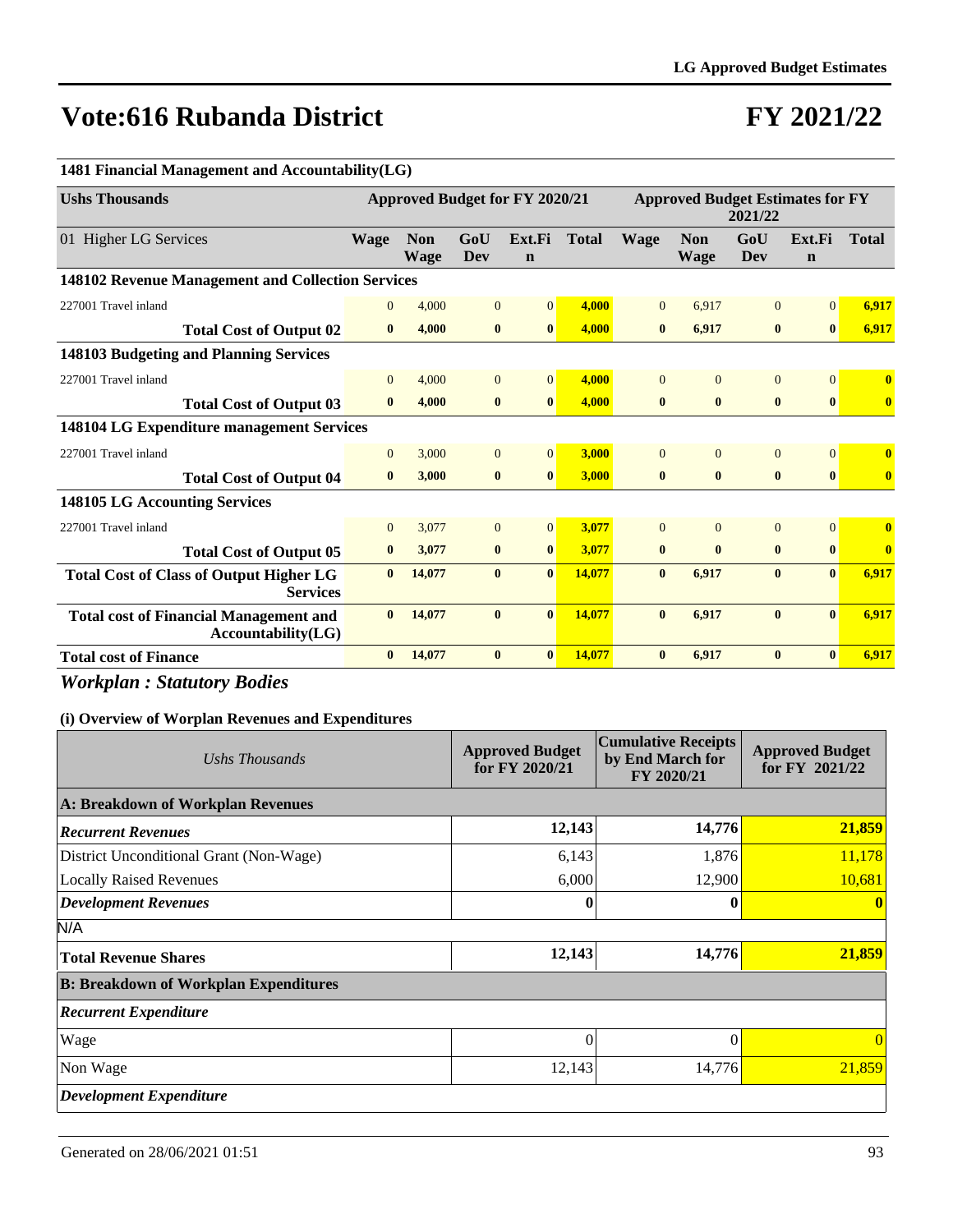### **FY 2021/22**

| Domestic Development      |        |        |        |
|---------------------------|--------|--------|--------|
| <b>External Financing</b> |        |        |        |
| <b>Total Expenditure</b>  | 12,143 | 14.776 | 21.859 |

#### **(ii) Details of Expenditures by Service Area, Output Class, Budget Output and Item**

**1382 Local Statutory Bodies**

| <b>Ushs Thousands</b>                                             | <b>Approved Budget for FY 2020/21</b> |                           |                |                       | <b>Approved Budget Estimates for FY</b><br>2021/22 |              |                    |              |                       |              |
|-------------------------------------------------------------------|---------------------------------------|---------------------------|----------------|-----------------------|----------------------------------------------------|--------------|--------------------|--------------|-----------------------|--------------|
| 01 Higher LG Services                                             | Wage                                  | <b>Non</b><br><b>Wage</b> | GoU<br>Dev     | Ext.Fi<br>$\mathbf n$ | <b>Total</b>                                       | <b>Wage</b>  | <b>Non</b><br>Wage | GoU<br>Dev   | Ext.Fi<br>$\mathbf n$ | <b>Total</b> |
| 138201 LG Council Administration Services                         |                                       |                           |                |                       |                                                    |              |                    |              |                       |              |
| 211103 Allowances (Incl. Casuals, Temporary)                      | $\Omega$                              | $\overline{0}$            | $\overline{0}$ | $\overline{0}$        |                                                    | $\Omega$     | 10.681             | $\mathbf{0}$ | $\vert 0 \vert$       | 10.681       |
| 227001 Travel inland                                              | $\Omega$                              | 6,000                     | $\Omega$       | $\Omega$              | 6.000                                              | $\Omega$     | 11.178             | $\Omega$     | $\Omega$              | 11,178       |
| 227004 Fuel, Lubricants and Oils                                  | $\theta$                              | 6,143                     | $\overline{0}$ | $\overline{0}$        | 6,143                                              | $\Omega$     | $\Omega$           | $\mathbf{0}$ | $\Omega$              | $\mathbf{0}$ |
| <b>Total Cost of Output 01</b>                                    | $\mathbf{0}$                          | 12,143                    | $\mathbf{0}$   | $\mathbf{0}$          | 12.143                                             | $\mathbf{0}$ | 21,859             | $\bf{0}$     | $\mathbf{0}$          | 21.859       |
| <b>Total Cost of Class of Output Higher LG</b><br><b>Services</b> | $\mathbf{0}$                          | 12,143                    | $\mathbf{0}$   | $\mathbf{0}$          | 12,143                                             | $\mathbf{0}$ | 21,859             | $\bf{0}$     | $\vert 0 \vert$       | 21,859       |
| <b>Total cost of Local Statutory Bodies</b>                       | $\mathbf{0}$                          | 12,143                    | $\mathbf{0}$   | $\mathbf{0}$          | 12,143                                             | $\mathbf{0}$ | 21,859             | $\mathbf{0}$ | $\mathbf{0}$          | 21,859       |
| <b>Total cost of Statutory Bodies</b>                             | $\bf{0}$                              | 12,143                    | $\mathbf{0}$   | $\mathbf{0}$          | 12,143                                             | $\bf{0}$     | 21,859             | $\mathbf{0}$ | $\mathbf{0}$          | 21,859       |

*Workplan : Education*

#### **(i) Overview of Worplan Revenues and Expenditures**

| Ushs Thousands                                        | <b>Approved Budget</b><br>for FY 2020/21 | <b>Cumulative Receipts</b><br>by End March for<br>FY 2020/21 | <b>Approved Budget</b><br>for FY 2021/22 |  |
|-------------------------------------------------------|------------------------------------------|--------------------------------------------------------------|------------------------------------------|--|
| A: Breakdown of Workplan Revenues                     |                                          |                                                              |                                          |  |
| <b>Recurrent Revenues</b>                             | $\bf{0}$                                 | 0                                                            |                                          |  |
| N/A                                                   |                                          |                                                              |                                          |  |
| <b>Development Revenues</b>                           | $\bf{0}$                                 | 0                                                            | 20,858                                   |  |
| District Discretionary Development Equalization Grant | $\theta$                                 | 0                                                            | 20,858                                   |  |
| <b>Total Revenue Shares</b>                           | $\bf{0}$                                 |                                                              | 20,858                                   |  |
| <b>B: Breakdown of Workplan Expenditures</b>          |                                          |                                                              |                                          |  |
| <b>Recurrent Expenditure</b>                          |                                          |                                                              |                                          |  |
| Wage                                                  | $\Omega$                                 | 0                                                            | $\Omega$                                 |  |
| Non Wage                                              | $\Omega$                                 | 0                                                            | $\overline{0}$                           |  |
| <b>Development Expenditure</b>                        |                                          |                                                              |                                          |  |
| Domestic Development                                  | $\Omega$                                 | 0                                                            | 20,858                                   |  |
| <b>External Financing</b>                             | $\Omega$                                 | 0                                                            |                                          |  |
| <b>Total Expenditure</b>                              | $\bf{0}$                                 |                                                              | 20,858                                   |  |

**(ii) Details of Expenditures by Service Area, Output Class, Budget Output and Item**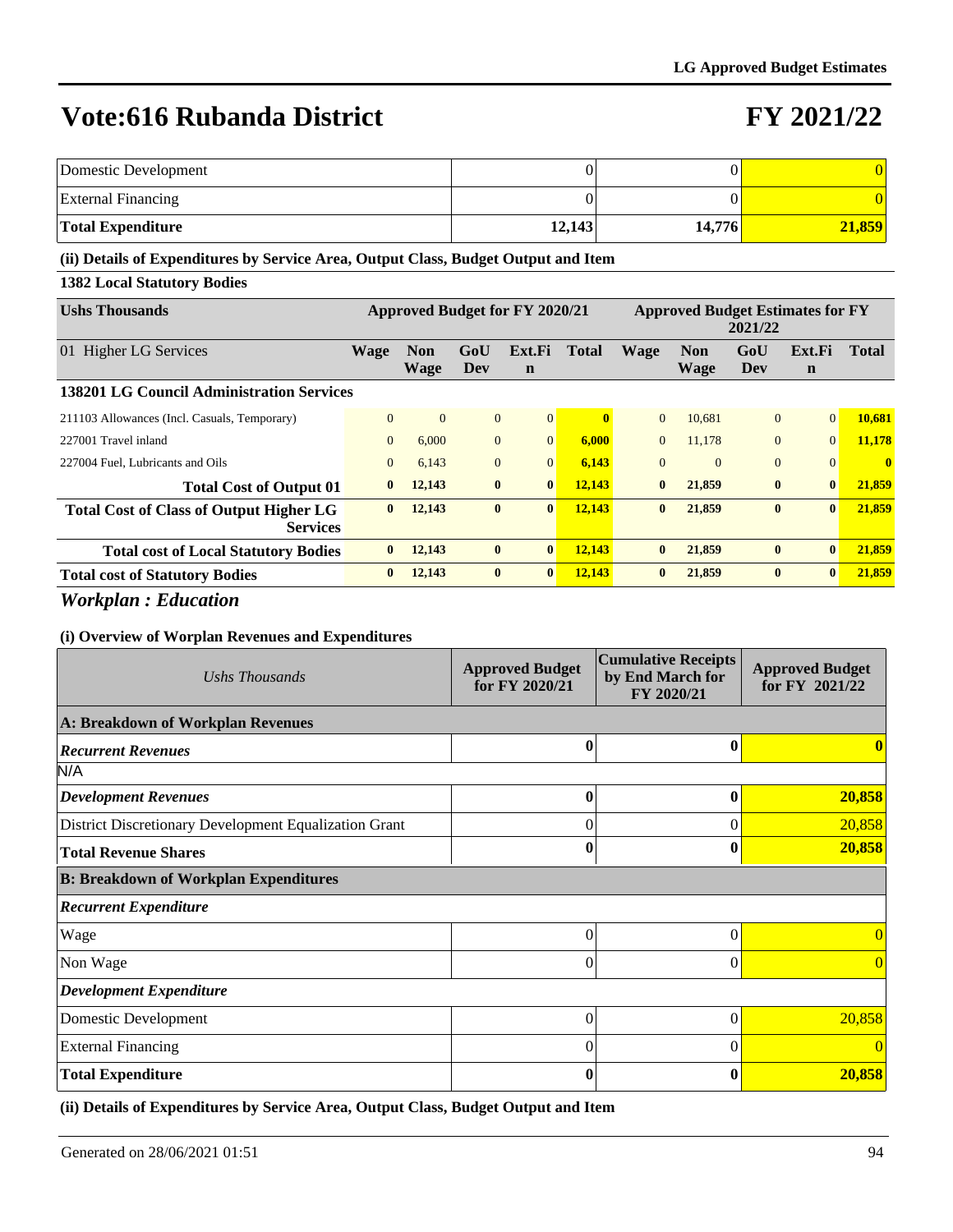## **FY 2021/22**

| <b>Ushs Thousands</b>                                                                       |             |                           |                   | <b>Approved Budget for FY 2020/21</b>    |                |                         |                                | <b>Approved Budget Estimates for FY</b> | 2021/22    |                                          |                |
|---------------------------------------------------------------------------------------------|-------------|---------------------------|-------------------|------------------------------------------|----------------|-------------------------|--------------------------------|-----------------------------------------|------------|------------------------------------------|----------------|
| 03 Capital Purchases                                                                        | <b>Wage</b> | <b>Non</b><br><b>Wage</b> | GoU<br><b>Dev</b> | Ext.Fi<br>$\mathbf n$                    | <b>Total</b>   |                         | <b>Wage</b>                    | <b>Non</b><br><b>Wage</b>               | GoU<br>Dev | Ext.Fi<br>$\mathbf n$                    | <b>Total</b>   |
| 078472 Administrative Capital                                                               |             |                           |                   |                                          |                |                         |                                |                                         |            |                                          |                |
| 312203 Furniture & Fixtures                                                                 | $\Omega$    | $\mathbf{0}$              | $\overline{0}$    | $\mathbf{0}$                             |                | $\bf{0}$                | $\overline{0}$                 | $\Omega$                                | 20,858     | $\mathbf{0}$                             | 20,858         |
| <b>Total Cost of Output 72</b>                                                              | $\bf{0}$    | $\bf{0}$                  | $\bf{0}$          | $\bf{0}$                                 |                | $\bf{0}$                | $\bf{0}$                       | $\bf{0}$                                | 20,858     | $\bf{0}$                                 | 20,858         |
| <b>Total Cost of Class of Output Capital</b><br><b>Purchases</b>                            | $\bf{0}$    | $\bf{0}$                  | $\bf{0}$          | $\bf{0}$                                 |                | $\overline{0}$          | $\bf{0}$                       | $\bf{0}$                                | 20,858     | $\bf{0}$                                 | 20,858         |
| <b>Total cost of Education &amp; Sports</b><br><b>Management and Inspection</b>             | $\bf{0}$    | $\bf{0}$                  | $\bf{0}$          | $\bf{0}$                                 |                | $\overline{\mathbf{0}}$ | $\bf{0}$                       | $\bf{0}$                                | 20,858     | $\bf{0}$                                 | 20,858         |
| <b>Total cost of Education</b>                                                              | $\bf{0}$    | $\bf{0}$                  | $\bf{0}$          | $\bf{0}$                                 |                | $\bf{0}$                | $\bf{0}$                       | $\bf{0}$                                | 20,858     | $\bf{0}$                                 | 20,858         |
| <b>Workplan: Roads and Engineering</b><br>(i) Overview of Worplan Revenues and Expenditures |             |                           |                   |                                          |                |                         |                                | <b>Cumulative Receipts</b>              |            |                                          |                |
| Ushs Thousands                                                                              |             |                           |                   | <b>Approved Budget</b><br>for FY 2020/21 |                |                         | by End March for<br>FY 2020/21 |                                         |            | <b>Approved Budget</b><br>for FY 2021/22 |                |
| <b>A: Breakdown of Workplan Revenues</b>                                                    |             |                           |                   |                                          |                |                         |                                |                                         |            |                                          |                |
| <b>Recurrent Revenues</b>                                                                   |             |                           |                   |                                          | $\bf{0}$       |                         |                                | $\bf{0}$                                |            |                                          | $\mathbf{0}$   |
| N/A                                                                                         |             |                           |                   |                                          |                |                         |                                |                                         |            |                                          |                |
| <b>Development Revenues</b>                                                                 |             |                           |                   |                                          | 20,146         |                         |                                | 22,183                                  |            |                                          | 36,000         |
| District Discretionary Development Equalization Grant                                       |             |                           |                   |                                          | 20,146         |                         |                                | 22,183                                  |            |                                          | 36,000         |
| <b>Total Revenue Shares</b>                                                                 |             |                           |                   |                                          | 20,146         |                         |                                | 22,183                                  |            |                                          | 36,000         |
| <b>B: Breakdown of Workplan Expenditures</b>                                                |             |                           |                   |                                          |                |                         |                                |                                         |            |                                          |                |
| <b>Recurrent Expenditure</b>                                                                |             |                           |                   |                                          |                |                         |                                |                                         |            |                                          |                |
| Wage                                                                                        |             |                           |                   |                                          | $\overline{0}$ |                         |                                | $\boldsymbol{0}$                        |            |                                          | $\overline{0}$ |
| Non Wage                                                                                    |             |                           |                   |                                          | $\overline{0}$ |                         |                                | $\overline{0}$                          |            |                                          | $\Omega$       |
| <b>Development Expenditure</b>                                                              |             |                           |                   |                                          |                |                         |                                |                                         |            |                                          |                |
| Domestic Development                                                                        |             |                           |                   |                                          | 20,146         |                         |                                | 22,183                                  |            |                                          | 36,000         |
| <b>External Financing</b>                                                                   |             |                           |                   |                                          | $\theta$       |                         |                                | $\theta$                                |            |                                          | $\Omega$       |
| <b>Total Expenditure</b>                                                                    |             |                           |                   |                                          | 20,146         |                         |                                | 22,183                                  |            |                                          | 36,000         |

**0784 Education & Sports Management and Inspection**

**(ii) Details of Expenditures by Service Area, Output Class, Budget Output and Item**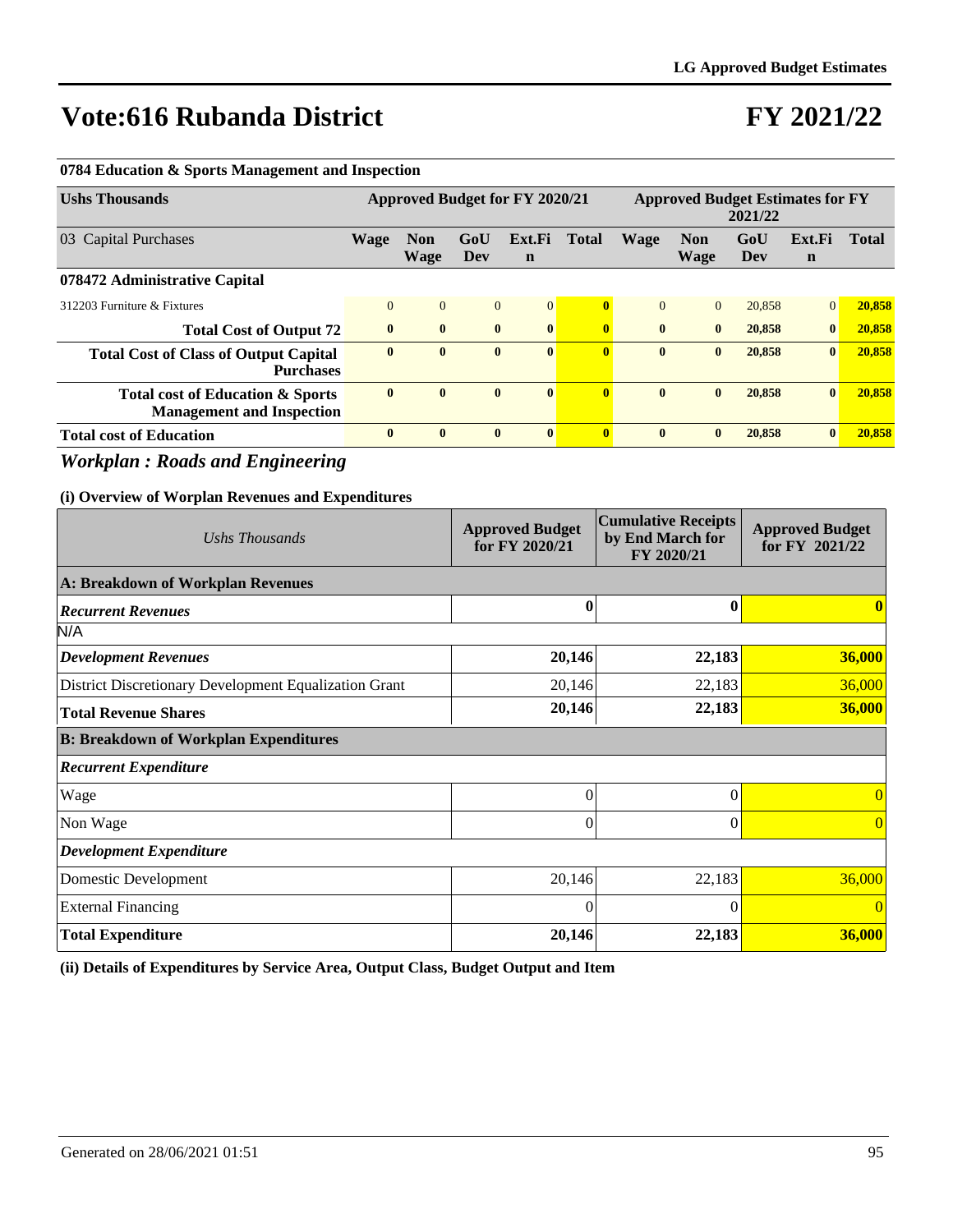## **FY 2021/22**

| 0481 District, Urban and Community Access Roads                           |                  |                                       |                |                       |                         |                |                                         |                   |                       |               |
|---------------------------------------------------------------------------|------------------|---------------------------------------|----------------|-----------------------|-------------------------|----------------|-----------------------------------------|-------------------|-----------------------|---------------|
| <b>Ushs Thousands</b>                                                     |                  | <b>Approved Budget for FY 2020/21</b> |                |                       |                         |                | <b>Approved Budget Estimates for FY</b> | 2021/22           |                       |               |
| 03 Capital Purchases                                                      | <b>Wage</b>      | <b>Non</b><br><b>Wage</b>             | GoU<br>Dev     | Ext.Fi<br>$\mathbf n$ | <b>Total</b>            | <b>Wage</b>    | <b>Non</b><br><b>Wage</b>               | GoU<br><b>Dev</b> | Ext.Fi<br>$\mathbf n$ | <b>Total</b>  |
| 048180 Rural roads construction and rehabilitation                        |                  |                                       |                |                       |                         |                |                                         |                   |                       |               |
| 312103 Roads and Bridges                                                  | $\Omega$         | $\overline{0}$                        | 20,146         | $\mathbf{0}$          | 20.146                  | $\Omega$       | $\overline{0}$                          | 7,000             | $\overline{0}$        | 7,000         |
| <b>Total Cost of Output 80</b>                                            | $\bf{0}$         | $\bf{0}$                              | 20,146         | $\bf{0}$              | 20,146                  | $\bf{0}$       | $\bf{0}$                                | 7,000             | $\bf{0}$              | 7,000         |
| <b>Total Cost of Class of Output Capital</b><br><b>Purchases</b>          | $\mathbf{0}$     | $\mathbf{0}$                          | 20,146         | $\mathbf{0}$          | 20.146                  | $\bf{0}$       | $\bf{0}$                                | 7,000             | $\mathbf{0}$          | 7,000         |
| <b>Total cost of District, Urban and</b><br><b>Community Access Roads</b> | $\mathbf{0}$     | $\mathbf{0}$                          | 20,146         | $\mathbf{0}$          | 20.146                  | $\mathbf{0}$   | $\mathbf{0}$                            | 7,000             | $\mathbf{0}$          | 7.000         |
| 0482 District Engineering Services                                        |                  |                                       |                |                       |                         |                |                                         |                   |                       |               |
| <b>Ushs Thousands</b>                                                     |                  | Approved Budget for FY 2020/21        |                |                       |                         |                | <b>Approved Budget Estimates for FY</b> | 2021/22           |                       |               |
| 03 Capital Purchases                                                      | <b>Wage</b>      | <b>Non</b><br><b>Wage</b>             | GoU<br>Dev     | Ext.Fi<br>$\mathbf n$ | <b>Total</b>            | <b>Wage</b>    | <b>Non</b><br><b>Wage</b>               | GoU<br>Dev        | Ext.Fi<br>$\mathbf n$ | <b>Total</b>  |
| 048275 Non Standard Service Delivery Capital                              |                  |                                       |                |                       |                         |                |                                         |                   |                       |               |
| 281504 Monitoring, Supervision & Appraisal of capital<br>works            | $\overline{0}$   | $\mathbf{0}$                          | $\mathbf{0}$   | $\overline{0}$        | $\overline{\mathbf{0}}$ | $\overline{0}$ | $\overline{0}$                          | 1,000             | $\overline{0}$        | 1,000         |
| 312203 Furniture & Fixtures                                               | $\overline{0}$   | $\overline{0}$                        | $\overline{0}$ | $\mathbf{0}$          | $\bf{0}$                | $\overline{0}$ | $\overline{0}$                          | 9,000             | $\overline{0}$        | 9,000         |
| <b>Total Cost of Output 75</b>                                            | $\bf{0}$         | $\bf{0}$                              | $\bf{0}$       | $\bf{0}$              | $\mathbf{0}$            | $\bf{0}$       | $\bf{0}$                                | 10,000            | $\bf{0}$              | 10,000        |
| 048281 Construction of public Buildings                                   |                  |                                       |                |                       |                         |                |                                         |                   |                       |               |
| 312101 Non-Residential Buildings                                          | $\overline{0}$   | $\mathbf{0}$                          | $\mathbf{0}$   | $\mathbf{0}$          | $\bf{0}$                | $\mathbf{0}$   | $\overline{0}$                          | 19,000            | $\mathbf{0}$          | 19,000        |
| <b>Total Cost of Output 81</b>                                            | $\bf{0}$         | $\bf{0}$                              | $\bf{0}$       | $\bf{0}$              | $\bf{0}$                | $\bf{0}$       | $\bf{0}$                                | 19,000            | $\bf{0}$              | <b>19,000</b> |
| <b>Total Cost of Class of Output Capital</b><br><b>Purchases</b>          | $\bf{0}$         | $\bf{0}$                              | $\bf{0}$       | $\bf{0}$              | $\overline{0}$          | $\bf{0}$       | $\bf{0}$                                | 29,000            | $\bf{0}$              | 29,000        |
| <b>Total cost of District Engineering Services</b>                        | $\boldsymbol{0}$ | $\mathbf{0}$                          | $\bf{0}$       | $\boldsymbol{0}$      | $\bf{0}$                | $\bf{0}$       | $\bf{0}$                                | 29,000            | $\mathbf{0}$          | 29,000        |
| <b>Total cost of Roads and Engineering</b>                                | $\bf{0}$         | $\bf{0}$                              | 20,146         | $\bf{0}$              | 20,146                  | $\bf{0}$       | $\bf{0}$                                | 36,000            | $\mathbf{0}$          | 36,000        |

*Workplan : Community Based Services*

| Ushs Thousands                                        | <b>Approved Budget</b><br>for $FY$ 2020/21 | <b>Cumulative Receipts</b><br>by End March for<br>FY 2020/21 | <b>Approved Budget</b><br>for FY 2021/22 |  |
|-------------------------------------------------------|--------------------------------------------|--------------------------------------------------------------|------------------------------------------|--|
| A: Breakdown of Workplan Revenues                     |                                            |                                                              |                                          |  |
| <b>Recurrent Revenues</b>                             |                                            | 2,500                                                        | 1,474                                    |  |
| District Unconditional Grant (Non-Wage)               |                                            |                                                              | 1,474                                    |  |
| Other Transfers from Central Government               |                                            | 2,500                                                        | 0                                        |  |
| Development Revenues                                  | 5,000                                      | 6,667                                                        | $\mathbf{0}$                             |  |
| District Discretionary Development Equalization Grant | 5,000                                      | 6,667                                                        | 0                                        |  |
| <b>Total Revenue Shares</b>                           | 5,000                                      | 9,167                                                        | 1,474                                    |  |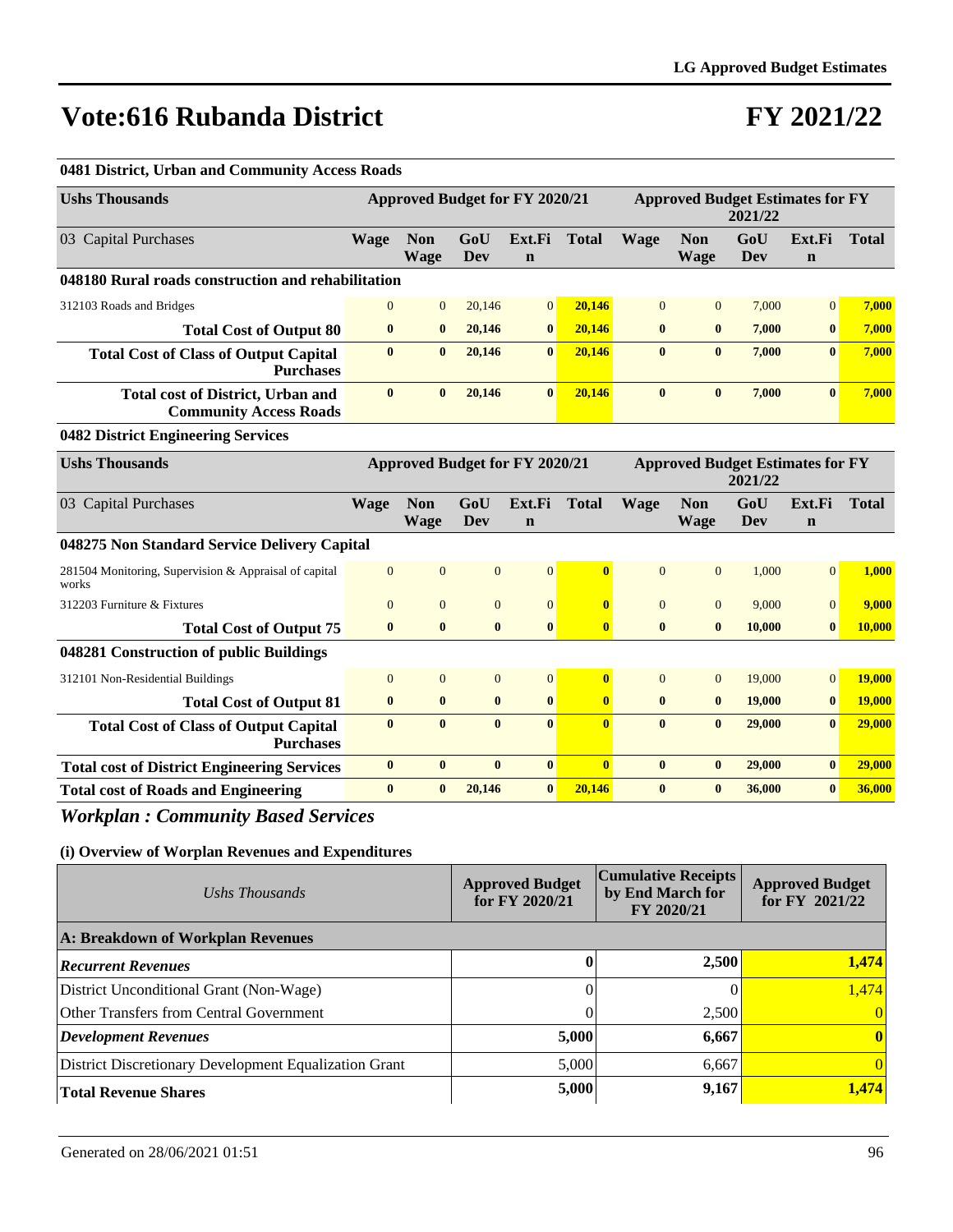### **FY 2021/22**

| <b>B: Breakdown of Workplan Expenditures</b> |       |       |                 |  |  |  |  |  |  |  |
|----------------------------------------------|-------|-------|-----------------|--|--|--|--|--|--|--|
| <b>Recurrent Expenditure</b>                 |       |       |                 |  |  |  |  |  |  |  |
| Wage                                         | 0     |       | $\vert 0 \vert$ |  |  |  |  |  |  |  |
| Non Wage                                     |       |       | 1,474           |  |  |  |  |  |  |  |
| <b>Development Expenditure</b>               |       |       |                 |  |  |  |  |  |  |  |
| Domestic Development                         | 5,000 | 6,667 | $\vert 0 \vert$ |  |  |  |  |  |  |  |
| <b>External Financing</b>                    |       |       | $\vert 0 \vert$ |  |  |  |  |  |  |  |
| <b>Total Expenditure</b>                     | 5,000 | 6,667 | 1,474           |  |  |  |  |  |  |  |

#### **(ii) Details of Expenditures by Service Area, Output Class, Budget Output and Item**

**1081 Community Mobilisation and Empowerment**

| <b>Ushs Thousands</b>                                             | <b>Approved Budget for FY 2020/21</b> |                           |                |                       | <b>Approved Budget Estimates for FY</b><br>2021/22 |                |                           |                |                       |              |
|-------------------------------------------------------------------|---------------------------------------|---------------------------|----------------|-----------------------|----------------------------------------------------|----------------|---------------------------|----------------|-----------------------|--------------|
| 01 Higher LG Services                                             | Wage                                  | <b>Non</b><br><b>Wage</b> | GoU<br>Dev     | Ext.Fi<br>$\mathbf n$ | <b>Total</b>                                       | <b>Wage</b>    | <b>Non</b><br><b>Wage</b> | GoU<br>Dev     | Ext.Fi<br>$\mathbf n$ | <b>Total</b> |
| 108117 Operation of the Community Based Services Department       |                                       |                           |                |                       |                                                    |                |                           |                |                       |              |
| 227001 Travel inland                                              | $\mathbf{0}$                          | $\overline{0}$            | $\overline{0}$ | $\overline{0}$        |                                                    | $\overline{0}$ | 1,474                     | $\Omega$       | $\Omega$              | 1,474        |
| <b>Total Cost of Output 17</b>                                    | $\bf{0}$                              | $\bf{0}$                  | $\bf{0}$       | $\bf{0}$              | $\bf{0}$                                           | $\bf{0}$       | 1.474                     | $\bf{0}$       | $\bf{0}$              | 1,474        |
| <b>Total Cost of Class of Output Higher LG</b><br><b>Services</b> | $\mathbf{0}$                          | $\mathbf{0}$              | $\mathbf{0}$   | $\mathbf{0}$          | $\mathbf{0}$                                       | $\mathbf{0}$   | 1,474                     | $\mathbf{0}$   | $\mathbf{0}$          | 1,474        |
| <b>Capital Purchases</b><br>03                                    | <b>Wage</b>                           | <b>Non</b><br><b>Wage</b> | GoU<br>Dev     | Ext.Fi<br>$\mathbf n$ | <b>Total</b>                                       | <b>Wage</b>    | <b>Non</b><br>Wage        | GoU<br>Dev     | Ext.Fi<br>$\mathbf n$ | <b>Total</b> |
| 108175 Non Standard Service Delivery Capital                      |                                       |                           |                |                       |                                                    |                |                           |                |                       |              |
| 281504 Monitoring, Supervision & Appraisal of capital<br>works    | $\mathbf{0}$                          | $\overline{0}$            | 5,000          | $\overline{0}$        | 5,000                                              | $\overline{0}$ | $\Omega$                  | $\overline{0}$ | $\Omega$              | $\mathbf{0}$ |
| <b>Total Cost of Output 75</b>                                    | $\bf{0}$                              | $\bf{0}$                  | 5.000          | $\bf{0}$              | 5.000                                              | $\bf{0}$       | $\bf{0}$                  | $\bf{0}$       | $\bf{0}$              | $\mathbf{0}$ |
| <b>Total Cost of Class of Output Capital</b><br><b>Purchases</b>  | $\bf{0}$                              | $\bf{0}$                  | 5,000          | $\bf{0}$              | 5,000                                              | $\mathbf{0}$   | $\mathbf{0}$              | $\bf{0}$       | $\mathbf{0}$          | $\mathbf{0}$ |
| <b>Total cost of Community Mobilisation</b><br>and Empowerment    | $\bf{0}$                              | $\bf{0}$                  | 5,000          | $\mathbf{0}$          | 5,000                                              | $\bf{0}$       | 1,474                     | $\bf{0}$       | $\mathbf{0}$          | 1,474        |
| <b>Total cost of Community Based Services</b>                     | $\mathbf{0}$                          | $\bf{0}$                  | 5,000          | $\bf{0}$              | 5,000                                              | $\bf{0}$       | 1,474                     | $\bf{0}$       | $\mathbf{0}$          | 1,474        |

### **SubCounty/Town Council/Division: Muko**

### *Workplan : Administration*

| Ushs Thousands                          | <b>Approved Budget</b><br>for FY 2020/21 | <b>Cumulative Receipts</b><br>by End March for<br>FY 2020/21 | <b>Approved Budget</b><br>for FY 2021/22 |
|-----------------------------------------|------------------------------------------|--------------------------------------------------------------|------------------------------------------|
| A: Breakdown of Workplan Revenues       |                                          |                                                              |                                          |
| <b>Recurrent Revenues</b>               | 10,787                                   | 10,601                                                       | 15,282                                   |
| District Unconditional Grant (Non-Wage) | 4,474                                    | 5,353                                                        | 8.499                                    |
|                                         |                                          |                                                              |                                          |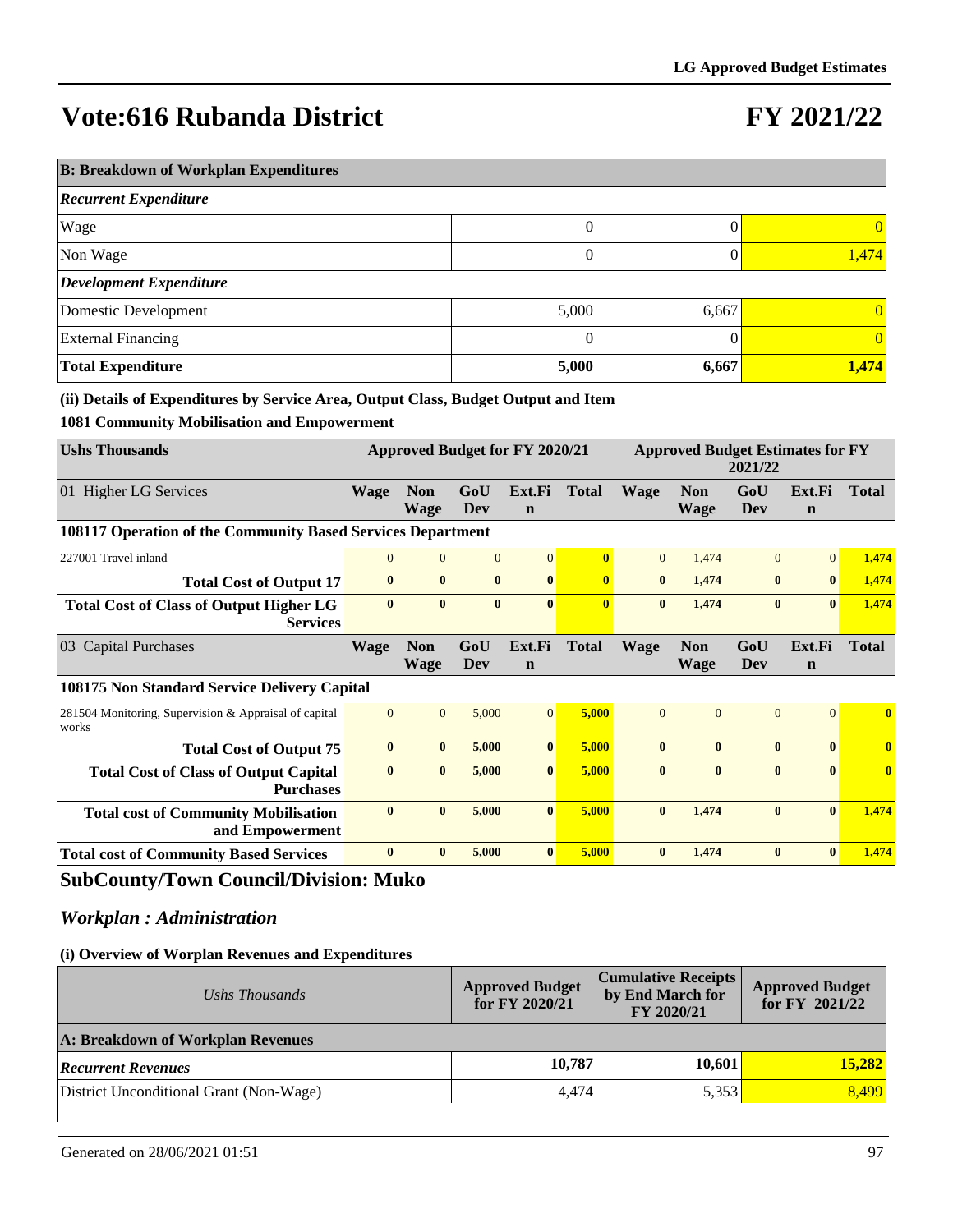# **FY 2021/22**

| <b>Locally Raised Revenues</b>                        | 6,313    | 5,247    | 6,783    |
|-------------------------------------------------------|----------|----------|----------|
| <b>Development Revenues</b>                           | 0        |          | 15,345   |
| District Discretionary Development Equalization Grant | 0        | $\Omega$ | 15,345   |
| <b>Total Revenue Shares</b>                           | 10,787   | 10,601   | 30,627   |
| <b>B: Breakdown of Workplan Expenditures</b>          |          |          |          |
| <b>Recurrent Expenditure</b>                          |          |          |          |
| Wage                                                  | 0        |          | $\Omega$ |
| Non Wage                                              | 10,787   | 10,601   | 15,282   |
| <b>Development Expenditure</b>                        |          |          |          |
| Domestic Development                                  | $\theta$ | 0        | 15,345   |
| <b>External Financing</b>                             | $\theta$ | 0        | $\theta$ |
| <b>Total Expenditure</b>                              | 10,787   | 10,601   | 30,627   |

#### **(ii) Details of Expenditures by Service Area, Output Class, Budget Output and Item**

#### **1381 District and Urban Administration**

| <b>Ushs Thousands</b>                                             | Approved Budget for FY 2020/21 |                           |                |                       | <b>Approved Budget Estimates for FY</b><br>2021/22 |                |                    |                |                       |              |
|-------------------------------------------------------------------|--------------------------------|---------------------------|----------------|-----------------------|----------------------------------------------------|----------------|--------------------|----------------|-----------------------|--------------|
| 01 Higher LG Services                                             | <b>Wage</b>                    | <b>Non</b><br><b>Wage</b> | GoU<br>Dev     | Ext.Fi<br>$\mathbf n$ | <b>Total</b>                                       | <b>Wage</b>    | <b>Non</b><br>Wage | GoU<br>Dev     | Ext.Fi<br>$\mathbf n$ | <b>Total</b> |
| 138104 Supervision of Sub County programme implementation         |                                |                           |                |                       |                                                    |                |                    |                |                       |              |
| 227001 Travel inland                                              | $\Omega$                       | 4,474                     | $\mathbf{0}$   | $\overline{0}$        | 4.474                                              | $\overline{0}$ | 15,282             | $\overline{0}$ | $\Omega$              | 15,282       |
| <b>Total Cost of Output 04</b>                                    | $\bf{0}$                       | 4,474                     | $\bf{0}$       | $\bf{0}$              | 4,474                                              | $\bf{0}$       | 15,282             | $\bf{0}$       | $\bf{0}$              | 15,282       |
| 138106 Office Support services                                    |                                |                           |                |                       |                                                    |                |                    |                |                       |              |
| 227001 Travel inland                                              | $\overline{0}$                 | 6.313                     | $\mathbf{0}$   | $\overline{0}$        | 6,313                                              | $\overline{0}$ | $\theta$           | $\overline{0}$ | $\Omega$              | $\bf{0}$     |
| <b>Total Cost of Output 06</b>                                    | $\bf{0}$                       | 6,313                     | $\bf{0}$       | $\bf{0}$              | 6,313                                              | $\bf{0}$       | $\mathbf{0}$       | $\bf{0}$       | $\mathbf{0}$          | $\bf{0}$     |
| <b>Total Cost of Class of Output Higher LG</b><br><b>Services</b> | $\mathbf{0}$                   | 10,787                    | $\bf{0}$       | $\bf{0}$              | 10,787                                             | $\bf{0}$       | 15,282             | $\bf{0}$       | $\mathbf{0}$          | 15,282       |
| 03 Capital Purchases                                              | <b>Wage</b>                    | <b>Non</b>                | GoU            | Ext.Fi                | <b>Total</b>                                       | <b>Wage</b>    | <b>Non</b>         | GoU            | Ext.Fi                | <b>Total</b> |
|                                                                   |                                | <b>Wage</b>               | Dev            | $\mathbf n$           |                                                    |                | <b>Wage</b>        | Dev            | $\mathbf n$           |              |
| 138172 Administrative Capital                                     |                                |                           |                |                       |                                                    |                |                    |                |                       |              |
| 312203 Furniture & Fixtures                                       | $\overline{0}$                 | $\overline{0}$            | $\overline{0}$ | $\overline{0}$        | $\mathbf{0}$                                       | $\Omega$       | $\Omega$           | 15,345         | $\Omega$              | 15,345       |
| <b>Total Cost of Output 72</b>                                    | $\bf{0}$                       | $\mathbf{0}$              | $\bf{0}$       | $\bf{0}$              | $\mathbf{0}$                                       | $\bf{0}$       | $\bf{0}$           | 15,345         | $\bf{0}$              | 15,345       |
| <b>Total Cost of Class of Output Capital</b><br><b>Purchases</b>  | $\bf{0}$                       | $\bf{0}$                  | $\bf{0}$       | $\mathbf{0}$          | $\mathbf{0}$                                       | $\mathbf{0}$   | $\bf{0}$           | 15,345         | $\mathbf{0}$          | 15,345       |
| <b>Total cost of District and Urban</b><br><b>Administration</b>  | $\bf{0}$                       | 10,787                    | $\bf{0}$       | $\bf{0}$              | 10,787                                             | $\bf{0}$       | 15,282             | 15,345         | $\mathbf{0}$          | 30,627       |
| <b>Total cost of Administration</b>                               | $\bf{0}$                       | 10,787                    | $\bf{0}$       | $\bf{0}$              | 10,787                                             | $\mathbf{0}$   | 15,282             | 15,345         | $\mathbf{0}$          | 30,627       |

*Workplan : Finance*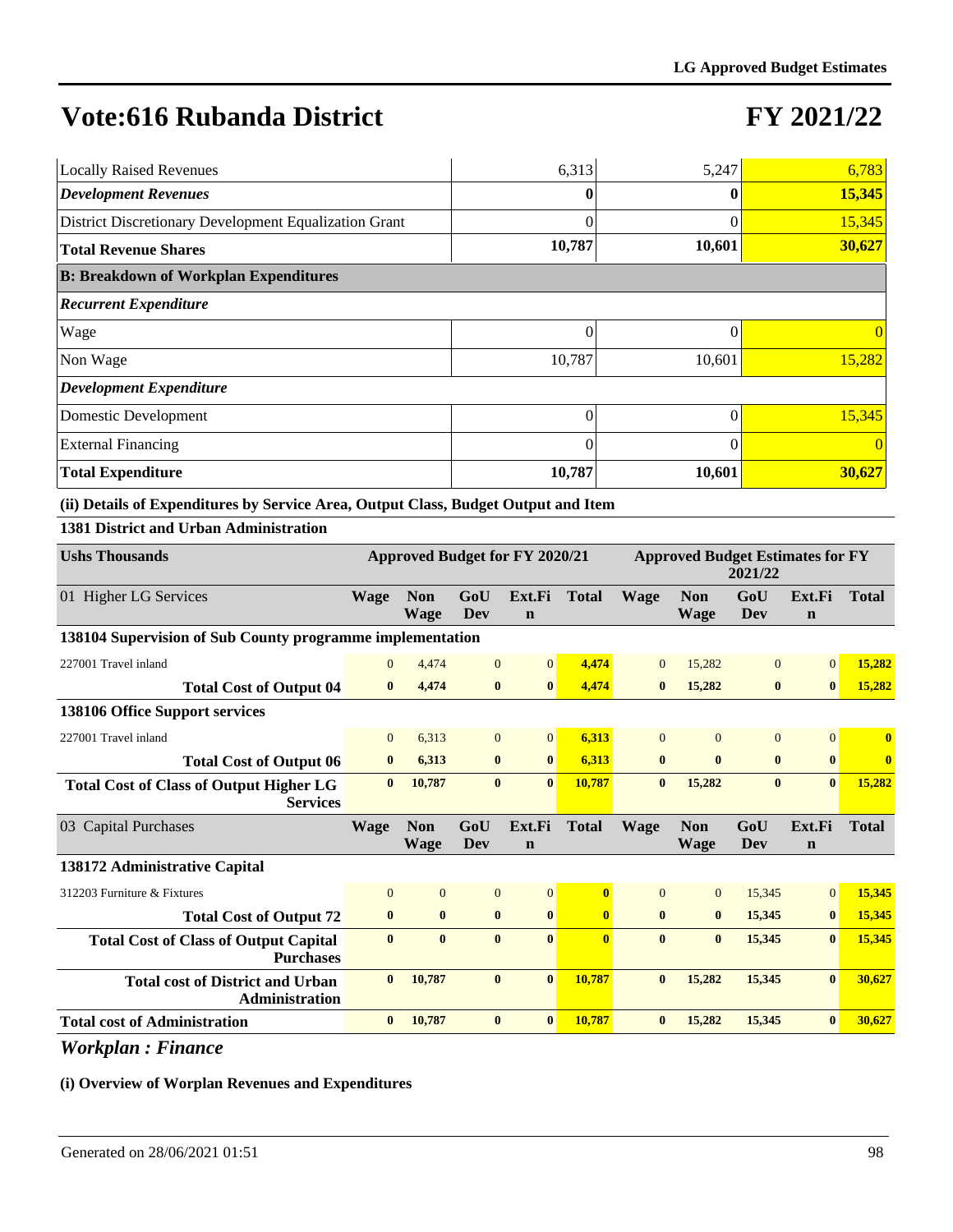## **FY 2021/22**

| Ushs Thousands                               | <b>Approved Budget</b><br>for FY 2020/21 | <b>Cumulative Receipts</b><br>by End March for<br>FY 2020/21 | <b>Approved Budget</b><br>for FY 2021/22 |
|----------------------------------------------|------------------------------------------|--------------------------------------------------------------|------------------------------------------|
| A: Breakdown of Workplan Revenues            |                                          |                                                              |                                          |
| <b>Recurrent Revenues</b>                    | 7,080                                    | 6,935                                                        | 10,492                                   |
| District Unconditional Grant (Non-Wage)      | 4,769                                    | 3,701                                                        | 4,492                                    |
| <b>Locally Raised Revenues</b>               | 2,311                                    | 3,234                                                        | 6,000                                    |
| <b>Development Revenues</b>                  | 0                                        |                                                              | $\mathbf{0}$                             |
| N/A                                          |                                          |                                                              |                                          |
| <b>Total Revenue Shares</b>                  | 7,080                                    | 6,935                                                        | 10,492                                   |
| <b>B: Breakdown of Workplan Expenditures</b> |                                          |                                                              |                                          |
| <b>Recurrent Expenditure</b>                 |                                          |                                                              |                                          |
| Wage                                         | $\theta$                                 | $\theta$                                                     | $\theta$                                 |
| Non Wage                                     | 7,080                                    | 6,935                                                        | 10,492                                   |
| <b>Development Expenditure</b>               |                                          |                                                              |                                          |
| Domestic Development                         | 0                                        | 0                                                            | $\Omega$                                 |
| <b>External Financing</b>                    | $\theta$                                 | $\Omega$                                                     | $\Omega$                                 |
| <b>Total Expenditure</b>                     | 7,080                                    | 6,935                                                        | 10,492                                   |

**(ii) Details of Expenditures by Service Area, Output Class, Budget Output and Item**

**1481 Financial Management and Accountability(LG)**

| <b>Ushs Thousands</b>                     | Approved Budget for FY 2020/21                    |                           |                |                       | <b>Approved Budget Estimates for FY</b><br>2021/22 |                |                    |                |                       |              |
|-------------------------------------------|---------------------------------------------------|---------------------------|----------------|-----------------------|----------------------------------------------------|----------------|--------------------|----------------|-----------------------|--------------|
| <b>Higher LG Services</b><br>01           | Wage                                              | <b>Non</b><br><b>Wage</b> | GoU<br>Dev     | Ext.Fi<br>$\mathbf n$ | <b>Total</b>                                       | <b>Wage</b>    | <b>Non</b><br>Wage | GoU<br>Dev     | Ext.Fi<br>$\mathbf n$ | <b>Total</b> |
|                                           | 148102 Revenue Management and Collection Services |                           |                |                       |                                                    |                |                    |                |                       |              |
| 227001 Travel inland                      | $\mathbf{0}$                                      | 2,000                     | $\overline{0}$ | $\overline{0}$        | 2.000                                              | $\overline{0}$ | 10,492             | $\mathbf{0}$   | $\overline{0}$        | 10,492       |
| <b>Total Cost of Output 02</b>            | $\mathbf{0}$                                      | 2,000                     | $\bf{0}$       | $\bf{0}$              | 2,000                                              | $\mathbf{0}$   | 10,492             | $\bf{0}$       | $\bf{0}$              | 10,492       |
| 148103 Budgeting and Planning Services    |                                                   |                           |                |                       |                                                    |                |                    |                |                       |              |
| 227001 Travel inland                      | $\mathbf{0}$                                      | 2,000                     | $\mathbf{0}$   | $\Omega$              | 2,000                                              | $\Omega$       | $\Omega$           | $\overline{0}$ | $\Omega$              | $\mathbf{0}$ |
| <b>Total Cost of Output 03</b>            | $\mathbf{0}$                                      | 2,000                     | $\bf{0}$       | $\mathbf{0}$          | 2,000                                              | $\mathbf{0}$   | $\mathbf{0}$       | $\bf{0}$       | $\bf{0}$              | $\mathbf{0}$ |
| 148104 LG Expenditure management Services |                                                   |                           |                |                       |                                                    |                |                    |                |                       |              |
| 227001 Travel inland                      | $\mathbf{0}$                                      | 1,000                     | $\mathbf{0}$   | $\mathbf{0}$          | 1,000                                              | $\mathbf{0}$   | $\theta$           | $\overline{0}$ | $\Omega$              | $\bf{0}$     |
| <b>Total Cost of Output 04</b>            | $\mathbf{0}$                                      | 1,000                     | $\bf{0}$       | $\mathbf{0}$          | 1,000                                              | $\mathbf{0}$   | $\mathbf{0}$       | $\mathbf{0}$   | $\mathbf{0}$          | $\mathbf{0}$ |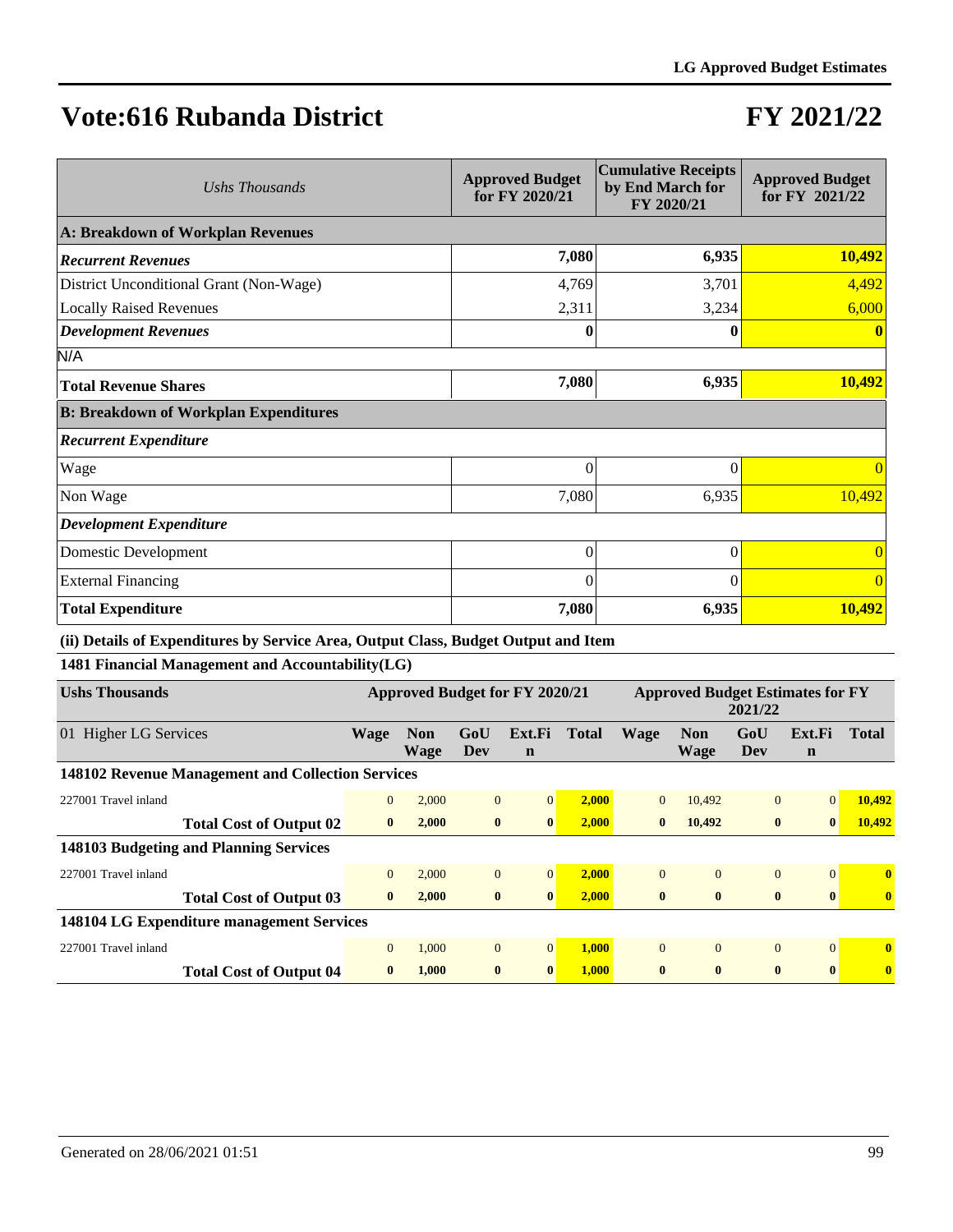### **FY 2021/22**

| 148105 LG Accounting Services                                       |       |              |                |       |              |              |              |                |              |
|---------------------------------------------------------------------|-------|--------------|----------------|-------|--------------|--------------|--------------|----------------|--------------|
| 227001 Travel inland                                                | 2.080 | $\mathbf{0}$ | $\overline{0}$ | 2.080 | $\mathbf{0}$ | $\Omega$     | $\mathbf{0}$ | $\overline{0}$ | $\mathbf{0}$ |
| <b>Total Cost of Output 05</b>                                      | 2.080 | $\bf{0}$     | $\bf{0}$       | 2.080 | $\mathbf{0}$ | $\mathbf{0}$ | $\mathbf{0}$ | $\mathbf{0}$   | $\mathbf{0}$ |
| <b>Total Cost of Class of Output Higher LG</b><br><b>Services</b>   | 7,080 | $\bf{0}$     | $\mathbf{0}$   | 7.080 | $\mathbf{0}$ | 10.492       | $\bf{0}$     | $\bf{0}$       | 10.492       |
| <b>Total cost of Financial Management and</b><br>Accountability(LG) | 7.080 | $\bf{0}$     | $\mathbf{0}$   | 7.080 | $\mathbf{0}$ | 10.492       | $\bf{0}$     | $\bf{0}$       | 10.492       |
| <b>Total cost of Finance</b>                                        | 7.080 | $\mathbf{0}$ | $\mathbf{0}$   | 7.080 | $\mathbf{0}$ | 10.492       | $\bf{0}$     | $\mathbf{0}$   | 10.492       |

*Workplan : Statutory Bodies*

### **(i) Overview of Worplan Revenues and Expenditures**

| Ushs Thousands                                                                     | <b>Approved Budget</b><br>for FY 2020/21 | <b>Cumulative Receipts</b><br>by End March for<br>FY 2020/21 | <b>Approved Budget</b><br>for FY 2021/22 |
|------------------------------------------------------------------------------------|------------------------------------------|--------------------------------------------------------------|------------------------------------------|
| A: Breakdown of Workplan Revenues                                                  |                                          |                                                              |                                          |
| <b>Recurrent Revenues</b>                                                          | 31,265                                   | 17,287                                                       | 23,810                                   |
| District Unconditional Grant (Non-Wage)                                            | 2,923                                    | 2,731                                                        | 1,715                                    |
| <b>Locally Raised Revenues</b>                                                     | 28,342                                   | 14,556                                                       | 22,095                                   |
| <b>Development Revenues</b>                                                        | 0                                        | 0                                                            |                                          |
| N/A                                                                                |                                          |                                                              |                                          |
| <b>Total Revenue Shares</b>                                                        | 31,265                                   | 17,287                                                       | 23,810                                   |
| <b>B: Breakdown of Workplan Expenditures</b>                                       |                                          |                                                              |                                          |
| <b>Recurrent Expenditure</b>                                                       |                                          |                                                              |                                          |
| Wage                                                                               | $\Omega$                                 | $\theta$                                                     |                                          |
| Non Wage                                                                           | 31,265                                   | 17,287                                                       | 23,810                                   |
| <b>Development Expenditure</b>                                                     |                                          |                                                              |                                          |
| Domestic Development                                                               | $\theta$                                 | $\theta$                                                     |                                          |
| <b>External Financing</b>                                                          | $\Omega$                                 | $\Omega$                                                     |                                          |
| <b>Total Expenditure</b>                                                           | 31,265                                   | 17,287                                                       | 23,810                                   |
| (ii) Details of Expenditures by Service Area, Output Class, Budget Output and Item |                                          |                                                              |                                          |

**1382 Local Statutory Bodies**

| <b>Ushs Thousands</b>                            | <b>Approved Budget for FY 2020/21</b> |                    |                |                       | <b>Approved Budget Estimates for FY</b><br>2021/22 |              |                    |                |                       |              |
|--------------------------------------------------|---------------------------------------|--------------------|----------------|-----------------------|----------------------------------------------------|--------------|--------------------|----------------|-----------------------|--------------|
| 01 Higher LG Services                            | Wage                                  | <b>Non</b><br>Wage | GoU<br>Dev     | Ext.Fi<br>$\mathbf n$ | <b>Total</b>                                       | Wage         | <b>Non</b><br>Wage | GoU<br>Dev     | Ext.Fi<br>$\mathbf n$ | <b>Total</b> |
| <b>138201 LG Council Administration Services</b> |                                       |                    |                |                       |                                                    |              |                    |                |                       |              |
| 227001 Travel inland                             | $\Omega$                              | 28,342             | $\overline{0}$ | $\overline{0}$        | 28.342                                             | $\Omega$     | $\theta$           | $\mathbf{0}$   | $\vert 0 \vert$       | $\mathbf{0}$ |
| 227004 Fuel, Lubricants and Oils                 | $\mathbf{0}$                          | 2.923              | $\overline{0}$ | $\Omega$              | 2.923                                              | $\Omega$     | $\Omega$           | $\overline{0}$ | $\vert 0 \vert$       | $\mathbf{0}$ |
| <b>Total Cost of Output 01</b>                   | $\mathbf{0}$                          | 31,265             | $\mathbf{0}$   | $\mathbf{0}$          | 31,265                                             | $\mathbf{0}$ | $\mathbf{0}$       | $\bf{0}$       | $\mathbf{0}$          | $\mathbf{0}$ |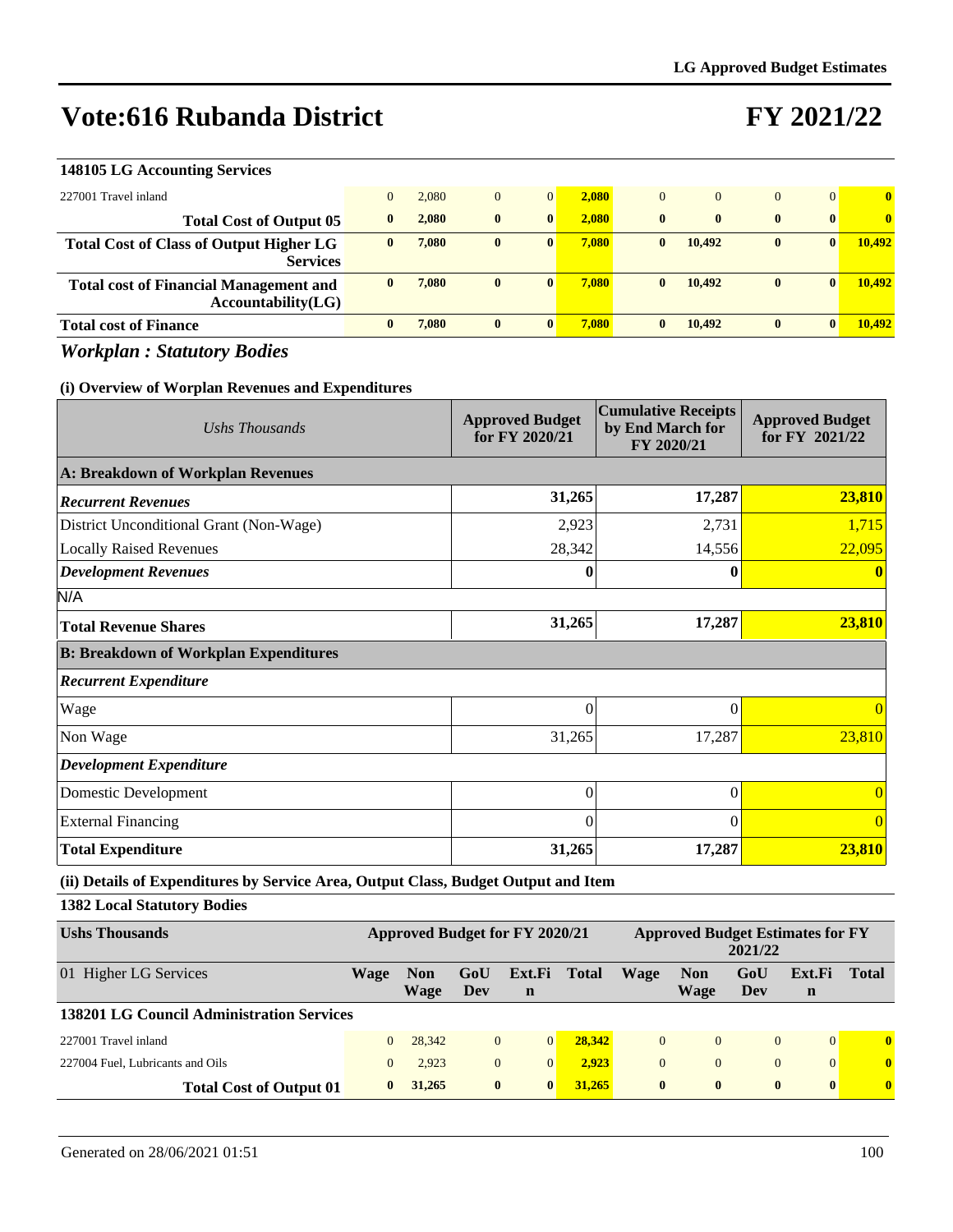## **FY 2021/22**

| 138206 LG Political and executive oversight                       |              |                |              |                 |        |              |        |          |              |        |
|-------------------------------------------------------------------|--------------|----------------|--------------|-----------------|--------|--------------|--------|----------|--------------|--------|
| 211103 Allowances (Incl. Casuals, Temporary)                      |              | $\overline{0}$ | $\Omega$     | $\vert 0 \vert$ |        |              | 23,810 |          | $\Omega$     | 23,810 |
| <b>Total Cost of Output 06</b>                                    | $\mathbf{0}$ | $\mathbf{0}$   | $\mathbf{0}$ | $\mathbf{0}$    |        | $\mathbf{0}$ | 23,810 | 0        | $\mathbf{0}$ | 23,810 |
| <b>Total Cost of Class of Output Higher LG</b><br><b>Services</b> |              | 31,265         | $\bf{0}$     | $\mathbf{0}$    | 31,265 | 0            | 23,810 | $\bf{0}$ | $\mathbf{0}$ | 23,810 |
| <b>Total cost of Local Statutory Bodies</b>                       |              | 31,265         | $\bf{0}$     | $\mathbf{0}$    | 31,265 | 0            | 23,810 | $\bf{0}$ | $\mathbf{0}$ | 23,810 |
| <b>Total cost of Statutory Bodies</b>                             |              | 31,265         | $\bf{0}$     | 0               | 31,265 | 0            | 23,810 | $\bf{0}$ | $\mathbf{0}$ | 23,810 |

### *Workplan : Production and Marketing*

#### **(i) Overview of Worplan Revenues and Expenditures**

| Ushs Thousands                               | <b>Approved Budget</b><br>for FY 2020/21 | <b>Cumulative Receipts</b><br>by End March for<br>FY 2020/21 | <b>Approved Budget</b><br>for FY 2021/22 |
|----------------------------------------------|------------------------------------------|--------------------------------------------------------------|------------------------------------------|
| A: Breakdown of Workplan Revenues            |                                          |                                                              |                                          |
| <b>Recurrent Revenues</b>                    | 5,300                                    | 1,200                                                        | 1,690                                    |
| District Unconditional Grant (Non-Wage)      | 2,800                                    | 700                                                          | 1,000                                    |
| <b>Locally Raised Revenues</b>               | 2,500                                    | 500                                                          | 690                                      |
| <b>Development Revenues</b>                  | 0                                        | 0                                                            |                                          |
| N/A                                          |                                          |                                                              |                                          |
| <b>Total Revenue Shares</b>                  | 5,300                                    | 1,200                                                        | 1,690                                    |
| <b>B: Breakdown of Workplan Expenditures</b> |                                          |                                                              |                                          |
| <b>Recurrent Expenditure</b>                 |                                          |                                                              |                                          |
| Wage                                         | $\theta$                                 | $\theta$                                                     |                                          |
| Non Wage                                     | 5,300                                    | 1,200                                                        | 1,690                                    |
| <b>Development Expenditure</b>               |                                          |                                                              |                                          |
| Domestic Development                         | $\Omega$                                 | $\theta$                                                     |                                          |
| <b>External Financing</b>                    | $\Omega$                                 | $\theta$                                                     |                                          |
| <b>Total Expenditure</b>                     | 5,300                                    | 1,200                                                        | 1,690                                    |

**(ii) Details of Expenditures by Service Area, Output Class, Budget Output and Item**

**0182 District Production Services**

| <b>Ushs Thousands</b>                      | Approved Budget for FY 2020/21 |                    |              |              | <b>Approved Budget Estimates for FY</b><br>2021/22 |              |                    |                |              |              |
|--------------------------------------------|--------------------------------|--------------------|--------------|--------------|----------------------------------------------------|--------------|--------------------|----------------|--------------|--------------|
| 01 Higher LG Services                      | Wage                           | <b>Non</b><br>Wage | GoU<br>Dev   | Ext.Fi<br>n  | <b>Total</b>                                       | Wage         | <b>Non</b><br>Wage | GoU<br>Dev     | Ext.Fi<br>n  | <b>Total</b> |
| 018205 Crop disease control and regulation |                                |                    |              |              |                                                    |              |                    |                |              |              |
| 227001 Travel inland                       | $\Omega$                       | 5.300              | $\mathbf{0}$ | $\Omega$     | 5.300                                              | $\Omega$     | $\Omega$           | $\overline{0}$ | $\Omega$     | $\mathbf{0}$ |
| <b>Total Cost of Output 05</b>             | $\mathbf{0}$                   | 5.300              | $\bf{0}$     | $\mathbf{0}$ | 5.300                                              | $\mathbf{0}$ | $\mathbf{0}$       | $\bf{0}$       | $\mathbf{0}$ | $\bf{0}$     |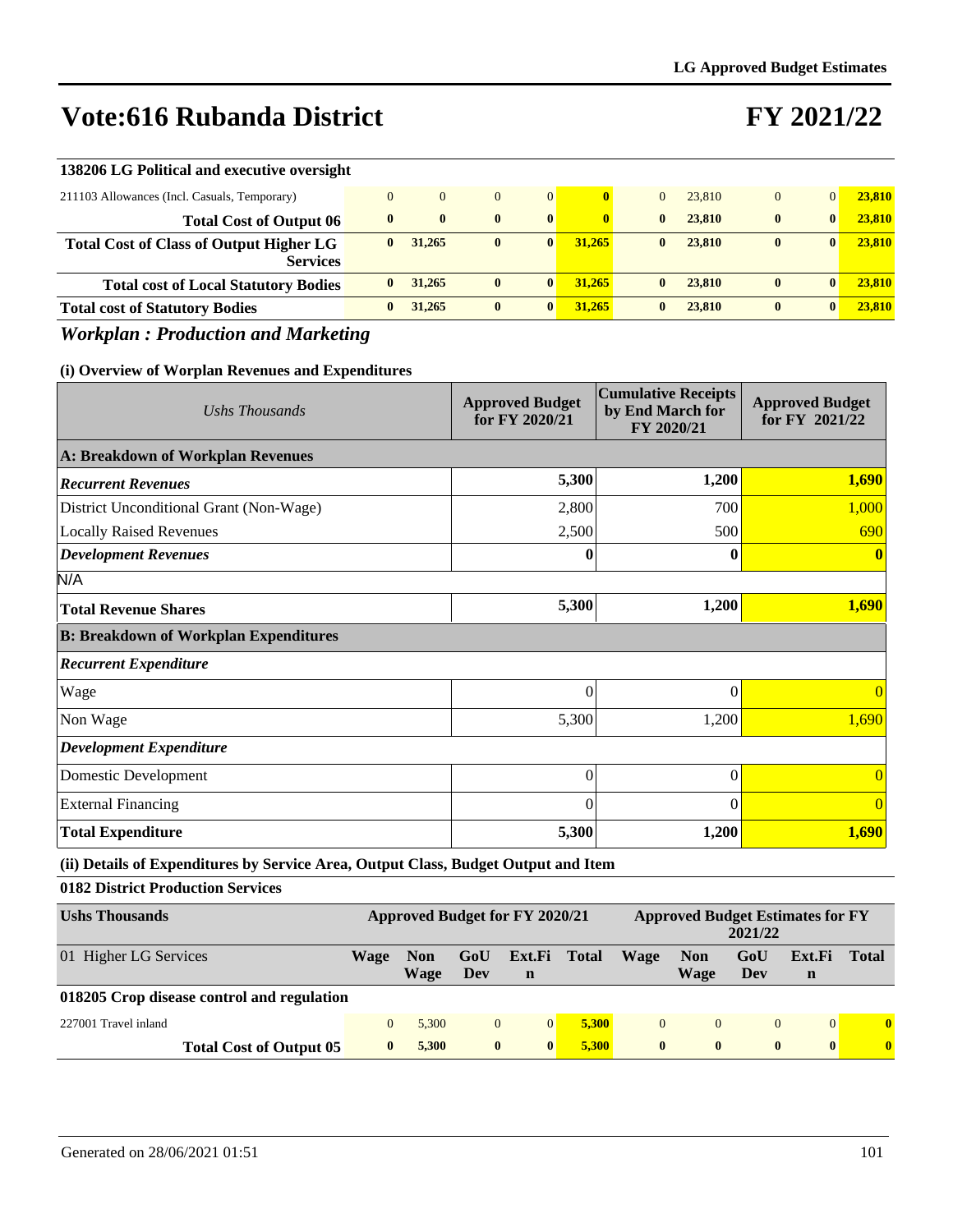# **FY 2021/22**

| 018212 District Production Management Services    |              |              |              |              |       |              |       |              |              |       |
|---------------------------------------------------|--------------|--------------|--------------|--------------|-------|--------------|-------|--------------|--------------|-------|
| 227001 Travel inland                              | $\Omega$     | $\mathbf{0}$ | $\mathbf{0}$ | $\Omega$     |       | $\Omega$     | 1.690 | $\mathbf{0}$ | $\Omega$     | 1.690 |
| <b>Total Cost of Output 12</b>                    | $\mathbf{0}$ | $\mathbf{0}$ | $\mathbf{0}$ | $\mathbf{0}$ |       | $\mathbf{0}$ | 1.690 | $\bf{0}$     | 0            | 1.690 |
| <b>Total Cost of Class of Output Higher LG</b>    | $\mathbf{0}$ | 5.300        | $\bf{0}$     | $\mathbf{0}$ | 5.300 | $\mathbf{0}$ | 1.690 | $\bf{0}$     | 0            | 1.690 |
| <b>Services</b>                                   |              |              |              |              |       |              |       |              |              |       |
| <b>Total cost of District Production Services</b> | $\mathbf{0}$ | 5.300        | $\mathbf{0}$ | $\mathbf{0}$ | 5.300 | $\mathbf{0}$ | 1.690 | $\bf{0}$     | 0            | 1.690 |
| <b>Total cost of Production and Marketing</b>     | $\mathbf{0}$ | 5.300        | $\mathbf{0}$ | $\mathbf{0}$ | 5.300 | $\mathbf{0}$ | 1.690 | $\bf{0}$     | $\mathbf{0}$ | 1.690 |

*Workplan : Health*

#### **(i) Overview of Worplan Revenues and Expenditures**

| Ushs Thousands                               | <b>Approved Budget</b><br>for FY 2020/21 | <b>Cumulative Receipts</b><br>by End March for<br>FY 2020/21 | <b>Approved Budget</b><br>for FY 2021/22 |
|----------------------------------------------|------------------------------------------|--------------------------------------------------------------|------------------------------------------|
| A: Breakdown of Workplan Revenues            |                                          |                                                              |                                          |
| <b>Recurrent Revenues</b>                    | 5,049                                    | 1,427                                                        | 2,000                                    |
| District Unconditional Grant (Non-Wage)      | 4,349                                    | 1,287                                                        | 1,500                                    |
| <b>Locally Raised Revenues</b>               | 700                                      | 140                                                          | 500                                      |
| <b>Development Revenues</b>                  | 0                                        | 0                                                            |                                          |
| N/A                                          |                                          |                                                              |                                          |
| <b>Total Revenue Shares</b>                  | 5,049                                    | 1,427                                                        | 2,000                                    |
| <b>B: Breakdown of Workplan Expenditures</b> |                                          |                                                              |                                          |
| <b>Recurrent Expenditure</b>                 |                                          |                                                              |                                          |
| Wage                                         | 0                                        | $\Omega$                                                     | $\Omega$                                 |
| Non Wage                                     | 5,049                                    | 1,227                                                        | 2,000                                    |
| <b>Development Expenditure</b>               |                                          |                                                              |                                          |
| Domestic Development                         | 0                                        | $\Omega$                                                     |                                          |
| <b>External Financing</b>                    | 0                                        | $\Omega$                                                     | $\Omega$                                 |
| <b>Total Expenditure</b>                     | 5,049                                    | 1,227                                                        | 2,000                                    |

**(ii) Details of Expenditures by Service Area, Output Class, Budget Output and Item**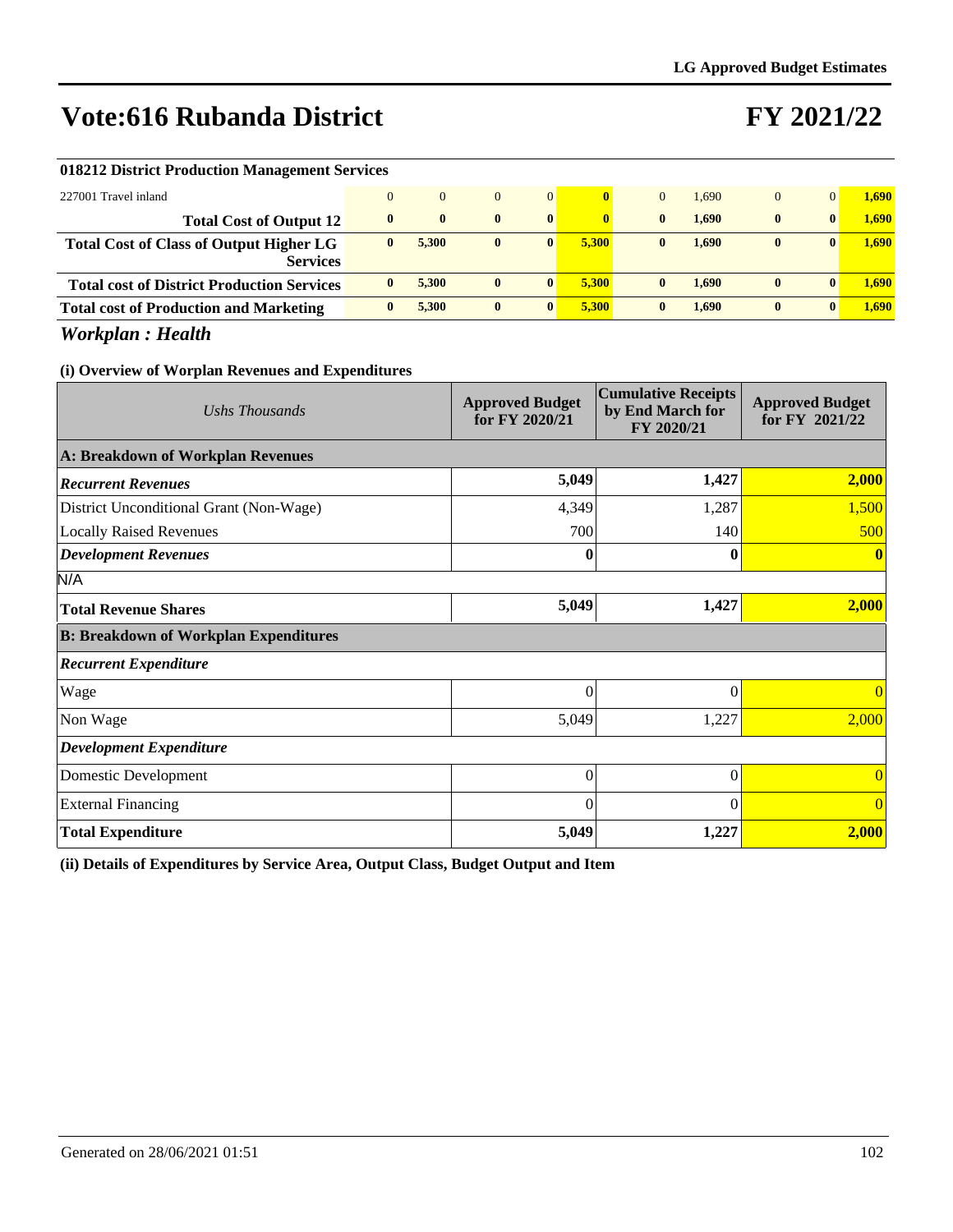## **FY 2021/22**

#### **0881 Primary Healthcare**

| <b>Ushs Thousands</b>                                             | Approved Budget for FY 2020/21 |                           |              |                       |              | <b>Approved Budget Estimates for FY</b><br>2021/22 |                    |                |                       |              |
|-------------------------------------------------------------------|--------------------------------|---------------------------|--------------|-----------------------|--------------|----------------------------------------------------|--------------------|----------------|-----------------------|--------------|
| 01 Higher LG Services                                             | Wage                           | <b>Non</b><br><b>Wage</b> | GoU<br>Dev   | Ext.Fi<br>$\mathbf n$ | <b>Total</b> | Wage                                               | <b>Non</b><br>Wage | GoU<br>Dev     | Ext.Fi<br>$\mathbf n$ | <b>Total</b> |
| 088101 Public Health Promotion                                    |                                |                           |              |                       |              |                                                    |                    |                |                       |              |
| 227001 Travel inland                                              | $\Omega$                       | $\overline{0}$            | $\mathbf{0}$ | $\vert 0 \vert$       | $\mathbf{0}$ | $\overline{0}$                                     | 2.000              | $\overline{0}$ | $\overline{0}$        | 2,000        |
| <b>Total Cost of Output 01</b>                                    | $\mathbf{0}$                   | $\bf{0}$                  | $\bf{0}$     | $\mathbf{0}$          | $\mathbf{0}$ | $\bf{0}$                                           | 2.000              | $\bf{0}$       | $\mathbf{0}$          | 2,000        |
| <b>Total Cost of Class of Output Higher LG</b><br><b>Services</b> | $\mathbf{0}$                   | $\mathbf{0}$              | $\mathbf{0}$ | $\vert 0 \vert$       | $\mathbf{0}$ | $\bf{0}$                                           | 2,000              | $\bf{0}$       | $\mathbf{0}$          | 2,000        |
| <b>Total cost of Primary Healthcare</b>                           | $\mathbf{0}$                   | $\mathbf{0}$              | $\mathbf{0}$ | $\mathbf{0}$          | $\mathbf{0}$ | $\mathbf{0}$                                       | 2.000              | $\mathbf{0}$   | $\mathbf{0}$          | 2.000        |
| 0002 Health Managangant and Cunguriates                           |                                |                           |              |                       |              |                                                    |                    |                |                       |              |

#### **0883 Health Management and Supervision**

| <b>Ushs Thousands</b>                                             | Approved Budget for FY 2020/21 |                           |                |                       |              | <b>Approved Budget Estimates for FY</b><br>2021/22 |                    |                |                       |              |
|-------------------------------------------------------------------|--------------------------------|---------------------------|----------------|-----------------------|--------------|----------------------------------------------------|--------------------|----------------|-----------------------|--------------|
| 01 Higher LG Services                                             | Wage                           | <b>Non</b><br><b>Wage</b> | GoU<br>Dev     | Ext.Fi<br>$\mathbf n$ | <b>Total</b> | <b>Wage</b>                                        | <b>Non</b><br>Wage | GoU<br>Dev     | Ext.Fi<br>$\mathbf n$ | <b>Total</b> |
| 088301 Healthcare Management Services                             |                                |                           |                |                       |              |                                                    |                    |                |                       |              |
| 227001 Travel inland                                              | $\mathbf{0}$                   | 5,049                     | $\overline{0}$ | $\vert 0 \vert$       | 5,049        | $\theta$                                           | $\theta$           | $\overline{0}$ | $\Omega$              | $\mathbf{0}$ |
| <b>Total Cost of Output 01</b>                                    | $\bf{0}$                       | 5,049                     | $\bf{0}$       | $\mathbf{0}$          | 5.049        | $\mathbf{0}$                                       | $\mathbf{0}$       | $\bf{0}$       | $\mathbf{0}$          | $\mathbf{0}$ |
| <b>Total Cost of Class of Output Higher LG</b><br><b>Services</b> | $\bf{0}$                       | 5,049                     | $\bf{0}$       | $\mathbf{0}$          | 5.049        | $\mathbf{0}$                                       | $\mathbf{0}$       | $\bf{0}$       | $\mathbf{0}$          | $\mathbf{0}$ |
| <b>Total cost of Health Management and</b><br><b>Supervision</b>  | $\bf{0}$                       | 5,049                     | $\bf{0}$       | $\mathbf{0}$          | 5.049        | $\mathbf{0}$                                       | $\mathbf{0}$       | $\bf{0}$       | $\mathbf{0}$          | $\mathbf{0}$ |
| <b>Total cost of Health</b>                                       | $\bf{0}$                       | 5,049                     | $\bf{0}$       | $\bf{0}$              | 5,049        | $\bf{0}$                                           | 2,000              | $\bf{0}$       | $\bf{0}$              | 2,000        |

### *Workplan : Education*

| Ushs Thousands                               | <b>Approved Budget</b><br>for FY 2020/21 | <b>Cumulative Receipts</b><br>by End March for<br>FY 2020/21 | <b>Approved Budget</b><br>for FY 2021/22 |
|----------------------------------------------|------------------------------------------|--------------------------------------------------------------|------------------------------------------|
| A: Breakdown of Workplan Revenues            |                                          |                                                              |                                          |
| <b>Recurrent Revenues</b>                    | 6,000                                    | 2,400                                                        | 9,000                                    |
| District Unconditional Grant (Non-Wage)      | 4,000                                    | 2,000                                                        | 5,000                                    |
| <b>Locally Raised Revenues</b>               | 2,000                                    | 400                                                          | 4,000                                    |
| <b>Development Revenues</b>                  | 0                                        |                                                              | $\mathbf{0}$                             |
| N/A                                          |                                          |                                                              |                                          |
| <b>Total Revenue Shares</b>                  | 6,000                                    | 2,400                                                        | 9,000                                    |
| <b>B: Breakdown of Workplan Expenditures</b> |                                          |                                                              |                                          |
| <b>Recurrent Expenditure</b>                 |                                          |                                                              |                                          |
| Wage                                         | 0                                        |                                                              | $\theta$                                 |
| Non Wage                                     | 6,000                                    | 2,400                                                        | 9,000                                    |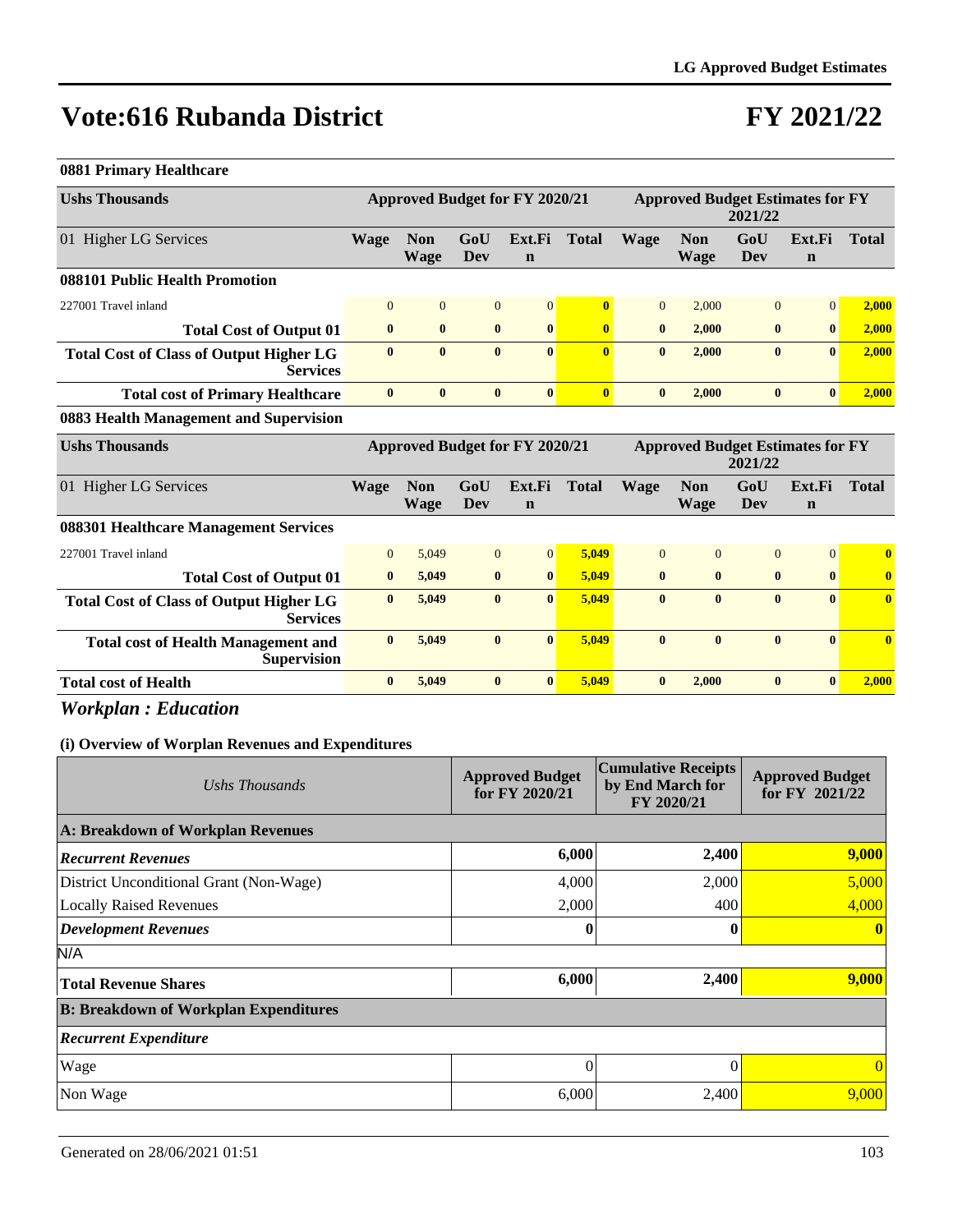### **FY 2021/22**

| <b>Development Expenditure</b> |       |       |       |  |  |  |  |  |  |  |
|--------------------------------|-------|-------|-------|--|--|--|--|--|--|--|
| Domestic Development           |       |       |       |  |  |  |  |  |  |  |
| <b>External Financing</b>      |       |       |       |  |  |  |  |  |  |  |
| Total Expenditure              | 6,000 | 2,400 | 9,000 |  |  |  |  |  |  |  |

#### **(ii) Details of Expenditures by Service Area, Output Class, Budget Output and Item**

#### **0781 Pre-Primary and Primary Education**

| <b>Ushs Thousands</b>                                             | Approved Budget for FY 2020/21 |                           |              |                       |              | <b>Approved Budget Estimates for FY</b><br>2021/22 |                           |                |                       |              |
|-------------------------------------------------------------------|--------------------------------|---------------------------|--------------|-----------------------|--------------|----------------------------------------------------|---------------------------|----------------|-----------------------|--------------|
| 01 Higher LG Services                                             | <b>Wage</b>                    | <b>Non</b><br><b>Wage</b> | GoU<br>Dev   | Ext.Fi<br>$\mathbf n$ | <b>Total</b> | <b>Wage</b>                                        | <b>Non</b><br><b>Wage</b> | GoU<br>Dev     | Ext.Fi<br>$\mathbf n$ | <b>Total</b> |
| 078102 Primary Teaching Services                                  |                                |                           |              |                       |              |                                                    |                           |                |                       |              |
| 227001 Travel inland                                              | $\Omega$                       | $\overline{0}$            | $\mathbf{0}$ | $\overline{0}$        | $\mathbf{0}$ | $\Omega$                                           | 9.000                     | $\overline{0}$ | $\Omega$              | 9,000        |
| <b>Total Cost of Output 02</b>                                    | $\mathbf{0}$                   | $\mathbf{0}$              | $\mathbf{0}$ | $\mathbf{0}$          | $\mathbf{0}$ | $\mathbf{0}$                                       | 9.000                     | $\bf{0}$       | $\mathbf{0}$          | 9.000        |
| <b>Total Cost of Class of Output Higher LG</b><br><b>Services</b> | $\bf{0}$                       | $\mathbf{0}$              | $\mathbf{0}$ | $\mathbf{0}$          | $\mathbf{0}$ | $\mathbf{0}$                                       | 9,000                     | $\bf{0}$       | $\mathbf{0}$          | 9,000        |
| <b>Total cost of Pre-Primary and Primary</b><br><b>Education</b>  | $\bf{0}$                       | $\mathbf{0}$              | $\bf{0}$     | $\mathbf{0}$          | $\mathbf{0}$ | $\mathbf{0}$                                       | 9.000                     | $\bf{0}$       | $\mathbf{0}$          | 9.000        |

#### **0784 Education & Sports Management and Inspection**

| <b>Ushs Thousands</b>                                                | Approved Budget for FY 2020/21 |                    |                |                       |              | <b>Approved Budget Estimates for FY</b><br>2021/22 |                           |              |                       |              |
|----------------------------------------------------------------------|--------------------------------|--------------------|----------------|-----------------------|--------------|----------------------------------------------------|---------------------------|--------------|-----------------------|--------------|
| 01 Higher LG Services                                                | Wage                           | <b>Non</b><br>Wage | GoU<br>Dev     | Ext.Fi<br>$\mathbf n$ | <b>Total</b> | <b>Wage</b>                                        | <b>Non</b><br><b>Wage</b> | GoU<br>Dev   | Ext.Fi<br>$\mathbf n$ | <b>Total</b> |
| 078405 Education Management Services                                 |                                |                    |                |                       |              |                                                    |                           |              |                       |              |
| 221011 Printing, Stationery, Photocopying and Binding                | $\mathbf{0}$                   | 6,000              | $\overline{0}$ | $\Omega$              | 6.000        | $\Omega$                                           | $\Omega$                  | $\mathbf{0}$ | $\overline{0}$        | $\mathbf{0}$ |
| <b>Total Cost of Output 05</b>                                       | $\bf{0}$                       | 6,000              | $\bf{0}$       | $\mathbf{0}$          | 6.000        | $\mathbf{0}$                                       | $\mathbf{0}$              | $\bf{0}$     | $\mathbf{0}$          | $\mathbf{0}$ |
| <b>Total Cost of Class of Output Higher LG</b><br><b>Services</b>    | $\bf{0}$                       | 6.000              | $\bf{0}$       | $\mathbf{0}$          | 6.000        | $\mathbf{0}$                                       | $\bf{0}$                  | $\bf{0}$     | $\mathbf{0}$          | $\mathbf{0}$ |
| Total cost of Education & Sports<br><b>Management and Inspection</b> | $\mathbf{0}$                   | 6.000              | $\mathbf{0}$   | $\mathbf{0}$          | 6.000        | $\mathbf{0}$                                       | $\mathbf{0}$              | $\mathbf{0}$ | $\mathbf{0}$          | $\mathbf{0}$ |
| <b>Total cost of Education</b>                                       | $\bf{0}$                       | 6.000              | $\mathbf{0}$   | $\mathbf{0}$          | 6.000        | $\mathbf{0}$                                       | 9,000                     | $\bf{0}$     | $\mathbf{0}$          | 9,000        |

### *Workplan : Roads and Engineering*

| Ushs Thousands                          | <b>Approved Budget</b><br>for FY 2020/21 | <b>Cumulative Receipts</b><br>by End March for<br>FY 2020/21 | <b>Approved Budget</b><br>for FY 2021/22 |  |  |
|-----------------------------------------|------------------------------------------|--------------------------------------------------------------|------------------------------------------|--|--|
| A: Breakdown of Workplan Revenues       |                                          |                                                              |                                          |  |  |
| <b>Recurrent Revenues</b>               |                                          | 17,763                                                       | $\mathbf{0}$                             |  |  |
| Other Transfers from Central Government |                                          | 17.763                                                       |                                          |  |  |
| <b>Development Revenues</b>             | 19,375                                   | 23,294                                                       | 61,582                                   |  |  |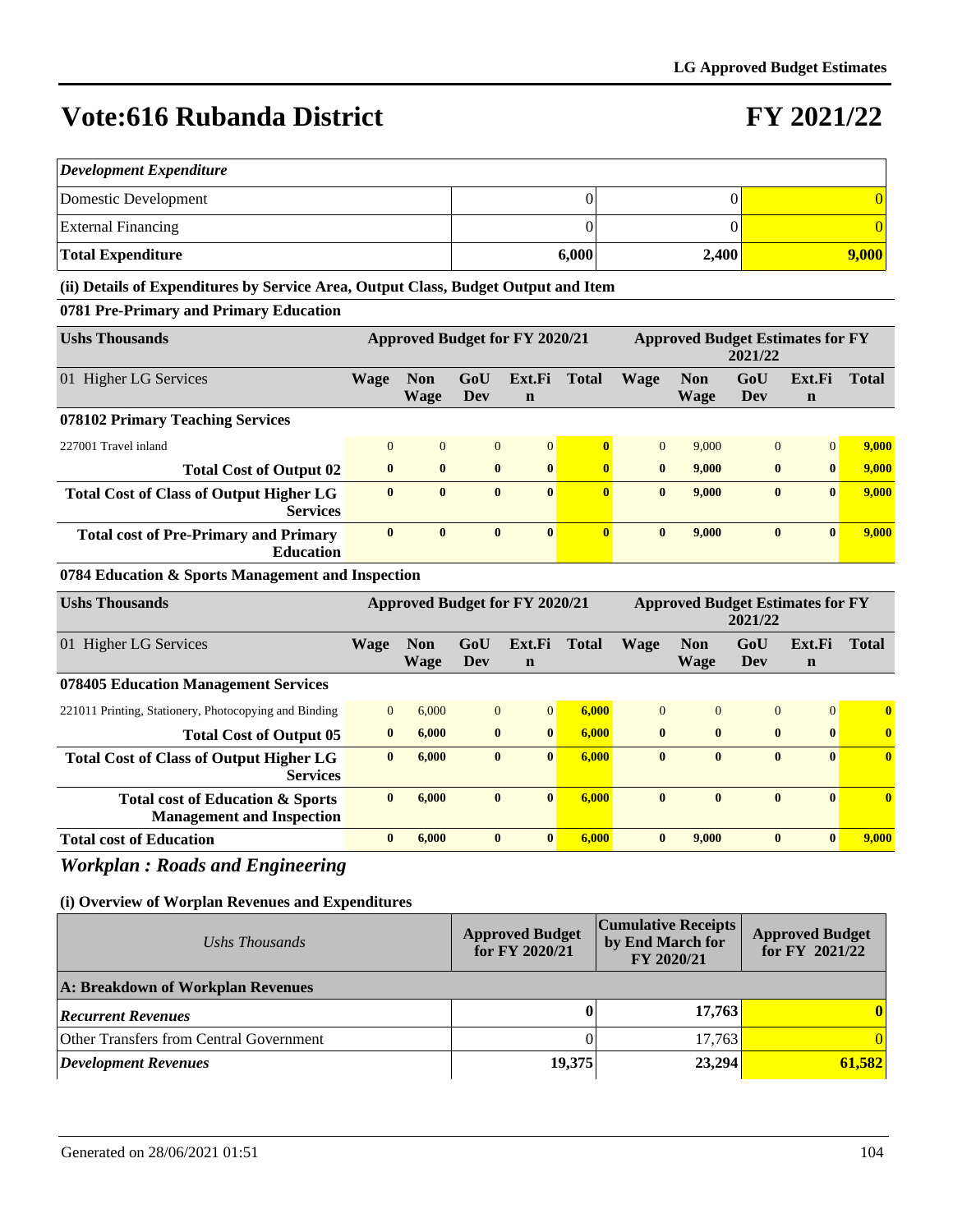## **FY 2021/22**

| District Discretionary Development Equalization Grant | 19,375 | 23,294 | 61,582   |
|-------------------------------------------------------|--------|--------|----------|
| <b>Total Revenue Shares</b>                           | 19,375 | 41,057 | 61,582   |
| <b>B: Breakdown of Workplan Expenditures</b>          |        |        |          |
| <b>Recurrent Expenditure</b>                          |        |        |          |
| Wage                                                  | 0      |        |          |
| Non Wage                                              | 0      |        | $\Omega$ |
| <b>Development Expenditure</b>                        |        |        |          |
| Domestic Development                                  | 19,375 |        | 61,582   |
| <b>External Financing</b>                             | 0      |        |          |
| <b>Total Expenditure</b>                              | 19,375 | 0      | 61,582   |

**(ii) Details of Expenditures by Service Area, Output Class, Budget Output and Item**

**0481 District, Urban and Community Access Roads**

| <b>Ushs Thousands</b>                                                     | Approved Budget for FY 2020/21 |                    |            |                       |        | <b>Approved Budget Estimates for FY</b><br>2021/22 |                           |                |                       |                         |
|---------------------------------------------------------------------------|--------------------------------|--------------------|------------|-----------------------|--------|----------------------------------------------------|---------------------------|----------------|-----------------------|-------------------------|
| 03 Capital Purchases                                                      | <b>Wage</b>                    | <b>Non</b><br>Wage | GoU<br>Dev | Ext.Fi<br>$\mathbf n$ | Total  | <b>Wage</b>                                        | <b>Non</b><br><b>Wage</b> | GoU<br>Dev     | Ext.Fi<br>$\mathbf n$ | <b>Total</b>            |
| 048180 Rural roads construction and rehabilitation                        |                                |                    |            |                       |        |                                                    |                           |                |                       |                         |
| 312103 Roads and Bridges                                                  | $\mathbf{0}$                   | $\overline{0}$     | 19.375     | $\overline{0}$        | 19.375 | $\mathbf{0}$                                       | $\Omega$                  | $\overline{0}$ | $\overline{0}$        | $\mathbf{0}$            |
| <b>Total Cost of Output 80</b>                                            | $\mathbf{0}$                   | $\mathbf{0}$       | 19,375     | $\bf{0}$              | 19.375 | $\mathbf{0}$                                       | $\mathbf{0}$              | $\bf{0}$       | $\mathbf{0}$          | $\overline{\mathbf{0}}$ |
| <b>Total Cost of Class of Output Capital</b><br><b>Purchases</b>          | $\bf{0}$                       | $\bf{0}$           | 19,375     | $\bf{0}$              | 19,375 | $\bf{0}$                                           | $\mathbf{0}$              | $\bf{0}$       | $\mathbf{0}$          | $\mathbf{0}$            |
| <b>Total cost of District, Urban and</b><br><b>Community Access Roads</b> | $\mathbf{0}$                   | $\mathbf{0}$       | 19,375     | $\mathbf{0}$          | 19.375 | $\mathbf{0}$                                       | $\mathbf{0}$              | $\mathbf{0}$   | $\mathbf{0}$          | $\mathbf{0}$            |

#### **0482 District Engineering Services**

| <b>Ushs Thousands</b>                                              | Approved Budget for FY 2020/21 |                           |                |                       | <b>Approved Budget Estimates for FY</b><br>2021/22 |                |                           |            |                       |        |
|--------------------------------------------------------------------|--------------------------------|---------------------------|----------------|-----------------------|----------------------------------------------------|----------------|---------------------------|------------|-----------------------|--------|
| 01 Higher LG Services                                              | Wage                           | <b>Non</b><br><b>Wage</b> | GoU<br>Dev     | Ext.Fi<br>$\mathbf n$ | <b>Total</b>                                       | <b>Wage</b>    | Non<br><b>Wage</b>        | GoU<br>Dev | Ext.Fi<br>$\mathbf n$ | Total  |
| 048201 Buildings Maintenance                                       |                                |                           |                |                       |                                                    |                |                           |            |                       |        |
| 228001 Maintenance - Civil                                         | $\overline{0}$                 | $\overline{0}$            | $\overline{0}$ | $\overline{0}$        | $\mathbf{0}$                                       | $\Omega$       | $\overline{0}$            | 11,000     | $\overline{0}$        | 11,000 |
| <b>Total Cost of Output 01</b>                                     | $\bf{0}$                       | $\bf{0}$                  | $\bf{0}$       | $\bf{0}$              | $\mathbf{0}$                                       | $\mathbf{0}$   | $\bf{0}$                  | 11,000     | $\bf{0}$              | 11,000 |
| <b>Total Cost of Class of Output Higher LG</b><br><b>Services</b>  | $\bf{0}$                       | $\mathbf{0}$              | $\bf{0}$       | $\mathbf{0}$          | $\mathbf{0}$                                       | $\mathbf{0}$   | $\bf{0}$                  | 11,000     | $\bf{0}$              | 11,000 |
| 03 Capital Purchases                                               | <b>Wage</b>                    | <b>Non</b><br><b>Wage</b> | GoU<br>Dev     | Ext.Fi<br>$\mathbf n$ | <b>Total</b>                                       | <b>Wage</b>    | <b>Non</b><br><b>Wage</b> | GoU<br>Dev | Ext.Fi<br>$\mathbf n$ | Total  |
| 048275 Non Standard Service Delivery Capital                       |                                |                           |                |                       |                                                    |                |                           |            |                       |        |
| 281503 Engineering and Design Studies & Plans for<br>capital works | $\overline{0}$                 | $\mathbf{0}$              | $\overline{0}$ | $\Omega$              | $\mathbf{0}$                                       | $\Omega$       | $\overline{0}$            | 3,000      | $\Omega$              | 3,000  |
| 312101 Non-Residential Buildings                                   | $\mathbf{0}$                   | $\overline{0}$            | $\mathbf{0}$   | $\overline{0}$        | $\mathbf{0}$                                       | $\overline{0}$ | $\overline{0}$            | 36,582     | $\overline{0}$        | 36,582 |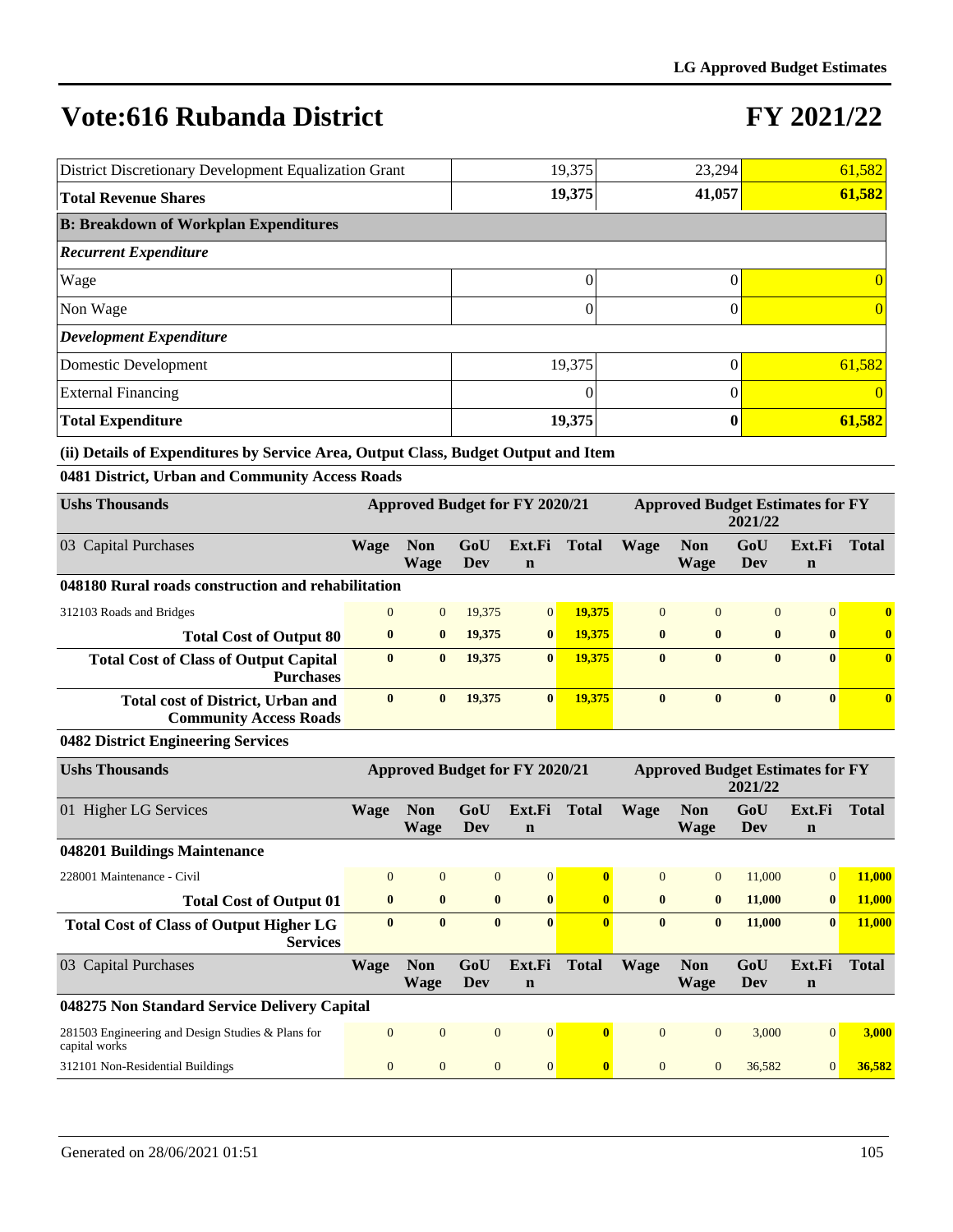# **FY 2021/22**

| 312202 Machinery and Equipment                                   | $\Omega$     | $\mathbf{0}$ |              | $\overline{0}$ |        | $\Omega$     |              | 11,000 | $\overline{0}$ | 11,000 |
|------------------------------------------------------------------|--------------|--------------|--------------|----------------|--------|--------------|--------------|--------|----------------|--------|
| <b>Total Cost of Output 75</b>                                   | $\mathbf{0}$ | $\mathbf{0}$ | $\mathbf{0}$ | $\mathbf{0}$   |        | $\mathbf{0}$ | $\mathbf{0}$ | 50.582 | $\mathbf{0}$   | 50.582 |
| <b>Total Cost of Class of Output Capital</b><br><b>Purchases</b> | $\mathbf{0}$ | $\bf{0}$     | $\mathbf{0}$ | $\bf{0}$       |        | $\mathbf{0}$ | $\mathbf{0}$ | 50.582 | $\mathbf{0}$   | 50.582 |
| <b>Total cost of District Engineering Services</b>               | $\mathbf{0}$ | $\mathbf{0}$ | $\mathbf{0}$ | $\mathbf{0}$   |        | $\mathbf{0}$ | $\mathbf{0}$ | 61.582 | $\mathbf{0}$   | 61.582 |
| <b>Total cost of Roads and Engineering</b>                       | $\mathbf{0}$ | $\mathbf{0}$ | 19.375       | $\mathbf{0}$   | 19.375 | $\mathbf{0}$ | $\mathbf{0}$ | 61.582 | $\mathbf{0}$   | 61.582 |

### *Workplan : Community Based Services*

#### **(i) Overview of Worplan Revenues and Expenditures**

| Ushs Thousands                                        | <b>Approved Budget</b><br>for FY 2020/21 | <b>Cumulative Receipts</b><br>by End March for<br>FY 2020/21 | <b>Approved Budget</b><br>for FY 2021/22 |
|-------------------------------------------------------|------------------------------------------|--------------------------------------------------------------|------------------------------------------|
| A: Breakdown of Workplan Revenues                     |                                          |                                                              |                                          |
| <b>Recurrent Revenues</b>                             | 3,500                                    | 700                                                          | 2,300                                    |
| District Unconditional Grant (Non-Wage)               | 0                                        | $\Omega$                                                     | 1,419                                    |
| <b>Locally Raised Revenues</b>                        | 3,500                                    | 700                                                          | 881                                      |
| <b>Development Revenues</b>                           | 159,589                                  | 2,717                                                        |                                          |
| District Discretionary Development Equalization Grant | 8,151                                    | 2,717                                                        | $\Omega$                                 |
| Other Transfers from Central Government               | 151,438                                  |                                                              |                                          |
| <b>Total Revenue Shares</b>                           | 163,089                                  | 3,417                                                        | 2,300                                    |
| <b>B: Breakdown of Workplan Expenditures</b>          |                                          |                                                              |                                          |
| <b>Recurrent Expenditure</b>                          |                                          |                                                              |                                          |
| Wage                                                  | $\theta$                                 | $\Omega$                                                     |                                          |
| Non Wage                                              | 3,500                                    | 700                                                          | 2,300                                    |
| <b>Development Expenditure</b>                        |                                          |                                                              |                                          |
| Domestic Development                                  | 159,589                                  | 2,717                                                        |                                          |
| <b>External Financing</b>                             | 0                                        | $\Omega$                                                     |                                          |
| <b>Total Expenditure</b>                              | 163,089                                  | 3,417                                                        | 2,300                                    |

**(ii) Details of Expenditures by Service Area, Output Class, Budget Output and Item**

**1081 Community Mobilisation and Empowerment**

| <b>Ushs Thousands</b>                                             | Approved Budget for FY 2020/21 |                    |              |                       | <b>Approved Budget Estimates for FY</b><br>2021/22 |              |                    |                |                       |              |
|-------------------------------------------------------------------|--------------------------------|--------------------|--------------|-----------------------|----------------------------------------------------|--------------|--------------------|----------------|-----------------------|--------------|
| 01 Higher LG Services                                             | Wage                           | <b>Non</b><br>Wage | GoU<br>Dev   | Ext.Fi<br>$\mathbf n$ | Total                                              | Wage         | <b>Non</b><br>Wage | GoU<br>Dev     | Ext.Fi<br>$\mathbf n$ | <b>Total</b> |
| 108117 Operation of the Community Based Services Department       |                                |                    |              |                       |                                                    |              |                    |                |                       |              |
| 227001 Travel inland                                              | $\mathbf{0}$                   | 3.500              | $\mathbf{0}$ | $\Omega$              | 3.500                                              | $\theta$     | 2.300              | $\overline{0}$ |                       | 2.300        |
| <b>Total Cost of Output 17</b>                                    | $\mathbf{0}$                   | 3.500              | $\bf{0}$     | $\mathbf{0}$          | 3.500                                              | $\bf{0}$     | 2.300              | $\bf{0}$       | $\mathbf{0}$          | 2,300        |
| <b>Total Cost of Class of Output Higher LG</b><br><b>Services</b> | $\mathbf{0}$                   | 3,500              | $\bf{0}$     | $\mathbf{0}$          | 3.500                                              | $\mathbf{0}$ | 2.300              | $\bf{0}$       | $\mathbf{0}$          | 2,300        |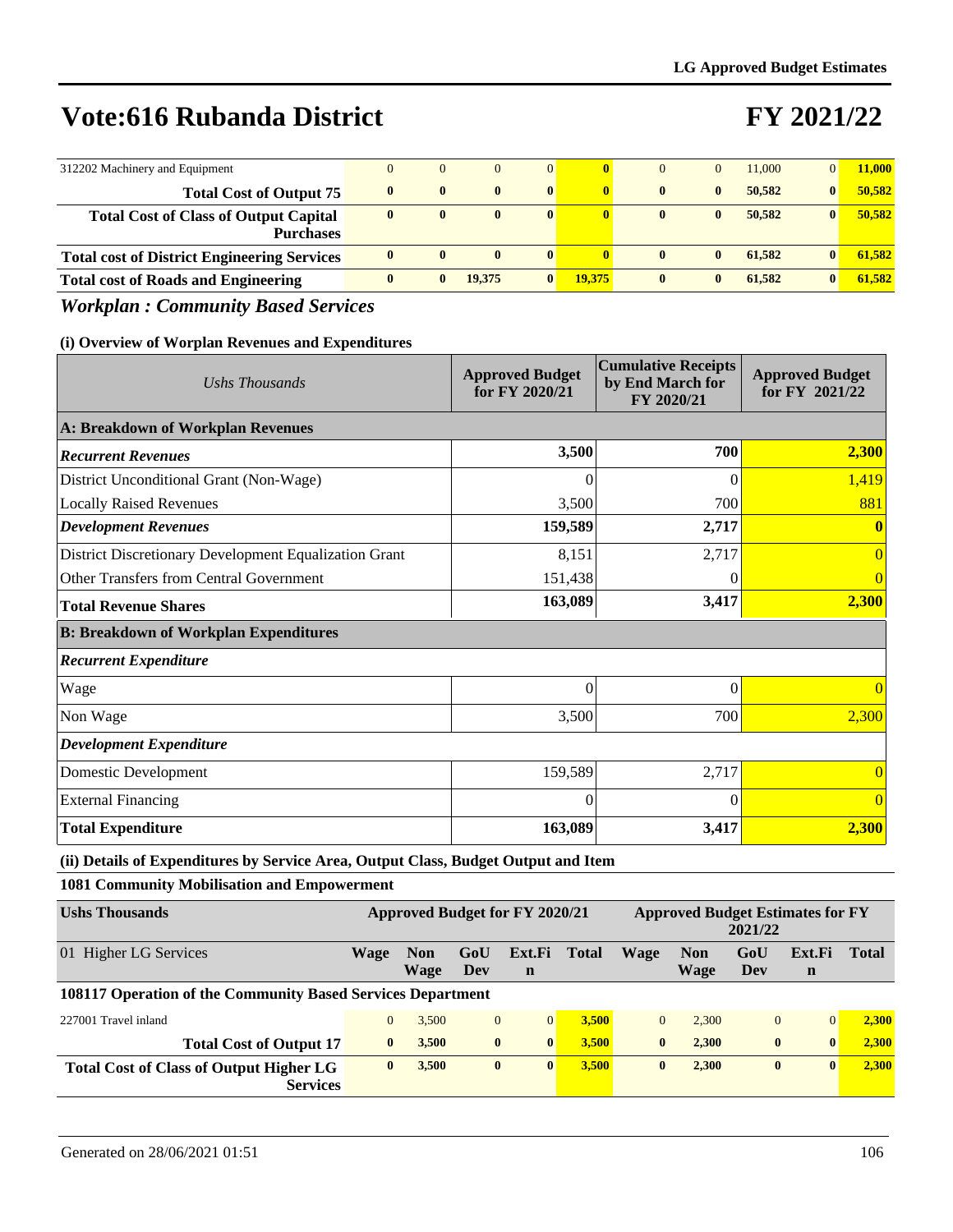### **FY 2021/22**

| 03 Capital Purchases                                             | <b>Wage</b>  | <b>Non</b><br>Wage | GoU<br>Dev | Ext.Fi<br>$\mathbf n$ | Total   | Wage         | <b>Non</b><br><b>Wage</b> | GoU<br>Dev   | Ext.Fi<br>$\mathbf n$ | <b>Total</b> |
|------------------------------------------------------------------|--------------|--------------------|------------|-----------------------|---------|--------------|---------------------------|--------------|-----------------------|--------------|
| 108175 Non Standard Service Delivery Capital                     |              |                    |            |                       |         |              |                           |              |                       |              |
| 281504 Monitoring, Supervision & Appraisal of capital<br>works   | $\mathbf{0}$ | $\overline{0}$     | 159,589    | 0 <sup>1</sup>        | 159,589 | $\mathbf{0}$ | $\mathbf{0}$              | $\mathbf{0}$ | $\vert 0 \vert$       | $\mathbf{0}$ |
| <b>Total Cost of Output 75</b>                                   | $\mathbf{0}$ | $\bf{0}$           | 159,589    | $\bf{0}$              | 159.589 | $\mathbf{0}$ | $\mathbf{0}$              | $\bf{0}$     | $\mathbf{0}$          | $\mathbf{0}$ |
| <b>Total Cost of Class of Output Capital</b><br><b>Purchases</b> | $\bf{0}$     | $\bf{0}$           | 159.589    | $\bf{0}$              | 159,589 | $\mathbf{0}$ | $\mathbf{0}$              | $\bf{0}$     | $\mathbf{0}$          | $\mathbf{0}$ |
| <b>Total cost of Community Mobilisation</b><br>and Empowerment   | $\bf{0}$     | 3.500              | 159.589    | $\bf{0}$              | 163,089 | $\bf{0}$     | 2.300                     | $\bf{0}$     | $\mathbf{0}$          | 2.300        |
| <b>Total cost of Community Based Services</b>                    | $\mathbf{0}$ | 3.500              | 159,589    | $\mathbf{0}$          | 163,089 | $\mathbf{0}$ | 2.300                     | $\bf{0}$     | $\mathbf{0}$          | 2.300        |

### **SubCounty/Town Council/Division: Hamurwa**

### *Workplan : Administration*

#### **(i) Overview of Worplan Revenues and Expenditures**

| Ushs Thousands                                        | <b>Approved Budget</b><br>for FY 2020/21 | <b>Cumulative Receipts</b><br>by End March for<br>FY 2020/21 | <b>Approved Budget</b><br>for FY 2021/22 |  |
|-------------------------------------------------------|------------------------------------------|--------------------------------------------------------------|------------------------------------------|--|
| A: Breakdown of Workplan Revenues                     |                                          |                                                              |                                          |  |
| <b>Recurrent Revenues</b>                             | 7,098                                    | 7,175                                                        | 8,471                                    |  |
| District Unconditional Grant (Non-Wage)               | 3,607                                    | 3,862                                                        | 5,921                                    |  |
| <b>Locally Raised Revenues</b>                        | 3,491                                    | 3,313                                                        | 2,550                                    |  |
| <b>Development Revenues</b>                           | 580                                      | 1,793                                                        |                                          |  |
| District Discretionary Development Equalization Grant | 580                                      | 1,793                                                        | $\Omega$                                 |  |
| <b>Total Revenue Shares</b>                           | 7,678                                    | 8,968                                                        | 8,471                                    |  |
| <b>B: Breakdown of Workplan Expenditures</b>          |                                          |                                                              |                                          |  |
| <b>Recurrent Expenditure</b>                          |                                          |                                                              |                                          |  |
| Wage                                                  | $\theta$                                 | $\Omega$                                                     | $\Omega$                                 |  |
| Non Wage                                              | 7,098                                    | 7,175                                                        | 8,471                                    |  |
| <b>Development Expenditure</b>                        |                                          |                                                              |                                          |  |
| Domestic Development                                  | 580                                      | 1,793                                                        | $\Omega$                                 |  |
| <b>External Financing</b>                             | $\theta$                                 | $\Omega$                                                     | $\Omega$                                 |  |
| <b>Total Expenditure</b>                              | 7,678                                    | 8,968                                                        | 8,471                                    |  |

**(ii) Details of Expenditures by Service Area, Output Class, Budget Output and Item**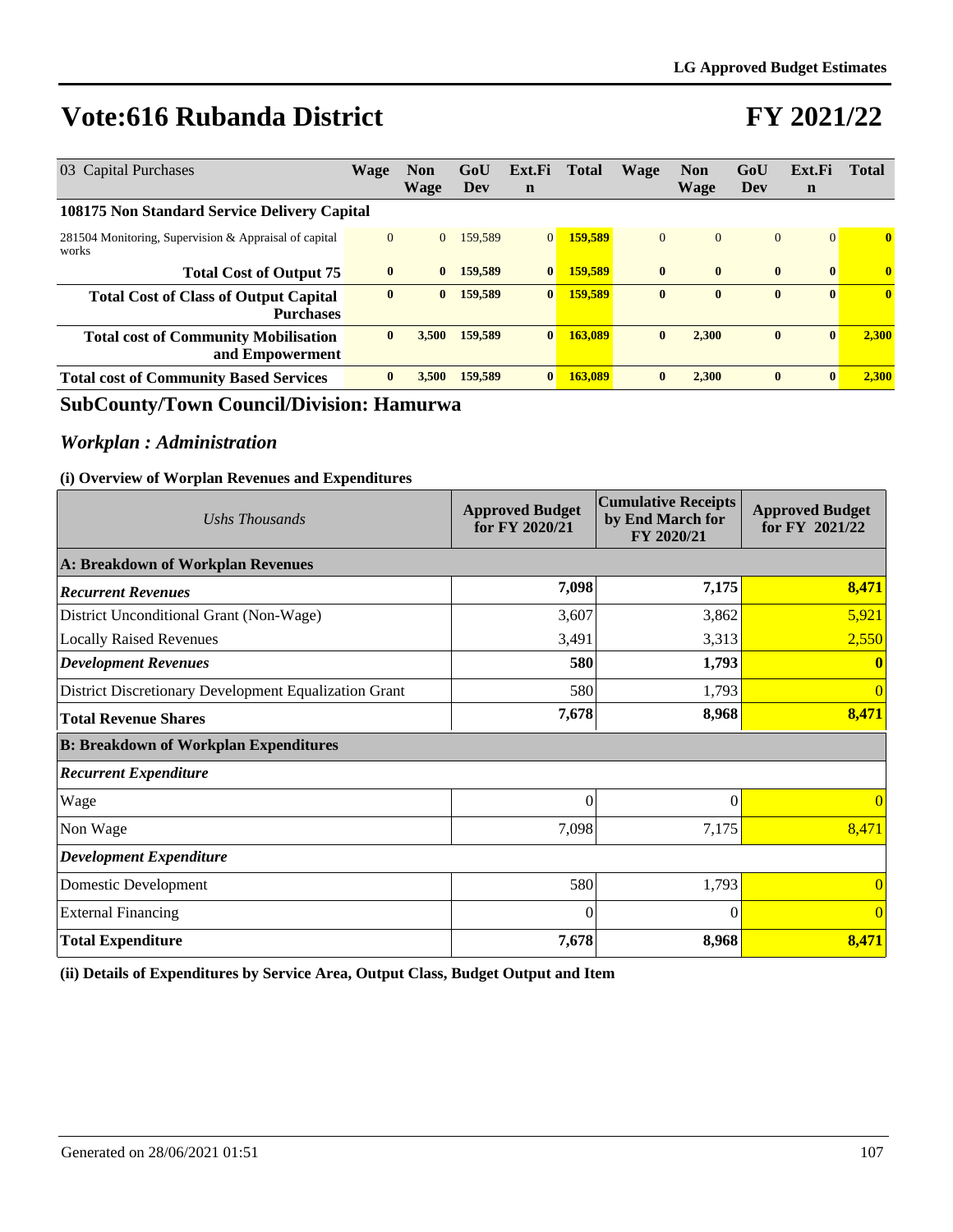### **FY 2021/22**

#### **1381 District and Urban Administration**

| <b>Ushs Thousands</b>                                               | <b>Approved Budget for FY 2020/21</b> |                           |                   |                       |              | <b>Approved Budget Estimates for FY</b><br>2021/22 |                           |                   |                       |                         |
|---------------------------------------------------------------------|---------------------------------------|---------------------------|-------------------|-----------------------|--------------|----------------------------------------------------|---------------------------|-------------------|-----------------------|-------------------------|
| 01 Higher LG Services                                               | <b>Wage</b>                           | <b>Non</b><br><b>Wage</b> | GoU<br><b>Dev</b> | Ext.Fi<br>$\mathbf n$ | <b>Total</b> | <b>Wage</b>                                        | <b>Non</b><br><b>Wage</b> | GoU<br><b>Dev</b> | Ext.Fi<br>$\mathbf n$ | <b>Total</b>            |
| 138104 Supervision of Sub County programme implementation           |                                       |                           |                   |                       |              |                                                    |                           |                   |                       |                         |
| 227001 Travel inland                                                | $\Omega$                              | 3,607                     | $\overline{0}$    | $\overline{0}$        | 3.607        | $\mathbf{0}$                                       | 8,471                     | $\mathbf{0}$      | $\overline{0}$        | 8.471                   |
| <b>Total Cost of Output 04</b>                                      | $\bf{0}$                              | 3,607                     | $\bf{0}$          | $\bf{0}$              | 3,607        | $\bf{0}$                                           | 8,471                     | $\bf{0}$          | $\bf{0}$              | 8,471                   |
| <b>138105 Public Information Dissemination</b>                      |                                       |                           |                   |                       |              |                                                    |                           |                   |                       |                         |
| 227001 Travel inland                                                | $\overline{0}$                        | 1.000                     | $\mathbf{0}$      | $\vert 0 \vert$       | 1.000        | $\overline{0}$                                     | $\Omega$                  | $\overline{0}$    | $\overline{0}$        | $\mathbf{0}$            |
| <b>Total Cost of Output 05</b>                                      | $\mathbf{0}$                          | 1,000                     | $\bf{0}$          | $\bf{0}$              | 1.000        | $\bf{0}$                                           | $\bf{0}$                  | $\bf{0}$          | $\mathbf{0}$          | $\mathbf{0}$            |
| 138106 Office Support services                                      |                                       |                           |                   |                       |              |                                                    |                           |                   |                       |                         |
| 227001 Travel inland                                                | $\Omega$                              | 1,000                     | $\mathbf{0}$      | $\mathbf{0}$          | 1,000        | $\mathbf{0}$                                       | $\Omega$                  | $\mathbf{0}$      | $\overline{0}$        | $\overline{\mathbf{0}}$ |
| <b>Total Cost of Output 06</b>                                      | $\mathbf{0}$                          | 1.000                     | $\bf{0}$          | $\bf{0}$              | 1.000        | $\bf{0}$                                           | $\bf{0}$                  | $\bf{0}$          | $\bf{0}$              | $\mathbf{0}$            |
| <b>138111 Records Management Services</b>                           |                                       |                           |                   |                       |              |                                                    |                           |                   |                       |                         |
| 227001 Travel inland                                                | $\Omega$                              | 491                       | $\mathbf{0}$      | $\overline{0}$        | 491          | $\overline{0}$                                     | $\overline{0}$            | $\mathbf{0}$      | $\mathbf{0}$          | $\bf{0}$                |
| <b>Total Cost of Output 11</b>                                      | $\mathbf{0}$                          | 491                       | $\bf{0}$          | $\bf{0}$              | 491          | $\bf{0}$                                           | $\bf{0}$                  | $\bf{0}$          | $\bf{0}$              | $\mathbf{0}$            |
| 138112 Information collection and management                        |                                       |                           |                   |                       |              |                                                    |                           |                   |                       |                         |
| 227001 Travel inland                                                | $\overline{0}$                        | 1,000                     | $\overline{0}$    | $\mathbf{0}$          | 1.000        | $\Omega$                                           | $\Omega$                  | $\overline{0}$    | $\overline{0}$        | $\bf{0}$                |
| <b>Total Cost of Output 12</b>                                      | $\bf{0}$                              | 1,000                     | $\bf{0}$          | $\bf{0}$              | 1.000        | $\bf{0}$                                           | $\bf{0}$                  | $\bf{0}$          | $\bf{0}$              | $\overline{\mathbf{0}}$ |
| <b>Total Cost of Class of Output Higher LG</b><br><b>Services</b>   | $\mathbf{0}$                          | 7,098                     | $\mathbf{0}$      | $\mathbf{0}$          | 7,098        | $\mathbf{0}$                                       | 8,471                     | $\bf{0}$          | $\mathbf{0}$          | 8,471                   |
| 02 Lower Local Services                                             | <b>Wage</b>                           | <b>Non</b><br><b>Wage</b> | GoU<br>Dev        | Ext.Fi<br>$\mathbf n$ | <b>Total</b> | <b>Wage</b>                                        | <b>Non</b><br><b>Wage</b> | GoU<br>Dev        | Ext.Fi<br>$\mathbf n$ | <b>Total</b>            |
| <b>138151 Lower Local Government Administration</b>                 |                                       |                           |                   |                       |              |                                                    |                           |                   |                       |                         |
| 263204 Transfers to other govt. units (Capital)                     | $\Omega$                              | $\overline{0}$            | 580               | $\mathbf{0}$          | 580          | $\overline{0}$                                     | $\overline{0}$            | $\mathbf{0}$      | $\overline{0}$        | $\mathbf{0}$            |
| <b>Total Cost of Output 51</b>                                      | $\bf{0}$                              | $\bf{0}$                  | 580               | $\bf{0}$              | 580          | $\bf{0}$                                           | $\bf{0}$                  | $\bf{0}$          | $\bf{0}$              | $\bf{0}$                |
| <b>Total Cost of Class of Output Lower</b><br><b>Local Services</b> | $\mathbf{0}$                          | $\mathbf{0}$              | 580               | $\mathbf{0}$          | 580          | $\mathbf{0}$                                       | $\mathbf{0}$              | $\mathbf{0}$      | $\mathbf{0}$          | $\mathbf{0}$            |
| <b>Total cost of District and Urban</b><br>Administration           | $\bf{0}$                              | 7,098                     | 580               | $\mathbf{0}$          | 7,678        | $\bf{0}$                                           | 8,471                     | $\bf{0}$          | $\bf{0}$              | 8,471                   |
| <b>Total cost of Administration</b>                                 | $\bf{0}$                              | 7,098                     | 580               | $\mathbf{0}$          | 7,678        | $\bf{0}$                                           | 8,471                     | $\bf{0}$          | $\mathbf{0}$          | 8,471                   |

*Workplan : Finance*

| Ushs Thousands                          | <b>Approved Budget</b><br>for FY 2020/21 | <b>Cumulative Receipts</b><br>by End March for<br>FY 2020/21 | <b>Approved Budget</b><br>for FY $2021/22$ |  |  |  |  |  |  |
|-----------------------------------------|------------------------------------------|--------------------------------------------------------------|--------------------------------------------|--|--|--|--|--|--|
| A: Breakdown of Workplan Revenues       |                                          |                                                              |                                            |  |  |  |  |  |  |
| <b>Recurrent Revenues</b>               | 4,300                                    | 4,663                                                        | 5,621                                      |  |  |  |  |  |  |
| District Unconditional Grant (Non-Wage) | 2,900                                    | 3,483                                                        | 4,032                                      |  |  |  |  |  |  |
| Locally Raised Revenues                 | 1,400                                    | 1,180                                                        | 1,589                                      |  |  |  |  |  |  |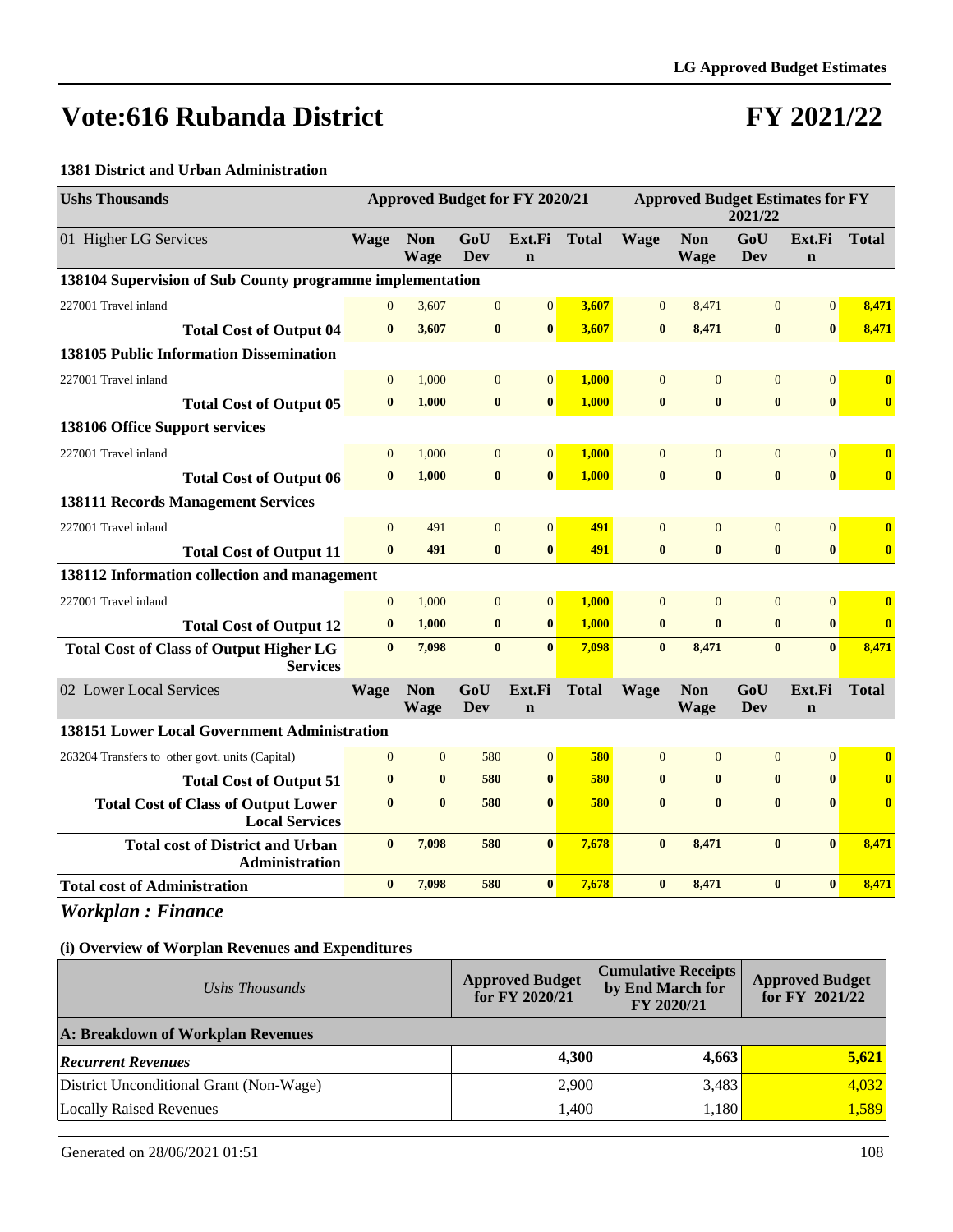# **FY 2021/22**

| <b>Development Revenues</b>                  |       | $\mathbf 0$ | $\bf{0}$ |  |  |  |  |  |  |  |
|----------------------------------------------|-------|-------------|----------|--|--|--|--|--|--|--|
| N/A                                          |       |             |          |  |  |  |  |  |  |  |
| <b>Total Revenue Shares</b>                  | 4,300 | 4,663       | 5,621    |  |  |  |  |  |  |  |
| <b>B: Breakdown of Workplan Expenditures</b> |       |             |          |  |  |  |  |  |  |  |
| <b>Recurrent Expenditure</b>                 |       |             |          |  |  |  |  |  |  |  |
| Wage                                         | 0     |             |          |  |  |  |  |  |  |  |
| Non Wage                                     | 4,300 | 4,663       | 5,621    |  |  |  |  |  |  |  |
| Development Expenditure                      |       |             |          |  |  |  |  |  |  |  |
| Domestic Development                         | 0     |             |          |  |  |  |  |  |  |  |
| <b>External Financing</b>                    | 0     |             | $\theta$ |  |  |  |  |  |  |  |
| <b>Total Expenditure</b>                     | 4,300 | 4,663       | 5,621    |  |  |  |  |  |  |  |

**(ii) Details of Expenditures by Service Area, Output Class, Budget Output and Item**

**1481 Financial Management and Accountability(LG)**

| <b>Ushs Thousands</b>                                               | Approved Budget for FY 2020/21 |                           |              |                       | <b>Approved Budget Estimates for FY</b><br>2021/22 |                |                    |                |                       |              |
|---------------------------------------------------------------------|--------------------------------|---------------------------|--------------|-----------------------|----------------------------------------------------|----------------|--------------------|----------------|-----------------------|--------------|
| 01 Higher LG Services                                               | <b>Wage</b>                    | <b>Non</b><br><b>Wage</b> | GoU<br>Dev   | Ext.Fi<br>$\mathbf n$ | <b>Total</b>                                       | <b>Wage</b>    | <b>Non</b><br>Wage | GoU<br>Dev     | Ext.Fi<br>$\mathbf n$ | <b>Total</b> |
| 148102 Revenue Management and Collection Services                   |                                |                           |              |                       |                                                    |                |                    |                |                       |              |
| 227001 Travel inland                                                | $\overline{0}$                 | 1,000                     | $\mathbf{0}$ | $\overline{0}$        | 1,000                                              | $\overline{0}$ | 5,621              | $\overline{0}$ | $\Omega$              | 5,621        |
| <b>Total Cost of Output 02</b>                                      | $\bf{0}$                       | 1,000                     | $\bf{0}$     | $\bf{0}$              | 1,000                                              | $\bf{0}$       | 5,621              | $\bf{0}$       | $\bf{0}$              | 5,621        |
| 148103 Budgeting and Planning Services                              |                                |                           |              |                       |                                                    |                |                    |                |                       |              |
| 227001 Travel inland                                                | $\mathbf{0}$                   | 2,000                     | $\mathbf{0}$ | $\overline{0}$        | 2,000                                              | $\mathbf{0}$   | $\overline{0}$     | $\overline{0}$ | $\Omega$              | $\bf{0}$     |
| <b>Total Cost of Output 03</b>                                      | $\bf{0}$                       | 2,000                     | $\bf{0}$     | $\bf{0}$              | 2,000                                              | $\bf{0}$       | $\bf{0}$           | $\bf{0}$       | $\bf{0}$              | $\bf{0}$     |
| 148104 LG Expenditure management Services                           |                                |                           |              |                       |                                                    |                |                    |                |                       |              |
| 227001 Travel inland                                                | $\Omega$                       | 1,000                     | $\mathbf{0}$ | $\overline{0}$        | 1,000                                              | $\Omega$       | $\Omega$           | $\overline{0}$ | $\Omega$              | $\mathbf{0}$ |
| <b>Total Cost of Output 04</b>                                      | $\mathbf{0}$                   | 1,000                     | $\bf{0}$     | $\bf{0}$              | 1,000                                              | $\bf{0}$       | $\bf{0}$           | $\bf{0}$       | $\bf{0}$              | $\bf{0}$     |
| <b>148105 LG Accounting Services</b>                                |                                |                           |              |                       |                                                    |                |                    |                |                       |              |
| 221011 Printing, Stationery, Photocopying and Binding               | $\Omega$                       | 300                       | $\Omega$     | $\overline{0}$        | 300                                                | $\Omega$       | $\Omega$           | $\Omega$       | $\Omega$              | $\mathbf{0}$ |
| <b>Total Cost of Output 05</b>                                      | $\bf{0}$                       | 300                       | $\bf{0}$     | $\bf{0}$              | 300                                                | $\bf{0}$       | $\mathbf{0}$       | $\bf{0}$       | $\mathbf{0}$          | $\mathbf{0}$ |
| <b>Total Cost of Class of Output Higher LG</b><br><b>Services</b>   | $\bf{0}$                       | 4,300                     | $\bf{0}$     | $\bf{0}$              | 4,300                                              | $\bf{0}$       | 5,621              | $\bf{0}$       | $\bf{0}$              | 5,621        |
| <b>Total cost of Financial Management and</b><br>Accountability(LG) | $\bf{0}$                       | 4,300                     | $\mathbf{0}$ | $\mathbf{0}$          | 4,300                                              | $\mathbf{0}$   | 5,621              | $\mathbf{0}$   | $\mathbf{0}$          | 5,621        |
| <b>Total cost of Finance</b>                                        | $\mathbf{0}$                   | 4,300                     | $\bf{0}$     | $\bf{0}$              | 4.300                                              | $\mathbf{0}$   | 5,621              | $\bf{0}$       | $\mathbf{0}$          | 5,621        |

*Workplan : Statutory Bodies*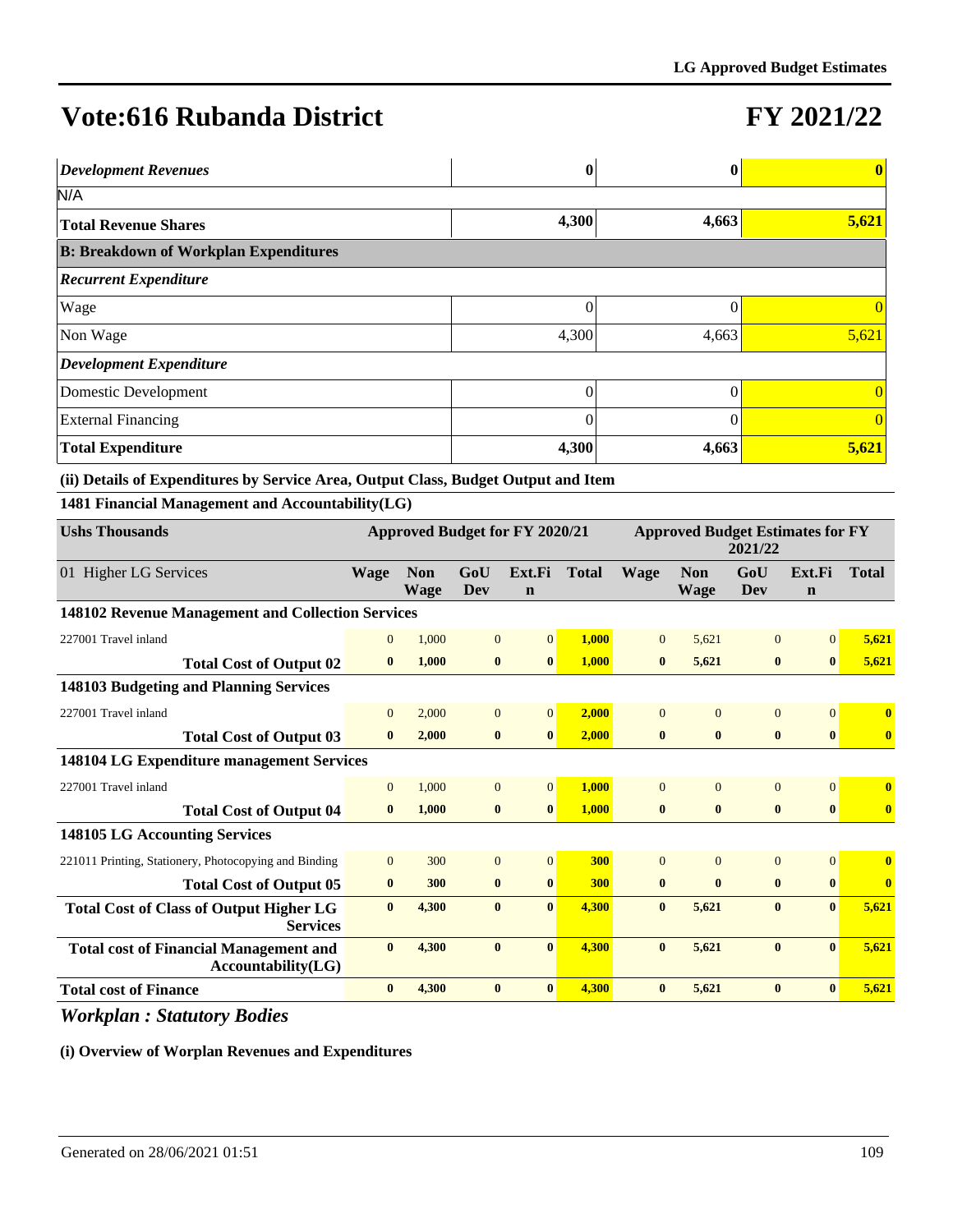# **FY 2021/22**

| Ushs Thousands                               | <b>Approved Budget</b><br>for FY 2020/21 | <b>Cumulative Receipts</b><br>by End March for<br>FY 2020/21 | <b>Approved Budget</b><br>for FY 2021/22 |
|----------------------------------------------|------------------------------------------|--------------------------------------------------------------|------------------------------------------|
| A: Breakdown of Workplan Revenues            |                                          |                                                              |                                          |
| <b>Recurrent Revenues</b>                    | 10,234                                   | 3,942                                                        | 7,000                                    |
| District Unconditional Grant (Non-Wage)      | 8,300                                    | 2,575                                                        | 7,000                                    |
| <b>Locally Raised Revenues</b>               | 1,934                                    | 1,367                                                        |                                          |
| <b>Development Revenues</b>                  | 0                                        |                                                              |                                          |
| N/A                                          |                                          |                                                              |                                          |
| <b>Total Revenue Shares</b>                  | 10,234                                   | 3,942                                                        | 7,000                                    |
| <b>B: Breakdown of Workplan Expenditures</b> |                                          |                                                              |                                          |
| <b>Recurrent Expenditure</b>                 |                                          |                                                              |                                          |
| Wage                                         | $\theta$                                 | $\theta$                                                     | $\Omega$                                 |
| Non Wage                                     | 10,234                                   | 3,942                                                        | 7,000                                    |
| <b>Development Expenditure</b>               |                                          |                                                              |                                          |
| Domestic Development                         | $\overline{0}$                           | $\theta$                                                     | $\theta$                                 |
| <b>External Financing</b>                    | $\theta$                                 | 0                                                            | $\Omega$                                 |
| <b>Total Expenditure</b>                     | 10,234                                   | 3,942                                                        | 7,000                                    |

### **(ii) Details of Expenditures by Service Area, Output Class, Budget Output and Item**

### **1382 Local Statutory Bodies**

| <b>Ushs Thousands</b>                                             | Approved Budget for FY 2020/21 |                    |                |                       | <b>Approved Budget Estimates for FY</b><br>2021/22 |              |                           |              |                       |              |
|-------------------------------------------------------------------|--------------------------------|--------------------|----------------|-----------------------|----------------------------------------------------|--------------|---------------------------|--------------|-----------------------|--------------|
| Higher LG Services<br>01                                          | Wage                           | <b>Non</b><br>Wage | GoU<br>Dev     | Ext.Fi<br>$\mathbf n$ | <b>Total</b>                                       | <b>Wage</b>  | <b>Non</b><br><b>Wage</b> | GoU<br>Dev   | Ext.Fi<br>$\mathbf n$ | <b>Total</b> |
| 138201 LG Council Administration Services                         |                                |                    |                |                       |                                                    |              |                           |              |                       |              |
| 211103 Allowances (Incl. Casuals, Temporary)                      | $\theta$                       | $\Omega$           | $\overline{0}$ | $\overline{0}$        | 0                                                  | $\Omega$     | 7.000                     | $\Omega$     | $\Omega$              | 7.000        |
| 227001 Travel inland                                              | $\mathbf{0}$                   | 10.234             | $\overline{0}$ | $\Omega$              | 10.234                                             | $\Omega$     | $\Omega$                  | $\mathbf{0}$ | $\Omega$              | $\mathbf{0}$ |
| <b>Total Cost of Output 01</b>                                    | $\mathbf{0}$                   | 10,234             | $\bf{0}$       | $\mathbf{0}$          | 10.234                                             | $\mathbf{0}$ | 7.000                     | $\bf{0}$     | $\mathbf{0}$          | 7.000        |
| <b>Total Cost of Class of Output Higher LG</b><br><b>Services</b> | $\mathbf{0}$                   | 10.234             | $\mathbf{0}$   | $\mathbf{0}$          | 10.234                                             | $\mathbf{0}$ | 7.000                     | $\bf{0}$     | $\mathbf{0}$          | 7.000        |
| <b>Total cost of Local Statutory Bodies</b>                       | $\mathbf{0}$                   | 10.234             | $\bf{0}$       | $\mathbf{0}$          | 10.234                                             | $\mathbf{0}$ | 7.000                     | $\bf{0}$     | $\mathbf{0}$          | 7.000        |
| <b>Total cost of Statutory Bodies</b>                             | $\mathbf{0}$                   | 10.234             | $\mathbf{0}$   | $\mathbf{0}$          | 10.234                                             | $\mathbf{0}$ | 7.000                     | $\mathbf{0}$ | $\mathbf{0}$          | 7.000        |

### *Workplan : Production and Marketing*

| Ushs Thousands                    | <b>Approved Budget</b><br>for $FY$ 2020/21 | <b>Cumulative Receipts</b><br>by End March for<br>FY 2020/21 | <b>Approved Budget</b><br>for FY $2021/22$ |
|-----------------------------------|--------------------------------------------|--------------------------------------------------------------|--------------------------------------------|
| A: Breakdown of Workplan Revenues |                                            |                                                              |                                            |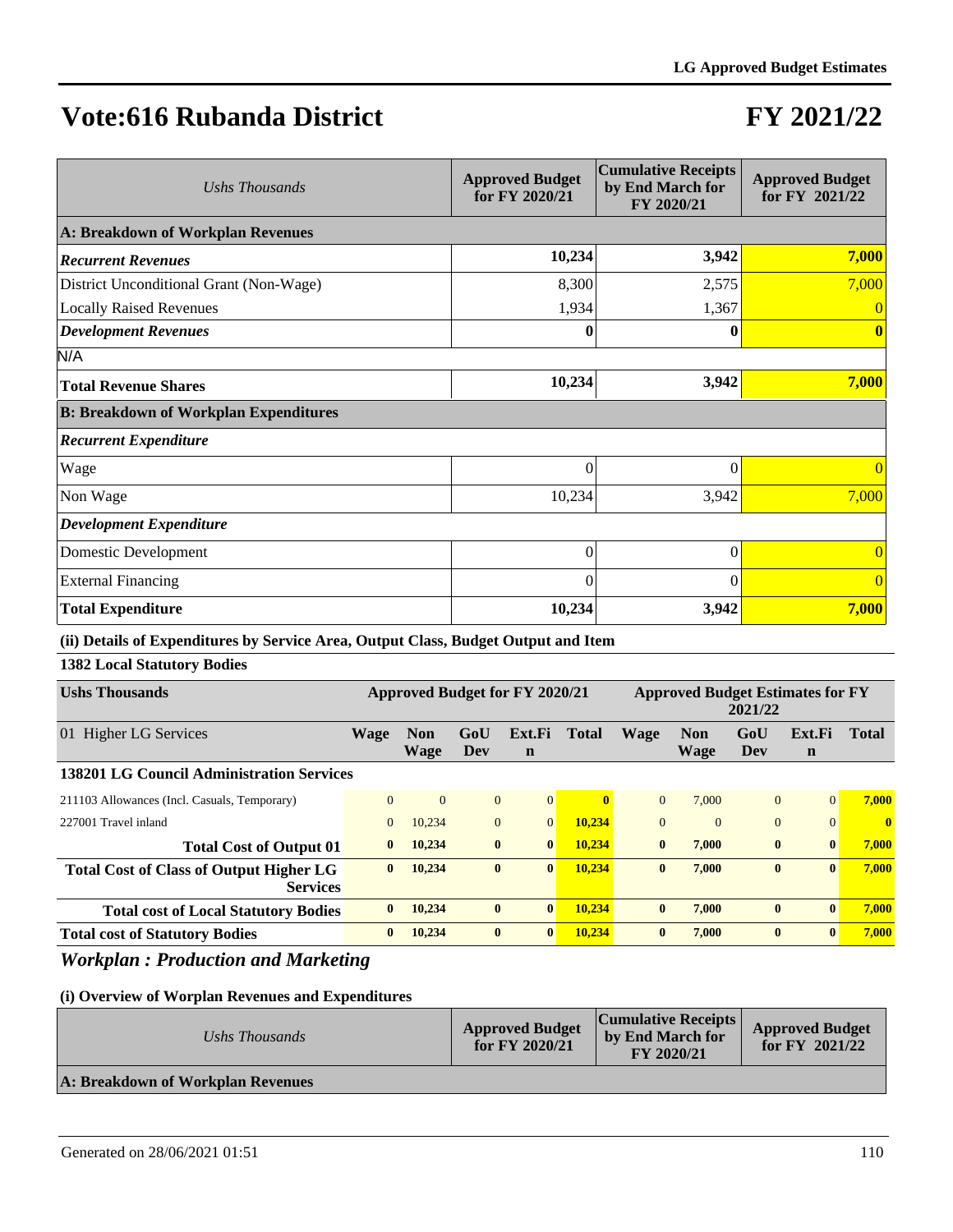### **FY 2021/22**

| <b>Recurrent Revenues</b>                    | 1,336    | 317      | 950            |
|----------------------------------------------|----------|----------|----------------|
| District Unconditional Grant (Non-Wage)      | 1,000    | 250      | 600            |
| <b>Locally Raised Revenues</b>               | 336      | 67       | 350            |
| <b>Development Revenues</b>                  | 0        | 0        | $\bf{0}$       |
| N/A                                          |          |          |                |
| <b>Total Revenue Shares</b>                  | 1,336    | 317      | 950            |
| <b>B: Breakdown of Workplan Expenditures</b> |          |          |                |
| <b>Recurrent Expenditure</b>                 |          |          |                |
| Wage                                         | 0        | 0        | $\theta$       |
| Non Wage                                     | 1,336    | 317      | 950            |
| <b>Development Expenditure</b>               |          |          |                |
| Domestic Development                         | 0        | 0        | $\theta$       |
| <b>External Financing</b>                    | $\theta$ | $\Omega$ | $\overline{0}$ |
| <b>Total Expenditure</b>                     | 1,336    | 317      | 950            |

**(ii) Details of Expenditures by Service Area, Output Class, Budget Output and Item**

**0181 Agricultural Extension Services**

| <b>Ushs Thousands</b>                                             | <b>Approved Budget for FY 2020/21</b> |                           |              |                       | <b>Approved Budget Estimates for FY</b><br>2021/22 |              |                    |                |                       |              |
|-------------------------------------------------------------------|---------------------------------------|---------------------------|--------------|-----------------------|----------------------------------------------------|--------------|--------------------|----------------|-----------------------|--------------|
| 01 Higher LG Services                                             | Wage                                  | <b>Non</b><br><b>Wage</b> | GoU<br>Dev   | Ext.Fi<br>$\mathbf n$ | <b>Total</b>                                       | <b>Wage</b>  | <b>Non</b><br>Wage | GoU<br>Dev     | Ext.Fi<br>$\mathbf n$ | <b>Total</b> |
| 018101 Extension Worker Services                                  |                                       |                           |              |                       |                                                    |              |                    |                |                       |              |
| 227001 Travel inland                                              | $\overline{0}$                        | $\mathbf{0}$              | $\mathbf{0}$ | $\vert 0 \vert$       | $\mathbf{0}$                                       | $\theta$     | 950                | $\overline{0}$ | $\overline{0}$        | 950          |
| <b>Total Cost of Output 01</b>                                    | $\mathbf{0}$                          | $\bf{0}$                  | $\bf{0}$     | $\mathbf{0}$          | $\mathbf{0}$                                       | $\mathbf{0}$ | 950                | $\mathbf{0}$   | $\mathbf{0}$          | 950          |
| <b>Total Cost of Class of Output Higher LG</b><br><b>Services</b> | $\bf{0}$                              | $\bf{0}$                  | $\bf{0}$     | $\mathbf{0}$          | $\mathbf{0}$                                       | $\mathbf{0}$ | 950                | $\bf{0}$       | $\mathbf{0}$          | 950          |
| <b>Total cost of Agricultural Extension</b><br><b>Services</b>    | $\bf{0}$                              | $\bf{0}$                  | $\mathbf{0}$ | $\vert 0 \vert$       | $\mathbf{0}$                                       | $\mathbf{0}$ | 950                | $\mathbf{0}$   | $\mathbf{0}$          | 950          |

#### **0182 District Production Services**

| <b>Ushs Thousands</b>                                             | Approved Budget for FY 2020/21 |                    |              |                       | <b>Approved Budget Estimates for FY</b><br>2021/22 |                |                    |              |                       |              |
|-------------------------------------------------------------------|--------------------------------|--------------------|--------------|-----------------------|----------------------------------------------------|----------------|--------------------|--------------|-----------------------|--------------|
| 01 Higher LG Services                                             | Wage                           | <b>Non</b><br>Wage | GoU<br>Dev   | Ext.Fi<br>$\mathbf n$ | <b>Total</b>                                       | <b>Wage</b>    | <b>Non</b><br>Wage | GoU<br>Dev   | Ext.Fi<br>$\mathbf n$ | <b>Total</b> |
| 018205 Crop disease control and regulation                        |                                |                    |              |                       |                                                    |                |                    |              |                       |              |
| 227001 Travel inland                                              | $\Omega$                       | 1,336              | $\mathbf{0}$ | $\vert 0 \vert$       | 1,336                                              | $\overline{0}$ | $\Omega$           | $\Omega$     | $\overline{0}$        | $\mathbf{0}$ |
| <b>Total Cost of Output 05</b>                                    | $\mathbf{0}$                   | 1,336              | $\bf{0}$     | $\mathbf{0}$          | 1,336                                              | $\mathbf{0}$   | $\mathbf{0}$       | $\bf{0}$     | $\mathbf{0}$          | $\bf{0}$     |
| <b>Total Cost of Class of Output Higher LG</b><br><b>Services</b> | $\mathbf{0}$                   | 1,336              | $\mathbf{0}$ | $\mathbf{0}$          | 1,336                                              | $\mathbf{0}$   | $\mathbf{0}$       | $\mathbf{0}$ | $\mathbf{0}$          | $\mathbf{0}$ |
| <b>Total cost of District Production Services</b>                 | $\mathbf{0}$                   | 1.336              | $\bf{0}$     | $\vert 0 \vert$       | 1.336                                              | $\bf{0}$       | $\mathbf{0}$       | $\bf{0}$     | $\mathbf{0}$          | $\mathbf{0}$ |
| <b>Total cost of Production and Marketing</b>                     | $\mathbf{0}$                   | 1.336              | $\bf{0}$     | $\mathbf{0}$          | 1.336                                              | $\mathbf{0}$   | 950                | $\mathbf{0}$ | $\mathbf{0}$          | 950          |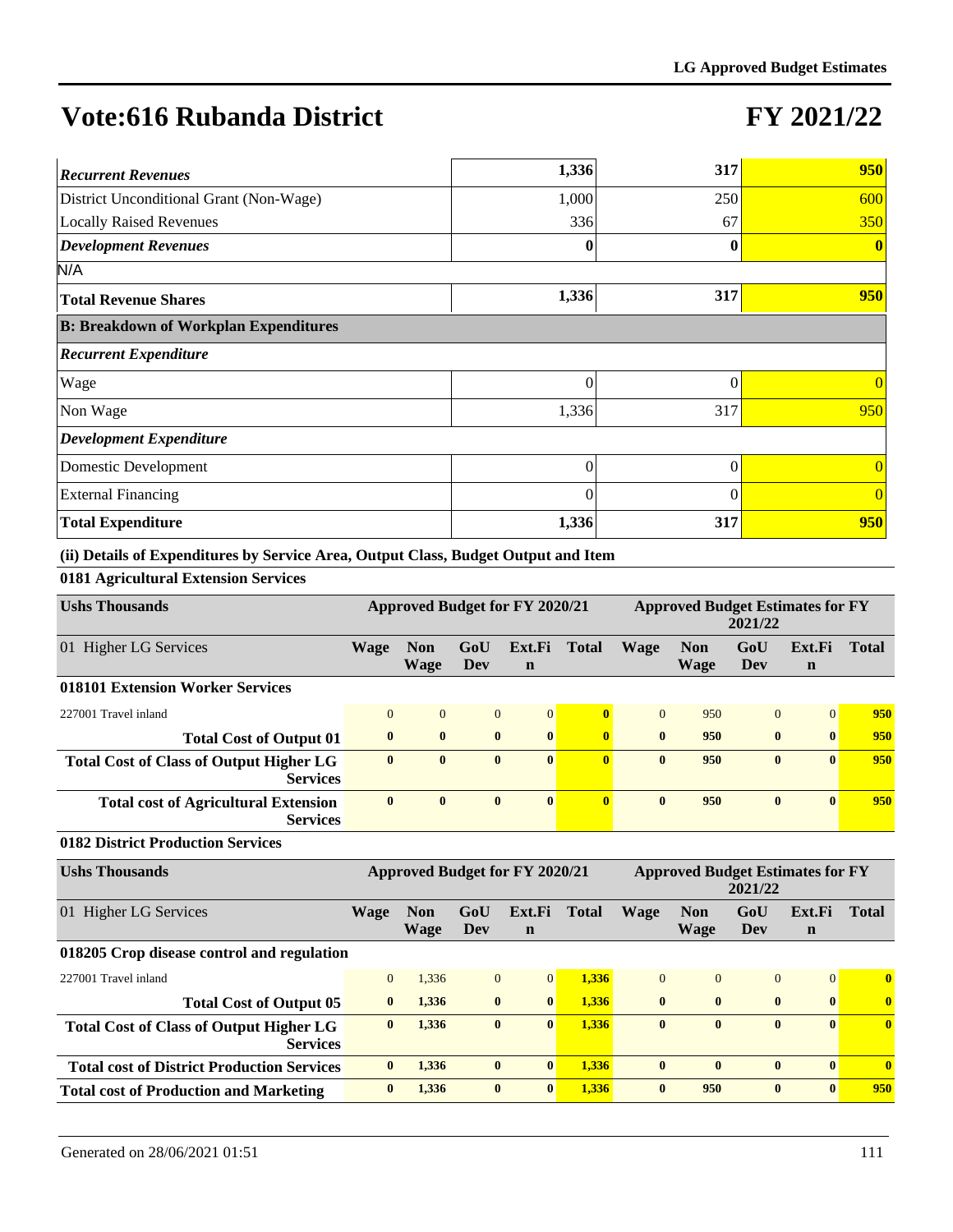# **FY 2021/22**

### *Workplan : Health*

#### **(i) Overview of Worplan Revenues and Expenditures**

| Ushs Thousands                               | <b>Approved Budget</b><br>for FY 2020/21 | <b>Cumulative Receipts</b><br>by End March for<br>FY 2020/21 | <b>Approved Budget</b><br>for FY 2021/22 |
|----------------------------------------------|------------------------------------------|--------------------------------------------------------------|------------------------------------------|
| A: Breakdown of Workplan Revenues            |                                          |                                                              |                                          |
| <b>Recurrent Revenues</b>                    | 1,300                                    | 575                                                          | 500                                      |
| District Unconditional Grant (Non-Wage)      | 300                                      | 225                                                          | $\overline{0}$                           |
| <b>Locally Raised Revenues</b>               | 1,000                                    | 350                                                          | 500                                      |
| <b>Development Revenues</b>                  | $\bf{0}$                                 | 0                                                            | $\bf{0}$                                 |
| N/A                                          |                                          |                                                              |                                          |
| <b>Total Revenue Shares</b>                  | 1,300                                    | 575                                                          | 500                                      |
| <b>B: Breakdown of Workplan Expenditures</b> |                                          |                                                              |                                          |
| <b>Recurrent Expenditure</b>                 |                                          |                                                              |                                          |
| Wage                                         | $\Omega$                                 | $\theta$                                                     | $\overline{0}$                           |
| Non Wage                                     | 1,300                                    | 275                                                          | 500                                      |
| <b>Development Expenditure</b>               |                                          |                                                              |                                          |
| Domestic Development                         | $\Omega$                                 | $\Omega$                                                     | $\overline{0}$                           |
| <b>External Financing</b>                    | $\Omega$                                 | $\Omega$                                                     | $\overline{0}$                           |
| <b>Total Expenditure</b>                     | 1,300                                    | 275                                                          | 500                                      |

### **(ii) Details of Expenditures by Service Area, Output Class, Budget Output and Item**

### **0881 Primary Healthcare**

| <b>Ushs Thousands</b>                                      | <b>Approved Budget for FY 2020/21</b> |                    |              |                       | <b>Approved Budget Estimates for FY</b><br>2021/22 |              |                    |                |                       |              |
|------------------------------------------------------------|---------------------------------------|--------------------|--------------|-----------------------|----------------------------------------------------|--------------|--------------------|----------------|-----------------------|--------------|
| 01 Higher LG Services                                      | Wage                                  | <b>Non</b><br>Wage | GoU<br>Dev   | Ext.Fi<br>$\mathbf n$ | Total                                              | Wage         | <b>Non</b><br>Wage | GoU<br>Dev     | Ext.Fi<br>$\mathbf n$ | <b>Total</b> |
| 088101 Public Health Promotion                             |                                       |                    |              |                       |                                                    |              |                    |                |                       |              |
| 227001 Travel inland                                       | $\Omega$                              | $\overline{0}$     | $\mathbf{0}$ | 0                     | $\mathbf{0}$                                       | $\theta$     | 500                | $\overline{0}$ | $\Omega$              | 500          |
| <b>Total Cost of Output 01</b>                             | $\mathbf{0}$                          | $\bf{0}$           | $\bf{0}$     | $\mathbf{0}$          | $\mathbf{0}$                                       | $\mathbf{0}$ | 500                | $\mathbf{0}$   | $\mathbf{0}$          | 500          |
| Total Cost of Class of Output Higher LG<br><b>Services</b> | $\mathbf{0}$                          | $\mathbf{0}$       | $\bf{0}$     | $\mathbf{0}$          | $\mathbf{0}$                                       | $\mathbf{0}$ | 500                | $\mathbf{0}$   | $\mathbf{0}$          | 500          |
| <b>Total cost of Primary Healthcare</b>                    | $\mathbf{0}$                          | $\mathbf{0}$       | $\mathbf{0}$ | $\mathbf{0}$          | $\mathbf{0}$                                       | $\mathbf{0}$ | 500                | $\mathbf{0}$   | $\mathbf{0}$          | 500          |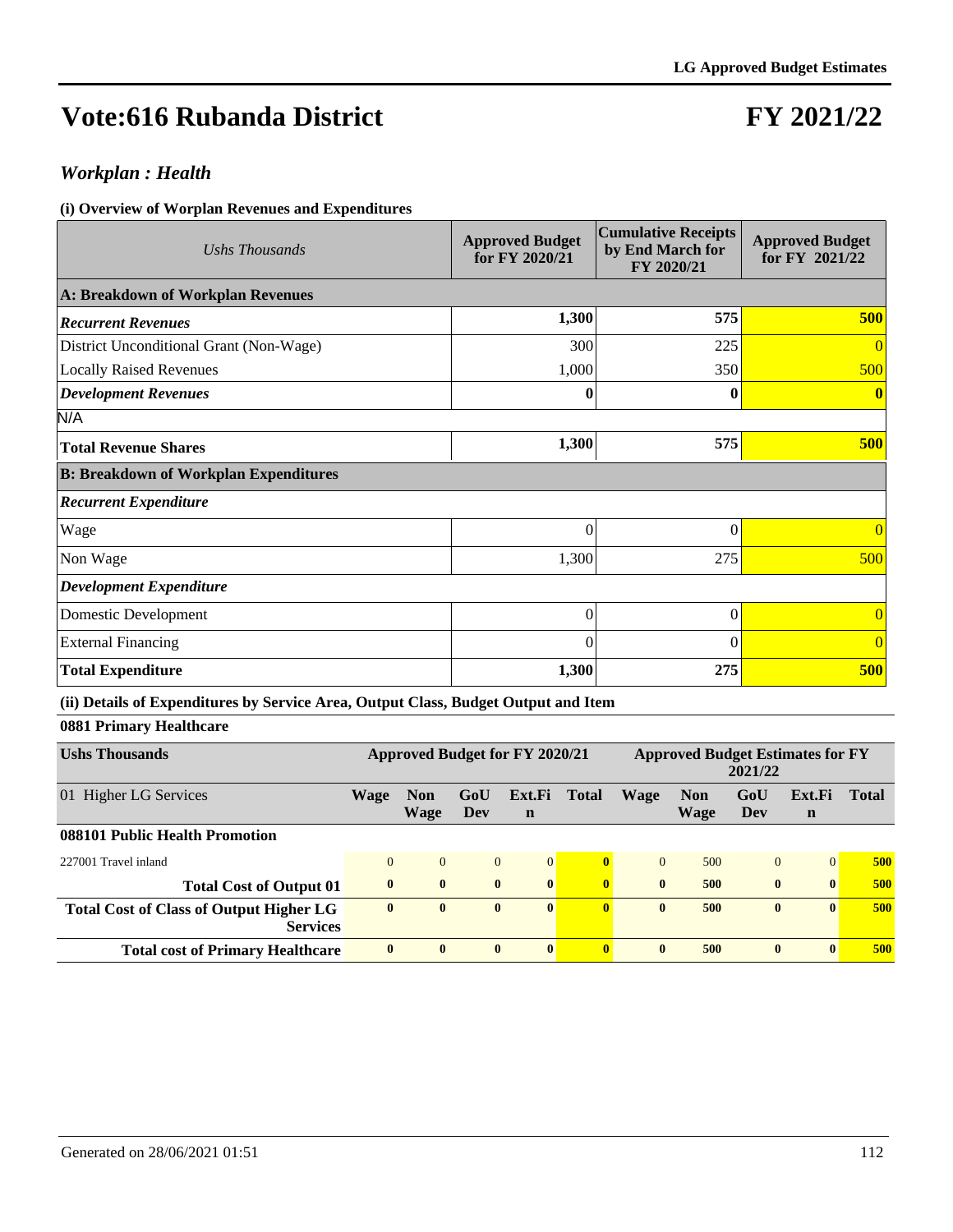# **FY 2021/22**

#### **0883 Health Management and Supervision**

| <b>Ushs Thousands</b>                                             | Approved Budget for FY 2020/21 |                           |              |                       | <b>Approved Budget Estimates for FY</b><br>2021/22 |              |                    |                |                       |              |
|-------------------------------------------------------------------|--------------------------------|---------------------------|--------------|-----------------------|----------------------------------------------------|--------------|--------------------|----------------|-----------------------|--------------|
| 01 Higher LG Services                                             | <b>Wage</b>                    | <b>Non</b><br><b>Wage</b> | GoU<br>Dev   | Ext.Fi<br>$\mathbf n$ | <b>Total</b>                                       | <b>Wage</b>  | <b>Non</b><br>Wage | GoU<br>Dev     | Ext.Fi<br>$\mathbf n$ | <b>Total</b> |
| 088302 Healthcare Services Monitoring and Inspection              |                                |                           |              |                       |                                                    |              |                    |                |                       |              |
| 227001 Travel inland                                              | $\mathbf{0}$                   | 1,300                     | $\mathbf{0}$ | $\mathbf{0}$          | 1,300                                              | $\theta$     | $\Omega$           | $\overline{0}$ | $\Omega$              | $\mathbf{0}$ |
| <b>Total Cost of Output 02</b>                                    | $\bf{0}$                       | 1,300                     | $\bf{0}$     | $\mathbf{0}$          | 1.300                                              | $\mathbf{0}$ | $\mathbf{0}$       | $\bf{0}$       | $\mathbf{0}$          | $\bf{0}$     |
| <b>Total Cost of Class of Output Higher LG</b><br><b>Services</b> | $\bf{0}$                       | 1,300                     | $\bf{0}$     | $\mathbf{0}$          | 1,300                                              | $\mathbf{0}$ | $\mathbf{0}$       | $\bf{0}$       | $\bf{0}$              | $\mathbf{0}$ |
| <b>Total cost of Health Management and</b><br><b>Supervision</b>  | $\mathbf{0}$                   | 1,300                     | $\bf{0}$     | $\mathbf{0}$          | 1,300                                              | $\bf{0}$     | $\mathbf{0}$       | $\bf{0}$       | $\mathbf{0}$          | $\mathbf{0}$ |
| <b>Total cost of Health</b>                                       | $\mathbf{0}$                   | 1,300                     | $\bf{0}$     | $\mathbf{0}$          | 1,300                                              | $\mathbf{0}$ | 500                | $\mathbf{0}$   | $\mathbf{0}$          | 500          |

*Workplan : Education*

#### **(i) Overview of Worplan Revenues and Expenditures**

| Ushs Thousands                               | <b>Approved Budget</b><br>for FY 2020/21 | <b>Cumulative Receipts</b><br>by End March for<br>FY 2020/21 | <b>Approved Budget</b><br>for FY 2021/22 |  |
|----------------------------------------------|------------------------------------------|--------------------------------------------------------------|------------------------------------------|--|
| A: Breakdown of Workplan Revenues            |                                          |                                                              |                                          |  |
| <b>Recurrent Revenues</b>                    | 1,000                                    | 2,405                                                        | 1,100                                    |  |
| District Unconditional Grant (Non-Wage)      | 700                                      | 2,345                                                        | $\Omega$                                 |  |
| <b>Locally Raised Revenues</b>               | 300                                      | 60                                                           | 1,100                                    |  |
| <b>Development Revenues</b>                  | 0                                        | 0                                                            |                                          |  |
| N/A                                          |                                          |                                                              |                                          |  |
| <b>Total Revenue Shares</b>                  | 1,000                                    | 2,405                                                        | 1,100                                    |  |
| <b>B: Breakdown of Workplan Expenditures</b> |                                          |                                                              |                                          |  |
| <b>Recurrent Expenditure</b>                 |                                          |                                                              |                                          |  |
| Wage                                         | $\theta$                                 | $\Omega$                                                     | $\Omega$                                 |  |
| Non Wage                                     | 1,000                                    | 2,405                                                        | 1,100                                    |  |
| <b>Development Expenditure</b>               |                                          |                                                              |                                          |  |
| Domestic Development                         | $\overline{0}$                           | $\Omega$                                                     |                                          |  |
| <b>External Financing</b>                    | $\theta$                                 | $\Omega$                                                     | $\Omega$                                 |  |
| <b>Total Expenditure</b>                     | 1,000                                    | 2,405                                                        | 1,100                                    |  |

**(ii) Details of Expenditures by Service Area, Output Class, Budget Output and Item**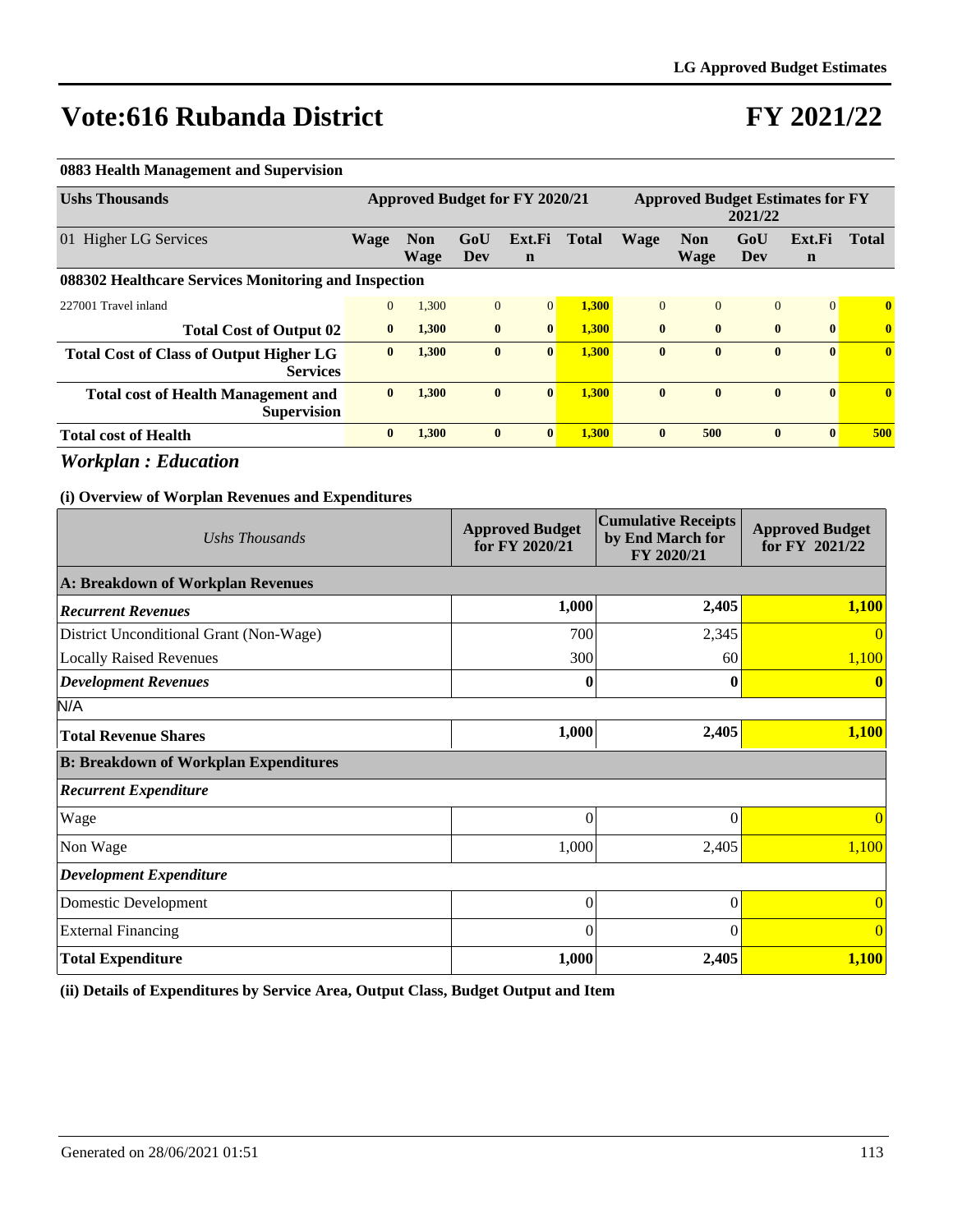# **FY 2021/22**

### **0781 Pre-Primary and Primary Education**

| <b>Ushs Thousands</b>                                                           | Approved Budget for FY 2020/21 |                           |                |                                       | <b>Approved Budget Estimates for FY</b><br>2021/22 |                |                                         |                   |                       |              |
|---------------------------------------------------------------------------------|--------------------------------|---------------------------|----------------|---------------------------------------|----------------------------------------------------|----------------|-----------------------------------------|-------------------|-----------------------|--------------|
| 01 Higher LG Services                                                           | <b>Wage</b>                    | <b>Non</b><br><b>Wage</b> | GoU<br>Dev     | Ext.Fi<br>$\mathbf n$                 | <b>Total</b>                                       | Wage           | <b>Non</b><br><b>Wage</b>               | GoU<br><b>Dev</b> | Ext.Fi<br>$\mathbf n$ | <b>Total</b> |
| 078102 Primary Teaching Services                                                |                                |                           |                |                                       |                                                    |                |                                         |                   |                       |              |
| 227001 Travel inland                                                            | $\Omega$                       | $\overline{0}$            | $\overline{0}$ | $\overline{0}$                        | $\mathbf{0}$                                       | $\overline{0}$ | 1,100                                   | $\overline{0}$    | $\Omega$              | 1,100        |
| <b>Total Cost of Output 02</b>                                                  | $\bf{0}$                       | $\bf{0}$                  | $\bf{0}$       | $\bf{0}$                              | $\bf{0}$                                           | $\mathbf{0}$   | 1,100                                   | $\bf{0}$          | $\bf{0}$              | 1,100        |
| <b>Total Cost of Class of Output Higher LG</b><br><b>Services</b>               | $\bf{0}$                       | $\bf{0}$                  | $\bf{0}$       | $\mathbf{0}$                          | $\mathbf{0}$                                       | $\bf{0}$       | 1,100                                   | $\bf{0}$          | $\mathbf{0}$          | 1,100        |
| <b>Total cost of Pre-Primary and Primary</b><br><b>Education</b>                | $\mathbf{0}$                   | $\bf{0}$                  | $\bf{0}$       | $\bf{0}$                              | $\mathbf{0}$                                       | $\bf{0}$       | 1,100                                   | $\bf{0}$          | $\mathbf{0}$          | 1,100        |
| 0784 Education & Sports Management and Inspection                               |                                |                           |                |                                       |                                                    |                |                                         |                   |                       |              |
| <b>Ushs Thousands</b>                                                           |                                |                           |                | <b>Approved Budget for FY 2020/21</b> |                                                    |                | <b>Approved Budget Estimates for FY</b> | 2021/22           |                       |              |
| 01 Higher LG Services                                                           | <b>Wage</b>                    | <b>Non</b><br><b>Wage</b> | GoU<br>Dev     | Ext.Fi<br>$\mathbf n$                 | <b>Total</b>                                       | Wage           | <b>Non</b><br><b>Wage</b>               | GoU<br>Dev        | Ext.Fi<br>$\mathbf n$ | <b>Total</b> |
| 078405 Education Management Services                                            |                                |                           |                |                                       |                                                    |                |                                         |                   |                       |              |
| 221011 Printing, Stationery, Photocopying and Binding                           | $\Omega$                       | 1,000                     | $\overline{0}$ | $\overline{0}$                        | 1,000                                              | $\Omega$       | $\Omega$                                | $\overline{0}$    | $\overline{0}$        | $\bf{0}$     |
| <b>Total Cost of Output 05</b>                                                  | $\bf{0}$                       | 1,000                     | $\bf{0}$       | $\bf{0}$                              | 1,000                                              | $\bf{0}$       | $\mathbf{0}$                            | $\bf{0}$          | $\bf{0}$              | $\bf{0}$     |
| <b>Total Cost of Class of Output Higher LG</b><br><b>Services</b>               | $\mathbf{0}$                   | 1,000                     | $\mathbf{0}$   | $\mathbf{0}$                          | 1,000                                              | $\mathbf{0}$   | $\mathbf{0}$                            | $\mathbf{0}$      | $\mathbf{0}$          | $\mathbf{0}$ |
| <b>Total cost of Education &amp; Sports</b><br><b>Management and Inspection</b> | $\mathbf{0}$                   | 1,000                     | $\mathbf{0}$   | $\mathbf{0}$                          | 1,000                                              | $\mathbf{0}$   | $\mathbf{0}$                            | $\mathbf{0}$      | $\mathbf{0}$          | $\mathbf{0}$ |
| <b>Total cost of Education</b>                                                  | $\bf{0}$                       | 1,000                     | $\bf{0}$       | $\mathbf{0}$                          | 1.000                                              | $\bf{0}$       | 1.100                                   | $\bf{0}$          | $\bf{0}$              | 1,100        |

### *Workplan : Roads and Engineering*

| Ushs Thousands                                        | <b>Approved Budget</b><br>for FY 2020/21 | <b>Cumulative Receipts</b><br>by End March for<br>FY 2020/21 | <b>Approved Budget</b><br>for FY 2021/22 |
|-------------------------------------------------------|------------------------------------------|--------------------------------------------------------------|------------------------------------------|
| A: Breakdown of Workplan Revenues                     |                                          |                                                              |                                          |
| <b>Recurrent Revenues</b>                             | 800                                      | 8,840                                                        |                                          |
| District Unconditional Grant (Non-Wage)               | 800                                      | 200                                                          | $\theta$                                 |
| Other Transfers from Central Government               |                                          | 8,640                                                        |                                          |
| Development Revenues                                  | 14,167                                   | 21,655                                                       | 58,895                                   |
| District Discretionary Development Equalization Grant | 14,167                                   | 21,655                                                       | 58,895                                   |
| <b>Total Revenue Shares</b>                           | 14,967                                   | 30,495                                                       | 58,895                                   |
| <b>B: Breakdown of Workplan Expenditures</b>          |                                          |                                                              |                                          |
| <b>Recurrent Expenditure</b>                          |                                          |                                                              |                                          |
| Wage                                                  | 0                                        | 0                                                            |                                          |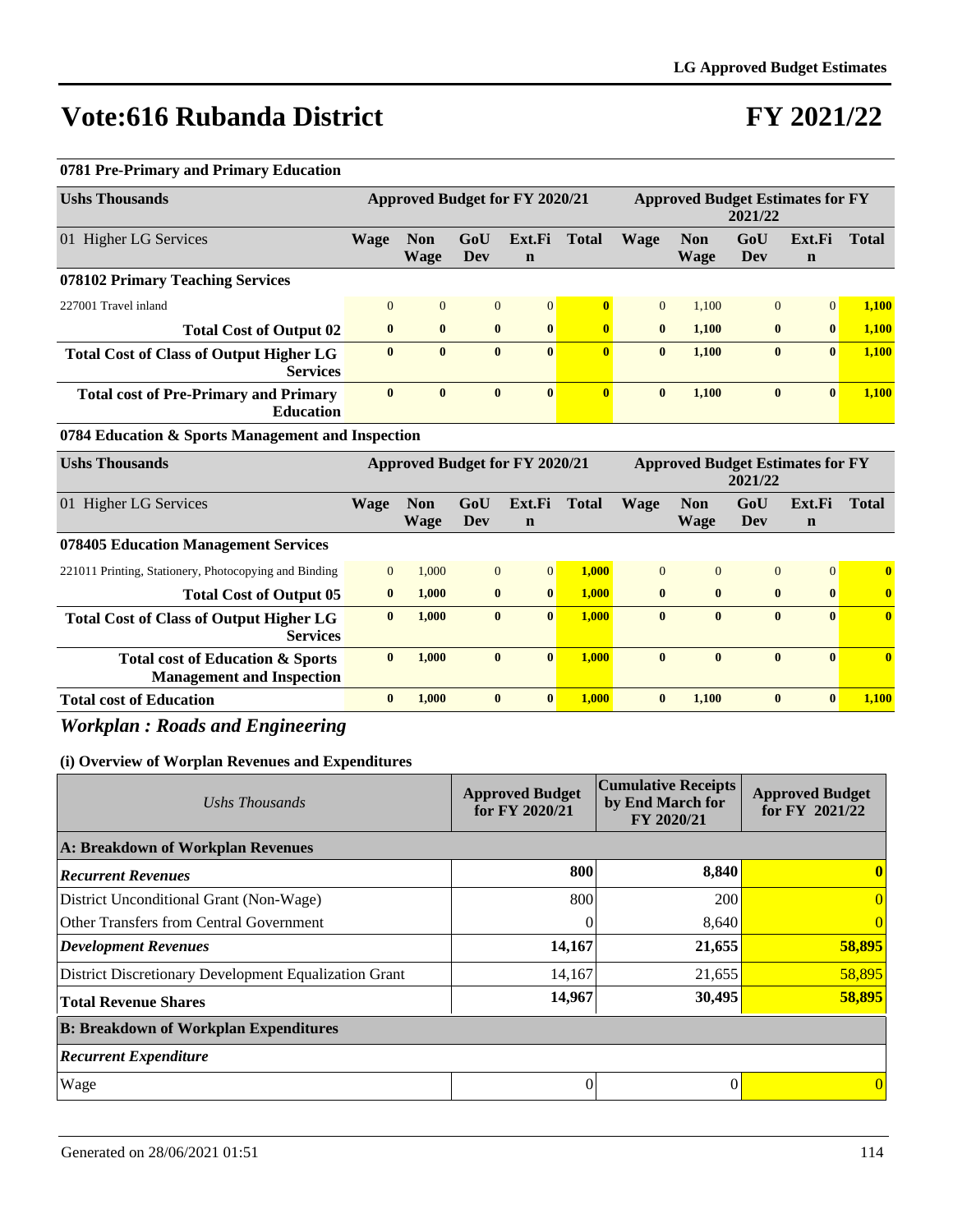### **FY 2021/22**

| Non Wage                       | 800    |  |        |  |  |  |  |  |
|--------------------------------|--------|--|--------|--|--|--|--|--|
| <b>Development Expenditure</b> |        |  |        |  |  |  |  |  |
| Domestic Development           | 14,167 |  | 58,895 |  |  |  |  |  |
| <b>External Financing</b>      |        |  |        |  |  |  |  |  |
| <b>Total Expenditure</b>       | 14,967 |  | 58,895 |  |  |  |  |  |

#### **(ii) Details of Expenditures by Service Area, Output Class, Budget Output and Item**

#### **0481 District, Urban and Community Access Roads**

| <b>Ushs Thousands</b>                                                     | <b>Approved Budget for FY 2020/21</b> |                           |                |                                       | <b>Approved Budget Estimates for FY</b><br>2021/22 |                |                                         |                   |                       |              |
|---------------------------------------------------------------------------|---------------------------------------|---------------------------|----------------|---------------------------------------|----------------------------------------------------|----------------|-----------------------------------------|-------------------|-----------------------|--------------|
| 01 Higher LG Services                                                     | <b>Wage</b>                           | <b>Non</b><br><b>Wage</b> | GoU<br>Dev     | Ext.Fi<br>$\mathbf n$                 | <b>Total</b>                                       | <b>Wage</b>    | <b>Non</b><br><b>Wage</b>               | GoU<br><b>Dev</b> | Ext.Fi<br>$\mathbf n$ | <b>Total</b> |
| 048104 Community Access Roads maintenance                                 |                                       |                           |                |                                       |                                                    |                |                                         |                   |                       |              |
| 227001 Travel inland                                                      | $\overline{0}$                        | 800                       | $\overline{0}$ | $\overline{0}$                        | 800                                                | $\overline{0}$ | $\Omega$                                | $\overline{0}$    | $\overline{0}$        | $\mathbf{0}$ |
| <b>Total Cost of Output 04</b>                                            | $\bf{0}$                              | 800                       | $\bf{0}$       | $\bf{0}$                              | 800                                                | $\bf{0}$       | $\bf{0}$                                | $\bf{0}$          | $\bf{0}$              | $\bf{0}$     |
| <b>Total Cost of Class of Output Higher LG</b><br><b>Services</b>         | $\mathbf{0}$                          | 800                       | $\mathbf{0}$   | $\mathbf{0}$                          | 800                                                | $\mathbf{0}$   | $\mathbf{0}$                            | $\mathbf{0}$      | $\mathbf{0}$          | $\mathbf{0}$ |
| 03 Capital Purchases                                                      | <b>Wage</b>                           | <b>Non</b>                | GoU            | Ext.Fi                                | <b>Total</b>                                       | <b>Wage</b>    | <b>Non</b>                              | GoU               | Ext.Fi                | <b>Total</b> |
|                                                                           |                                       | <b>Wage</b>               | Dev            | $\mathbf n$                           |                                                    |                | <b>Wage</b>                             | <b>Dev</b>        | $\mathbf n$           |              |
| 048180 Rural roads construction and rehabilitation                        |                                       |                           |                |                                       |                                                    |                |                                         |                   |                       |              |
| 312103 Roads and Bridges                                                  | $\Omega$                              | $\overline{0}$            | 14,167         | $\overline{0}$                        | 14.167                                             | $\overline{0}$ | $\overline{0}$                          | $\mathbf{0}$      | $\overline{0}$        | $\bf{0}$     |
| <b>Total Cost of Output 80</b>                                            | $\bf{0}$                              | $\bf{0}$                  | 14,167         | $\bf{0}$                              | 14,167                                             | $\bf{0}$       | $\bf{0}$                                | $\bf{0}$          | $\bf{0}$              | $\bf{0}$     |
| <b>Total Cost of Class of Output Capital</b><br><b>Purchases</b>          | $\mathbf{0}$                          | $\bf{0}$                  | 14,167         | $\mathbf{0}$                          | 14,167                                             | $\mathbf{0}$   | $\mathbf{0}$                            | $\mathbf{0}$      | $\mathbf{0}$          | $\mathbf{0}$ |
| <b>Total cost of District, Urban and</b><br><b>Community Access Roads</b> | $\bf{0}$                              | 800                       | 14,167         | $\bf{0}$                              | 14,967                                             | $\bf{0}$       | $\bf{0}$                                | $\bf{0}$          | $\mathbf{0}$          | $\mathbf{0}$ |
| 0482 District Engineering Services                                        |                                       |                           |                |                                       |                                                    |                |                                         |                   |                       |              |
| <b>Ushs Thousands</b>                                                     |                                       |                           |                | <b>Approved Budget for FY 2020/21</b> |                                                    |                | <b>Approved Budget Estimates for FY</b> | 2021/22           |                       |              |
| 03 Capital Purchases                                                      | <b>Wage</b>                           | <b>Non</b><br>Wage        | GoU<br>Dev     | Ext.Fi<br>$\mathbf n$                 | <b>Total</b>                                       | <b>Wage</b>    | <b>Non</b><br>Wage                      | GoU<br>Dev        | Ext.Fi<br>$\mathbf n$ | <b>Total</b> |
| 048275 Non Standard Service Delivery Capital                              |                                       |                           |                |                                       |                                                    |                |                                         |                   |                       |              |
| 312103 Roads and Bridges                                                  | $\Omega$                              | $\mathbf{0}$              | $\overline{0}$ | $\mathbf{0}$                          | $\bf{0}$                                           | $\overline{0}$ | $\overline{0}$                          | 35,895            | $\mathbf{0}$          | 35,895       |
| <b>Total Cost of Output 75</b>                                            | $\bf{0}$                              | $\bf{0}$                  | $\bf{0}$       | $\bf{0}$                              | $\bf{0}$                                           | $\bf{0}$       | $\bf{0}$                                | 35,895            | $\bf{0}$              | 35,895       |

**048281 Construction of public Buildings** 281503 Engineering and Design Studies & Plans for capital works 0 0 0 0 **0** 0 0 2,000 0 **2,000**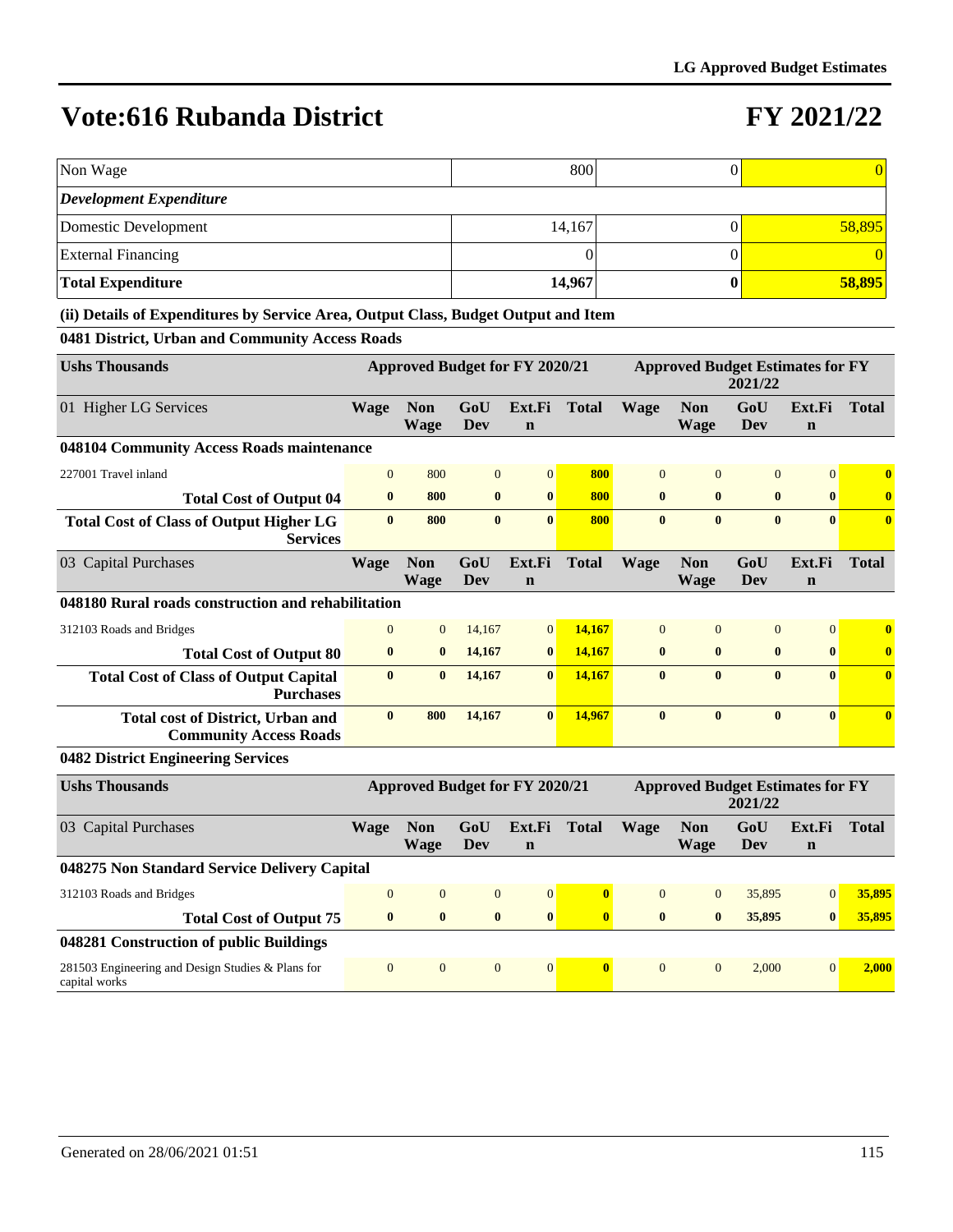# **FY 2021/22**

| 312101 Non-Residential Buildings                                 |              | $\mathbf{0}$ | $\mathbf{0}$ | $\overline{0}$ |              | $\overline{0}$ |              | 21,000 | $\overline{0}$ | 21,000 |
|------------------------------------------------------------------|--------------|--------------|--------------|----------------|--------------|----------------|--------------|--------|----------------|--------|
| <b>Total Cost of Output 81</b>                                   | $\mathbf{0}$ | $\mathbf{0}$ | $\mathbf{0}$ | $\mathbf{0}$   | $\mathbf{0}$ | $\mathbf{0}$   | $\mathbf{0}$ | 23,000 | $\bf{0}$       | 23,000 |
| <b>Total Cost of Class of Output Capital</b><br><b>Purchases</b> | $\mathbf{0}$ | $\bf{0}$     | $\mathbf{0}$ | $\bf{0}$       | $\mathbf{0}$ | $\mathbf{0}$   | $\mathbf{0}$ | 58,895 |                | 58,895 |
| <b>Total cost of District Engineering Services</b>               | $\mathbf{0}$ | $\mathbf{0}$ | $\mathbf{0}$ | $\mathbf{0}$   |              | $\mathbf{0}$   | $\mathbf{0}$ | 58,895 |                | 58,895 |
| <b>Total cost of Roads and Engineering</b>                       |              | 800          | 14,167       | $\mathbf{0}$   | 14,967       | $\mathbf{0}$   | $\mathbf{0}$ | 58,895 |                | 58,895 |

### *Workplan : Community Based Services*

### **(i) Overview of Worplan Revenues and Expenditures**

| Ushs Thousands                                        | <b>Approved Budget</b><br>for FY 2020/21 | <b>Cumulative Receipts</b><br>by End March for<br>FY 2020/21 | <b>Approved Budget</b><br>for FY 2021/22 |  |
|-------------------------------------------------------|------------------------------------------|--------------------------------------------------------------|------------------------------------------|--|
| A: Breakdown of Workplan Revenues                     |                                          |                                                              |                                          |  |
| <b>Recurrent Revenues</b>                             | 1,894                                    | 854                                                          | 1,400                                    |  |
| District Unconditional Grant (Non-Wage)               | 500                                      | 575                                                          | 800                                      |  |
| <b>Locally Raised Revenues</b>                        | 1,394                                    | 279                                                          | 600                                      |  |
| <b>Development Revenues</b>                           | 6,320                                    | 2,107                                                        | $\mathbf{0}$                             |  |
| District Discretionary Development Equalization Grant | 6,320                                    | 2,107                                                        | $\overline{0}$                           |  |
| <b>Total Revenue Shares</b>                           | 8,214                                    | 2,960                                                        | 1,400                                    |  |
| <b>B: Breakdown of Workplan Expenditures</b>          |                                          |                                                              |                                          |  |
| <b>Recurrent Expenditure</b>                          |                                          |                                                              |                                          |  |
| Wage                                                  | $\mathbf{0}$                             | $\Omega$                                                     | $\overline{0}$                           |  |
| Non Wage                                              | 1,894                                    | 854                                                          | 1,400                                    |  |
| <b>Development Expenditure</b>                        |                                          |                                                              |                                          |  |
| Domestic Development                                  | 6,320                                    | 2,107                                                        | $\overline{0}$                           |  |
| <b>External Financing</b>                             | $\Omega$                                 | $\theta$                                                     | $\Omega$                                 |  |
| <b>Total Expenditure</b>                              | 8,214                                    | 2,960                                                        | 1,400                                    |  |

**(ii) Details of Expenditures by Service Area, Output Class, Budget Output and Item**

**1081 Community Mobilisation and Empowerment**

| <b>Ushs Thousands</b>                                              | <b>Approved Budget for FY 2020/21</b> |                    |                |                       | <b>Approved Budget Estimates for FY</b><br>2021/22 |              |                    |                |              |              |
|--------------------------------------------------------------------|---------------------------------------|--------------------|----------------|-----------------------|----------------------------------------------------|--------------|--------------------|----------------|--------------|--------------|
| 01 Higher LG Services                                              | <b>Wage</b>                           | <b>Non</b><br>Wage | GoU<br>Dev     | Ext.Fi<br>$\mathbf n$ | <b>Total</b>                                       | Wage         | <b>Non</b><br>Wage | GoU<br>Dev     | Ext.Fi<br>n  | <b>Total</b> |
| <b>108117 Operation of the Community Based Services Department</b> |                                       |                    |                |                       |                                                    |              |                    |                |              |              |
| 227001 Travel inland                                               | $\overline{0}$                        | 1,894              | $\overline{0}$ | $\Omega$              | 1.894                                              | $\Omega$     | 1.400              | $\overline{0}$ | $\Omega$     | 1.400        |
| <b>Total Cost of Output 17</b>                                     | $\mathbf{0}$                          | 1.894              | $\mathbf{0}$   | $\mathbf{0}$          | 1.894                                              | $\mathbf{0}$ | 1.400              | $\bf{0}$       | $\mathbf{0}$ | 1.400        |
| Total Cost of Class of Output Higher LG<br><b>Services</b>         | $\mathbf{0}$                          | 1.894              | $\bf{0}$       | $\mathbf{0}$          | 1.894                                              | $\mathbf{0}$ | 1.400              | $\bf{0}$       | $\mathbf{0}$ | 1.400        |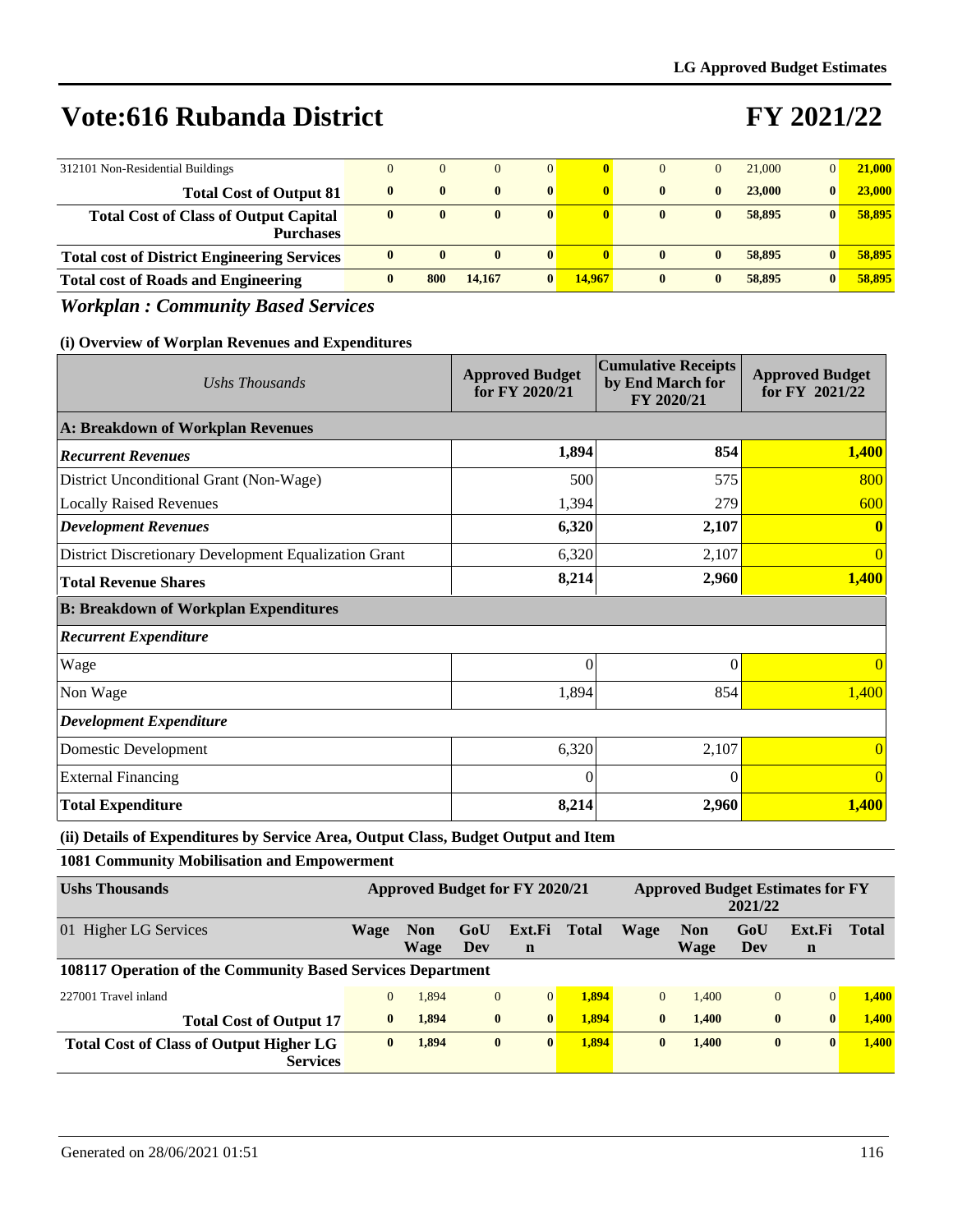### **FY 2021/22**

| 03 Capital Purchases                                             | <b>Wage</b>  | <b>Non</b><br>Wage | GoU<br>Dev | Ext.Fi<br>$\mathbf n$ | Total | Wage         | <b>Non</b><br><b>Wage</b> | GoU<br>Dev   | Ext.Fi<br>$\mathbf n$ | <b>Total</b> |
|------------------------------------------------------------------|--------------|--------------------|------------|-----------------------|-------|--------------|---------------------------|--------------|-----------------------|--------------|
| 108175 Non Standard Service Delivery Capital                     |              |                    |            |                       |       |              |                           |              |                       |              |
| 281504 Monitoring, Supervision & Appraisal of capital<br>works   | $\mathbf{0}$ | $\mathbf{0}$       | 6,320      | $\overline{0}$        | 6.320 | $\mathbf{0}$ | $\Omega$                  | $\mathbf{0}$ | $\vert 0 \vert$       | $\mathbf{0}$ |
| <b>Total Cost of Output 75</b>                                   | $\mathbf{0}$ | $\bf{0}$           | 6,320      | $\bf{0}$              | 6.320 | $\mathbf{0}$ | $\mathbf{0}$              | $\bf{0}$     | $\mathbf{0}$          | $\mathbf{0}$ |
| <b>Total Cost of Class of Output Capital</b><br><b>Purchases</b> | $\bf{0}$     | $\bf{0}$           | 6,320      | $\bf{0}$              | 6,320 | $\mathbf{0}$ | $\mathbf{0}$              | $\bf{0}$     | $\mathbf{0}$          | $\mathbf{0}$ |
| <b>Total cost of Community Mobilisation</b><br>and Empowerment   | $\mathbf{0}$ | 1,894              | 6,320      | $\mathbf{0}$          | 8.214 | $\mathbf{0}$ | 1.400                     | $\bf{0}$     | $\mathbf{0}$          | 1.400        |
| <b>Total cost of Community Based Services</b>                    | $\bf{0}$     | 1,894              | 6,320      | $\bf{0}$              | 8.214 | $\bf{0}$     | 1.400                     | $\bf{0}$     | $\mathbf{0}$          | 1.400        |

### **SubCounty/Town Council/Division: Bufundi**

### *Workplan : Administration*

#### **(i) Overview of Worplan Revenues and Expenditures**

| Ushs Thousands                               | <b>Approved Budget</b><br>for FY 2020/21 | <b>Cumulative Receipts</b><br>by End March for<br>FY 2020/21 | <b>Approved Budget</b><br>for FY 2021/22 |
|----------------------------------------------|------------------------------------------|--------------------------------------------------------------|------------------------------------------|
| A: Breakdown of Workplan Revenues            |                                          |                                                              |                                          |
| <b>Recurrent Revenues</b>                    | 17,414                                   | 14,460                                                       | 18,650                                   |
| District Unconditional Grant (Non-Wage)      | 8,759                                    | 10,982                                                       | 7,900                                    |
| <b>Locally Raised Revenues</b>               | 8,655                                    | 3,478                                                        | 10,750                                   |
| <b>Development Revenues</b>                  |                                          | $\mathbf 0$                                                  |                                          |
| N/A                                          |                                          |                                                              |                                          |
| <b>Total Revenue Shares</b>                  | 17,414                                   | 14,460                                                       | 18,650                                   |
| <b>B: Breakdown of Workplan Expenditures</b> |                                          |                                                              |                                          |
| <b>Recurrent Expenditure</b>                 |                                          |                                                              |                                          |
| Wage                                         | $\Omega$                                 | $\Omega$                                                     | $\Omega$                                 |
| Non Wage                                     | 17,414                                   | 14,460                                                       | 18,650                                   |
| <b>Development Expenditure</b>               |                                          |                                                              |                                          |
| Domestic Development                         | $\overline{0}$                           | $\Omega$                                                     |                                          |
| <b>External Financing</b>                    | $\Omega$                                 | $\Omega$                                                     |                                          |
| <b>Total Expenditure</b>                     | 17,414                                   | 14,460                                                       | 18,650                                   |

**(ii) Details of Expenditures by Service Area, Output Class, Budget Output and Item**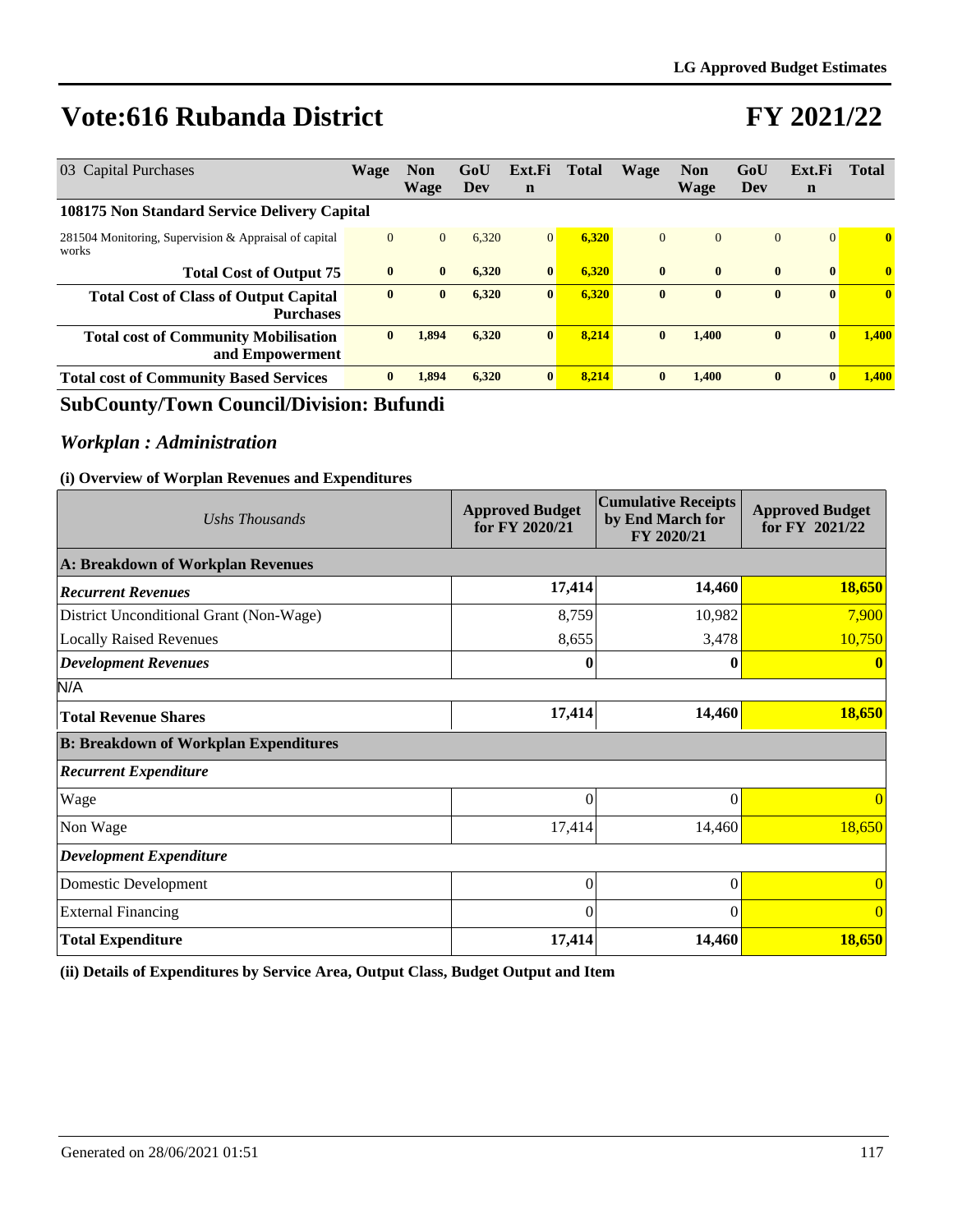### **FY 2021/22**

### **1381 District and Urban Administration**

| <b>Ushs Thousands</b>                                             | Approved Budget for FY 2020/21 |                           |                   |                       | <b>Approved Budget Estimates for FY</b><br>2021/22 |                |                           |                   |                       |                         |
|-------------------------------------------------------------------|--------------------------------|---------------------------|-------------------|-----------------------|----------------------------------------------------|----------------|---------------------------|-------------------|-----------------------|-------------------------|
| 01 Higher LG Services                                             | <b>Wage</b>                    | <b>Non</b><br><b>Wage</b> | GoU<br><b>Dev</b> | Ext.Fi<br>$\mathbf n$ | <b>Total</b>                                       | <b>Wage</b>    | <b>Non</b><br><b>Wage</b> | GoU<br><b>Dev</b> | Ext.Fi<br>$\mathbf n$ | <b>Total</b>            |
| 138104 Supervision of Sub County programme implementation         |                                |                           |                   |                       |                                                    |                |                           |                   |                       |                         |
| 227001 Travel inland                                              | $\overline{0}$                 | 8,655                     | $\mathbf{0}$      | $\vert 0 \vert$       | 8,655                                              | $\overline{0}$ | 18,650                    | $\mathbf{0}$      | $\overline{0}$        | 18,650                  |
| <b>Total Cost of Output 04</b>                                    | $\mathbf{0}$                   | 8,655                     | $\bf{0}$          | $\mathbf{0}$          | 8,655                                              | $\bf{0}$       | 18,650                    | $\bf{0}$          | $\bf{0}$              | 18,650                  |
| <b>138105 Public Information Dissemination</b>                    |                                |                           |                   |                       |                                                    |                |                           |                   |                       |                         |
| 227001 Travel inland                                              | $\Omega$                       | 468                       | $\overline{0}$    | $\overline{0}$        | 468                                                | $\mathbf{0}$   | $\mathbf{0}$              | $\mathbf{0}$      | $\overline{0}$        | $\overline{\mathbf{0}}$ |
| <b>Total Cost of Output 05</b>                                    | $\mathbf{0}$                   | 468                       | $\bf{0}$          | $\mathbf{0}$          | 468                                                | $\bf{0}$       | $\bf{0}$                  | $\bf{0}$          | $\bf{0}$              | $\mathbf{0}$            |
| 138106 Office Support services                                    |                                |                           |                   |                       |                                                    |                |                           |                   |                       |                         |
| 227001 Travel inland                                              | $\Omega$                       | 2,000                     | $\overline{0}$    | $\overline{0}$        | 2,000                                              | $\mathbf{0}$   | $\Omega$                  | $\Omega$          | $\overline{0}$        | $\mathbf{0}$            |
| <b>Total Cost of Output 06</b>                                    | $\mathbf{0}$                   | 2,000                     | $\bf{0}$          | $\bf{0}$              | 2,000                                              | $\bf{0}$       | $\bf{0}$                  | $\bf{0}$          | $\bf{0}$              | $\bf{0}$                |
| 138108 Assets and Facilities Management                           |                                |                           |                   |                       |                                                    |                |                           |                   |                       |                         |
| 227001 Travel inland                                              | $\Omega$                       | 2,000                     | $\overline{0}$    | $\overline{0}$        | 2,000                                              | $\overline{0}$ | $\mathbf{0}$              | $\overline{0}$    | $\overline{0}$        | $\bf{0}$                |
| <b>Total Cost of Output 08</b>                                    | $\bf{0}$                       | 2,000                     | $\bf{0}$          | $\bf{0}$              | 2,000                                              | $\bf{0}$       | $\bf{0}$                  | $\bf{0}$          | $\bf{0}$              | $\bf{0}$                |
| <b>138111 Records Management Services</b>                         |                                |                           |                   |                       |                                                    |                |                           |                   |                       |                         |
| 227001 Travel inland                                              | $\theta$                       | 2,291                     | $\overline{0}$    | $\vert 0 \vert$       | 2,291                                              | $\mathbf{0}$   | $\mathbf{0}$              | $\mathbf{0}$      | $\overline{0}$        | $\mathbf{0}$            |
| <b>Total Cost of Output 11</b>                                    | $\bf{0}$                       | 2,291                     | $\bf{0}$          | $\bf{0}$              | 2,291                                              | $\bf{0}$       | $\bf{0}$                  | $\bf{0}$          | $\bf{0}$              | $\bf{0}$                |
| 138112 Information collection and management                      |                                |                           |                   |                       |                                                    |                |                           |                   |                       |                         |
| 227001 Travel inland                                              | $\Omega$                       | 2,000                     | $\Omega$          | $\overline{0}$        | 2.000                                              | $\Omega$       | $\Omega$                  | $\overline{0}$    | $\overline{0}$        | $\mathbf{0}$            |
| <b>Total Cost of Output 12</b>                                    | $\bf{0}$                       | 2,000                     | $\bf{0}$          | $\bf{0}$              | 2,000                                              | $\bf{0}$       | $\bf{0}$                  | $\bf{0}$          | $\bf{0}$              | $\bf{0}$                |
| <b>Total Cost of Class of Output Higher LG</b><br><b>Services</b> | $\mathbf{0}$                   | 17,414                    | $\mathbf{0}$      | $\bf{0}$              | 17,414                                             | $\bf{0}$       | 18,650                    | $\bf{0}$          | $\bf{0}$              | 18,650                  |
| <b>Total cost of District and Urban</b><br><b>Administration</b>  | $\mathbf{0}$                   | 17,414                    | $\bf{0}$          | $\bf{0}$              | 17,414                                             | $\bf{0}$       | 18,650                    | $\bf{0}$          | $\mathbf{0}$          | 18,650                  |
| <b>Total cost of Administration</b>                               | $\mathbf{0}$                   | 17,414                    | $\bf{0}$          | $\bf{0}$              | 17,414                                             | $\bf{0}$       | 18,650                    | $\bf{0}$          | $\bf{0}$              | 18,650                  |

*Workplan : Finance*

| Ushs Thousands                          | <b>Approved Budget</b><br>for FY 2020/21 | Cumulative Receipts  <br>by End March for<br>FY 2020/21 | <b>Approved Budget</b><br>for $FY$ 2021/22 |  |
|-----------------------------------------|------------------------------------------|---------------------------------------------------------|--------------------------------------------|--|
| A: Breakdown of Workplan Revenues       |                                          |                                                         |                                            |  |
| <b>Recurrent Revenues</b>               | 13,170                                   | 7,480                                                   | 10,510                                     |  |
| District Unconditional Grant (Non-Wage) | 2,510                                    | 4,348                                                   | 8,400                                      |  |
| <b>Locally Raised Revenues</b>          | 10,660                                   | 3,132                                                   | 2,110                                      |  |
| Development Revenues                    |                                          |                                                         | $\mathbf{0}$                               |  |
| N/A                                     |                                          |                                                         |                                            |  |
| <b>Total Revenue Shares</b>             | 13,170                                   | 7,480                                                   | 10,510                                     |  |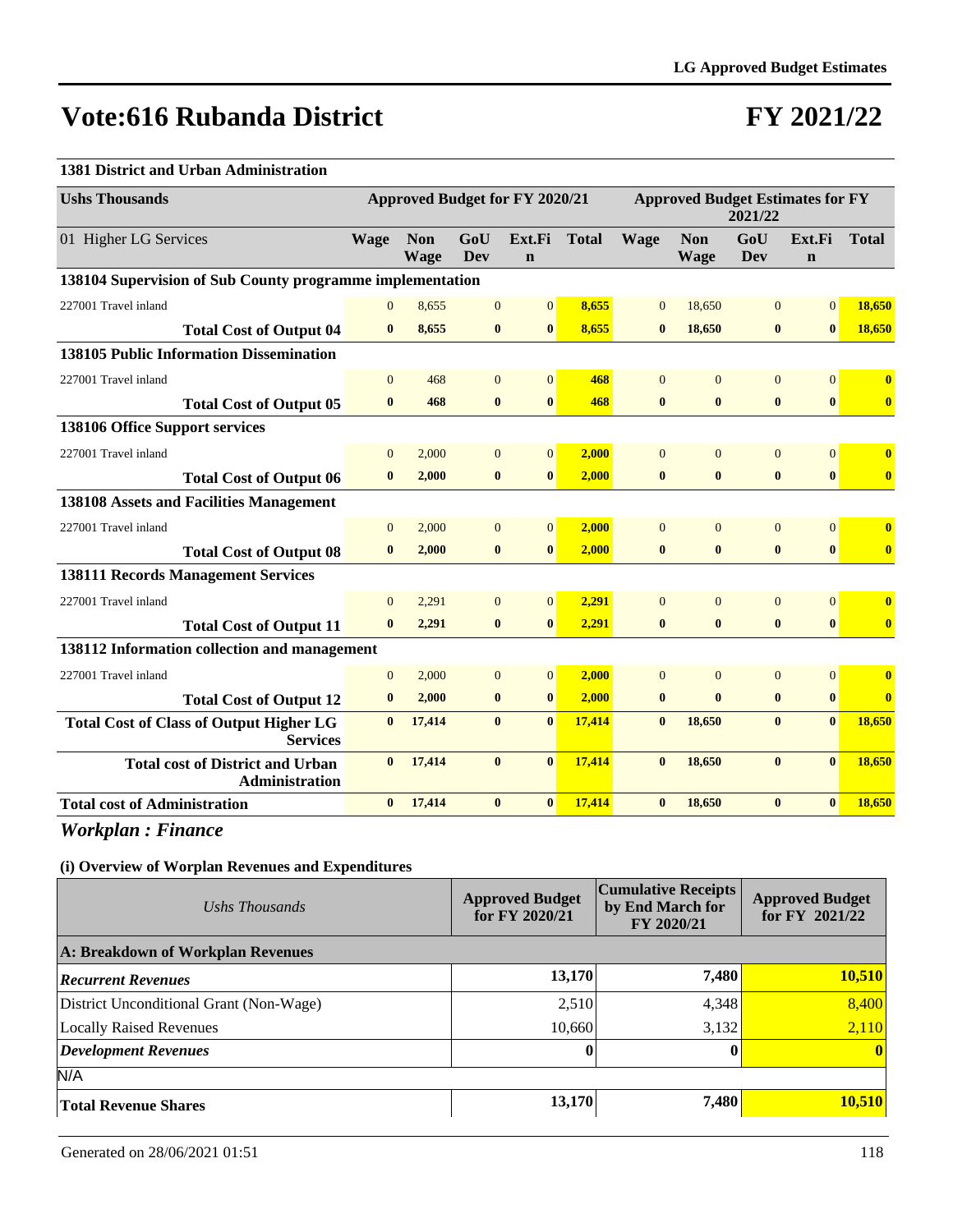# **FY 2021/22**

| <b>B: Breakdown of Workplan Expenditures</b> |        |       |                 |  |  |  |  |  |  |
|----------------------------------------------|--------|-------|-----------------|--|--|--|--|--|--|
| <b>Recurrent Expenditure</b>                 |        |       |                 |  |  |  |  |  |  |
| Wage                                         |        |       | 0               |  |  |  |  |  |  |
| Non Wage                                     | 13,170 | 7,480 | 10,510          |  |  |  |  |  |  |
| <b>Development Expenditure</b>               |        |       |                 |  |  |  |  |  |  |
| Domestic Development                         |        |       | 0               |  |  |  |  |  |  |
| <b>External Financing</b>                    |        |       | $\vert 0 \vert$ |  |  |  |  |  |  |
| <b>Total Expenditure</b>                     | 13,170 | 7,480 | 10,510          |  |  |  |  |  |  |

**(ii) Details of Expenditures by Service Area, Output Class, Budget Output and Item**

**1481 Financial Management and Accountability(LG)**

| <b>Ushs Thousands</b>                                               |                |                           |                | <b>Approved Budget for FY 2020/21</b> |              | <b>Approved Budget Estimates for FY</b><br>2021/22 |                    |                |                       |              |
|---------------------------------------------------------------------|----------------|---------------------------|----------------|---------------------------------------|--------------|----------------------------------------------------|--------------------|----------------|-----------------------|--------------|
| 01 Higher LG Services                                               | <b>Wage</b>    | <b>Non</b><br><b>Wage</b> | GoU<br>Dev     | Ext.Fi<br>$\mathbf n$                 | <b>Total</b> | <b>Wage</b>                                        | <b>Non</b><br>Wage | GoU<br>Dev     | Ext.Fi<br>$\mathbf n$ | <b>Total</b> |
| 148102 Revenue Management and Collection Services                   |                |                           |                |                                       |              |                                                    |                    |                |                       |              |
| 227001 Travel inland                                                | $\overline{0}$ | 4,000                     | $\overline{0}$ | $\overline{0}$                        | 4,000        | $\Omega$                                           | 10,510             | $\overline{0}$ | $\Omega$              | 10,510       |
| <b>Total Cost of Output 02</b>                                      | $\bf{0}$       | 4,000                     | $\bf{0}$       | $\bf{0}$                              | 4.000        | $\bf{0}$                                           | 10,510             | $\bf{0}$       | $\bf{0}$              | 10,510       |
| 148103 Budgeting and Planning Services                              |                |                           |                |                                       |              |                                                    |                    |                |                       |              |
| 227001 Travel inland                                                | $\mathbf{0}$   | 3,000                     | $\overline{0}$ | $\Omega$                              | 3.000        | $\Omega$                                           | $\Omega$           | $\Omega$       | $\Omega$              | $\mathbf{0}$ |
| <b>Total Cost of Output 03</b>                                      | $\bf{0}$       | 3,000                     | $\bf{0}$       | $\mathbf{0}$                          | 3,000        | $\bf{0}$                                           | $\bf{0}$           | $\bf{0}$       | $\mathbf{0}$          | $\bf{0}$     |
| 148104 LG Expenditure management Services                           |                |                           |                |                                       |              |                                                    |                    |                |                       |              |
| 227001 Travel inland                                                | $\mathbf{0}$   | 2,170                     | $\overline{0}$ | $\Omega$                              | 2,170        | $\Omega$                                           | $\theta$           | $\overline{0}$ | $\Omega$              | $\mathbf{0}$ |
| <b>Total Cost of Output 04</b>                                      | $\mathbf{0}$   | 2,170                     | $\bf{0}$       | $\bf{0}$                              | 2,170        | $\bf{0}$                                           | $\bf{0}$           | $\bf{0}$       | $\mathbf{0}$          | $\bf{0}$     |
| 148105 LG Accounting Services                                       |                |                           |                |                                       |              |                                                    |                    |                |                       |              |
| 227001 Travel inland                                                | $\mathbf{0}$   | 4,000                     | $\overline{0}$ | $\overline{0}$                        | 4.000        | $\overline{0}$                                     | $\Omega$           | $\overline{0}$ | $\vert 0 \vert$       | $\bf{0}$     |
| <b>Total Cost of Output 05</b>                                      | $\bf{0}$       | 4,000                     | $\bf{0}$       | $\bf{0}$                              | 4,000        | $\bf{0}$                                           | $\mathbf{0}$       | $\bf{0}$       | $\bf{0}$              | $\bf{0}$     |
| <b>Total Cost of Class of Output Higher LG</b><br><b>Services</b>   | $\mathbf{0}$   | 13,170                    | $\bf{0}$       | $\bf{0}$                              | 13,170       | $\bf{0}$                                           | 10,510             | $\bf{0}$       | $\bf{0}$              | 10,510       |
| <b>Total cost of Financial Management and</b><br>Accountability(LG) | $\mathbf{0}$   | 13,170                    | $\mathbf{0}$   | $\bf{0}$                              | 13,170       | $\mathbf{0}$                                       | 10,510             | $\bf{0}$       | $\mathbf{0}$          | 10,510       |
| <b>Total cost of Finance</b>                                        | $\bf{0}$       | 13,170                    | $\bf{0}$       | $\bf{0}$                              | 13,170       | $\bf{0}$                                           | 10,510             | $\bf{0}$       | $\mathbf{0}$          | 10,510       |

*Workplan : Statutory Bodies*

| Ushs Thousands                          | <b>Approved Budget</b><br>for FY 2020/21 | <b>Cumulative Receipts</b><br>by End March for<br>FY 2020/21 | <b>Approved Budget</b><br>for FY 2021/22 |
|-----------------------------------------|------------------------------------------|--------------------------------------------------------------|------------------------------------------|
| A: Breakdown of Workplan Revenues       |                                          |                                                              |                                          |
| <b>Recurrent Revenues</b>               | 6.760                                    | 5.372                                                        | <b>15,360</b>                            |
| District Unconditional Grant (Non-Wage) |                                          |                                                              | 1,278                                    |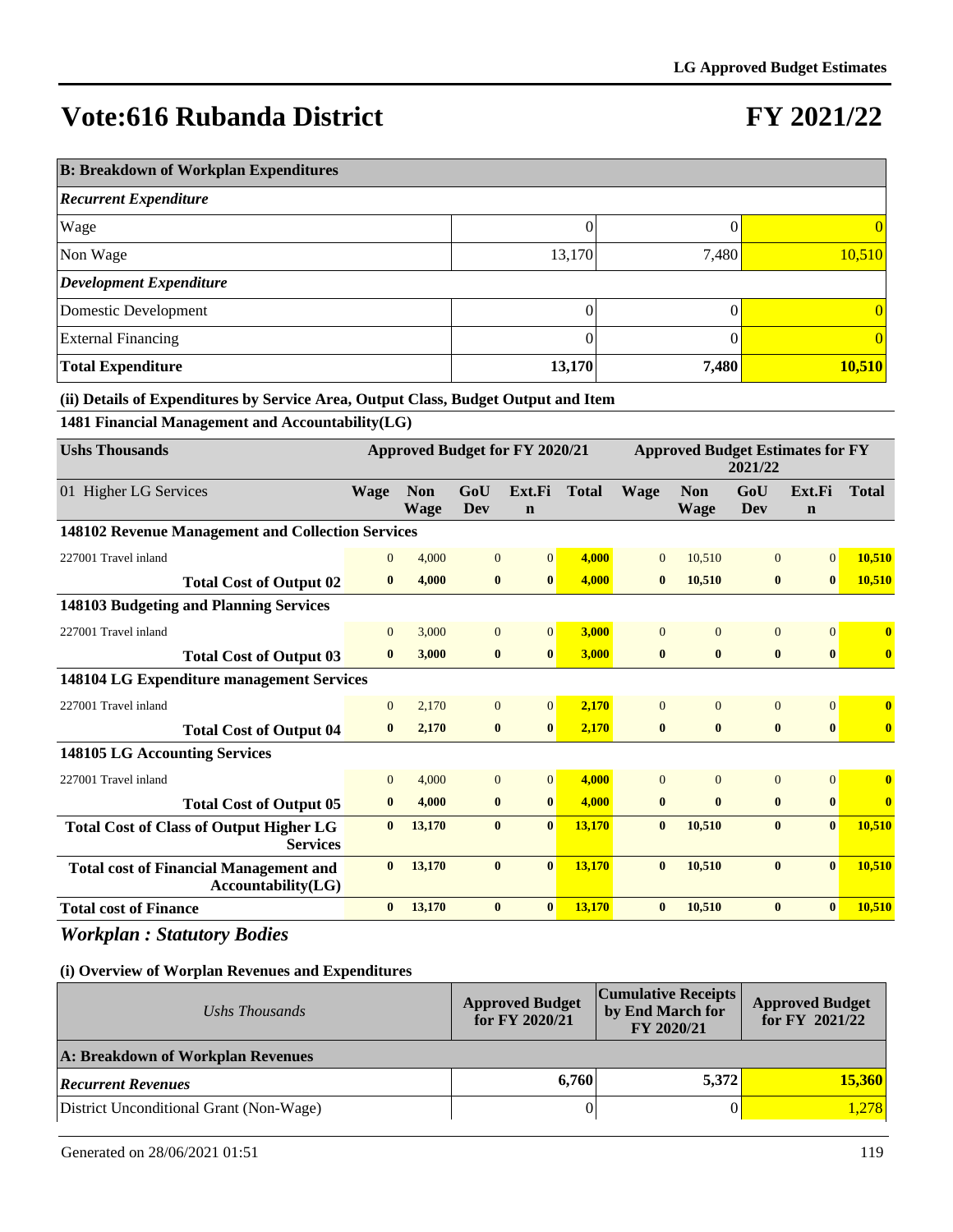# **FY 2021/22**

| <b>Locally Raised Revenues</b>               | 6,760    | 5,372    | 14,082         |
|----------------------------------------------|----------|----------|----------------|
| <b>Development Revenues</b>                  |          |          |                |
| N/A                                          |          |          |                |
| <b>Total Revenue Shares</b>                  | 6,760    | 5,372    | 15,360         |
| <b>B: Breakdown of Workplan Expenditures</b> |          |          |                |
| <b>Recurrent Expenditure</b>                 |          |          |                |
| <b>Wage</b>                                  | 0        | 0        | $\Omega$       |
| Non Wage                                     | 6,760    | 5,372    | 15,360         |
| <b>Development Expenditure</b>               |          |          |                |
| Domestic Development                         | $\Omega$ | $\Omega$ | $\Omega$       |
| <b>External Financing</b>                    | $\Omega$ |          | $\overline{0}$ |
| <b>Total Expenditure</b>                     | 6,760    | 5,372    | 15,360         |

#### **(ii) Details of Expenditures by Service Area, Output Class, Budget Output and Item**

### **1382 Local Statutory Bodies**

| <b>Ushs Thousands</b>                                             | Approved Budget for FY 2020/21<br><b>Approved Budget Estimates for FY</b><br>2021/22 |                           |              |                       |              |              |                           |                |                       |        |
|-------------------------------------------------------------------|--------------------------------------------------------------------------------------|---------------------------|--------------|-----------------------|--------------|--------------|---------------------------|----------------|-----------------------|--------|
| 01 Higher LG Services                                             | Wage                                                                                 | <b>Non</b><br><b>Wage</b> | GoU<br>Dev   | Ext.Fi<br>$\mathbf n$ | <b>Total</b> | <b>Wage</b>  | <b>Non</b><br><b>Wage</b> | GoU<br>Dev     | Ext.Fi<br>$\mathbf n$ | Total  |
| 138201 LG Council Administration Services                         |                                                                                      |                           |              |                       |              |              |                           |                |                       |        |
| 211103 Allowances (Incl. Casuals, Temporary)                      | $\Omega$                                                                             | $\overline{0}$            | $\mathbf{0}$ | $\overline{0}$        | $\mathbf{0}$ | $\theta$     | 14,082                    | $\overline{0}$ | $\overline{0}$        | 14,082 |
| 227001 Travel inland                                              | $\mathbf{0}$                                                                         | 6,760                     | $\mathbf{0}$ | $\Omega$              | 6,760        | $\Omega$     | 1.278                     | $\overline{0}$ | $\Omega$              | 1,278  |
| <b>Total Cost of Output 01</b>                                    | $\bf{0}$                                                                             | 6,760                     | $\bf{0}$     | $\mathbf{0}$          | 6.760        | $\bf{0}$     | 15,360                    | $\bf{0}$       | $\mathbf{0}$          | 15,360 |
| <b>Total Cost of Class of Output Higher LG</b><br><b>Services</b> | $\mathbf{0}$                                                                         | 6,760                     | $\bf{0}$     | $\mathbf{0}$          | 6,760        | $\mathbf{0}$ | 15,360                    | $\mathbf{0}$   | $\mathbf{0}$          | 15,360 |
| <b>Total cost of Local Statutory Bodies</b>                       | $\bf{0}$                                                                             | 6,760                     | $\bf{0}$     | $\bf{0}$              | 6,760        | $\bf{0}$     | 15,360                    | $\bf{0}$       | $\mathbf{0}$          | 15,360 |
| <b>Total cost of Statutory Bodies</b>                             | $\bf{0}$                                                                             | 6.760                     | $\bf{0}$     | $\mathbf{0}$          | 6.760        | $\mathbf{0}$ | 15,360                    | $\bf{0}$       | $\mathbf{0}$          | 15,360 |

### *Workplan : Production and Marketing*

| Ushs Thousands                          | <b>Approved Budget</b><br>for $FY$ 2020/21 | <b>Cumulative Receipts</b><br>by End March for<br>FY 2020/21 | <b>Approved Budget</b><br>for $FY$ 2021/22 |  |
|-----------------------------------------|--------------------------------------------|--------------------------------------------------------------|--------------------------------------------|--|
| A: Breakdown of Workplan Revenues       |                                            |                                                              |                                            |  |
| <b>Recurrent Revenues</b>               | 500                                        | 615                                                          | 0                                          |  |
| District Unconditional Grant (Non-Wage) | 300                                        | 75                                                           | 0                                          |  |
| Locally Raised Revenues                 | 200                                        | 540                                                          |                                            |  |
| <b>Development Revenues</b>             | 0                                          |                                                              | 0                                          |  |
| N/A                                     |                                            |                                                              |                                            |  |
| <b>Total Revenue Shares</b>             | 500                                        | 615                                                          | 0                                          |  |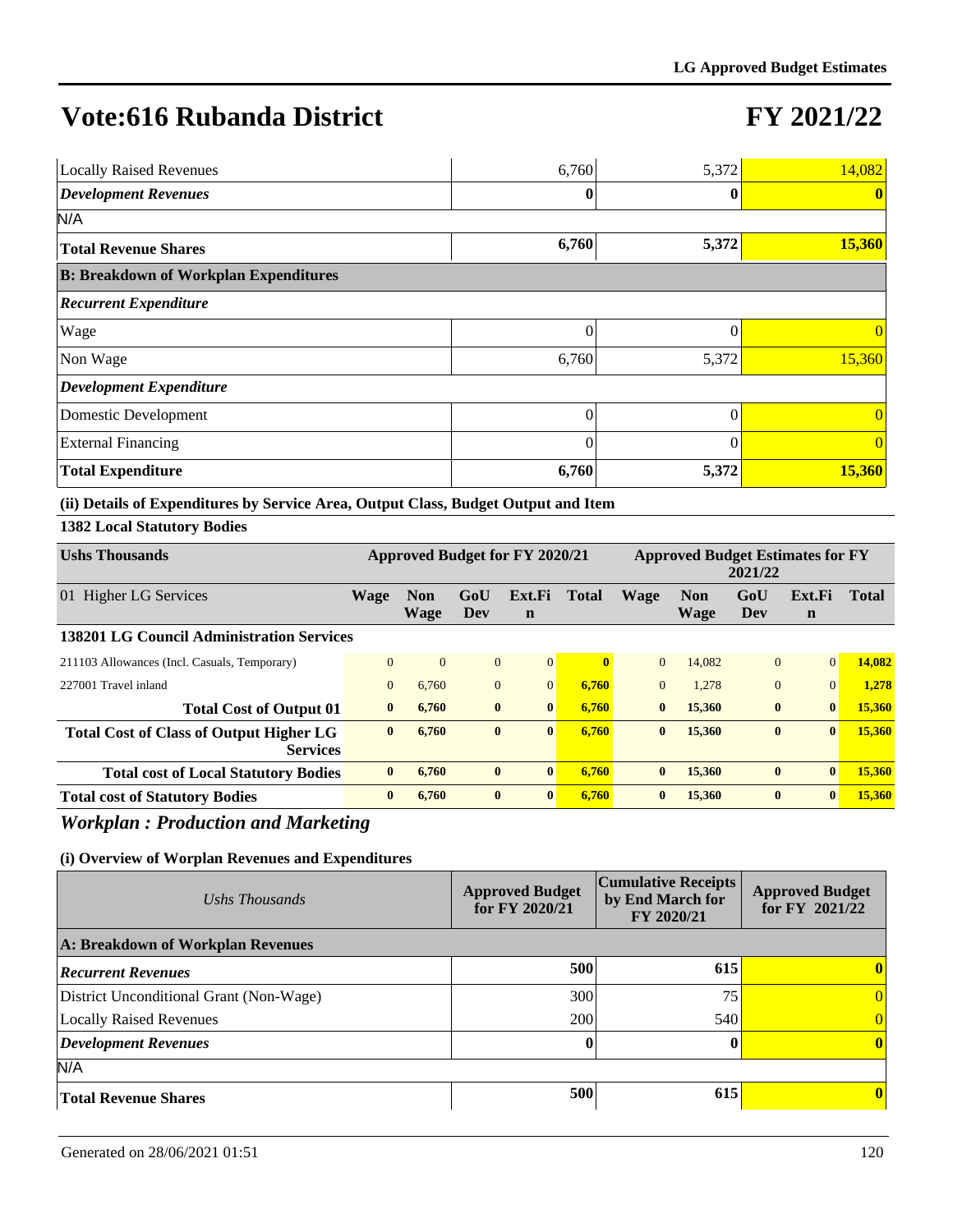# **FY 2021/22**

| <b>B: Breakdown of Workplan Expenditures</b> |     |     |                 |  |  |  |  |  |
|----------------------------------------------|-----|-----|-----------------|--|--|--|--|--|
| <b>Recurrent Expenditure</b>                 |     |     |                 |  |  |  |  |  |
| Wage                                         |     |     | $\vert 0 \vert$ |  |  |  |  |  |
| Non Wage                                     | 500 | 615 | $\vert 0 \vert$ |  |  |  |  |  |
| <b>Development Expenditure</b>               |     |     |                 |  |  |  |  |  |
| Domestic Development                         |     |     | $\Omega$        |  |  |  |  |  |
| <b>External Financing</b>                    |     |     | 0               |  |  |  |  |  |
| <b>Total Expenditure</b>                     | 500 | 615 | $\mathbf{0}$    |  |  |  |  |  |

#### **(ii) Details of Expenditures by Service Area, Output Class, Budget Output and Item**

### **0182 District Production Services**

| <b>Ushs Thousands</b>                                             | Approved Budget for FY 2020/21<br><b>Approved Budget Estimates for FY</b><br>2021/22 |                    |              |              |              |              |                    |                |              |                         |
|-------------------------------------------------------------------|--------------------------------------------------------------------------------------|--------------------|--------------|--------------|--------------|--------------|--------------------|----------------|--------------|-------------------------|
| 01 Higher LG Services                                             | Wage                                                                                 | <b>Non</b><br>Wage | GoU<br>Dev   | Ext.Fi<br>n  | <b>Total</b> | Wage         | <b>Non</b><br>Wage | GoU<br>Dev     | Ext.Fi<br>n  | <b>Total</b>            |
| 018205 Crop disease control and regulation                        |                                                                                      |                    |              |              |              |              |                    |                |              |                         |
| 227001 Travel inland                                              | $\Omega$                                                                             | 500                | $\mathbf{0}$ | $\Omega$     | 500          | $\Omega$     | $\Omega$           | $\overline{0}$ | $\Omega$     | $\mathbf{0}$            |
| <b>Total Cost of Output 05</b>                                    | $\mathbf{0}$                                                                         | 500                | $\mathbf{0}$ | $\mathbf{0}$ | 500          | $\mathbf{0}$ | $\mathbf{0}$       | $\bf{0}$       | $\mathbf{0}$ | $\overline{\mathbf{0}}$ |
| <b>Total Cost of Class of Output Higher LG</b><br><b>Services</b> | $\mathbf{0}$                                                                         | 500                | $\bf{0}$     | $\mathbf{0}$ | 500          | $\mathbf{0}$ | $\mathbf{0}$       | $\bf{0}$       | $\mathbf{0}$ | $\bf{0}$                |
| <b>Total cost of District Production Services</b>                 | $\mathbf{0}$                                                                         | 500                | $\mathbf{0}$ | $\mathbf{0}$ | 500          | $\mathbf{0}$ | $\mathbf{0}$       | $\bf{0}$       | $\mathbf{0}$ | $\mathbf{0}$            |
| <b>Total cost of Production and Marketing</b>                     | $\mathbf{0}$                                                                         | 500                | $\mathbf{0}$ | $\mathbf{0}$ | 500          | $\mathbf{0}$ | $\mathbf{0}$       | $\mathbf{0}$   | $\mathbf{0}$ | $\mathbf{0}$            |
| ___ _ _<br>___ _                                                  |                                                                                      |                    |              |              |              |              |                    |                |              |                         |

### *Workplan : Health*

| Ushs Thousands                               | <b>Approved Budget</b><br>for FY 2020/21 | <b>Cumulative Receipts</b><br>by End March for<br>FY 2020/21 | <b>Approved Budget</b><br>for FY 2021/22 |
|----------------------------------------------|------------------------------------------|--------------------------------------------------------------|------------------------------------------|
| A: Breakdown of Workplan Revenues            |                                          |                                                              |                                          |
| <b>Recurrent Revenues</b>                    | 500                                      | 115                                                          | 500                                      |
| District Unconditional Grant (Non-Wage)      | 300                                      | 75                                                           | 42                                       |
| <b>Locally Raised Revenues</b>               | 200                                      | 40                                                           | 458                                      |
| <b>Development Revenues</b>                  | 0                                        | 0                                                            | $\mathbf{0}$                             |
| N/A                                          |                                          |                                                              |                                          |
| <b>Total Revenue Shares</b>                  | 500                                      | 115                                                          | 500                                      |
| <b>B: Breakdown of Workplan Expenditures</b> |                                          |                                                              |                                          |
| <b>Recurrent Expenditure</b>                 |                                          |                                                              |                                          |
| Wage                                         | 0                                        |                                                              | $\theta$                                 |
| Non Wage                                     | 500                                      | 115                                                          | 500                                      |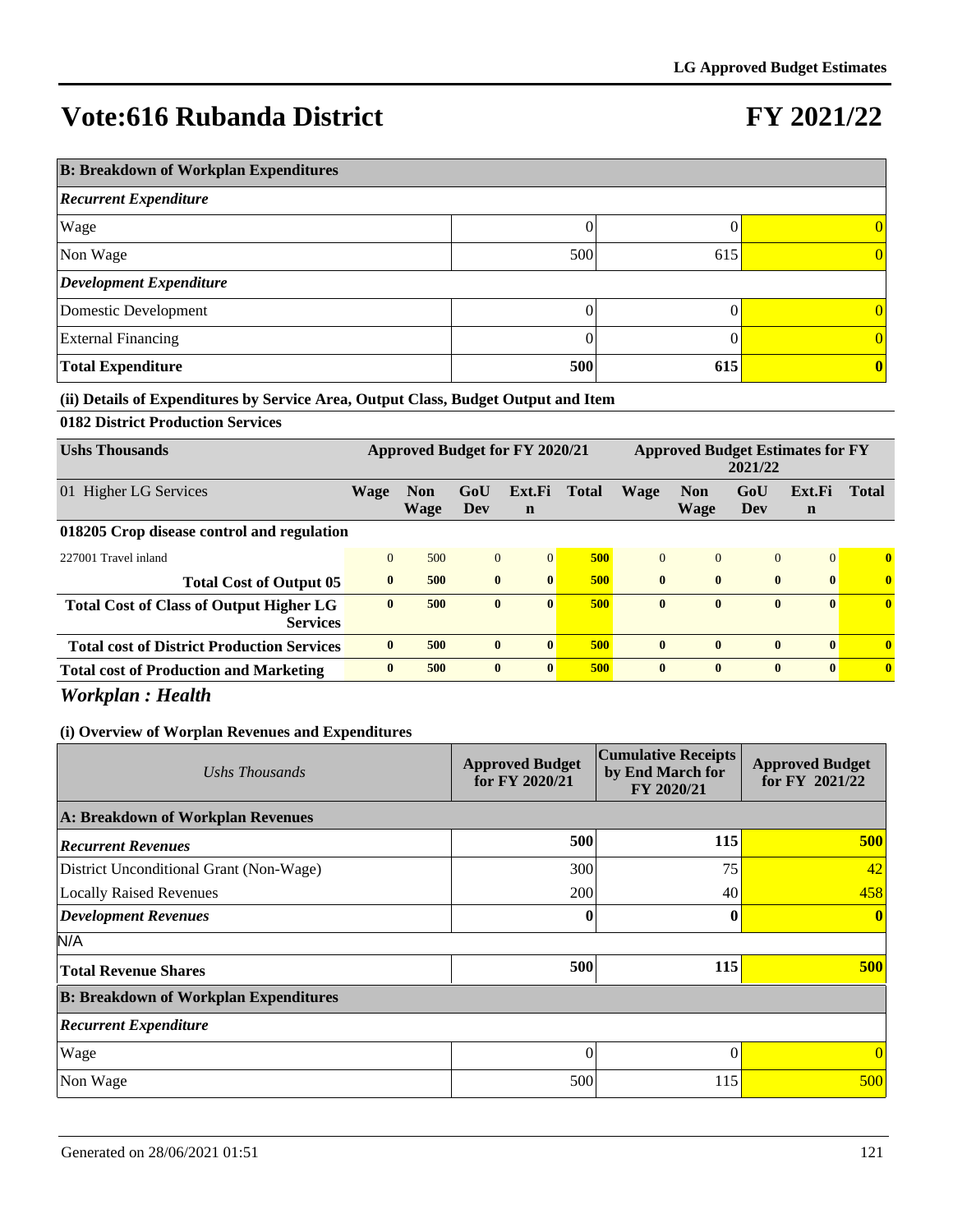### **FY 2021/22**

| <b>Development Expenditure</b> |     |     |            |  |  |  |  |  |
|--------------------------------|-----|-----|------------|--|--|--|--|--|
| Domestic Development           |     |     |            |  |  |  |  |  |
| <b>External Financing</b>      |     |     |            |  |  |  |  |  |
| Total Expenditure              | 500 | 115 | <b>500</b> |  |  |  |  |  |

**(ii) Details of Expenditures by Service Area, Output Class, Budget Output and Item**

### **0881 Primary Healthcare**

| <b>Ushs Thousands</b>                                             | Approved Budget for FY 2020/21 |                    |                |                       | <b>Approved Budget Estimates for FY</b><br>2021/22 |              |                    |              |                       |              |
|-------------------------------------------------------------------|--------------------------------|--------------------|----------------|-----------------------|----------------------------------------------------|--------------|--------------------|--------------|-----------------------|--------------|
| 01 Higher LG Services                                             | <b>Wage</b>                    | <b>Non</b><br>Wage | GoU<br>Dev     | Ext.Fi<br>$\mathbf n$ | <b>Total</b>                                       | <b>Wage</b>  | <b>Non</b><br>Wage | GoU<br>Dev   | Ext.Fi<br>$\mathbf n$ | <b>Total</b> |
| 088101 Public Health Promotion                                    |                                |                    |                |                       |                                                    |              |                    |              |                       |              |
| 227001 Travel inland                                              | $\mathbf{0}$                   | 500                | $\overline{0}$ | $\Omega$              | 500                                                | $\Omega$     | 500                | $\mathbf{0}$ | $\vert 0 \vert$       | 500          |
| <b>Total Cost of Output 01</b>                                    | $\mathbf{0}$                   | 500                | $\bf{0}$       | $\mathbf{0}$          | 500                                                | $\mathbf{0}$ | 500                | $\bf{0}$     | $\mathbf{0}$          | 500          |
| <b>Total Cost of Class of Output Higher LG</b><br><b>Services</b> | $\mathbf{0}$                   | 500                | $\bf{0}$       | $\mathbf{0}$          | 500                                                | $\mathbf{0}$ | 500                | $\bf{0}$     | $\mathbf{0}$          | 500          |
| <b>Total cost of Primary Healthcare</b>                           | $\mathbf{0}$                   | 500                | $\mathbf{0}$   | $\mathbf{0}$          | 500                                                | $\mathbf{0}$ | 500                | $\bf{0}$     | $\mathbf{0}$          | 500          |
| <b>Total cost of Health</b>                                       | $\mathbf{0}$                   | 500                | $\mathbf{0}$   | $\mathbf{0}$          | 500                                                | $\mathbf{0}$ | 500                | $\mathbf{0}$ | $\mathbf{0}$          | 500          |

*Workplan : Education*

| Ushs Thousands                               | <b>Approved Budget</b><br>for FY 2020/21 | <b>Cumulative Receipts</b><br>by End March for<br>FY 2020/21 | <b>Approved Budget</b><br>for FY 2021/22 |  |
|----------------------------------------------|------------------------------------------|--------------------------------------------------------------|------------------------------------------|--|
| A: Breakdown of Workplan Revenues            |                                          |                                                              |                                          |  |
| <b>Recurrent Revenues</b>                    | 1,100                                    | 245                                                          | 1,100                                    |  |
| District Unconditional Grant (Non-Wage)      | 500                                      | 125                                                          | $\Omega$                                 |  |
| <b>Locally Raised Revenues</b>               | 600                                      | 120                                                          | 1,100                                    |  |
| <b>Development Revenues</b>                  | 0                                        |                                                              | $\mathbf{0}$                             |  |
| N/A                                          |                                          |                                                              |                                          |  |
| <b>Total Revenue Shares</b>                  | 1,100                                    | 245                                                          | 1,100                                    |  |
| <b>B: Breakdown of Workplan Expenditures</b> |                                          |                                                              |                                          |  |
| <b>Recurrent Expenditure</b>                 |                                          |                                                              |                                          |  |
| Wage                                         | 0                                        | $\Omega$                                                     |                                          |  |
| Non Wage                                     | 1,100                                    | 245                                                          | 1,100                                    |  |
| <b>Development Expenditure</b>               |                                          |                                                              |                                          |  |
| Domestic Development                         | $\overline{0}$                           | $\theta$                                                     | $\overline{0}$                           |  |
| <b>External Financing</b>                    | 0                                        | $\Omega$                                                     | $\theta$                                 |  |
| <b>Total Expenditure</b>                     | 1,100                                    | 245                                                          | 1,100                                    |  |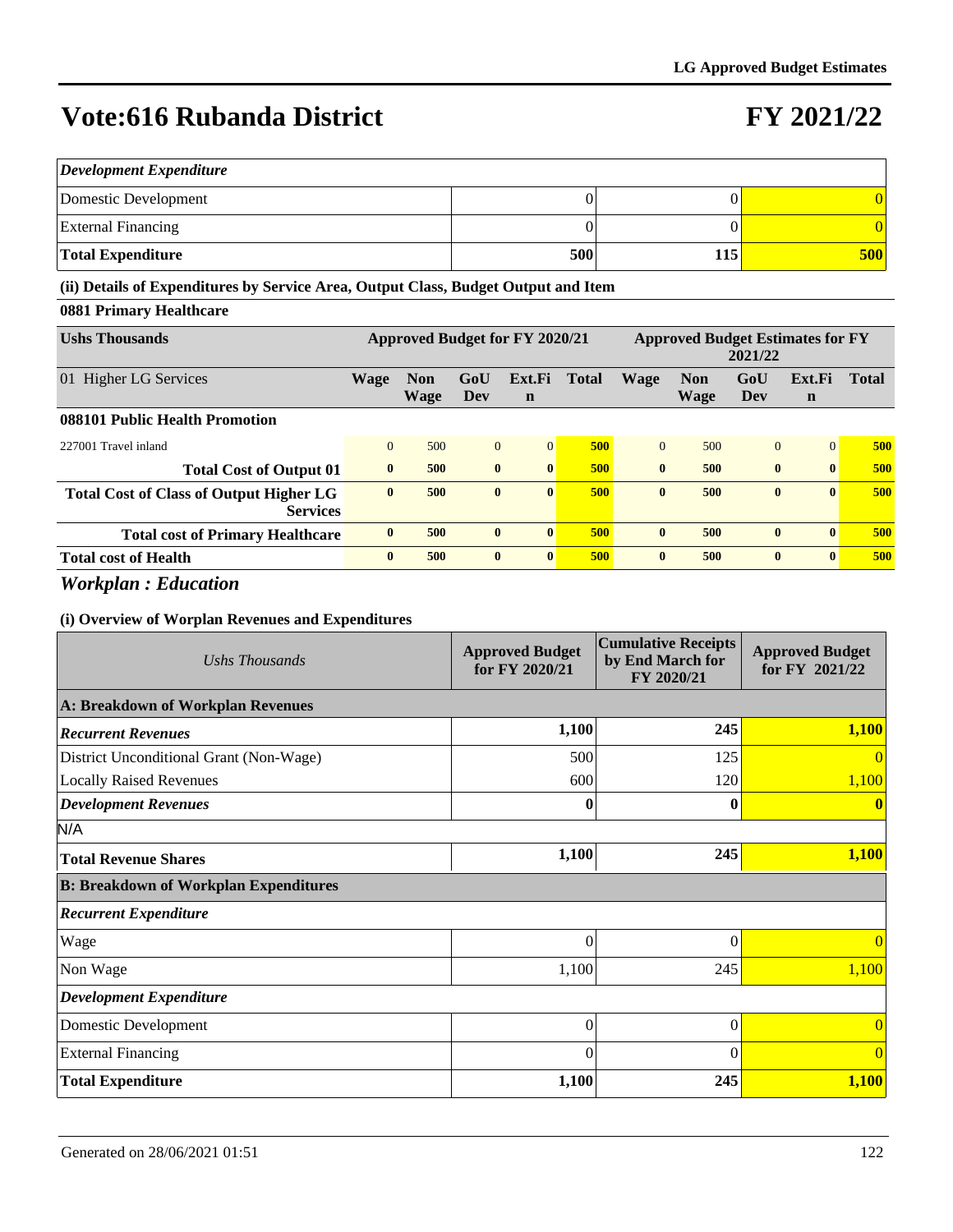**0781 Pre-Primary and Primary Education**

# **FY 2021/22**

| <b>Ushs Thousands</b>                                             |                |                           |                | Approved Budget for FY 2020/21        |              | <b>Approved Budget Estimates for FY</b><br>2021/22 |                           |              |                                         |              |
|-------------------------------------------------------------------|----------------|---------------------------|----------------|---------------------------------------|--------------|----------------------------------------------------|---------------------------|--------------|-----------------------------------------|--------------|
| 01 Higher LG Services                                             | Wage           | <b>Non</b><br><b>Wage</b> | GoU<br>Dev     | Ext.Fi<br>$\mathbf n$                 | <b>Total</b> | <b>Wage</b>                                        | <b>Non</b><br>Wage        | GoU<br>Dev   | Ext.Fi<br>$\mathbf n$                   | <b>Total</b> |
| 078102 Primary Teaching Services                                  |                |                           |                |                                       |              |                                                    |                           |              |                                         |              |
| 227001 Travel inland                                              | $\overline{0}$ | $\overline{0}$            | $\overline{0}$ | $\overline{0}$                        | $\mathbf{0}$ | $\overline{0}$                                     | 1.100                     | $\Omega$     | $\Omega$                                | 1,100        |
| <b>Total Cost of Output 02</b>                                    | $\bf{0}$       | $\bf{0}$                  | $\bf{0}$       | $\bf{0}$                              | $\bf{0}$     | $\bf{0}$                                           | 1,100                     | $\bf{0}$     | $\bf{0}$                                | 1,100        |
| <b>Total Cost of Class of Output Higher LG</b><br><b>Services</b> | $\mathbf{0}$   | $\mathbf{0}$              | $\mathbf{0}$   | $\mathbf{0}$                          | $\mathbf{0}$ | $\mathbf{0}$                                       | 1,100                     | $\mathbf{0}$ | $\mathbf{0}$                            | 1,100        |
| <b>Total cost of Pre-Primary and Primary</b><br><b>Education</b>  | $\mathbf{0}$   | $\bf{0}$                  | $\bf{0}$       | $\mathbf{0}$                          | $\mathbf{0}$ | $\bf{0}$                                           | 1,100                     | $\mathbf{0}$ | $\mathbf{0}$                            | 1,100        |
| 0784 Education & Sports Management and Inspection                 |                |                           |                |                                       |              |                                                    |                           |              |                                         |              |
| <b>Ushs Thousands</b>                                             |                |                           |                | <b>Approved Budget for FY 2020/21</b> |              |                                                    |                           | 2021/22      | <b>Approved Budget Estimates for FY</b> |              |
| 01 Higher LG Services                                             | <b>Wage</b>    | <b>Non</b><br><b>Wage</b> | GoU<br>Dev     | Ext.Fi<br>n                           | <b>Total</b> | <b>Wage</b>                                        | <b>Non</b><br><b>Wage</b> | GoU<br>Dev   | Ext.Fi<br>n                             | <b>Total</b> |
| 078405 Education Management Services                              |                |                           |                |                                       |              |                                                    |                           |              |                                         |              |
| 221011 Printing, Stationery, Photocopying and Binding             | $\mathbf{0}$   | 1,100                     | $\overline{0}$ | $\overline{0}$                        | 1,100        | $\Omega$                                           | $\Omega$                  | $\Omega$     | $\overline{0}$                          | $\mathbf{0}$ |
| <b>Total Cost of Output 05</b>                                    | $\bf{0}$       | 1,100                     | $\bf{0}$       | $\bf{0}$                              | 1,100        | $\bf{0}$                                           | $\bf{0}$                  | $\bf{0}$     | $\bf{0}$                                | $\mathbf{0}$ |
| <b>Total Cost of Class of Output Higher LG</b><br><b>Services</b> | $\mathbf{0}$   | 1,100                     | $\bf{0}$       | $\bf{0}$                              | 1,100        | $\bf{0}$                                           | $\bf{0}$                  | $\bf{0}$     | $\mathbf{0}$                            | $\mathbf{0}$ |
| <b>Total cost of Education &amp; Sports</b>                       | $\bf{0}$       | 1,100                     | $\bf{0}$       | $\bf{0}$                              | 1,100        | $\bf{0}$                                           | $\bf{0}$                  | $\bf{0}$     | $\mathbf{0}$                            | $\mathbf{0}$ |
| <b>Management and Inspection</b>                                  |                |                           |                |                                       |              |                                                    |                           |              |                                         |              |

#### **(ii) Details of Expenditures by Service Area, Output Class, Budget Output and Item**

### *Workplan : Roads and Engineering*

| Ushs Thousands                                        | <b>Approved Budget</b><br>for FY 2020/21 | <b>Cumulative Receipts</b><br>by End March for<br>FY 2020/21 | <b>Approved Budget</b><br>for FY 2021/22 |
|-------------------------------------------------------|------------------------------------------|--------------------------------------------------------------|------------------------------------------|
| A: Breakdown of Workplan Revenues                     |                                          |                                                              |                                          |
| <b>Recurrent Revenues</b>                             |                                          | 6,500                                                        | 0                                        |
| Other Transfers from Central Government               | 0                                        | 6,500                                                        | $\Omega$                                 |
| Development Revenues                                  | 14,217                                   | 15,563                                                       | 56,387                                   |
| District Discretionary Development Equalization Grant | 14,217                                   | 15,563                                                       | 56,387                                   |
| <b>Total Revenue Shares</b>                           | 14,217                                   | 22,063                                                       | 56,387                                   |
| <b>B: Breakdown of Workplan Expenditures</b>          |                                          |                                                              |                                          |
| <b>Recurrent Expenditure</b>                          |                                          |                                                              |                                          |
| Wage                                                  | 0                                        |                                                              | $\Omega$                                 |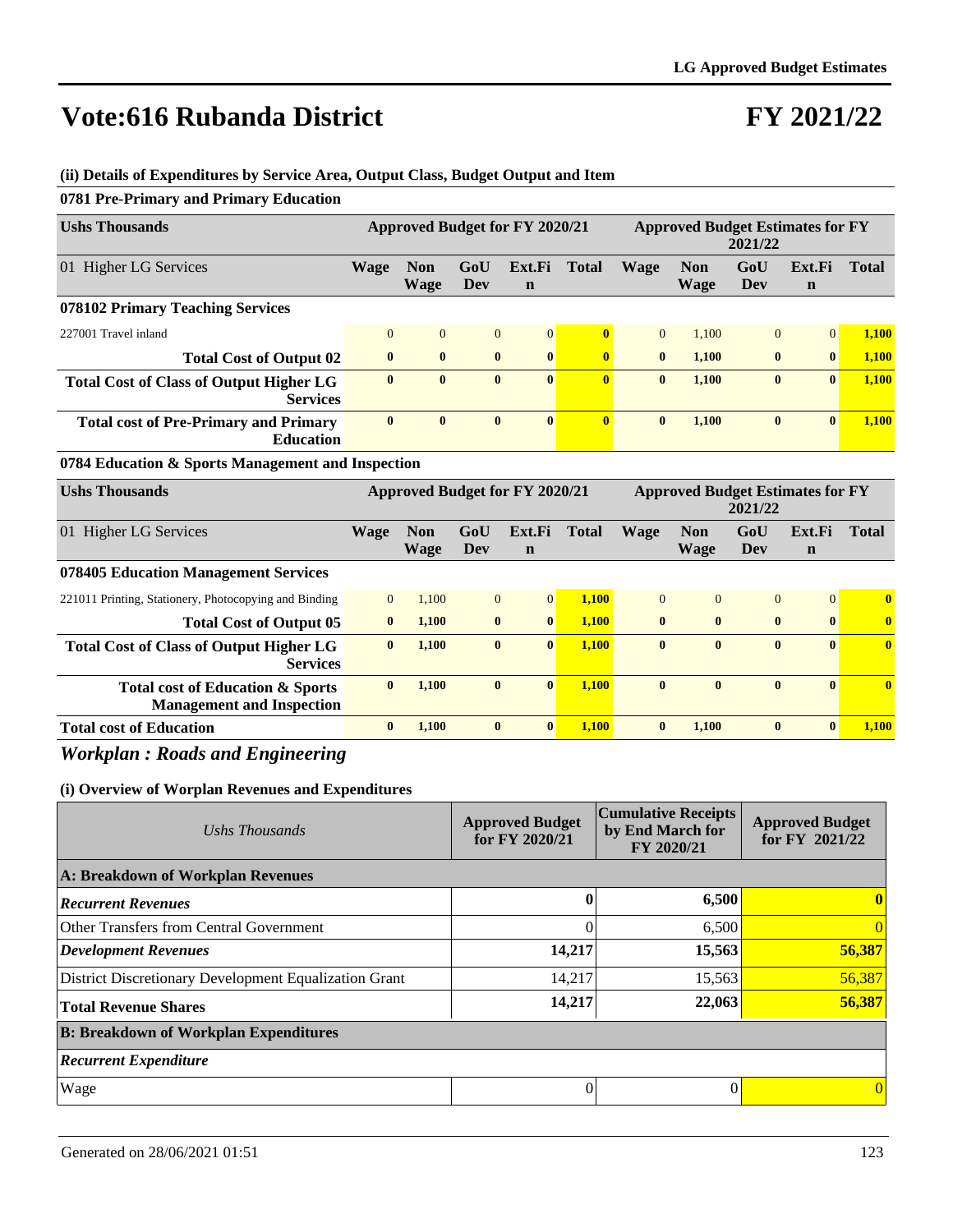### **FY 2021/22**

| Non Wage                                                                           |                  |                           |                   |                                       | $\boldsymbol{0}$ |                  |                                         | $\boldsymbol{0}$  |                       | $\theta$     |
|------------------------------------------------------------------------------------|------------------|---------------------------|-------------------|---------------------------------------|------------------|------------------|-----------------------------------------|-------------------|-----------------------|--------------|
| <b>Development Expenditure</b>                                                     |                  |                           |                   |                                       |                  |                  |                                         |                   |                       |              |
| Domestic Development                                                               |                  |                           |                   |                                       | 14,217           |                  |                                         | $\boldsymbol{0}$  |                       | 56,387       |
| <b>External Financing</b>                                                          |                  |                           |                   |                                       | 0                |                  |                                         | $\boldsymbol{0}$  |                       | $\Omega$     |
| <b>Total Expenditure</b>                                                           |                  |                           |                   |                                       | 14,217           |                  |                                         | $\boldsymbol{0}$  |                       | 56,387       |
| (ii) Details of Expenditures by Service Area, Output Class, Budget Output and Item |                  |                           |                   |                                       |                  |                  |                                         |                   |                       |              |
| 0481 District, Urban and Community Access Roads                                    |                  |                           |                   |                                       |                  |                  |                                         |                   |                       |              |
| <b>Ushs Thousands</b>                                                              |                  |                           |                   | <b>Approved Budget for FY 2020/21</b> |                  |                  | <b>Approved Budget Estimates for FY</b> | 2021/22           |                       |              |
| 03 Capital Purchases                                                               | <b>Wage</b>      | <b>Non</b><br><b>Wage</b> | GoU<br>Dev        | Ext.Fi<br>$\mathbf n$                 | <b>Total</b>     | <b>Wage</b>      | <b>Non</b><br>Wage                      | GoU<br>Dev        | Ext.Fi<br>$\mathbf n$ | <b>Total</b> |
| 048180 Rural roads construction and rehabilitation                                 |                  |                           |                   |                                       |                  |                  |                                         |                   |                       |              |
| 312103 Roads and Bridges                                                           | $\overline{0}$   | $\mathbf{0}$              | 14,217            | $\overline{0}$                        | 14,217           | $\mathbf{0}$     | $\mathbf{0}$                            | $\mathbf{0}$      | $\mathbf{0}$          | $\mathbf{0}$ |
| <b>Total Cost of Output 80</b>                                                     | $\bf{0}$         | $\bf{0}$                  | 14,217            | $\bf{0}$                              | 14,217           | $\bf{0}$         | $\bf{0}$                                | $\bf{0}$          | $\bf{0}$              | $\bf{0}$     |
| <b>Total Cost of Class of Output Capital</b><br><b>Purchases</b>                   | $\bf{0}$         | $\bf{0}$                  | 14,217            | $\bf{0}$                              | 14,217           | $\bf{0}$         | $\bf{0}$                                | $\bf{0}$          | $\mathbf{0}$          | $\mathbf{0}$ |
| <b>Total cost of District, Urban and</b><br><b>Community Access Roads</b>          | $\bf{0}$         | $\boldsymbol{0}$          | 14,217            | $\bf{0}$                              | 14,217           | $\bf{0}$         | $\bf{0}$                                | $\bf{0}$          | $\bf{0}$              | $\bf{0}$     |
| 0482 District Engineering Services                                                 |                  |                           |                   |                                       |                  |                  |                                         |                   |                       |              |
| <b>Ushs Thousands</b>                                                              |                  |                           |                   | <b>Approved Budget for FY 2020/21</b> |                  |                  | <b>Approved Budget Estimates for FY</b> | 2021/22           |                       |              |
| 01 Higher LG Services                                                              | <b>Wage</b>      | <b>Non</b><br><b>Wage</b> | GoU<br>Dev        | Ext.Fi<br>$\mathbf n$                 | <b>Total</b>     | <b>Wage</b>      | <b>Non</b><br><b>Wage</b>               | GoU<br>Dev        | Ext.Fi<br>$\mathbf n$ | <b>Total</b> |
| 048201 Buildings Maintenance                                                       |                  |                           |                   |                                       |                  |                  |                                         |                   |                       |              |
| 228001 Maintenance - Civil                                                         | $\overline{0}$   | $\mathbf{0}$              | $\mathbf{0}$      | $\boldsymbol{0}$                      | $\bf{0}$         | $\mathbf{0}$     | $\mathbf{0}$                            | 25,000            | $\mathbf{0}$          | 25,000       |
| <b>Total Cost of Output 01</b>                                                     | $\bf{0}$         | $\boldsymbol{0}$          | $\bf{0}$          | $\bf{0}$                              | $\bf{0}$         | $\bf{0}$         | $\bf{0}$                                | 25,000            | $\bf{0}$              | 25,000       |
| 048206 Sector Capacity Development                                                 |                  |                           |                   |                                       |                  |                  |                                         |                   |                       |              |
| 221011 Printing, Stationery, Photocopying and Binding                              | $\overline{0}$   | $\mathbf{0}$              | $\mathbf{0}$      | $\boldsymbol{0}$                      | $\bf{0}$         | $\mathbf{0}$     | $\mathbf{0}$                            | 3,100             | $\overline{0}$        | 3,100        |
| <b>Total Cost of Output 06</b>                                                     | $\bf{0}$         | $\boldsymbol{0}$          | $\bf{0}$          | $\bf{0}$                              | $\bf{0}$         | $\bf{0}$         | $\bf{0}$                                | 3,100             | $\bf{0}$              | 3,100        |
| <b>Total Cost of Class of Output Higher LG</b><br><b>Services</b>                  | $\bf{0}$         | $\bf{0}$                  | $\bf{0}$          |                                       |                  | $\bf{0}$         | $\bf{0}$                                | 28,100            | $\bf{0}$              | 28,100       |
| 03 Capital Purchases                                                               | <b>Wage</b>      | <b>Non</b><br><b>Wage</b> | GoU<br><b>Dev</b> | Ext.Fi<br>$\mathbf n$                 | <b>Total</b>     | <b>Wage</b>      | <b>Non</b><br><b>Wage</b>               | GoU<br><b>Dev</b> | Ext.Fi<br>$\mathbf n$ | <b>Total</b> |
| 048275 Non Standard Service Delivery Capital                                       |                  |                           |                   |                                       |                  |                  |                                         |                   |                       |              |
| 281504 Monitoring, Supervision & Appraisal of capital<br>works                     | $\boldsymbol{0}$ | $\boldsymbol{0}$          | $\boldsymbol{0}$  | $\boldsymbol{0}$                      | $\bf{0}$         | $\boldsymbol{0}$ | $\boldsymbol{0}$                        | 800               | $\mathbf{0}$          | 800          |
| 312103 Roads and Bridges                                                           | $\mathbf{0}$     | $\boldsymbol{0}$          | $\mathbf{0}$      | $\boldsymbol{0}$                      | $\bf{0}$         | $\boldsymbol{0}$ | $\mathbf{0}$                            | 20,287            | 0                     | 20,287       |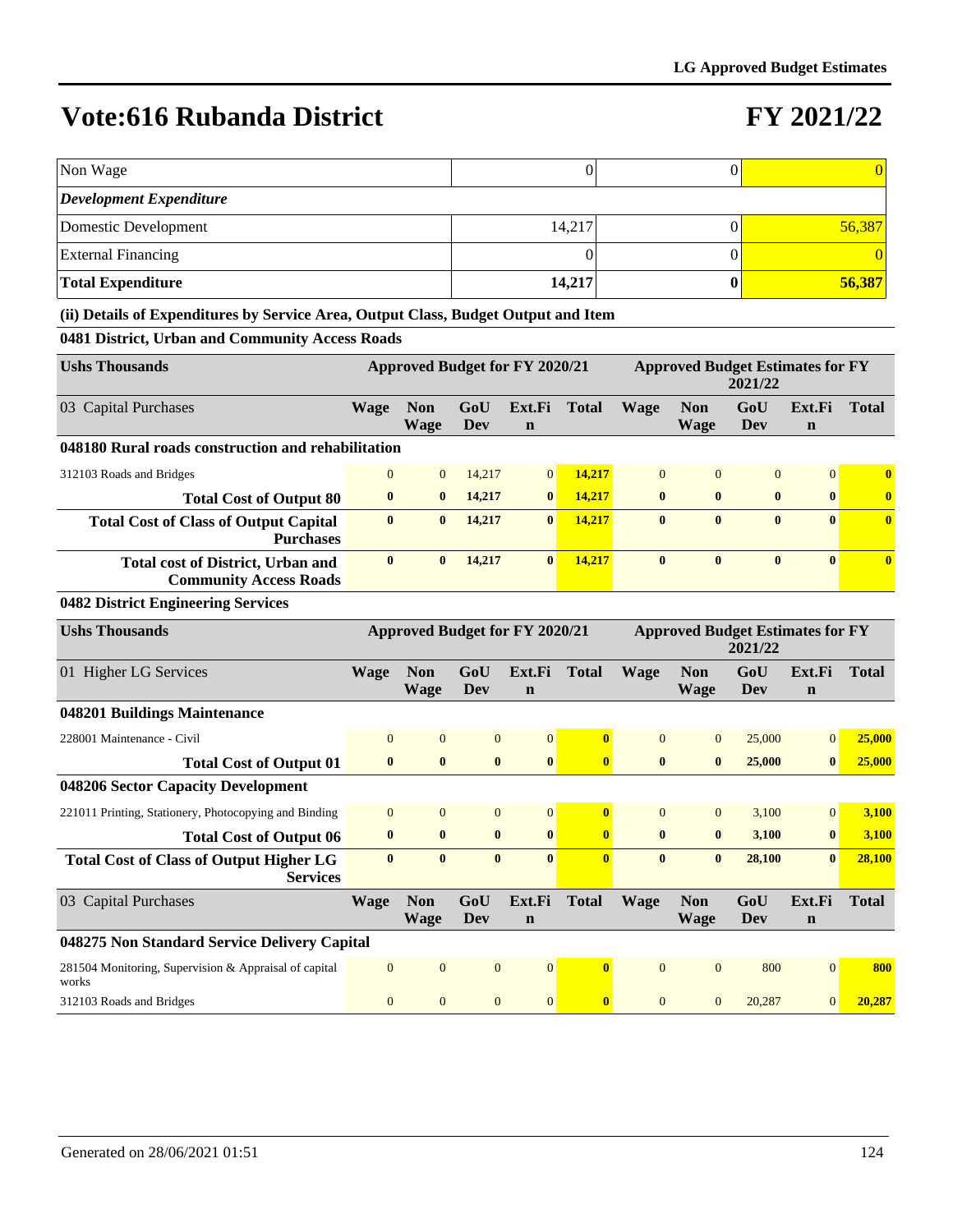# **FY 2021/22**

| 312203 Furniture & Fixtures                                      | $\Omega$     | $\overline{0}$ | $\Omega$     | $\overline{0}$ | $\bf{0}$     | 0            |              | 7.200  | $\overline{0}$ | 7.200  |
|------------------------------------------------------------------|--------------|----------------|--------------|----------------|--------------|--------------|--------------|--------|----------------|--------|
| <b>Total Cost of Output 75</b>                                   | $\mathbf{0}$ | $\mathbf{0}$   | $\mathbf{0}$ | $\mathbf{0}$   | $\mathbf{0}$ | $\mathbf{0}$ | $\mathbf{0}$ | 28,287 | 0              | 28,287 |
| <b>Total Cost of Class of Output Capital</b><br><b>Purchases</b> | $\mathbf{0}$ | $\mathbf{0}$   | $\mathbf{0}$ | $\bf{0}$       |              | $\mathbf{0}$ | $\mathbf{0}$ | 28,287 | $\mathbf{0}$   | 28,287 |
| <b>Total cost of District Engineering Services</b>               | $\mathbf{0}$ | $\mathbf{0}$   | $\mathbf{0}$ | $\mathbf{0}$   |              | $\mathbf{0}$ | $\mathbf{0}$ | 56,387 | $\mathbf{0}$   | 56,387 |
| <b>Total cost of Roads and Engineering</b>                       | 0            |                | 14.217       | $\mathbf{0}$   | 14.217       | $\mathbf{0}$ | $\mathbf{0}$ | 56,387 | $\mathbf{0}$   | 56.387 |

*Workplan : Natural Resources*

### **(i) Overview of Worplan Revenues and Expenditures**

| Ushs Thousands                               | <b>Approved Budget</b><br>for FY 2020/21 | <b>Cumulative Receipts</b><br>by End March for<br>FY 2020/21 | <b>Approved Budget</b><br>for FY 2021/22 |
|----------------------------------------------|------------------------------------------|--------------------------------------------------------------|------------------------------------------|
| A: Breakdown of Workplan Revenues            |                                          |                                                              |                                          |
| <b>Recurrent Revenues</b>                    | 820                                      | 185                                                          | 820                                      |
| District Unconditional Grant (Non-Wage)      | 420                                      | 105                                                          | $\overline{0}$                           |
| <b>Locally Raised Revenues</b>               | 400                                      | 80                                                           | 820                                      |
| <b>Development Revenues</b>                  | $\bf{0}$                                 | 0                                                            | $\mathbf{0}$                             |
| N/A                                          |                                          |                                                              |                                          |
| <b>Total Revenue Shares</b>                  | 820                                      | 185                                                          | 820                                      |
| <b>B: Breakdown of Workplan Expenditures</b> |                                          |                                                              |                                          |
| <b>Recurrent Expenditure</b>                 |                                          |                                                              |                                          |
| Wage                                         | $\Omega$                                 | $\theta$                                                     | $\Omega$                                 |
| Non Wage                                     | 820                                      | 185                                                          | 820                                      |
| <b>Development Expenditure</b>               |                                          |                                                              |                                          |
| Domestic Development                         | $\Omega$                                 | $\theta$                                                     | $\overline{0}$                           |
| <b>External Financing</b>                    | $\theta$                                 | 0                                                            | $\overline{0}$                           |
| <b>Total Expenditure</b>                     | 820                                      | 185                                                          | 820                                      |

**(ii) Details of Expenditures by Service Area, Output Class, Budget Output and Item**

**0983 Natural Resources Management**

| <b>Ushs Thousands</b>                  |              |                    |              | Approved Budget for FY 2020/21 |              |              | <b>Approved Budget Estimates for FY</b> | 2021/22        |              |              |
|----------------------------------------|--------------|--------------------|--------------|--------------------------------|--------------|--------------|-----------------------------------------|----------------|--------------|--------------|
| 01 Higher LG Services                  | Wage         | <b>Non</b><br>Wage | GoU<br>Dev   | Ext.Fi<br>$\mathbf n$          | <b>Total</b> | Wage         | <b>Non</b><br>Wage                      | GoU<br>Dev     | Ext.Fi<br>n  | <b>Total</b> |
| 098303 Tree Planting and Afforestation |              |                    |              |                                |              |              |                                         |                |              |              |
| 227001 Travel inland                   | $\Omega$     | $\Omega$           | $\Omega$     | $\Omega$                       | $\mathbf{0}$ | $\Omega$     | 820                                     | $\overline{0}$ | $\Omega$     | 820          |
| <b>Total Cost of Output 03</b>         | $\mathbf{0}$ | $\bf{0}$           | $\mathbf{0}$ | $\bf{0}$                       | $\mathbf{0}$ | $\mathbf{0}$ | 820                                     | $\bf{0}$       | $\mathbf{0}$ | 820          |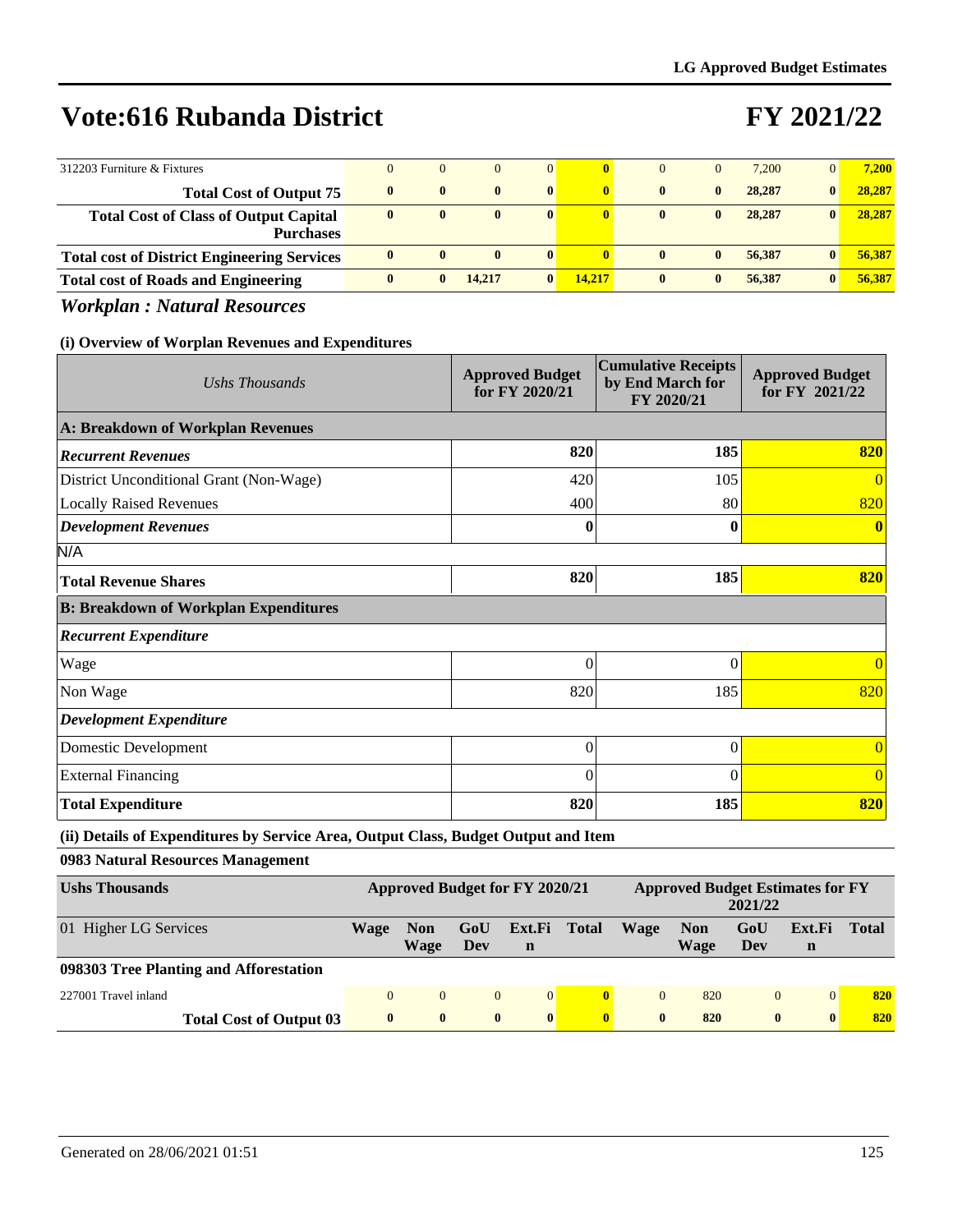# **FY 2021/22**

| 098311 Infrastruture Planning                                     |                |     |              |                |     |              |              |              |                |              |
|-------------------------------------------------------------------|----------------|-----|--------------|----------------|-----|--------------|--------------|--------------|----------------|--------------|
| 227001 Travel inland                                              | $\overline{0}$ | 820 | $\mathbf{0}$ | $\overline{0}$ | 820 | $\Omega$     |              | $\mathbf{0}$ | $\overline{0}$ | $\bf{0}$     |
| <b>Total Cost of Output 11</b>                                    | $\mathbf{0}$   | 820 | $\mathbf{0}$ | $\mathbf{0}$   | 820 | $\mathbf{0}$ | $\mathbf{0}$ | $\bf{0}$     | $\mathbf{0}$   | $\mathbf{0}$ |
| <b>Total Cost of Class of Output Higher LG</b><br><b>Services</b> | $\mathbf{0}$   | 820 | $\mathbf{0}$ | $\mathbf{0}$   | 820 | $\mathbf{0}$ | 820          | $\bf{0}$     | $\mathbf{0}$   | 820          |
| <b>Total cost of Natural Resources</b><br><b>Management</b>       | 0              | 820 | $\bf{0}$     | $\mathbf{0}$   | 820 | $\bf{0}$     | 820          | $\bf{0}$     | $\mathbf{0}$   | 820          |
| <b>Total cost of Natural Resources</b>                            | 0              | 820 | $\mathbf{0}$ | $\mathbf{0}$   | 820 | $\mathbf{0}$ | 820          | $\mathbf{0}$ | 0              | 820          |

### *Workplan : Community Based Services*

#### **(i) Overview of Worplan Revenues and Expenditures**

| Ushs Thousands                                        | <b>Approved Budget</b><br>for FY 2020/21 | <b>Cumulative Receipts</b><br>by End March for<br>FY 2020/21 | <b>Approved Budget</b><br>for FY 2021/22 |
|-------------------------------------------------------|------------------------------------------|--------------------------------------------------------------|------------------------------------------|
| A: Breakdown of Workplan Revenues                     |                                          |                                                              |                                          |
| <b>Recurrent Revenues</b>                             | 4,892                                    | 1,210                                                        | 1,802                                    |
| District Unconditional Grant (Non-Wage)               | 4,632                                    | 1,158                                                        |                                          |
| <b>Locally Raised Revenues</b>                        | 260                                      | 52                                                           | 1,802                                    |
| <b>Development Revenues</b>                           | 6,000                                    | 6,000                                                        |                                          |
| District Discretionary Development Equalization Grant | 6,000                                    | 6,000                                                        |                                          |
| <b>Total Revenue Shares</b>                           | 10,892                                   | 7,210                                                        | 1,802                                    |
| <b>B: Breakdown of Workplan Expenditures</b>          |                                          |                                                              |                                          |
| <b>Recurrent Expenditure</b>                          |                                          |                                                              |                                          |
| Wage                                                  | $\Omega$                                 | $\Omega$                                                     |                                          |
| Non Wage                                              | 4,892                                    | 1,210                                                        | 1,802                                    |
| <b>Development Expenditure</b>                        |                                          |                                                              |                                          |
| Domestic Development                                  | 6,000                                    | 2,000                                                        |                                          |
| <b>External Financing</b>                             | $\Omega$                                 | $\Omega$                                                     |                                          |
| <b>Total Expenditure</b>                              | 10,892                                   | 3,210                                                        | 1,802                                    |

### **(ii) Details of Expenditures by Service Area, Output Class, Budget Output and Item**

### **1081 Community Mobilisation and Empowerment**

| <b>Ushs Thousands</b>                                              | Approved Budget for FY 2020/21 |                           |                |                             |       |          |                           |                |             |       | 2021/22 | <b>Approved Budget Estimates for FY</b> |  |
|--------------------------------------------------------------------|--------------------------------|---------------------------|----------------|-----------------------------|-------|----------|---------------------------|----------------|-------------|-------|---------|-----------------------------------------|--|
| 01 Higher LG Services                                              | <b>Wage</b>                    | <b>Non</b><br><b>Wage</b> | GoU<br>Dev     | Ext.Fi Total<br>$\mathbf n$ |       | Wage     | <b>Non</b><br><b>Wage</b> | GoU<br>Dev     | Ext.Fi<br>n | Total |         |                                         |  |
| <b>108117 Operation of the Community Based Services Department</b> |                                |                           |                |                             |       |          |                           |                |             |       |         |                                         |  |
| 221009 Welfare and Entertainment                                   |                                | 4.632                     | $\overline{0}$ |                             | 4.632 | $\Omega$ | $\Omega$                  | $\overline{0}$ | $\Omega$    | 0     |         |                                         |  |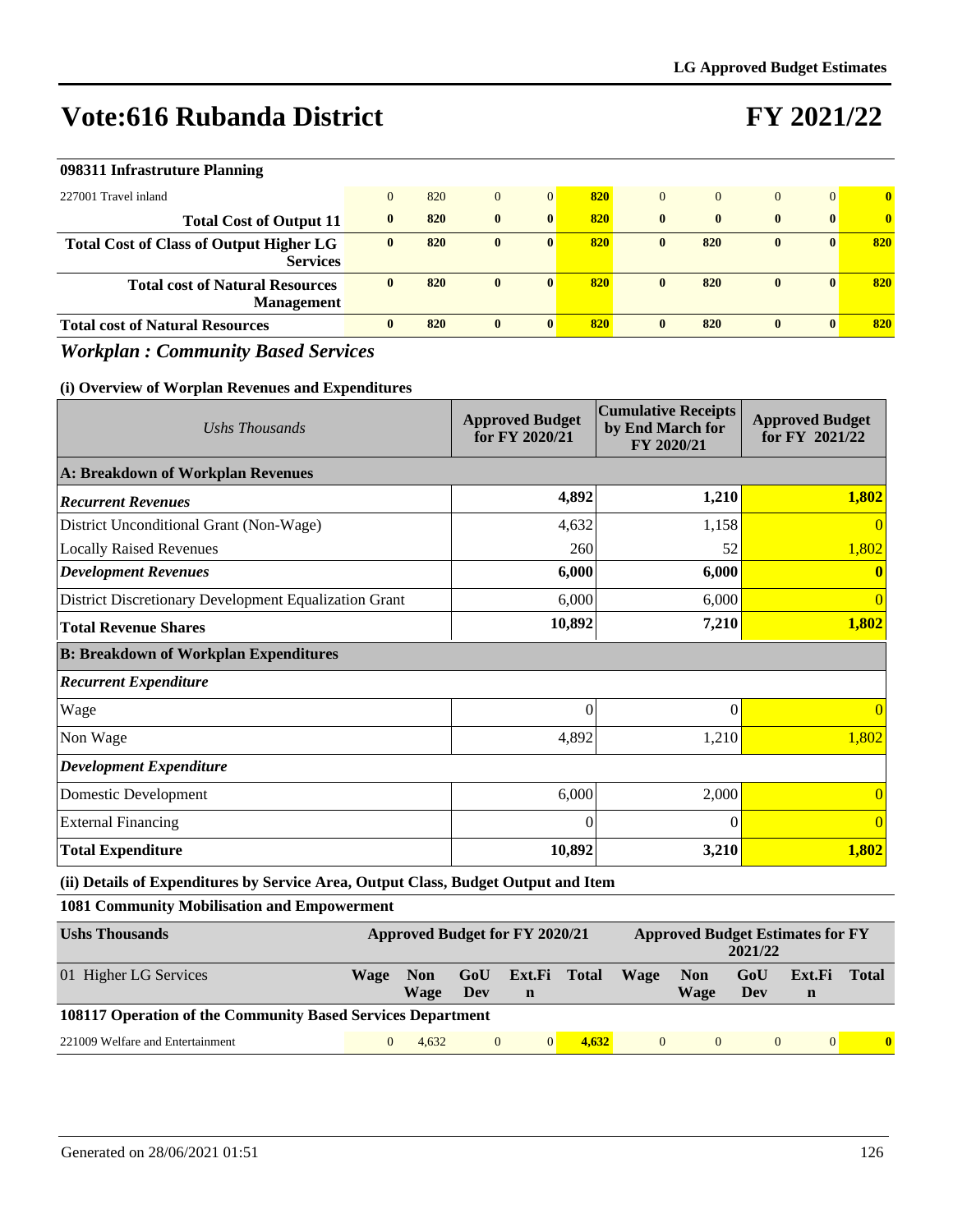# **FY 2021/22**

| 227001 Travel inland                                              | $\Omega$     | 260                       | $\mathbf{0}$ | $\Omega$              | <b>260</b> | $\Omega$     | 1.802                     | $\Omega$       | $\overline{0}$        | 1,802                   |
|-------------------------------------------------------------------|--------------|---------------------------|--------------|-----------------------|------------|--------------|---------------------------|----------------|-----------------------|-------------------------|
| <b>Total Cost of Output 17</b>                                    | $\bf{0}$     | 4,892                     | $\bf{0}$     | $\mathbf{0}$          | 4.892      | $\mathbf{0}$ | 1,802                     | $\bf{0}$       | $\mathbf{0}$          | 1,802                   |
| <b>Total Cost of Class of Output Higher LG</b><br><b>Services</b> | $\bf{0}$     | 4,892                     | $\mathbf{0}$ | $\mathbf{0}$          | 4,892      | $\bf{0}$     | 1,802                     | $\bf{0}$       | $\mathbf{0}$          | 1,802                   |
| 03 Capital Purchases                                              | <b>Wage</b>  | <b>Non</b><br><b>Wage</b> | GoU<br>Dev   | Ext.Fi<br>$\mathbf n$ | Total      | <b>Wage</b>  | <b>Non</b><br><b>Wage</b> | GoU<br>Dev     | Ext.Fi<br>$\mathbf n$ | <b>Total</b>            |
| 108175 Non Standard Service Delivery Capital                      |              |                           |              |                       |            |              |                           |                |                       |                         |
| 281504 Monitoring, Supervision & Appraisal of capital<br>works    | $\mathbf{0}$ | $\overline{0}$            | 6,000        | $\Omega$              | 6,000      | $\Omega$     | $\Omega$                  | $\overline{0}$ | $\Omega$              | $\mathbf{0}$            |
| <b>Total Cost of Output 75</b>                                    | $\bf{0}$     | $\mathbf{0}$              | 6,000        | $\mathbf{0}$          | 6,000      | $\bf{0}$     | $\mathbf{0}$              | $\bf{0}$       | $\mathbf{0}$          | $\overline{\mathbf{0}}$ |
| <b>Total Cost of Class of Output Capital</b><br><b>Purchases</b>  | $\bf{0}$     | $\bf{0}$                  | 6,000        | $\bf{0}$              | 6.000      | $\mathbf{0}$ | $\mathbf{0}$              | $\bf{0}$       | $\mathbf{0}$          | $\mathbf{0}$            |
| <b>Total cost of Community Mobilisation</b><br>and Empowerment    | $\mathbf{0}$ | 4.892                     | 6.000        | $\mathbf{0}$          | 10.892     | $\mathbf{0}$ | 1.802                     | $\bf{0}$       | $\mathbf{0}$          | 1.802                   |
| <b>Total cost of Community Based Services</b>                     | $\mathbf{0}$ | 4,892                     | 6,000        | $\mathbf{0}$          | 10,892     | $\mathbf{0}$ | 1,802                     | $\bf{0}$       | $\mathbf{0}$          | 1,802                   |

### **SubCounty/Town Council/Division: Ikumba**

### *Workplan : Administration*

### **(i) Overview of Worplan Revenues and Expenditures**

| Ushs Thousands                                        | <b>Approved Budget</b><br>for FY 2020/21 | <b>Cumulative Receipts</b><br>by End March for<br>FY 2020/21 | <b>Approved Budget</b><br>for FY 2021/22 |
|-------------------------------------------------------|------------------------------------------|--------------------------------------------------------------|------------------------------------------|
| A: Breakdown of Workplan Revenues                     |                                          |                                                              |                                          |
| <b>Recurrent Revenues</b>                             | 8,736                                    | 7,364                                                        | 10,550                                   |
| District Unconditional Grant (Non-Wage)               | 2,962                                    | 4,105                                                        | 6,000                                    |
| <b>Locally Raised Revenues</b>                        | 5,775                                    | 3,259                                                        | 4,550                                    |
| <b>Development Revenues</b>                           |                                          |                                                              | 16,000                                   |
| District Discretionary Development Equalization Grant | $\theta$                                 | $\Omega$                                                     | 16,000                                   |
| <b>Total Revenue Shares</b>                           | 8,736                                    | 7,364                                                        | 26,550                                   |
| <b>B: Breakdown of Workplan Expenditures</b>          |                                          |                                                              |                                          |
| <b>Recurrent Expenditure</b>                          |                                          |                                                              |                                          |
| Wage                                                  | $\theta$                                 | $\Omega$                                                     | $\Omega$                                 |
| Non Wage                                              | 8,736                                    | 7,364                                                        | 10,550                                   |
| <b>Development Expenditure</b>                        |                                          |                                                              |                                          |
| Domestic Development                                  | $\theta$                                 | $\Omega$                                                     | 16,000                                   |
| <b>External Financing</b>                             | $\Omega$                                 | $\Omega$                                                     | $\Omega$                                 |
| <b>Total Expenditure</b>                              | 8,736                                    | 7,364                                                        | 26,550                                   |

**(ii) Details of Expenditures by Service Area, Output Class, Budget Output and Item**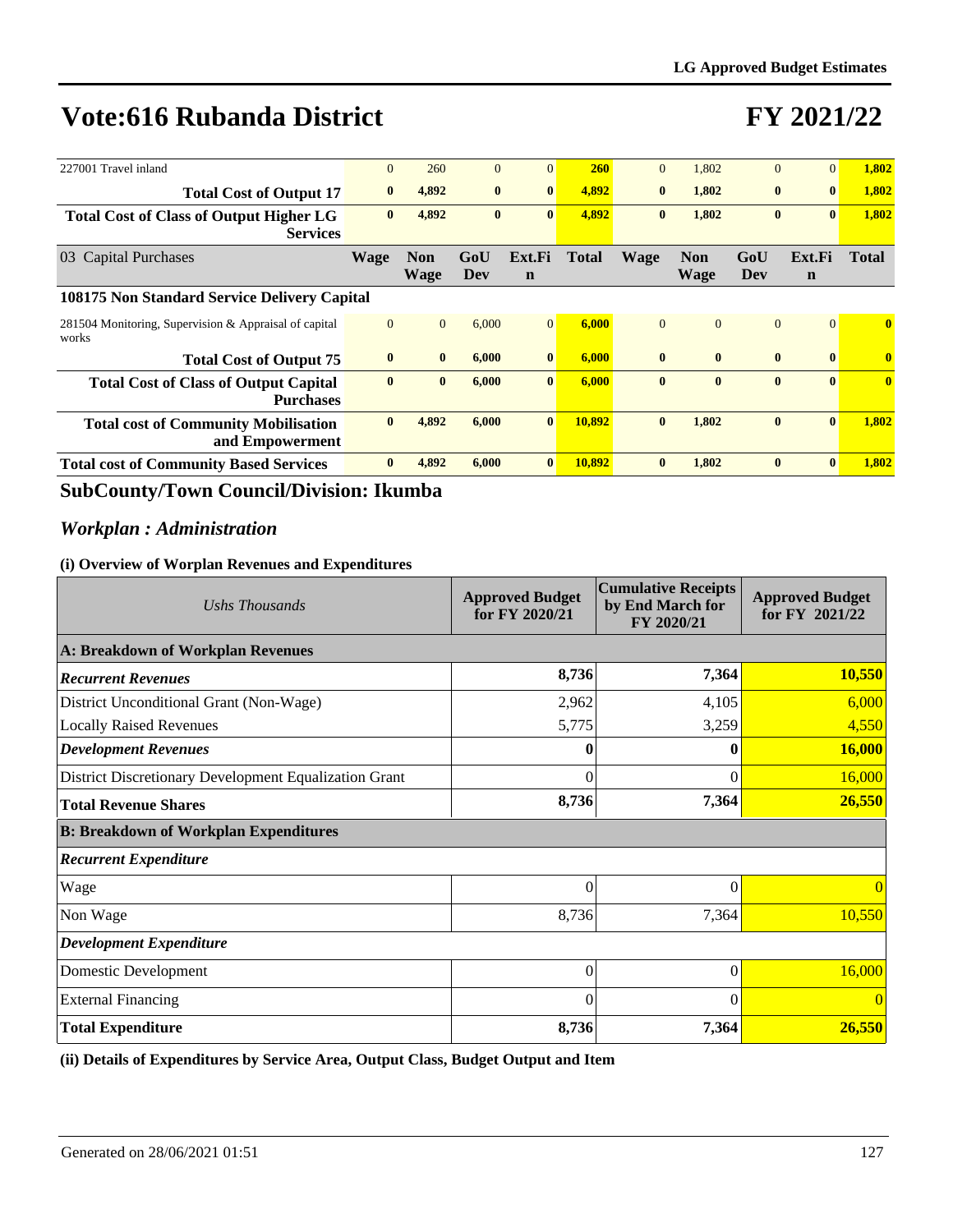### **FY 2021/22**

### **1381 District and Urban Administration**

| <b>Ushs Thousands</b>                                             |                | <b>Approved Budget for FY 2020/21</b> |                |                       |                | <b>Approved Budget Estimates for FY</b><br>2021/22 |                           |                  |                       |                         |
|-------------------------------------------------------------------|----------------|---------------------------------------|----------------|-----------------------|----------------|----------------------------------------------------|---------------------------|------------------|-----------------------|-------------------------|
| 01 Higher LG Services                                             | <b>Wage</b>    | <b>Non</b><br><b>Wage</b>             | GoU<br>Dev     | Ext.Fi<br>$\mathbf n$ | <b>Total</b>   | <b>Wage</b>                                        | <b>Non</b><br><b>Wage</b> | GoU<br>Dev       | Ext.Fi<br>$\mathbf n$ | <b>Total</b>            |
| 138104 Supervision of Sub County programme implementation         |                |                                       |                |                       |                |                                                    |                           |                  |                       |                         |
| 227001 Travel inland                                              | $\mathbf{0}$   | 2,962                                 | $\mathbf{0}$   | $\overline{0}$        | 2,962          | $\overline{0}$                                     | 10,550                    | $\mathbf{0}$     | $\overline{0}$        | 10,550                  |
| <b>Total Cost of Output 04</b>                                    | $\bf{0}$       | 2,962                                 | $\bf{0}$       | $\bf{0}$              | 2,962          | $\bf{0}$                                           | 10,550                    | $\bf{0}$         | $\bf{0}$              | 10,550                  |
| <b>138105 Public Information Dissemination</b>                    |                |                                       |                |                       |                |                                                    |                           |                  |                       |                         |
| 227001 Travel inland                                              | $\Omega$       | 775                                   | $\overline{0}$ | $\overline{0}$        | 775            | $\overline{0}$                                     | $\Omega$                  | $\overline{0}$   | $\overline{0}$        | $\bf{0}$                |
| <b>Total Cost of Output 05</b>                                    | $\mathbf{0}$   | 775                                   | $\mathbf{0}$   | $\mathbf{0}$          | 775            | $\bf{0}$                                           | $\mathbf{0}$              | $\bf{0}$         | $\bf{0}$              | $\bf{0}$                |
| 138106 Office Support services                                    |                |                                       |                |                       |                |                                                    |                           |                  |                       |                         |
| 227001 Travel inland                                              | $\mathbf{0}$   | 2,000                                 | $\mathbf{0}$   | $\mathbf{0}$          | 2,000          | $\Omega$                                           | $\Omega$                  | $\overline{0}$   | $\overline{0}$        | $\overline{\mathbf{0}}$ |
| <b>Total Cost of Output 06</b>                                    | $\mathbf{0}$   | 2,000                                 | $\bf{0}$       | $\mathbf{0}$          | 2,000          | $\bf{0}$                                           | $\bf{0}$                  | $\bf{0}$         | $\bf{0}$              | $\overline{\mathbf{0}}$ |
| <b>138111 Records Management Services</b>                         |                |                                       |                |                       |                |                                                    |                           |                  |                       |                         |
| 227001 Travel inland                                              | $\mathbf{0}$   | 1,000                                 | $\mathbf{0}$   | $\boldsymbol{0}$      | 1,000          | $\mathbf{0}$                                       | $\overline{0}$            | $\boldsymbol{0}$ | $\mathbf{0}$          | $\bf{0}$                |
| <b>Total Cost of Output 11</b>                                    | $\bf{0}$       | 1,000                                 | $\bf{0}$       | $\bf{0}$              | 1,000          | $\bf{0}$                                           | $\bf{0}$                  | $\bf{0}$         | $\bf{0}$              | $\overline{\mathbf{0}}$ |
| 138112 Information collection and management                      |                |                                       |                |                       |                |                                                    |                           |                  |                       |                         |
| 227001 Travel inland                                              | $\overline{0}$ | 2,000                                 | $\overline{0}$ | $\overline{0}$        | 2,000          | $\Omega$                                           | $\Omega$                  | $\mathbf{0}$     | $\overline{0}$        | $\mathbf{0}$            |
| <b>Total Cost of Output 12</b>                                    | $\bf{0}$       | 2,000                                 | $\bf{0}$       | $\bf{0}$              | 2,000          | $\bf{0}$                                           | $\bf{0}$                  | $\bf{0}$         | $\bf{0}$              | $\overline{\mathbf{0}}$ |
| <b>Total Cost of Class of Output Higher LG</b><br><b>Services</b> | $\mathbf{0}$   | 8,736                                 | $\mathbf{0}$   | $\mathbf{0}$          | 8,736          | $\mathbf{0}$                                       | 10,550                    | $\bf{0}$         | $\mathbf{0}$          | 10.550                  |
| 03 Capital Purchases                                              | <b>Wage</b>    | <b>Non</b><br>Wage                    | GoU<br>Dev     | Ext.Fi<br>$\mathbf n$ | <b>Total</b>   | <b>Wage</b>                                        | <b>Non</b><br>Wage        | GoU<br>Dev       | Ext.Fi<br>$\mathbf n$ | <b>Total</b>            |
| 138172 Administrative Capital                                     |                |                                       |                |                       |                |                                                    |                           |                  |                       |                         |
| 312203 Furniture & Fixtures                                       | $\overline{0}$ | $\mathbf{0}$                          | $\mathbf{0}$   | $\boldsymbol{0}$      | $\bf{0}$       | $\mathbf{0}$                                       | $\overline{0}$            | 16,000           | $\mathbf{0}$          | 16,000                  |
| <b>Total Cost of Output 72</b>                                    | $\bf{0}$       | $\bf{0}$                              | $\bf{0}$       | $\bf{0}$              | $\bf{0}$       | $\bf{0}$                                           | $\bf{0}$                  | 16,000           | $\bf{0}$              | 16,000                  |
| <b>Total Cost of Class of Output Capital</b><br><b>Purchases</b>  | $\mathbf{0}$   | $\bf{0}$                              | $\mathbf{0}$   | $\mathbf{0}$          | $\overline{0}$ | $\bf{0}$                                           | $\bf{0}$                  | 16,000           | $\bf{0}$              | 16,000                  |
| <b>Total cost of District and Urban</b><br><b>Administration</b>  | $\bf{0}$       | 8,736                                 | $\bf{0}$       | $\bf{0}$              | 8,736          | $\bf{0}$                                           | 10,550                    | 16,000           | $\bf{0}$              | 26,550                  |
| <b>Total cost of Administration</b>                               | $\bf{0}$       | 8,736                                 | $\bf{0}$       | $\bf{0}$              | 8,736          | $\bf{0}$                                           | 10,550                    | 16,000           | $\bf{0}$              | 26,550                  |

*Workplan : Finance*

| Ushs Thousands                          | <b>Approved Budget</b><br>for FY 2020/21 | <b>Cumulative Receipts</b><br>by End March for<br>FY 2020/21 | <b>Approved Budget</b><br>for FY $2021/22$ |  |  |
|-----------------------------------------|------------------------------------------|--------------------------------------------------------------|--------------------------------------------|--|--|
| A: Breakdown of Workplan Revenues       |                                          |                                                              |                                            |  |  |
| <b>Recurrent Revenues</b>               | 11,451                                   | 6,233                                                        | 7,977                                      |  |  |
| District Unconditional Grant (Non-Wage) | 6,079                                    | 4,120                                                        | 4,282                                      |  |  |
| Locally Raised Revenues                 | 5,372                                    | 2,113                                                        | 3,695                                      |  |  |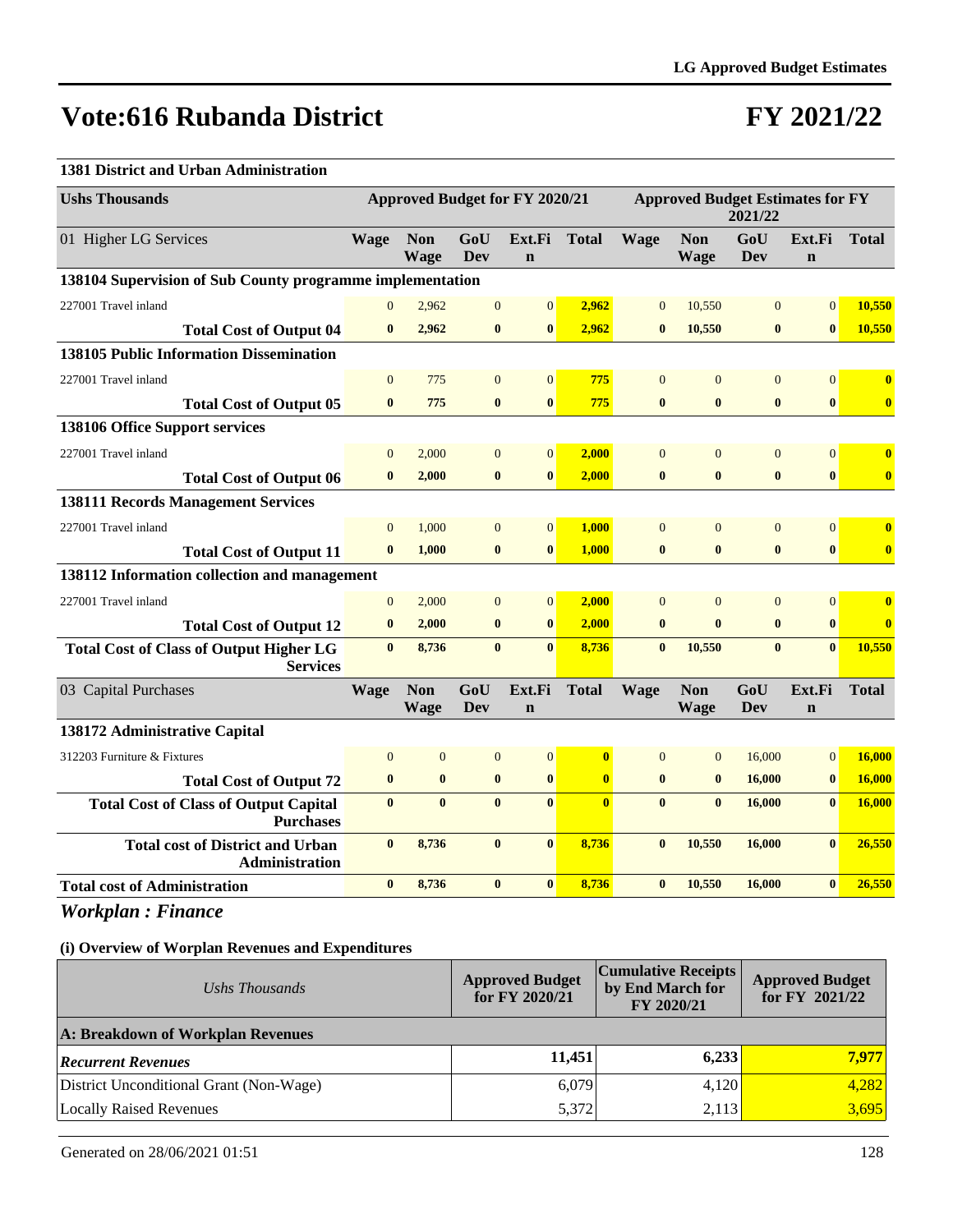# **FY 2021/22**

| <b>Development Revenues</b>                       |        | $\mathbf 0$ | $\mathbf{0}$ |
|---------------------------------------------------|--------|-------------|--------------|
| N/A                                               |        |             |              |
| <b>Total Revenue Shares</b>                       | 11,451 | 6,233       | 7,977        |
| <b>B: Breakdown of Workplan Expenditures</b>      |        |             |              |
| <b>Recurrent Expenditure</b>                      |        |             |              |
| Wage                                              | 0      |             |              |
| Non Wage                                          | 11,451 | 6,233       | 7,977        |
| $\left  \textit{Development Expenditure} \right $ |        |             |              |
| Domestic Development                              | 0      |             |              |
| <b>External Financing</b>                         | 0      |             | $\theta$     |
| <b>Total Expenditure</b>                          | 11,451 | 6,233       | 7,977        |

**(ii) Details of Expenditures by Service Area, Output Class, Budget Output and Item**

**1481 Financial Management and Accountability(LG)**

| <b>Ushs Thousands</b>                                               | Approved Budget for FY 2020/21 |                           |                | <b>Approved Budget Estimates for FY</b><br>2021/22 |              |              |                           |                |                       |              |
|---------------------------------------------------------------------|--------------------------------|---------------------------|----------------|----------------------------------------------------|--------------|--------------|---------------------------|----------------|-----------------------|--------------|
| 01 Higher LG Services                                               | <b>Wage</b>                    | <b>Non</b><br><b>Wage</b> | GoU<br>Dev     | Ext.Fi<br>$\mathbf n$                              | <b>Total</b> | <b>Wage</b>  | <b>Non</b><br><b>Wage</b> | GoU<br>Dev     | Ext.Fi<br>$\mathbf n$ | <b>Total</b> |
| 148102 Revenue Management and Collection Services                   |                                |                           |                |                                                    |              |              |                           |                |                       |              |
| 227001 Travel inland                                                | $\overline{0}$                 | 3,000                     | $\overline{0}$ | $\vert 0 \vert$                                    | 3,000        | $\Omega$     | 7,977                     | $\Omega$       | $\Omega$              | 7,977        |
| <b>Total Cost of Output 02</b>                                      | $\bf{0}$                       | 3,000                     | $\bf{0}$       | $\bf{0}$                                           | 3,000        | $\bf{0}$     | 7,977                     | $\bf{0}$       | $\bf{0}$              | 7,977        |
| 148103 Budgeting and Planning Services                              |                                |                           |                |                                                    |              |              |                           |                |                       |              |
| 227001 Travel inland                                                | $\overline{0}$                 | 3,000                     | $\overline{0}$ | $\overline{0}$                                     | 3,000        | $\Omega$     | $\Omega$                  | $\Omega$       | $\Omega$              | $\mathbf{0}$ |
| <b>Total Cost of Output 03</b>                                      | $\mathbf{0}$                   | 3,000                     | $\bf{0}$       | $\mathbf{0}$                                       | 3,000        | $\mathbf{0}$ | $\bf{0}$                  | $\bf{0}$       | $\mathbf{0}$          | $\bf{0}$     |
| 148104 LG Expenditure management Services                           |                                |                           |                |                                                    |              |              |                           |                |                       |              |
| 227001 Travel inland                                                | $\Omega$                       | 3,000                     | $\mathbf{0}$   | $\overline{0}$                                     | 3,000        | $\Omega$     | $\Omega$                  | $\overline{0}$ | $\Omega$              | $\mathbf{0}$ |
| <b>Total Cost of Output 04</b>                                      | $\mathbf{0}$                   | 3,000                     | $\bf{0}$       | $\bf{0}$                                           | 3,000        | $\bf{0}$     | $\bf{0}$                  | $\bf{0}$       | $\bf{0}$              | $\bf{0}$     |
| <b>148105 LG Accounting Services</b>                                |                                |                           |                |                                                    |              |              |                           |                |                       |              |
| 227001 Travel inland                                                | $\overline{0}$                 | 2,451                     | $\overline{0}$ | $\vert 0 \vert$                                    | 2.451        | $\Omega$     | $\Omega$                  | $\Omega$       | $\overline{0}$        | $\mathbf{0}$ |
| <b>Total Cost of Output 05</b>                                      | $\bf{0}$                       | 2,451                     | $\bf{0}$       | $\bf{0}$                                           | 2.451        | $\bf{0}$     | $\mathbf{0}$              | $\bf{0}$       | $\mathbf{0}$          | $\mathbf{0}$ |
| <b>Total Cost of Class of Output Higher LG</b><br><b>Services</b>   | $\bf{0}$                       | 11,451                    | $\bf{0}$       | $\bf{0}$                                           | 11,451       | $\bf{0}$     | 7,977                     | $\mathbf{0}$   | $\mathbf{0}$          | 7,977        |
| <b>Total cost of Financial Management and</b><br>Accountability(LG) | $\mathbf{0}$                   | 11,451                    | $\mathbf{0}$   | $\mathbf{0}$                                       | 11,451       | $\mathbf{0}$ | 7,977                     | $\mathbf{0}$   | $\mathbf{0}$          | 7,977        |
| <b>Total cost of Finance</b>                                        | $\bf{0}$                       | 11,451                    | $\bf{0}$       | $\mathbf{0}$                                       | 11.451       | $\mathbf{0}$ | 7.977                     | $\bf{0}$       | $\mathbf{0}$          | 7,977        |

*Workplan : Statutory Bodies*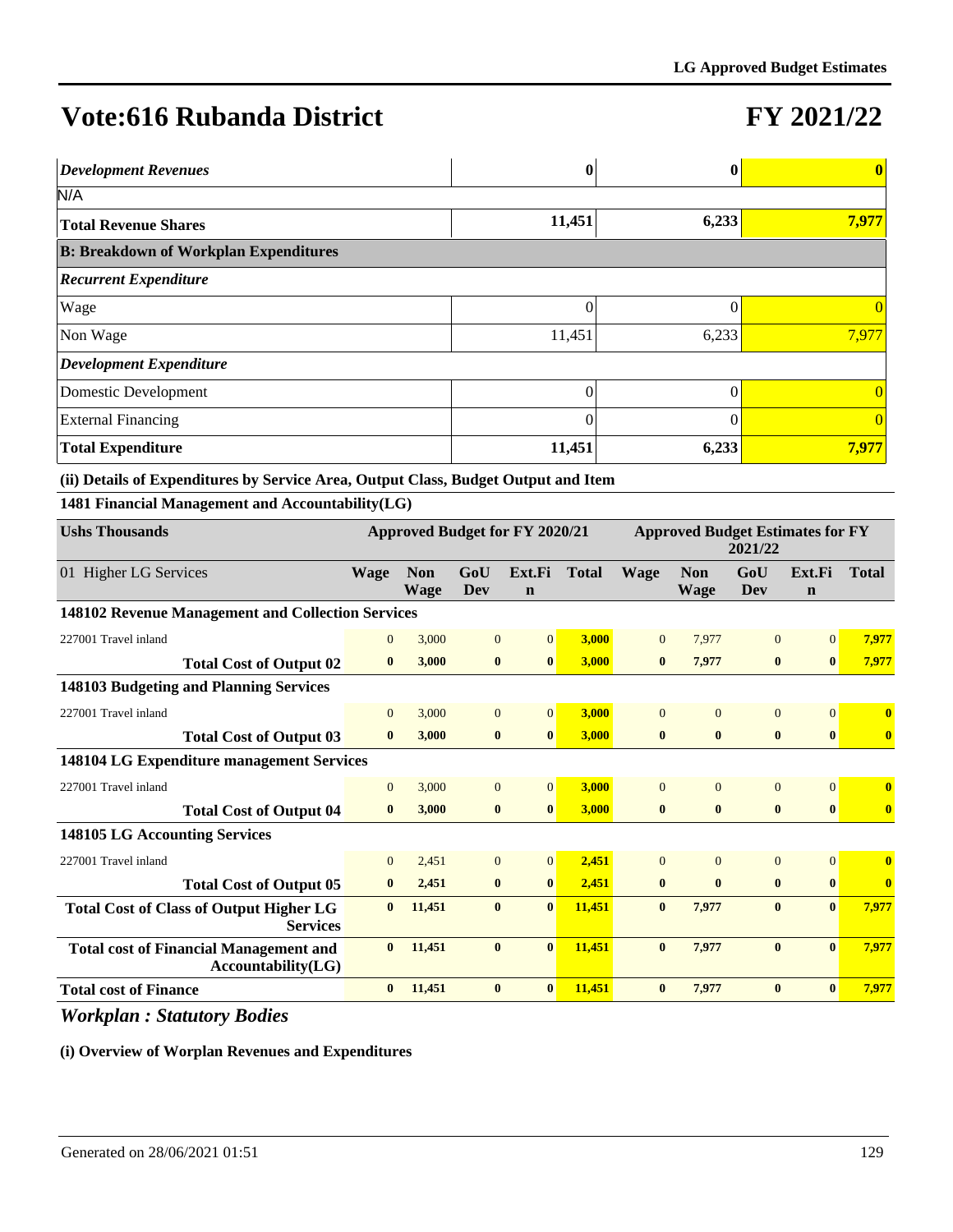# **FY 2021/22**

| Ushs Thousands                               | <b>Approved Budget</b><br>for FY 2020/21 | <b>Cumulative Receipts</b><br>by End March for<br>FY 2020/21 | <b>Approved Budget</b><br>for FY 2021/22 |
|----------------------------------------------|------------------------------------------|--------------------------------------------------------------|------------------------------------------|
| A: Breakdown of Workplan Revenues            |                                          |                                                              |                                          |
| <b>Recurrent Revenues</b>                    | 4,300                                    | 1,910                                                        | 3,540                                    |
| District Unconditional Grant (Non-Wage)      | 3,000                                    | 1,150                                                        | 2,500                                    |
| <b>Locally Raised Revenues</b>               | 1,300                                    | 760                                                          | 1,040                                    |
| <b>Development Revenues</b>                  | 0                                        | 0                                                            |                                          |
| N/A                                          |                                          |                                                              |                                          |
| <b>Total Revenue Shares</b>                  | 4,300                                    | 1,910                                                        | 3,540                                    |
| <b>B: Breakdown of Workplan Expenditures</b> |                                          |                                                              |                                          |
| <b>Recurrent Expenditure</b>                 |                                          |                                                              |                                          |
| Wage                                         | $\theta$                                 | $\theta$                                                     | $\Omega$                                 |
| Non Wage                                     | 4,300                                    | 1,910                                                        | 3,540                                    |
| <b>Development Expenditure</b>               |                                          |                                                              |                                          |
| Domestic Development                         | $\overline{0}$                           | $\theta$                                                     | $\Omega$                                 |
| <b>External Financing</b>                    | $\theta$                                 | $\Omega$                                                     | $\Omega$                                 |
| <b>Total Expenditure</b>                     | 4,300                                    | 1,910                                                        | 3,540                                    |

### **(ii) Details of Expenditures by Service Area, Output Class, Budget Output and Item**

**1382 Local Statutory Bodies**

| <b>Ushs Thousands</b>                                             | <b>Approved Budget for FY 2020/21</b> |                    |                | <b>Approved Budget Estimates for FY</b><br>2021/22 |                |              |                           |                |                       |              |
|-------------------------------------------------------------------|---------------------------------------|--------------------|----------------|----------------------------------------------------|----------------|--------------|---------------------------|----------------|-----------------------|--------------|
| 01 Higher LG Services                                             | <b>Wage</b>                           | <b>Non</b><br>Wage | GoU<br>Dev     | Ext.Fi<br>$\mathbf n$                              | Total          | <b>Wage</b>  | <b>Non</b><br><b>Wage</b> | GoU<br>Dev     | Ext.Fi<br>$\mathbf n$ | Total        |
| 138201 LG Council Administration Services                         |                                       |                    |                |                                                    |                |              |                           |                |                       |              |
| 227001 Travel inland                                              | $\Omega$                              | 4,300              | $\Omega$       | $\Omega$                                           | 4,300          | $\Omega$     | $\Omega$                  | $\Omega$       | $\Omega$              | $\bf{0}$     |
| <b>Total Cost of Output 01</b>                                    | $\mathbf{0}$                          | 4,300              | $\bf{0}$       | $\mathbf{0}$                                       | 4,300          | $\mathbf{0}$ | $\mathbf{0}$              | $\mathbf{0}$   | $\mathbf{0}$          | $\mathbf{0}$ |
| 138206 LG Political and executive oversight                       |                                       |                    |                |                                                    |                |              |                           |                |                       |              |
| 211103 Allowances (Incl. Casuals, Temporary)                      | $\Omega$                              | $\overline{0}$     | $\overline{0}$ | $\overline{0}$                                     | $\overline{0}$ | $\Omega$     | 3,540                     | $\overline{0}$ | $\Omega$              | 3,540        |
| <b>Total Cost of Output 06</b>                                    | $\bf{0}$                              | $\bf{0}$           | $\mathbf{0}$   | $\mathbf{0}$                                       | $\mathbf{0}$   | $\mathbf{0}$ | 3.540                     | $\bf{0}$       | $\mathbf{0}$          | 3,540        |
| <b>Total Cost of Class of Output Higher LG</b><br><b>Services</b> | $\mathbf{0}$                          | 4.300              | $\mathbf{0}$   | $\mathbf{0}$                                       | 4,300          | $\mathbf{0}$ | 3,540                     | $\mathbf{0}$   | $\mathbf{0}$          | 3,540        |
| <b>Total cost of Local Statutory Bodies</b>                       | $\mathbf{0}$                          | 4,300              | $\bf{0}$       | $\mathbf{0}$                                       | 4,300          | $\mathbf{0}$ | 3,540                     | $\bf{0}$       | $\mathbf{0}$          | 3,540        |
| <b>Total cost of Statutory Bodies</b>                             | $\mathbf{0}$                          | 4,300              | $\mathbf{0}$   | $\mathbf{0}$                                       | 4,300          | $\mathbf{0}$ | 3,540                     | $\mathbf{0}$   | $\mathbf{0}$          | 3,540        |

### *Workplan : Production and Marketing*

|--|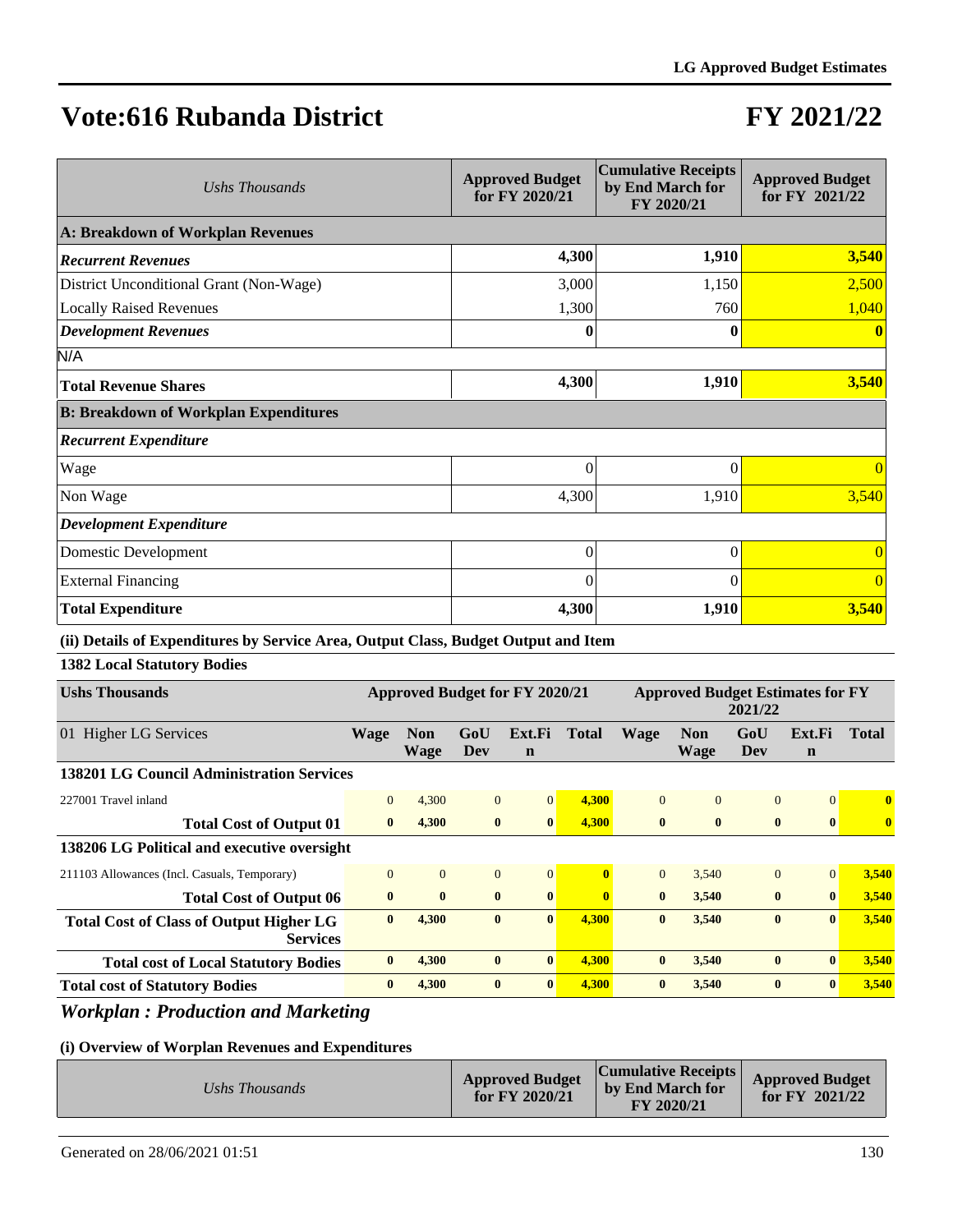# **FY 2021/22**

| A: Breakdown of Workplan Revenues            |          |          |                |  |  |  |  |  |
|----------------------------------------------|----------|----------|----------------|--|--|--|--|--|
| <b>Recurrent Revenues</b>                    | 600      | 600      | 655            |  |  |  |  |  |
| District Unconditional Grant (Non-Wage)      | 400      | 420      | <b>200</b>     |  |  |  |  |  |
| <b>Locally Raised Revenues</b>               | 200      | 180      | 455            |  |  |  |  |  |
| <b>Development Revenues</b>                  | 0        | 0        | $\mathbf{0}$   |  |  |  |  |  |
| N/A                                          |          |          |                |  |  |  |  |  |
| <b>Total Revenue Shares</b>                  | 600      | 600      | 655            |  |  |  |  |  |
| <b>B: Breakdown of Workplan Expenditures</b> |          |          |                |  |  |  |  |  |
| <b>Recurrent Expenditure</b>                 |          |          |                |  |  |  |  |  |
| Wage                                         | $\Omega$ | $\Omega$ | $\Omega$       |  |  |  |  |  |
| Non Wage                                     | 600      | 600      | 655            |  |  |  |  |  |
| <b>Development Expenditure</b>               |          |          |                |  |  |  |  |  |
| Domestic Development                         | $\theta$ | $\theta$ | $\overline{0}$ |  |  |  |  |  |
| <b>External Financing</b>                    | $\Omega$ | $\Omega$ | $\Omega$       |  |  |  |  |  |
| <b>Total Expenditure</b>                     | 600      | 600      | 655            |  |  |  |  |  |

**(ii) Details of Expenditures by Service Area, Output Class, Budget Output and Item**

### **0182 District Production Services**

| <b>Ushs Thousands</b>                                             | Approved Budget for FY 2020/21 |                           |                |                       | <b>Approved Budget Estimates for FY</b><br>2021/22 |              |                           |                |                       |              |
|-------------------------------------------------------------------|--------------------------------|---------------------------|----------------|-----------------------|----------------------------------------------------|--------------|---------------------------|----------------|-----------------------|--------------|
| 01 Higher LG Services                                             | <b>Wage</b>                    | <b>Non</b><br><b>Wage</b> | GoU<br>Dev     | Ext.Fi<br>$\mathbf n$ | <b>Total</b>                                       | <b>Wage</b>  | <b>Non</b><br><b>Wage</b> | GoU<br>Dev     | Ext.Fi<br>$\mathbf n$ | <b>Total</b> |
| 018205 Crop disease control and regulation                        |                                |                           |                |                       |                                                    |              |                           |                |                       |              |
| 227001 Travel inland                                              | $\Omega$                       | 600                       | $\theta$       | $\Omega$              | 600                                                | $\Omega$     | $\Omega$                  | $\Omega$       | $\Omega$              | $\mathbf{0}$ |
| <b>Total Cost of Output 05</b>                                    | $\mathbf{0}$                   | 600                       | $\bf{0}$       | $\mathbf{0}$          | 600                                                | $\mathbf{0}$ | $\mathbf{0}$              | $\bf{0}$       | $\bf{0}$              | $\bf{0}$     |
| 018212 District Production Management Services                    |                                |                           |                |                       |                                                    |              |                           |                |                       |              |
| 227001 Travel inland                                              | $\mathbf{0}$                   | $\mathbf{0}$              | $\overline{0}$ | $\overline{0}$        | Ō                                                  | $\Omega$     | 655                       | $\overline{0}$ | $\overline{0}$        | 655          |
| <b>Total Cost of Output 12</b>                                    | $\bf{0}$                       | $\bf{0}$                  | $\bf{0}$       | $\mathbf{0}$          | $\mathbf{0}$                                       | $\mathbf{0}$ | 655                       | $\bf{0}$       | $\mathbf{0}$          | 655          |
| <b>Total Cost of Class of Output Higher LG</b><br><b>Services</b> | $\mathbf{0}$                   | 600                       | $\mathbf{0}$   | $\mathbf{0}$          | 600                                                | $\mathbf{0}$ | 655                       | $\mathbf{0}$   | $\mathbf{0}$          | 655          |
| <b>Total cost of District Production Services</b>                 | $\mathbf{0}$                   | 600                       | $\bf{0}$       | $\mathbf{0}$          | 600                                                | $\mathbf{0}$ | 655                       | $\bf{0}$       | $\mathbf{0}$          | 655          |
| <b>Total cost of Production and Marketing</b>                     | $\mathbf{0}$                   | 600                       | $\bf{0}$       | $\mathbf{0}$          | 600                                                | $\mathbf{0}$ | 655                       | $\mathbf{0}$   | $\mathbf{0}$          | 655          |

*Workplan : Health*

| Ushs Thousands                    | <b>Approved Budget</b><br>for FY 2020/21 | <b>Cumulative Receipts</b><br>by End March for<br>FY 2020/21 | <b>Approved Budget</b><br>for $FY$ 2021/22 |
|-----------------------------------|------------------------------------------|--------------------------------------------------------------|--------------------------------------------|
| A: Breakdown of Workplan Revenues |                                          |                                                              |                                            |
| <b>Recurrent Revenues</b>         | 480                                      | 366                                                          | 525                                        |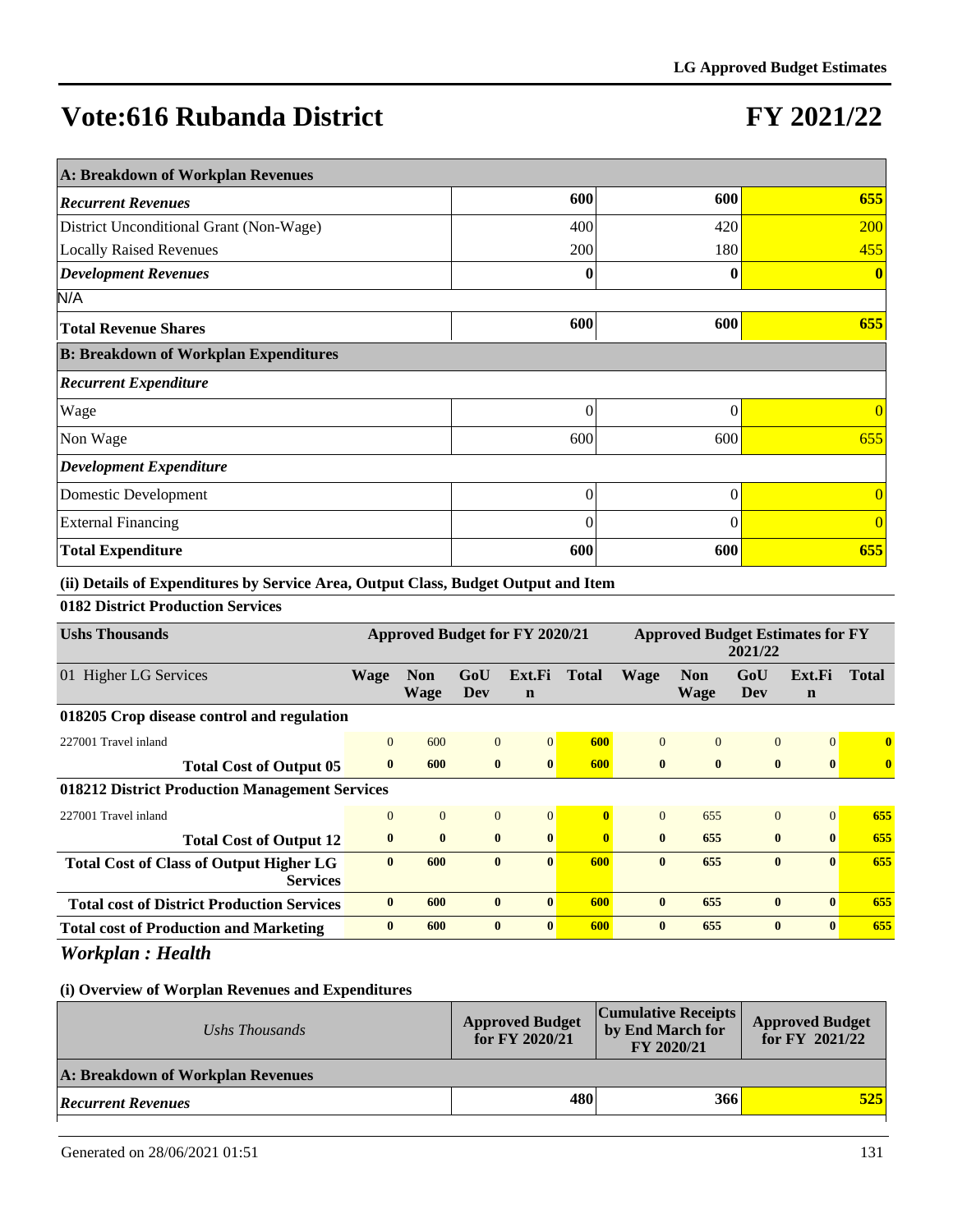# **FY 2021/22**

| District Unconditional Grant (Non-Wage)                                            | 300      | 250        | 200            |  |  |  |  |
|------------------------------------------------------------------------------------|----------|------------|----------------|--|--|--|--|
| <b>Locally Raised Revenues</b>                                                     | 180      | 116        | 325            |  |  |  |  |
| <b>Development Revenues</b>                                                        | 0        |            | $\bf{0}$       |  |  |  |  |
| N/A                                                                                |          |            |                |  |  |  |  |
| <b>Total Revenue Shares</b>                                                        | 480      | 366        | 525            |  |  |  |  |
| <b>B: Breakdown of Workplan Expenditures</b>                                       |          |            |                |  |  |  |  |
| <b>Recurrent Expenditure</b>                                                       |          |            |                |  |  |  |  |
| Wage                                                                               | 0        | 0          |                |  |  |  |  |
| Non Wage                                                                           | 480      | 111        | 525            |  |  |  |  |
| <b>Development Expenditure</b>                                                     |          |            |                |  |  |  |  |
| Domestic Development                                                               | $\theta$ | 0          | $\overline{0}$ |  |  |  |  |
| <b>External Financing</b>                                                          | 0        |            | $\overline{0}$ |  |  |  |  |
| <b>Total Expenditure</b>                                                           | 480      | <b>111</b> | 525            |  |  |  |  |
| (ii) Details of Expenditures by Service Area, Output Class, Budget Output and Item |          |            |                |  |  |  |  |

### **0881 Primary Healthcare**

| <b>Ushs Thousands</b>                                             | <b>Approved Budget for FY 2020/21</b> |                           |              |                       | <b>Approved Budget Estimates for FY</b><br>2021/22 |              |                    |              |                       |              |
|-------------------------------------------------------------------|---------------------------------------|---------------------------|--------------|-----------------------|----------------------------------------------------|--------------|--------------------|--------------|-----------------------|--------------|
| 01 Higher LG Services                                             | <b>Wage</b>                           | <b>Non</b><br><b>Wage</b> | GoU<br>Dev   | Ext.Fi<br>$\mathbf n$ | <b>Total</b>                                       | <b>Wage</b>  | <b>Non</b><br>Wage | GoU<br>Dev   | Ext.Fi<br>$\mathbf n$ | <b>Total</b> |
| 088101 Public Health Promotion                                    |                                       |                           |              |                       |                                                    |              |                    |              |                       |              |
| 227001 Travel inland                                              | $\Omega$                              | $\Omega$                  | $\theta$     | $\Omega$              | $\mathbf{0}$                                       | $\theta$     | 525                | $\Omega$     | $\Omega$              | 525          |
| <b>Total Cost of Output 01</b>                                    | $\mathbf{0}$                          | $\bf{0}$                  | $\bf{0}$     | $\mathbf{0}$          |                                                    | $\mathbf{0}$ | 525                | $\mathbf{0}$ | $\mathbf{0}$          | 525          |
| <b>Total Cost of Class of Output Higher LG</b><br><b>Services</b> | $\bf{0}$                              | $\bf{0}$                  | $\bf{0}$     | $\mathbf{0}$          |                                                    | $\mathbf{0}$ | 525                | $\bf{0}$     | $\mathbf{0}$          | 525          |
| <b>Total cost of Primary Healthcare</b>                           | $\mathbf{0}$                          | $\mathbf{0}$              | $\mathbf{0}$ | $\mathbf{0}$          |                                                    | $\mathbf{0}$ | 525                | $\mathbf{0}$ | $\mathbf{0}$          | 525          |

### **0883 Health Management and Supervision**

| <b>Ushs Thousands</b>                                             | <b>Approved Budget for FY 2020/21</b> |                           |                | <b>Approved Budget Estimates for FY</b><br>2021/22 |              |              |                           |                |                       |                         |
|-------------------------------------------------------------------|---------------------------------------|---------------------------|----------------|----------------------------------------------------|--------------|--------------|---------------------------|----------------|-----------------------|-------------------------|
| 01 Higher LG Services                                             | <b>Wage</b>                           | <b>Non</b><br><b>Wage</b> | GoU<br>Dev     | Ext.Fi<br>$\mathbf n$                              | <b>Total</b> | <b>Wage</b>  | <b>Non</b><br><b>Wage</b> | GoU<br>Dev     | Ext.Fi<br>$\mathbf n$ | <b>Total</b>            |
| 088301 Healthcare Management Services                             |                                       |                           |                |                                                    |              |              |                           |                |                       |                         |
| 227001 Travel inland                                              | $\Omega$                              | 480                       | $\overline{0}$ | $\Omega$                                           | 480          | $\Omega$     | $\Omega$                  | $\overline{0}$ | $\overline{0}$        | $\overline{\mathbf{0}}$ |
| <b>Total Cost of Output 01</b>                                    | $\mathbf{0}$                          | 480                       | $\bf{0}$       | $\bf{0}$                                           | 480          | $\mathbf{0}$ | $\mathbf{0}$              | $\bf{0}$       | $\bf{0}$              | $\bf{0}$                |
| <b>Total Cost of Class of Output Higher LG</b><br><b>Services</b> | $\mathbf{0}$                          | 480                       | $\mathbf{0}$   | $\mathbf{0}$                                       | 480          | $\mathbf{0}$ | $\mathbf{0}$              | $\mathbf{0}$   | $\mathbf{0}$          | $\bf{0}$                |
| <b>Total cost of Health Management and</b><br><b>Supervision</b>  | $\mathbf{0}$                          | 480                       | $\mathbf{0}$   | $\mathbf{0}$                                       | 480          | $\mathbf{0}$ | $\mathbf{0}$              | $\bf{0}$       | $\bf{0}$              | $\bf{0}$                |
| <b>Total cost of Health</b>                                       | $\mathbf{0}$                          | 480                       | $\mathbf{0}$   | $\mathbf{0}$                                       | 480          | $\mathbf{0}$ | 525                       | $\bf{0}$       | $\mathbf{0}$          | 525                     |
| $\sim$ $\sim$<br>--- - -                                          |                                       |                           |                |                                                    |              |              |                           |                |                       |                         |

*Workplan : Roads and Engineering*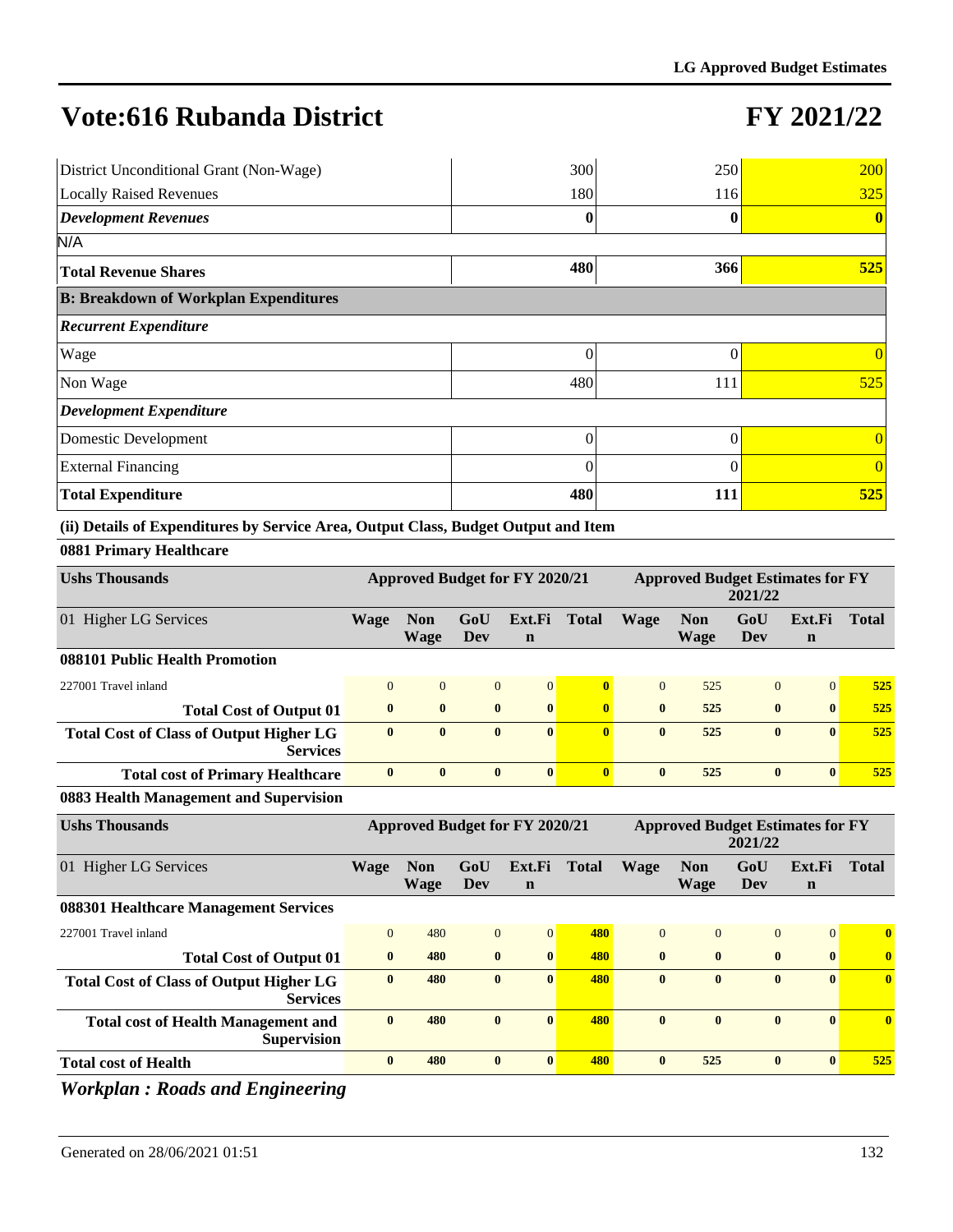# **FY 2021/22**

#### **(i) Overview of Worplan Revenues and Expenditures**

| Ushs Thousands                                        | <b>Approved Budget</b><br>for FY 2020/21 | <b>Cumulative Receipts</b><br>by End March for<br>FY 2020/21 | <b>Approved Budget</b><br>for FY 2021/22 |
|-------------------------------------------------------|------------------------------------------|--------------------------------------------------------------|------------------------------------------|
| A: Breakdown of Workplan Revenues                     |                                          |                                                              |                                          |
| <b>Recurrent Revenues</b>                             | 905                                      | 204                                                          |                                          |
| District Unconditional Grant (Non-Wage)               | 455                                      | 114                                                          | $\overline{0}$                           |
| <b>Locally Raised Revenues</b>                        | 450                                      | 90                                                           |                                          |
| <b>Development Revenues</b>                           | 15,968                                   | 15,968                                                       | 28,627                                   |
| District Discretionary Development Equalization Grant | 15,968                                   | 15,968                                                       | 28,627                                   |
| <b>Total Revenue Shares</b>                           | 16,873                                   | 16,172                                                       | 28,627                                   |
| <b>B: Breakdown of Workplan Expenditures</b>          |                                          |                                                              |                                          |
| <b>Recurrent Expenditure</b>                          |                                          |                                                              |                                          |
| Wage                                                  | $\theta$                                 | $\theta$                                                     | $\overline{0}$                           |
| Non Wage                                              | 905                                      | 0                                                            | $\overline{0}$                           |
| <b>Development Expenditure</b>                        |                                          |                                                              |                                          |
| Domestic Development                                  | 15,968                                   | $\theta$                                                     | 28,627                                   |
| <b>External Financing</b>                             | $\Omega$                                 | $\Omega$                                                     | $\Omega$                                 |
| <b>Total Expenditure</b>                              | 16,873                                   | 0                                                            | 28,627                                   |

### **(ii) Details of Expenditures by Service Area, Output Class, Budget Output and Item**

### **0481 District, Urban and Community Access Roads**

| <b>Ushs Thousands</b>                                                     | Approved Budget for FY 2020/21 |                           |                |                       |              | <b>Approved Budget Estimates for FY</b><br>2021/22 |                           |                |                       |              |
|---------------------------------------------------------------------------|--------------------------------|---------------------------|----------------|-----------------------|--------------|----------------------------------------------------|---------------------------|----------------|-----------------------|--------------|
| 01 Higher LG Services                                                     | <b>Wage</b>                    | <b>Non</b><br><b>Wage</b> | GoU<br>Dev     | Ext.Fi<br>$\mathbf n$ | <b>Total</b> | <b>Wage</b>                                        | <b>Non</b><br>Wage        | GoU<br>Dev     | Ext.Fi<br>$\mathbf n$ | <b>Total</b> |
| 048104 Community Access Roads maintenance                                 |                                |                           |                |                       |              |                                                    |                           |                |                       |              |
| 227001 Travel inland                                                      | $\mathbf{0}$                   | 905                       | $\overline{0}$ | $\overline{0}$        | 905          | $\Omega$                                           | $\Omega$                  | $\overline{0}$ | $\Omega$              | $\bf{0}$     |
| <b>Total Cost of Output 04</b>                                            | $\bf{0}$                       | 905                       | $\bf{0}$       | $\mathbf{0}$          | 905          | $\mathbf{0}$                                       | $\mathbf{0}$              | $\bf{0}$       | $\mathbf{0}$          | $\bf{0}$     |
| <b>Total Cost of Class of Output Higher LG</b><br><b>Services</b>         | $\mathbf{0}$                   | 905                       | $\mathbf{0}$   | $\mathbf{0}$          | 905          | $\mathbf{0}$                                       | $\mathbf{0}$              | $\mathbf{0}$   | $\mathbf{0}$          | $\mathbf{0}$ |
| 03 Capital Purchases                                                      | Wage                           | <b>Non</b><br><b>Wage</b> | GoU<br>Dev     | Ext.Fi<br>$\mathbf n$ | <b>Total</b> | <b>Wage</b>                                        | <b>Non</b><br><b>Wage</b> | GoU<br>Dev     | Ext.Fi<br>$\mathbf n$ | <b>Total</b> |
| 048180 Rural roads construction and rehabilitation                        |                                |                           |                |                       |              |                                                    |                           |                |                       |              |
| 312103 Roads and Bridges                                                  | $\mathbf{0}$                   | $\overline{0}$            | 15,968         | $\overline{0}$        | 15,968       | $\Omega$                                           | $\Omega$                  | $\Omega$       | $\Omega$              | $\mathbf{0}$ |
| <b>Total Cost of Output 80</b>                                            | $\bf{0}$                       | $\bf{0}$                  | 15,968         | $\bf{0}$              | 15,968       | $\bf{0}$                                           | $\mathbf{0}$              | $\mathbf{0}$   | $\mathbf{0}$          | $\bf{0}$     |
| <b>Total Cost of Class of Output Capital</b><br><b>Purchases</b>          | $\mathbf{0}$                   | $\mathbf{0}$              | 15,968         | $\mathbf{0}$          | 15,968       | $\mathbf{0}$                                       | $\mathbf{0}$              | $\mathbf{0}$   | $\mathbf{0}$          | $\mathbf{0}$ |
| <b>Total cost of District, Urban and</b><br><b>Community Access Roads</b> | $\mathbf{0}$                   | 905                       | 15,968         | $\mathbf{0}$          | 16,873       | $\mathbf{0}$                                       | $\mathbf{0}$              | $\mathbf{0}$   | $\mathbf{0}$          | $\mathbf{0}$ |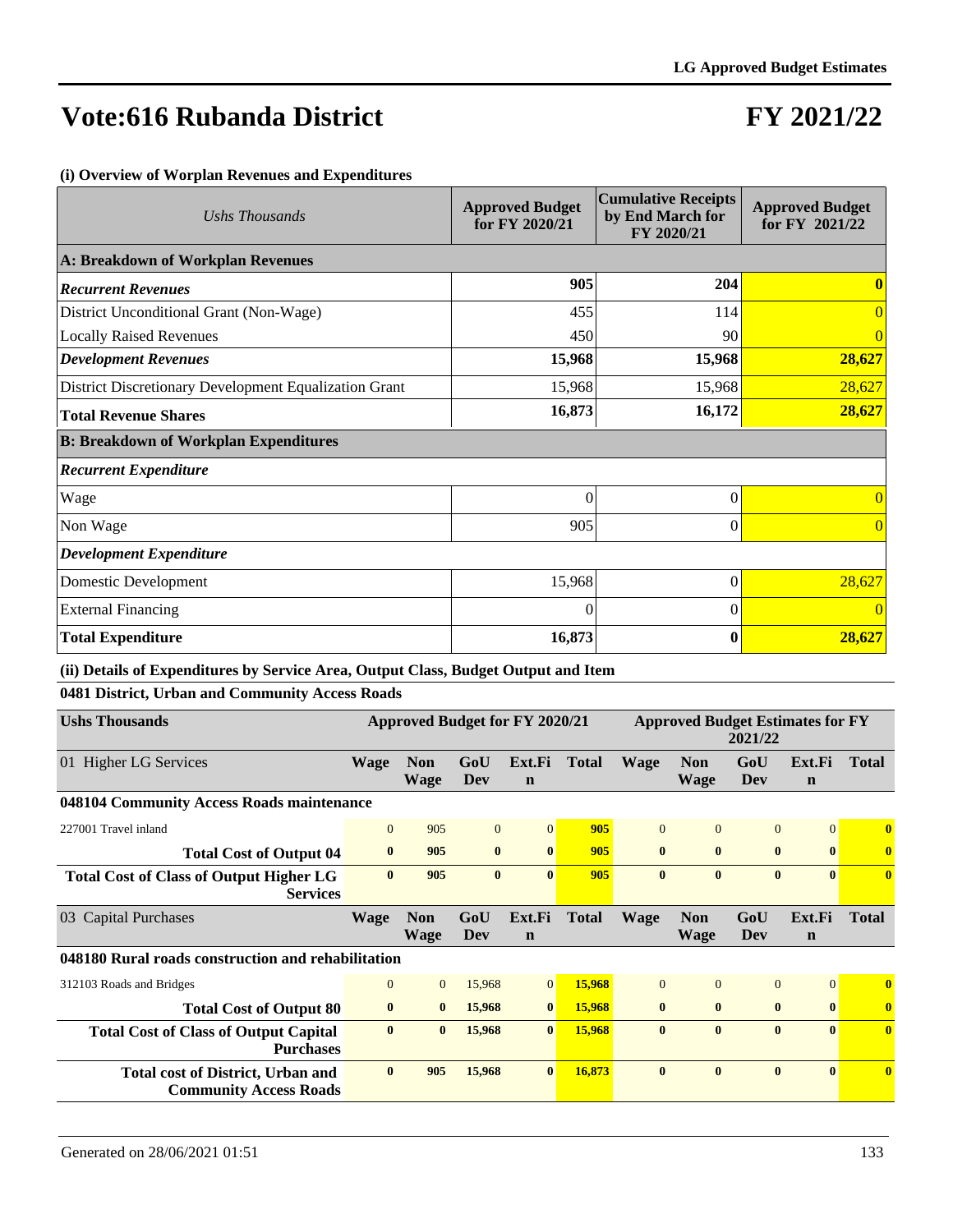# **FY 2021/22**

### **0482 District Engineering Services**

| <b>Ushs Thousands</b>                                              | <b>Approved Budget for FY 2020/21</b> |                           |                |                       | <b>Approved Budget Estimates for FY</b><br>2021/22 |              |                    |            |                       |              |
|--------------------------------------------------------------------|---------------------------------------|---------------------------|----------------|-----------------------|----------------------------------------------------|--------------|--------------------|------------|-----------------------|--------------|
| 03 Capital Purchases                                               | Wage                                  | <b>Non</b><br><b>Wage</b> | GoU<br>Dev     | Ext.Fi<br>$\mathbf n$ | <b>Total</b>                                       | <b>Wage</b>  | <b>Non</b><br>Wage | GoU<br>Dev | Ext.Fi<br>$\mathbf n$ | <b>Total</b> |
| 048275 Non Standard Service Delivery Capital                       |                                       |                           |                |                       |                                                    |              |                    |            |                       |              |
| 281503 Engineering and Design Studies & Plans for<br>capital works | $\theta$                              | $\mathbf{0}$              | $\overline{0}$ | $\overline{0}$        | $\mathbf{0}$                                       | $\Omega$     | $\overline{0}$     | 2,700      | $\Omega$              | 2,700        |
| 312101 Non-Residential Buildings                                   | $\overline{0}$                        | $\mathbf{0}$              | $\overline{0}$ | $\overline{0}$        | $\mathbf{0}$                                       | $\mathbf{0}$ | $\overline{0}$     | 25,500     | $\overline{0}$        | 25,500       |
| 312211 Office Equipment                                            | $\theta$                              | $\overline{0}$            | $\mathbf{0}$   | $\overline{0}$        | 0                                                  | $\Omega$     | $\Omega$           | 427        | $\Omega$              | 427          |
| <b>Total Cost of Output 75</b>                                     | $\mathbf{0}$                          | $\bf{0}$                  | $\mathbf{0}$   | $\bf{0}$              | $\mathbf{0}$                                       | $\mathbf{0}$ | $\mathbf{0}$       | 28,627     | $\bf{0}$              | 28,627       |
| <b>Total Cost of Class of Output Capital</b><br><b>Purchases</b>   | $\bf{0}$                              | $\bf{0}$                  | $\mathbf{0}$   | $\bf{0}$              |                                                    | $\mathbf{0}$ | $\bf{0}$           | 28,627     | $\bf{0}$              | 28,627       |
| <b>Total cost of District Engineering Services</b>                 | $\mathbf{0}$                          | $\bf{0}$                  | $\bf{0}$       | $\mathbf{0}$          |                                                    | $\bf{0}$     | $\bf{0}$           | 28,627     | $\bf{0}$              | 28,627       |
| <b>Total cost of Roads and Engineering</b>                         | $\mathbf{0}$                          | 905                       | 15,968         | $\mathbf{0}$          | 16,873                                             | $\bf{0}$     | $\mathbf{0}$       | 28,627     | $\bf{0}$              | 28,627       |

### *Workplan : Community Based Services*

### **(i) Overview of Worplan Revenues and Expenditures**

| Ushs Thousands                               | <b>Approved Budget</b><br>for FY 2020/21 | <b>Cumulative Receipts</b><br>by End March for<br>FY 2020/21 | <b>Approved Budget</b><br>for FY 2021/22 |  |
|----------------------------------------------|------------------------------------------|--------------------------------------------------------------|------------------------------------------|--|
| A: Breakdown of Workplan Revenues            |                                          |                                                              |                                          |  |
| <b>Recurrent Revenues</b>                    | 1,000                                    | 240                                                          | 1,650                                    |  |
| District Unconditional Grant (Non-Wage)      | 800                                      | 200                                                          | 1,000                                    |  |
| <b>Locally Raised Revenues</b>               | 200                                      | 40                                                           | 650                                      |  |
| <b>Development Revenues</b>                  | 484,976                                  | 0                                                            |                                          |  |
| Other Transfers from Central Government      | 484,976                                  | 0                                                            | $\overline{0}$                           |  |
| <b>Total Revenue Shares</b>                  | 485,976                                  | 240                                                          | 1,650                                    |  |
| <b>B: Breakdown of Workplan Expenditures</b> |                                          |                                                              |                                          |  |
| <b>Recurrent Expenditure</b>                 |                                          |                                                              |                                          |  |
| Wage                                         | $\theta$                                 | $\Omega$                                                     | $\overline{0}$                           |  |
| Non Wage                                     | 1,000                                    | 240                                                          | 1,650                                    |  |
| <b>Development Expenditure</b>               |                                          |                                                              |                                          |  |
| Domestic Development                         | 484,976                                  | $\theta$                                                     | $\overline{0}$                           |  |
| <b>External Financing</b>                    | $\theta$                                 | $\Omega$                                                     | $\overline{0}$                           |  |
| <b>Total Expenditure</b>                     | 485,976                                  | 240                                                          | 1,650                                    |  |

**(ii) Details of Expenditures by Service Area, Output Class, Budget Output and Item**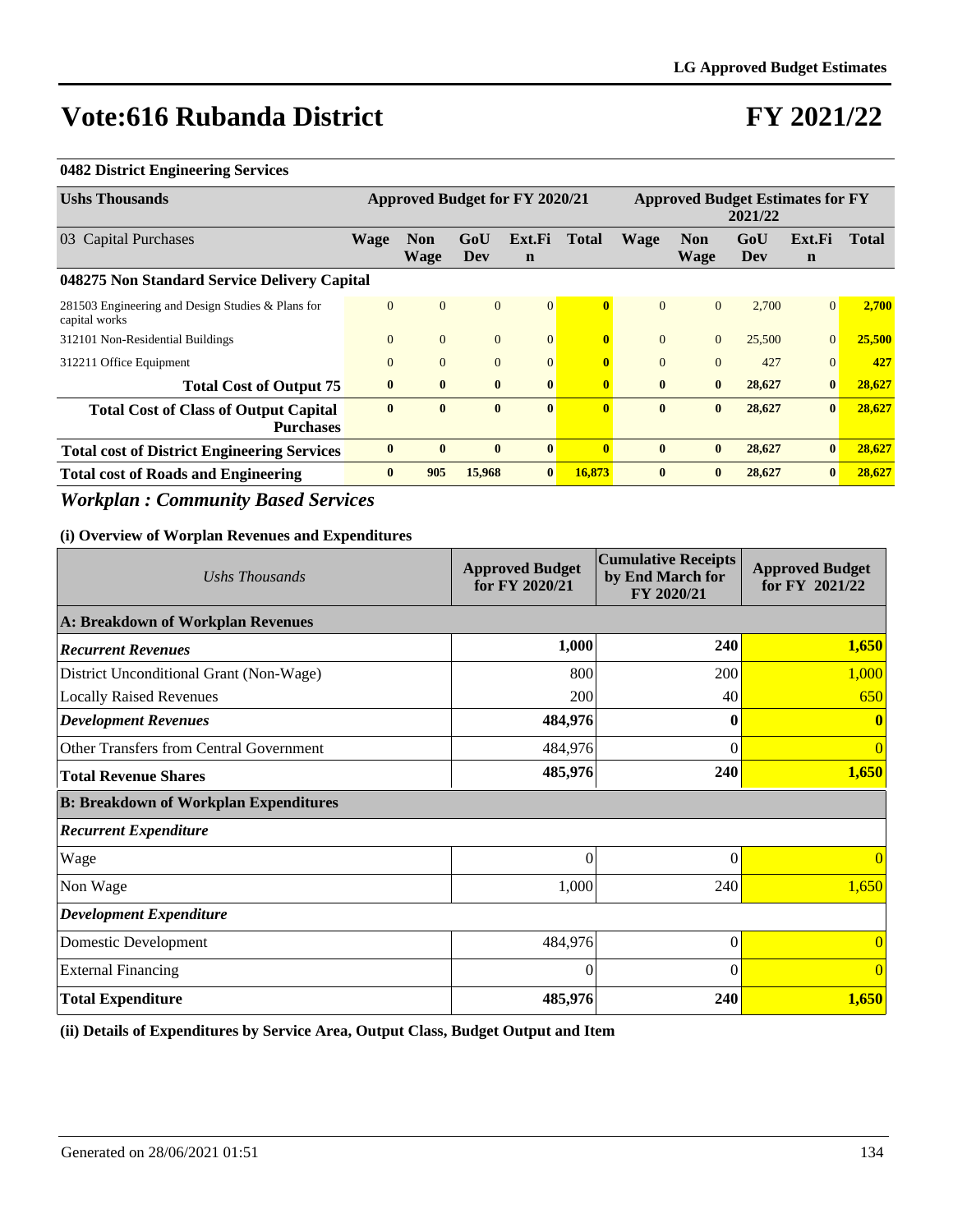# **FY 2021/22**

**n**

**n**

**Total**

**Total**

#### **Ushs Thousands Approved Budget for FY 2020/21 Approved Budget Estimates for FY 2021/22** 01 Higher LG Services **Wage Non Wage GoU Dev Ext.Fi n Total Wage Non Wage GoU Dev Ext.Fi 108117 Operation of the Community Based Services Department**  221002 Workshops and Seminars 0 1,000 0 0 **1,000** 0 0 0 0 **0** 227001 Travel inland 0 0 0 0 **0** 0 1,650 0 0 **1,650 Total Cost of Output 17 0 1,000 0 0 1,000 0 1,650 0 0 1,650 Total Cost of Class of Output Higher LG Services 0 1,000 0 0 1,000 0 1,650 0 0 1,650** 03 Capital Purchases **Wage Non Wage GoU Dev Ext.Fi n Total Wage Non Wage GoU Dev Ext.Fi 108175 Non Standard Service Delivery Capital** 281504 Monitoring, Supervision & Appraisal of capital works 0 0 484,976 0 **484,976** 0 0 0 0 **0 Total Cost of Output 75 0 0 484,976 0 484,976 0 0 0 0 0 Total Cost of Class of Output Capital Purchases 0 0 484,976 0 484,976 0 0 0 0 0 Total cost of Community Mobilisation and Empowerment 0 1,000 484,976 0 485,976 0 1,650 0 0 1,650 Total cost of Community Based Services 0 1,000 484,976 0 485,976 0 1,650 0 0 1,650**

### **1081 Community Mobilisation and Empowerment**

### **SubCounty/Town Council/Division: Ruhija**

### *Workplan : Administration*

| Ushs Thousands                                        | <b>Approved Budget</b><br>for FY 2020/21 | <b>Cumulative Receipts</b><br>by End March for<br>FY 2020/21 | <b>Approved Budget</b><br>for FY 2021/22 |  |
|-------------------------------------------------------|------------------------------------------|--------------------------------------------------------------|------------------------------------------|--|
| A: Breakdown of Workplan Revenues                     |                                          |                                                              |                                          |  |
| <b>Recurrent Revenues</b>                             | 22,310                                   | 9,909                                                        | 10,528                                   |  |
| District Unconditional Grant (Non-Wage)               | 2,339                                    | 5,915                                                        | 4,500                                    |  |
| <b>Locally Raised Revenues</b>                        | 19,971                                   | 3,994                                                        | 6,028                                    |  |
| <b>Development Revenues</b>                           | 2,197                                    | 732                                                          | 30,515                                   |  |
| District Discretionary Development Equalization Grant | 2,197                                    | 732                                                          | 30,515                                   |  |
| <b>Total Revenue Shares</b>                           | 24,507                                   | 10,641                                                       | 41,043                                   |  |
| <b>B: Breakdown of Workplan Expenditures</b>          |                                          |                                                              |                                          |  |
| <b>Recurrent Expenditure</b>                          |                                          |                                                              |                                          |  |
| Wage                                                  | 0                                        | $\Omega$                                                     | $\Omega$                                 |  |
| Non Wage                                              | 22,310                                   | 9,909                                                        | 10.528                                   |  |
| <b>Development Expenditure</b>                        |                                          |                                                              |                                          |  |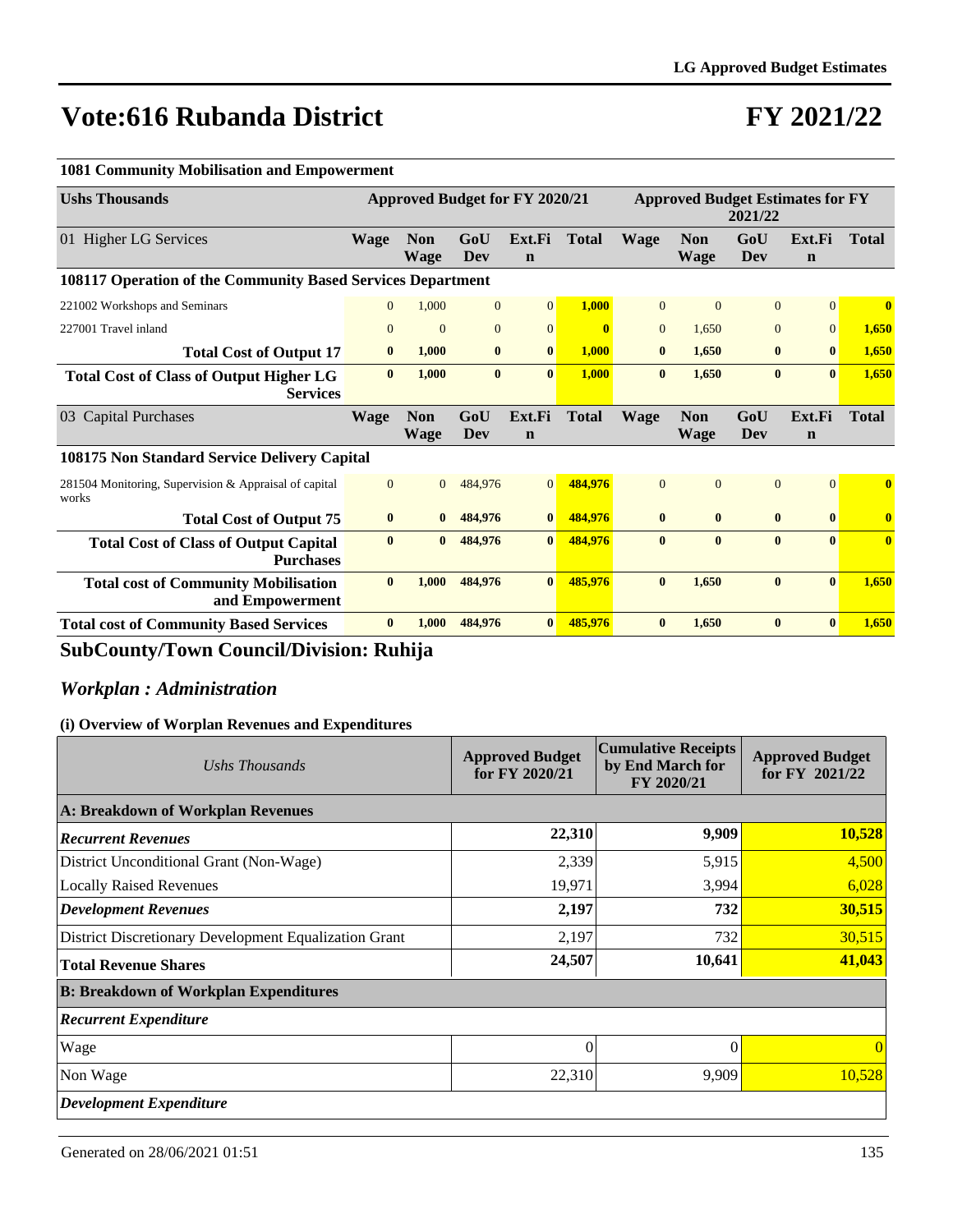### **FY 2021/22**

| Domestic Development                                                               |                                       |                           |                   |                       | 2,197                                   |                  | 732                       |                   |                       | 30,515       |
|------------------------------------------------------------------------------------|---------------------------------------|---------------------------|-------------------|-----------------------|-----------------------------------------|------------------|---------------------------|-------------------|-----------------------|--------------|
| <b>External Financing</b>                                                          |                                       | $\overline{0}$            |                   |                       |                                         |                  | $\overline{0}$            |                   | $\overline{0}$        |              |
| <b>Total Expenditure</b>                                                           |                                       |                           |                   |                       | 24,507                                  |                  | 10,641                    |                   |                       | 41,043       |
| (ii) Details of Expenditures by Service Area, Output Class, Budget Output and Item |                                       |                           |                   |                       |                                         |                  |                           |                   |                       |              |
| 1381 District and Urban Administration                                             |                                       |                           |                   |                       |                                         |                  |                           |                   |                       |              |
| <b>Ushs Thousands</b>                                                              | <b>Approved Budget for FY 2020/21</b> |                           |                   |                       | <b>Approved Budget Estimates for FY</b> | 2021/22          |                           |                   |                       |              |
| 01 Higher LG Services                                                              | Wage                                  | <b>Non</b><br>Wage        | GoU<br>Dev        | Ext.Fi<br>$\mathbf n$ | <b>Total</b>                            | <b>Wage</b>      | <b>Non</b><br><b>Wage</b> | GoU<br>Dev        | Ext.Fi<br>$\mathbf n$ | <b>Total</b> |
| 138104 Supervision of Sub County programme implementation                          |                                       |                           |                   |                       |                                         |                  |                           |                   |                       |              |
| 227001 Travel inland                                                               | $\mathbf{0}$                          | 2,339                     | $\mathbf{0}$      | $\boldsymbol{0}$      | 2,339                                   | $\mathbf{0}$     | 10,528                    | $\mathbf{0}$      | $\mathbf{0}$          | 10,528       |
| <b>Total Cost of Output 04</b>                                                     | $\bf{0}$                              | 2,339                     | $\bf{0}$          | $\bf{0}$              | 2,339                                   | $\bf{0}$         | 10,528                    | $\bf{0}$          | $\bf{0}$              | 10,528       |
| 138106 Office Support services                                                     |                                       |                           |                   |                       |                                         |                  |                           |                   |                       |              |
| 227001 Travel inland                                                               | $\mathbf{0}$                          | 9,971                     | $\mathbf{0}$      | $\mathbf{0}$          | 9,971                                   | $\mathbf{0}$     | $\mathbf{0}$              | $\mathbf{0}$      | $\boldsymbol{0}$      | $\bf{0}$     |
| <b>Total Cost of Output 06</b>                                                     | $\bf{0}$                              | 9,971                     | $\bf{0}$          | $\bf{0}$              | 9,971                                   | $\bf{0}$         | $\bf{0}$                  | $\bf{0}$          | $\bf{0}$              | $\bf{0}$     |
| <b>Total Cost of Class of Output Higher LG</b><br><b>Services</b>                  | $\bf{0}$                              | 12,310                    | $\bf{0}$          | $\bf{0}$              | 12,310                                  | $\bf{0}$         | 10,528                    | $\bf{0}$          | $\bf{0}$              | 10,528       |
| 02 Lower Local Services                                                            | <b>Wage</b>                           | <b>Non</b><br><b>Wage</b> | GoU<br>Dev        | Ext.Fi<br>$\mathbf n$ | <b>Total</b>                            | <b>Wage</b>      | <b>Non</b><br><b>Wage</b> | GoU<br>Dev        | Ext.Fi<br>$\mathbf n$ | <b>Total</b> |
| 138151 Lower Local Government Administration                                       |                                       |                           |                   |                       |                                         |                  |                           |                   |                       |              |
| 263204 Transfers to other govt. units (Capital)                                    | $\overline{0}$                        | $\mathbf{0}$              | 1,098             | $\overline{0}$        | 1,098                                   | $\overline{0}$   | $\overline{0}$            | $\mathbf{0}$      | $\mathbf{0}$          | $\bf{0}$     |
| 263206 Other Capital grants                                                        | $\overline{0}$                        | $\overline{0}$            | 1,098             | $\overline{0}$        | 1,098                                   | $\mathbf{0}$     | $\mathbf{0}$              | $\mathbf{0}$      | $\mathbf{0}$          | $\bf{0}$     |
| 263369 Support Services Conditional Grant (Non-<br>Wage)                           | $\overline{0}$                        | 10,000                    | $\mathbf{0}$      | $\overline{0}$        | <b>10,000</b>                           | $\mathbf{0}$     | $\mathbf{0}$              | $\mathbf{0}$      | $\overline{0}$        | $\bf{0}$     |
| <b>Total Cost of Output 51</b>                                                     | $\bf{0}$                              | 10,000                    | 2,197             | $\bf{0}$              | 12,197                                  | $\bf{0}$         | $\bf{0}$                  | $\bf{0}$          | $\bf{0}$              | $\bf{0}$     |
| <b>Total Cost of Class of Output Lower</b><br><b>Local Services</b>                | $\bf{0}$                              | 10,000                    | 2,197             | $\bf{0}$              | 12,197                                  | $\bf{0}$         | $\bf{0}$                  | $\bf{0}$          | $\mathbf{0}$          | $\bf{0}$     |
| 03 Capital Purchases                                                               | <b>Wage</b>                           | <b>Non</b><br><b>Wage</b> | GoU<br><b>Dev</b> | Ext.Fi<br>$\mathbf n$ | <b>Total</b>                            | <b>Wage</b>      | <b>Non</b><br><b>Wage</b> | GoU<br><b>Dev</b> | Ext.Fi<br>$\mathbf n$ | <b>Total</b> |
| 138172 Administrative Capital                                                      |                                       |                           |                   |                       |                                         |                  |                           |                   |                       |              |
| 312203 Furniture & Fixtures                                                        | $\mathbf{0}$                          | $\mathbf{0}$              | $\mathbf{0}$      | $\mathbf{0}$          | $\boldsymbol{0}$                        | $\boldsymbol{0}$ | $\mathbf{0}$              | 30,515            | $\boldsymbol{0}$      | 30,515       |
| <b>Total Cost of Output 72</b>                                                     | $\pmb{0}$                             | $\bf{0}$                  | $\bf{0}$          | $\bf{0}$              | $\bf{0}$                                | $\bf{0}$         | $\bf{0}$                  | 30,515            | $\bf{0}$              | 30,515       |
| <b>Total Cost of Class of Output Capital</b><br><b>Purchases</b>                   | $\bf{0}$                              | $\bf{0}$                  | $\bf{0}$          | $\bf{0}$              | $\bf{0}$                                | $\bf{0}$         | $\bf{0}$                  | 30,515            | $\bf{0}$              | 30,515       |
| <b>Total cost of District and Urban</b><br>Administration                          | $\mathbf{0}$                          | 22,310                    | 2,197             | $\mathbf{0}$          | 24,507                                  | $\bf{0}$         | 10,528                    | 30,515            | $\bf{0}$              | 41,043       |
| <b>Total cost of Administration</b>                                                | $\bf{0}$                              | 22,310                    | 2,197             | $\bf{0}$              | 24,507                                  | $\bf{0}$         | 10,528                    | 30,515            | $\bf{0}$              | 41,043       |

*Workplan : Finance*

| Ushs Thousands | <b>Approved Budget</b><br>for FY 2020/21 | $ Cumulative$ Receipts $ $<br>by End March for<br>FY 2020/21 | <b>Approved Budget</b><br>for $FY$ 2021/22 |
|----------------|------------------------------------------|--------------------------------------------------------------|--------------------------------------------|
|----------------|------------------------------------------|--------------------------------------------------------------|--------------------------------------------|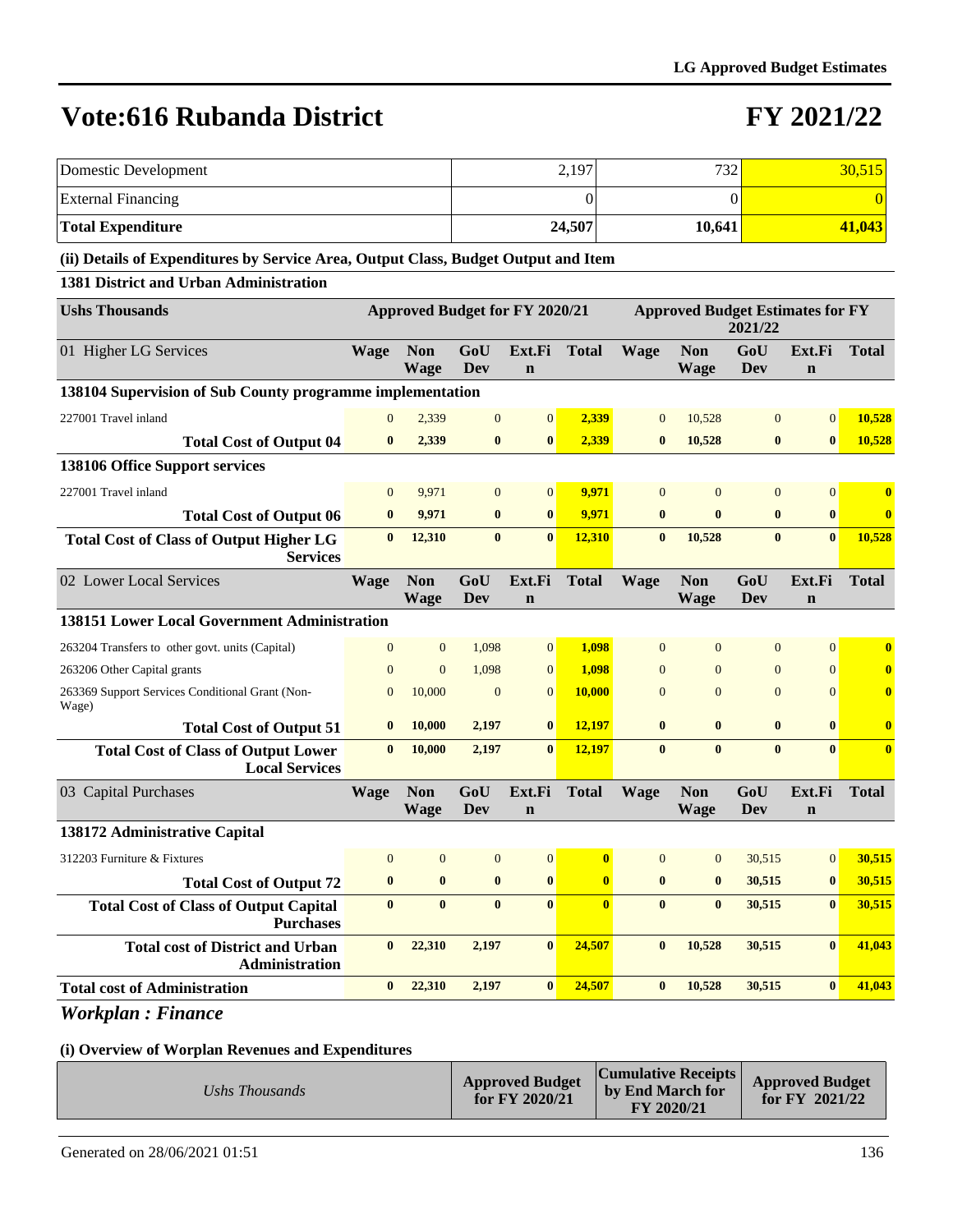# **FY 2021/22**

| A: Breakdown of Workplan Revenues            |          |          |          |  |  |  |  |  |  |
|----------------------------------------------|----------|----------|----------|--|--|--|--|--|--|
| <b>Recurrent Revenues</b>                    | 4,225    | 3,636    | 4,519    |  |  |  |  |  |  |
| District Unconditional Grant (Non-Wage)      | 2,000    | 3,191    | 2,682    |  |  |  |  |  |  |
| <b>Locally Raised Revenues</b>               | 2,225    | 445      | 1,837    |  |  |  |  |  |  |
| <b>Development Revenues</b>                  | 0        | 0        |          |  |  |  |  |  |  |
| N/A                                          |          |          |          |  |  |  |  |  |  |
| <b>Total Revenue Shares</b>                  | 4,225    | 3,636    | 4,519    |  |  |  |  |  |  |
| <b>B: Breakdown of Workplan Expenditures</b> |          |          |          |  |  |  |  |  |  |
| <b>Recurrent Expenditure</b>                 |          |          |          |  |  |  |  |  |  |
| Wage                                         | $\theta$ | $\theta$ | $\theta$ |  |  |  |  |  |  |
| Non Wage                                     | 4,225    | 3,636    | 4,519    |  |  |  |  |  |  |
| <b>Development Expenditure</b>               |          |          |          |  |  |  |  |  |  |
| Domestic Development                         | 0        | $\theta$ | $\theta$ |  |  |  |  |  |  |
| <b>External Financing</b>                    | $\Omega$ | $\Omega$ | $\Omega$ |  |  |  |  |  |  |
| <b>Total Expenditure</b>                     | 4,225    | 3,636    | 4,519    |  |  |  |  |  |  |

**(ii) Details of Expenditures by Service Area, Output Class, Budget Output and Item**

**1481 Financial Management and Accountability(LG)**

| <b>Ushs Thousands</b>                                               | <b>Approved Budget for FY 2020/21</b> |                           |                |                       | <b>Approved Budget Estimates for FY</b><br>2021/22 |              |                           |                |                       |                         |
|---------------------------------------------------------------------|---------------------------------------|---------------------------|----------------|-----------------------|----------------------------------------------------|--------------|---------------------------|----------------|-----------------------|-------------------------|
| 01 Higher LG Services                                               | <b>Wage</b>                           | <b>Non</b><br><b>Wage</b> | GoU<br>Dev     | Ext.Fi<br>$\mathbf n$ | <b>Total</b>                                       | <b>Wage</b>  | <b>Non</b><br><b>Wage</b> | GoU<br>Dev     | Ext.Fi<br>$\mathbf n$ | <b>Total</b>            |
| 148102 Revenue Management and Collection Services                   |                                       |                           |                |                       |                                                    |              |                           |                |                       |                         |
| 227001 Travel inland                                                | $\mathbf{0}$                          | 2,000                     | $\overline{0}$ | $\Omega$              | 2,000                                              | $\Omega$     | 4,519                     | $\mathbf{0}$   | $\Omega$              | 4,519                   |
| <b>Total Cost of Output 02</b>                                      | $\bf{0}$                              | 2,000                     | $\mathbf{0}$   | $\mathbf{0}$          | 2.000                                              | $\bf{0}$     | 4,519                     | $\bf{0}$       | $\mathbf{0}$          | 4,519                   |
| 148103 Budgeting and Planning Services                              |                                       |                           |                |                       |                                                    |              |                           |                |                       |                         |
| 227001 Travel inland                                                | $\Omega$                              | 1,000                     | $\overline{0}$ | $\overline{0}$        | 1,000                                              | $\Omega$     | $\Omega$                  | $\overline{0}$ | $\Omega$              | $\mathbf{0}$            |
| <b>Total Cost of Output 03</b>                                      | $\mathbf{0}$                          | 1,000                     | $\bf{0}$       | $\bf{0}$              | 1,000                                              | $\bf{0}$     | $\bf{0}$                  | $\bf{0}$       | $\bf{0}$              | $\bf{0}$                |
| 148104 LG Expenditure management Services                           |                                       |                           |                |                       |                                                    |              |                           |                |                       |                         |
| 227001 Travel inland                                                | $\Omega$                              | 1,225                     | $\overline{0}$ | $\Omega$              | 1,225                                              | $\Omega$     | $\Omega$                  | $\Omega$       | $\overline{0}$        | $\overline{\mathbf{0}}$ |
| <b>Total Cost of Output 04</b>                                      | $\bf{0}$                              | 1,225                     | $\bf{0}$       | $\mathbf{0}$          | 1,225                                              | $\bf{0}$     | $\mathbf{0}$              | $\bf{0}$       | $\mathbf{0}$          | $\bf{0}$                |
| <b>Total Cost of Class of Output Higher LG</b><br><b>Services</b>   | $\bf{0}$                              | 4,225                     | $\mathbf{0}$   | $\mathbf{0}$          | 4,225                                              | $\bf{0}$     | 4,519                     | $\bf{0}$       | $\mathbf{0}$          | 4,519                   |
| <b>Total cost of Financial Management and</b><br>Accountability(LG) | $\mathbf{0}$                          | 4,225                     | $\mathbf{0}$   | $\mathbf{0}$          | 4,225                                              | $\mathbf{0}$ | 4,519                     | $\mathbf{0}$   | $\mathbf{0}$          | 4,519                   |
| <b>Total cost of Finance</b>                                        | $\bf{0}$                              | 4,225                     | $\bf{0}$       | $\mathbf{0}$          | 4,225                                              | $\bf{0}$     | 4,519                     | $\bf{0}$       | $\mathbf{0}$          | 4,519                   |

*Workplan : Statutory Bodies*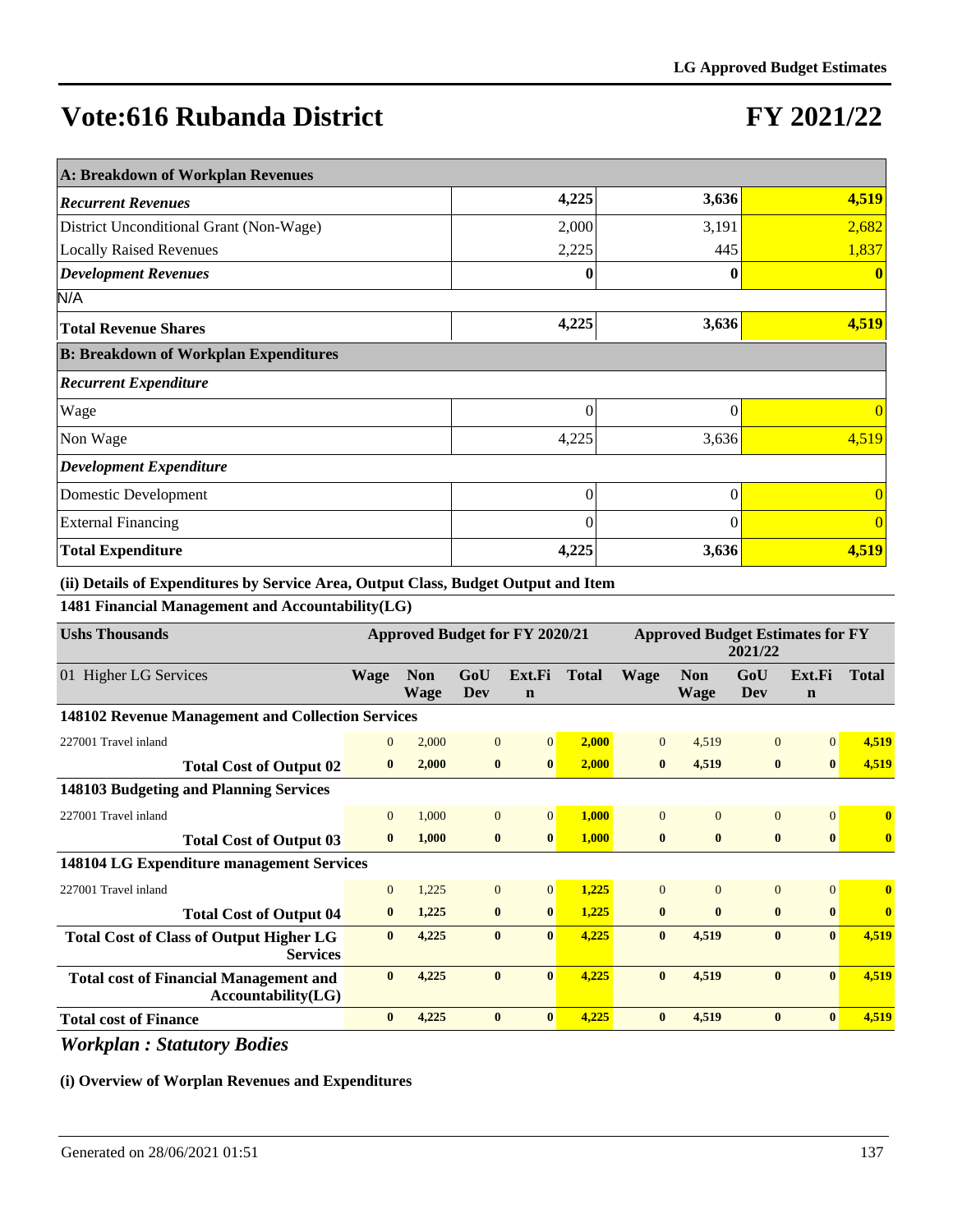# **FY 2021/22**

| Ushs Thousands                               | <b>Approved Budget</b><br>for FY 2020/21 | <b>Cumulative Receipts</b><br>by End March for<br>FY 2020/21 | <b>Approved Budget</b><br>for FY 2021/22 |  |  |  |  |  |
|----------------------------------------------|------------------------------------------|--------------------------------------------------------------|------------------------------------------|--|--|--|--|--|
| A: Breakdown of Workplan Revenues            |                                          |                                                              |                                          |  |  |  |  |  |
| <b>Recurrent Revenues</b>                    | 8,000                                    | 2,150                                                        | 7,740                                    |  |  |  |  |  |
| District Unconditional Grant (Non-Wage)      | 5,000                                    | 1,550                                                        | 2,000                                    |  |  |  |  |  |
| <b>Locally Raised Revenues</b>               | 3,000                                    | 600                                                          | 5,740                                    |  |  |  |  |  |
| <b>Development Revenues</b>                  | 0                                        |                                                              |                                          |  |  |  |  |  |
| N/A                                          |                                          |                                                              |                                          |  |  |  |  |  |
| <b>Total Revenue Shares</b>                  | 8,000                                    | 2,150                                                        | 7,740                                    |  |  |  |  |  |
| <b>B: Breakdown of Workplan Expenditures</b> |                                          |                                                              |                                          |  |  |  |  |  |
| <b>Recurrent Expenditure</b>                 |                                          |                                                              |                                          |  |  |  |  |  |
| Wage                                         | $\theta$                                 | $\theta$                                                     | $\overline{0}$                           |  |  |  |  |  |
| Non Wage                                     | 8,000                                    | 2,150                                                        | 7,740                                    |  |  |  |  |  |
| <b>Development Expenditure</b>               |                                          |                                                              |                                          |  |  |  |  |  |
| Domestic Development                         | $\overline{0}$                           | $\theta$                                                     | $\Omega$                                 |  |  |  |  |  |
| <b>External Financing</b>                    | $\theta$                                 | $\Omega$                                                     | $\Omega$                                 |  |  |  |  |  |
| <b>Total Expenditure</b>                     | 8,000                                    | 2,150                                                        | 7,740                                    |  |  |  |  |  |

### **(ii) Details of Expenditures by Service Area, Output Class, Budget Output and Item**

**1382 Local Statutory Bodies**

| <b>Ushs Thousands</b>                                             | <b>Approved Budget for FY 2020/21</b>            |                    |                |                       | <b>Approved Budget Estimates for FY</b><br>2021/22 |              |                           |              |                       |              |
|-------------------------------------------------------------------|--------------------------------------------------|--------------------|----------------|-----------------------|----------------------------------------------------|--------------|---------------------------|--------------|-----------------------|--------------|
| 01 Higher LG Services                                             | <b>Wage</b>                                      | <b>Non</b><br>Wage | GoU<br>Dev     | Ext.Fi<br>$\mathbf n$ | <b>Total</b>                                       | <b>Wage</b>  | <b>Non</b><br><b>Wage</b> | GoU<br>Dev   | Ext.Fi<br>$\mathbf n$ | Total        |
|                                                                   | <b>138201 LG Council Administration Services</b> |                    |                |                       |                                                    |              |                           |              |                       |              |
| 227001 Travel inland                                              | $\mathbf{0}$                                     | 8,000              | $\overline{0}$ | $\Omega$              | 8,000                                              | $\theta$     | $\Omega$                  | $\Omega$     | $\Omega$              | $\bf{0}$     |
| <b>Total Cost of Output 01</b>                                    | $\mathbf{0}$                                     | 8,000              | $\bf{0}$       | $\bf{0}$              | 8,000                                              | $\mathbf{0}$ | $\mathbf{0}$              | $\bf{0}$     | $\mathbf{0}$          | $\mathbf{0}$ |
| 138206 LG Political and executive oversight                       |                                                  |                    |                |                       |                                                    |              |                           |              |                       |              |
| 211103 Allowances (Incl. Casuals, Temporary)                      | $\Omega$                                         | $\overline{0}$     | $\mathbf{0}$   | $\overline{0}$        | $\mathbf{0}$                                       | $\Omega$     | 7.740                     | $\Omega$     | $\Omega$              | 7,740        |
| <b>Total Cost of Output 06</b>                                    | $\bf{0}$                                         | $\bf{0}$           | $\mathbf{0}$   | $\mathbf{0}$          | $\mathbf{0}$                                       | $\mathbf{0}$ | 7,740                     | $\mathbf{0}$ | $\mathbf{0}$          | 7,740        |
| <b>Total Cost of Class of Output Higher LG</b><br><b>Services</b> | $\mathbf{0}$                                     | 8.000              | $\mathbf{0}$   | $\mathbf{0}$          | 8.000                                              | $\mathbf{0}$ | 7,740                     | $\mathbf{0}$ | $\mathbf{0}$          | 7,740        |
| <b>Total cost of Local Statutory Bodies</b>                       | $\mathbf{0}$                                     | 8,000              | $\mathbf{0}$   | $\mathbf{0}$          | 8,000                                              | $\mathbf{0}$ | 7,740                     | $\mathbf{0}$ | $\mathbf{0}$          | 7,740        |
| <b>Total cost of Statutory Bodies</b>                             | $\mathbf{0}$                                     | 8,000              | $\mathbf{0}$   | $\mathbf{0}$          | 8,000                                              | $\mathbf{0}$ | 7,740                     | $\mathbf{0}$ | $\mathbf{0}$          | 7,740        |

### *Workplan : Production and Marketing*

|--|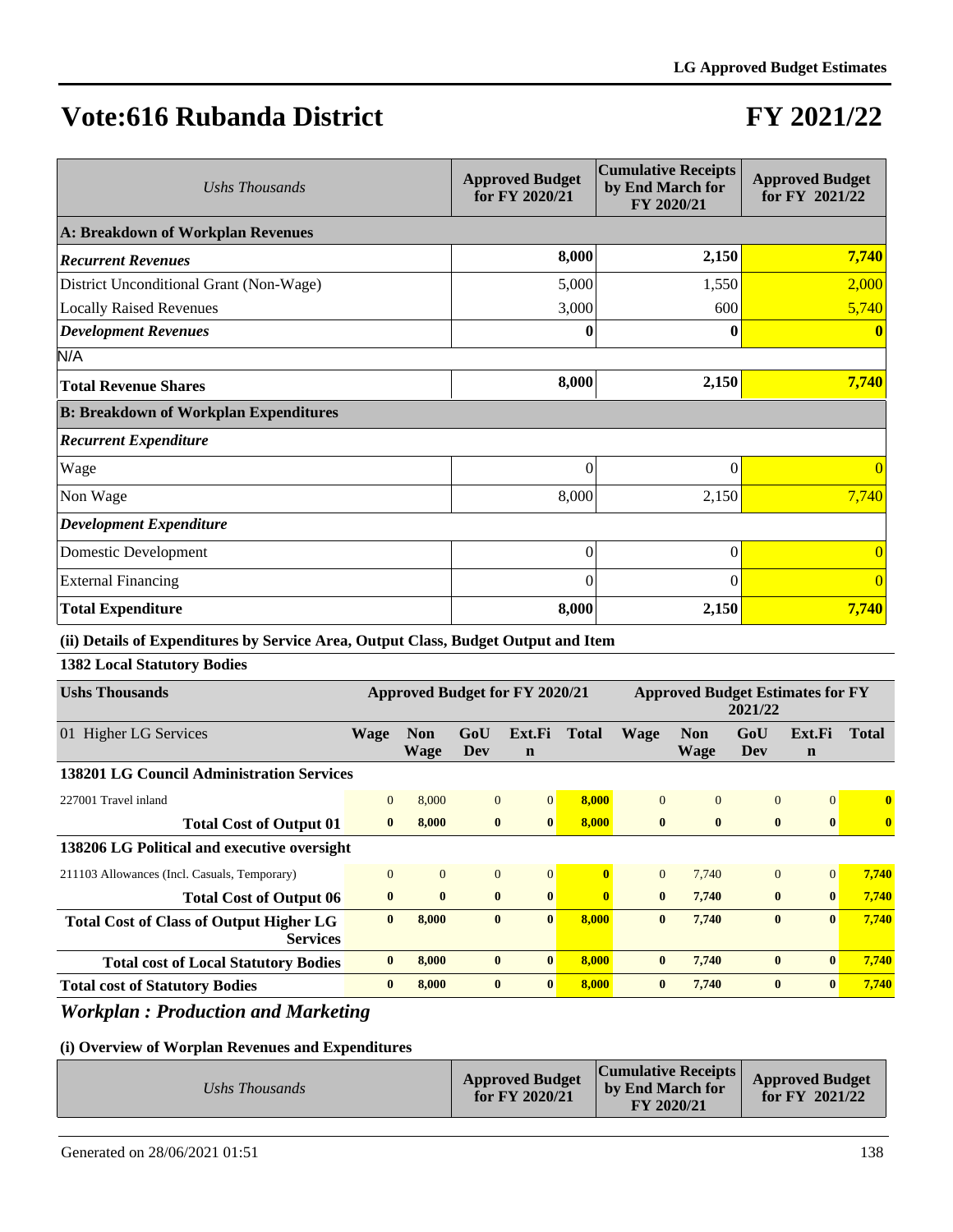# **FY 2021/22**

| A: Breakdown of Workplan Revenues            |          |          |                  |  |  |  |  |  |  |
|----------------------------------------------|----------|----------|------------------|--|--|--|--|--|--|
| <b>Recurrent Revenues</b>                    | 400      | 90       | 0                |  |  |  |  |  |  |
| District Unconditional Grant (Non-Wage)      | 200      | 50       | $\overline{0}$   |  |  |  |  |  |  |
| <b>Locally Raised Revenues</b>               | 200      | 40       |                  |  |  |  |  |  |  |
| <b>Development Revenues</b>                  | 0        | 0        | 0                |  |  |  |  |  |  |
| N/A                                          |          |          |                  |  |  |  |  |  |  |
| <b>Total Revenue Shares</b>                  | 400      | 90       |                  |  |  |  |  |  |  |
| <b>B: Breakdown of Workplan Expenditures</b> |          |          |                  |  |  |  |  |  |  |
| <b>Recurrent Expenditure</b>                 |          |          |                  |  |  |  |  |  |  |
| Wage                                         | $\theta$ | $\Omega$ | 0                |  |  |  |  |  |  |
| Non Wage                                     | 400      | 90       | $\overline{0}$   |  |  |  |  |  |  |
| <b>Development Expenditure</b>               |          |          |                  |  |  |  |  |  |  |
| Domestic Development                         | $\theta$ | $\theta$ | $\overline{0}$   |  |  |  |  |  |  |
| <b>External Financing</b>                    | $\Omega$ | $\Omega$ | $\theta$         |  |  |  |  |  |  |
| <b>Total Expenditure</b>                     | 400      | 90       | $\boldsymbol{0}$ |  |  |  |  |  |  |

**(ii) Details of Expenditures by Service Area, Output Class, Budget Output and Item**

### **0182 District Production Services**

| <b>Ushs Thousands</b>                                             | Approved Budget for FY 2020/21 |                           |              | <b>Approved Budget Estimates for FY</b><br>2021/22 |            |              |                           |                |                       |              |
|-------------------------------------------------------------------|--------------------------------|---------------------------|--------------|----------------------------------------------------|------------|--------------|---------------------------|----------------|-----------------------|--------------|
| <b>Higher LG Services</b><br>01                                   | <b>Wage</b>                    | <b>Non</b><br><b>Wage</b> | GoU<br>Dev   | Ext.Fi<br>n                                        | Total      | <b>Wage</b>  | <b>Non</b><br><b>Wage</b> | GoU<br>Dev     | Ext.Fi<br>$\mathbf n$ | <b>Total</b> |
| 018205 Crop disease control and regulation                        |                                |                           |              |                                                    |            |              |                           |                |                       |              |
| 227001 Travel inland                                              | $\Omega$                       | 200                       | $\mathbf{0}$ | $\Omega$                                           | <b>200</b> | $\Omega$     | $\Omega$                  | $\overline{0}$ | $\Omega$              | $\mathbf{0}$ |
| <b>Total Cost of Output 05</b>                                    | $\mathbf{0}$                   | <b>200</b>                | $\bf{0}$     | $\bf{0}$                                           | <b>200</b> | $\mathbf{0}$ | $\mathbf{0}$              | $\mathbf{0}$   | $\mathbf{0}$          | $\bf{0}$     |
| <b>Total Cost of Class of Output Higher LG</b><br><b>Services</b> | $\mathbf{0}$                   | <b>200</b>                | $\mathbf{0}$ | $\mathbf{0}$                                       | <b>200</b> | $\mathbf{0}$ | $\mathbf{0}$              | $\bf{0}$       | $\mathbf{0}$          | $\mathbf{0}$ |
| <b>Total cost of District Production Services</b>                 | $\mathbf{0}$                   | <b>200</b>                | $\mathbf{0}$ | $\mathbf{0}$                                       | <b>200</b> | $\mathbf{0}$ | $\mathbf{0}$              | $\bf{0}$       | $\mathbf{0}$          | $\mathbf{0}$ |
| <b>Total cost of Production and Marketing</b>                     | $\mathbf{0}$                   | <b>200</b>                | $\mathbf{0}$ | $\mathbf{0}$                                       | <b>200</b> | $\mathbf{0}$ | $\mathbf{0}$              | $\bf{0}$       | $\mathbf{0}$          | $\mathbf{0}$ |

### *Workplan : Health*

| Ushs Thousands                          | <b>Approved Budget</b><br>for FY 2020/21 | <b>Cumulative Receipts</b><br>by End March for<br>FY 2020/21 | <b>Approved Budget</b><br>for FY 2021/22 |
|-----------------------------------------|------------------------------------------|--------------------------------------------------------------|------------------------------------------|
| A: Breakdown of Workplan Revenues       |                                          |                                                              |                                          |
| <b>Recurrent Revenues</b>               | 100                                      | 20                                                           | 500                                      |
| District Unconditional Grant (Non-Wage) |                                          |                                                              | 100                                      |
| Locally Raised Revenues                 | 100                                      | 20                                                           | 400                                      |
| <b>Development Revenues</b>             |                                          |                                                              | $\vert$ 0                                |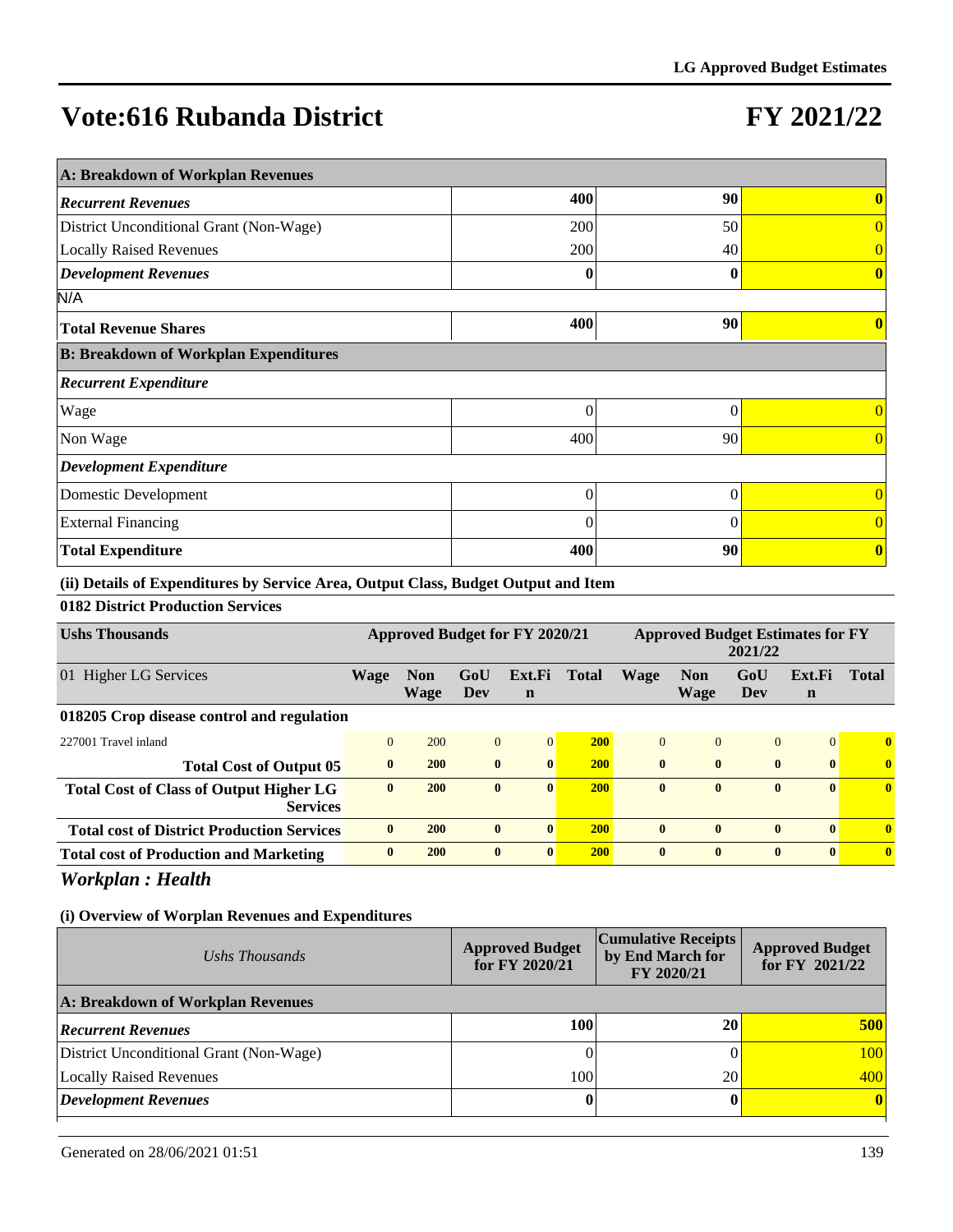# **FY 2021/22**

| N/A                                          |            |    |     |
|----------------------------------------------|------------|----|-----|
| <b>Total Revenue Shares</b>                  | <b>100</b> | 20 | 500 |
| <b>B: Breakdown of Workplan Expenditures</b> |            |    |     |
| <b>Recurrent Expenditure</b>                 |            |    |     |
| Wage                                         |            |    |     |
| Non Wage                                     | 100        | 20 | 500 |
| Development Expenditure                      |            |    |     |
| Domestic Development                         | 0          |    |     |
| <b>External Financing</b>                    | 0          |    |     |
| <b>Total Expenditure</b>                     | 100        | 20 | 500 |

### **(ii) Details of Expenditures by Service Area, Output Class, Budget Output and Item**

### **0881 Primary Healthcare**

| <b>Ushs Thousands</b>                                             | <b>Approved Budget for FY 2020/21</b> |                           |              | <b>Approved Budget Estimates for FY</b><br>2021/22 |              |              |                           |                |                       |              |
|-------------------------------------------------------------------|---------------------------------------|---------------------------|--------------|----------------------------------------------------|--------------|--------------|---------------------------|----------------|-----------------------|--------------|
| 01 Higher LG Services                                             | Wage                                  | <b>Non</b><br><b>Wage</b> | GoU<br>Dev   | Ext.Fi<br>$\mathbf n$                              | <b>Total</b> | <b>Wage</b>  | <b>Non</b><br><b>Wage</b> | GoU<br>Dev     | Ext.Fi<br>$\mathbf n$ | <b>Total</b> |
| 088101 Public Health Promotion                                    |                                       |                           |              |                                                    |              |              |                           |                |                       |              |
| 227001 Travel inland                                              | $\Omega$                              | 100                       | $\mathbf{0}$ | $\vert 0 \vert$                                    | <b>100</b>   | $\theta$     | 500                       | $\overline{0}$ | $\Omega$              | 500          |
| <b>Total Cost of Output 01</b>                                    | $\mathbf{0}$                          | 100                       | $\mathbf{0}$ | $\mathbf{0}$                                       | <b>100</b>   | $\mathbf{0}$ | 500                       | $\mathbf{0}$   | $\mathbf{0}$          | 500          |
| <b>Total Cost of Class of Output Higher LG</b><br><b>Services</b> | $\bf{0}$                              | 100                       | $\bf{0}$     | $\vert 0 \vert$                                    | <b>100</b>   | $\mathbf{0}$ | 500                       | $\bf{0}$       | $\mathbf{0}$          | 500          |
| <b>Total cost of Primary Healthcare</b>                           | $\mathbf{0}$                          | 100                       | $\mathbf{0}$ | $\mathbf{0}$                                       | <b>100</b>   | $\mathbf{0}$ | 500                       | $\mathbf{0}$   | $\mathbf{0}$          | 500          |
| <b>Total cost of Health</b>                                       | $\bf{0}$                              | <b>100</b>                | $\bf{0}$     | $\vert 0 \vert$                                    | <b>100</b>   | $\mathbf{0}$ | 500                       | $\mathbf{0}$   | $\mathbf{0}$          | 500          |

*Workplan : Education*

| Ushs Thousands                                        | <b>Approved Budget</b><br>for FY 2020/21 | <b>Cumulative Receipts</b><br>by End March for<br>FY 2020/21 | <b>Approved Budget</b><br>for FY 2021/22 |
|-------------------------------------------------------|------------------------------------------|--------------------------------------------------------------|------------------------------------------|
| A: Breakdown of Workplan Revenues                     |                                          |                                                              |                                          |
| <b>Recurrent Revenues</b>                             | $\bf{0}$                                 |                                                              | <b>200</b>                               |
| District Unconditional Grant (Non-Wage)               |                                          |                                                              | 100                                      |
| <b>Locally Raised Revenues</b>                        |                                          |                                                              | 100                                      |
| <b>Development Revenues</b>                           | 8,786                                    | 7,324                                                        | $\mathbf{0}$                             |
| District Discretionary Development Equalization Grant | 8,786                                    | 7,324                                                        | $\overline{0}$                           |
| <b>Total Revenue Shares</b>                           | 8,786                                    | 7,324                                                        | <b>200</b>                               |
| <b>B: Breakdown of Workplan Expenditures</b>          |                                          |                                                              |                                          |
| <b>Recurrent Expenditure</b>                          |                                          |                                                              |                                          |
| Wage                                                  | 0                                        |                                                              | $\Omega$                                 |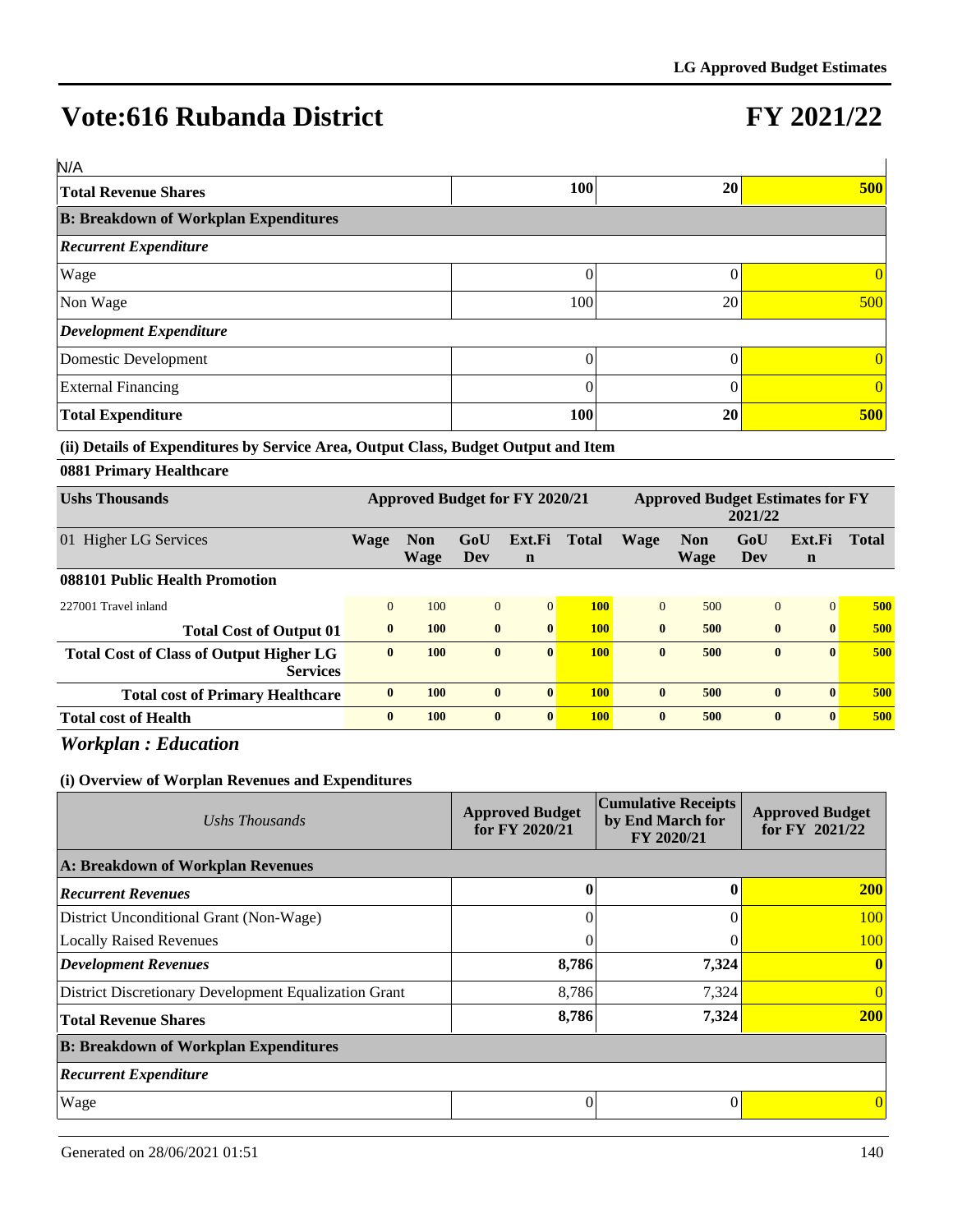### **FY 2021/22**

| Non Wage                                                                           |                |                                       |                   |                       | $\mathbf{0}$            |                |                                         | $\overline{0}$    |                       | 200            |
|------------------------------------------------------------------------------------|----------------|---------------------------------------|-------------------|-----------------------|-------------------------|----------------|-----------------------------------------|-------------------|-----------------------|----------------|
| <b>Development Expenditure</b>                                                     |                |                                       |                   |                       |                         |                |                                         |                   |                       |                |
| <b>Domestic Development</b>                                                        |                |                                       |                   |                       | 8,786                   |                | 7,324                                   |                   |                       | $\overline{0}$ |
| <b>External Financing</b>                                                          |                |                                       |                   |                       | $\boldsymbol{0}$        |                |                                         | $\theta$          |                       | $\Omega$       |
| <b>Total Expenditure</b>                                                           |                |                                       |                   |                       | 8,786                   |                | 7,324                                   |                   |                       | <b>200</b>     |
| (ii) Details of Expenditures by Service Area, Output Class, Budget Output and Item |                |                                       |                   |                       |                         |                |                                         |                   |                       |                |
| 0781 Pre-Primary and Primary Education                                             |                |                                       |                   |                       |                         |                |                                         |                   |                       |                |
| <b>Ushs Thousands</b>                                                              |                | <b>Approved Budget for FY 2020/21</b> |                   |                       |                         |                | <b>Approved Budget Estimates for FY</b> | 2021/22           |                       |                |
| 01 Higher LG Services                                                              | Wage           | <b>Non</b><br><b>Wage</b>             | GoU<br><b>Dev</b> | Ext.Fi<br>$\mathbf n$ | <b>Total</b>            | Wage           | <b>Non</b><br><b>Wage</b>               | GoU<br>Dev        | Ext.Fi<br>$\mathbf n$ | <b>Total</b>   |
| 078102 Primary Teaching Services                                                   |                |                                       |                   |                       |                         |                |                                         |                   |                       |                |
| 227001 Travel inland                                                               | $\overline{0}$ | $\mathbf{0}$                          | $\overline{0}$    | $\overline{0}$        | $\bf{0}$                | $\overline{0}$ | 100                                     | $\mathbf{0}$      | $\mathbf{0}$          | <b>100</b>     |
| <b>Total Cost of Output 02</b>                                                     | $\bf{0}$       | $\bf{0}$                              | $\bf{0}$          | $\bf{0}$              | $\overline{\mathbf{0}}$ | $\bf{0}$       | 100                                     | $\bf{0}$          | $\bf{0}$              | <b>100</b>     |
| <b>Total Cost of Class of Output Higher LG</b><br><b>Services</b>                  | $\mathbf{0}$   | $\mathbf{0}$                          | $\mathbf{0}$      | $\mathbf{0}$          | $\overline{\mathbf{0}}$ | $\mathbf{0}$   | 100                                     | $\mathbf{0}$      | $\mathbf{0}$          | 100            |
| <b>Total cost of Pre-Primary and Primary</b><br><b>Education</b>                   | $\bf{0}$       | $\bf{0}$                              | $\bf{0}$          | $\bf{0}$              | $\overline{\mathbf{0}}$ | $\bf{0}$       | 100                                     | $\bf{0}$          | $\bf{0}$              | <b>100</b>     |
| 0784 Education & Sports Management and Inspection                                  |                |                                       |                   |                       |                         |                |                                         |                   |                       |                |
| <b>Ushs Thousands</b>                                                              |                | <b>Approved Budget for FY 2020/21</b> |                   |                       |                         |                | <b>Approved Budget Estimates for FY</b> | 2021/22           |                       |                |
| 03 Capital Purchases                                                               | <b>Wage</b>    | <b>Non</b><br><b>Wage</b>             | GoU<br><b>Dev</b> | Ext.Fi<br>$\mathbf n$ | <b>Total</b>            | <b>Wage</b>    | <b>Non</b><br><b>Wage</b>               | GoU<br><b>Dev</b> | Ext.Fi<br>$\mathbf n$ | <b>Total</b>   |
| 078472 Administrative Capital                                                      |                |                                       |                   |                       |                         |                |                                         |                   |                       |                |
| 312203 Furniture & Fixtures                                                        | $\overline{0}$ | $\mathbf{0}$                          | 8,786             | $\mathbf{0}$          | 8,786                   | $\overline{0}$ | $\overline{0}$                          | $\overline{0}$    | $\mathbf{0}$          | $\bf{0}$       |
| <b>Total Cost of Output 72</b>                                                     | $\bf{0}$       | $\bf{0}$                              | 8,786             | $\bf{0}$              | 8,786                   | $\bf{0}$       | $\bf{0}$                                | $\bf{0}$          | $\bf{0}$              | $\bf{0}$       |
| <b>Total Cost of Class of Output Capital</b><br><b>Purchases</b>                   | $\bf{0}$       | $\mathbf{0}$                          | 8,786             | $\bf{0}$              | 8,786                   | $\bf{0}$       | $\bf{0}$                                | $\bf{0}$          | $\mathbf{0}$          | $\bf{0}$       |
| <b>Total cost of Education &amp; Sports</b><br><b>Management and Inspection</b>    | $\bf{0}$       | $\mathbf{0}$                          | 8,786             | $\bf{0}$              | 8,786                   | $\bf{0}$       | $\bf{0}$                                | $\bf{0}$          | $\mathbf{0}$          | $\bf{0}$       |
| <b>Total cost of Education</b>                                                     | $\mathbf{0}$   | $\bf{0}$                              | 8,786             | $\bf{0}$              | 8,786                   | $\mathbf{0}$   | 100                                     | $\mathbf{0}$      | $\mathbf{0}$          | <b>100</b>     |
|                                                                                    |                |                                       |                   |                       |                         |                |                                         |                   |                       |                |

### *Workplan : Roads and Engineering*

| Ushs Thousands                                 | <b>Approved Budget</b><br>for FY 2020/21 | <b>Cumulative Receipts</b><br>by End March for<br>FY 2020/21 | <b>Approved Budget</b><br>for FY 2021/22 |
|------------------------------------------------|------------------------------------------|--------------------------------------------------------------|------------------------------------------|
| A: Breakdown of Workplan Revenues              |                                          |                                                              |                                          |
| <b>Recurrent Revenues</b>                      |                                          | 3,547                                                        | 0                                        |
| <b>Other Transfers from Central Government</b> |                                          | 3.547                                                        | $\Omega$                                 |
| Development Revenues                           |                                          |                                                              | $\mathbf{0}$                             |
| N/A                                            |                                          |                                                              |                                          |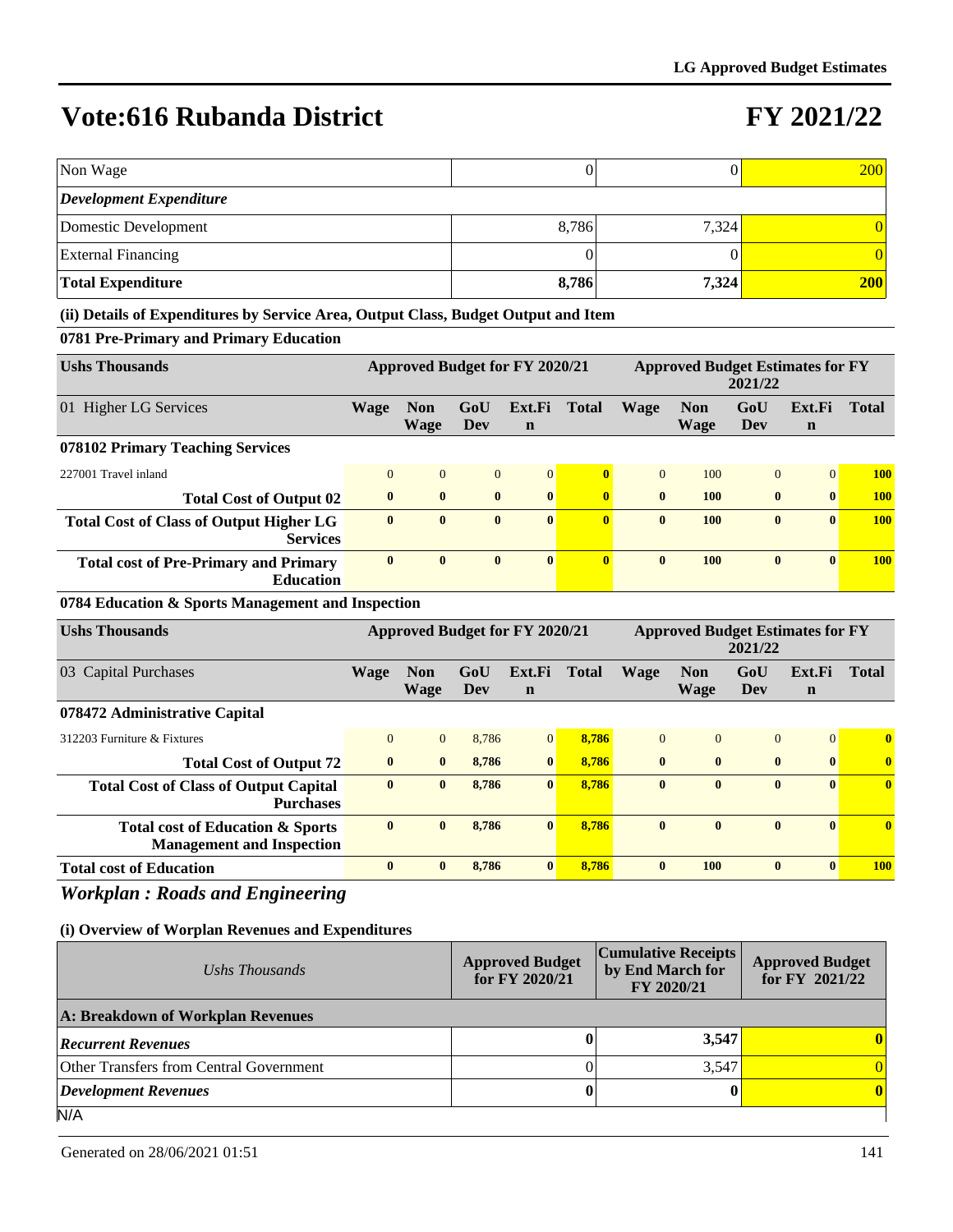# **FY 2021/22**

| <b>Total Revenue Shares</b>                  |   | 3,547 |          |
|----------------------------------------------|---|-------|----------|
| <b>B: Breakdown of Workplan Expenditures</b> |   |       |          |
| <b>Recurrent Expenditure</b>                 |   |       |          |
| Wage                                         | 0 |       | $\Omega$ |
| Non Wage                                     | 0 |       |          |
| Development Expenditure                      |   |       |          |
| Domestic Development                         |   |       | 0        |
| <b>External Financing</b>                    | 0 |       | $\Omega$ |
| <b>Total Expenditure</b>                     |   |       | $\bf{0}$ |

**(ii) Details of Expenditures by Service Area, Output Class, Budget Output and Item** N/A

### *Workplan : Community Based Services*

#### **(i) Overview of Worplan Revenues and Expenditures**

| Ushs Thousands                               | <b>Approved Budget</b><br>for FY 2020/21 | <b>Cumulative Receipts</b><br>by End March for<br>FY 2020/21 | <b>Approved Budget</b><br>for FY 2021/22 |
|----------------------------------------------|------------------------------------------|--------------------------------------------------------------|------------------------------------------|
| A: Breakdown of Workplan Revenues            |                                          |                                                              |                                          |
| <b>Recurrent Revenues</b>                    | 824                                      | 287                                                          | 674                                      |
| District Unconditional Grant (Non-Wage)      | 437                                      | 209                                                          | 674                                      |
| <b>Locally Raised Revenues</b>               | 387                                      | 77                                                           | $\overline{0}$                           |
| <b>Development Revenues</b>                  | 396,364                                  |                                                              | $\mathbf{0}$                             |
| Other Transfers from Central Government      | 396,364                                  | 0                                                            | $\overline{0}$                           |
| <b>Total Revenue Shares</b>                  | 397,188                                  | 287                                                          | 674                                      |
| <b>B: Breakdown of Workplan Expenditures</b> |                                          |                                                              |                                          |
| <b>Recurrent Expenditure</b>                 |                                          |                                                              |                                          |
| Wage                                         | $\Omega$                                 | $\theta$                                                     | $\Omega$                                 |
| Non Wage                                     | 824                                      | 187                                                          | 674                                      |
| <b>Development Expenditure</b>               |                                          |                                                              |                                          |
| Domestic Development                         | 396,364                                  | 0                                                            | $\Omega$                                 |
| <b>External Financing</b>                    | $\Omega$                                 | $\Omega$                                                     | $\theta$                                 |
| <b>Total Expenditure</b>                     | 397,188                                  | 187                                                          | 674                                      |

**(ii) Details of Expenditures by Service Area, Output Class, Budget Output and Item**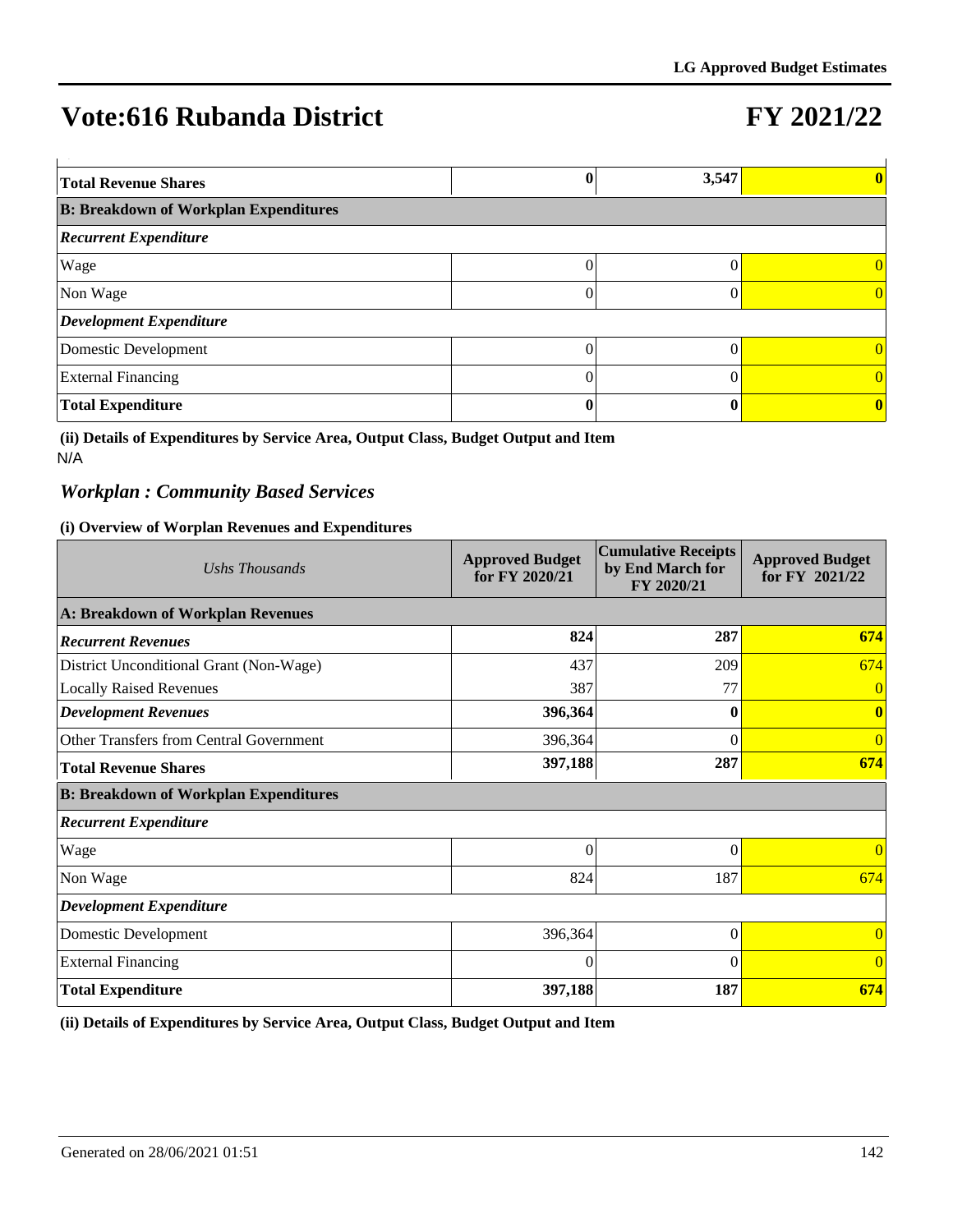# **FY 2021/22**

| <b>1081 Community Mobilisation and Empowerment</b>                |                                       |                           |              |                       |                                                    |              |                           |                |                       |              |
|-------------------------------------------------------------------|---------------------------------------|---------------------------|--------------|-----------------------|----------------------------------------------------|--------------|---------------------------|----------------|-----------------------|--------------|
| <b>Ushs Thousands</b>                                             | <b>Approved Budget for FY 2020/21</b> |                           |              |                       | <b>Approved Budget Estimates for FY</b><br>2021/22 |              |                           |                |                       |              |
| 01 Higher LG Services                                             | <b>Wage</b>                           | <b>Non</b><br>Wage        | GoU<br>Dev   | Ext.Fi<br>$\mathbf n$ | <b>Total</b>                                       | <b>Wage</b>  | <b>Non</b><br><b>Wage</b> | GoU<br>Dev     | Ext.Fi<br>$\mathbf n$ | <b>Total</b> |
| 108117 Operation of the Community Based Services Department       |                                       |                           |              |                       |                                                    |              |                           |                |                       |              |
| 227001 Travel inland                                              | $\mathbf{0}$                          | 824                       | $\mathbf{0}$ | $\vert 0 \vert$       | 824                                                | $\theta$     | 674                       | $\overline{0}$ | $\Omega$              | 674          |
| <b>Total Cost of Output 17</b>                                    | $\bf{0}$                              | 824                       | $\bf{0}$     | $\mathbf{0}$          | 824                                                | $\bf{0}$     | 674                       | $\bf{0}$       | $\bf{0}$              | 674          |
| <b>Total Cost of Class of Output Higher LG</b><br><b>Services</b> | $\bf{0}$                              | 824                       | $\bf{0}$     | $\mathbf{0}$          | 824                                                | $\bf{0}$     | 674                       | $\bf{0}$       | $\mathbf{0}$          | 674          |
| 03 Capital Purchases                                              | <b>Wage</b>                           | <b>Non</b><br><b>Wage</b> | GoU<br>Dev   | Ext.Fi<br>$\mathbf n$ | <b>Total</b>                                       | <b>Wage</b>  | <b>Non</b><br>Wage        | GoU<br>Dev     | Ext.Fi<br>$\mathbf n$ | <b>Total</b> |
| <b>108175 Non Standard Service Delivery Capital</b>               |                                       |                           |              |                       |                                                    |              |                           |                |                       |              |
| 312104 Other Structures                                           | $\mathbf{0}$                          | $\overline{0}$            | 396,364      | $\overline{0}$        | 396,364                                            | $\Omega$     | $\overline{0}$            | $\overline{0}$ | $\overline{0}$        | $\bf{0}$     |
| <b>Total Cost of Output 75</b>                                    | $\bf{0}$                              | $\bf{0}$                  | 396,364      | $\bf{0}$              | 396,364                                            | $\mathbf{0}$ | $\mathbf{0}$              | $\bf{0}$       | $\mathbf{0}$          | $\mathbf{0}$ |
| <b>Total Cost of Class of Output Capital</b>                      | $\mathbf{0}$                          | $\bf{0}$                  | 396,364      | $\bf{0}$              | 396,364                                            | $\mathbf{0}$ | $\mathbf{0}$              | $\mathbf{0}$   | $\mathbf{0}$          | $\mathbf{0}$ |
| <b>Purchases</b>                                                  |                                       |                           |              |                       |                                                    |              |                           |                |                       |              |
| <b>Total cost of Community Mobilisation</b><br>and Empowerment    | $\bf{0}$                              | 824                       | 396,364      | $\bf{0}$              | 397,188                                            | $\bf{0}$     | 674                       | $\mathbf{0}$   | $\mathbf{0}$          | 674          |

### **SubCounty/Town Council/Division: Nyamweru**

### *Workplan : Administration*

| Ushs Thousands                                        | <b>Approved Budget</b><br>for FY 2020/21 | <b>Cumulative Receipts</b><br>by End March for<br>FY 2020/21 | <b>Approved Budget</b><br>for FY 2021/22 |
|-------------------------------------------------------|------------------------------------------|--------------------------------------------------------------|------------------------------------------|
| A: Breakdown of Workplan Revenues                     |                                          |                                                              |                                          |
| <b>Recurrent Revenues</b>                             | 7,230                                    | 3,593                                                        | 6,000                                    |
| District Unconditional Grant (Non-Wage)               | 3,930                                    | 2,933                                                        | 3,600                                    |
| <b>Locally Raised Revenues</b>                        | 3,300                                    | 660                                                          | 2,400                                    |
| <b>Development Revenues</b>                           |                                          |                                                              | 42,745                                   |
| District Discretionary Development Equalization Grant | 0                                        | $\Omega$                                                     | 42,745                                   |
| <b>Total Revenue Shares</b>                           | 7,230                                    | 3,593                                                        | 48,745                                   |
| <b>B: Breakdown of Workplan Expenditures</b>          |                                          |                                                              |                                          |
| <b>Recurrent Expenditure</b>                          |                                          |                                                              |                                          |
| Wage                                                  | $\theta$                                 | $\Omega$                                                     |                                          |
| Non Wage                                              | 7,230                                    | 3,593                                                        | 6,000                                    |
| <b>Development Expenditure</b>                        |                                          |                                                              |                                          |
| Domestic Development                                  | 0                                        | $\Omega$                                                     | 42,745                                   |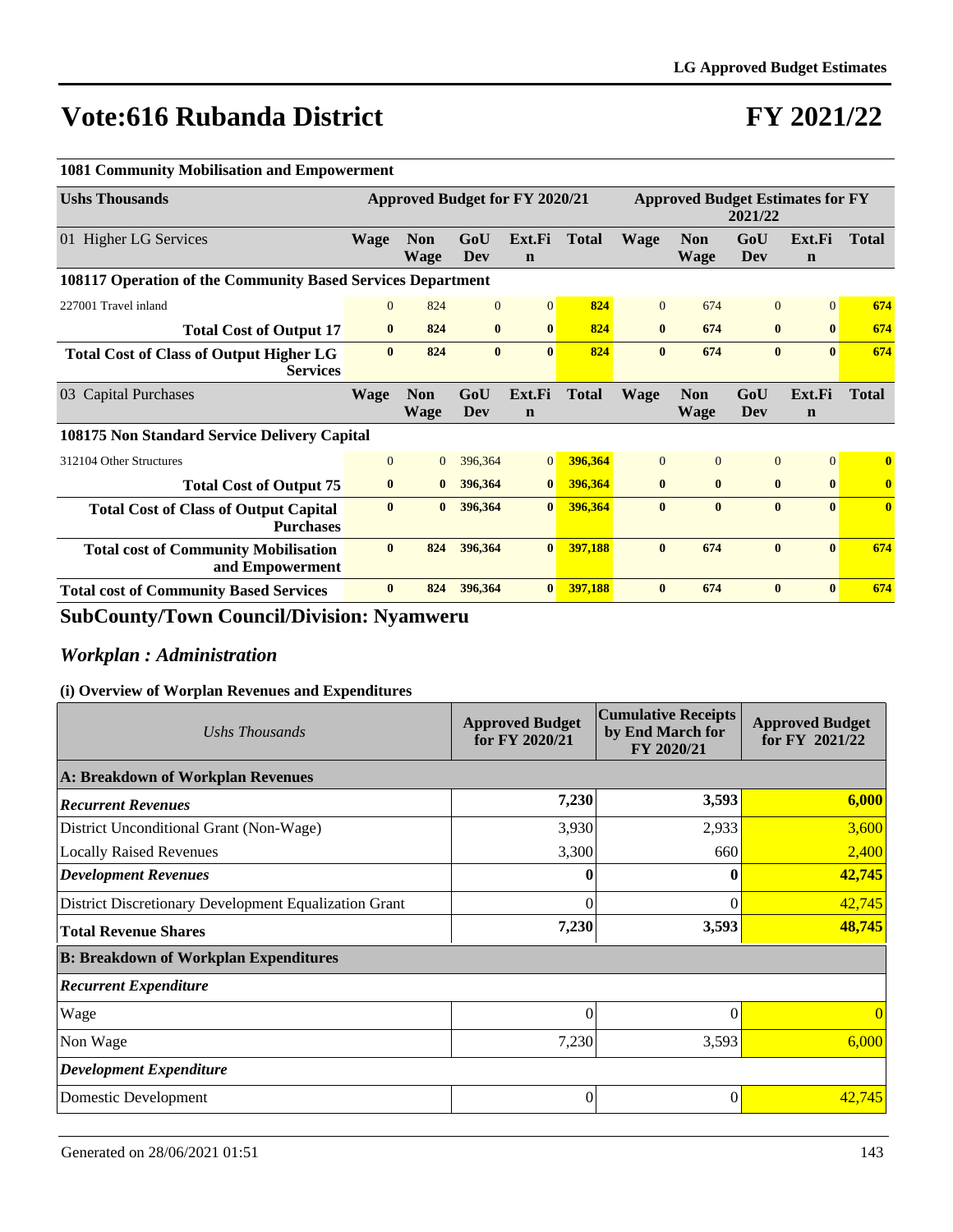### **FY 2021/22**

| External Financing                                                                 |       |       |        |
|------------------------------------------------------------------------------------|-------|-------|--------|
| <b>Total Expenditure</b>                                                           | 7,230 | 3,593 | 48,745 |
| (ii) Details of Expenditures by Service Area, Output Class, Rudget Output and Item |       |       |        |

#### **(ii) Details of Expenditures by Service Area, Output Class, Budget Output and Item**

#### **1381 District and Urban Administration**

| <b>Ushs Thousands</b>                                             | <b>Approved Budget for FY 2020/21</b><br><b>Approved Budget Estimates for FY</b><br>2021/22 |                           |                |                       |              |                |                           |              |                       |              |
|-------------------------------------------------------------------|---------------------------------------------------------------------------------------------|---------------------------|----------------|-----------------------|--------------|----------------|---------------------------|--------------|-----------------------|--------------|
| 01 Higher LG Services                                             | <b>Wage</b>                                                                                 | <b>Non</b><br><b>Wage</b> | GoU<br>Dev     | Ext.Fi<br>$\mathbf n$ | <b>Total</b> | <b>Wage</b>    | <b>Non</b><br><b>Wage</b> | GoU<br>Dev   | Ext.Fi<br>$\mathbf n$ | <b>Total</b> |
| 138104 Supervision of Sub County programme implementation         |                                                                                             |                           |                |                       |              |                |                           |              |                       |              |
| 227001 Travel inland                                              | $\Omega$                                                                                    | 3,930                     | $\Omega$       | $\vert 0 \vert$       | 3,930        | $\Omega$       | 6,000                     | $\Omega$     | $\overline{0}$        | 6,000        |
| <b>Total Cost of Output 04</b>                                    | $\bf{0}$                                                                                    | 3,930                     | $\bf{0}$       | $\mathbf{0}$          | 3,930        | $\bf{0}$       | 6,000                     | $\bf{0}$     | $\bf{0}$              | 6,000        |
| 138106 Office Support services                                    |                                                                                             |                           |                |                       |              |                |                           |              |                       |              |
| 227001 Travel inland                                              | $\mathbf{0}$                                                                                | 3,300                     | $\overline{0}$ | $\vert 0 \vert$       | 3,300        | $\Omega$       | $\Omega$                  | $\mathbf{0}$ | $\Omega$              | $\bf{0}$     |
| <b>Total Cost of Output 06</b>                                    | $\bf{0}$                                                                                    | 3,300                     | $\bf{0}$       | $\bf{0}$              | 3,300        | $\bf{0}$       | $\mathbf{0}$              | $\bf{0}$     | $\mathbf{0}$          | $\bf{0}$     |
| <b>Total Cost of Class of Output Higher LG</b><br><b>Services</b> | $\mathbf{0}$                                                                                | 7,230                     | $\mathbf{0}$   | $\mathbf{0}$          | 7,230        | $\mathbf{0}$   | 6,000                     | $\mathbf{0}$ | $\mathbf{0}$          | 6,000        |
| 03 Capital Purchases                                              | <b>Wage</b>                                                                                 | <b>Non</b><br><b>Wage</b> | GoU<br>Dev     | Ext.Fi<br>$\mathbf n$ | <b>Total</b> | <b>Wage</b>    | <b>Non</b><br><b>Wage</b> | GoU<br>Dev   | Ext.Fi<br>$\mathbf n$ | <b>Total</b> |
| 138172 Administrative Capital                                     |                                                                                             |                           |                |                       |              |                |                           |              |                       |              |
| 312203 Furniture & Fixtures                                       | $\Omega$                                                                                    | $\overline{0}$            | $\overline{0}$ | $\overline{0}$        | $\mathbf{0}$ | $\overline{0}$ | $\overline{0}$            | 42,745       | $\Omega$              | 42.745       |
| <b>Total Cost of Output 72</b>                                    | $\bf{0}$                                                                                    | $\bf{0}$                  | $\bf{0}$       | $\mathbf{0}$          | $\mathbf{0}$ | $\bf{0}$       | $\bf{0}$                  | 42,745       | $\bf{0}$              | 42,745       |
| <b>Total Cost of Class of Output Capital</b><br><b>Purchases</b>  | $\mathbf{0}$                                                                                | $\mathbf{0}$              | $\mathbf{0}$   | $\mathbf{0}$          | $\mathbf{0}$ | $\mathbf{0}$   | $\mathbf{0}$              | 42,745       | $\mathbf{0}$          | 42,745       |
| <b>Total cost of District and Urban</b><br>Administration         | $\mathbf{0}$                                                                                | 7,230                     | $\mathbf{0}$   | $\mathbf{0}$          | 7,230        | $\mathbf{0}$   | 6,000                     | 42,745       | $\mathbf{0}$          | 48,745       |
| <b>Total cost of Administration</b>                               | $\mathbf{0}$                                                                                | 7,230                     | $\bf{0}$       | $\mathbf{0}$          | 7.230        | $\mathbf{0}$   | 6.000                     | 42,745       | $\mathbf{0}$          | 48.745       |

### *Workplan : Finance*

| Ushs Thousands                          | <b>Approved Budget</b><br>for FY 2020/21 | <b>Cumulative Receipts</b><br>by End March for<br>FY 2020/21 | <b>Approved Budget</b><br>for FY $2021/22$ |  |  |  |  |  |  |  |  |
|-----------------------------------------|------------------------------------------|--------------------------------------------------------------|--------------------------------------------|--|--|--|--|--|--|--|--|
| A: Breakdown of Workplan Revenues       |                                          |                                                              |                                            |  |  |  |  |  |  |  |  |
| <b>Recurrent Revenues</b>               | 5,540                                    | 2,675                                                        | 6,843                                      |  |  |  |  |  |  |  |  |
| District Unconditional Grant (Non-Wage) | 2,537                                    | 2,074                                                        | 3,502                                      |  |  |  |  |  |  |  |  |
| <b>Locally Raised Revenues</b>          | 3,003                                    | 601                                                          | 3,341                                      |  |  |  |  |  |  |  |  |
| Development Revenues                    |                                          |                                                              | $\vert$ 0                                  |  |  |  |  |  |  |  |  |
| N/A                                     |                                          |                                                              |                                            |  |  |  |  |  |  |  |  |
| Total Revenue Shares                    | 5,540                                    | 2,675                                                        | 6,843                                      |  |  |  |  |  |  |  |  |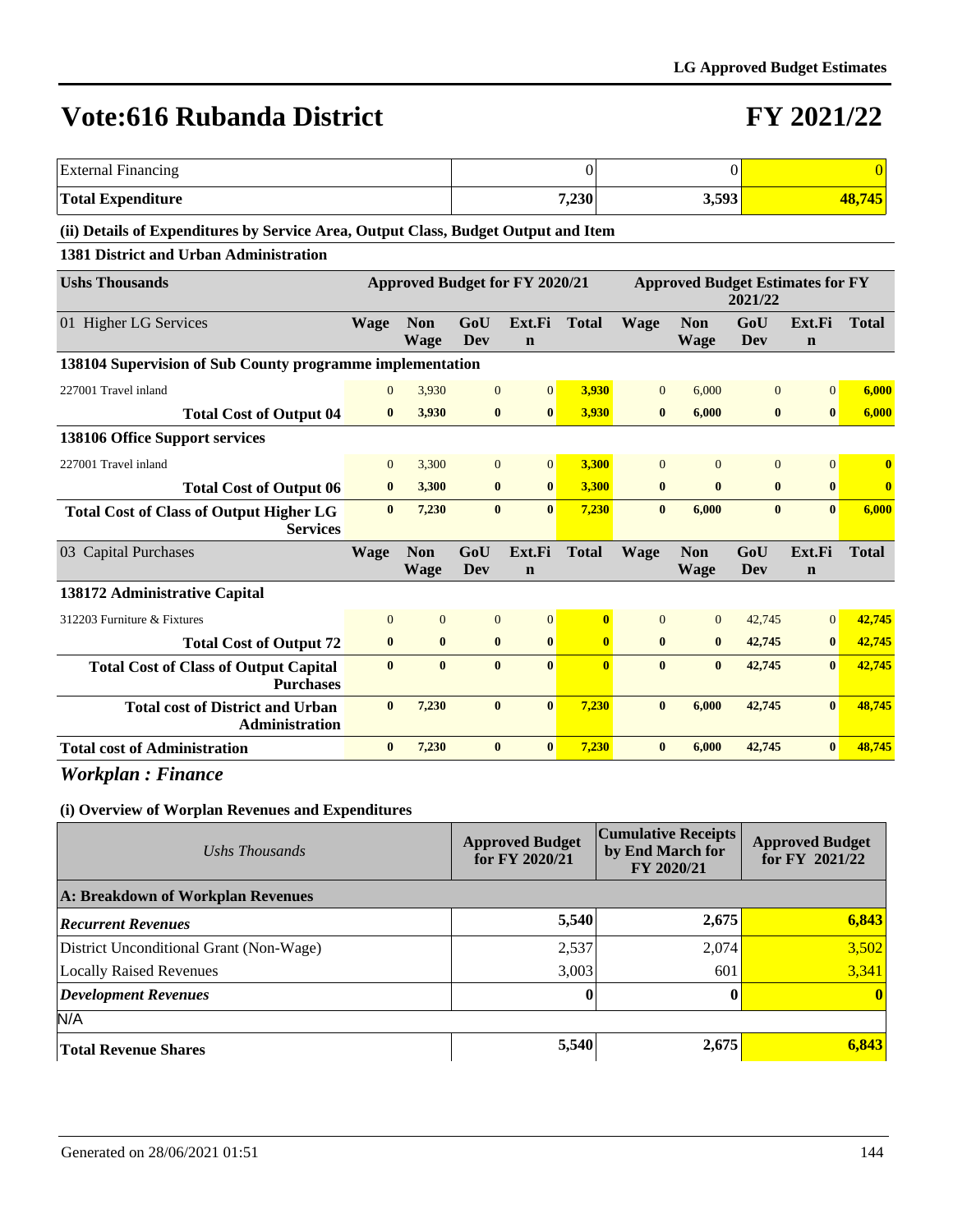## **FY 2021/22**

| <b>B: Breakdown of Workplan Expenditures</b> |       |       |                 |  |  |  |  |  |
|----------------------------------------------|-------|-------|-----------------|--|--|--|--|--|
| <b>Recurrent Expenditure</b>                 |       |       |                 |  |  |  |  |  |
| Wage                                         |       |       | $\vert 0 \vert$ |  |  |  |  |  |
| Non Wage                                     | 5,540 | 2,675 | 6,843           |  |  |  |  |  |
| <b>Development Expenditure</b>               |       |       |                 |  |  |  |  |  |
| Domestic Development                         |       |       | 0               |  |  |  |  |  |
| <b>External Financing</b>                    |       |       | $\vert 0 \vert$ |  |  |  |  |  |
| <b>Total Expenditure</b>                     | 5,540 | 2,675 | 6,843           |  |  |  |  |  |

**(ii) Details of Expenditures by Service Area, Output Class, Budget Output and Item**

**1481 Financial Management and Accountability(LG)**

| <b>Ushs Thousands</b>                                               | <b>Approved Budget for FY 2020/21</b><br><b>Approved Budget Estimates for FY</b><br>2021/22 |                           |                |                       |              |                |                           |                |                       |              |
|---------------------------------------------------------------------|---------------------------------------------------------------------------------------------|---------------------------|----------------|-----------------------|--------------|----------------|---------------------------|----------------|-----------------------|--------------|
| 01 Higher LG Services                                               | Wage                                                                                        | <b>Non</b><br><b>Wage</b> | GoU<br>Dev     | Ext.Fi<br>$\mathbf n$ | <b>Total</b> | <b>Wage</b>    | <b>Non</b><br><b>Wage</b> | GoU<br>Dev     | Ext.Fi<br>$\mathbf n$ | <b>Total</b> |
| 148102 Revenue Management and Collection Services                   |                                                                                             |                           |                |                       |              |                |                           |                |                       |              |
| 227001 Travel inland                                                | $\overline{0}$                                                                              | 2,000                     | $\mathbf{0}$   | $\overline{0}$        | 2,000        | $\overline{0}$ | 6,843                     | $\overline{0}$ | $\Omega$              | 6,843        |
| <b>Total Cost of Output 02</b>                                      | $\bf{0}$                                                                                    | 2,000                     | $\bf{0}$       | $\bf{0}$              | 2.000        | $\bf{0}$       | 6,843                     | $\bf{0}$       | $\bf{0}$              | 6,843        |
| 148103 Budgeting and Planning Services                              |                                                                                             |                           |                |                       |              |                |                           |                |                       |              |
| 227001 Travel inland                                                | $\overline{0}$                                                                              | 2,000                     | $\overline{0}$ | $\overline{0}$        | 2.000        | $\overline{0}$ | $\mathbf{0}$              | $\overline{0}$ | $\Omega$              | $\bf{0}$     |
| <b>Total Cost of Output 03</b>                                      | $\mathbf{0}$                                                                                | 2,000                     | $\bf{0}$       | $\bf{0}$              | 2,000        | $\bf{0}$       | $\bf{0}$                  | $\bf{0}$       | $\mathbf{0}$          | $\bf{0}$     |
| 148104 LG Expenditure management Services                           |                                                                                             |                           |                |                       |              |                |                           |                |                       |              |
| 227001 Travel inland                                                | $\overline{0}$                                                                              | 1,000                     | $\overline{0}$ | $\overline{0}$        | 1,000        | $\overline{0}$ | $\Omega$                  | $\overline{0}$ | $\Omega$              | $\bf{0}$     |
| <b>Total Cost of Output 04</b>                                      | $\mathbf{0}$                                                                                | 1.000                     | $\bf{0}$       | $\bf{0}$              | 1.000        | $\bf{0}$       | $\bf{0}$                  | $\bf{0}$       | $\bf{0}$              | $\bf{0}$     |
| 148105 LG Accounting Services                                       |                                                                                             |                           |                |                       |              |                |                           |                |                       |              |
| 227001 Travel inland                                                | $\overline{0}$                                                                              | 540                       | $\overline{0}$ | $\overline{0}$        | 540          | $\Omega$       | $\Omega$                  | $\overline{0}$ | $\Omega$              | $\bf{0}$     |
| <b>Total Cost of Output 05</b>                                      | $\bf{0}$                                                                                    | 540                       | $\bf{0}$       | $\bf{0}$              | 540          | $\bf{0}$       | $\bf{0}$                  | $\bf{0}$       | $\bf{0}$              | $\bf{0}$     |
| <b>Total Cost of Class of Output Higher LG</b><br><b>Services</b>   | $\mathbf{0}$                                                                                | 5,540                     | $\bf{0}$       | $\mathbf{0}$          | 5,540        | $\bf{0}$       | 6,843                     | $\bf{0}$       | $\mathbf{0}$          | 6,843        |
| <b>Total cost of Financial Management and</b><br>Accountability(LG) | $\bf{0}$                                                                                    | 5,540                     | $\bf{0}$       | $\bf{0}$              | 5,540        | $\bf{0}$       | 6,843                     | $\bf{0}$       | $\bf{0}$              | 6,843        |
| <b>Total cost of Finance</b>                                        | $\bf{0}$                                                                                    | 5,540                     | $\bf{0}$       | $\bf{0}$              | 5,540        | $\bf{0}$       | 6,843                     | $\bf{0}$       | $\mathbf{0}$          | 6,843        |

*Workplan : Statutory Bodies*

| Ushs Thousands                           | <b>Approved Budget</b><br>for FY 2020/21 | <b>Cumulative Receipts</b><br>by End March for<br>FY 2020/21 | <b>Approved Budget</b><br>for FY 2021/22 |
|------------------------------------------|------------------------------------------|--------------------------------------------------------------|------------------------------------------|
| A: Breakdown of Workplan Revenues        |                                          |                                                              |                                          |
| <b>Recurrent Revenues</b>                | 8.825                                    | 3.120                                                        | 8.580                                    |
| (District Unconditional Grant (Non-Wage) | 4,510                                    | 2,258                                                        | 4,780                                    |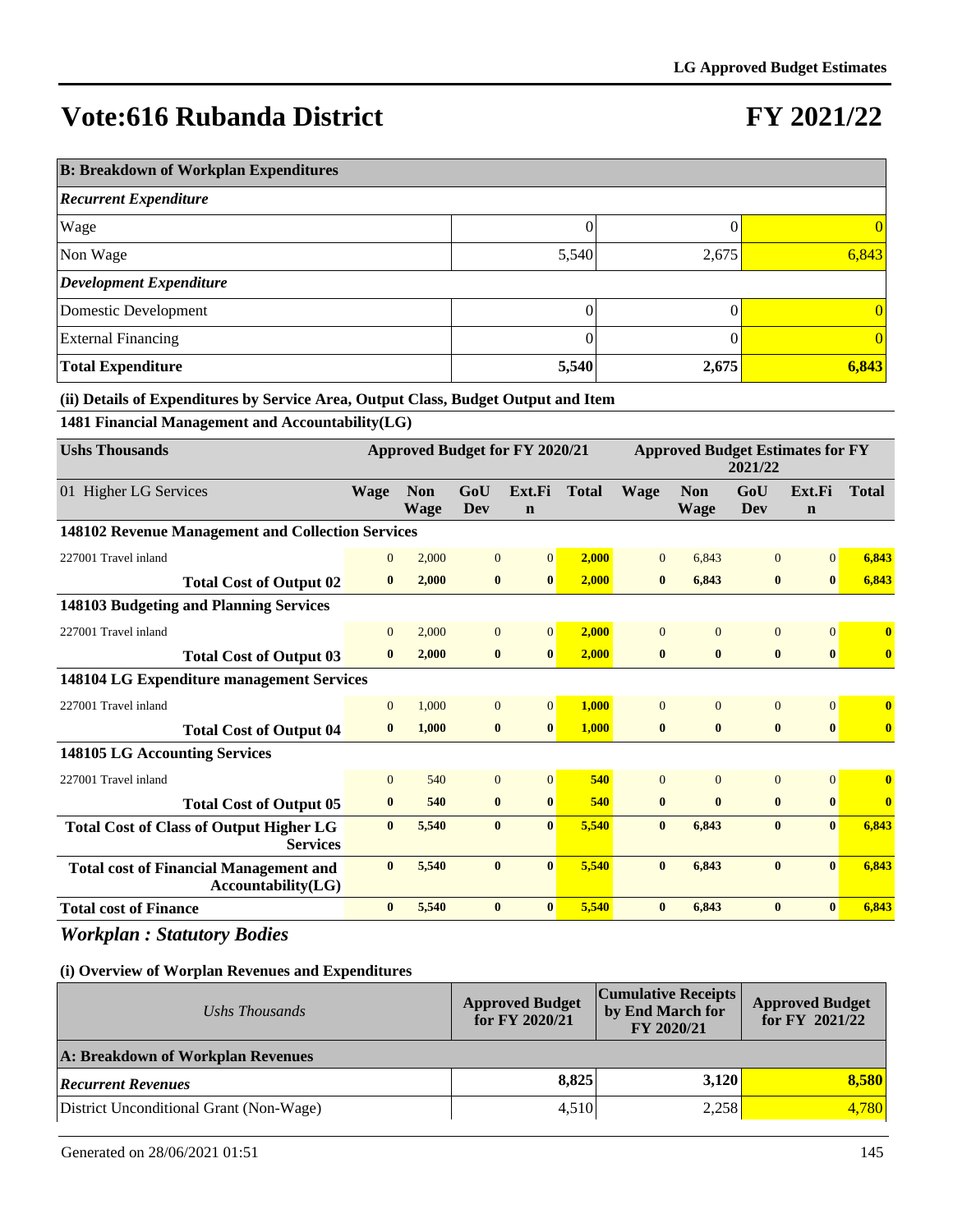## **FY 2021/22**

| <b>Locally Raised Revenues</b>               | 4,314    | 863   | 3,800          |  |  |  |  |  |  |
|----------------------------------------------|----------|-------|----------------|--|--|--|--|--|--|
| <b>Development Revenues</b>                  |          |       | $\mathbf{0}$   |  |  |  |  |  |  |
| N/A                                          |          |       |                |  |  |  |  |  |  |
| <b>Total Revenue Shares</b>                  | 8,825    | 3,120 | 8,580          |  |  |  |  |  |  |
| <b>B: Breakdown of Workplan Expenditures</b> |          |       |                |  |  |  |  |  |  |
| <b>Recurrent Expenditure</b>                 |          |       |                |  |  |  |  |  |  |
| <b>Wage</b>                                  | 0        | 0     | $\Omega$       |  |  |  |  |  |  |
| Non Wage                                     | 8,825    | 3,120 | 8,580          |  |  |  |  |  |  |
| <b>Development Expenditure</b>               |          |       |                |  |  |  |  |  |  |
| Domestic Development                         | $\Omega$ |       | $\Omega$       |  |  |  |  |  |  |
| <b>External Financing</b>                    |          |       | $\overline{0}$ |  |  |  |  |  |  |
| <b>Total Expenditure</b>                     | 8,825    | 3,120 | 8,580          |  |  |  |  |  |  |

#### **(ii) Details of Expenditures by Service Area, Output Class, Budget Output and Item**

#### **1382 Local Statutory Bodies**

| <b>Ushs Thousands</b>                                             | Approved Budget for FY 2020/21 |                    |              |                       | <b>Approved Budget Estimates for FY</b><br>2021/22 |              |                           |                |              |              |
|-------------------------------------------------------------------|--------------------------------|--------------------|--------------|-----------------------|----------------------------------------------------|--------------|---------------------------|----------------|--------------|--------------|
| 01 Higher LG Services                                             | Wage                           | <b>Non</b><br>Wage | GoU<br>Dev   | Ext.Fi<br>$\mathbf n$ | <b>Total</b>                                       | Wage         | <b>Non</b><br><b>Wage</b> | GoU<br>Dev     | Ext.Fi<br>n  | <b>Total</b> |
| <b>138201 LG Council Administration Services</b>                  |                                |                    |              |                       |                                                    |              |                           |                |              |              |
| 211103 Allowances (Incl. Casuals, Temporary)                      | $\Omega$                       | $\mathbf{0}$       | $\mathbf{0}$ | $\overline{0}$        |                                                    | $\Omega$     | 8.580                     | $\overline{0}$ | $\mathbf{0}$ | 8.580        |
| 227001 Travel inland                                              | $\mathbf{0}$                   | 4,314              | $\mathbf{0}$ | $\Omega$              | 4,314                                              | $\Omega$     | $\theta$                  | $\overline{0}$ | $\Omega$     | $\mathbf{0}$ |
| 227004 Fuel, Lubricants and Oils                                  | $\Omega$                       | 4,510              | $\mathbf{0}$ | $\Omega$              | 4,510                                              | $\Omega$     | $\Omega$                  | $\overline{0}$ | $\Omega$     | $\mathbf{0}$ |
| <b>Total Cost of Output 01</b>                                    | $\bf{0}$                       | 8,825              | $\bf{0}$     | $\bf{0}$              | 8,825                                              | $\mathbf{0}$ | 8,580                     | $\bf{0}$       | $\mathbf{0}$ | 8,580        |
| <b>Total Cost of Class of Output Higher LG</b><br><b>Services</b> | $\mathbf{0}$                   | 8,825              | $\mathbf{0}$ | $\mathbf{0}$          | 8,825                                              | $\mathbf{0}$ | 8,580                     | $\bf{0}$       | $\mathbf{0}$ | 8,580        |
| <b>Total cost of Local Statutory Bodies</b>                       | $\mathbf{0}$                   | 8,825              | $\bf{0}$     | $\mathbf{0}$          | 8.825                                              | $\mathbf{0}$ | 8,580                     | $\bf{0}$       | $\mathbf{0}$ | 8,580        |
| <b>Total cost of Statutory Bodies</b>                             | $\bf{0}$                       | 8,825              | $\bf{0}$     | $\mathbf{0}$          | 8.825                                              | $\mathbf{0}$ | 8,580                     | $\bf{0}$       | $\mathbf{0}$ | 8,580        |

### *Workplan : Production and Marketing*

| Ushs Thousands                          | <b>Approved Budget</b><br>for FY 2020/21 | <b>Cumulative Receipts</b><br>by End March for<br>FY 2020/21 | <b>Approved Budget</b><br>for FY 2021/22 |
|-----------------------------------------|------------------------------------------|--------------------------------------------------------------|------------------------------------------|
| A: Breakdown of Workplan Revenues       |                                          |                                                              |                                          |
| <b>Recurrent Revenues</b>               | 1,350                                    | 288                                                          | 1,350                                    |
| District Unconditional Grant (Non-Wage) | 350                                      | 88                                                           | 550                                      |
| Locally Raised Revenues                 | 1.000                                    | 200                                                          | 800                                      |
| <b>Development Revenues</b>             | 0                                        |                                                              | $\vert$ 0                                |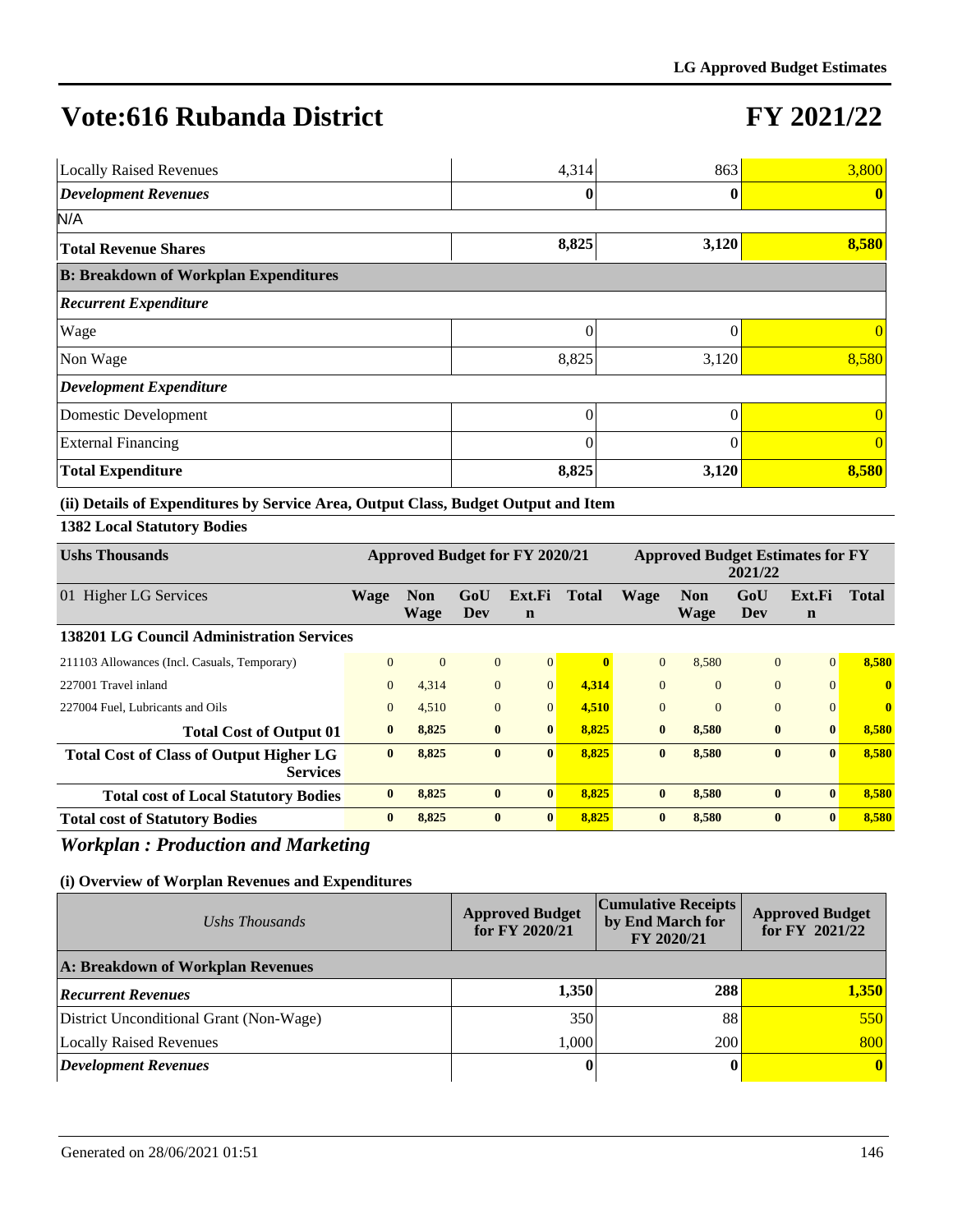## **FY 2021/22**

| N/A                                          |       |     |       |
|----------------------------------------------|-------|-----|-------|
| <b>Total Revenue Shares</b>                  | 1,350 | 288 | 1,350 |
| <b>B: Breakdown of Workplan Expenditures</b> |       |     |       |
| <b>Recurrent Expenditure</b>                 |       |     |       |
| Wage                                         |       |     |       |
| Non Wage                                     | 1,350 | 288 | 1,350 |
| Development Expenditure                      |       |     |       |
| Domestic Development                         | 0     |     |       |
| <b>External Financing</b>                    |       |     |       |
| <b>Total Expenditure</b>                     | 1,350 | 288 | 1,350 |

#### **(ii) Details of Expenditures by Service Area, Output Class, Budget Output and Item**

#### **0182 District Production Services**

| <b>Ushs Thousands</b>                                             | <b>Approved Budget for FY 2020/21</b> |                    |                |                       | <b>Approved Budget Estimates for FY</b><br>2021/22 |              |              |                |                       |              |
|-------------------------------------------------------------------|---------------------------------------|--------------------|----------------|-----------------------|----------------------------------------------------|--------------|--------------|----------------|-----------------------|--------------|
| 01 Higher LG Services                                             | <b>Wage</b>                           | Non<br><b>Wage</b> | GoU<br>Dev     | Ext.Fi<br>$\mathbf n$ | Total                                              | <b>Wage</b>  | Non<br>Wage  | GoU<br>Dev     | Ext.Fi<br>$\mathbf n$ | Total        |
| 018205 Crop disease control and regulation                        |                                       |                    |                |                       |                                                    |              |              |                |                       |              |
| 227001 Travel inland                                              | $\overline{0}$                        | 1,350              | $\overline{0}$ | $\vert 0 \vert$       | 1,350                                              | $\Omega$     | $\theta$     | $\overline{0}$ | $\Omega$              | $\mathbf{0}$ |
| <b>Total Cost of Output 05</b>                                    | $\mathbf{0}$                          | 1,350              | $\bf{0}$       | $\bf{0}$              | 1,350                                              | $\mathbf{0}$ | $\mathbf{0}$ | $\mathbf{0}$   | $\mathbf{0}$          | $\mathbf{0}$ |
| 018212 District Production Management Services                    |                                       |                    |                |                       |                                                    |              |              |                |                       |              |
| 227001 Travel inland                                              | $\overline{0}$                        | $\overline{0}$     | $\mathbf{0}$   | $\overline{0}$        |                                                    | $\Omega$     | 1.350        | $\Omega$       | $\Omega$              | 1,350        |
| <b>Total Cost of Output 12</b>                                    | $\bf{0}$                              | $\bf{0}$           | $\mathbf{0}$   | $\bf{0}$              | $\mathbf{0}$                                       | $\mathbf{0}$ | 1,350        | $\bf{0}$       | $\mathbf{0}$          | 1,350        |
| <b>Total Cost of Class of Output Higher LG</b><br><b>Services</b> | $\mathbf{0}$                          | 1,350              | $\bf{0}$       | $\mathbf{0}$          | 1.350                                              | $\mathbf{0}$ | 1,350        | $\mathbf{0}$   | $\mathbf{0}$          | 1,350        |
| <b>Total cost of District Production Services</b>                 | $\mathbf{0}$                          | 1,350              | $\bf{0}$       | $\mathbf{0}$          | 1,350                                              | $\mathbf{0}$ | 1,350        | $\bf{0}$       | $\mathbf{0}$          | 1,350        |
| <b>Total cost of Production and Marketing</b>                     | $\bf{0}$                              | 1,350              | $\bf{0}$       | $\mathbf{0}$          | 1,350                                              | $\mathbf{0}$ | 1,350        | $\mathbf{0}$   | $\mathbf{0}$          | 1,350        |

*Workplan : Health*

| Ushs Thousands                          | <b>Approved Budget</b><br>for FY 2020/21 | <b>Cumulative Receipts</b><br>by End March for<br>FY 2020/21 | <b>Approved Budget</b><br>for $FY$ 2021/22 |
|-----------------------------------------|------------------------------------------|--------------------------------------------------------------|--------------------------------------------|
| A: Breakdown of Workplan Revenues       |                                          |                                                              |                                            |
| <b>Recurrent Revenues</b>               | 1,281                                    | 976                                                          | 500                                        |
| District Unconditional Grant (Non-Wage) | 400                                      | 800                                                          | 200                                        |
| Locally Raised Revenues                 | 881                                      | 176                                                          | <b>300</b>                                 |
| <b>Development Revenues</b>             | $\mathbf{0}$                             |                                                              | $\vert$ 0                                  |
| N/A                                     |                                          |                                                              |                                            |
| <b>Total Revenue Shares</b>             | 1,281                                    | 976                                                          | 500                                        |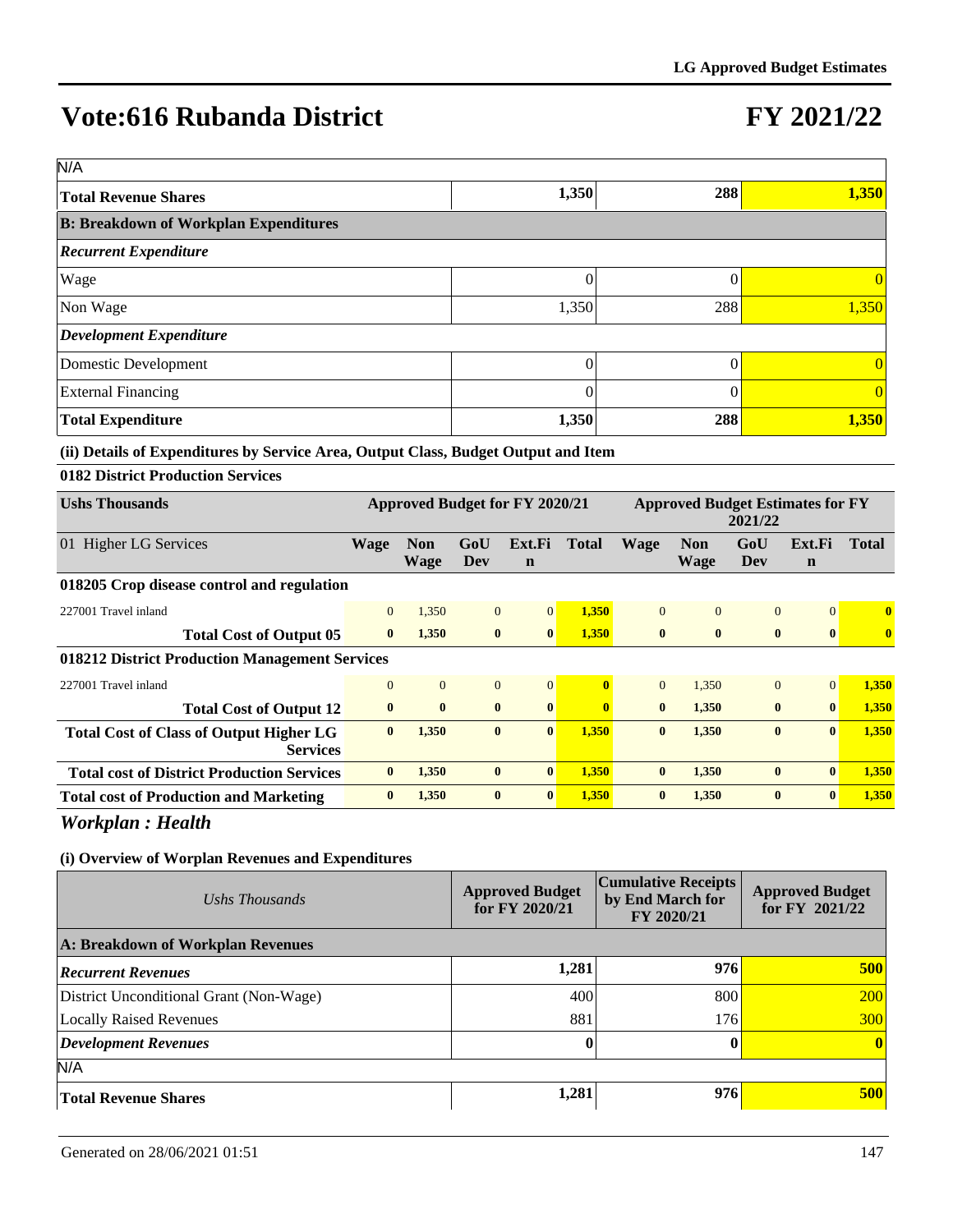## **FY 2021/22**

| <b>B: Breakdown of Workplan Expenditures</b> |       |     |          |  |  |  |  |  |
|----------------------------------------------|-------|-----|----------|--|--|--|--|--|
| <b>Recurrent Expenditure</b>                 |       |     |          |  |  |  |  |  |
| Wage                                         |       |     | 0        |  |  |  |  |  |
| Non Wage                                     | 1,281 | 276 | 500      |  |  |  |  |  |
| <b>Development Expenditure</b>               |       |     |          |  |  |  |  |  |
| Domestic Development                         | 0     |     | 0        |  |  |  |  |  |
| <b>External Financing</b>                    |       |     | $\Omega$ |  |  |  |  |  |
| <b>Total Expenditure</b>                     | 1,281 | 276 | 500      |  |  |  |  |  |

#### **(ii) Details of Expenditures by Service Area, Output Class, Budget Output and Item**

#### **0881 Primary Healthcare**

| <b>Ushs Thousands</b>                                             | Approved Budget for FY 2020/21 |                    |                |                       | <b>Approved Budget Estimates for FY</b><br>2021/22 |              |                    |                |                       |              |
|-------------------------------------------------------------------|--------------------------------|--------------------|----------------|-----------------------|----------------------------------------------------|--------------|--------------------|----------------|-----------------------|--------------|
| 01 Higher LG Services                                             | Wage                           | <b>Non</b><br>Wage | GoU<br>Dev     | Ext.Fi<br>$\mathbf n$ | <b>Total</b>                                       | Wage         | <b>Non</b><br>Wage | GoU<br>Dev     | Ext.Fi<br>$\mathbf n$ | <b>Total</b> |
| 088101 Public Health Promotion                                    |                                |                    |                |                       |                                                    |              |                    |                |                       |              |
| 227001 Travel inland                                              | $\Omega$                       | $\overline{0}$     | $\overline{0}$ | $\vert 0 \vert$       | $\mathbf{0}$                                       | $\Omega$     | 500                | $\overline{0}$ | $\Omega$              | 500          |
| <b>Total Cost of Output 01</b>                                    | $\bf{0}$                       | $\bf{0}$           | $\bf{0}$       | $\vert$ 0             | $\mathbf{0}$                                       | $\mathbf{0}$ | 500                | $\bf{0}$       | $\mathbf{0}$          | 500          |
| <b>Total Cost of Class of Output Higher LG</b><br><b>Services</b> | $\mathbf{0}$                   | $\mathbf{0}$       | $\mathbf{0}$   | $\mathbf{0}$          | $\mathbf{0}$                                       | $\mathbf{0}$ | 500                | $\mathbf{0}$   | $\mathbf{0}$          | 500          |
| <b>Total cost of Primary Healthcare</b>                           | $\mathbf{0}$                   | $\mathbf{0}$       | $\mathbf{0}$   | $\vert$ 0             |                                                    | $\mathbf{0}$ | 500                | $\mathbf{0}$   | $\mathbf{0}$          | 500          |
| $0.002 \text{ H} \cdot \text{H} \cdot \text{M}$                   |                                |                    |                |                       |                                                    |              |                    |                |                       |              |

#### **0883 Health Management and Supervision**

| <b>Ushs Thousands</b>                                             | <b>Approved Budget for FY 2020/21</b> |                    |              |                       | <b>Approved Budget Estimates for FY</b><br>2021/22 |              |                           |              |                       |              |
|-------------------------------------------------------------------|---------------------------------------|--------------------|--------------|-----------------------|----------------------------------------------------|--------------|---------------------------|--------------|-----------------------|--------------|
| 01 Higher LG Services                                             | Wage                                  | <b>Non</b><br>Wage | GoU<br>Dev   | Ext.Fi<br>$\mathbf n$ | <b>Total</b>                                       | <b>Wage</b>  | <b>Non</b><br><b>Wage</b> | GoU<br>Dev   | Ext.Fi<br>$\mathbf n$ | <b>Total</b> |
| 088301 Healthcare Management Services                             |                                       |                    |              |                       |                                                    |              |                           |              |                       |              |
| 227001 Travel inland                                              | $\overline{0}$                        | 1,281              | $\mathbf{0}$ | $\overline{0}$        | 1,281                                              | $\Omega$     | $\Omega$                  | $\mathbf{0}$ | $\mathbf{0}$          | $\bf{0}$     |
| <b>Total Cost of Output 01</b>                                    | $\bf{0}$                              | 1,281              | $\bf{0}$     | $\mathbf{0}$          | 1.281                                              | $\mathbf{0}$ | $\mathbf{0}$              | $\bf{0}$     | $\bf{0}$              | $\bf{0}$     |
| <b>Total Cost of Class of Output Higher LG</b><br><b>Services</b> | $\mathbf{0}$                          | 1,281              | $\mathbf{0}$ | $\mathbf{0}$          | 1,281                                              | $\mathbf{0}$ | $\mathbf{0}$              | $\mathbf{0}$ | $\mathbf{0}$          | $\bf{0}$     |
| <b>Total cost of Health Management and</b><br><b>Supervision</b>  | $\mathbf{0}$                          | 1,281              | $\mathbf{0}$ | $\mathbf{0}$          | 1.281                                              | $\mathbf{0}$ | $\mathbf{0}$              | $\bf{0}$     | $\mathbf{0}$          | $\bf{0}$     |
| <b>Total cost of Health</b>                                       | $\bf{0}$                              | 1,281              | $\bf{0}$     | $\mathbf{0}$          | 1.281                                              | $\mathbf{0}$ | 500                       | $\bf{0}$     | $\mathbf{0}$          | 500          |

*Workplan : Education*

| Ushs Thousands                    | <b>Approved Budget</b><br>for FY $2020/21$ | <b>Cumulative Receipts</b><br>by End March for<br>FY 2020/21 | <b>Approved Budget</b><br>for FY $2021/22$ |
|-----------------------------------|--------------------------------------------|--------------------------------------------------------------|--------------------------------------------|
| A: Breakdown of Workplan Revenues |                                            |                                                              |                                            |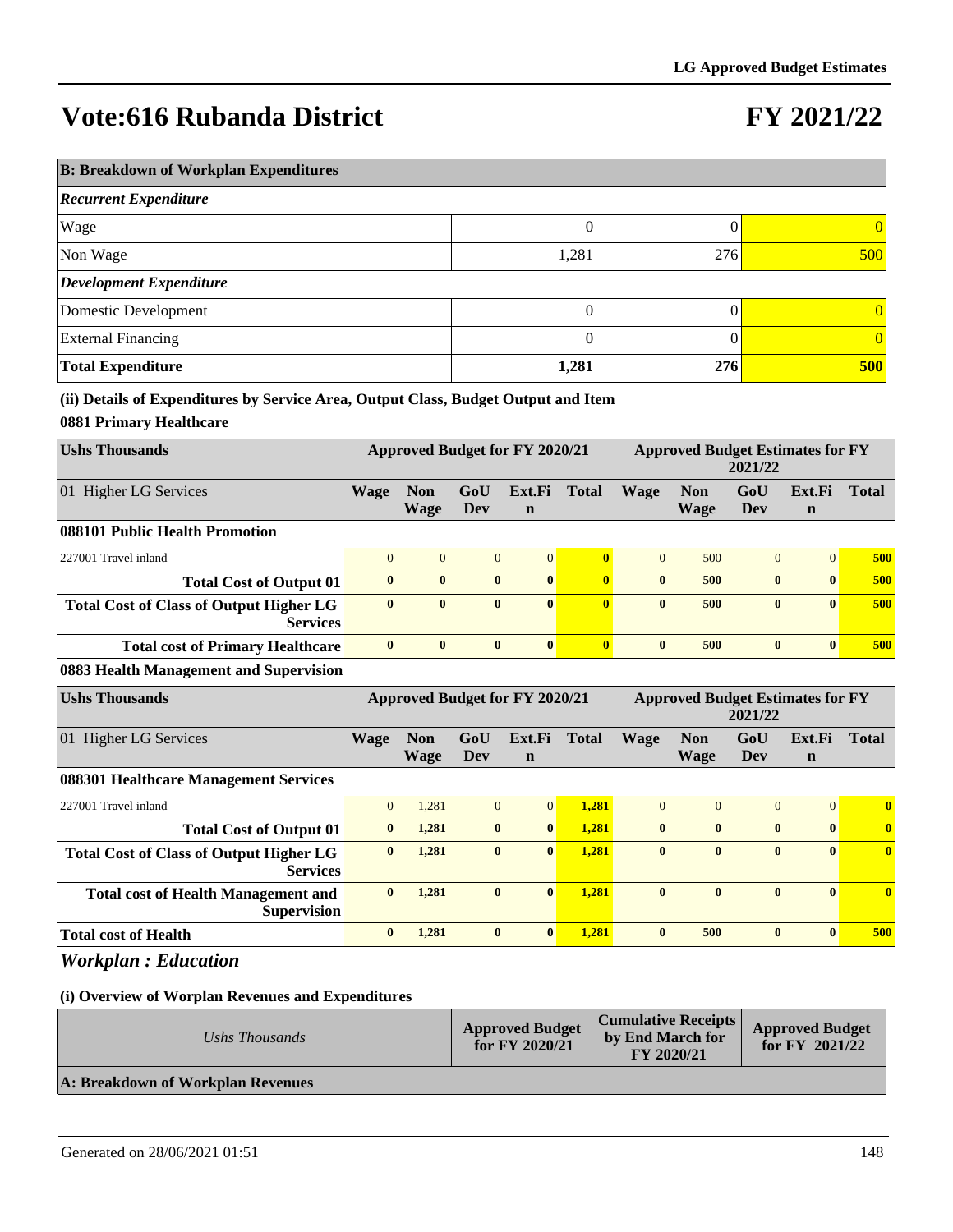### **FY 2021/22**

| <b>Recurrent Revenues</b>                    | 1,200    | 265      | 500            |
|----------------------------------------------|----------|----------|----------------|
| District Unconditional Grant (Non-Wage)      | 500      | 125      | 300            |
| <b>Locally Raised Revenues</b>               | 700      | 140      | <b>200</b>     |
| <b>Development Revenues</b>                  | 0        |          | $\mathbf{0}$   |
| N/A                                          |          |          |                |
| <b>Total Revenue Shares</b>                  | 1,200    | 265      | <b>500</b>     |
| <b>B: Breakdown of Workplan Expenditures</b> |          |          |                |
| <b>Recurrent Expenditure</b>                 |          |          |                |
| Wage                                         | 0        | 0        | $\theta$       |
| Non Wage                                     | 1,200    | 265      | 500            |
| <b>Development Expenditure</b>               |          |          |                |
| Domestic Development                         | 0        | 0        | $\theta$       |
| <b>External Financing</b>                    | $\theta$ | $\Omega$ | $\overline{0}$ |
| <b>Total Expenditure</b>                     | 1,200    | 265      | 500            |

**(ii) Details of Expenditures by Service Area, Output Class, Budget Output and Item**

**0781 Pre-Primary and Primary Education**

| <b>Ushs Thousands</b>                                                           |                |                           |                | <b>Approved Budget for FY 2020/21</b> |              | <b>Approved Budget Estimates for FY</b><br>2021/22 |                           |                                                    |                       |              |
|---------------------------------------------------------------------------------|----------------|---------------------------|----------------|---------------------------------------|--------------|----------------------------------------------------|---------------------------|----------------------------------------------------|-----------------------|--------------|
| 01 Higher LG Services                                                           | <b>Wage</b>    | <b>Non</b><br>Wage        | GoU<br>Dev     | Ext.Fi<br>$\mathbf n$                 | <b>Total</b> | <b>Wage</b>                                        | <b>Non</b><br>Wage        | GoU<br><b>Dev</b>                                  | Ext.Fi<br>$\mathbf n$ | <b>Total</b> |
| 078102 Primary Teaching Services                                                |                |                           |                |                                       |              |                                                    |                           |                                                    |                       |              |
| 227001 Travel inland                                                            | $\overline{0}$ | $\overline{0}$            | $\overline{0}$ | $\overline{0}$                        | $\bf{0}$     | $\overline{0}$                                     | 500                       | $\overline{0}$                                     | $\overline{0}$        | 500          |
| <b>Total Cost of Output 02</b>                                                  | $\bf{0}$       | $\bf{0}$                  | $\bf{0}$       | $\bf{0}$                              | $\mathbf{0}$ | $\bf{0}$                                           | 500                       | $\bf{0}$                                           | $\bf{0}$              | 500          |
| <b>Total Cost of Class of Output Higher LG</b><br><b>Services</b>               | $\mathbf{0}$   | $\bf{0}$                  | $\bf{0}$       | $\mathbf{0}$                          | $\mathbf{0}$ | $\mathbf{0}$                                       | 500                       | $\bf{0}$                                           | $\mathbf{0}$          | 500          |
| <b>Total cost of Pre-Primary and Primary</b><br><b>Education</b>                | $\mathbf{0}$   | $\bf{0}$                  | $\bf{0}$       | $\mathbf{0}$                          | $\mathbf{0}$ | $\mathbf{0}$                                       | 500                       | $\bf{0}$                                           | $\mathbf{0}$          | 500          |
| 0784 Education & Sports Management and Inspection                               |                |                           |                |                                       |              |                                                    |                           |                                                    |                       |              |
| <b>Ushs Thousands</b>                                                           |                |                           |                | Approved Budget for FY 2020/21        |              |                                                    |                           | <b>Approved Budget Estimates for FY</b><br>2021/22 |                       |              |
| 01 Higher LG Services                                                           | <b>Wage</b>    | <b>Non</b><br><b>Wage</b> | GoU<br>Dev     | Ext.Fi<br>$\mathbf n$                 | <b>Total</b> | <b>Wage</b>                                        | <b>Non</b><br><b>Wage</b> | GoU<br>Dev                                         | Ext.Fi<br>$\mathbf n$ | <b>Total</b> |
| 078405 Education Management Services                                            |                |                           |                |                                       |              |                                                    |                           |                                                    |                       |              |
| 221011 Printing, Stationery, Photocopying and Binding                           | $\Omega$       | 1,200                     | $\overline{0}$ | $\vert 0 \vert$                       | 1,200        | $\Omega$                                           | $\Omega$                  | $\overline{0}$                                     | $\overline{0}$        | $\bf{0}$     |
| <b>Total Cost of Output 05</b>                                                  | $\bf{0}$       | 1,200                     | $\bf{0}$       | $\bf{0}$                              | 1,200        | $\bf{0}$                                           | $\bf{0}$                  | $\bf{0}$                                           | $\bf{0}$              | $\bf{0}$     |
| <b>Total Cost of Class of Output Higher LG</b><br><b>Services</b>               | $\bf{0}$       | 1,200                     | $\bf{0}$       | $\mathbf{0}$                          | 1,200        | $\bf{0}$                                           | $\mathbf{0}$              | $\bf{0}$                                           | $\mathbf{0}$          | $\bf{0}$     |
| <b>Total cost of Education &amp; Sports</b><br><b>Management and Inspection</b> | $\bf{0}$       | 1,200                     | $\bf{0}$       | $\mathbf{0}$                          | 1,200        | $\mathbf{0}$                                       | $\mathbf{0}$              | $\mathbf{0}$                                       | $\mathbf{0}$          | $\mathbf{0}$ |
| <b>Total cost of Education</b>                                                  | $\bf{0}$       | 1,200                     | $\bf{0}$       | $\mathbf{0}$                          | 1.200        | $\mathbf{0}$                                       | 500                       | $\bf{0}$                                           | $\mathbf{0}$          | 500          |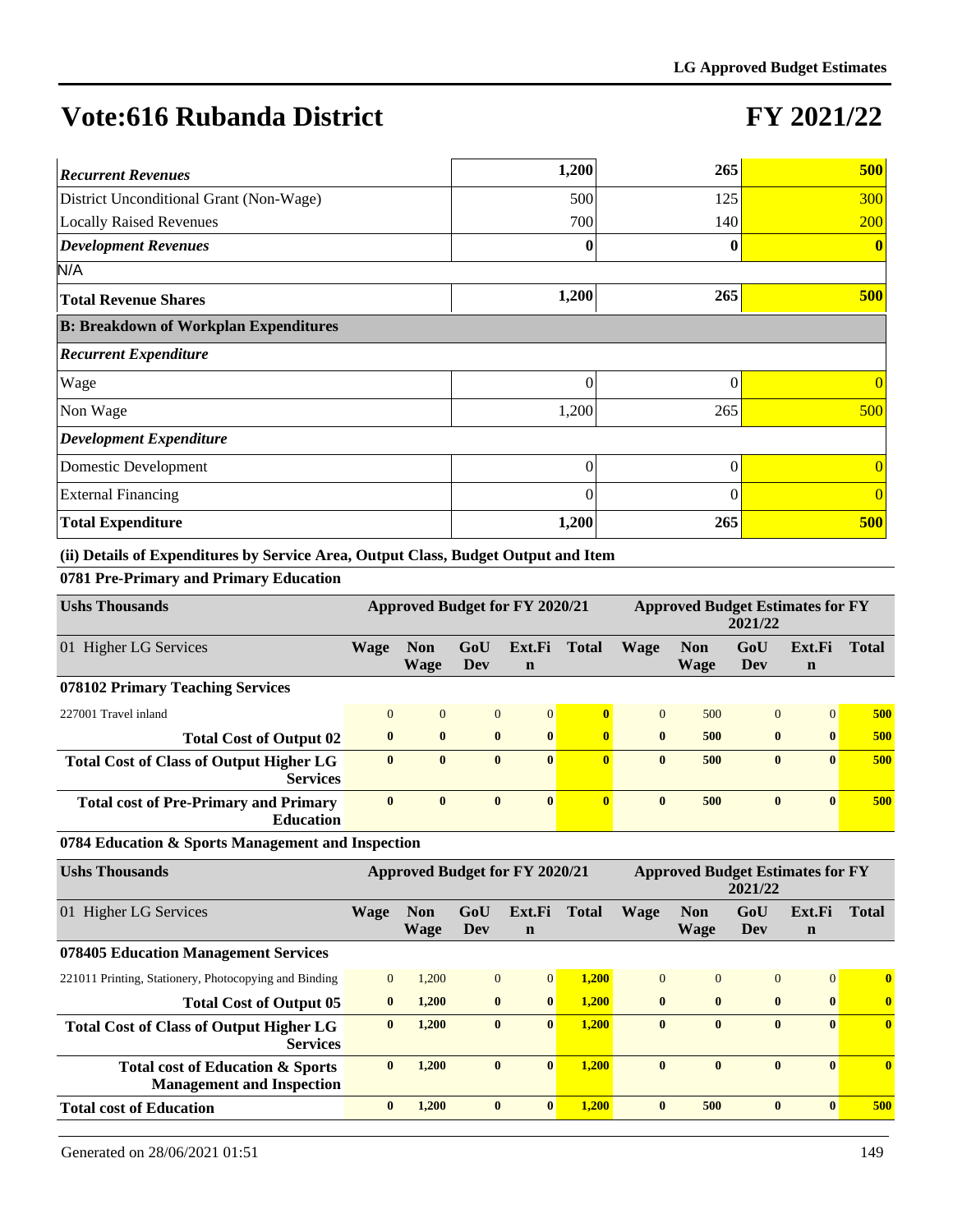## **FY 2021/22**

### *Workplan : Roads and Engineering*

#### **(i) Overview of Worplan Revenues and Expenditures**

| Ushs Thousands                                        | <b>Approved Budget</b><br>for FY 2020/21 | <b>Cumulative Receipts</b><br>by End March for<br>FY 2020/21 | <b>Approved Budget</b><br>for FY 2021/22 |
|-------------------------------------------------------|------------------------------------------|--------------------------------------------------------------|------------------------------------------|
| A: Breakdown of Workplan Revenues                     |                                          |                                                              |                                          |
| <b>Recurrent Revenues</b>                             | $\bf{0}$                                 | 9,379                                                        |                                          |
| Other Transfers from Central Government               | $\theta$                                 | 9,379                                                        | $\overline{0}$                           |
| <b>Development Revenues</b>                           | 12,577                                   | 9,289                                                        | 0                                        |
| District Discretionary Development Equalization Grant | 12,577                                   | 9,289                                                        | $\overline{0}$                           |
| <b>Total Revenue Shares</b>                           | 12,577                                   | 18,668                                                       |                                          |
| <b>B: Breakdown of Workplan Expenditures</b>          |                                          |                                                              |                                          |
| <b>Recurrent Expenditure</b>                          |                                          |                                                              |                                          |
| Wage                                                  | $\theta$                                 | 0                                                            | $\overline{0}$                           |
| Non Wage                                              | $\Omega$                                 | 0                                                            | $\Omega$                                 |
| <b>Development Expenditure</b>                        |                                          |                                                              |                                          |
| Domestic Development                                  | 12,577                                   | 0                                                            | $\Omega$                                 |
| <b>External Financing</b>                             | $\Omega$                                 | 0                                                            | $\Omega$                                 |
| <b>Total Expenditure</b>                              | 12,577                                   | $\bf{0}$                                                     | $\mathbf{0}$                             |

#### **(ii) Details of Expenditures by Service Area, Output Class, Budget Output and Item**

### **0482 District Engineering Services**

| <b>Ushs Thousands</b>                                            | Approved Budget for FY 2020/21 |                    |            |                | <b>Approved Budget Estimates for FY</b><br>2021/22 |              |                    |                |                       |                         |
|------------------------------------------------------------------|--------------------------------|--------------------|------------|----------------|----------------------------------------------------|--------------|--------------------|----------------|-----------------------|-------------------------|
| 03 Capital Purchases                                             | Wage                           | <b>Non</b><br>Wage | GoU<br>Dev | Ext.Fi<br>n    | <b>Total</b>                                       | <b>Wage</b>  | <b>Non</b><br>Wage | GoU<br>Dev     | Ext.Fi<br>$\mathbf n$ | <b>Total</b>            |
| 048281 Construction of public Buildings                          |                                |                    |            |                |                                                    |              |                    |                |                       |                         |
| 312101 Non-Residential Buildings                                 | $\Omega$                       | $\overline{0}$     | 12,577     | $\overline{0}$ | 12,577                                             | $\Omega$     | $\Omega$           | $\overline{0}$ | $\Omega$              | $\mathbf{0}$            |
| <b>Total Cost of Output 81</b>                                   | $\mathbf{0}$                   | $\mathbf{0}$       | 12,577     | $\mathbf{0}$   | 12,577                                             | $\mathbf{0}$ | $\mathbf{0}$       | $\bf{0}$       | $\mathbf{0}$          | $\bf{0}$                |
| <b>Total Cost of Class of Output Capital</b><br><b>Purchases</b> | $\bf{0}$                       | $\mathbf{0}$       | 12,577     | $\mathbf{0}$   | 12,577                                             | $\mathbf{0}$ | $\mathbf{0}$       | $\bf{0}$       | $\mathbf{0}$          | $\overline{\mathbf{0}}$ |
| <b>Total cost of District Engineering Services</b>               | $\mathbf{0}$                   | $\mathbf{0}$       | 12,577     | $\mathbf{0}$   | 12.577                                             | $\mathbf{0}$ | $\mathbf{0}$       | $\bf{0}$       | $\mathbf{0}$          | $\mathbf{0}$            |
| <b>Total cost of Roads and Engineering</b>                       | $\mathbf{0}$                   | $\mathbf{0}$       | 12,577     | $\mathbf{0}$   | 12,577                                             | $\mathbf{0}$ | $\mathbf{0}$       | $\bf{0}$       | $\mathbf{0}$          | $\mathbf{0}$            |

### *Workplan : Natural Resources*

| Ushs Thousands                    | <b>Approved Budget</b><br>for $FY$ 2020/21 | <b>Cumulative Receipts</b><br>by End March for<br>FY 2020/21 | <b>Approved Budget</b><br>for $FY$ 2021/22 |
|-----------------------------------|--------------------------------------------|--------------------------------------------------------------|--------------------------------------------|
| A: Breakdown of Workplan Revenues |                                            |                                                              |                                            |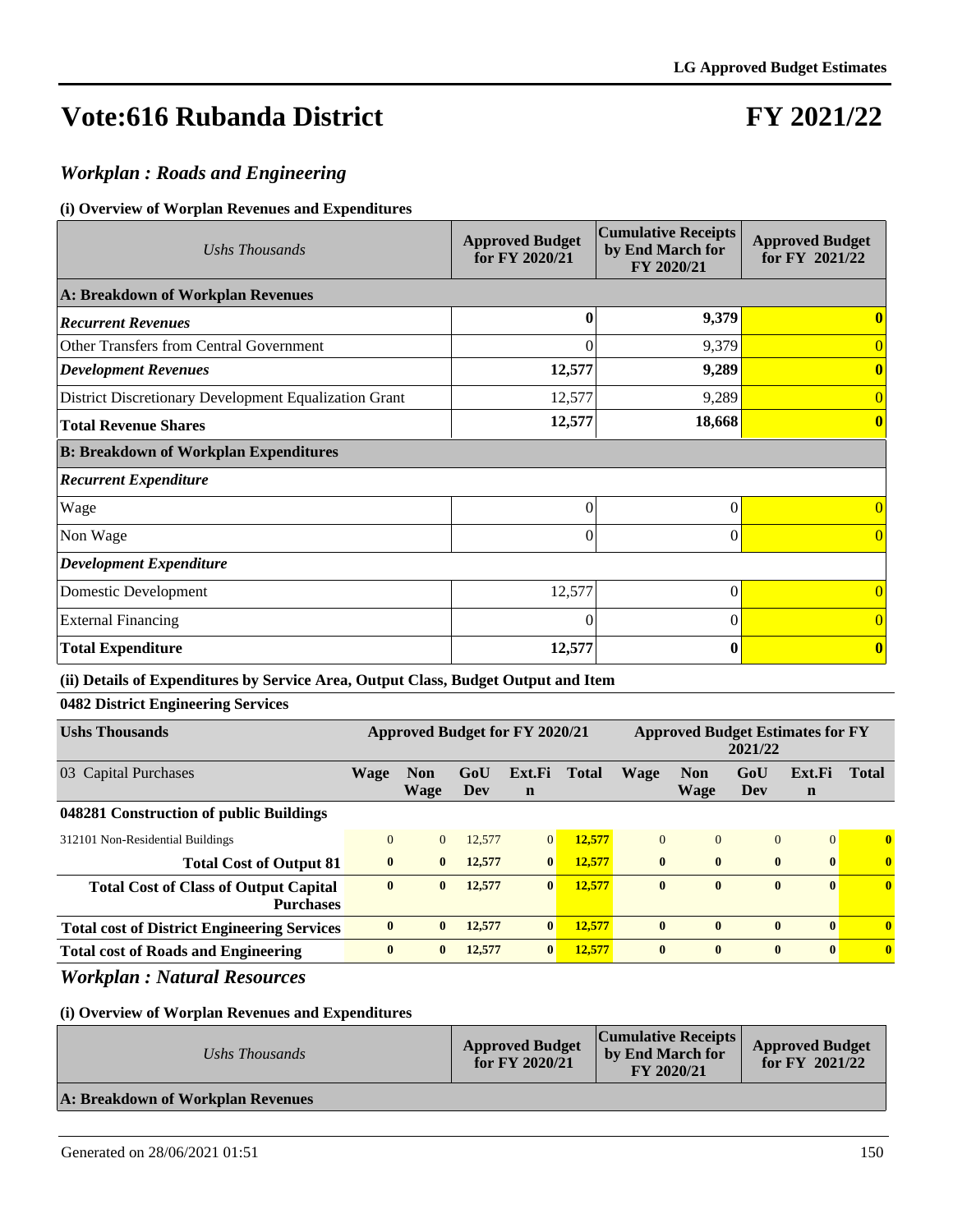## **FY 2021/22**

| <b>Recurrent Revenues</b>                    | 900      | 201      | 200            |
|----------------------------------------------|----------|----------|----------------|
| District Unconditional Grant (Non-Wage)      | 420      | 105      | <b>100</b>     |
| <b>Locally Raised Revenues</b>               | 480      | 96       | <b>100</b>     |
| <b>Development Revenues</b>                  | 0        | 0        | $\mathbf{0}$   |
| N/A                                          |          |          |                |
| <b>Total Revenue Shares</b>                  | 900      | 201      | <b>200</b>     |
| <b>B: Breakdown of Workplan Expenditures</b> |          |          |                |
| <b>Recurrent Expenditure</b>                 |          |          |                |
| Wage                                         | 0        | 0        | $\theta$       |
| Non Wage                                     | 900      | 201      | 200            |
| <b>Development Expenditure</b>               |          |          |                |
| Domestic Development                         | 0        | $\theta$ | $\overline{0}$ |
| <b>External Financing</b>                    | $\theta$ | 0        | $\overline{0}$ |
| <b>Total Expenditure</b>                     | 900      | 201      | <b>200</b>     |

**(ii) Details of Expenditures by Service Area, Output Class, Budget Output and Item**

**0983 Natural Resources Management**

| <b>Ushs Thousands</b>                                                                  | Approved Budget for FY 2020/21 |                           |                | <b>Approved Budget Estimates for FY</b><br>2021/22 |              |              |                           |              |                       |              |
|----------------------------------------------------------------------------------------|--------------------------------|---------------------------|----------------|----------------------------------------------------|--------------|--------------|---------------------------|--------------|-----------------------|--------------|
| 01 Higher LG Services                                                                  | Wage                           | <b>Non</b><br><b>Wage</b> | GoU<br>Dev     | Ext.Fi<br>$\mathbf n$                              | <b>Total</b> | <b>Wage</b>  | <b>Non</b><br><b>Wage</b> | GoU<br>Dev   | Ext.Fi<br>$\mathbf n$ | <b>Total</b> |
| 098303 Tree Planting and Afforestation                                                 |                                |                           |                |                                                    |              |              |                           |              |                       |              |
| 227001 Travel inland                                                                   | $\Omega$                       | $\overline{0}$            | $\overline{0}$ | 0                                                  | $\mathbf{0}$ | $\Omega$     | 100                       | $\Omega$     | $\Omega$              | <b>100</b>   |
| <b>Total Cost of Output 03</b>                                                         | $\mathbf{0}$                   | $\mathbf{0}$              | $\bf{0}$       | $\mathbf{0}$                                       | $\mathbf{0}$ | $\mathbf{0}$ | <b>100</b>                | $\mathbf{0}$ | $\mathbf{0}$          | <b>100</b>   |
| 098310 Land Management Services (Surveying, Valuations, Tittling and lease management) |                                |                           |                |                                                    |              |              |                           |              |                       |              |
| 227001 Travel inland                                                                   | $\Omega$                       | 900                       | $\Omega$       | $\Omega$                                           | 900          | $\Omega$     | $\Omega$                  | $\Omega$     | $\Omega$              | $\mathbf{0}$ |
| <b>Total Cost of Output 10</b>                                                         | $\mathbf{0}$                   | 900                       | $\mathbf{0}$   | $\mathbf{0}$                                       | 900          | $\mathbf{0}$ | $\mathbf{0}$              | $\mathbf{0}$ | $\mathbf{0}$          | $\mathbf{0}$ |
| <b>Total Cost of Class of Output Higher LG</b><br><b>Services</b>                      | $\mathbf{0}$                   | 900                       | $\mathbf{0}$   | $\mathbf{0}$                                       | 900          | $\mathbf{0}$ | 100                       | $\mathbf{0}$ | $\mathbf{0}$          | <b>100</b>   |
| <b>Total cost of Natural Resources</b><br><b>Management</b>                            | $\mathbf{0}$                   | 900                       | $\mathbf{0}$   | $\mathbf{0}$                                       | 900          | $\mathbf{0}$ | 100                       | $\mathbf{0}$ | $\mathbf{0}$          | <b>100</b>   |
| <b>Total cost of Natural Resources</b>                                                 | $\bf{0}$                       | 900                       | $\mathbf{0}$   | $\mathbf{0}$                                       | 900          | $\mathbf{0}$ | 100                       | $\mathbf{0}$ | $\mathbf{0}$          | <b>100</b>   |

*Workplan : Community Based Services*

| Ushs Thousands                    | <b>Approved Budget</b><br>for FY 2020/21 | <b>Cumulative Receipts</b><br>by End March for<br>FY 2020/21 | <b>Approved Budget</b><br>for FY 2021/22 |
|-----------------------------------|------------------------------------------|--------------------------------------------------------------|------------------------------------------|
| A: Breakdown of Workplan Revenues |                                          |                                                              |                                          |
| <b>Recurrent Revenues</b>         | 1,600                                    | 360                                                          | <b>A.000</b>                             |
|                                   |                                          |                                                              |                                          |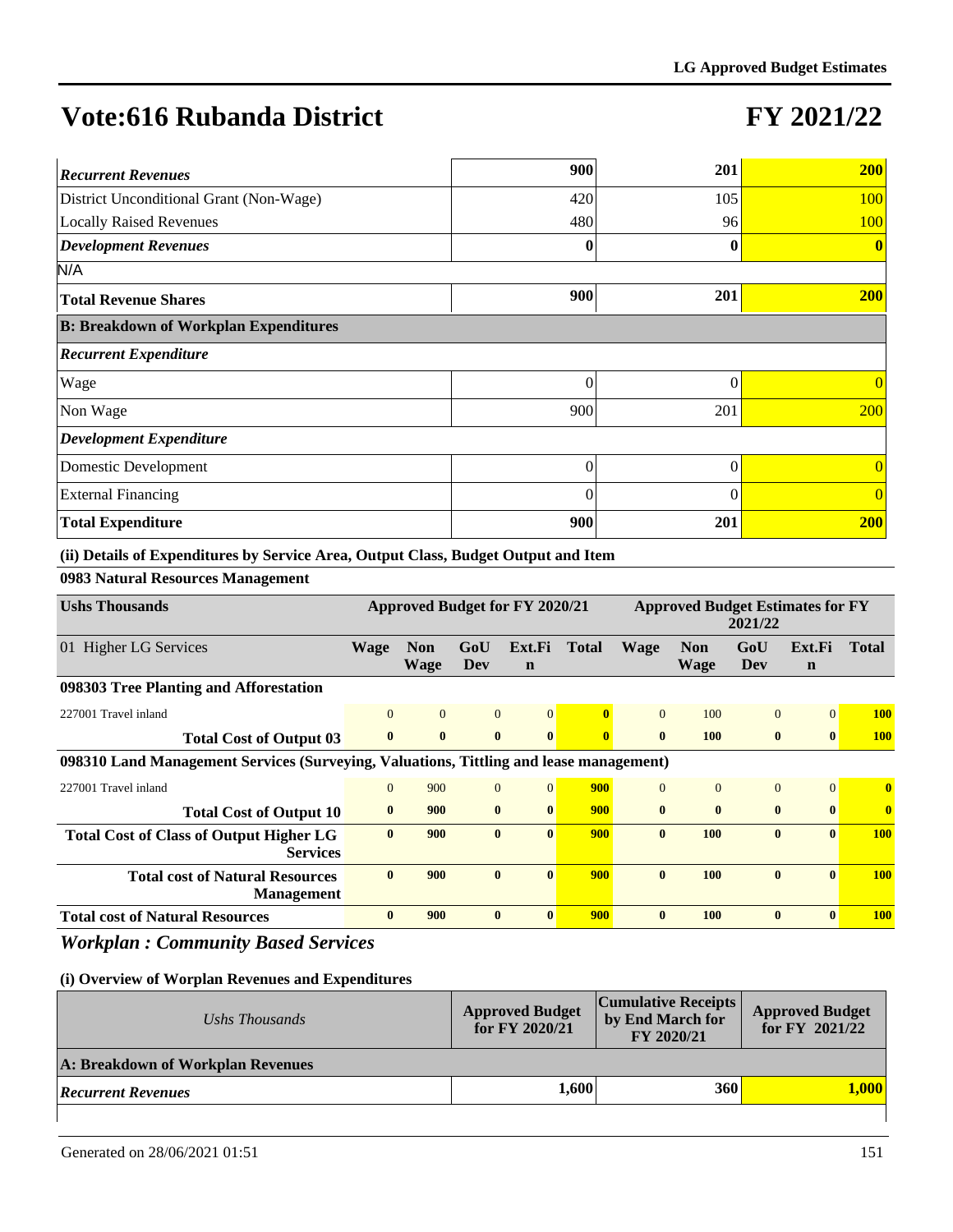## **FY 2021/22**

| District Unconditional Grant (Non-Wage)               | 800      | 200      | 600            |
|-------------------------------------------------------|----------|----------|----------------|
| <b>Locally Raised Revenues</b>                        | 800      | 160      | 400            |
| <b>Development Revenues</b>                           | 2,711    | 904      | $\bf{0}$       |
| District Discretionary Development Equalization Grant | 2,711    | 904      | $\overline{0}$ |
| <b>Total Revenue Shares</b>                           | 4,311    | 1,264    | 1,000          |
| <b>B: Breakdown of Workplan Expenditures</b>          |          |          |                |
| <b>Recurrent Expenditure</b>                          |          |          |                |
| Wage                                                  | $\theta$ | $\theta$ | $\Omega$       |
| Non Wage                                              | 1,600    | 360      | 1,000          |
| <b>Development Expenditure</b>                        |          |          |                |
| Domestic Development                                  | 2,711    | 904      | $\Omega$       |
| <b>External Financing</b>                             | $\theta$ |          | $\theta$       |
| <b>Total Expenditure</b>                              | 4,311    | 1,264    | 1,000          |

#### **(ii) Details of Expenditures by Service Area, Output Class, Budget Output and Item**

#### **1081 Community Mobilisation and Empowerment**

| <b>Ushs Thousands</b>                                             | Approved Budget for FY 2020/21 |                           |                | <b>Approved Budget Estimates for FY</b><br>2021/22 |              |                |                           |                   |                       |              |
|-------------------------------------------------------------------|--------------------------------|---------------------------|----------------|----------------------------------------------------|--------------|----------------|---------------------------|-------------------|-----------------------|--------------|
| 01 Higher LG Services                                             | <b>Wage</b>                    | <b>Non</b><br><b>Wage</b> | GoU<br>Dev     | Ext.Fi<br>$\mathbf n$                              | <b>Total</b> | <b>Wage</b>    | <b>Non</b><br>Wage        | GoU<br><b>Dev</b> | Ext.Fi<br>$\mathbf n$ | <b>Total</b> |
| 108117 Operation of the Community Based Services Department       |                                |                           |                |                                                    |              |                |                           |                   |                       |              |
| 227001 Travel inland                                              | $\Omega$                       | 800                       | $\overline{0}$ | $\overline{0}$                                     | 800          | $\overline{0}$ | 1,000                     | $\Omega$          | $\Omega$              | 1,000        |
| <b>Total Cost of Output 17</b>                                    | $\bf{0}$                       | 800                       | $\bf{0}$       | $\bf{0}$                                           | 800          | $\mathbf{0}$   | 1,000                     | $\bf{0}$          | $\bf{0}$              | 1,000        |
| <b>Total Cost of Class of Output Higher LG</b><br><b>Services</b> | $\mathbf{0}$                   | 800                       | $\mathbf{0}$   | $\mathbf{0}$                                       | 800          | $\mathbf{0}$   | 1,000                     | $\bf{0}$          | $\mathbf{0}$          | 1,000        |
| 03 Capital Purchases                                              | <b>Wage</b>                    | <b>Non</b><br><b>Wage</b> | GoU<br>Dev     | Ext.Fi<br>$\mathbf n$                              | <b>Total</b> | <b>Wage</b>    | <b>Non</b><br><b>Wage</b> | GoU<br>Dev        | Ext.Fi<br>$\mathbf n$ | <b>Total</b> |
| 108175 Non Standard Service Delivery Capital                      |                                |                           |                |                                                    |              |                |                           |                   |                       |              |
| 281504 Monitoring, Supervision & Appraisal of capital<br>works    | $\mathbf{0}$                   | $\overline{0}$            | 2,711          | $\vert 0 \vert$                                    | 2,711        | $\Omega$       | $\Omega$                  | $\overline{0}$    | $\Omega$              | $\mathbf{0}$ |
| <b>Total Cost of Output 75</b>                                    | $\bf{0}$                       | $\mathbf{0}$              | 2,711          | $\bf{0}$                                           | 2,711        | $\mathbf{0}$   | $\bf{0}$                  | $\bf{0}$          | $\bf{0}$              | $\bf{0}$     |
| <b>Total Cost of Class of Output Capital</b><br><b>Purchases</b>  | $\bf{0}$                       | $\bf{0}$                  | 2,711          | $\bf{0}$                                           | 2,711        | $\bf{0}$       | $\bf{0}$                  | $\bf{0}$          | $\mathbf{0}$          | $\bf{0}$     |
| <b>Total cost of Community Mobilisation</b><br>and Empowerment    | $\bf{0}$                       | 800                       | 2,711          | $\mathbf{0}$                                       | 3,511        | $\mathbf{0}$   | 1,000                     | $\mathbf{0}$      | $\mathbf{0}$          | 1,000        |
| <b>Total cost of Community Based Services</b>                     | $\bf{0}$                       | 800                       | 2,711          | $\bf{0}$                                           | 3.511        | $\mathbf{0}$   | 1.000                     | $\bf{0}$          | $\mathbf{0}$          | 1,000        |

### **SubCounty/Town Council/Division: Rubanda Town Council**

### *Workplan : Planning*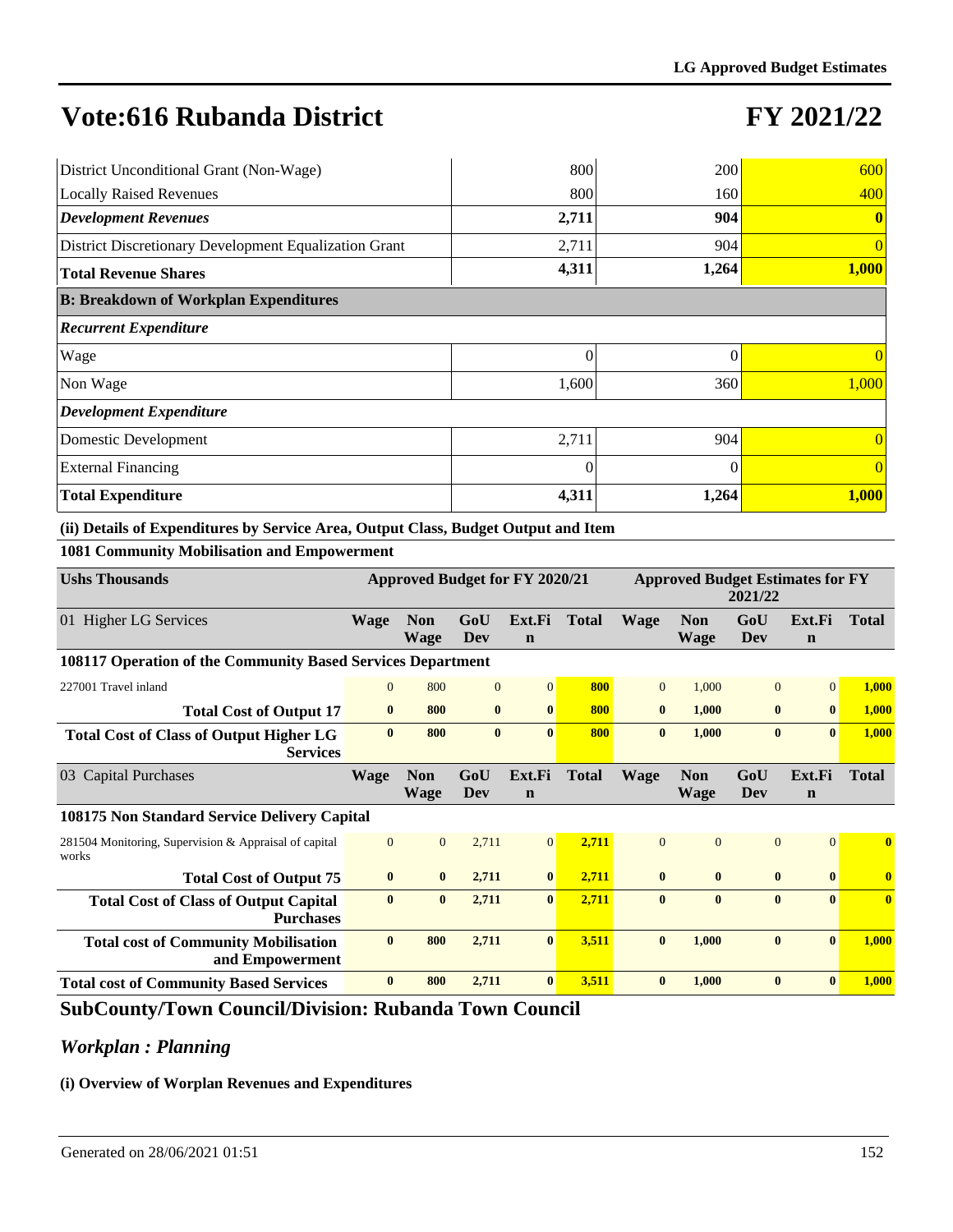### **FY 2021/22**

| Ushs Thousands                               | <b>Approved Budget</b><br>for FY 2020/21 | <b>Cumulative Receipts</b><br>by End March for<br>FY 2020/21 | <b>Approved Budget</b><br>for FY 2021/22 |
|----------------------------------------------|------------------------------------------|--------------------------------------------------------------|------------------------------------------|
| A: Breakdown of Workplan Revenues            |                                          |                                                              |                                          |
| <b>Recurrent Revenues</b>                    | 3,794                                    | 1,028                                                        | 10,200                                   |
| <b>Locally Raised Revenues</b>               | 2,000                                    | 400                                                          | 4,800                                    |
| Urban Unconditional Grant (Non-Wage)         | 1,794                                    | 628                                                          | 5,400                                    |
| <b>Development Revenues</b>                  | 0                                        | 0                                                            |                                          |
| N/A                                          |                                          |                                                              |                                          |
| <b>Total Revenue Shares</b>                  | 3,794                                    | 1,028                                                        | 10,200                                   |
| <b>B: Breakdown of Workplan Expenditures</b> |                                          |                                                              |                                          |
| <b>Recurrent Expenditure</b>                 |                                          |                                                              |                                          |
| Wage                                         | $\theta$                                 | $\theta$                                                     | $\Omega$                                 |
| Non Wage                                     | 3,794                                    | 928                                                          | 10,200                                   |
| <b>Development Expenditure</b>               |                                          |                                                              |                                          |
| Domestic Development                         | $\overline{0}$                           | $\theta$                                                     | $\theta$                                 |
| <b>External Financing</b>                    | $\theta$                                 | $\Omega$                                                     | $\Omega$                                 |
| <b>Total Expenditure</b>                     | 3,794                                    | 928                                                          | 10,200                                   |

#### **(ii) Details of Expenditures by Service Area, Output Class, Budget Output and Item**

#### **1383 Local Government Planning Services**

| <b>Ushs Thousands</b>                                             | <b>Approved Budget for FY 2020/21</b> |                           |                |                       |       | <b>Approved Budget Estimates for FY</b><br>2021/22 |                           |              |                       |               |
|-------------------------------------------------------------------|---------------------------------------|---------------------------|----------------|-----------------------|-------|----------------------------------------------------|---------------------------|--------------|-----------------------|---------------|
| <b>Higher LG Services</b><br>01                                   | <b>Wage</b>                           | <b>Non</b><br><b>Wage</b> | GoU<br>Dev     | Ext.Fi<br>$\mathbf n$ | Total | <b>Wage</b>                                        | <b>Non</b><br><b>Wage</b> | GoU<br>Dev   | Ext.Fi<br>$\mathbf n$ | <b>Total</b>  |
| 138309 Monitoring and Evaluation of Sector plans                  |                                       |                           |                |                       |       |                                                    |                           |              |                       |               |
| 221002 Workshops and Seminars                                     | $\overline{0}$                        | 1,294                     | $\overline{0}$ | $\overline{0}$        | 1,294 | $\Omega$                                           | $\Omega$                  | $\mathbf{0}$ | $\overline{0}$        | $\bf{0}$      |
| 227001 Travel inland                                              | $\mathbf{0}$                          | 2,500                     | $\mathbf{0}$   | $\mathbf{0}$          | 2,500 | $\Omega$                                           | 10,200                    | $\mathbf{0}$ | $\overline{0}$        | <b>10,200</b> |
| <b>Total Cost of Output 09</b>                                    | $\bf{0}$                              | 3,794                     | $\bf{0}$       | $\bf{0}$              | 3,794 | $\bf{0}$                                           | 10,200                    | $\bf{0}$     | $\bf{0}$              | <b>10,200</b> |
| <b>Total Cost of Class of Output Higher LG</b><br><b>Services</b> | $\bf{0}$                              | 3,794                     | $\bf{0}$       | $\mathbf{0}$          | 3,794 | $\bf{0}$                                           | 10,200                    | $\bf{0}$     | $\bf{0}$              | 10,200        |
| <b>Total cost of Local Government Planning</b><br><b>Services</b> | $\mathbf{0}$                          | 3,794                     | $\mathbf{0}$   | $\mathbf{0}$          | 3.794 | $\mathbf{0}$                                       | 10,200                    | $\bf{0}$     | $\bf{0}$              | 10,200        |
| <b>Total cost of Planning</b>                                     | $\bf{0}$                              | 3,794                     | $\bf{0}$       | $\mathbf{0}$          | 3,794 | $\mathbf{0}$                                       | 10,200                    | $\bf{0}$     | $\bf{0}$              | 10,200        |

### *Workplan : Internal Audit*

| Ushs Thousands                    | <b>Approved Budget</b><br>for $FY$ 2020/21 | <b>Cumulative Receipts</b><br>by End March for<br>FY 2020/21 | <b>Approved Budget</b><br>for $FY$ 2021/22 |
|-----------------------------------|--------------------------------------------|--------------------------------------------------------------|--------------------------------------------|
| A: Breakdown of Workplan Revenues |                                            |                                                              |                                            |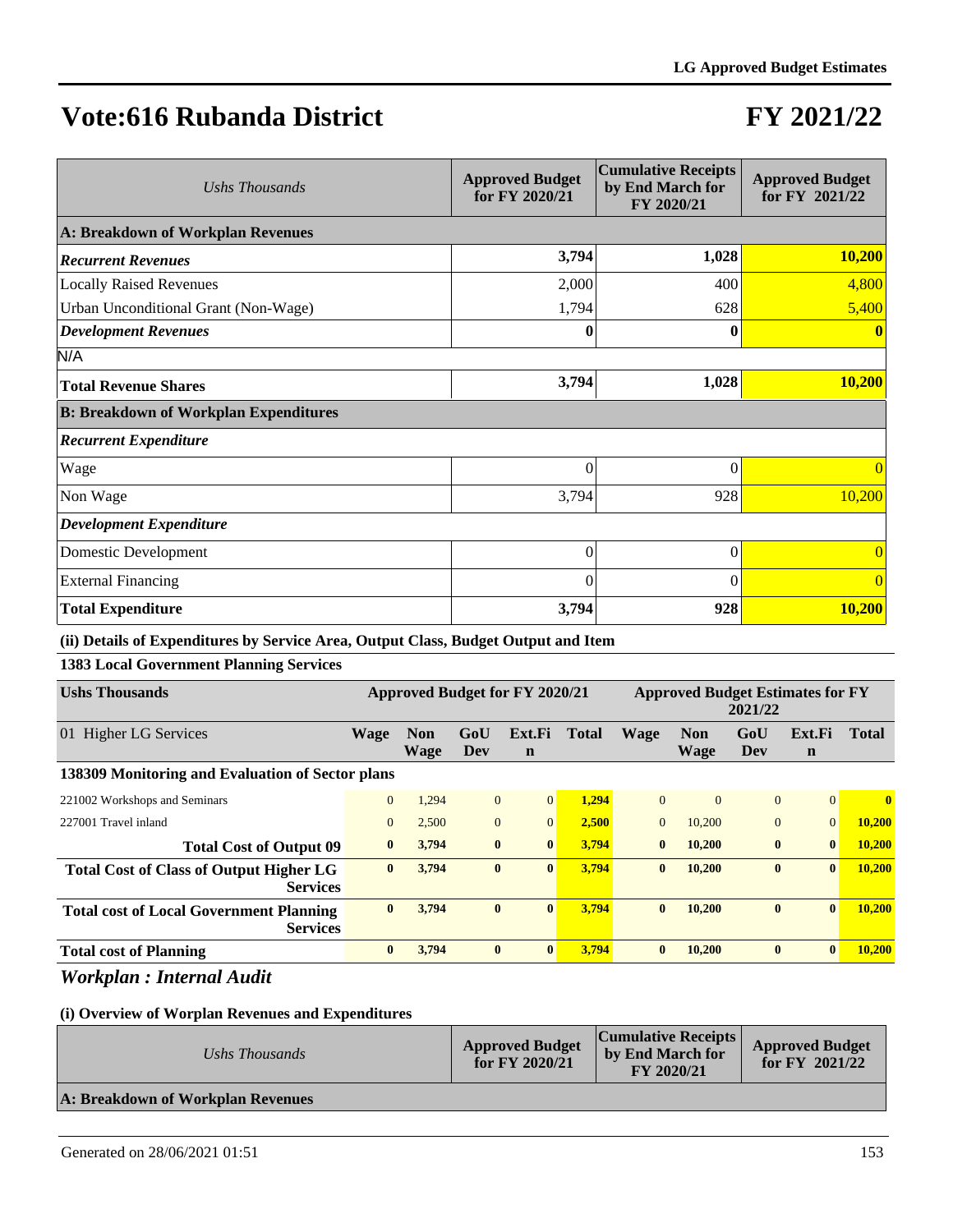### **FY 2021/22**

| <b>Recurrent Revenues</b>                    | 2,910    | 1,718    | 3,100          |
|----------------------------------------------|----------|----------|----------------|
| <b>Locally Raised Revenues</b>               | 500      | 795      | 1,600          |
| Urban Unconditional Grant (Non-Wage)         | 2,410    | 923      | 1,500          |
| <b>Development Revenues</b>                  | 0        |          | $\mathbf{0}$   |
| N/A                                          |          |          |                |
| <b>Total Revenue Shares</b>                  | 2,910    | 1,718    | 3,100          |
| <b>B: Breakdown of Workplan Expenditures</b> |          |          |                |
| <b>Recurrent Expenditure</b>                 |          |          |                |
| Wage                                         | $\theta$ | $\theta$ | $\Omega$       |
| Non Wage                                     | 2,910    | 703      | 3,100          |
| <b>Development Expenditure</b>               |          |          |                |
| Domestic Development                         | 0        | 0        | $\theta$       |
| <b>External Financing</b>                    | $\theta$ | 0        | $\overline{0}$ |
| <b>Total Expenditure</b>                     | 2,910    | 703      | 3,100          |

**(ii) Details of Expenditures by Service Area, Output Class, Budget Output and Item**

**1482 Internal Audit Services**

| <b>Ushs Thousands</b>                                             | Approved Budget for FY 2020/21 |                    |                |                       | <b>Approved Budget Estimates for FY</b><br>2021/22 |                |                    |                |                       |              |
|-------------------------------------------------------------------|--------------------------------|--------------------|----------------|-----------------------|----------------------------------------------------|----------------|--------------------|----------------|-----------------------|--------------|
| 01 Higher LG Services                                             | <b>Wage</b>                    | <b>Non</b><br>Wage | GoU<br>Dev     | Ext.Fi<br>$\mathbf n$ | <b>Total</b>                                       | <b>Wage</b>    | <b>Non</b><br>Wage | GoU<br>Dev     | Ext.Fi<br>$\mathbf n$ | <b>Total</b> |
| 148202 Internal Audit                                             |                                |                    |                |                       |                                                    |                |                    |                |                       |              |
| 227001 Travel inland                                              | $\overline{0}$                 | 2.410              | $\overline{0}$ | $\Omega$              | 2,410                                              | $\overline{0}$ | 3.100              | $\overline{0}$ | $\Omega$              | 3.100        |
| 227004 Fuel, Lubricants and Oils                                  | $\Omega$                       | 500                | $\mathbf{0}$   | $\Omega$              | 500                                                | $\mathbf{0}$   | $\Omega$           | $\overline{0}$ | $\Omega$              | $\mathbf{0}$ |
| <b>Total Cost of Output 02</b>                                    | $\bf{0}$                       | 2,910              | $\bf{0}$       | $\bf{0}$              | 2,910                                              | $\bf{0}$       | 3,100              | $\bf{0}$       | $\mathbf{0}$          | 3,100        |
| <b>Total Cost of Class of Output Higher LG</b><br><b>Services</b> | $\bf{0}$                       | 2,910              | $\bf{0}$       | $\mathbf{0}$          | 2,910                                              | $\bf{0}$       | 3,100              | $\bf{0}$       | $\mathbf{0}$          | 3,100        |
| <b>Total cost of Internal Audit Services</b>                      | $\mathbf{0}$                   | 2,910              | $\bf{0}$       | $\mathbf{0}$          | 2.910                                              | $\mathbf{0}$   | 3,100              | $\bf{0}$       | $\mathbf{0}$          | 3,100        |
| <b>Total cost of Internal Audit</b>                               | $\bf{0}$                       | 2,910              | $\bf{0}$       | $\mathbf{0}$          | 2,910                                              | $\bf{0}$       | 3,100              | $\bf{0}$       | $\mathbf{0}$          | 3,100        |
|                                                                   |                                |                    |                |                       |                                                    |                |                    |                |                       |              |

*Workplan : Administration*

| Ushs Thousands                       | <b>Approved Budget</b><br>for FY 2020/21 | <b>Cumulative Receipts</b><br>by End March for<br>FY 2020/21 | <b>Approved Budget</b><br>for FY 2021/22 |
|--------------------------------------|------------------------------------------|--------------------------------------------------------------|------------------------------------------|
| A: Breakdown of Workplan Revenues    |                                          |                                                              |                                          |
| <b>Recurrent Revenues</b>            | 70,625                                   | 21,584                                                       | 38,573                                   |
| Locally Raised Revenues              | 4,985                                    | 997                                                          | 19,985                                   |
| Urban Unconditional Grant (Non-Wage) | 19,625                                   | 9,083                                                        | 18,588                                   |
| Urban Unconditional Grant (Wage)     | 46,015                                   | 11,504                                                       | $\vert 0 \vert$                          |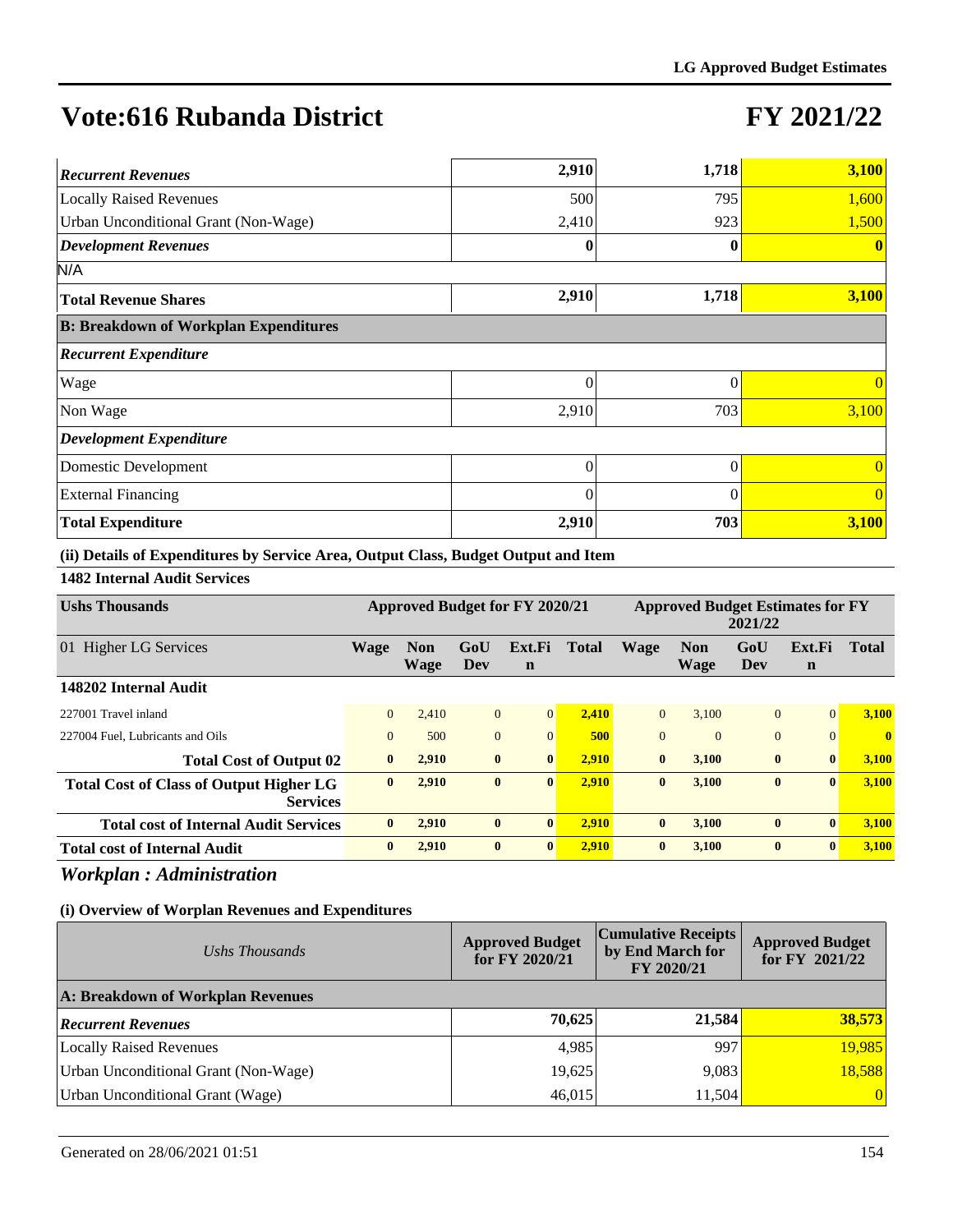## **FY 2021/22**

| <b>Development Revenues</b>                               |          |        | 30,876   |
|-----------------------------------------------------------|----------|--------|----------|
| <b>Urban Discretionary Development Equalization Grant</b> | 0        |        | 30,876   |
| <b>Total Revenue Shares</b>                               | 70,625   | 21,584 | 69,449   |
| <b>B: Breakdown of Workplan Expenditures</b>              |          |        |          |
| <b>Recurrent Expenditure</b>                              |          |        |          |
| <b>Wage</b>                                               | 46,015   | 11,504 | 0        |
| Non Wage                                                  | 24,610   | 10,080 | 38,573   |
| Development Expenditure                                   |          |        |          |
| Domestic Development                                      | 0        |        | 30,876   |
| <b>External Financing</b>                                 | $\Omega$ | 0      | $\Omega$ |
| <b>Total Expenditure</b>                                  | 70,625   | 21,584 | 69,449   |

**(ii) Details of Expenditures by Service Area, Output Class, Budget Output and Item**

**1381 District and Urban Administration**

| <b>Ushs Thousands</b>                                             | Approved Budget for FY 2020/21 |                           |              |                       |              | <b>Approved Budget Estimates for FY</b><br>2021/22 |                    |                |                       |                         |
|-------------------------------------------------------------------|--------------------------------|---------------------------|--------------|-----------------------|--------------|----------------------------------------------------|--------------------|----------------|-----------------------|-------------------------|
| 01 Higher LG Services                                             | Wage                           | <b>Non</b><br><b>Wage</b> | GoU<br>Dev   | Ext.Fi<br>$\mathbf n$ | <b>Total</b> | <b>Wage</b>                                        | <b>Non</b><br>Wage | GoU<br>Dev     | Ext.Fi<br>$\mathbf n$ | <b>Total</b>            |
| 138104 Supervision of Sub County programme implementation         |                                |                           |              |                       |              |                                                    |                    |                |                       |                         |
| 211101 General Staff Salaries                                     | 46,015                         | $\overline{0}$            | $\mathbf{0}$ | $\vert 0 \vert$       | 46,015       | $\overline{0}$                                     | $\Omega$           | $\overline{0}$ | $\overline{0}$        | $\overline{\mathbf{0}}$ |
| 227001 Travel inland                                              | $\mathbf{0}$                   | 19,625                    | $\mathbf{0}$ | $\overline{0}$        | 19,625       | $\mathbf{0}$                                       | 38,573             | $\overline{0}$ | $\overline{0}$        | 38,573                  |
| <b>Total Cost of Output 04</b>                                    | 46,015                         | 19,625                    | $\bf{0}$     | $\bf{0}$              | 65,640       | $\bf{0}$                                           | 38,573             | $\bf{0}$       | $\bf{0}$              | 38,573                  |
| 138106 Office Support services                                    |                                |                           |              |                       |              |                                                    |                    |                |                       |                         |
| 227001 Travel inland                                              | $\overline{0}$                 | 4,985                     | $\mathbf{0}$ | $\overline{0}$        | 4.985        | $\Omega$                                           | $\Omega$           | $\overline{0}$ | $\Omega$              | $\mathbf{0}$            |
| <b>Total Cost of Output 06</b>                                    | $\bf{0}$                       | 4,985                     | $\bf{0}$     | $\bf{0}$              | 4.985        | $\bf{0}$                                           | $\bf{0}$           | $\bf{0}$       | $\bf{0}$              | $\mathbf{0}$            |
| <b>Total Cost of Class of Output Higher LG</b><br><b>Services</b> | 46,015                         | 24,610                    | $\bf{0}$     | $\bf{0}$              | 70,625       | $\bf{0}$                                           | 38,573             | $\bf{0}$       | $\bf{0}$              | 38,573                  |
| 03 Capital Purchases                                              | Wage                           | <b>Non</b>                | GoU          | Ext.Fi                | <b>Total</b> | <b>Wage</b>                                        | <b>Non</b>         | GoU            | Ext.Fi                | <b>Total</b>            |
|                                                                   |                                | Wage                      | Dev          | $\mathbf n$           |              |                                                    | Wage               | Dev            | $\mathbf n$           |                         |
| 138172 Administrative Capital                                     |                                |                           |              |                       |              |                                                    |                    |                |                       |                         |
| 312203 Furniture & Fixtures                                       | $\Omega$                       | $\Omega$                  | $\mathbf{0}$ | $\overline{0}$        | $\mathbf{0}$ | $\Omega$                                           | $\Omega$           | 30,876         | $\overline{0}$        | 30,876                  |
| <b>Total Cost of Output 72</b>                                    | $\bf{0}$                       | $\bf{0}$                  | $\bf{0}$     | $\bf{0}$              | $\bf{0}$     | $\bf{0}$                                           | $\bf{0}$           | 30,876         | $\bf{0}$              | 30,876                  |
| <b>Total Cost of Class of Output Capital</b><br><b>Purchases</b>  | $\bf{0}$                       | $\mathbf{0}$              | $\mathbf{0}$ | $\mathbf{0}$          | $\mathbf{0}$ | $\mathbf{0}$                                       | $\mathbf{0}$       | 30,876         | $\mathbf{0}$          | 30,876                  |
| <b>Total cost of District and Urban</b><br><b>Administration</b>  | 46,015                         | 24,610                    | $\bf{0}$     | $\mathbf{0}$          | 70,625       | $\mathbf{0}$                                       | 38,573             | 30,876         | $\mathbf{0}$          | 69,449                  |
| <b>Total cost of Administration</b>                               | 46,015                         | 24,610                    | $\bf{0}$     | $\bf{0}$              | 70,625       | $\bf{0}$                                           | 38,573             | 30,876         | $\bf{0}$              | 69,449                  |

*Workplan : Finance*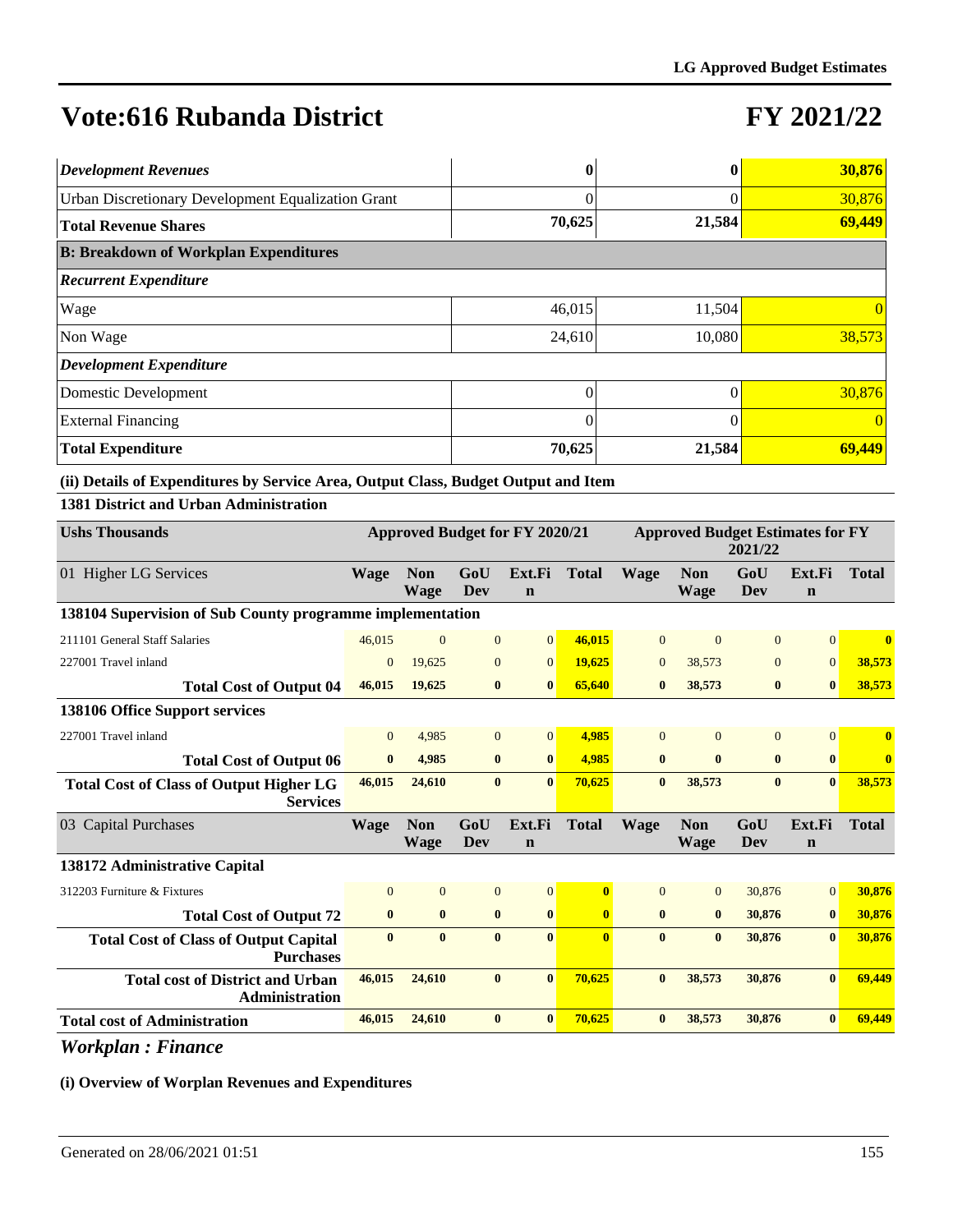### **FY 2021/22**

| Ushs Thousands                               | <b>Approved Budget</b><br>for FY 2020/21 | <b>Cumulative Receipts</b><br>by End March for<br>FY 2020/21 | <b>Approved Budget</b><br>for FY 2021/22 |  |
|----------------------------------------------|------------------------------------------|--------------------------------------------------------------|------------------------------------------|--|
| A: Breakdown of Workplan Revenues            |                                          |                                                              |                                          |  |
| <b>Recurrent Revenues</b>                    | 36,300                                   | 41,505                                                       | 26,443                                   |  |
| <b>Locally Raised Revenues</b>               | 13,685                                   | 16,982                                                       | 4,476                                    |  |
| Urban Unconditional Grant (Non-Wage)         | 13,630                                   | 22,276                                                       | 21,967                                   |  |
| Urban Unconditional Grant (Wage)             | 8,985                                    | 2,246                                                        | $\overline{0}$                           |  |
| <b>Development Revenues</b>                  |                                          |                                                              | 15,370                                   |  |
| <b>Locally Raised Revenues</b>               | 0                                        | 0                                                            | 15,370                                   |  |
| <b>Total Revenue Shares</b>                  | 36,300                                   | 41,505                                                       | 41,813                                   |  |
| <b>B: Breakdown of Workplan Expenditures</b> |                                          |                                                              |                                          |  |
| <b>Recurrent Expenditure</b>                 |                                          |                                                              |                                          |  |
| Wage                                         | 8,985                                    | 2,246                                                        |                                          |  |
| Non Wage                                     | 27,315                                   | 39,258                                                       | 26,443                                   |  |
| <b>Development Expenditure</b>               |                                          |                                                              |                                          |  |
| Domestic Development                         | $\overline{0}$                           | $\theta$                                                     | 15,370                                   |  |
| <b>External Financing</b>                    | $\theta$                                 | $\Omega$                                                     | $\Omega$                                 |  |
| <b>Total Expenditure</b>                     | 36,300                                   | 41,505                                                       | 41,813                                   |  |

**(ii) Details of Expenditures by Service Area, Output Class, Budget Output and Item**

**1481 Financial Management and Accountability(LG)**

| <b>Ushs Thousands</b>                             | <b>Approved Budget for FY 2020/21</b> |                           |                |                       | <b>Approved Budget Estimates for FY</b><br>2021/22 |              |                    |                |                       |              |
|---------------------------------------------------|---------------------------------------|---------------------------|----------------|-----------------------|----------------------------------------------------|--------------|--------------------|----------------|-----------------------|--------------|
| 01 Higher LG Services                             | <b>Wage</b>                           | <b>Non</b><br><b>Wage</b> | GoU<br>Dev     | Ext.Fi<br>$\mathbf n$ | <b>Total</b>                                       | <b>Wage</b>  | <b>Non</b><br>Wage | GoU<br>Dev     | Ext.Fi<br>$\mathbf n$ | <b>Total</b> |
| 148102 Revenue Management and Collection Services |                                       |                           |                |                       |                                                    |              |                    |                |                       |              |
| 211101 General Staff Salaries                     | 8,985                                 | $\mathbf{0}$              | $\overline{0}$ | $\overline{0}$        | 8,985                                              | $\theta$     | $\Omega$           | $\overline{0}$ | $\Omega$              | $\mathbf{0}$ |
| 227001 Travel inland                              | $\overline{0}$                        | 8,000                     | $\Omega$       | $\theta$              | 8,000                                              | $\Omega$     | 26,443             | $\overline{0}$ | $\mathbf{0}$          | 26,443       |
| <b>Total Cost of Output 02</b>                    | 8,985                                 | 8,000                     | $\bf{0}$       | $\bf{0}$              | 16,985                                             | $\bf{0}$     | 26,443             | $\bf{0}$       | $\bf{0}$              | 26,443       |
| 148103 Budgeting and Planning Services            |                                       |                           |                |                       |                                                    |              |                    |                |                       |              |
| 227001 Travel inland                              | $\mathbf{0}$                          | 7,000                     | $\overline{0}$ | $\overline{0}$        | 7,000                                              | $\Omega$     | $\Omega$           | $\Omega$       | $\Omega$              | $\mathbf{0}$ |
| <b>Total Cost of Output 03</b>                    | $\bf{0}$                              | 7,000                     | $\bf{0}$       | $\mathbf{0}$          | 7,000                                              | $\bf{0}$     | $\bf{0}$           | $\bf{0}$       | $\mathbf{0}$          | $\mathbf{0}$ |
| 148104 LG Expenditure management Services         |                                       |                           |                |                       |                                                    |              |                    |                |                       |              |
| 227001 Travel inland                              | $\mathbf{0}$                          | 6,000                     | $\overline{0}$ | $\overline{0}$        | 6,000                                              | $\Omega$     | $\theta$           | $\Omega$       | $\Omega$              | $\mathbf{0}$ |
| <b>Total Cost of Output 04</b>                    | $\bf{0}$                              | 6.000                     | $\bf{0}$       | $\mathbf{0}$          | 6.000                                              | $\mathbf{0}$ | $\mathbf{0}$       | $\mathbf{0}$   | $\mathbf{0}$          | $\bf{0}$     |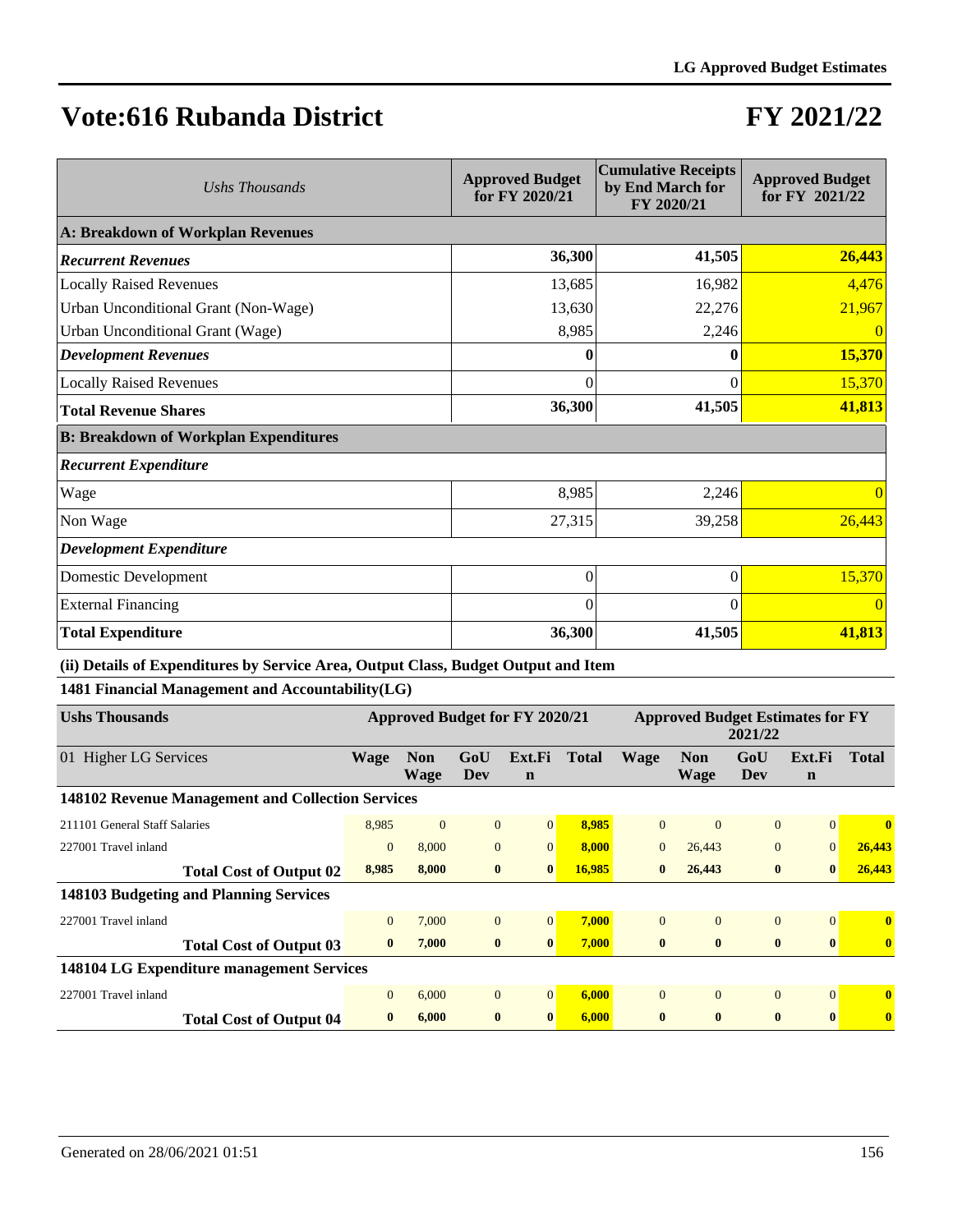## **FY 2021/22**

| <b>148105 LG Accounting Services</b>                                |              |                           |                |                       |              |                |                           |              |                       |                         |
|---------------------------------------------------------------------|--------------|---------------------------|----------------|-----------------------|--------------|----------------|---------------------------|--------------|-----------------------|-------------------------|
| 227001 Travel inland                                                | $\mathbf{0}$ | 6,315                     | $\overline{0}$ | $\overline{0}$        | 6,315        | $\overline{0}$ | $\Omega$                  | $\mathbf{0}$ | $\overline{0}$        | $\overline{\mathbf{0}}$ |
| <b>Total Cost of Output 05</b>                                      | $\bf{0}$     | 6,315                     | $\bf{0}$       | $\bf{0}$              | 6,315        | $\bf{0}$       | $\bf{0}$                  | $\bf{0}$     | $\bf{0}$              | $\bf{0}$                |
| <b>Total Cost of Class of Output Higher LG</b><br><b>Services</b>   | 8,985        | 27,315                    | $\bf{0}$       | $\bf{0}$              | 36,300       | $\bf{0}$       | 26,443                    | $\bf{0}$     | $\bf{0}$              | 26,443                  |
| 03 Capital Purchases                                                | <b>Wage</b>  | <b>Non</b><br><b>Wage</b> | GoU<br>Dev     | Ext.Fi<br>$\mathbf n$ | Total        | <b>Wage</b>    | <b>Non</b><br><b>Wage</b> | GoU<br>Dev   | Ext.Fi<br>$\mathbf n$ | <b>Total</b>            |
| 148172 Administrative Capital                                       |              |                           |                |                       |              |                |                           |              |                       |                         |
| 312101 Non-Residential Buildings                                    | $\Omega$     | $\overline{0}$            | $\overline{0}$ | $\overline{0}$        | $\mathbf{0}$ | $\Omega$       | $\overline{0}$            | 15,370       | $\overline{0}$        | 15,370                  |
| <b>Total Cost of Output 72</b>                                      | $\bf{0}$     | $\bf{0}$                  | $\mathbf{0}$   | $\mathbf{0}$          | $\mathbf{0}$ | $\mathbf{0}$   | $\mathbf{0}$              | 15,370       | $\bf{0}$              | 15,370                  |
| <b>Total Cost of Class of Output Capital</b><br><b>Purchases</b>    | $\mathbf{0}$ | $\bf{0}$                  | $\mathbf{0}$   | $\mathbf{0}$          | $\mathbf{0}$ | $\mathbf{0}$   | $\mathbf{0}$              | 15,370       | $\mathbf{0}$          | 15,370                  |
| <b>Total cost of Financial Management and</b><br>Accountability(LG) | 8,985        | 27,315                    | $\bf{0}$       | $\mathbf{0}$          | 36,300       | $\mathbf{0}$   | 26,443                    | 15,370       | $\bf{0}$              | 41,813                  |
| <b>Total cost of Finance</b>                                        | 8,985        | 27,315                    | $\mathbf{0}$   | $\bf{0}$              | 36,300       | $\bf{0}$       | 26,443                    | 15,370       | $\bf{0}$              | 41,813                  |
|                                                                     |              |                           |                |                       |              |                |                           |              |                       |                         |

*Workplan : Statutory Bodies*

### **(i) Overview of Worplan Revenues and Expenditures**

| Ushs Thousands                               | <b>Approved Budget</b><br>for FY 2020/21 | <b>Cumulative Receipts</b><br>by End March for<br>FY 2020/21 | <b>Approved Budget</b><br>for FY 2021/22 |
|----------------------------------------------|------------------------------------------|--------------------------------------------------------------|------------------------------------------|
| A: Breakdown of Workplan Revenues            |                                          |                                                              |                                          |
| <b>Recurrent Revenues</b>                    | 16,540                                   | 9,476                                                        | 15,920                                   |
| <b>Locally Raised Revenues</b>               | 11,790                                   | 8,288                                                        | 15,020                                   |
| Urban Unconditional Grant (Non-Wage)         | 4,750                                    | 1,188                                                        | 900                                      |
| <b>Development Revenues</b>                  | 0                                        |                                                              |                                          |
| N/A                                          |                                          |                                                              |                                          |
| <b>Total Revenue Shares</b>                  | 16,540                                   | 9,476                                                        | 15,920                                   |
| <b>B: Breakdown of Workplan Expenditures</b> |                                          |                                                              |                                          |
| <b>Recurrent Expenditure</b>                 |                                          |                                                              |                                          |
| Wage                                         | $\overline{0}$                           | $\Omega$                                                     | $\Omega$                                 |
| Non Wage                                     | 16,540                                   | 9,476                                                        | 15,920                                   |
| <b>Development Expenditure</b>               |                                          |                                                              |                                          |
| Domestic Development                         | $\overline{0}$                           | $\theta$                                                     |                                          |
| <b>External Financing</b>                    | 0                                        | $\Omega$                                                     | $\overline{0}$                           |
| <b>Total Expenditure</b>                     | 16,540                                   | 9,476                                                        | 15,920                                   |

**(ii) Details of Expenditures by Service Area, Output Class, Budget Output and Item**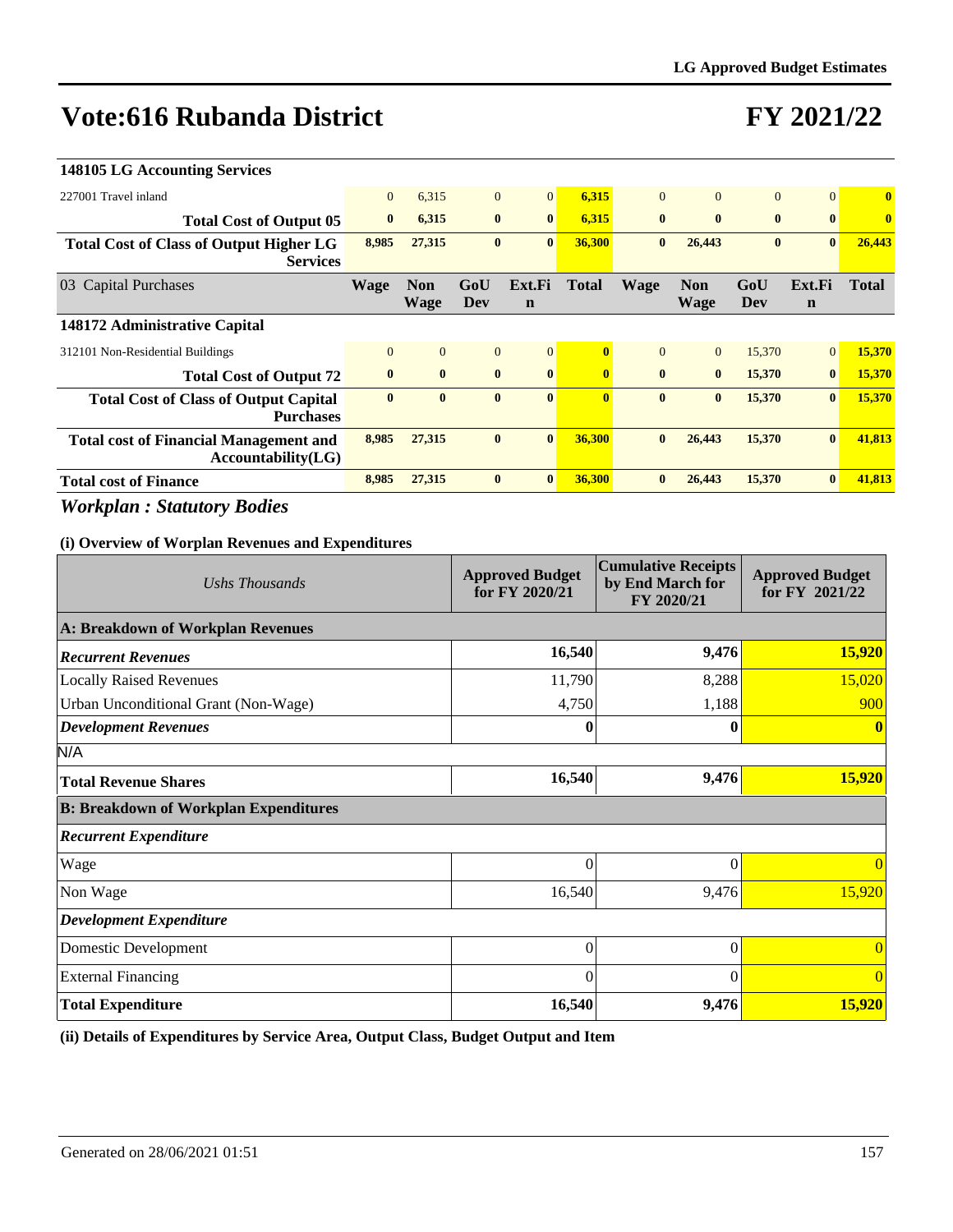## **FY 2021/22**

#### **1382 Local Statutory Bodies**

| <b>Ushs Thousands</b>                                             | Approved Budget for FY 2020/21 |                           |                |                       | <b>Approved Budget Estimates for FY</b><br>2021/22 |              |                           |                |                       |              |
|-------------------------------------------------------------------|--------------------------------|---------------------------|----------------|-----------------------|----------------------------------------------------|--------------|---------------------------|----------------|-----------------------|--------------|
| 01 Higher LG Services                                             | <b>Wage</b>                    | <b>Non</b><br><b>Wage</b> | GoU<br>Dev     | Ext.Fi<br>$\mathbf n$ | <b>Total</b>                                       | <b>Wage</b>  | <b>Non</b><br><b>Wage</b> | GoU<br>Dev     | Ext.Fi<br>$\mathbf n$ | <b>Total</b> |
| 138201 LG Council Administration Services                         |                                |                           |                |                       |                                                    |              |                           |                |                       |              |
| 227001 Travel inland                                              | $\mathbf{0}$                   | 11.790                    | $\overline{0}$ | $\overline{0}$        | 11,790                                             | $\Omega$     | $\Omega$                  | $\Omega$       | $\overline{0}$        | $\mathbf{0}$ |
| 227004 Fuel, Lubricants and Oils                                  | $\mathbf{0}$                   | 4,750                     | $\overline{0}$ | $\mathbf{0}$          | 4,750                                              | $\Omega$     | $\mathbf{0}$              | $\overline{0}$ | $\overline{0}$        | $\bf{0}$     |
| <b>Total Cost of Output 01</b>                                    | $\mathbf{0}$                   | 16,540                    | $\bf{0}$       | $\mathbf{0}$          | 16,540                                             | $\bf{0}$     | $\bf{0}$                  | $\bf{0}$       | $\bf{0}$              | $\mathbf{0}$ |
| 138206 LG Political and executive oversight                       |                                |                           |                |                       |                                                    |              |                           |                |                       |              |
| 211103 Allowances (Incl. Casuals, Temporary)                      | $\Omega$                       | $\overline{0}$            | $\overline{0}$ | $\overline{0}$        | $\mathbf{0}$                                       | $\Omega$     | 15,920                    | $\Omega$       | $\overline{0}$        | 15,920       |
| <b>Total Cost of Output 06</b>                                    | $\bf{0}$                       | $\bf{0}$                  | $\mathbf{0}$   | $\mathbf{0}$          | $\mathbf{0}$                                       | $\mathbf{0}$ | 15,920                    | $\bf{0}$       | $\mathbf{0}$          | 15,920       |
| <b>Total Cost of Class of Output Higher LG</b><br><b>Services</b> | $\mathbf{0}$                   | 16,540                    | $\mathbf{0}$   | $\mathbf{0}$          | 16,540                                             | $\mathbf{0}$ | 15,920                    | $\bf{0}$       | $\mathbf{0}$          | 15,920       |
| <b>Total cost of Local Statutory Bodies</b>                       | $\mathbf{0}$                   | 16,540                    | $\mathbf{0}$   | $\mathbf{0}$          | <b>16,540</b>                                      | $\mathbf{0}$ | 15,920                    | $\bf{0}$       | $\mathbf{0}$          | 15,920       |
| <b>Total cost of Statutory Bodies</b>                             | $\bf{0}$                       | 16,540                    | $\bf{0}$       | $\mathbf{0}$          | 16,540                                             | $\mathbf{0}$ | 15,920                    | $\bf{0}$       | $\bf{0}$              | 15,920       |

### *Workplan : Production and Marketing*

#### **(i) Overview of Worplan Revenues and Expenditures**

| Ushs Thousands                               | <b>Cumulative Receipts</b><br><b>Approved Budget</b><br>by End March for<br>for FY 2020/21<br>FY 2020/21 |          | <b>Approved Budget</b><br>for FY 2021/22 |
|----------------------------------------------|----------------------------------------------------------------------------------------------------------|----------|------------------------------------------|
| A: Breakdown of Workplan Revenues            |                                                                                                          |          |                                          |
| <b>Recurrent Revenues</b>                    | 2,600                                                                                                    | 2,763    | 4,100                                    |
| <b>Locally Raised Revenues</b>               | $\Omega$                                                                                                 | 0        | 2,400                                    |
| Urban Unconditional Grant (Non-Wage)         | 2,600                                                                                                    | 1,192    | 1,700                                    |
| <b>Development Revenues</b>                  | 0                                                                                                        | 0        | $\mathbf{0}$                             |
| N/A                                          |                                                                                                          |          |                                          |
| <b>Total Revenue Shares</b>                  | 2,600                                                                                                    | 2,763    | 4,100                                    |
| <b>B: Breakdown of Workplan Expenditures</b> |                                                                                                          |          |                                          |
| <b>Recurrent Expenditure</b>                 |                                                                                                          |          |                                          |
| Wage                                         | $\theta$                                                                                                 | $\theta$ | $\Omega$                                 |
| Non Wage                                     | 2,600                                                                                                    | 2,763    | 4,100                                    |
| <b>Development Expenditure</b>               |                                                                                                          |          |                                          |
| Domestic Development                         | $\theta$                                                                                                 | $\Omega$ | $\overline{0}$                           |
| <b>External Financing</b>                    | $\theta$                                                                                                 | 0        | $\theta$                                 |
| <b>Total Expenditure</b>                     | 2,600                                                                                                    | 2,763    | 4,100                                    |

**(ii) Details of Expenditures by Service Area, Output Class, Budget Output and Item**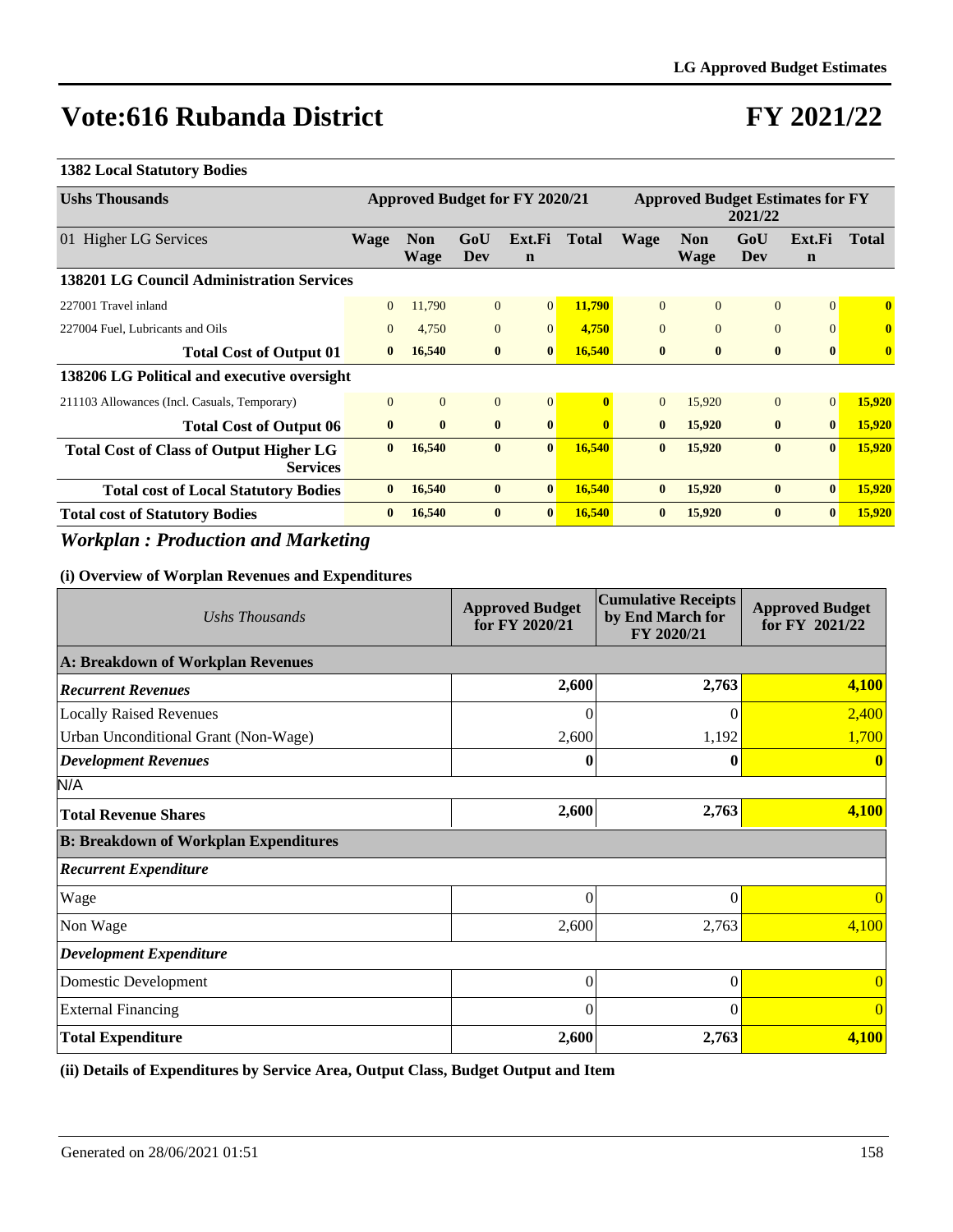## **FY 2021/22**

#### **0182 District Production Services**

|              |                                                               |                           |                       | Approved Budget for FY 2020/21 |                |                           | <b>Approved Budget Estimates for FY</b><br>2021/22 |                       |                         |
|--------------|---------------------------------------------------------------|---------------------------|-----------------------|--------------------------------|----------------|---------------------------|----------------------------------------------------|-----------------------|-------------------------|
|              |                                                               | GoU<br>Dev                | Ext.Fi<br>$\mathbf n$ | <b>Total</b>                   | <b>Wage</b>    | <b>Non</b><br><b>Wage</b> | GoU<br>Dev                                         | Ext.Fi<br>$\mathbf n$ | <b>Total</b>            |
|              |                                                               |                           |                       |                                |                |                           |                                                    |                       |                         |
| $\mathbf{0}$ | 2,600                                                         | $\mathbf{0}$              | $\Omega$              | 2,600                          | $\overline{0}$ | $\Omega$                  | $\overline{0}$                                     | $\Omega$              | $\overline{\mathbf{0}}$ |
| $\mathbf{0}$ | 2,600                                                         | $\bf{0}$                  | $\mathbf{0}$          | 2,600                          | $\mathbf{0}$   | $\mathbf{0}$              | $\bf{0}$                                           | $\mathbf{0}$          | $\mathbf{0}$            |
|              |                                                               |                           |                       |                                |                |                           |                                                    |                       |                         |
| $\mathbf{0}$ | $\overline{0}$                                                | $\mathbf{0}$              | $\Omega$              | $\mathbf{0}$                   | $\Omega$       | 4,100                     | $\overline{0}$                                     | $\Omega$              | 4,100                   |
| $\bf{0}$     | $\mathbf{0}$                                                  | $\mathbf{0}$              | $\mathbf{0}$          | $\mathbf{0}$                   | $\mathbf{0}$   | 4,100                     | $\bf{0}$                                           | $\mathbf{0}$          | 4,100                   |
| $\bf{0}$     | 2,600                                                         | $\bf{0}$                  | $\mathbf{0}$          | 2,600                          | $\bf{0}$       | 4,100                     | $\bf{0}$                                           | $\mathbf{0}$          | 4,100                   |
| $\bf{0}$     | 2,600                                                         | $\bf{0}$                  | $\mathbf{0}$          | 2,600                          | $\bf{0}$       | 4,100                     | $\bf{0}$                                           | $\mathbf{0}$          | 4,100                   |
| $\bf{0}$     | 2,600                                                         | $\bf{0}$                  | $\mathbf{0}$          | 2,600                          | $\bf{0}$       | 4,100                     | $\bf{0}$                                           | $\mathbf{0}$          | 4,100                   |
|              | <b>Wage</b><br>018212 District Production Management Services | <b>Non</b><br><b>Wage</b> |                       |                                |                |                           |                                                    |                       |                         |

*Workplan : Health*

### **(i) Overview of Worplan Revenues and Expenditures**

| Ushs Thousands                               | <b>Approved Budget</b><br>for FY 2020/21 | <b>Cumulative Receipts</b><br>by End March for<br>FY 2020/21 | <b>Approved Budget</b><br>for FY 2021/22 |
|----------------------------------------------|------------------------------------------|--------------------------------------------------------------|------------------------------------------|
| A: Breakdown of Workplan Revenues            |                                          |                                                              |                                          |
| <b>Recurrent Revenues</b>                    | 5,450                                    | 2,222                                                        | 13,500                                   |
| <b>Locally Raised Revenues</b>               | 500                                      | 342                                                          | 6,900                                    |
| Urban Unconditional Grant (Non-Wage)         | 4,950                                    | 1,880                                                        | 6,600                                    |
| <b>Development Revenues</b>                  | 0                                        | 0                                                            |                                          |
| N/A                                          |                                          |                                                              |                                          |
| <b>Total Revenue Shares</b>                  | 5,450                                    | 2,222                                                        | 13,500                                   |
| <b>B: Breakdown of Workplan Expenditures</b> |                                          |                                                              |                                          |
| <b>Recurrent Expenditure</b>                 |                                          |                                                              |                                          |
| Wage                                         | 0                                        | 0                                                            | $\Omega$                                 |
| Non Wage                                     | 5,450                                    | 1,338                                                        | 13,500                                   |
| <b>Development Expenditure</b>               |                                          |                                                              |                                          |
| Domestic Development                         | $\overline{0}$                           | $\theta$                                                     | $\Omega$                                 |
| <b>External Financing</b>                    | $\theta$                                 | 0                                                            | $\Omega$                                 |
| <b>Total Expenditure</b>                     | 5,450                                    | 1,338                                                        | 13,500                                   |

**(ii) Details of Expenditures by Service Area, Output Class, Budget Output and Item**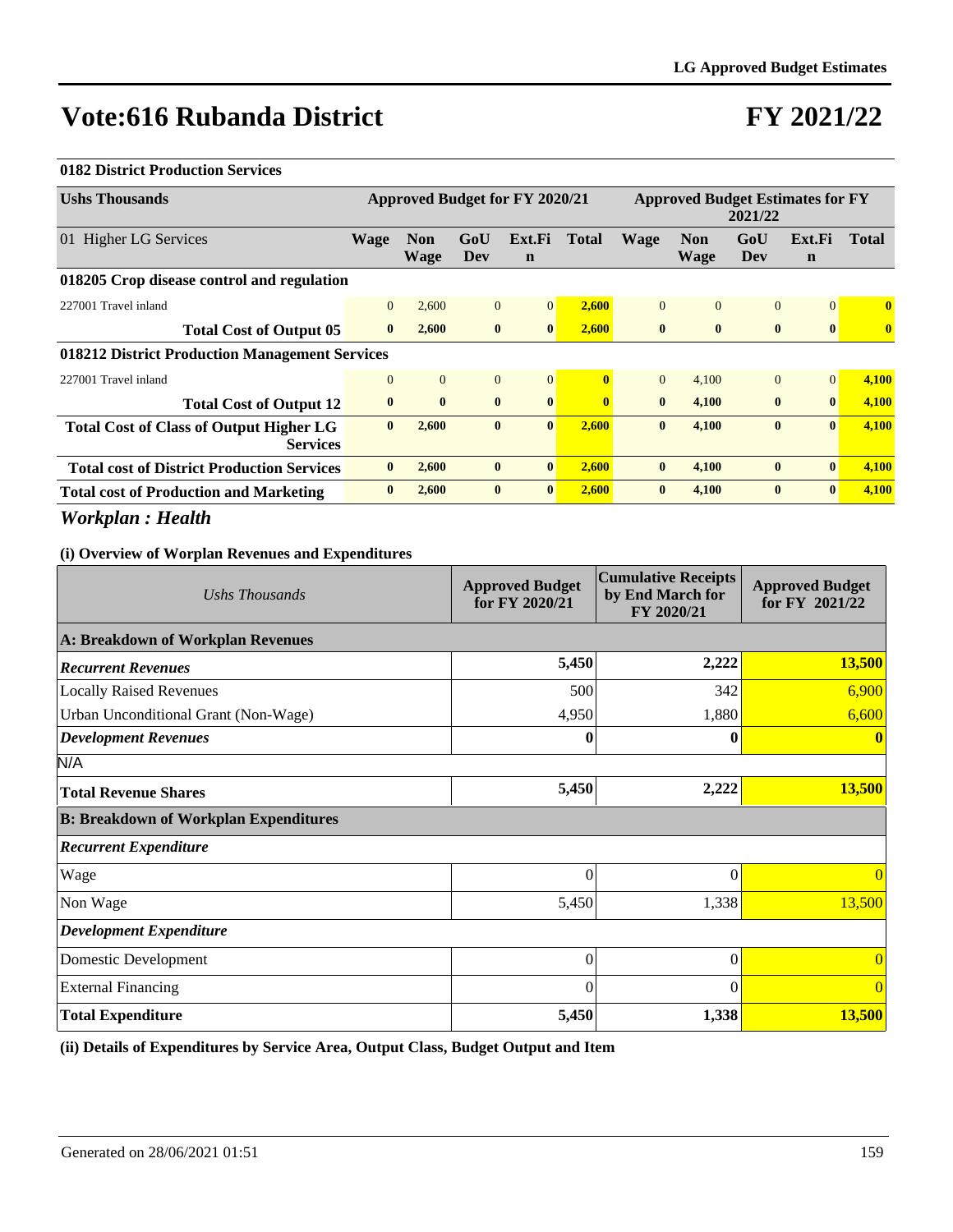### **FY 2021/22**

#### **0881 Primary Healthcare**

| <b>Ushs Thousands</b>                                             |                                                                                             | <b>Approved Budget for FY 2020/21</b> |                |                       |                         | <b>Approved Budget Estimates for FY</b><br>2021/22 |                           |                   |                       |                         |
|-------------------------------------------------------------------|---------------------------------------------------------------------------------------------|---------------------------------------|----------------|-----------------------|-------------------------|----------------------------------------------------|---------------------------|-------------------|-----------------------|-------------------------|
| 01 Higher LG Services                                             | <b>Wage</b>                                                                                 | <b>Non</b><br><b>Wage</b>             | GoU<br>Dev     | Ext.Fi<br>$\mathbf n$ | <b>Total</b>            | <b>Wage</b>                                        | <b>Non</b><br>Wage        | GoU<br><b>Dev</b> | Ext.Fi<br>$\mathbf n$ | <b>Total</b>            |
| 088101 Public Health Promotion                                    |                                                                                             |                                       |                |                       |                         |                                                    |                           |                   |                       |                         |
| 227001 Travel inland                                              | $\mathbf{0}$                                                                                | $\mathbf{0}$                          | $\mathbf{0}$   | $\overline{0}$        | $\mathbf{0}$            | $\overline{0}$                                     | 13,500                    | $\mathbf{0}$      | $\Omega$              | 13,500                  |
| <b>Total Cost of Output 01</b>                                    | $\bf{0}$                                                                                    | $\bf{0}$                              | $\bf{0}$       | $\bf{0}$              | $\bf{0}$                | $\bf{0}$                                           | 13,500                    | $\bf{0}$          | $\mathbf{0}$          | 13,500                  |
| <b>Total Cost of Class of Output Higher LG</b><br><b>Services</b> | $\mathbf{0}$                                                                                | $\bf{0}$                              | $\mathbf{0}$   | $\mathbf{0}$          | $\overline{0}$          | $\bf{0}$                                           | 13,500                    | $\bf{0}$          | $\mathbf{0}$          | 13,500                  |
| <b>Total cost of Primary Healthcare</b>                           | $\bf{0}$                                                                                    | $\bf{0}$                              | $\bf{0}$       | $\bf{0}$              | $\overline{\mathbf{0}}$ | $\bf{0}$                                           | 13,500                    | $\bf{0}$          | $\bf{0}$              | 13,500                  |
| 0883 Health Management and Supervision                            |                                                                                             |                                       |                |                       |                         |                                                    |                           |                   |                       |                         |
| <b>Ushs Thousands</b>                                             | <b>Approved Budget Estimates for FY</b><br><b>Approved Budget for FY 2020/21</b><br>2021/22 |                                       |                |                       |                         |                                                    |                           |                   |                       |                         |
| 01 Higher LG Services                                             | <b>Wage</b>                                                                                 | <b>Non</b><br><b>Wage</b>             | GoU<br>Dev     | Ext.Fi<br>$\mathbf n$ | <b>Total</b>            | Wage                                               | <b>Non</b><br><b>Wage</b> | GoU<br>Dev        | Ext.Fi<br>$\mathbf n$ | <b>Total</b>            |
| 088301 Healthcare Management Services                             |                                                                                             |                                       |                |                       |                         |                                                    |                           |                   |                       |                         |
| 221009 Welfare and Entertainment                                  | $\Omega$                                                                                    | 500                                   | $\overline{0}$ | $\Omega$              | 500                     | $\Omega$                                           | $\Omega$                  | $\overline{0}$    | $\overline{0}$        | $\bf{0}$                |
| <b>Total Cost of Output 01</b>                                    | $\bf{0}$                                                                                    | 500                                   | $\bf{0}$       | $\bf{0}$              | 500                     | $\bf{0}$                                           | $\bf{0}$                  | $\bf{0}$          | $\mathbf{0}$          | $\bf{0}$                |
| 088302 Healthcare Services Monitoring and Inspection              |                                                                                             |                                       |                |                       |                         |                                                    |                           |                   |                       |                         |
| 227001 Travel inland                                              | $\Omega$                                                                                    | 4,950                                 | $\mathbf{0}$   | $\overline{0}$        | 4,950                   | $\overline{0}$                                     | $\mathbf{0}$              | $\mathbf{0}$      | $\mathbf{0}$          | $\overline{\mathbf{0}}$ |
| <b>Total Cost of Output 02</b>                                    | $\bf{0}$                                                                                    | 4,950                                 | $\bf{0}$       | $\bf{0}$              | 4.950                   | $\bf{0}$                                           | $\bf{0}$                  | $\bf{0}$          | $\bf{0}$              | $\bf{0}$                |
| <b>Total Cost of Class of Output Higher LG</b><br><b>Services</b> | $\mathbf{0}$                                                                                | 5,450                                 | $\bf{0}$       | $\mathbf{0}$          | 5,450                   | $\bf{0}$                                           | $\mathbf{0}$              | $\bf{0}$          | $\mathbf{0}$          | $\mathbf{0}$            |
| <b>Total cost of Health Management and</b><br><b>Supervision</b>  | $\mathbf{0}$                                                                                | 5,450                                 | $\mathbf{0}$   | $\mathbf{0}$          | 5,450                   | $\bf{0}$                                           | $\mathbf{0}$              | $\mathbf{0}$      | $\mathbf{0}$          | $\mathbf{0}$            |
| <b>Total cost of Health</b>                                       | $\bf{0}$                                                                                    | 5,450                                 | $\bf{0}$       | $\bf{0}$              | 5,450                   | $\bf{0}$                                           | 13,500                    | $\bf{0}$          | $\bf{0}$              | 13,500                  |

*Workplan : Education*

| Ushs Thousands                              | <b>Approved Budget</b><br>for FY 2020/21 | <b>Cumulative Receipts</b><br>by End March for<br>FY 2020/21 | <b>Approved Budget</b><br>for FY 2021/22 |
|---------------------------------------------|------------------------------------------|--------------------------------------------------------------|------------------------------------------|
| A: Breakdown of Workplan Revenues           |                                          |                                                              |                                          |
| <b>Recurrent Revenues</b>                   | 2,300                                    | 643                                                          | 500                                      |
| <b>Locally Raised Revenues</b>              | 650                                      | 230                                                          | <b>300</b>                               |
| <b>Urban Unconditional Grant (Non-Wage)</b> | 1,650                                    | 413                                                          | 200                                      |
| <b>Development Revenues</b>                 | $\bf{0}$                                 |                                                              | $\mathbf{0}$                             |
| N/A                                         |                                          |                                                              |                                          |
| <b>Total Revenue Shares</b>                 | 2,300                                    | 643                                                          | 500                                      |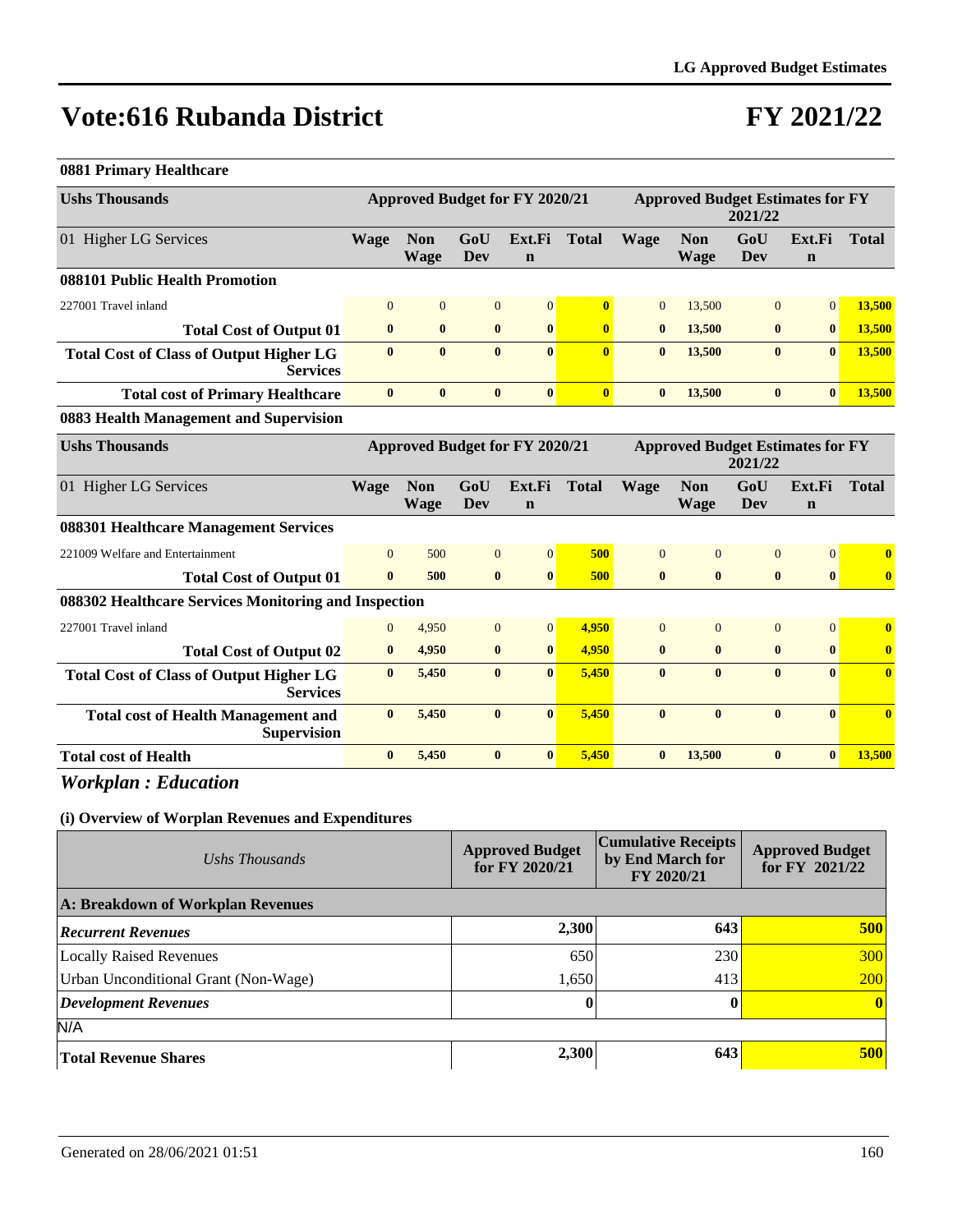## **FY 2021/22**

| <b>B: Breakdown of Workplan Expenditures</b> |       |     |            |  |  |  |  |  |
|----------------------------------------------|-------|-----|------------|--|--|--|--|--|
| <b>Recurrent Expenditure</b>                 |       |     |            |  |  |  |  |  |
| Wage                                         | 0     |     | $\Omega$   |  |  |  |  |  |
| Non Wage                                     | 2,300 | 643 | 500        |  |  |  |  |  |
| <b>Development Expenditure</b>               |       |     |            |  |  |  |  |  |
| Domestic Development                         |       |     | 0          |  |  |  |  |  |
| <b>External Financing</b>                    | 0     |     | $\Omega$   |  |  |  |  |  |
| <b>Total Expenditure</b>                     | 2,300 | 643 | <b>500</b> |  |  |  |  |  |

#### **(ii) Details of Expenditures by Service Area, Output Class, Budget Output and Item**

### **0781 Pre-Primary and Primary Education**

| <b>Ushs Thousands</b>                                             | <b>Approved Budget for FY 2020/21</b> |                    |                | <b>Approved Budget Estimates for FY</b><br>2021/22 |              |              |                    |              |              |              |
|-------------------------------------------------------------------|---------------------------------------|--------------------|----------------|----------------------------------------------------|--------------|--------------|--------------------|--------------|--------------|--------------|
| 01 Higher LG Services                                             | Wage                                  | <b>Non</b><br>Wage | GoU<br>Dev     | Ext.Fi<br>$\mathbf n$                              | Total        | Wage         | <b>Non</b><br>Wage | GoU<br>Dev   | Ext.Fi<br>n  | <b>Total</b> |
| 078102 Primary Teaching Services                                  |                                       |                    |                |                                                    |              |              |                    |              |              |              |
| 227001 Travel inland                                              | $\Omega$                              | $\overline{0}$     | $\overline{0}$ | $\Omega$                                           | $\mathbf{0}$ | $\theta$     | 500                | $\Omega$     | $\Omega$     | 500          |
| <b>Total Cost of Output 02</b>                                    | $\mathbf{0}$                          | $\mathbf{0}$       | $\mathbf{0}$   | $\mathbf{0}$                                       | $\mathbf{0}$ | $\mathbf{0}$ | 500                | $\mathbf{0}$ | $\mathbf{0}$ | 500          |
| <b>Total Cost of Class of Output Higher LG</b><br><b>Services</b> | $\mathbf{0}$                          | $\mathbf{0}$       | $\mathbf{0}$   | $\mathbf{0}$                                       | $\mathbf{0}$ | $\mathbf{0}$ | 500                | $\mathbf{0}$ | $\mathbf{0}$ | 500          |
| <b>Total cost of Pre-Primary and Primary</b><br><b>Education</b>  | $\bf{0}$                              | $\bf{0}$           | $\bf{0}$       | $\mathbf{0}$                                       | $\mathbf{0}$ | $\mathbf{0}$ | 500                | $\bf{0}$     | $\mathbf{0}$ | 500          |

#### **0784 Education & Sports Management and Inspection**

| <b>Ushs Thousands</b>                                                | <b>Approved Budget for FY 2020/21</b> |                    |            |                       | <b>Approved Budget Estimates for FY</b><br>2021/22 |              |                           |                |                       |              |
|----------------------------------------------------------------------|---------------------------------------|--------------------|------------|-----------------------|----------------------------------------------------|--------------|---------------------------|----------------|-----------------------|--------------|
| 01 Higher LG Services                                                | Wage                                  | <b>Non</b><br>Wage | GoU<br>Dev | Ext.Fi<br>$\mathbf n$ | <b>Total</b>                                       | Wage         | <b>Non</b><br><b>Wage</b> | GoU<br>Dev     | Ext.Fi<br>$\mathbf n$ | <b>Total</b> |
| 078405 Education Management Services                                 |                                       |                    |            |                       |                                                    |              |                           |                |                       |              |
| 221011 Printing, Stationery, Photocopying and Binding                | $\Omega$                              | 2,300              | $\Omega$   | $\Omega$              | 2,300                                              | $\Omega$     | $\Omega$                  | $\overline{0}$ | $\Omega$              | $\mathbf{0}$ |
| <b>Total Cost of Output 05</b>                                       | $\mathbf{0}$                          | 2,300              | $\bf{0}$   | $\mathbf{0}$          | 2,300                                              | $\mathbf{0}$ | $\mathbf{0}$              | $\bf{0}$       | $\mathbf{0}$          | $\bf{0}$     |
| <b>Total Cost of Class of Output Higher LG</b><br><b>Services</b>    | $\mathbf{0}$                          | 2,300              | $\bf{0}$   | $\mathbf{0}$          | 2,300                                              | $\mathbf{0}$ | $\mathbf{0}$              | $\bf{0}$       | $\mathbf{0}$          | $\bf{0}$     |
| Total cost of Education & Sports<br><b>Management and Inspection</b> | $\bf{0}$                              | 2.300              | $\bf{0}$   | $\bf{0}$              | 2.300                                              | $\bf{0}$     | $\mathbf{0}$              | $\bf{0}$       | $\mathbf{0}$          | $\mathbf{0}$ |
| <b>Total cost of Education</b>                                       | $\bf{0}$                              | 2,300              | $\bf{0}$   | $\mathbf{0}$          | 2,300                                              | $\mathbf{0}$ | 500                       | $\bf{0}$       | $\mathbf{0}$          | 500          |

### *Workplan : Roads and Engineering*

| Ushs Thousands                    | <b>Approved Budget</b><br>for $FY$ 2020/21 | <b>Cumulative Receipts</b><br>by End March for<br>FY 2020/21 | <b>Approved Budget</b><br>for $FY$ 2021/22 |
|-----------------------------------|--------------------------------------------|--------------------------------------------------------------|--------------------------------------------|
| A: Breakdown of Workplan Revenues |                                            |                                                              |                                            |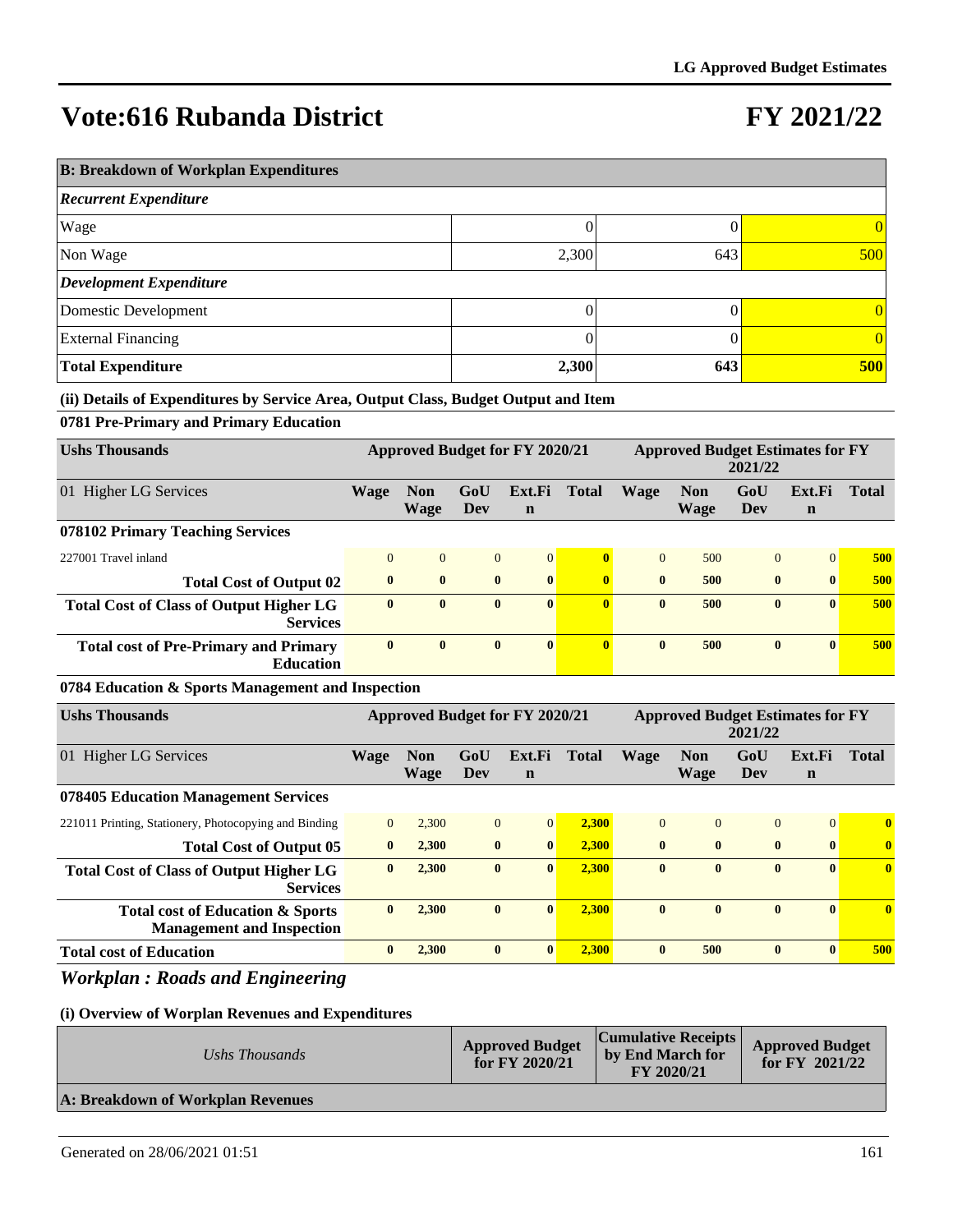### **FY 2021/22**

| <b>Recurrent Revenues</b>                          | 1,300    | 31,917   | 2,700    |
|----------------------------------------------------|----------|----------|----------|
| <b>Locally Raised Revenues</b>                     |          |          | 700      |
| Other Transfers from Central Government            |          | 28,656   |          |
| Urban Unconditional Grant (Non-Wage)               | 1,300    | 3,261    | 2,000    |
| <b>Development Revenues</b>                        | 25,519   | 32,454   |          |
| Urban Discretionary Development Equalization Grant | 25,519   | 32,454   |          |
| <b>Total Revenue Shares</b>                        | 26,819   | 64,371   | 2,700    |
| <b>B: Breakdown of Workplan Expenditures</b>       |          |          |          |
| <b>Recurrent Expenditure</b>                       |          |          |          |
| Wage                                               | $\theta$ | $\Omega$ |          |
| Non Wage                                           | 1,300    | $\Omega$ | 2,700    |
| <b>Development Expenditure</b>                     |          |          |          |
| Domestic Development                               | 25,519   | $\theta$ |          |
| <b>External Financing</b>                          | $\Omega$ | $\Omega$ | $\Omega$ |
| <b>Total Expenditure</b>                           | 26,819   | $\bf{0}$ | 2,700    |

**(ii) Details of Expenditures by Service Area, Output Class, Budget Output and Item**

### **0481 District, Urban and Community Access Roads**

| <b>Ushs Thousands</b>                                                     | <b>Approved Budget for FY 2020/21</b><br><b>Approved Budget Estimates for FY</b><br>2021/22 |                           |                |                       |              |                |                           |                   |                       |                         |
|---------------------------------------------------------------------------|---------------------------------------------------------------------------------------------|---------------------------|----------------|-----------------------|--------------|----------------|---------------------------|-------------------|-----------------------|-------------------------|
| 01 Higher LG Services                                                     | <b>Wage</b>                                                                                 | <b>Non</b><br><b>Wage</b> | GoU<br>Dev     | Ext.Fi<br>$\mathbf n$ | <b>Total</b> | <b>Wage</b>    | <b>Non</b><br><b>Wage</b> | GoU<br><b>Dev</b> | Ext.Fi<br>$\mathbf n$ | <b>Total</b>            |
| 048104 Community Access Roads maintenance                                 |                                                                                             |                           |                |                       |              |                |                           |                   |                       |                         |
| 227001 Travel inland                                                      | $\overline{0}$                                                                              | 1,300                     | $\overline{0}$ | $\overline{0}$        | 1,300        | $\overline{0}$ | $\overline{0}$            | $\mathbf{0}$      | $\overline{0}$        | $\bf{0}$                |
| <b>Total Cost of Output 04</b>                                            | $\bf{0}$                                                                                    | 1,300                     | $\bf{0}$       | $\bf{0}$              | 1,300        | $\bf{0}$       | $\bf{0}$                  | $\bf{0}$          | $\bf{0}$              | $\bf{0}$                |
| 048108 Operation of District Roads Office                                 |                                                                                             |                           |                |                       |              |                |                           |                   |                       |                         |
| 227001 Travel inland                                                      | $\Omega$                                                                                    | $\overline{0}$            | $\overline{0}$ | $\overline{0}$        | $\mathbf{0}$ | $\overline{0}$ | 2,700                     | $\mathbf{0}$      | $\Omega$              | 2,700                   |
| <b>Total Cost of Output 08</b>                                            | $\bf{0}$                                                                                    | $\bf{0}$                  | $\bf{0}$       | $\bf{0}$              | $\mathbf{0}$ | $\bf{0}$       | 2,700                     | $\bf{0}$          | $\mathbf{0}$          | 2,700                   |
| <b>Total Cost of Class of Output Higher LG</b><br><b>Services</b>         | $\mathbf{0}$                                                                                | 1,300                     | $\bf{0}$       | $\mathbf{0}$          | 1,300        | $\bf{0}$       | 2,700                     | $\bf{0}$          | $\mathbf{0}$          | 2,700                   |
| 03 Capital Purchases                                                      | <b>Wage</b>                                                                                 | <b>Non</b><br><b>Wage</b> | GoU<br>Dev     | Ext.Fi<br>$\mathbf n$ | <b>Total</b> | <b>Wage</b>    | <b>Non</b><br><b>Wage</b> | GoU<br>Dev        | Ext.Fi<br>$\mathbf n$ | <b>Total</b>            |
| 048175 Non Standard Service Delivery Capital                              |                                                                                             |                           |                |                       |              |                |                           |                   |                       |                         |
| 312101 Non-Residential Buildings                                          | $\Omega$                                                                                    | $\overline{0}$            | 25,519         | $\overline{0}$        | 25,519       | $\Omega$       | $\Omega$                  | $\mathbf{0}$      | $\Omega$              | $\mathbf{0}$            |
| <b>Total Cost of Output 75</b>                                            | $\bf{0}$                                                                                    | $\bf{0}$                  | 25,519         | $\bf{0}$              | 25,519       | $\bf{0}$       | $\bf{0}$                  | $\bf{0}$          | $\boldsymbol{0}$      | $\overline{\mathbf{0}}$ |
| <b>Total Cost of Class of Output Capital</b><br><b>Purchases</b>          | $\mathbf{0}$                                                                                | $\bf{0}$                  | 25,519         | $\mathbf{0}$          | 25,519       | $\mathbf{0}$   | $\mathbf{0}$              | $\mathbf{0}$      | $\mathbf{0}$          | $\mathbf{0}$            |
| <b>Total cost of District, Urban and</b><br><b>Community Access Roads</b> | $\mathbf{0}$                                                                                | 1.300                     | 25,519         | $\mathbf{0}$          | 26.819       | $\mathbf{0}$   | 2.700                     | $\bf{0}$          | $\mathbf{0}$          | 2,700                   |
| <b>Total cost of Roads and Engineering</b>                                | $\mathbf{0}$                                                                                | 1,300                     | 25,519         | $\bf{0}$              | 26.819       | $\bf{0}$       | 2,700                     | $\bf{0}$          | $\mathbf{0}$          | 2,700                   |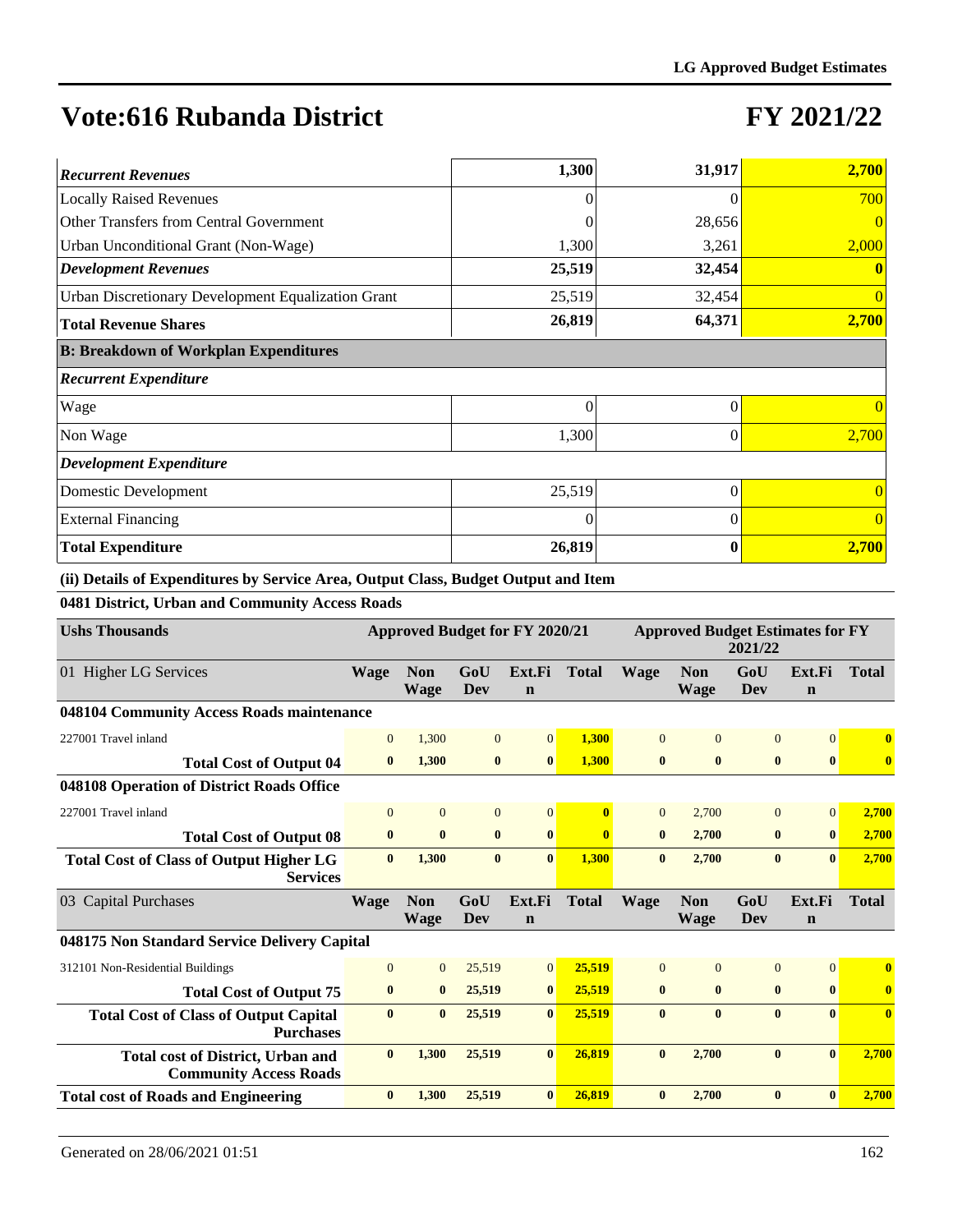## **FY 2021/22**

### *Workplan : Water*

#### **(i) Overview of Worplan Revenues and Expenditures**

| Ushs Thousands                                     | <b>Approved Budget</b><br>for FY 2020/21 | <b>Cumulative Receipts</b><br>by End March for<br>FY 2020/21 | <b>Approved Budget</b><br>for FY 2021/22 |
|----------------------------------------------------|------------------------------------------|--------------------------------------------------------------|------------------------------------------|
| A: Breakdown of Workplan Revenues                  |                                          |                                                              |                                          |
| <b>Recurrent Revenues</b>                          | $\bf{0}$                                 | 0                                                            |                                          |
| N/A                                                |                                          |                                                              |                                          |
| <b>Development Revenues</b>                        | 5,385                                    | 1,795                                                        | $\bf{0}$                                 |
| Urban Discretionary Development Equalization Grant | 5,385                                    | 1,795                                                        |                                          |
| <b>Total Revenue Shares</b>                        | 5,385                                    | 1,795                                                        | $\bf{0}$                                 |
| <b>B: Breakdown of Workplan Expenditures</b>       |                                          |                                                              |                                          |
| <b>Recurrent Expenditure</b>                       |                                          |                                                              |                                          |
| Wage                                               | 0                                        | $\Omega$                                                     | 0                                        |
| Non Wage                                           | $\theta$                                 | $\Omega$                                                     | 0                                        |
| <b>Development Expenditure</b>                     |                                          |                                                              |                                          |
| Domestic Development                               | 5,385                                    | 1,795                                                        | $\overline{0}$                           |
| <b>External Financing</b>                          | $\Omega$                                 | $\Omega$                                                     | $\overline{0}$                           |
| <b>Total Expenditure</b>                           | 5,385                                    | 1,795                                                        | $\overline{\mathbf{0}}$                  |

#### **(ii) Details of Expenditures by Service Area, Output Class, Budget Output and Item**

### **0981 Rural Water Supply and Sanitation**

| <b>Ushs Thousands</b>                                            | Approved Budget for FY 2020/21 |                    |            |                       |              | <b>Approved Budget Estimates for FY</b><br>2021/22 |                           |                |                       |                         |
|------------------------------------------------------------------|--------------------------------|--------------------|------------|-----------------------|--------------|----------------------------------------------------|---------------------------|----------------|-----------------------|-------------------------|
| <b>Capital Purchases</b><br>03                                   | <b>Wage</b>                    | <b>Non</b><br>Wage | GoU<br>Dev | Ext.Fi<br>$\mathbf n$ | <b>Total</b> | <b>Wage</b>                                        | <b>Non</b><br><b>Wage</b> | GoU<br>Dev     | Ext.Fi<br>$\mathbf n$ | <b>Total</b>            |
| 098181 Spring protection                                         |                                |                    |            |                       |              |                                                    |                           |                |                       |                         |
| 312104 Other Structures                                          | $\Omega$                       | $\mathbf{0}$       | 5,385      | $\overline{0}$        | 5,385        | $\mathbf{0}$                                       | $\Omega$                  | $\overline{0}$ | $\Omega$              | $\bf{0}$                |
| <b>Total Cost of Output 81</b>                                   | $\mathbf{0}$                   | $\bf{0}$           | 5,385      | $\bf{0}$              | 5,385        | $\mathbf{0}$                                       | $\mathbf{0}$              | $\bf{0}$       | $\mathbf{0}$          | $\overline{\mathbf{0}}$ |
| <b>Total Cost of Class of Output Capital</b><br><b>Purchases</b> | $\bf{0}$                       | $\bf{0}$           | 5,385      | $\bf{0}$              | 5,385        | $\mathbf{0}$                                       | $\mathbf{0}$              | $\bf{0}$       | $\mathbf{0}$          | $\bf{0}$                |
| <b>Total cost of Rural Water Supply and</b><br><b>Sanitation</b> | $\bf{0}$                       | $\bf{0}$           | 5,385      | $\bf{0}$              | 5,385        | $\bf{0}$                                           | $\mathbf{0}$              | $\bf{0}$       | $\mathbf{0}$          | $\bf{0}$                |
| <b>Total cost of Water</b>                                       | $\bf{0}$                       | $\bf{0}$           | 5,385      | $\bf{0}$              | 5,385        | $\mathbf{0}$                                       | $\mathbf{0}$              | $\bf{0}$       | $\mathbf{0}$          | $\mathbf{0}$            |

### *Workplan : Natural Resources*

| Ushs Thousands | <b>Approved Budget</b><br>for $FY$ 2020/21 | $ Cumulative$ Receipts $ $<br>by End March for<br>FY 2020/21 | <b>Approved Budget</b><br>for $FY$ 2021/22 |
|----------------|--------------------------------------------|--------------------------------------------------------------|--------------------------------------------|
|----------------|--------------------------------------------|--------------------------------------------------------------|--------------------------------------------|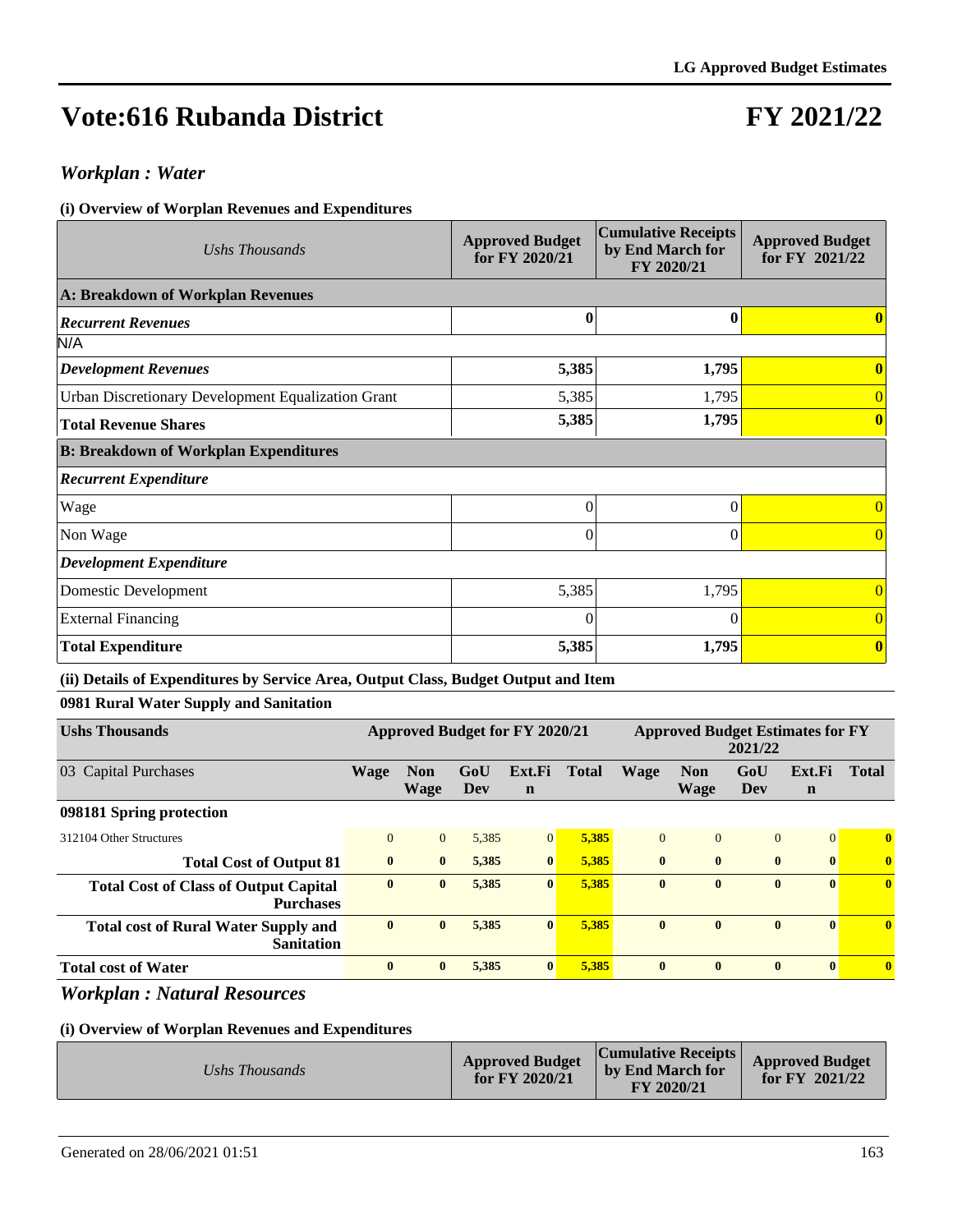## **FY 2021/22**

| A: Breakdown of Workplan Revenues            |          |       |                |
|----------------------------------------------|----------|-------|----------------|
| <b>Recurrent Revenues</b>                    | 9,450    | 3,867 | 8,000          |
| <b>Locally Raised Revenues</b>               | 2,000    | 1,024 | 4,250          |
| Urban Unconditional Grant (Non-Wage)         | 7,450    | 2,843 | 3,750          |
| <b>Development Revenues</b>                  | $\bf{0}$ | 0     | $\mathbf{0}$   |
| N/A                                          |          |       |                |
| <b>Total Revenue Shares</b>                  | 9,450    | 3,867 | 8,000          |
| <b>B: Breakdown of Workplan Expenditures</b> |          |       |                |
| <b>Recurrent Expenditure</b>                 |          |       |                |
| Wage                                         | $\Omega$ | 0     | $\Omega$       |
| Non Wage                                     | 9,450    | 3,867 | 8,000          |
| <b>Development Expenditure</b>               |          |       |                |
| Domestic Development                         | 0        | 0     | $\overline{0}$ |
| <b>External Financing</b>                    | $\Omega$ | 0     | $\theta$       |
| <b>Total Expenditure</b>                     | 9,450    | 3,867 | 8,000          |

**(ii) Details of Expenditures by Service Area, Output Class, Budget Output and Item**

### **0983 Natural Resources Management**

| <b>Ushs Thousands</b>                                             | Approved Budget for FY 2020/21 |                    |                |                       | <b>Approved Budget Estimates for FY</b><br>2021/22 |              |                    |              |                       |              |
|-------------------------------------------------------------------|--------------------------------|--------------------|----------------|-----------------------|----------------------------------------------------|--------------|--------------------|--------------|-----------------------|--------------|
| 01 Higher LG Services                                             | <b>Wage</b>                    | <b>Non</b><br>Wage | GoU<br>Dev     | Ext.Fi<br>$\mathbf n$ | Total                                              | <b>Wage</b>  | <b>Non</b><br>Wage | GoU<br>Dev   | Ext.Fi<br>$\mathbf n$ | <b>Total</b> |
| 098303 Tree Planting and Afforestation                            |                                |                    |                |                       |                                                    |              |                    |              |                       |              |
| 227001 Travel inland                                              | $\mathbf{0}$                   | $\mathbf{0}$       | $\mathbf{0}$   | $\overline{0}$        | $\bf{0}$                                           | $\Omega$     | 8,000              | $\mathbf{0}$ | $\mathbf{0}$          | 8,000        |
| <b>Total Cost of Output 03</b>                                    | $\bf{0}$                       | $\bf{0}$           | $\bf{0}$       | $\bf{0}$              | $\mathbf{0}$                                       | $\mathbf{0}$ | 8,000              | $\bf{0}$     | $\bf{0}$              | 8,000        |
| 098311 Infrastruture Planning                                     |                                |                    |                |                       |                                                    |              |                    |              |                       |              |
| 227001 Travel inland                                              | $\mathbf{0}$                   | 9,450              | $\overline{0}$ | $\vert 0 \vert$       | 9,450                                              | $\Omega$     | $\Omega$           | $\mathbf{0}$ | $\overline{0}$        | $\bf{0}$     |
| <b>Total Cost of Output 11</b>                                    | $\mathbf{0}$                   | 9,450              | $\bf{0}$       | $\mathbf{0}$          | 9,450                                              | $\mathbf{0}$ | $\mathbf{0}$       | $\bf{0}$     | $\mathbf{0}$          | $\bf{0}$     |
| <b>Total Cost of Class of Output Higher LG</b><br><b>Services</b> | $\mathbf{0}$                   | 9,450              | $\mathbf{0}$   | $\mathbf{0}$          | 9,450                                              | $\mathbf{0}$ | 8.000              | $\mathbf{0}$ | $\mathbf{0}$          | 8,000        |
| <b>Total cost of Natural Resources</b><br><b>Management</b>       | $\mathbf{0}$                   | 9,450              | $\mathbf{0}$   | $\mathbf{0}$          | 9,450                                              | $\mathbf{0}$ | 8,000              | $\bf{0}$     | $\mathbf{0}$          | 8,000        |
| <b>Total cost of Natural Resources</b>                            | $\mathbf{0}$                   | 9,450              | $\mathbf{0}$   | $\mathbf{0}$          | 9,450                                              | $\mathbf{0}$ | 8.000              | $\bf{0}$     | $\mathbf{0}$          | 8.000        |

### *Workplan : Community Based Services*

| Ushs Thousands                    | <b>Approved Budget</b><br>for $FY$ 2020/21 | <b>Cumulative Receipts</b><br>by End March for<br>FY 2020/21 | <b>Approved Budget</b><br>for $FY$ 2021/22 |  |
|-----------------------------------|--------------------------------------------|--------------------------------------------------------------|--------------------------------------------|--|
| A: Breakdown of Workplan Revenues |                                            |                                                              |                                            |  |